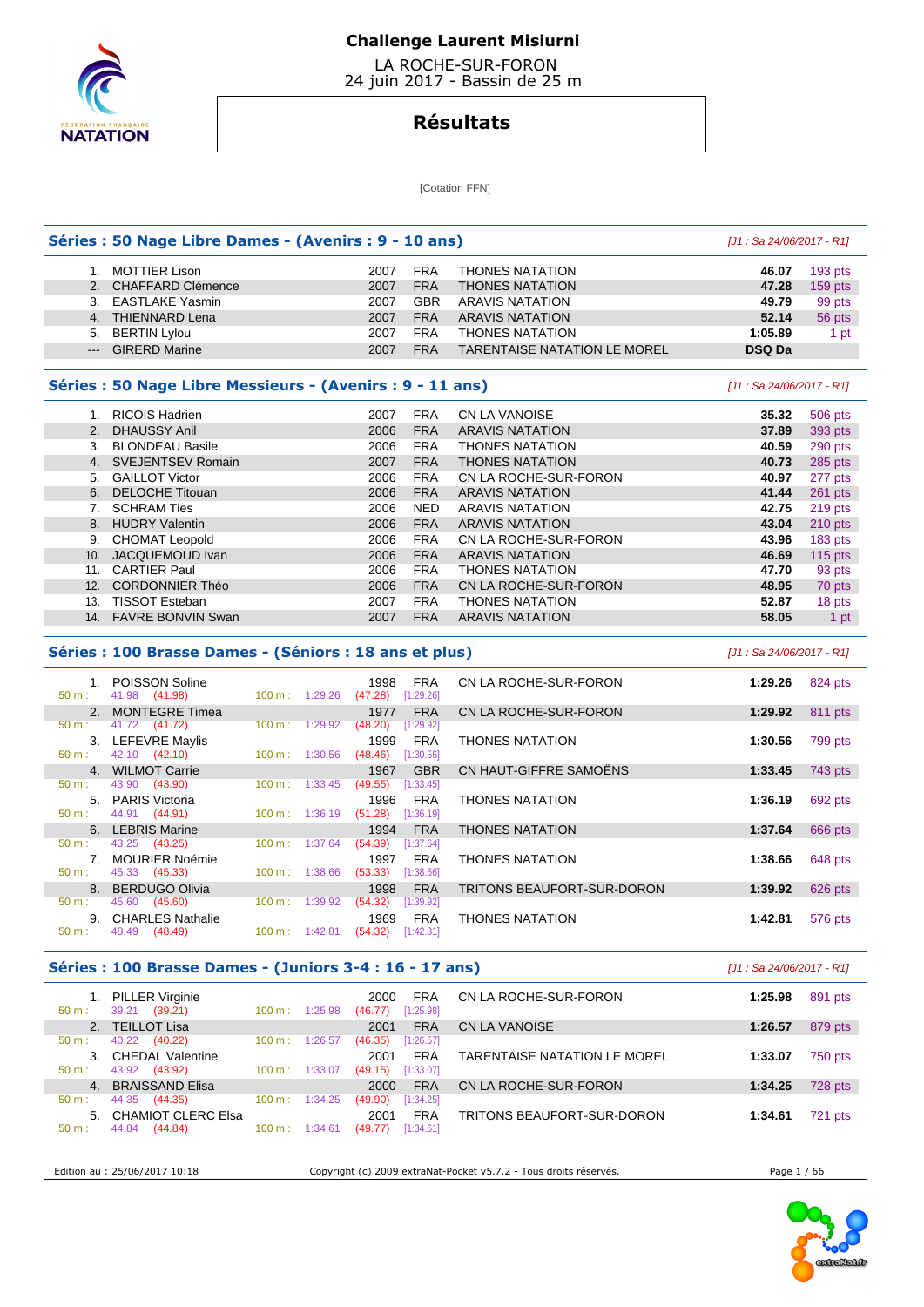

 LA ROCHE-SUR-FORON 24 juin 2017 - Bassin de 25 m

# **Résultats**

|                                                                                                         | (Suite) Séries : 100 Brasse Dames - (Juniors 3-4 : 16 - 17 ans) |                          |         |                                 |                         |                            | $[J1: Sa 24/06/2017 - R1]$ |                |
|---------------------------------------------------------------------------------------------------------|-----------------------------------------------------------------|--------------------------|---------|---------------------------------|-------------------------|----------------------------|----------------------------|----------------|
|                                                                                                         | 6. BUTTIN Océane                                                |                          |         | 2000                            | <b>FRA</b>              | <b>NAUTIC CLUB RUMILLY</b> | 1:35.09                    | 712 pts        |
| 50 m:                                                                                                   | 44.67 (44.67)<br>7. ALLESINA Lucie                              | 100 m: 1:35.09           |         | (50.42)<br>2000                 | [1:35.09]<br><b>FRA</b> | EVIAN SPORTS NATATION      | 1:35.46                    | 705 pts        |
| 50 m:                                                                                                   | 44.55<br>(44.55)<br>8. GAZZOTTI Clara                           | $100 \text{ m}: 1:35.46$ |         | $(50.91)$ $[1:35.46]$<br>2001   | <b>FRA</b>              | <b>THONES NATATION</b>     | 1:36.39                    | 688 pts        |
| 50 m:                                                                                                   | 45.26 (45.26)<br>9. FOUSSADIER Oriane                           | 100 m: 1:36.39           |         | $(51.13)$ [1:36.39]<br>2001     | <b>FRA</b>              | CN LA ROCHE-SUR-FORON      | 1:39.47                    | 633 pts        |
| 50 m:                                                                                                   | 46.64 (46.64)<br>10. NOEL Enora                                 | 100 m: 1:39.47           |         | (52.83)<br>2000                 | [1:39.47]<br><b>FRA</b> | <b>THONES NATATION</b>     | 1:42.71                    | 578 pts        |
| 50 m:<br>$\frac{1}{2} \left( \frac{1}{2} \right) \left( \frac{1}{2} \right) \left( \frac{1}{2} \right)$ | 48.74 (48.74)<br><b>MICHOUD Marina</b>                          | $100 \text{ m}: 1:42.71$ |         | (53.97)<br>2000                 | [1:42.71]<br><b>FRA</b> | EVIAN SPORTS NATATION      | DNS dec                    |                |
|                                                                                                         |                                                                 |                          |         |                                 |                         |                            |                            |                |
|                                                                                                         | Séries : 100 Brasse Dames - (Juniors 1-2 : 14 - 15 ans)         |                          |         |                                 |                         |                            | $[J1: Sa 24/06/2017 - R1]$ |                |
| 50 m:                                                                                                   | 1. ARENS Cléo<br>41.44 (41.44)                                  | 100 m: 1:27.65           |         | 2003<br>$(46.21)$ [1:27.65]     | FRA                     | CN MORZINE                 | 1:27.65                    | 857 pts        |
| 50 m:                                                                                                   | 2. JEFFERIES Molly<br>42.01 (42.01)                             | $100 m$ :                | 1:29.24 | 2003<br>(47.23)                 | <b>FRA</b><br>[1:29.24] | CN MORZINE                 | 1:29.24                    | 825 pts        |
| $50 m$ :                                                                                                | 3. PILLER Stéphanie<br>41.97 (41.97)                            | 100 m: 1:31.52           |         | 2003<br>$(49.55)$ $[1:31.52]$   | <b>FRA</b>              | CN LA ROCHE-SUR-FORON      | 1:31.52                    | 780 pts        |
| 50 m:                                                                                                   | 4. FLEURY Clara<br>43.65 (43.65)                                | 100 m:                   | 1:32.49 | 2002<br>(48.84)                 | <b>FRA</b><br>[1:32.49] | NAUTIC CLUB RUMILLY        | 1:32.49                    | <b>761 pts</b> |
|                                                                                                         | 5. FAVRE Jacinthe                                               |                          |         | 2002                            | <b>FRA</b>              | <b>THONES NATATION</b>     | 1:35.74                    | 700 pts        |
| 50 m:                                                                                                   | 44.86 (44.86)<br>6. SAGE Amandine                               | 100 m: 1:35.74           |         | (50.88)<br>2002                 | [1:35.74]<br><b>FRA</b> | <b>NAUTIC CLUB RUMILLY</b> | 1:37.45                    | 669 pts        |
| 50 m:                                                                                                   | 45.93<br>(45.93)<br>7. BUTTIN Coralie                           | 100 m: 1:37.45           |         | (51.52)<br>2003                 | [1:37.45]<br>FRA        | NAUTIC CLUB RUMILLY        | 1:44.01                    | 557 pts        |
| 50 m:                                                                                                   | 49.52 (49.52)<br>8. ANNAERT Alexane                             | $100 \text{ m}: 1:44.01$ |         | $(54.49)$ [1:44.01]<br>2002     | <b>FRA</b>              | <b>THONES NATATION</b>     | 1:45.68                    | 530 pts        |
| $50 m$ :                                                                                                | 49.94 (49.94)<br>9. ALBERTINO Candice                           | 100 m:                   | 1:45.68 | (55.74)<br>2002                 | [1:45.68]<br><b>FRA</b> | <b>THONES NATATION</b>     | 1:45.95                    | 525 pts        |
| 50 m:                                                                                                   | 48.92 (48.92)<br>10. ANGELLOZ-NICOUD Mathilde                   | 100 m: 1:45.95           |         | $(57.03)$ [1:45.95]<br>2003     | <b>FRA</b>              | <b>THONES NATATION</b>     | 1:46.75                    | 513 pts        |
| 50 m:                                                                                                   | 51.02 (51.02)                                                   | $100 \text{ m}$ :        | 1:46.75 | (55.73)                         | [1:46.75]               |                            |                            |                |
| 50 m:                                                                                                   | 11. GOURDAIN Mailys<br>50.86 (50.86)                            | $100 \text{ m}: 1:47.04$ |         | 2003<br>(56.18)                 | <b>FRA</b><br>[1:47.04] | CN LA ROCHE-SUR-FORON      | 1:47.04                    | 508 pts        |
| 50 m:                                                                                                   | 12. TISSOT Sarah<br>50.97<br>(50.97)                            | $100 \text{ m}: 1:48.96$ |         | 2002<br>(57.99)                 | <b>FRA</b><br>[1:48.96] | THONES NATATION            | 1:48.96                    | 479 pts        |
| 13.<br>50 m:                                                                                            | <b>MOURIER Salomé</b><br>49.70 (49.70)                          | 100 m:                   | 1:49.09 | 2002<br>(59.39)                 | <b>FRA</b><br>[1:49.09] | <b>THONES NATATION</b>     | 1:49.09                    | 477 pts        |
| 14.<br>50 m:                                                                                            | <b>DUCRET Amélie</b><br>52.12 (52.12)                           | $100 \text{ m}: 1:49.58$ |         | 2003<br>(57.46)                 | <b>FRA</b><br>[1:49.58] | NAUTIC CLUB RUMILLY        | 1:49.58                    | 469 pts        |
| 50 m:                                                                                                   | 15. OFFREDI Headwige<br>51.03 (51.03)                           | 100 m: 1:50.19           |         | 2003<br>$(59.16)$ [1:50.19]     | <b>FRA</b>              | <b>THONES NATATION</b>     | 1:50.19                    | 460 pts        |
| 16.<br>50 m:                                                                                            | PERILLAT-BOITEUX Claire<br>50.51 (50.51)                        | 100 m: 1:50.48           |         | 2003<br>(59.97)                 | <b>FRA</b><br>[1:50.48] | <b>THONES NATATION</b>     | 1:50.48                    | 456 pts        |
|                                                                                                         | 17. DE TOLDI Tara                                               |                          |         | 2003                            | <b>FRA</b>              | <b>THONES NATATION</b>     | 1:51.70                    | 438 pts        |
| 50 m:<br>18.                                                                                            | 50.55 (50.55)<br><b>LEGON Milena</b>                            | 100 m: 1:51.70           |         | $(1:01.15)$ $[1:51.70]$<br>2003 | <b>FRA</b>              | <b>ARAVIS NATATION</b>     | 1:51.94                    | 434 pts        |
| $50 m$ :                                                                                                | 52.35<br>(52.35)<br>19. PECHOUX Méline                          | 100 m: 1:51.94           |         | (59.59)<br>2002                 | [1:51.94]<br><b>FRA</b> | THONES NATATION            | 1:52.33                    | 429 pts        |
| 50 m:<br>20.                                                                                            | 51.49 (51.49)<br><b>BERGERET Capucine</b>                       | $100 \text{ m}: 1:52.33$ |         | $(1:00.84)$ [1:52.33]<br>2002   | <b>FRA</b>              | <b>THONES NATATION</b>     | 1:59.17                    | 336 pts        |
| 50 m:                                                                                                   | 54.85 (54.85)<br>21. PUGNET Lou                                 | 100 m:                   | 1:59.17 | (1:04.32)<br>2003               | [1:59.17]<br><b>FRA</b> | <b>ARAVIS NATATION</b>     | 1:59.50                    | 332 pts        |
| 50 m:                                                                                                   | 53.80 (53.80)                                                   | 100 m: 1:59.50           |         | (1:05.70)                       | [1:59.50]               |                            |                            |                |
| $50 m$ :                                                                                                | 22. TUR Inès<br>55.50 (55.50)                                   | $100 \text{ m}$ :        | 2:07.33 | 2003<br>(1:11.83)               | <b>FRA</b><br>[2:07.33] | CN LA ROCHE-SUR-FORON      | 2:07.33                    | 240 pts        |
| $\qquad \qquad - -$                                                                                     | <b>CALLIES Justine</b>                                          |                          |         | 2002                            | <b>FRA</b>              | <b>THONES NATATION</b>     | <b>DNS</b> dec             |                |
|                                                                                                         | ROLLAND Ophélie                                                 |                          |         | 2003                            | <b>FRA</b>              | NAUTIC CLUB RUMILLY        | <b>DNS</b> dec             |                |

Edition au : 25/06/2017 10:18 Copyright (c) 2009 extraNat-Pocket v5.7.2 - Tous droits réservés. Page 2 / 66

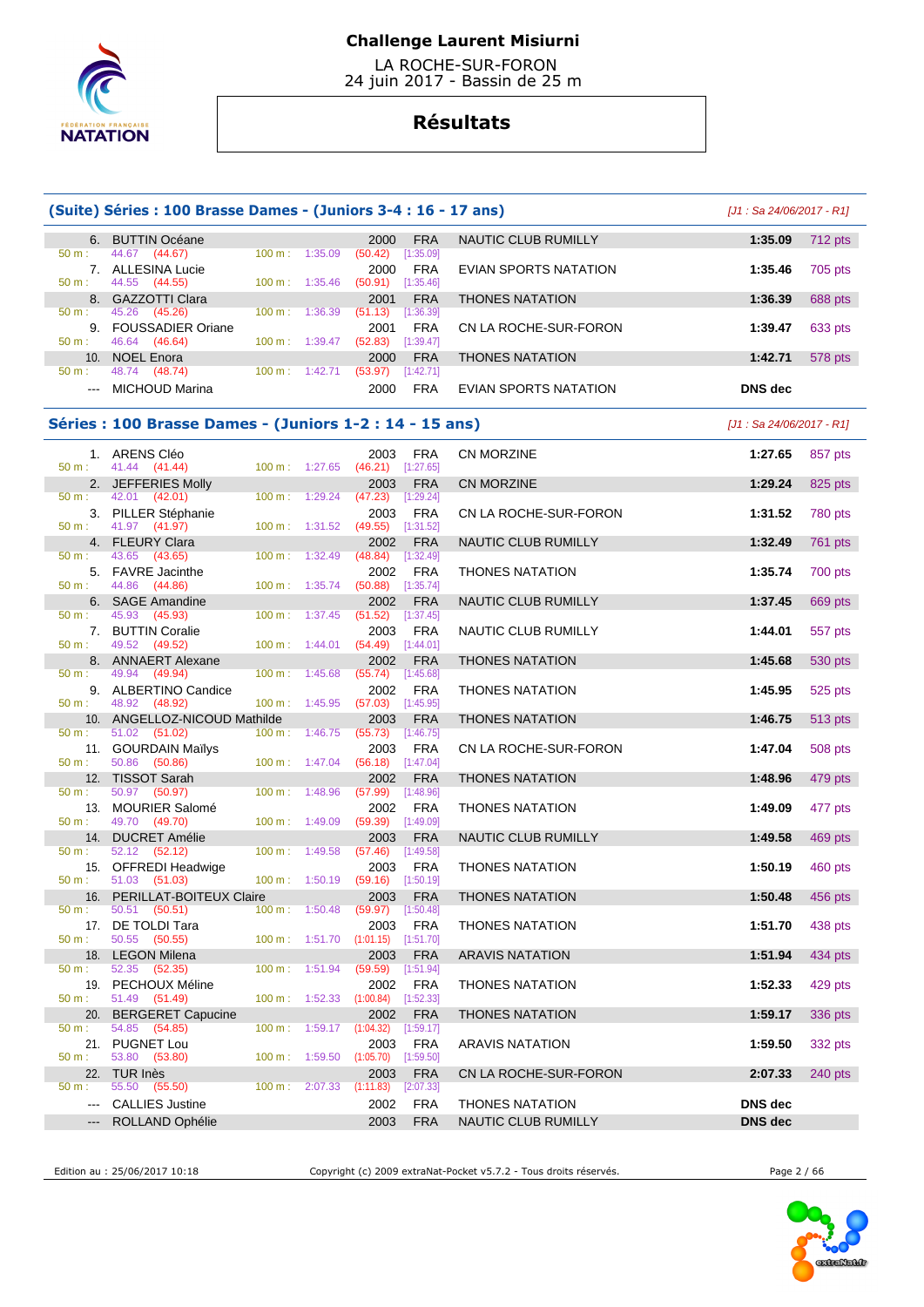

 LA ROCHE-SUR-FORON 24 juin 2017 - Bassin de 25 m

# **Résultats**

### **Séries : 100 Brasse Dames - (Jeunes 3 : 13 ans)** [J1 : Sa 24/06/2017 - R1]

|                      | 1. BOYER Eva                                                                                                                                                                                                                   |  | 2004                | FRA        | CN LA VANOISE              | 1:31.89        |
|----------------------|--------------------------------------------------------------------------------------------------------------------------------------------------------------------------------------------------------------------------------|--|---------------------|------------|----------------------------|----------------|
| $50 \text{ m}$ : $-$ | $100 \text{ m}: 1:31.89$ $(1:31.89)$ $[1:31.89]$                                                                                                                                                                               |  |                     |            |                            |                |
|                      | 2. MARACINE Andrea                                                                                                                                                                                                             |  | 2004                | FRA        | CN LA VANOISE              | 1:38.52        |
| $50 m$ :             | 46.21 (46.21) 100 m : 1:38.52                                                                                                                                                                                                  |  | $(52.31)$ [1:38.52] |            |                            |                |
|                      | 3. MACKOWIAK Inès                                                                                                                                                                                                              |  |                     | 2004 FRA   | CN HAUT-GIFFRE SAMOËNS     | 1:44.02        |
| $50 \text{ m}$ :     | 48.65 (48.65) 100 m : 1:44.02 (55.37) [1:44.02]                                                                                                                                                                                |  |                     |            |                            |                |
|                      | 4. LANFREY Kirsthen                                                                                                                                                                                                            |  | 2004                | <b>FRA</b> | CN LA VANOISE              | 1:53.33        |
| 50 m:                | 52.94 (52.94) 100 m : 1:53.33 (1:00.39) [1:53.33]                                                                                                                                                                              |  |                     |            |                            |                |
|                      | 5. MELQUIOND Léonie                                                                                                                                                                                                            |  |                     | 2004 FRA   | NAUTIC CLUB RUMILLY        | 1:56.56        |
|                      | 50 m : 52.99 (52.99) 100 m : 1:56.56 (1:03.57) [1:56.56]                                                                                                                                                                       |  |                     |            |                            |                |
|                      | 6. BURNIER-BIGLIONE Lilou                                                                                                                                                                                                      |  | 2004                | <b>FRA</b> | CN MORZINE                 | 1:57.77        |
| $50 \text{ m}$ :     | 54.24 (54.24) 100 m : 1:57.77                                                                                                                                                                                                  |  | (1:03.53)           | [1:57.77]  |                            |                |
|                      | 7. CREDOZ Estelle <b>Example 2018</b>                                                                                                                                                                                          |  | 2004                | FRA        | <b>THONES NATATION</b>     | 1:58.88        |
| 50 m:                | 55.97 (55.97) 100 m : 1:58.88 (1:02.91) [1:58.88]                                                                                                                                                                              |  |                     |            |                            |                |
|                      | 8. JACQUEMOUD Laura and the control of the control of the control of the control of the control of the control of the control of the control of the control of the control of the control of the control of the control of the |  | 2004                | <b>FRA</b> | <b>ARAVIS NATATION</b>     | 2:06.29        |
| $50 \text{ m}$ :     | 59.13 (59.13) 100 m : 2:06.29                                                                                                                                                                                                  |  | (1:07.16)           | [2:06.29]  |                            |                |
|                      | 9. GABRIEL DES BORDES Marie                                                                                                                                                                                                    |  | 2004                | FRA        | CN LA ROCHE-SUR-FORON      | 2:13.78        |
|                      | 50 m : 1:01.78 (1:01.78) 100 m : 2:13.78 (1:12.00)                                                                                                                                                                             |  |                     | [2:13.78]  |                            |                |
|                      | --- DUNAND Candice                                                                                                                                                                                                             |  | 2004                | <b>FRA</b> | CN LA ROCHE-SUR-FORON      | <b>DNS</b> dec |
|                      | --- PARIS DE BOLLARDIERE Jeanne                                                                                                                                                                                                |  | 2004                | FRA        | TRITONS BEAUFORT-SUR-DORON | <b>DNS</b> dec |

|     | 1. BOYER Eva                                                                                                   |                          | $100 \text{ m}: 1:31.89$ $(1:31.89)$ | 2004      | FRA<br>[1:31.89] | CN LA VANOISE              | 1:31.89        | 773 pts   |
|-----|----------------------------------------------------------------------------------------------------------------|--------------------------|--------------------------------------|-----------|------------------|----------------------------|----------------|-----------|
|     | 2. MARACINE Andrea                                                                                             |                          |                                      | 2004      | <b>FRA</b>       | CN LA VANOISE              | 1:38.52        | 650 pts   |
| b.  | 46.21 (46.21)                                                                                                  |                          | 100 m : 1:38.52                      | (52.31)   | [1:38.52]        |                            |                |           |
|     | 3. MACKOWIAK Inès                                                                                              |                          |                                      | 2004      | FRA              | CN HAUT-GIFFRE SAMOËNS     | 1:44.02        | 556 pts   |
| t - | 48.65 (48.65) 100 m : 1:44.02                                                                                  |                          |                                      | (55.37)   | [1:44.02]        |                            |                |           |
|     | 4. LANFREY Kirsthen                                                                                            |                          |                                      | 2004      | <b>FRA</b>       | <b>CN LA VANOISE</b>       | 1:53.33        | 414 pts   |
| р.  | 52.94 (52.94)                                                                                                  | $100 \text{ m}: 1:53.33$ |                                      | (1:00.39) | [1:53.33]        |                            |                |           |
|     | 5. MELQUIOND Léonie                                                                                            |                          |                                      | 2004      | <b>FRA</b>       | NAUTIC CLUB RUMILLY        | 1:56.56        | 370 pts   |
| b.  | 52.99 (52.99) 100 m : 1:56.56                                                                                  |                          |                                      | (1:03.57) | [1:56.56]        |                            |                |           |
|     | 6. BURNIER-BIGLIONE Lilou                                                                                      |                          |                                      | 2004      | <b>FRA</b>       | CN MORZINE                 | 1:57.77        | 354 pts   |
| t.  | 54.24 (54.24)                                                                                                  |                          | 100 m : 1:57.77 (1:03.53)            |           | [1:57.77]        |                            |                |           |
|     | 7. CREDOZ Estelle and the control of the control of the control of the control of the control of the control o |                          |                                      | 2004      | <b>FRA</b>       | <b>THONES NATATION</b>     | 1:58.88        | 340 pts   |
|     | $55.97$ (55.97) 100 m : 1:58.88                                                                                |                          |                                      | (1:02.91) | [1:58.88]        |                            |                |           |
|     | 8. JACQUEMOUD Laura                                                                                            |                          |                                      | 2004      | <b>FRA</b>       | <b>ARAVIS NATATION</b>     | 2:06.29        | 252 pts   |
| ۰.  | 59.13 (59.13) 100 m : 2:06.29                                                                                  |                          |                                      | (1:07.16) | [2:06.29]        |                            |                |           |
|     | 9. GABRIEL DES BORDES Marie                                                                                    |                          |                                      | 2004      | FRA              | CN LA ROCHE-SUR-FORON      | 2:13.78        | $176$ pts |
|     | $: 1:01.78$ (1:01.78) $100 \text{ m}: 2:13.78$ (1:12.00)                                                       |                          |                                      |           | [2:13.78]        |                            |                |           |
|     | --- DUNAND Candice                                                                                             |                          |                                      | 2004      | <b>FRA</b>       | CN LA ROCHE-SUR-FORON      | <b>DNS</b> dec |           |
|     | --- PARIS DE BOLLARDIERE Jeanne                                                                                |                          |                                      | 2004      | <b>FRA</b>       | TRITONS BEAUFORT-SUR-DORON | <b>DNS</b> dec |           |
|     |                                                                                                                |                          |                                      |           |                  |                            |                |           |

### **Séries : 100 Brasse Dames - (Jeunes 2 : 12 ans)** [J1 : Sa 24/06/2017 - R1]

| 1. HAOULI Loubna                         |                           |         | 2005                    | <b>FRA</b> |
|------------------------------------------|---------------------------|---------|-------------------------|------------|
| 49.18 (49.18)<br>50 m:                   | $100 \text{ m}$ : 1:48.06 |         | $(58.88)$ [1:48.06]     |            |
| <b>JEFFERIES Mathilde</b><br>$2^{\circ}$ |                           |         |                         | 2005 FRA   |
| 50.83 (50.83)<br>50 m:                   | 100 m:                    | 1:49.11 | $(58.28)$ [1:49.11]     |            |
| <b>AGNANS Camille</b><br>3 <sub>1</sub>  |                           |         | 2005                    | <b>FRA</b> |
| 52.49 (52.49)<br>50 m:                   | 100 m:                    | 1:51.56 | $(59.07)$ [1:51.56]     |            |
| <b>EASTLAKE Carly</b><br>4.              |                           |         | 2005                    | <b>GBR</b> |
| 51.63 (51.63)<br>$50 \text{ m}$ :        | 100 m:                    | 1:53.66 | (1:02.03)               | [1:53.66]  |
| 5. LE PALABE Roméa                       |                           |         | 2005                    | <b>FRA</b> |
| 54.01 (54.01)<br>50 m:                   | 100 m:                    | 1:59.66 | $(1:05.65)$ $[1:59.66]$ |            |
| <b>CHOMAT Louison</b><br>6.              |                           |         |                         | 2005 FRA   |
| 56.25 (56.25)<br>50 m:                   | 100 m:                    | 2:00.38 | (1:04.13)               | [2:00.38]  |
| 7. ALBERTINO Sarah                       |                           |         | 2005                    | <b>FRA</b> |
| 57.09 (57.09)<br>50 m:                   | 100 m:                    | 2:04.29 | (1:07.20)               | [2:04.29]  |
| <b>FAVRE BONVIN Anna</b><br>8.           |                           |         |                         | 2005 FRA   |
| 58.05 (58.05)<br>50 m:                   | 100 m:                    | 2:08.78 | (1:10.73)               | [2:08.78]  |
| 9.<br><b>PUGNET Eve</b>                  |                           |         | 2005                    | <b>FRA</b> |
| $50 \text{ m}: 1:02.58$ (1:02.58)        | 100 m:                    | 2:16.83 | (1:14.25)               | [2:16.83]  |
| 10. LANSARD Audrey                       |                           |         |                         | 2005 FRA   |
| $50 \text{ m}: 1:06.59$ $(1:06.59)$      | 100 m:                    | 2:19.58 | (1:12.99)               | [2:19.58]  |
| <b>DUCGONINAZ Lorie</b>                  |                           |         | 2005                    | <b>FRA</b> |

|    | 1. HAOULI Loubna        |                           |                | 2005                | <b>FRA</b>  | CN LA VANOISE              | 1:48.06       | 492 pts   |
|----|-------------------------|---------------------------|----------------|---------------------|-------------|----------------------------|---------------|-----------|
|    | 49.18 (49.18)           |                           | 100 m: 1:48.06 | $(58.88)$ [1:48.06] |             |                            |               |           |
|    | 2. JEFFERIES Mathilde   |                           |                | 2005                | <b>FRA</b>  | CN MORZINE                 | 1:49.11       | 476 pts   |
|    | 50.83 (50.83)           | $100 \text{ m}$ : 1:49.11 |                | (58.28)             | [1:49.11]   |                            |               |           |
|    | 3. AGNANS Camille       |                           |                | 2005                | FRA         | <b>THONES NATATION</b>     | 1:51.56       | 440 pts   |
|    | 52.49 (52.49)           | $100 \text{ m}: 1:51.56$  |                | $(59.07)$ [1:51.56] |             |                            |               |           |
|    | 4. EASTLAKE Carly       |                           |                | 2005                | <b>GBR</b>  | <b>ARAVIS NATATION</b>     | 1:53.66       | 410 pts   |
|    | 51.63 (51.63)           | $100 \text{ m}: 1:53.66$  |                | (1:02.03)           | [1:53.66]   |                            |               |           |
|    | 5. LE PALABE Roméa      |                           |                | 2005                | <b>FRA</b>  | CN LA VANOISE              | 1:59.66       | 330 pts   |
|    | 54.01 (54.01)           | $100 \text{ m}$ : 1:59.66 |                | (1:05.65)           | [1:59.66]   |                            |               |           |
|    | 6. CHOMAT Louison       |                           |                | 2005                | <b>FRA</b>  | CN LA ROCHE-SUR-FORON      | 2:00.38       | 321 pts   |
|    | 56.25 (56.25)           | $100 \text{ m}$ : 2:00.38 |                | (1:04.13)           | [2:00.38]   |                            |               |           |
|    | 7. ALBERTINO Sarah      |                           |                | 2005                | FRA         | <b>THONES NATATION</b>     | 2:04.29       | 274 pts   |
|    | 57.09 (57.09)           | $100 \text{ m}: 2:04.29$  |                | (1:07.20)           | [2:04.29]   |                            |               |           |
|    | 8. FAVRE BONVIN Anna    |                           |                | 2005                | <b>FRA</b>  | <b>ARAVIS NATATION</b>     | 2:08.78       | 225 pts   |
| D. | 58.05 (58.05)           |                           | 100 m: 2:08.78 | (1:10.73)           | $[2:08.78]$ |                            |               |           |
|    | 9. PUGNET Eve           |                           |                | 2005                | FRA         | ARAVIS NATATION            | 2:16.83       | $149$ pts |
|    | $: 1:02.58$ $(1:02.58)$ | $100 \text{ m}: 2:16.83$  |                | (1:14.25)           | [2:16.83]   |                            |               |           |
|    | 10. LANSARD Audrey      |                           |                | 2005                | <b>FRA</b>  | NAUTIC CLUB RUMILLY        | 2:19.58       | 127 pts   |
|    | $: 1:06.59$ $(1:06.59)$ | $100 \text{ m}: 2:19.58$  |                | (1:12.99)           | [2:19.58]   |                            |               |           |
|    | --- DUCGONINAZ Lorie    |                           |                | 2005                | FRA         | TRITONS BEAUFORT-SUR-DORON | <b>DSQ Vi</b> |           |

# **Séries : 100 Brasse Dames - (Jeunes 1 : 11 ans)** [J1 : Sa 24/06/2017 - R1]

| 1. HOSSI BURNIER Noémie<br>$100 \text{ m}$ :<br>45.89 (45.89)<br>$50 m$ : | 1:39.97 | 2006<br>(54.08) | ANG<br>[1:39.97] | CN MORZINE                                                        | 1:39.97     | 625 pts   |
|---------------------------------------------------------------------------|---------|-----------------|------------------|-------------------------------------------------------------------|-------------|-----------|
| 2. AMOUDRUZ Candice                                                       |         | 2006            | <b>FRA</b>       | CN LA ROCHE-SUR-FORON                                             | 1:51.47     | 441 pts   |
| $100 \text{ m}$ :<br>52.04 (52.04)<br>50 m:                               | 1:51.47 | (59.43)         | [1:51.47]        |                                                                   |             |           |
| METRAL Lou<br>3.                                                          |         | 2006            | <b>FRA</b>       | NAUTIC CLUB RUMILLY                                               | 1:57.87     | 353 pts   |
| 53.34 (53.34)<br>$100 \text{ m}$ :<br>$50 \text{ m}$ :                    | 1:57.87 | (1:04.53)       | [1:57.87]        |                                                                   |             |           |
| 4. LAMBERT DELRIEU Anais                                                  |         | 2006            | <b>FRA</b>       | NAUTIC CLUB RUMILLY                                               | 2:03.56     | 283 pts   |
| $100 \text{ m}$ :<br>58.77<br>(58.77)<br>$50 \text{ m}$ :                 | 2:03.56 | (1:04.79)       | [2:03.56]        |                                                                   |             |           |
| 5. ROLLAND Tifany                                                         |         | 2006            | <b>FRA</b>       | NAUTIC CLUB RUMILLY                                               | 2:04.81     | 268 pts   |
| 58.65 (58.65)<br>$100 \text{ m}$ :<br>$50 m$ :                            | 2:04.81 | (1:06.16)       | [2:04.81]        |                                                                   |             |           |
| 6. SIGISMEAU-THOME Zoé                                                    |         | 2006            | <b>FRA</b>       | NAUTIC CLUB RUMILLY                                               | 2:05.54     | 260 pts   |
| $100 \text{ m}$ :<br>59.51<br>(59.51)<br>$50 \text{ m}$ :                 | 2:05.54 | (1:06.03)       | [2:05.54]        |                                                                   |             |           |
| 7. CHAPARD Melody                                                         |         | 2006            | <b>FRA</b>       | <b>ARAVIS NATATION</b>                                            | 2:12.08     | $192$ pts |
| $50 \text{ m}: 1:00.48$ $(1:00.48)$<br>$100 \text{ m}$ :                  | 2:12.08 | (1:11.60)       | [2:12.08]        |                                                                   |             |           |
|                                                                           |         |                 |                  |                                                                   |             |           |
| Edition au : 25/06/2017 10:18                                             |         |                 |                  | Copyright (c) 2009 extraNat-Pocket v5.7.2 - Tous droits réservés. | Page 3 / 66 |           |

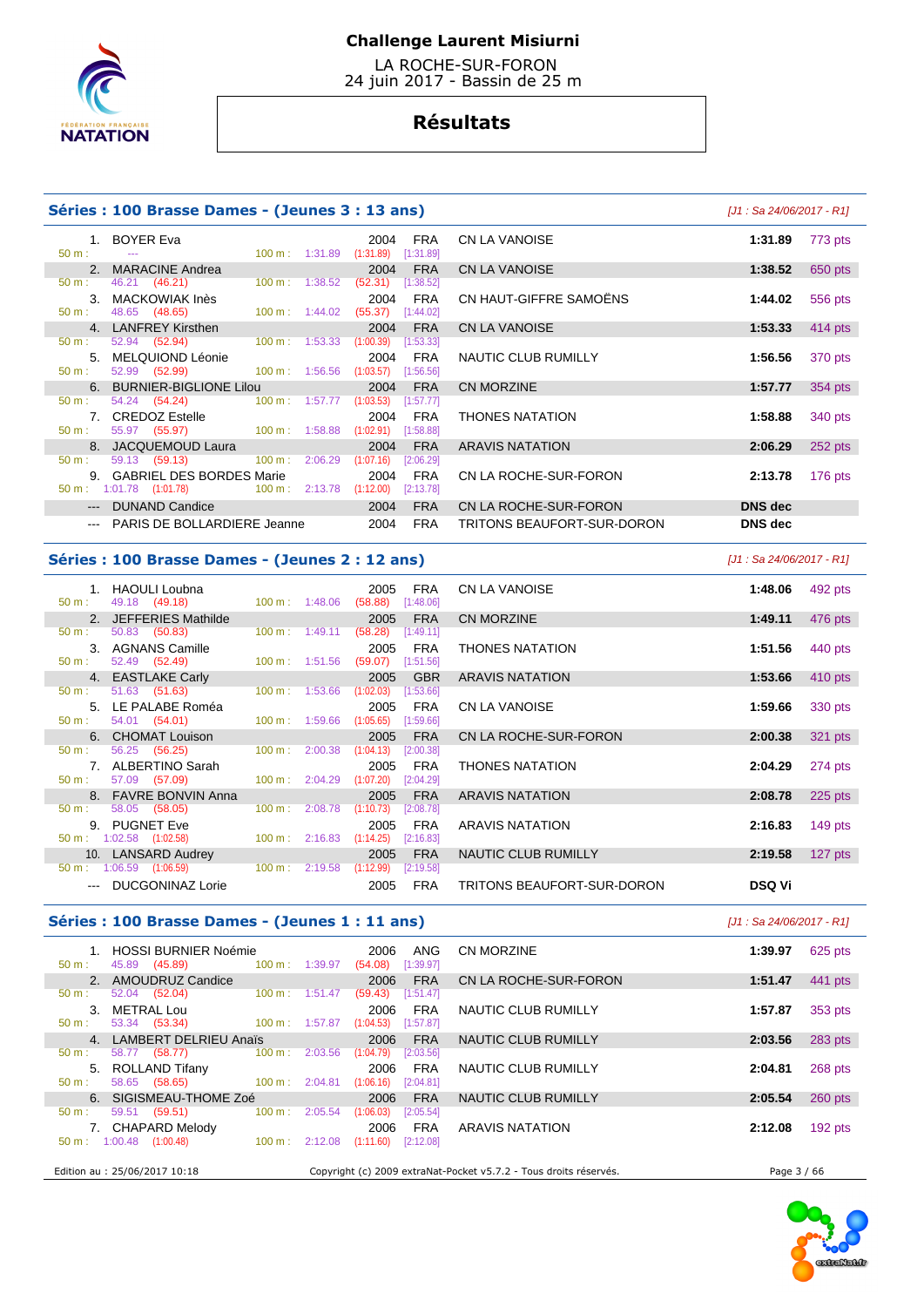

 LA ROCHE-SUR-FORON 24 juin 2017 - Bassin de 25 m

# **Résultats**

|                  | (Suite) Séries : 100 Brasse Dames - (Jeunes 1 : 11 ans)      |                                  |                                  |                     |                              | [J1 : Sa 24/06/2017 - R1] |           |
|------------------|--------------------------------------------------------------|----------------------------------|----------------------------------|---------------------|------------------------------|---------------------------|-----------|
|                  | 8. CHEDAL Julie                                              |                                  | 2006                             | <b>FRA</b>          | TARENTAISE NATATION LE MOREL | 2:20.26                   | $121$ pts |
| $50 \text{ m}$ : |                                                              | $100 \text{ m}: 2:20.26$         | (2:20.26)                        | [2:20.26]           |                              |                           |           |
|                  | 9. COTTET-DUMOULIN Aurélie                                   |                                  | 2006                             | <b>FRA</b>          | <b>CN MORZINE</b>            | 2:23.90                   | 95 pts    |
|                  | 50 m : 1:02.26 (1:02.26) 100 m : 2:23.90 (1:21.64) [2:23.90] |                                  |                                  |                     |                              |                           |           |
|                  | 10. FAVRE-REGUILLON Maïwenn                                  |                                  | 2006                             | <b>FRA</b>          | <b>THONES NATATION</b>       | 2:25.25                   | 86 pts    |
|                  | 50 m : 1:08.27 (1:08.27) 100 m : 2:25.25                     |                                  | (1:16.98)                        | [2:25.25]           |                              |                           |           |
|                  | Séries : 100 Brasse Dames - (Séniors : 18 ans et plus)       |                                  |                                  |                     |                              | [J1 : Sa 24/06/2017 - R1] |           |
|                  | 1. POISSON Soline                                            |                                  | 1998                             | <b>FRA</b>          | CN LA ROCHE-SUR-FORON        | 1:29.26                   | 824 pts   |
| $50 m$ :         | 41.98 (41.98)                                                | $100 \text{ m}: 1:29.26$         |                                  | $(47.28)$ [1:29.26] |                              |                           |           |
|                  | 2. MONTEGRE Timea                                            |                                  | 1977                             | <b>FRA</b>          | CN LA ROCHE-SUR-FORON        | 1:29.92                   | 811 pts   |
| $50 \text{ m}$ : | 41.72 (41.72)                                                | $100 \text{ m}: 1:29.92$         | (48.20)                          | [1:29.92]           |                              |                           |           |
|                  | 3. LEFEVRE Mavlis                                            |                                  | 1999                             | FRA                 | <b>THONES NATATION</b>       | 1:30.56                   | 799 pts   |
| $50 \text{ m}$ : | 42.10 (42.10)                                                | $100 \text{ m}$ : 1:30.56        |                                  | $(48.46)$ [1:30.56] |                              |                           |           |
|                  | 4. WILMOT Carrie                                             |                                  | 1967                             | <b>GBR</b>          | CN HAUT-GIFFRE SAMOËNS       | 1:33.45                   | 743 pts   |
| 50 m:            | 43.90 (43.90)                                                | $100 \text{ m}$ : 1:33.45        | (49.55)                          | [1:33.45]           |                              |                           |           |
|                  | 5. PARIS Victoria                                            |                                  | 1996                             | <b>FRA</b>          | <b>THONES NATATION</b>       | 1:36.19                   | 692 pts   |
| $50 m$ :         | 44.91 (44.91)                                                |                                  | 100 m: 1:36.19 (51.28) [1:36.19] |                     |                              |                           |           |
|                  | 6. LEBRIS Marine                                             |                                  | 1994                             | <b>FRA</b>          | <b>THONES NATATION</b>       | 1:37.64                   | 666 pts   |
| $50 m$ :         | 43.25 (43.25)                                                | 100 m: 1:37.64                   | (54.39)                          | [1:37.64]           |                              |                           |           |
|                  | 7. MOURIER Noémie                                            |                                  | 1997                             | <b>FRA</b>          | <b>THONES NATATION</b>       | 1:38.66                   | 648 pts   |
| 50 m:            | 45.33 (45.33)                                                | $100 \text{ m}$ : 1:38.66        | (53.33)                          | [1:38.66]           |                              |                           |           |
|                  | 8. BERDUGO Olivia                                            |                                  | 1998                             | <b>FRA</b>          | TRITONS BEAUFORT-SUR-DORON   | 1:39.92                   | 626 pts   |
| $50 \text{ m}$ : | 45.60 (45.60)                                                | 100 m: 1:39.92                   | (54.32)                          | [1:39.92]           |                              |                           |           |
|                  | 9. CHARLES Nathalie                                          |                                  | 1969                             | <b>FRA</b>          | <b>THONES NATATION</b>       | 1:42.81                   | 576 pts   |
| $50 m$ :         | 48.49 (48.49)                                                | 100 m: 1:42.81 (54.32) [1:42.81] |                                  |                     |                              |                           |           |
|                  |                                                              |                                  |                                  |                     |                              |                           |           |

# **Séries : 100 Brasse Dames - (Juniors 3-4 : 16 - 17 ans)** [J1 : Sa 24/06/2017 - R1]

|          | 1. PILLER Virginie    |                          |         | 2000    | <b>FRA</b> | CN LA ROCHE-SUR-FORON        | 1:25.98 | 891 pts   |
|----------|-----------------------|--------------------------|---------|---------|------------|------------------------------|---------|-----------|
| $50 m$ : | 39.21 (39.21)         | $100 \text{ m}: 1:25.98$ |         | (46.77) | [1:25.98]  |                              |         |           |
|          | 2. TEILLOT Lisa       |                          |         | 2001    | <b>FRA</b> | <b>CN LA VANOISE</b>         | 1:26.57 | 879 pts   |
| 50 m:    | 40.22 (40.22)         | $100 \text{ m}$ :        | 1:26.57 | (46.35) | [1:26.57]  |                              |         |           |
|          | 3. CHEDAL Valentine   |                          |         | 2001    | <b>FRA</b> | TARENTAISE NATATION LE MOREL | 1:33.07 | 750 pts   |
| $50 m$ : | 43.92 (43.92)         | $100 \text{ m}: 1:33.07$ |         | (49.15) | [1:33.07]  |                              |         |           |
|          | 4. BRAISSAND Elisa    |                          |         | 2000    | <b>FRA</b> | CN LA ROCHE-SUR-FORON        | 1:34.25 | 728 pts   |
| 50 m:    | 44.35 (44.35)         | $100 \text{ m}$ :        | 1:34.25 | (49.90) | [1:34.25]  |                              |         |           |
|          | 5. CHAMIOT CLERC Elsa |                          |         | 2001    | <b>FRA</b> | TRITONS BEAUFORT-SUR-DORON   | 1:34.61 | 721 pts   |
| $50 m$ : | 44.84 (44.84)         | $100 \text{ m}: 1:34.61$ |         | (49.77) | [1:34.61]  |                              |         |           |
|          | 6. BUTTIN Océane      |                          |         | 2000    | <b>FRA</b> | NAUTIC CLUB RUMILLY          | 1:35.09 | $712$ pts |
| 50 m:    | 44.67 (44.67)         | $100 \text{ m}$ :        | 1:35.09 | (50.42) | [1:35.09]  |                              |         |           |
|          | 7. ALLESINA Lucie     |                          |         | 2000    | <b>FRA</b> | EVIAN SPORTS NATATION        | 1:35.46 | 705 pts   |
| $50 m$ : | 44.55 (44.55)         | $100 \text{ m}: 1:35.46$ |         | (50.91) | [1:35.46]  |                              |         |           |
|          | 8. GAZZOTTI Clara     |                          |         | 2001    | <b>FRA</b> | THONES NATATION              | 1:36.39 | 688 pts   |
| 50 m:    | 45.26 (45.26)         | $100 \text{ m}$ :        | 1:36.39 | (51.13) | [1:36.39]  |                              |         |           |
|          | 9. FOUSSADIER Oriane  |                          |         | 2001    | <b>FRA</b> | CN LA ROCHE-SUR-FORON        | 1:39.47 | 633 pts   |
| 50 m:    | 46.64 (46.64)         | $100 m$ : 1:39.47        |         | (52.83) | [1:39.47]  |                              |         |           |
|          | 10. NOEL Enora        |                          |         | 2000    | <b>FRA</b> | <b>THONES NATATION</b>       | 1:42.71 | 578 pts   |
| $50 m$ : | 48.74 (48.74)         | $100 m$ : 1:42.71        |         | (53.97) | [1:42.71]  |                              |         |           |
|          | MICHOUD Marina        |                          |         | 2000    | <b>FRA</b> | EVIAN SPORTS NATATION        | DNS dec |           |

### **Séries : 100 Brasse Dames - (Juniors 1-2 : 14 - 15 ans)** [J1 : Sa 24/06/2017 - R1]

| 1. ARENS Cléo<br>$50 \text{ m}: 41.44 \text{ (41.44)}$ | $100 \text{ m}: 1:27.65$ | FRA<br>2003<br>$(46.21)$ [1:27.65] | CN MORZINE                | 1:27.65 $857 \text{ pts}$ |         |
|--------------------------------------------------------|--------------------------|------------------------------------|---------------------------|---------------------------|---------|
| 2. JEFFERIES Molly                                     |                          | FRA<br>2003                        | CN MORZINE                | 1:29.24                   | 825 pts |
| $50 \text{ m}: 42.01 (42.01)$                          | $100 \text{ m}: 1:29.24$ | $(47.23)$ [1:29.24]                |                           |                           |         |
| 3. PILLER Stéphanie                                    |                          | 2003                               | FRA CN LA ROCHE-SUR-FORON | 1:31.52 780 pts           |         |
| $50 \text{ m}: 41.97 (41.97)$                          | 100 m : 1:31.52          | (49.55)<br>[1:31.52]               |                           |                           |         |

Edition au : 25/06/2017 10:18 Copyright (c) 2009 extraNat-Pocket v5.7.2 - Tous droits réservés. Page 4 / 66

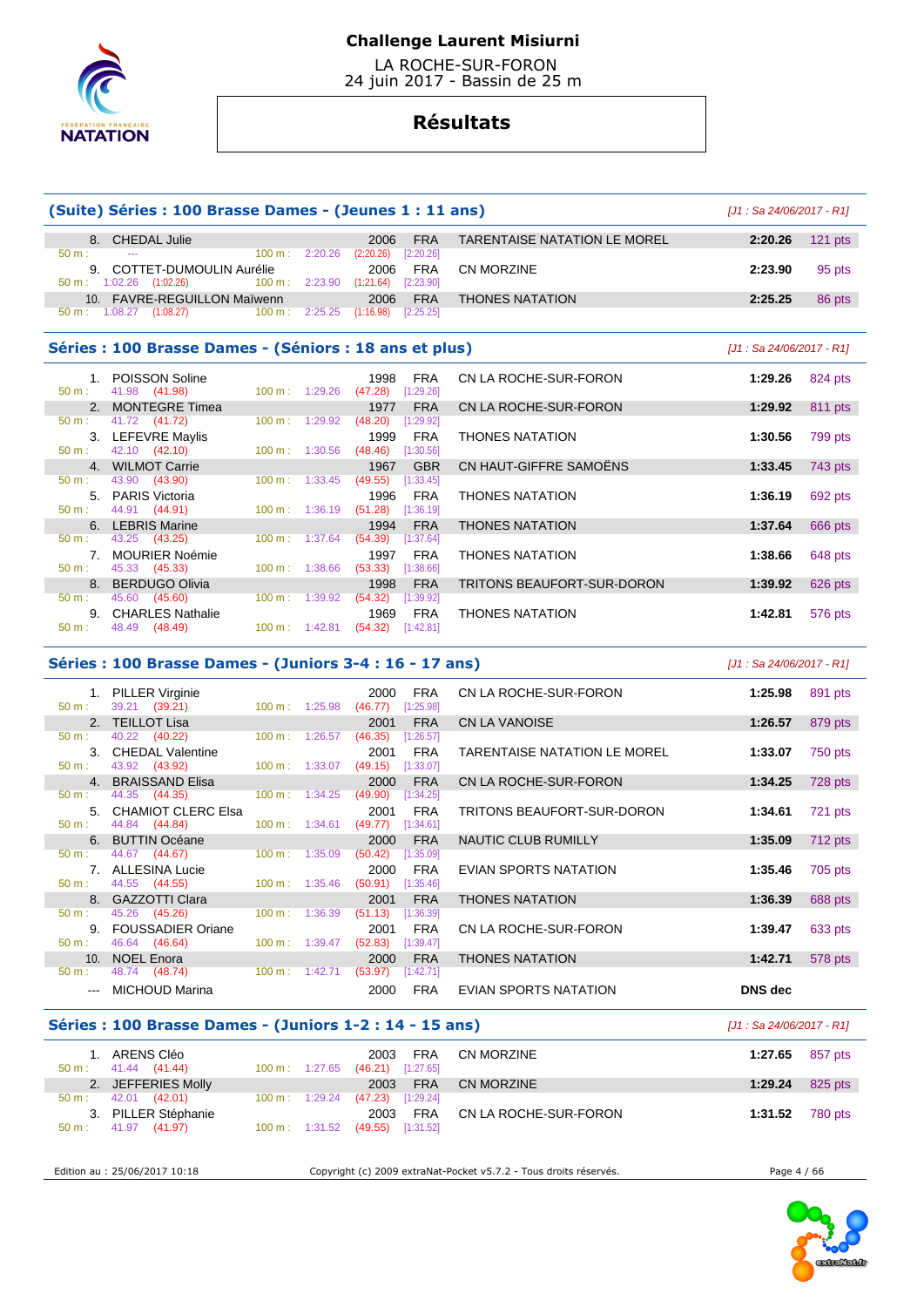

 LA ROCHE-SUR-FORON 24 juin 2017 - Bassin de 25 m

# **Résultats**

|          | (Suite) Séries : 100 Brasse Dames - (Juniors 1-2 : 14 - 15 ans) |                     |         |                             |                         |                            | $J1:$ Sa 24/06/2017 - R11 |         |
|----------|-----------------------------------------------------------------|---------------------|---------|-----------------------------|-------------------------|----------------------------|---------------------------|---------|
|          | 4. FLEURY Clara                                                 |                     |         | 2002                        | <b>FRA</b>              | NAUTIC CLUB RUMILLY        | 1:32.49                   | 761 pts |
| 50 m:    | 43.65 (43.65)                                                   | 100 m:              | 1:32.49 | (48.84)                     | [1:32.49]               |                            |                           |         |
|          | 5. FAVRE Jacinthe                                               |                     |         | 2002                        | <b>FRA</b>              | <b>THONES NATATION</b>     | 1:35.74                   | 700 pts |
| $50 m$ : | 44.86<br>(44.86)                                                | 100 m: 1:35.74      |         | (50.88)                     | [1:35.74]               |                            |                           |         |
|          | 6. SAGE Amandine                                                |                     |         | 2002                        | <b>FRA</b>              | NAUTIC CLUB RUMILLY        | 1:37.45                   | 669 pts |
| 50 m:    | 45.93 (45.93)                                                   | 100 m:              | 1:37.45 | (51.52)                     | [1:37.45]               |                            |                           |         |
|          | 7. BUTTIN Coralie                                               |                     |         | 2003                        | <b>FRA</b>              | <b>NAUTIC CLUB RUMILLY</b> | 1:44.01                   | 557 pts |
| $50 m$ : | 49.52 (49.52)                                                   | $100 m$ : 1:44.01   |         | $(54.49)$ [1:44.01]         |                         |                            |                           |         |
| $50 m$ : | 8. ANNAERT Alexane<br>49.94<br>(49.94)                          | $100 m$ :           | 1:45.68 | 2002<br>$(55.74)$ [1:45.68] | <b>FRA</b>              | <b>THONES NATATION</b>     | 1:45.68                   | 530 pts |
|          | 9. ALBERTINO Candice                                            |                     |         | 2002                        | <b>FRA</b>              | <b>THONES NATATION</b>     | 1:45.95                   | 525 pts |
| 50 m:    | 48.92 (48.92)                                                   | 100 m: 1:45.95      |         | $(57.03)$ [1:45.95]         |                         |                            |                           |         |
|          | 10. ANGELLOZ-NICOUD Mathilde                                    |                     |         | 2003                        | <b>FRA</b>              | <b>THONES NATATION</b>     | 1:46.75                   | 513 pts |
| $50 m$ : | 51.02 (51.02)                                                   | $100 m$ : 1:46.75   |         | (55.73)                     | [1:46.75]               |                            |                           |         |
|          | 11. GOURDAIN Maïlys                                             |                     |         | 2003                        | <b>FRA</b>              | CN LA ROCHE-SUR-FORON      | 1:47.04                   | 508 pts |
| 50 m:    | 50.86<br>(50.86)                                                | $100 m$ : $1:47.04$ |         | $(56.18)$ [1:47.04]         |                         |                            |                           |         |
|          | 12. TISSOT Sarah                                                |                     |         | 2002                        | <b>FRA</b>              | <b>THONES NATATION</b>     | 1:48.96                   | 479 pts |
| $50 m$ : | 50.97 (50.97)                                                   | $100 \text{ m}$ :   | 1:48.96 | (57.99)                     | [1:48.96]               |                            |                           |         |
|          | 13. MOURIER Salomé                                              |                     |         | 2002                        | <b>FRA</b>              | <b>THONES NATATION</b>     | 1:49.09                   | 477 pts |
| 50 m:    | 49.70 (49.70)                                                   | 100 m: 1:49.09      |         | $(59.39)$ [1:49.09]         |                         |                            |                           |         |
|          | 14. DUCRET Amélie                                               |                     |         | 2003                        | <b>FRA</b>              | NAUTIC CLUB RUMILLY        | 1:49.58                   | 469 pts |
| 50 m:    | 52.12 (52.12)                                                   | 100 m: 1:49.58      |         | (57.46)                     | [1:49.58]               |                            |                           |         |
| 15.      | <b>OFFREDI Headwige</b>                                         |                     |         | 2003                        | <b>FRA</b>              | <b>THONES NATATION</b>     | 1:50.19                   | 460 pts |
| $50 m$ : | 51.03 (51.03)                                                   | 100 m: 1:50.19      |         | (59.16)                     | [1:50.19]               |                            |                           |         |
| $50 m$ : | 16. PERILLAT-BOITEUX Claire<br>50.51 (50.51)                    | 100 m:              | 1:50.48 | 2003<br>(59.97)             | <b>FRA</b><br>[1:50.48] | <b>THONES NATATION</b>     | 1:50.48                   | 456 pts |
|          | 17. DE TOLDI Tara                                               |                     |         | 2003                        | <b>FRA</b>              | <b>THONES NATATION</b>     | 1:51.70                   | 438 pts |
| $50 m$ : | 50.55 (50.55)                                                   | 100 m: 1:51.70      |         | (1:01.15)                   | [1:51.70]               |                            |                           |         |
|          | 18. LEGON Milena                                                |                     |         | 2003                        | <b>FRA</b>              | <b>ARAVIS NATATION</b>     | 1:51.94                   | 434 pts |
| 50 m:    | 52.35<br>(52.35)                                                | 100 m:              | 1:51.94 | (59.59)                     | [1:51.94]               |                            |                           |         |
|          | 19. PECHOUX Méline                                              |                     |         | 2002                        | <b>FRA</b>              | <b>THONES NATATION</b>     | 1:52.33                   | 429 pts |
| 50 m:    | 51.49<br>(51.49)                                                | 100 m: 1:52.33      |         | (1:00.84)                   | [1:52.33]               |                            |                           |         |
|          | 20. BERGERET Capucine                                           |                     |         | 2002                        | <b>FRA</b>              | <b>THONES NATATION</b>     | 1:59.17                   | 336 pts |
| 50 m:    | 54.85 (54.85)                                                   | 100 m:              | 1:59.17 | (1:04.32)                   | [1:59.17]               |                            |                           |         |
|          | 21. PUGNET Lou                                                  |                     |         | 2003                        | <b>FRA</b>              | <b>ARAVIS NATATION</b>     | 1:59.50                   | 332 pts |
| $50 m$ : | 53.80<br>(53.80)                                                | 100 m: 1:59.50      |         | (1:05.70)                   | [1:59.50]               |                            |                           |         |
|          | 22. TUR Inès                                                    |                     |         | 2003                        | <b>FRA</b>              | CN LA ROCHE-SUR-FORON      | 2:07.33                   | 240 pts |
| $50 m$ : | 55.50 (55.50)                                                   | 100 m: 2:07.33      |         | (1:11.83)                   | [2:07.33]               |                            |                           |         |
|          | <b>CALLIES Justine</b>                                          |                     |         | 2002                        | <b>FRA</b>              | <b>THONES NATATION</b>     | <b>DNS</b> dec            |         |
|          | ROLLAND Ophélie                                                 |                     |         | 2003                        | <b>FRA</b>              | <b>NAUTIC CLUB RUMILLY</b> | <b>DNS</b> dec            |         |
|          |                                                                 |                     |         |                             |                         |                            |                           |         |

# **Séries : 100 Brasse Dames - (Jeunes 3 : 13 ans)** [J1 : Sa 24/06/2017 - R1]

|                  | 1. BOYER Eva<br>50 m : --- 100 m : 1:31.89 (1:31.89) [1:31.89]                                                                                                                                                                 |  |                       |             | 2004 FRA CN LA VANOISE          | 1:31.89 773 pts           |           |
|------------------|--------------------------------------------------------------------------------------------------------------------------------------------------------------------------------------------------------------------------------|--|-----------------------|-------------|---------------------------------|---------------------------|-----------|
|                  | 2. MARACINE Andrea                                                                                                                                                                                                             |  |                       |             | 2004 FRA CN LA VANOISE          | 1:38.52                   | 650 pts   |
|                  | 50 m : 46.21 (46.21) 100 m : 1:38.52                                                                                                                                                                                           |  | (52.31)               | [1:38.52]   |                                 |                           |           |
|                  | 3. MACKOWIAK Inès                                                                                                                                                                                                              |  |                       |             | 2004 FRA CN HAUT-GIFFRE SAMOËNS | 1:44.02                   | 556 pts   |
|                  | $50 \text{ m}:$ 48.65 (48.65) 100 m : 1:44.02                                                                                                                                                                                  |  | $(55.37)$ [1:44.02]   |             |                                 |                           |           |
|                  | 4. LANFREY Kirsthen                                                                                                                                                                                                            |  |                       |             | 2004 FRA CN LA VANOISE          | 1:53.33 $414 \text{ pts}$ |           |
|                  | 50 m : 52.94 (52.94) 100 m : 1:53.33                                                                                                                                                                                           |  | $(1:00.39)$ [1:53.33] |             |                                 |                           |           |
|                  | 5. MELQUIOND Léonie                                                                                                                                                                                                            |  |                       | 2004 FRA    | NAUTIC CLUB RUMILLY             | 1:56.56                   | 370 pts   |
|                  | 50 m : 52.99 (52.99) 100 m : 1:56.56                                                                                                                                                                                           |  | $(1:03.57)$ [1:56.56] |             |                                 |                           |           |
|                  | 6. BURNIER-BIGLIONE Lilou                                                                                                                                                                                                      |  | $2004$ FRA            |             | CN MORZINE                      | 1:57.77                   | 354 pts   |
|                  | 50 m : 54.24 (54.24) 100 m : 1:57.77 (1:03.53)                                                                                                                                                                                 |  |                       | [1:57.77]   |                                 |                           |           |
|                  | 7. CREDOZ Estelle and the control of the control of the control of the control of the control of the control o                                                                                                                 |  | 2004                  |             | FRA THONES NATATION             | 1:58.88                   | 340 pts   |
|                  | 50 m : 55.97 (55.97) 100 m : 1:58.88                                                                                                                                                                                           |  | (1:02.91)             | [1:58.88]   |                                 |                           |           |
|                  | 8. JACQUEMOUD Laura and the control of the control of the control of the control of the control of the control of the control of the control of the control of the control of the control of the control of the control of the |  | 2004                  | FRA         | ARAVIS NATATION                 | 2:06.29                   | 252 pts   |
| $50 \text{ m}$ : | 59.13 (59.13) 100 m : 2:06.29                                                                                                                                                                                                  |  | (1:07.16)             | $[2:06.29]$ |                                 |                           |           |
|                  |                                                                                                                                                                                                                                |  |                       |             |                                 | 2:13.78                   | 176 $pts$ |
|                  | 50 m : 1:01.78 (1:01.78) 100 m : 2:13.78                                                                                                                                                                                       |  | (1:12.00)             | [2:13.78]   |                                 |                           |           |
|                  |                                                                                                                                                                                                                                |  |                       |             |                                 |                           |           |

Edition au : 25/06/2017 10:18 Copyright (c) 2009 extraNat-Pocket v5.7.2 - Tous droits réservés. Page 5 / 66

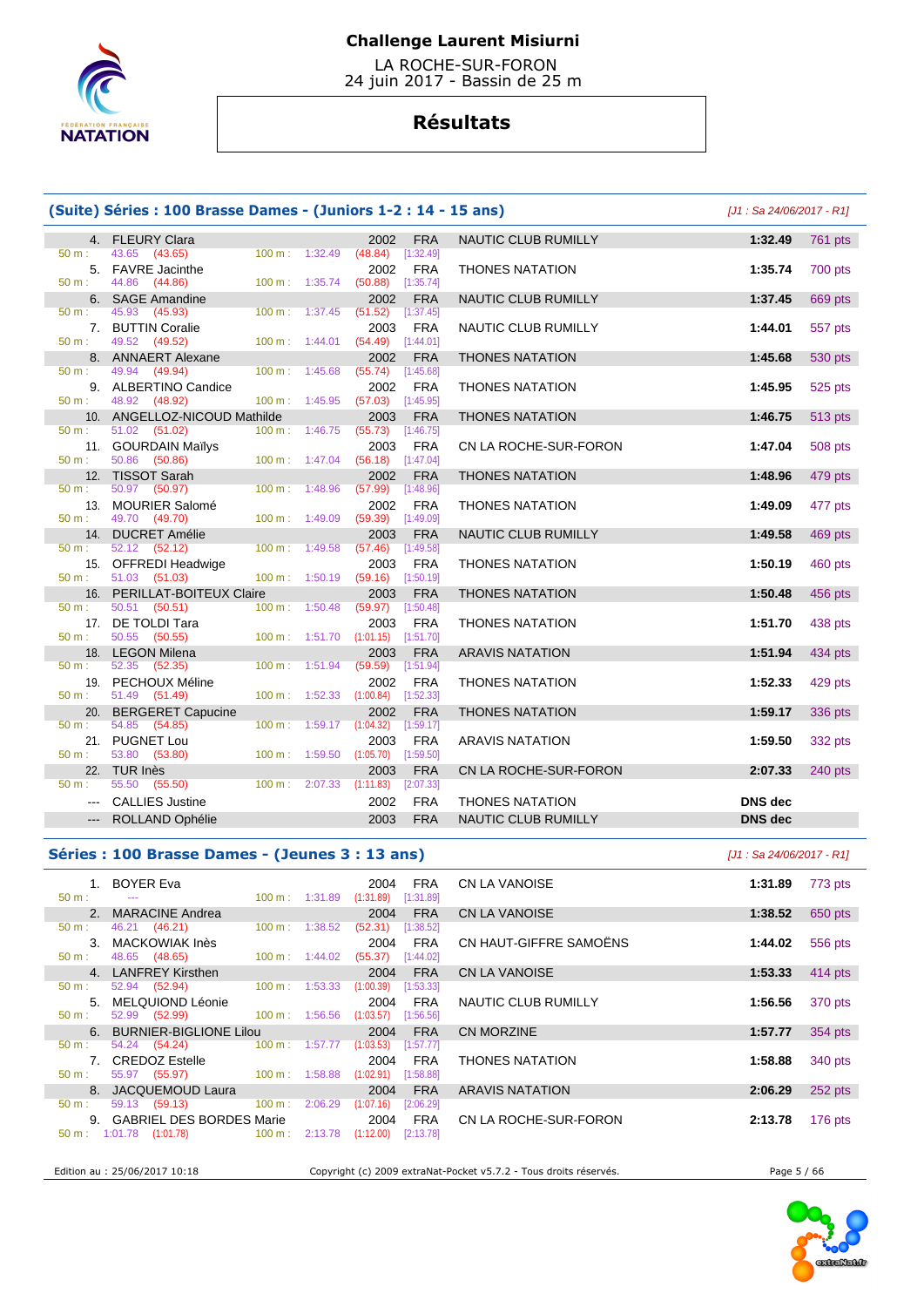

 LA ROCHE-SUR-FORON 24 juin 2017 - Bassin de 25 m

# **Résultats**

|                                                                                                                                                                                                                                                                                                                                                                                                                                                                            | (Suite) Séries : 100 Brasse Dames - (Jeunes 3 : 13 ans)       |                                    |                             |                         |                            | $J1:$ Sa 24/06/2017 - R11 |         |
|----------------------------------------------------------------------------------------------------------------------------------------------------------------------------------------------------------------------------------------------------------------------------------------------------------------------------------------------------------------------------------------------------------------------------------------------------------------------------|---------------------------------------------------------------|------------------------------------|-----------------------------|-------------------------|----------------------------|---------------------------|---------|
| $\qquad \qquad - -$                                                                                                                                                                                                                                                                                                                                                                                                                                                        | <b>DUNAND Candice</b>                                         |                                    | 2004                        | <b>FRA</b>              | CN LA ROCHE-SUR-FORON      | <b>DNS</b> dec            |         |
| $\frac{1}{2}$                                                                                                                                                                                                                                                                                                                                                                                                                                                              | PARIS DE BOLLARDIERE Jeanne                                   |                                    | 2004                        | <b>FRA</b>              | TRITONS BEAUFORT-SUR-DORON | <b>DNS</b> dec            |         |
|                                                                                                                                                                                                                                                                                                                                                                                                                                                                            | Séries : 100 Brasse Dames - (Jeunes 2 : 12 ans)               |                                    |                             |                         |                            | $J1:$ Sa 24/06/2017 - R11 |         |
| $50 m$ :                                                                                                                                                                                                                                                                                                                                                                                                                                                                   | 1. HAOULI Loubna<br>49.18 (49.18)                             | $100 \text{ m}$ : 1:48.06          | 2005<br>(58.88)             | <b>FRA</b><br>[1:48.06] | <b>CN LA VANOISE</b>       | 1:48.06                   | 492 pts |
|                                                                                                                                                                                                                                                                                                                                                                                                                                                                            | 2. JEFFERIES Mathilde                                         |                                    | 2005                        | <b>FRA</b>              | CN MORZINE                 | 1:49.11                   | 476 pts |
| $50 \text{ m}$ :                                                                                                                                                                                                                                                                                                                                                                                                                                                           | 50.83 (50.83)                                                 | 100 m: 1:49.11 (58.28) [1:49.11]   |                             |                         |                            |                           |         |
| 50 m:                                                                                                                                                                                                                                                                                                                                                                                                                                                                      | 3. AGNANS Camille<br>52.49 (52.49)                            | 100 m: 1:51.56                     | 2005<br>$(59.07)$ [1:51.56] | <b>FRA</b>              | <b>THONES NATATION</b>     | 1:51.56                   | 440 pts |
|                                                                                                                                                                                                                                                                                                                                                                                                                                                                            | 4. EASTLAKE Carly                                             |                                    | 2005                        | <b>GBR</b>              | <b>ARAVIS NATATION</b>     | 1:53.66                   | 410 pts |
| 50 m:                                                                                                                                                                                                                                                                                                                                                                                                                                                                      | 51.63 (51.63)                                                 | 100 m: 1:53.66 (1:02.03) [1:53.66] |                             |                         |                            |                           |         |
| $50 m$ :                                                                                                                                                                                                                                                                                                                                                                                                                                                                   | 5. LE PALABE Roméa<br>54.01 (54.01)                           | 100 m: 1:59.66 (1:05.65) [1:59.66] | 2005                        | <b>FRA</b>              | <b>CN LA VANOISE</b>       | 1:59.66                   | 330 pts |
|                                                                                                                                                                                                                                                                                                                                                                                                                                                                            | 6. CHOMAT Louison                                             |                                    | 2005                        | <b>FRA</b>              | CN LA ROCHE-SUR-FORON      | 2:00.38                   | 321 pts |
| 50 m:                                                                                                                                                                                                                                                                                                                                                                                                                                                                      | 56.25 (56.25)<br>7. ALBERTINO Sarah                           | $100 \text{ m}: 2:00.38$           | (1:04.13)<br>2005           | [2:00.38]<br><b>FRA</b> | <b>THONES NATATION</b>     | 2:04.29                   | 274 pts |
| 50 m:                                                                                                                                                                                                                                                                                                                                                                                                                                                                      | 57.09 (57.09)                                                 | 100 m: 2:04.29                     | $(1:07.20)$ $[2:04.29]$     |                         |                            |                           |         |
|                                                                                                                                                                                                                                                                                                                                                                                                                                                                            | 8. FAVRE BONVIN Anna                                          |                                    | 2005                        | <b>FRA</b>              | <b>ARAVIS NATATION</b>     | 2:08.78                   | 225 pts |
| $50 \text{ m}$ :                                                                                                                                                                                                                                                                                                                                                                                                                                                           | 58.05 (58.05)                                                 | 100 m: 2:08.78                     | (1:10.73)                   | [2:08.78]               |                            |                           |         |
|                                                                                                                                                                                                                                                                                                                                                                                                                                                                            | 9. PUGNET Eve                                                 |                                    | 2005                        | <b>FRA</b>              | <b>ARAVIS NATATION</b>     | 2:16.83                   | 149 pts |
|                                                                                                                                                                                                                                                                                                                                                                                                                                                                            | 50 m: 1:02.58 (1:02.58)                                       | 100 m: 2:16.83                     | (1:14.25)                   | [2:16.83]               |                            |                           |         |
|                                                                                                                                                                                                                                                                                                                                                                                                                                                                            | 10. LANSARD Audrey                                            |                                    | 2005                        | <b>FRA</b>              | NAUTIC CLUB RUMILLY        | 2:19.58                   | 127 pts |
| $\frac{1}{2} \left( \frac{1}{2} \right) \left( \frac{1}{2} \right) \left( \frac{1}{2} \right) \left( \frac{1}{2} \right) \left( \frac{1}{2} \right) \left( \frac{1}{2} \right) \left( \frac{1}{2} \right) \left( \frac{1}{2} \right) \left( \frac{1}{2} \right) \left( \frac{1}{2} \right) \left( \frac{1}{2} \right) \left( \frac{1}{2} \right) \left( \frac{1}{2} \right) \left( \frac{1}{2} \right) \left( \frac{1}{2} \right) \left( \frac{1}{2} \right) \left( \frac$ | $50 \text{ m}$ : 1:06.59 (1:06.59)<br><b>DUCGONINAZ Lorie</b> | 100 m: 2:19.58 (1:12.99) [2:19.58] | 2005                        | <b>FRA</b>              | TRITONS BEAUFORT-SUR-DORON | <b>DSQ Vi</b>             |         |
|                                                                                                                                                                                                                                                                                                                                                                                                                                                                            | Séries : 100 Brasse Dames - (Jeunes 1 : 11 ans)               |                                    |                             |                         |                            | [J1: Sa 24/06/2017 - R1]  |         |
| $50 \text{ m}$ :                                                                                                                                                                                                                                                                                                                                                                                                                                                           | 1. HOSSI BURNIER Noémie                                       |                                    | 2006                        | <b>ANG</b>              | CN MORZINE                 | 1:39.97                   | 625 pts |
|                                                                                                                                                                                                                                                                                                                                                                                                                                                                            | 45.89 (45.89)<br>2. AMOUDRUZ Candice                          | 100 m: 1:39.97 (54.08) [1:39.97]   | 2006                        | <b>FRA</b>              | CN LA ROCHE-SUR-FORON      | 1:51.47                   | 441 pts |
| $50 m$ :                                                                                                                                                                                                                                                                                                                                                                                                                                                                   | 52.04 (52.04)                                                 | 100 m: 1:51.47 (59.43) [1:51.47]   |                             |                         |                            |                           |         |
|                                                                                                                                                                                                                                                                                                                                                                                                                                                                            | 3. METRAL Lou                                                 |                                    | 2006                        | <b>FRA</b>              | NAUTIC CLUB RUMILLY        | 1:57.87                   | 353 pts |
| 50 m:                                                                                                                                                                                                                                                                                                                                                                                                                                                                      | 53.34 (53.34)                                                 | 100 m: 1:57.87 (1:04.53) [1:57.87] |                             |                         |                            |                           |         |
|                                                                                                                                                                                                                                                                                                                                                                                                                                                                            | 4. LAMBERT DELRIEU Anaïs                                      |                                    | 2006                        | <b>FRA</b>              | NAUTIC CLUB RUMILLY        | 2:03.56                   | 283 pts |
| 50 m:                                                                                                                                                                                                                                                                                                                                                                                                                                                                      | 58.77 (58.77)                                                 | $100 \text{ m}$ : 2:03.56          | (1:04.79)                   | [2:03.56]               |                            |                           |         |
|                                                                                                                                                                                                                                                                                                                                                                                                                                                                            | 5. ROLLAND Tifany                                             |                                    | 2006                        | <b>FRA</b>              | <b>NAUTIC CLUB RUMILLY</b> | 2:04.81                   | 268 pts |
| $F \cap \ldots$                                                                                                                                                                                                                                                                                                                                                                                                                                                            |                                                               | $400 - 0.0404 - 40040$             |                             | <b>CO-O 4 O 43</b>      |                            |                           |         |

|                          |                                     | 4. LAMBERT DELRIEU ANGS     |                          |         | zuuo      | <b>FRA</b>  | <b>INAUTIU ULUD RUIVIILLT</b> | 2.03.30 | 200 PIS   |
|--------------------------|-------------------------------------|-----------------------------|--------------------------|---------|-----------|-------------|-------------------------------|---------|-----------|
| 50 m:                    | 58.77                               | (58.77)                     | $100 \text{ m}$ :        | 2:03.56 | (1:04.79) | $[2:03.56]$ |                               |         |           |
|                          |                                     | 5. ROLLAND Tifany           |                          |         | 2006      | <b>FRA</b>  | NAUTIC CLUB RUMILLY           | 2:04.81 | 268 pts   |
| $50 \text{ m}$ :         | 58.65 (58.65)                       |                             | $100 \text{ m}$ :        | 2:04.81 | (1:06.16) | [2:04.81]   |                               |         |           |
|                          |                                     | 6. SIGISMEAU-THOME Zoé      |                          |         | 2006      | <b>FRA</b>  | NAUTIC CLUB RUMILLY           | 2:05.54 | $260$ pts |
| $50 \text{ m}$ :         | 59.51 (59.51)                       |                             | 100 m:                   | 2:05.54 | (1:06.03) | $[2:05.54]$ |                               |         |           |
|                          |                                     | 7. CHAPARD Melody           |                          |         | 2006      | <b>FRA</b>  | <b>ARAVIS NATATION</b>        | 2:12.08 | $192$ pts |
|                          | $50 \text{ m}: 1:00.48$ $(1:00.48)$ |                             | $100 \text{ m}$ :        | 2:12.08 | (1:11.60) | [2:12.08]   |                               |         |           |
|                          | 8. CHEDAL Julie                     |                             |                          |         | 2006      | <b>FRA</b>  | TARENTAISE NATATION LE MOREL  | 2:20.26 | $121$ pts |
| $50 m$ :                 | $- - -$                             |                             | $100 \text{ m}$ :        | 2:20.26 | (2:20.26) | [2:20.26]   |                               |         |           |
|                          |                                     | 9. COTTET-DUMOULIN Aurélie  |                          |         | 2006      | <b>FRA</b>  | CN MORZINE                    | 2:23.90 | 95 pts    |
|                          | 50 m: 1:02.26                       | (1:02.26)                   | $100 \text{ m}: 2:23.90$ |         | (1:21.64) | $[2:23.90]$ |                               |         |           |
|                          |                                     | 10. FAVRE-REGUILLON Maïwenn |                          |         | 2006      | <b>FRA</b>  | <b>THONES NATATION</b>        | 2:25.25 | 86 pts    |
| $50 \text{ m}$ : 1:08.27 |                                     | (1:08.27)                   | $100 m$ : 2:25.25        |         | (1:16.98) | [2:25.25]   |                               |         |           |

# **Séries : 100 Brasse Dames - (Séniors : 18 ans et plus)** [J1 : Sa 24/06/2017 - R1]

| $50 m$ : | <b>POISSON Soline</b><br>(41.98)<br>41.98 | $100 \text{ m}$ :<br>1:29.26 | 1998<br><b>FRA</b><br>[1:29.26]<br>(47.28) | CN LA ROCHE-SUR-FORON  | 1:29.26 | 824 pts |
|----------|-------------------------------------------|------------------------------|--------------------------------------------|------------------------|---------|---------|
|          | 2. MONTEGRE Timea                         |                              | <b>FRA</b><br>1977                         | CN LA ROCHE-SUR-FORON  | 1:29.92 | 811 pts |
| $50 m$ : | 41.72 (41.72)                             | 100 m:<br>1:29.92            | (48.20)<br>[1:29.92]                       |                        |         |         |
|          | 3. LEFEVRE Maylis                         |                              | 1999<br><b>FRA</b>                         | <b>THONES NATATION</b> | 1:30.56 | 799 pts |
| $50 m$ : | 42.10 (42.10)                             | 1:30.56<br>$100 \text{ m}$ : | [1:30.56]<br>(48.46)                       |                        |         |         |
| 4.       | <b>WILMOT Carrie</b>                      |                              | <b>GBR</b><br>1967                         | CN HAUT-GIFFRE SAMOËNS | 1:33.45 | 743 pts |
| 50 m:    | 43.90<br>(43.90)                          | 1:33.45<br>100 m:            | [1:33.45]<br>(49.55)                       |                        |         |         |

Edition au : 25/06/2017 10:18 Copyright (c) 2009 extraNat-Pocket v5.7.2 - Tous droits réservés. Page 6 / 66

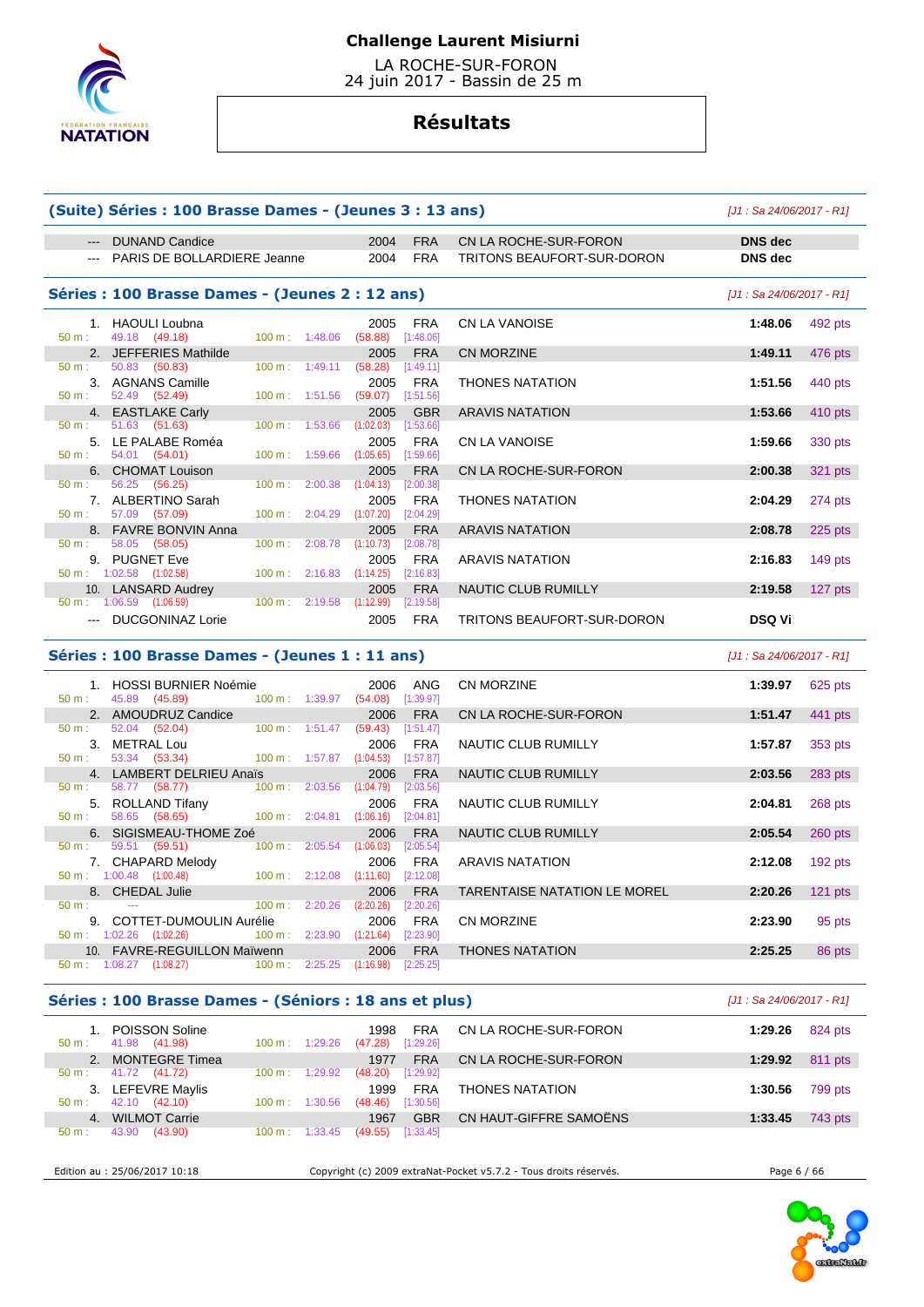

 LA ROCHE-SUR-FORON 24 juin 2017 - Bassin de 25 m

# **Résultats**

#### **(Suite) Séries : 100 Brasse Dames - (Séniors : 18 ans et plus)** [J1 : Sa 24/06/2017 - R1] 5. PARIS Victoria 1996 FRA THONES NATATION **1:36.19** 692 pts 50 m : 44.91 (44.91) 100 m : 1:36.19 (51.28) [1:36.19] 6. LEBRIS Marine 1994 FRA THONES NATATION **1:37.64** 666 pts 50 m : 43.25 (43.25) 100 m : 1:37.64 (54.39) [1:37.64] 7. MOURIER Noémie 1997 FRA THONES NATATION **1:38.66** 648 pts 45.33 (45.33) 100 m : 1:38.66 8. BERDUGO Olivia 1998 FRA TRITONS BEAUFORT-SUR-DORON **1:39.92** 626 pts 45.60 (45.60) 100 m : 1:39.92 (54.32) [1:39.92] 9. CHARLES Nathalie 1969 FRA THONES NATATION **1:42.81** 576 pts 50 m : 48.49 (48.49) 100 m : 1:42.81 (54.32) [1:42.81]

#### **Séries : 100 Brasse Dames - (Juniors 3-4 : 16 - 17 ans)** [J1 : Sa 24/06/2017 - R1]

| $50 m$ : | 1. PILLER Virginie<br>39.21 (39.21) | $100 \text{ m}: 1:25.98$  | 2000<br>(46.77) | FRA<br>[1:25.98] | CN LA ROCHE-SUR-FORON        | 1:25.98 | 891 pts   |
|----------|-------------------------------------|---------------------------|-----------------|------------------|------------------------------|---------|-----------|
|          | 2. TEILLOT Lisa                     |                           | 2001            | <b>FRA</b>       | <b>CN LA VANOISE</b>         | 1:26.57 | 879 pts   |
| $50 m$ : | 40.22 (40.22)                       | 100 m: 1:26.57            | (46.35)         | [1:26.57]        |                              |         |           |
|          | 3. CHEDAL Valentine                 |                           | 2001            | <b>FRA</b>       | TARENTAISE NATATION LE MOREL | 1:33.07 | 750 pts   |
| $50 m$ : | 43.92 (43.92)                       | $100 \text{ m}: 1:33.07$  | (49.15)         | [1:33.07]        |                              |         |           |
|          | 4. BRAISSAND Elisa                  |                           | 2000            | <b>FRA</b>       | CN LA ROCHE-SUR-FORON        | 1:34.25 | 728 pts   |
| $50 m$ : | 44.35 (44.35)                       | $100 \text{ m}: 1:34.25$  | (49.90)         | $[1:34.25]$      |                              |         |           |
|          | 5. CHAMIOT CLERC Elsa               |                           | 2001            | <b>FRA</b>       | TRITONS BEAUFORT-SUR-DORON   | 1:34.61 | 721 pts   |
| 50 m:    | 44.84 (44.84)                       | $100 \text{ m}: 1:34.61$  | (49.77)         | [1:34.61]        |                              |         |           |
|          | 6. BUTTIN Océane                    |                           | 2000            | <b>FRA</b>       | NAUTIC CLUB RUMILLY          | 1:35.09 | $712$ pts |
| 50 m:    | 44.67 (44.67)                       | $100 \text{ m}: 1:35.09$  | (50.42)         | [1:35.09]        |                              |         |           |
|          | 7. ALLESINA Lucie                   |                           | 2000            | <b>FRA</b>       | EVIAN SPORTS NATATION        | 1:35.46 | 705 pts   |
| $50 m$ : | 44.55 (44.55)                       | $100 \text{ m}$ : 1:35.46 | (50.91)         | [1:35.46]        |                              |         |           |
|          | 8. GAZZOTTI Clara                   |                           | 2001            | <b>FRA</b>       | <b>THONES NATATION</b>       | 1:36.39 | 688 pts   |
| $50 m$ : | 45.26 (45.26)                       | $100 \text{ m}: 1:36.39$  | (51.13)         | [1:36.39]        |                              |         |           |
| 9.       | <b>FOUSSADIER Oriane</b>            |                           | 2001            | <b>FRA</b>       | CN LA ROCHE-SUR-FORON        | 1:39.47 | 633 pts   |
| $50 m$ : | 46.64 (46.64)                       | 100 m: 1:39.47            | (52.83)         | [1:39.47]        |                              |         |           |
|          | 10. NOEL Enora                      |                           | 2000            | <b>FRA</b>       | <b>THONES NATATION</b>       | 1:42.71 | 578 pts   |
| $50 m$ : | 48.74 (48.74)                       | $100 m$ : 1:42.71         | (53.97)         | [1:42.71]        |                              |         |           |
|          | MICHOUD Marina                      |                           | 2000            | <b>FRA</b>       | EVIAN SPORTS NATATION        | DNS dec |           |

### **Séries : 100 Brasse Dames - (Juniors 1-2 : 14 - 15 ans)** [J1 : Sa 24/06/2017 - R1]

 1. ARENS Cléo 2003 FRA CN MORZINE **1:27.65** 857 pts  $41.44$   $(41.44)$   $100 \text{ m} \cdot 1:27.65$   $(46.21)$  2. JEFFERIES Molly 2003 FRA CN MORZINE **1:29.24** 825 pts  $50 \text{ m}$  :  $42.01$   $(42.01)$  3. PILLER Stéphanie 2003 FRA CN LA ROCHE-SUR-FORON **1:31.52** 780 pts  $(41.97)$  4. FLEURY Clara 2002 FRA NAUTIC CLUB RUMILLY **1:32.49** 761 pts 43.65 (43.65) 5. FAVRE Jacinthe 2002 FRA THONES NATATION **1:35.74** 700 pts<br> $\frac{50 \text{ m}}{44.86}$  (44.86) 100 m 1:35.74 (50.88) 11:35.74 1:35.74 **1:35.74 1:35.74 1:35.74 1:35.74 1:35.74 1:35.74 1:35.74 1:35.74 1:35.74 1:3**  50 m : 44.86 (44.86) 100 m : 1:35.74 (50.88) [1:35.74] 6. SAGE Amandine 2002 FRA NAUTIC CLUB RUMILLY **1:37.45** 669 pts 50 m : 45.93 (45.93) 100 m : 1:37.45 (51.52) [1:37.45] 7. BUTTIN Coralie 2003 FRA NAUTIC CLUB RUMILLY **1:44.01** 557 pts<br>
50 m : 49.52 (49.52) 100 m : 1:44.01 (54.49) [1:44.01] 49.52 (49.52) 8. ANNAERT Alexane 2002 FRA THONES NATATION **1:45.68** 530 pts 50 m : 49.94 (49.94) 100 m : 1:45.68 (55.74) 9. ALBERTINO Candice 2002 FRA THONES NATATION **1:45.95** 525 pts 50 m : 48.92 (48.92) 100 m : 1:45.95 (57.03) [1:45.95] 10. ANGELLOZ-NICOUD Mathilde 2003 FRA THONES NATATION **1:46.75** 513 pts 50 m : 51.02 (51.02) 100 m : 1:46.75 (55.73) [1:46.75] 11. GOURDAIN Maïlys 2003 FRA CN LA ROCHE-SUR-FORON **1:47.04** 508 pts 50 m : 50.86 (50.86) 100 m : 1:47.04 (56.18) [1:47.04] 12. TISSOT Sarah 2002 FRA THONES NATATION **1:48.96** 479 pts  $(57.99)$ 

Edition au : 25/06/2017 10:18 Copyright (c) 2009 extraNat-Pocket v5.7.2 - Tous droits réservés. Page 7 / 66

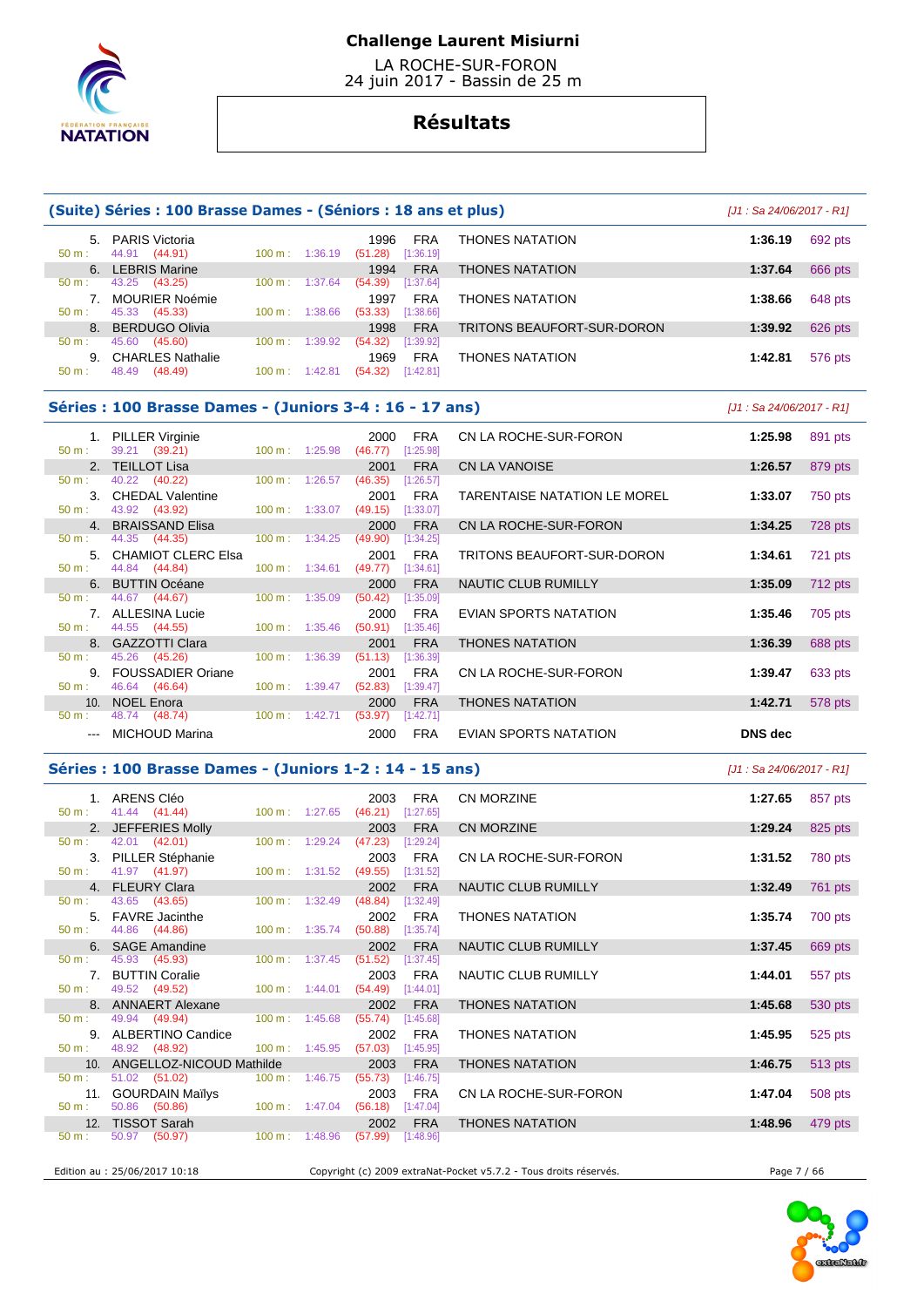

 LA ROCHE-SUR-FORON 24 juin 2017 - Bassin de 25 m

# **Résultats**

### **(Suite) Séries : 100 Brasse Dames - (Juniors 1-2 : 14 - 15 ans)** [J1 : Sa 24/06/2017 - R1]

| 13 <sub>1</sub> | MOURIER Salomé                                        |                           | 2002                             | FRA                     | <b>THONES NATATION</b> | 1:49.09        |
|-----------------|-------------------------------------------------------|---------------------------|----------------------------------|-------------------------|------------------------|----------------|
| $50 m$ :        | 49.70 (49.70)                                         | $100 \text{ m}: 1:49.09$  | $(59.39)$ [1:49.09]              |                         |                        |                |
| 14.<br>50 m:    | <b>DUCRET Amélie</b><br>52.12 (52.12) 100 m : 1:49.58 |                           | 2003<br>(57.46)                  | <b>FRA</b><br>[1:49.58] | NAUTIC CLUB RUMILLY    | 1:49.58        |
|                 |                                                       |                           |                                  |                         |                        |                |
| 15.<br>50 m:    | OFFREDI Headwige                                      |                           | 2003                             | FRA                     | <b>THONES NATATION</b> | 1:50.19        |
|                 | 51.03 (51.03) 100 m : 1:50.19                         |                           | (59.16)                          | [1:50.19]               |                        |                |
|                 | 16. PERILLAT-BOITEUX Claire                           |                           | 2003                             | <b>FRA</b>              | <b>THONES NATATION</b> | 1:50.48        |
| 50 m:           | 50.51 (50.51)                                         |                           | 100 m: 1:50.48 (59.97) [1:50.48] |                         |                        |                |
| 17.             | DE TOLDI Tara                                         |                           | 2003                             | FRA                     | <b>THONES NATATION</b> | 1:51.70        |
| $50 m$ :        | 50.55 (50.55)                                         | $100 \text{ m}$ : 1:51.70 | (1:01.15)                        | [1:51.70]               |                        |                |
|                 | 18. LEGON Milena                                      |                           | 2003                             | <b>FRA</b>              | <b>ARAVIS NATATION</b> | 1:51.94        |
| $50 m$ :        | 52.35 (52.35)                                         | $100 \text{ m}: 1:51.94$  | (59.59)                          | [1:51.94]               |                        |                |
| 19.             | PECHOUX Méline                                        |                           | 2002                             | FRA                     | <b>THONES NATATION</b> | 1:52.33        |
| $50 m$ :        | 51.49 (51.49)                                         | 100 m : 1:52.33           | (1:00.84)                        | [1:52.33]               |                        |                |
|                 | 20. BERGERET Capucine                                 |                           | 2002                             | <b>FRA</b>              | <b>THONES NATATION</b> | 1:59.17        |
| 50 m:           | 54.85 (54.85)                                         | 100 m: 1:59.17            | (1:04.32)                        | [1:59.17]               |                        |                |
| 21.             | <b>PUGNET Lou</b>                                     |                           | 2003                             | FRA                     | <b>ARAVIS NATATION</b> | 1:59.50        |
| 50 m:           | 53.80 (53.80)                                         | $100 \text{ m}: 1:59.50$  | (1:05.70)                        | $[1:59.50]$             |                        |                |
| 22.             | TUR Inès                                              |                           | 2003                             | <b>FRA</b>              | CN LA ROCHE-SUR-FORON  | 2:07.33        |
| 50 m:           | 55.50 (55.50)                                         | 100 m: 2:07.33            | (1:11.83)                        | [2:07.33]               |                        |                |
|                 | <b>CALLIES Justine</b>                                |                           | 2002                             | FRA                     | <b>THONES NATATION</b> | <b>DNS</b> dec |
|                 | --- ROLLAND Ophélie                                   |                           | 2003                             | <b>FRA</b>              | NAUTIC CLUB RUMILLY    | <b>DNS</b> dec |
|                 |                                                       |                           |                                  |                         |                        |                |

|                                                                                                                                                                                                                                                                                                                                                                                                                                                                            | <b>E</b> , Series . Too brasse Danies - (Juniors I-2 . I+ - IJ ans) |                   |                          |                 |                         |                            | $191.982 - 700/2011 - 111$ |         |
|----------------------------------------------------------------------------------------------------------------------------------------------------------------------------------------------------------------------------------------------------------------------------------------------------------------------------------------------------------------------------------------------------------------------------------------------------------------------------|---------------------------------------------------------------------|-------------------|--------------------------|-----------------|-------------------------|----------------------------|----------------------------|---------|
| 13.                                                                                                                                                                                                                                                                                                                                                                                                                                                                        | <b>MOURIER Salomé</b><br>49.70 (49.70)                              |                   | $100 \text{ m}: 1:49.09$ | 2002<br>(59.39) | <b>FRA</b><br>[1:49.09] | <b>THONES NATATION</b>     | 1:49.09                    | 477 pts |
| 14.                                                                                                                                                                                                                                                                                                                                                                                                                                                                        | <b>DUCRET Amélie</b>                                                |                   |                          | 2003            | <b>FRA</b>              | NAUTIC CLUB RUMILLY        | 1:49.58                    | 469 pts |
|                                                                                                                                                                                                                                                                                                                                                                                                                                                                            | 52.12 (52.12)                                                       |                   | $100 \text{ m}: 1:49.58$ | (57.46)         | [1:49.58]               |                            |                            |         |
| 15.                                                                                                                                                                                                                                                                                                                                                                                                                                                                        | <b>OFFREDI Headwige</b>                                             |                   |                          | 2003            | <b>FRA</b>              | <b>THONES NATATION</b>     | 1:50.19                    | 460 pts |
|                                                                                                                                                                                                                                                                                                                                                                                                                                                                            | 51.03 (51.03)                                                       |                   | $100 \text{ m}: 1:50.19$ | (59.16)         | [1:50.19]               |                            |                            |         |
| 16.                                                                                                                                                                                                                                                                                                                                                                                                                                                                        | <b>PERILLAT-BOITEUX Claire</b>                                      |                   |                          | 2003            | <b>FRA</b>              | <b>THONES NATATION</b>     | 1:50.48                    | 456 pts |
|                                                                                                                                                                                                                                                                                                                                                                                                                                                                            | 50.51 (50.51)                                                       |                   | 100 m: 1:50.48           | (59.97)         | [1:50.48]               |                            |                            |         |
| 17.                                                                                                                                                                                                                                                                                                                                                                                                                                                                        | DE TOLDI Tara                                                       |                   |                          | 2003            | <b>FRA</b>              | <b>THONES NATATION</b>     | 1:51.70                    | 438 pts |
|                                                                                                                                                                                                                                                                                                                                                                                                                                                                            | 50.55 (50.55)                                                       |                   | 100 m: 1:51.70           | (1:01.15)       | [1:51.70]               |                            |                            |         |
| 18.                                                                                                                                                                                                                                                                                                                                                                                                                                                                        | <b>LEGON Milena</b>                                                 |                   |                          | 2003            | <b>FRA</b>              | <b>ARAVIS NATATION</b>     | 1:51.94                    | 434 pts |
|                                                                                                                                                                                                                                                                                                                                                                                                                                                                            | $52.35$ $(52.35)$                                                   |                   | $100 m$ : 1:51.94        | (59.59)         | [1:51.94]               |                            |                            |         |
| 19.                                                                                                                                                                                                                                                                                                                                                                                                                                                                        | PECHOUX Méline                                                      |                   |                          | 2002            | <b>FRA</b>              | <b>THONES NATATION</b>     | 1:52.33                    | 429 pts |
| t.                                                                                                                                                                                                                                                                                                                                                                                                                                                                         | 51.49 (51.49)                                                       | $100 \text{ m}$ : | 1:52.33                  | (1:00.84)       | [1:52.33]               |                            |                            |         |
| 20.                                                                                                                                                                                                                                                                                                                                                                                                                                                                        | <b>BERGERET Capucine</b>                                            |                   |                          | 2002            | <b>FRA</b>              | <b>THONES NATATION</b>     | 1:59.17                    | 336 pts |
|                                                                                                                                                                                                                                                                                                                                                                                                                                                                            | 54.85 (54.85)                                                       | $100 \text{ m}$ : | 1:59.17                  | (1:04.32)       | [1:59.17]               |                            |                            |         |
| 21.                                                                                                                                                                                                                                                                                                                                                                                                                                                                        | <b>PUGNET Lou</b>                                                   |                   |                          | 2003            | <b>FRA</b>              | <b>ARAVIS NATATION</b>     | 1:59.50                    | 332 pts |
|                                                                                                                                                                                                                                                                                                                                                                                                                                                                            | 53.80 (53.80)                                                       |                   | $100 \text{ m}: 1:59.50$ | (1:05.70)       | [1:59.50]               |                            |                            |         |
| 22.                                                                                                                                                                                                                                                                                                                                                                                                                                                                        | TUR Inès                                                            |                   |                          | 2003            | <b>FRA</b>              | CN LA ROCHE-SUR-FORON      | 2:07.33                    | 240 pts |
|                                                                                                                                                                                                                                                                                                                                                                                                                                                                            | 55.50 (55.50)                                                       | $100 \text{ m}$ : | 2:07.33                  | (1:11.83)       | [2:07.33]               |                            |                            |         |
| $\frac{1}{2} \left( \frac{1}{2} \right) \left( \frac{1}{2} \right) \left( \frac{1}{2} \right) \left( \frac{1}{2} \right) \left( \frac{1}{2} \right) \left( \frac{1}{2} \right) \left( \frac{1}{2} \right) \left( \frac{1}{2} \right) \left( \frac{1}{2} \right) \left( \frac{1}{2} \right) \left( \frac{1}{2} \right) \left( \frac{1}{2} \right) \left( \frac{1}{2} \right) \left( \frac{1}{2} \right) \left( \frac{1}{2} \right) \left( \frac{1}{2} \right) \left( \frac$ | <b>CALLIES Justine</b>                                              |                   |                          | 2002            | <b>FRA</b>              | <b>THONES NATATION</b>     | <b>DNS</b> dec             |         |
|                                                                                                                                                                                                                                                                                                                                                                                                                                                                            | --- ROLLAND Ophélie                                                 |                   |                          | 2003            | <b>FRA</b>              | <b>NAUTIC CLUB RUMILLY</b> | <b>DNS</b> dec             |         |

#### **Séries : 100 Brasse Dames - (Jeunes 3 : 13 ans)** [J1 : Sa 24/06/2017 - R1]

| $50 \text{ m}$ : | 1. BOYER Eva<br>---                                |                   | $100 \text{ m}: 1:31.89$ | $(1:31.89)$ $[1:31.89]$ | 2004 FRA   |
|------------------|----------------------------------------------------|-------------------|--------------------------|-------------------------|------------|
|                  | 2. MARACINE Andrea                                 |                   |                          |                         | 2004 FRA   |
| 50 m:            | 46.21 (46.21)                                      | $100 \text{ m}$ : | 1:38.52                  | $(52.31)$ [1:38.52]     |            |
| 3.               | <b>MACKOWIAK Inès</b>                              |                   |                          | 2004                    | <b>FRA</b> |
| $50 m$ :         | 48.65 (48.65)                                      |                   | $100 \text{ m}: 1:44.02$ | (55.37)                 | [1:44.02]  |
| 4 <sup>1</sup>   | <b>LANFREY Kirsthen</b>                            |                   |                          |                         | 2004 FRA   |
| 50 m:            | 52.94 (52.94)                                      | $100 \text{ m}$ : | 1:53.33                  | $(1:00.39)$ $[1:53.33]$ |            |
| 5.               | MELQUIOND Léonie                                   |                   |                          | 2004                    | <b>FRA</b> |
| 50 m:            | 100 m: 1:56.56<br>52.99 (52.99)                    |                   |                          | (1:03.57)               | [1:56.56]  |
| 6.               | <b>BURNIER-BIGLIONE Lilou</b>                      |                   |                          | 2004                    | <b>FRA</b> |
| $50 \text{ m}$ : | 54.24 (54.24) 100 m : 1:57.77                      |                   |                          | $(1:03.53)$ [1:57.77]   |            |
| 7 <sub>1</sub>   | <b>CREDOZ Estelle</b>                              |                   |                          | 2004                    | <b>FRA</b> |
| $50 \text{ m}$ : | 55.97 (55.97) 100 m :                              |                   | 1:58.88                  | (1:02.91)               | [1:58.88]  |
| 8.               | JACQUEMOUD Laura                                   |                   |                          | 2004                    | <b>FRA</b> |
| $50 \text{ m}$ : | $100 \text{ m}$ :<br>59.13 (59.13)                 |                   | 2:06.29                  | (1:07.16)               | [2:06.29]  |
|                  | 9. GABRIEL DES BORDES Marie                        |                   |                          | 2004                    | <b>FRA</b> |
|                  | 50 m : 1:01.78 (1:01.78) 100 m : 2:13.78 (1:12.00) |                   |                          |                         | [2:13.78]  |
|                  | <b>DUNAND Candice</b>                              |                   |                          | 2004                    | <b>FRA</b> |
|                  | PARIS DE BOLLARDIERE Jeanne                        |                   |                          | 2004                    | FRA        |
|                  |                                                    |                   |                          |                         |            |

# 2. CN LA VANOISE **1:38.52** 650 pts CN HAUT-GIFFRE SAMOËNS **1:44.02** 556 pts 4. LANFREY Kirsthen 2004 FRA CN LA VANOISE **1:53.33** 414 pts **NAUTIC CLUB RUMILLY** 1:56.56 370 pts 6. BURNIER-BIGLIONE Lilou 2004 FRA CN MORZINE **1:57.77** 354 pts THONES NATATION **1:58.88** 340 pts ARAVIS NATATION **2:06.29 2:06.29 252 pts CN LA ROCHE-SUR-FORON 2:13.78 176 pts**

 $CN LA ROCHE-SUR-FORON$  DNS dec TRITONS BEAUFORT-SUR-DORON **DNS dec** 

1. BOYER Eva 2004 FRA CN LA VANOISE **1:31.89** 773 pts

# **Séries : 100 Brasse Dames - (Jeunes 2 : 12 ans)** [J1 : Sa 24/06/2017 - R1]

| $50 \text{ m}$ : | 1. HAOULI Loubna<br>49.18 (49.18) | $100 \text{ m}: 1:48.06$     | <b>FRA</b><br>2005<br>(58.88)<br>[1:48.06] | CN LA VANOISE          | 1:48.06 | 492 pts |
|------------------|-----------------------------------|------------------------------|--------------------------------------------|------------------------|---------|---------|
|                  | 2. JEFFERIES Mathilde             |                              | <b>FRA</b><br>2005                         | CN MORZINE             | 1:49.11 | 476 pts |
| $50 \text{ m}$ : | 50.83<br>(50.83)                  | 1:49.11<br>$100 \text{ m}$ : | (58.28)<br>[1:49.11]                       |                        |         |         |
| 3.               | AGNANS Camille                    |                              | <b>FRA</b><br>2005                         | <b>THONES NATATION</b> | 1:51.56 | 440 pts |
| $50 \text{ m}$ : | 52.49 (52.49)                     | $100 \text{ m}$ : 1:51.56    | [1:51.56]<br>(59.07)                       |                        |         |         |
|                  | 4. EASTLAKE Carly                 |                              | <b>GBR</b><br>2005                         | <b>ARAVIS NATATION</b> | 1:53.66 | 410 pts |
| 50 m :           | 51.63 (51.63)                     | 1:53.66<br>$100 \text{ m}$ : | (1:02.03)<br>[1:53.66]                     |                        |         |         |
| 5.               | LE PALABE Roméa                   |                              | <b>FRA</b><br>2005                         | CN LA VANOISE          | 1:59.66 | 330 pts |
| $50 \text{ m}$ : | 54.01<br>(54.01)                  | $100 \text{ m}$ :<br>1:59.66 | (1:05.65)<br>[1:59.66]                     |                        |         |         |
|                  | 6. CHOMAT Louison                 |                              | <b>FRA</b><br>2005                         | CN LA ROCHE-SUR-FORON  | 2:00.38 | 321 pts |
| $50 m$ :         | 56.25<br>(56.25)                  | 2:00.38<br>100 m:            | (1:04.13)<br>[2:00.38]                     |                        |         |         |

Edition au : 25/06/2017 10:18 Copyright (c) 2009 extraNat-Pocket v5.7.2 - Tous droits réservés. Page 8 / 66

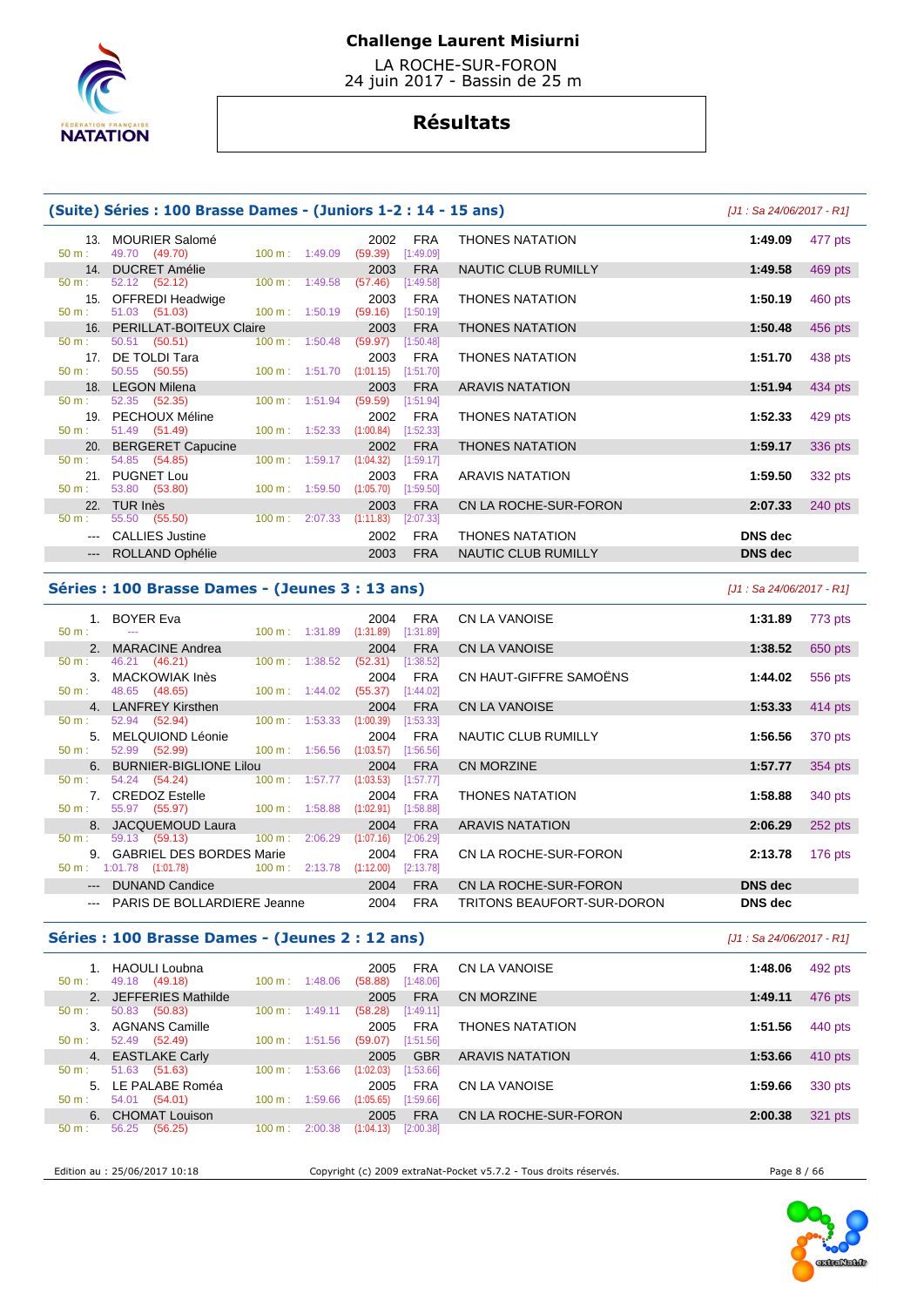

 LA ROCHE-SUR-FORON 24 juin 2017 - Bassin de 25 m

# **Résultats**

|                  | (Suite) Séries : 100 Brasse Dames - (Jeunes 2 : 12 ans)                          |                                      |                                      |                                            |                         |                                     | $[J1: Sa 24/06/2017 - R1]$ |           |
|------------------|----------------------------------------------------------------------------------|--------------------------------------|--------------------------------------|--------------------------------------------|-------------------------|-------------------------------------|----------------------------|-----------|
| 50 m:            | 7. ALBERTINO Sarah<br>57.09 (57.09)                                              |                                      |                                      | 2005<br>100 m: 2:04.29 (1:07.20) [2:04.29] | FRA                     | <b>THONES NATATION</b>              | 2:04.29                    | 274 pts   |
|                  | 8. FAVRE BONVIN Anna                                                             |                                      |                                      | 2005                                       | <b>FRA</b>              | <b>ARAVIS NATATION</b>              | 2:08.78                    | 225 pts   |
| 50 m:            | 58.05 (58.05)                                                                    |                                      |                                      | $100 \text{ m}: 2:08.78$ $(1:10.73)$       | [2:08.78]               |                                     |                            |           |
|                  | 9. PUGNET Eve                                                                    |                                      |                                      | 2005                                       | <b>FRA</b>              | <b>ARAVIS NATATION</b>              | 2:16.83                    | $149$ pts |
|                  | $50 \text{ m}$ : 1:02.58 (1:02.58)                                               |                                      |                                      | $100 \text{ m}: 2:16.83$ $(1:14.25)$       | [2:16.83]               |                                     |                            |           |
|                  | 10. LANSARD Audrey<br>$50 \text{ m}: 1:06.59$ $(1:06.59)$                        | 100 m: 2:19.58                       |                                      | 2005<br>(1:12.99)                          | <b>FRA</b><br>[2:19.58] | NAUTIC CLUB RUMILLY                 | 2:19.58                    | $127$ pts |
|                  | --- DUCGONINAZ Lorie                                                             |                                      |                                      | 2005                                       | <b>FRA</b>              | TRITONS BEAUFORT-SUR-DORON          | <b>DSQ Vi</b>              |           |
|                  | Séries : 100 Brasse Dames - (Jeunes 1 : 11 ans)                                  |                                      |                                      |                                            |                         |                                     | [J1 : Sa 24/06/2017 - R1]  |           |
|                  | 1. HOSSI BURNIER Noémie                                                          |                                      |                                      | 2006                                       | ANG                     | CN MORZINE                          | 1:39.97                    | 625 pts   |
| 50 m:            | 45.89 (45.89) 100 m : 1:39.97 (54.08) [1:39.97]                                  |                                      |                                      |                                            |                         |                                     |                            |           |
|                  | 2. AMOUDRUZ Candice                                                              |                                      |                                      | 2006                                       | <b>FRA</b>              | CN LA ROCHE-SUR-FORON               | 1:51.47                    | 441 pts   |
| $50 \text{ m}$ : | 52.04 (52.04)                                                                    | 100 m: 1:51.47                       |                                      | (59.43)                                    | [1:51.47]               |                                     |                            |           |
|                  | 3. METRAL Lou                                                                    |                                      |                                      | 2006                                       | <b>FRA</b>              | NAUTIC CLUB RUMILLY                 | 1:57.87                    | 353 pts   |
| $50 m$ :         | 53.34 (53.34)                                                                    | 100 m: 1:57.87 (1:04.53)             |                                      |                                            | [1:57.87]               |                                     |                            |           |
| $50 \text{ m}$ : | 4. LAMBERT DELRIEU Anaïs<br>58.77 (58.77)                                        |                                      | 100 m: 2:03.56 (1:04.79)             | 2006                                       | <b>FRA</b><br>[2:03.56] | NAUTIC CLUB RUMILLY                 | 2:03.56                    | 283 pts   |
|                  | 5. ROLLAND Tifany                                                                |                                      |                                      | 2006                                       | <b>FRA</b>              | NAUTIC CLUB RUMILLY                 | 2:04.81                    | 268 pts   |
| 50 m:            | 58.65 (58.65)                                                                    | $100 \text{ m}: 2:04.81$ $(1:06.16)$ |                                      |                                            | [2:04.81]               |                                     |                            |           |
|                  | 6. SIGISMEAU-THOME Zoé                                                           |                                      |                                      | 2006                                       | <b>FRA</b>              | NAUTIC CLUB RUMILLY                 | 2:05.54                    | 260 pts   |
| 50 m:            | 59.51 (59.51)                                                                    |                                      | $100 \text{ m}: 2:05.54$ $(1:06.03)$ |                                            | [2:05.54]               |                                     |                            |           |
|                  | 7. CHAPARD Melody                                                                |                                      |                                      | 2006                                       | <b>FRA</b>              | <b>ARAVIS NATATION</b>              | 2:12.08                    | 192 pts   |
|                  | $50 \text{ m}$ : 1:00.48 (1:00.48)                                               |                                      | $100 \text{ m}: 2:12.08$ $(1:11.60)$ |                                            | [2:12.08]               |                                     |                            |           |
|                  | 8. CHEDAL Julie                                                                  |                                      |                                      | 2006                                       | <b>FRA</b>              | <b>TARENTAISE NATATION LE MOREL</b> | 2:20.26                    | $121$ pts |
| $50 \text{ m}$ : | the company of the company of the                                                | 100 m: 2:20.26                       |                                      | (2:20.26)                                  | [2:20.26]               |                                     |                            |           |
|                  | 9. COTTET-DUMOULIN Aurélie<br>50 m : 1:02.26 (1:02.26) 100 m : 2:23.90 (1:21.64) |                                      |                                      | 2006                                       | <b>FRA</b>              | <b>CN MORZINE</b>                   | 2:23.90                    | 95 pts    |
|                  | 10. FAVRE-REGUILLON Maïwenn                                                      |                                      |                                      | 2006                                       | [2:23.90]<br><b>FRA</b> | <b>THONES NATATION</b>              | 2:25.25                    | 86 pts    |
|                  | $50 \text{ m}: 1:08.27 \quad (1:08.27)$ 100 m :                                  |                                      | 2:25.25                              | (1:16.98)                                  | [2:25.25]               |                                     |                            |           |
|                  |                                                                                  |                                      |                                      |                                            |                         |                                     |                            |           |

# **Séries : 100 Brasse Dames - (Séniors : 18 ans et plus)** [J1 : Sa 24/06/2017 - R1]

| 50 m:    | 1. POISSON Soline<br>41.98 (41.98) | $100 \text{ m}: 1:29.26$     | 1998<br>FRA<br>(47.28)<br>[1:29.26] | CN LA ROCHE-SUR-FORON      | 1:29.26 | 824 pts |
|----------|------------------------------------|------------------------------|-------------------------------------|----------------------------|---------|---------|
|          | 2. MONTEGRE Timea                  |                              | <b>FRA</b><br>1977                  | CN LA ROCHE-SUR-FORON      | 1:29.92 | 811 pts |
| 50 m:    | 41.72 (41.72)                      | 1:29.92<br>$100 \text{ m}$ : | (48.20)<br>[1:29.92]                |                            |         |         |
|          | 3. LEFEVRE Maylis                  |                              | <b>FRA</b><br>1999                  | <b>THONES NATATION</b>     | 1:30.56 | 799 pts |
| $50 m$ : | 42.10 (42.10)                      | $100 \text{ m}$ :<br>1:30.56 | (48.46)<br>[1:30.56]                |                            |         |         |
|          | 4. WILMOT Carrie                   |                              | <b>GBR</b><br>1967                  | CN HAUT-GIFFRE SAMOËNS     | 1:33.45 | 743 pts |
| 50 m:    | 43.90 (43.90)                      | $100 \text{ m}$ :<br>1:33.45 | (49.55)<br>[1:33.45]                |                            |         |         |
|          | 5. PARIS Victoria                  |                              | <b>FRA</b><br>1996                  | <b>THONES NATATION</b>     | 1:36.19 | 692 pts |
| 50 m:    | 44.91 (44.91)                      | $100 \text{ m}: 1:36.19$     | (51.28)<br>[1:36.19]                |                            |         |         |
|          | 6. LEBRIS Marine                   |                              | <b>FRA</b><br>1994                  | <b>THONES NATATION</b>     | 1:37.64 | 666 pts |
| $50 m$ : | 43.25 (43.25)                      | 100 m:<br>1:37.64            | (54.39)<br>[1:37.64]                |                            |         |         |
|          | 7. MOURIER Noémie                  |                              | <b>FRA</b><br>1997                  | <b>THONES NATATION</b>     | 1:38.66 | 648 pts |
| $50 m$ : | 45.33 (45.33)                      | $100 \text{ m}$ :<br>1:38.66 | (53.33)<br>[1:38.66]                |                            |         |         |
|          | 8. BERDUGO Olivia                  |                              | <b>FRA</b><br>1998                  | TRITONS BEAUFORT-SUR-DORON | 1:39.92 | 626 pts |
| 50 m:    | 45.60 (45.60)                      | 1:39.92<br>$100 \text{ m}$ : | (54.32)<br>[1:39.92]                |                            |         |         |
|          | 9. CHARLES Nathalie                |                              | 1969<br><b>FRA</b>                  | <b>THONES NATATION</b>     | 1:42.81 | 576 pts |
| $50 m$ : | 48.49 (48.49)                      | $100 m$ : 1:42.81            | (54.32)<br>[1:42.81]                |                            |         |         |
|          |                                    |                              |                                     |                            |         |         |

### **Séries : 100 Brasse Dames - (Juniors 3-4 : 16 - 17 ans)** [J1 : Sa 24/06/2017 - R1]

|          | 1. PILLER Virginie<br>$50 \text{ m}: 39.21 (39.21)$ |  | 2000<br>100 m: 1:25.98 (46.77) [1:25.98] | FRA CN LA ROCHE-SUR-FORON |         | <b>1:25.98</b> 891 pts |
|----------|-----------------------------------------------------|--|------------------------------------------|---------------------------|---------|------------------------|
|          | 2. TEILLOT Lisa                                     |  |                                          | 2001 FRA CN LA VANOISE    | 1:26.57 | 879 pts                |
| $50 m$ : | 40.22 (40.22)                                       |  | 100 m: 1:26.57 (46.35) [1:26.57]         |                           |         |                        |

Edition au : 25/06/2017 10:18 Copyright (c) 2009 extraNat-Pocket v5.7.2 - Tous droits réservés. Page 9 / 66

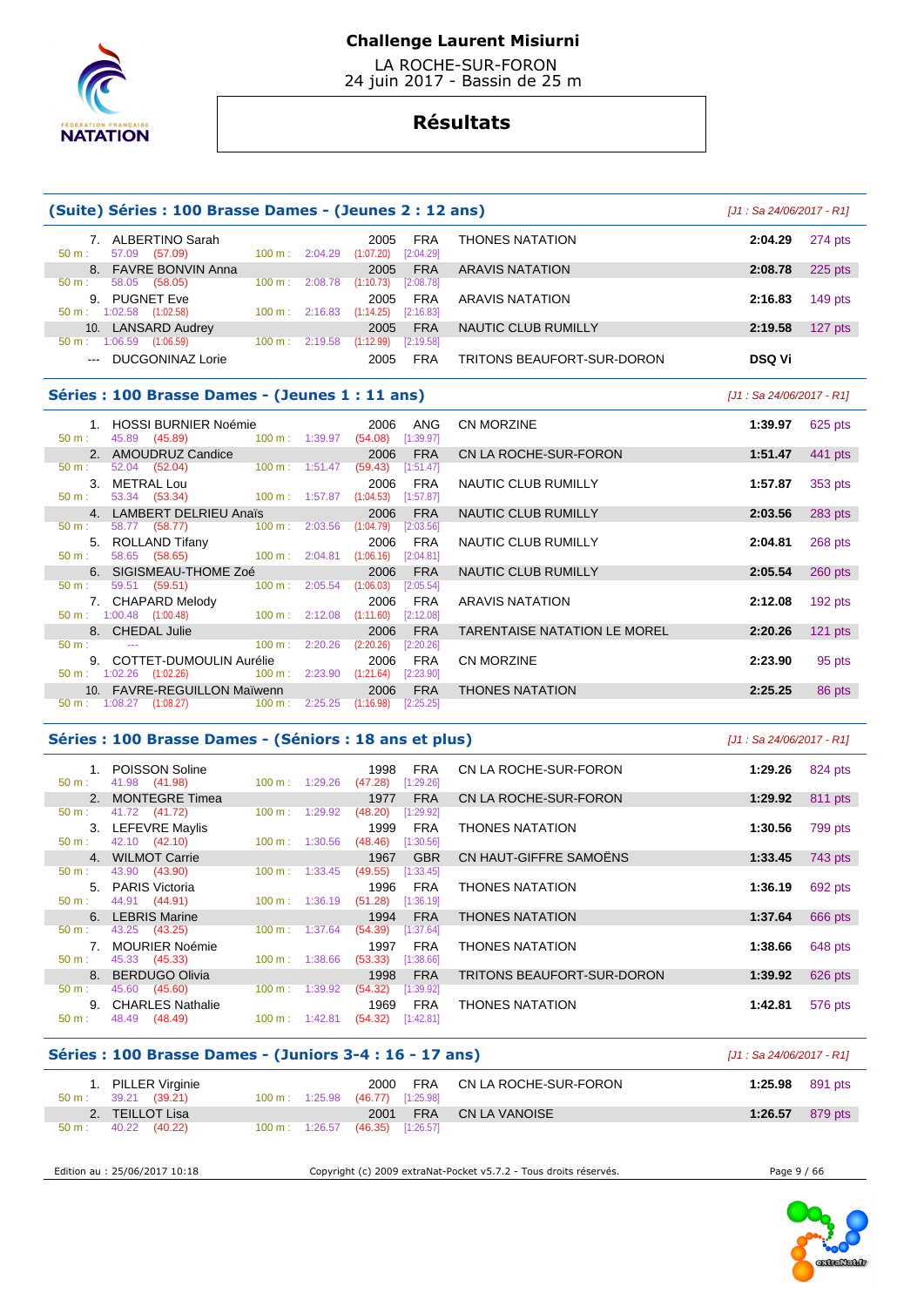

 LA ROCHE-SUR-FORON 24 juin 2017 - Bassin de 25 m

# **Résultats**

|                | (Suite) Séries : 100 Brasse Dames - (Juniors 3-4 : 16 - 17 ans) |                                               |         |                                                                    |                              | $[J1: Sa 24/06/2017 - R1]$ |         |
|----------------|-----------------------------------------------------------------|-----------------------------------------------|---------|--------------------------------------------------------------------|------------------------------|----------------------------|---------|
| 50 m:          | 3. CHEDAL Valentine<br>43.92 (43.92)                            | 100 m: 1:33.07                                |         | <b>FRA</b><br>2001<br>$(49.15)$ [1:33.07]                          | TARENTAISE NATATION LE MOREL | 1:33.07                    | 750 pts |
| 50 m:          | 4. BRAISSAND Elisa<br>44.35 (44.35)                             |                                               |         | <b>FRA</b><br>2000                                                 | CN LA ROCHE-SUR-FORON        | 1:34.25                    | 728 pts |
| 50 m:          | 5. CHAMIOT CLERC Elsa<br>44.84<br>(44.84)                       | $100 \text{ m}: 1:34.25$<br>$100 m$ : 1:34.61 |         | (49.90)<br>[1:34.25]<br><b>FRA</b><br>2001<br>(49.77)<br>[1:34.61] | TRITONS BEAUFORT-SUR-DORON   | 1:34.61                    | 721 pts |
| 6.             | <b>BUTTIN Océane</b>                                            |                                               |         | <b>FRA</b><br>2000                                                 | NAUTIC CLUB RUMILLY          | 1:35.09                    | 712 pts |
| 50 m:          | 44.67 (44.67)<br>7. ALLESINA Lucie                              | $100 \text{ m}$ :                             | 1:35.09 | (50.42)<br>[1:35.09]<br>2000<br><b>FRA</b>                         | EVIAN SPORTS NATATION        | 1:35.46                    | 705 pts |
| 50 m:          | 44.55 (44.55)<br>8. GAZZOTTI Clara                              | 100 m:                                        | 1:35.46 | (50.91)<br>[1:35.46]<br><b>FRA</b><br>2001                         | <b>THONES NATATION</b>       | 1:36.39                    | 688 pts |
| 50 m:          | 45.26 (45.26)                                                   | $100 \text{ m}: 1:36.39$                      |         | (51.13)<br>[1:36.39]                                               |                              |                            |         |
|                | 9. FOUSSADIER Oriane<br>46.64 (46.64)                           | 100 m:                                        | 1:39.47 | <b>FRA</b><br>2001<br>(52.83)<br>$[1:39.47]$                       | CN LA ROCHE-SUR-FORON        | 1:39.47                    | 633 pts |
|                | 10. NOEL Enora                                                  |                                               |         | 2000<br><b>FRA</b>                                                 | <b>THONES NATATION</b>       | 1:42.71                    | 578 pts |
| $---$          | 48.74 (48.74)<br>MICHOUD Marina                                 | 100 m: 1:42.71                                |         | (53.97)<br>[1:42.71]<br><b>FRA</b><br>2000                         | EVIAN SPORTS NATATION        | <b>DNS</b> dec             |         |
|                | Séries : 100 Brasse Dames - (Juniors 1-2 : 14 - 15 ans)         |                                               |         |                                                                    |                              | [J1 : Sa 24/06/2017 - R1]  |         |
| $50 m$ :       | 1. ARENS Cléo<br>41.44 (41.44)                                  | 100 m: 1:27.65                                |         | <b>FRA</b><br>2003<br>$(46.21)$ [1:27.65]                          | CN MORZINE                   | 1:27.65                    | 857 pts |
| 50 m:          | 2. JEFFERIES Molly                                              |                                               |         | 2003<br><b>FRA</b>                                                 | CN MORZINE                   | 1:29.24                    | 825 pts |
|                | 42.01 (42.01)<br>3. PILLER Stéphanie<br>41.97 (41.97)           | $100 \text{ m}: 1:29.24$<br>100 m:            | 1:31.52 | (47.23)<br>[1:29.24]<br>2003<br>FRA<br>(49.55)<br>[1:31.52]        | CN LA ROCHE-SUR-FORON        | 1:31.52                    | 780 pts |
|                | 4. FLEURY Clara                                                 |                                               |         | <b>FRA</b><br>2002                                                 | NAUTIC CLUB RUMILLY          | 1:32.49                    | 761 pts |
|                | 43.65 (43.65)<br>5. FAVRE Jacinthe                              | $100 \text{ m}$ :                             | 1:32.49 | [1:32.49]<br>(48.84)<br>2002<br>FRA                                | <b>THONES NATATION</b>       | 1:35.74                    | 700 pts |
|                | 44.86 (44.86)                                                   | 100 m: 1:35.74                                |         | [1:35.74]<br>(50.88)                                               |                              |                            |         |
|                | 6. SAGE Amandine<br>45.93<br>(45.93)                            | $100 \text{ m}: 1:37.45$                      |         | 2002<br><b>FRA</b><br>(51.52)<br>[1:37.45]                         | NAUTIC CLUB RUMILLY          | 1:37.45                    | 669 pts |
|                | 7. BUTTIN Coralie<br>49.52 (49.52)                              | $100 \text{ m}: 1:44.01$                      |         | <b>FRA</b><br>2003<br>(54.49)<br>[1:44.01]                         | NAUTIC CLUB RUMILLY          | 1:44.01                    | 557 pts |
|                | 8. ANNAERT Alexane<br>49.94<br>(49.94)                          | 100 m:                                        | 1:45.68 | 2002<br><b>FRA</b><br>(55.74)<br>[1:45.68]                         | <b>THONES NATATION</b>       | 1:45.68                    | 530 pts |
| 50 m:<br>50 m: | 9. ALBERTINO Candice<br>48.92<br>(48.92)                        | $100 \text{ m}: 1:45.95$                      |         | 2002<br>FRA<br>(57.03)<br>$[1:45.95]$                              | <b>THONES NATATION</b>       | 1:45.95                    | 525 pts |
| 50 m:          | 10. ANGELLOZ-NICOUD Mathilde                                    |                                               |         | <b>FRA</b><br>2003                                                 | <b>THONES NATATION</b>       | 1:46.75                    | 513 pts |
|                | 51.02<br>(51.02)<br>11. GOURDAIN Mailys                         | 100 m: 1:46.75                                |         | $(55.73)$ [1:46.75]<br>2003<br>FRA<br>(56.18)                      | CN LA ROCHE-SUR-FORON        | 1:47.04                    | 508 pts |
| 50 m:          | 50.86<br>(50.86)<br>12. TISSOT Sarah                            | $100 \text{ m}: 1:47.04$                      |         | [1:47.04]<br>2002<br><b>FRA</b>                                    | <b>THONES NATATION</b>       | 1:48.96                    | 479 pts |
| $50 m$ :       | 50.97 (50.97)<br>13. MOURIER Salomé                             |                                               |         | 100 m: 1:48.96 (57.99) [1:48.96]<br><b>FRA</b><br>2002             | <b>THONES NATATION</b>       | 1:49.09                    | 477 pts |
|                | 49.70 (49.70)<br>14. DUCRET Amélie                              | $100 \text{ m}: 1:49.09$                      |         | (59.39)<br>[1:49.09]<br>2003<br><b>FRA</b>                         | NAUTIC CLUB RUMILLY          | 1:49.58                    | 469 pts |
| 50 m:          | 52.12 (52.12)                                                   | 100 m: 1:49.58                                |         | (57.46)<br>[1:49.58]                                               |                              |                            |         |
|                | 15. OFFREDI Headwige<br>51.03 (51.03)                           | $100 \text{ m}: 1:50.19$                      |         | 2003<br><b>FRA</b><br>$(59.16)$ $[1:50.19]$                        | <b>THONES NATATION</b>       | 1:50.19                    | 460 pts |
| 16.            | PERILLAT-BOITEUX Claire                                         |                                               |         | 2003<br><b>FRA</b>                                                 | <b>THONES NATATION</b>       | 1:50.48                    | 456 pts |
| $50 m$ :       | 50.51 (50.51)<br>17. DE TOLDI Tara                              | 100 m:                                        | 1:50.48 | $(59.97)$ [1:50.48]<br>2003<br><b>FRA</b>                          | <b>THONES NATATION</b>       | 1:51.70                    | 438 pts |
| 50 m:<br>18.   | 50.55 (50.55)<br><b>LEGON Milena</b>                            |                                               |         | 100 m: 1:51.70 (1:01.15) [1:51.70]<br>2003<br><b>FRA</b>           | <b>ARAVIS NATATION</b>       | 1:51.94                    | 434 pts |
| 50 m:          | 52.35<br>(52.35)<br>19. PECHOUX Méline                          | 100 m: 1:51.94                                |         | (59.59)<br>[1:51.94]<br>2002<br><b>FRA</b>                         | <b>THONES NATATION</b>       | 1:52.33                    | 429 pts |
| 50 m:<br>20.   | 51.49 (51.49)<br><b>BERGERET Capucine</b>                       | 100 m:                                        |         | 1:52.33 (1:00.84)<br>[1:52.33]<br>2002<br><b>FRA</b>               | <b>THONES NATATION</b>       | 1:59.17                    | 336 pts |
| 50 m:          | 54.85 (54.85)                                                   |                                               |         | $100 \text{ m}: 1:59.17 (1:04.32)$<br>[1:59.17]                    |                              |                            |         |

Edition au : 25/06/2017 10:18 Copyright (c) 2009 extraNat-Pocket v5.7.2 - Tous droits réservés. Page 10 / 66

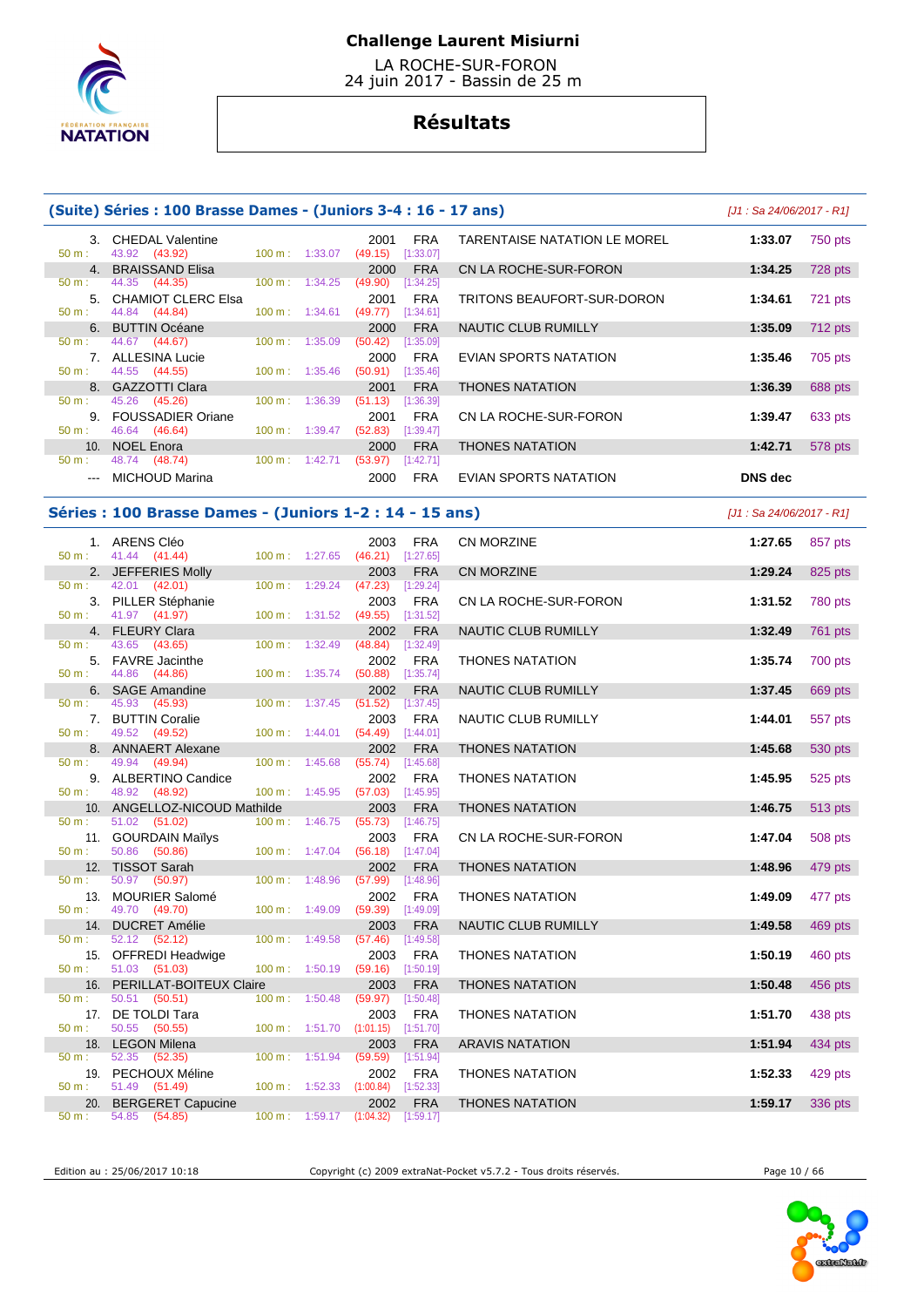

 LA ROCHE-SUR-FORON 24 juin 2017 - Bassin de 25 m

# **Résultats**

|                                                                                                                                                                                                                                                                                                                                                                                                                                                                            | (Suite) Séries : 100 Brasse Dames - (Juniors 1-2 : 14 - 15 ans)    |                |                                      |                                            |                         |                            | [J1 : Sa 24/06/2017 - R1] |           |
|----------------------------------------------------------------------------------------------------------------------------------------------------------------------------------------------------------------------------------------------------------------------------------------------------------------------------------------------------------------------------------------------------------------------------------------------------------------------------|--------------------------------------------------------------------|----------------|--------------------------------------|--------------------------------------------|-------------------------|----------------------------|---------------------------|-----------|
| 50 m:                                                                                                                                                                                                                                                                                                                                                                                                                                                                      | 21. PUGNET Lou<br>53.80 (53.80)                                    |                |                                      | 2003<br>100 m: 1:59.50 (1:05.70) [1:59.50] | <b>FRA</b>              | <b>ARAVIS NATATION</b>     | 1:59.50                   | 332 pts   |
|                                                                                                                                                                                                                                                                                                                                                                                                                                                                            | 22. TUR Inès                                                       |                |                                      | 2003                                       | <b>FRA</b>              | CN LA ROCHE-SUR-FORON      | 2:07.33                   | 240 pts   |
| $50 m$ :                                                                                                                                                                                                                                                                                                                                                                                                                                                                   | 55.50 (55.50)                                                      |                |                                      | 100 m: 2:07.33 (1:11.83) [2:07.33]         |                         |                            |                           |           |
|                                                                                                                                                                                                                                                                                                                                                                                                                                                                            | --- CALLIES Justine                                                |                |                                      | 2002                                       | <b>FRA</b>              | <b>THONES NATATION</b>     | <b>DNS</b> dec            |           |
|                                                                                                                                                                                                                                                                                                                                                                                                                                                                            | ROLLAND Ophélie                                                    |                |                                      | 2003                                       | <b>FRA</b>              | <b>NAUTIC CLUB RUMILLY</b> | <b>DNS</b> dec            |           |
|                                                                                                                                                                                                                                                                                                                                                                                                                                                                            | Séries : 100 Brasse Dames - (Jeunes 3 : 13 ans)                    |                |                                      |                                            |                         |                            | [J1 : Sa 24/06/2017 - R1] |           |
| $50 m$ :                                                                                                                                                                                                                                                                                                                                                                                                                                                                   | 1. BOYER Eva<br>$\mathbb{Z} \to \mathbb{Z}$                        |                | 100 m: 1:31.89                       | 2004<br>$(1:31.89)$ $[1:31.89]$            | <b>FRA</b>              | <b>CN LA VANOISE</b>       | 1:31.89                   | 773 pts   |
|                                                                                                                                                                                                                                                                                                                                                                                                                                                                            | 2. MARACINE Andrea                                                 |                |                                      | 2004                                       | <b>FRA</b>              | <b>CN LA VANOISE</b>       | 1:38.52                   | 650 pts   |
| 50 m:                                                                                                                                                                                                                                                                                                                                                                                                                                                                      | 46.21 (46.21)                                                      |                |                                      | 100 m: 1:38.52 (52.31) [1:38.52]           |                         |                            |                           |           |
|                                                                                                                                                                                                                                                                                                                                                                                                                                                                            | 3. MACKOWIAK Inès                                                  |                |                                      | 2004                                       | <b>FRA</b>              | CN HAUT-GIFFRE SAMOËNS     | 1:44.02                   | 556 pts   |
| 50 m:                                                                                                                                                                                                                                                                                                                                                                                                                                                                      | 48.65 (48.65)                                                      |                |                                      | 100 m: 1:44.02 (55.37) [1:44.02]           |                         |                            |                           |           |
|                                                                                                                                                                                                                                                                                                                                                                                                                                                                            | 4. LANFREY Kirsthen<br>52.94 (52.94)                               |                |                                      | 2004                                       | <b>FRA</b>              | CN LA VANOISE              | 1:53.33                   | 414 pts   |
| 50 m :                                                                                                                                                                                                                                                                                                                                                                                                                                                                     | 5. MELQUIOND Léonie                                                |                | 100 m: 1:53.33 (1:00.39)             | 2004                                       | [1:53.33]<br><b>FRA</b> | <b>NAUTIC CLUB RUMILLY</b> | 1:56.56                   |           |
| $50 m$ :                                                                                                                                                                                                                                                                                                                                                                                                                                                                   | 52.99 (52.99)                                                      |                | $100 \text{ m}: 1:56.56 (1:03.57)$   |                                            | [1:56.56]               |                            |                           | 370 pts   |
|                                                                                                                                                                                                                                                                                                                                                                                                                                                                            | 6. BURNIER-BIGLIONE Lilou                                          |                |                                      | 2004                                       | <b>FRA</b>              | <b>CN MORZINE</b>          | 1:57.77                   | 354 pts   |
| $50 \text{ m}$ :                                                                                                                                                                                                                                                                                                                                                                                                                                                           | 54.24 (54.24)                                                      |                | $100 \text{ m}: 1:57.77$ $(1:03.53)$ |                                            | [1:57.77]               |                            |                           |           |
|                                                                                                                                                                                                                                                                                                                                                                                                                                                                            | 7. CREDOZ Estelle                                                  |                |                                      | 2004                                       | <b>FRA</b>              | <b>THONES NATATION</b>     | 1:58.88                   | 340 pts   |
| $50 m$ :                                                                                                                                                                                                                                                                                                                                                                                                                                                                   | 55.97 (55.97)                                                      |                |                                      | 100 m: 1:58.88 (1:02.91) [1:58.88]         |                         |                            |                           |           |
|                                                                                                                                                                                                                                                                                                                                                                                                                                                                            | 8. JACQUEMOUD Laura                                                |                |                                      | 2004                                       | <b>FRA</b>              | <b>ARAVIS NATATION</b>     | 2:06.29                   | $252$ pts |
| 50 m:                                                                                                                                                                                                                                                                                                                                                                                                                                                                      | 59.13 (59.13)                                                      | 100 m: 2:06.29 |                                      | (1:07.16)                                  | [2:06.29]               |                            |                           |           |
|                                                                                                                                                                                                                                                                                                                                                                                                                                                                            | 9. GABRIEL DES BORDES Marie<br>$50 \text{ m}: 1:01.78$ $(1:01.78)$ |                |                                      | 2004<br>100 m: 2:13.78 (1:12.00) [2:13.78] | <b>FRA</b>              | CN LA ROCHE-SUR-FORON      | 2:13.78                   | 176 pts   |
|                                                                                                                                                                                                                                                                                                                                                                                                                                                                            |                                                                    |                |                                      |                                            | <b>FRA</b>              |                            |                           |           |
|                                                                                                                                                                                                                                                                                                                                                                                                                                                                            | --- DUNAND Candice                                                 |                |                                      | 2004                                       |                         | CN LA ROCHE-SUR-FORON      | <b>DNS</b> dec            |           |
| $\frac{1}{2} \left( \frac{1}{2} \right) \left( \frac{1}{2} \right) \left( \frac{1}{2} \right) \left( \frac{1}{2} \right) \left( \frac{1}{2} \right) \left( \frac{1}{2} \right) \left( \frac{1}{2} \right) \left( \frac{1}{2} \right) \left( \frac{1}{2} \right) \left( \frac{1}{2} \right) \left( \frac{1}{2} \right) \left( \frac{1}{2} \right) \left( \frac{1}{2} \right) \left( \frac{1}{2} \right) \left( \frac{1}{2} \right) \left( \frac{1}{2} \right) \left( \frac$ | PARIS DE BOLLARDIERE Jeanne                                        |                |                                      | 2004                                       | <b>FRA</b>              | TRITONS BEAUFORT-SUR-DORON | <b>DNS</b> dec            |           |
|                                                                                                                                                                                                                                                                                                                                                                                                                                                                            | Séries : 100 Brasse Dames - (Jeunes 2 : 12 ans)                    |                |                                      |                                            |                         |                            | [J1 : Sa 24/06/2017 - R1] |           |
| 50 m:                                                                                                                                                                                                                                                                                                                                                                                                                                                                      | 1. HAOULI Loubna<br>49.18 (49.18)                                  | 100 m: 1:48.06 |                                      | 2005<br>$(58.88)$ [1:48.06]                | <b>FRA</b>              | <b>CN LA VANOISE</b>       | 1:48.06                   | 492 pts   |
|                                                                                                                                                                                                                                                                                                                                                                                                                                                                            | 2. JEFFERIES Mathilde                                              |                |                                      | 2005                                       | <b>FRA</b>              | <b>CN MORZINE</b>          | 1:49.11                   | 476 pts   |
| 50 m :                                                                                                                                                                                                                                                                                                                                                                                                                                                                     | 50.83 (50.83)                                                      |                |                                      | 100 m: 1:49.11 (58.28) [1:49.11]           |                         |                            |                           |           |

|          | 2. JEFFERIES Mathilde                    |                          |                           | 2005      | <b>FRA</b>  | CN MORZINE                 | 1:49.11       | 476 pts   |
|----------|------------------------------------------|--------------------------|---------------------------|-----------|-------------|----------------------------|---------------|-----------|
| 50 m:    | 50.83 (50.83) 100 m : 1:49.11            |                          |                           | (58.28)   | [1:49.11]   |                            |               |           |
|          | 3. AGNANS Camille                        |                          |                           | 2005      | FRA         | <b>THONES NATATION</b>     | 1:51.56       | 440 pts   |
| $50 m$ : | 52.49 (52.49)                            | $100 \text{ m}: 1:51.56$ |                           | (59.07)   | [1:51.56]   |                            |               |           |
|          | 4. EASTLAKE Carly                        |                          |                           | 2005      | <b>GBR</b>  | <b>ARAVIS NATATION</b>     | 1:53.66       | $410$ pts |
| $50 m$ : | 51.63 (51.63)                            | 100 m : 1:53.66          |                           | (1:02.03) | [1:53.66]   |                            |               |           |
|          | 5. LE PALABE Roméa                       |                          |                           | 2005      | FRA         | CN LA VANOISE              | 1:59.66       | 330 pts   |
| 50 m:    | 54.01 (54.01)                            |                          | 100 m : 1:59.66 (1:05.65) |           | [1:59.66]   |                            |               |           |
|          | 6. CHOMAT Louison                        |                          |                           | 2005      | <b>FRA</b>  | CN LA ROCHE-SUR-FORON      | 2:00.38       | 321 pts   |
| 50 m:    | 56.25 (56.25) 100 m : 2:00.38 (1:04.13)  |                          |                           |           | [2:00.38]   |                            |               |           |
|          | 7. ALBERTINO Sarah                       |                          |                           | 2005      | FRA         | <b>THONES NATATION</b>     | 2:04.29       | 274 pts   |
| 50 m:    | 57.09 (57.09) 100 m : 2:04.29 (1:07.20)  |                          |                           |           | [2:04.29]   |                            |               |           |
|          | 8. FAVRE BONVIN Anna                     |                          |                           | 2005      | <b>FRA</b>  | <b>ARAVIS NATATION</b>     | 2:08.78       | $225$ pts |
| 50 m:    | 58.05 (58.05)                            | $100 \text{ m}: 2:08.78$ |                           | (1:10.73) | $[2:08.78]$ |                            |               |           |
|          | 9. PUGNET Eve                            |                          |                           | 2005      | <b>FRA</b>  | ARAVIS NATATION            | 2:16.83       | $149$ pts |
|          | $50 \text{ m}: 1:02.58$ $(1:02.58)$      |                          | 100 m : 2:16.83 (1:14.25) |           | [2:16.83]   |                            |               |           |
|          | 10. LANSARD Audrey                       |                          |                           | 2005      | <b>FRA</b>  | NAUTIC CLUB RUMILLY        | 2:19.58       | 127 pts   |
|          | 50 m : 1:06.59 (1:06.59) 100 m : 2:19.58 |                          |                           | (1:12.99) | [2:19.58]   |                            |               |           |
|          | --- DUCGONINAZ Lorie                     |                          |                           | 2005      | <b>FRA</b>  | TRITONS BEAUFORT-SUR-DORON | <b>DSQ Vi</b> |           |
|          |                                          |                          |                           |           |             |                            |               |           |

# **Séries : 100 Brasse Dames - (Jeunes 1 : 11 ans)** [J1 : Sa 24/06/2017 - R1]

|                        | 1. HOSSI BURNIER Noémie           |                          | 2006                        | ANG        | CN MORZINE            | 1:39.97 | 625 pts                   |
|------------------------|-----------------------------------|--------------------------|-----------------------------|------------|-----------------------|---------|---------------------------|
| $50 \text{ m}$ :<br>2. | 45.89 (45.89)<br>AMOUDRUZ Candice | $100 \text{ m}: 1:39.97$ | $(54.08)$ [1:39.97]<br>2006 | <b>FRA</b> | CN LA ROCHE-SUR-FORON |         | 1:51.47 $441 \text{ pts}$ |
| 50 m:                  | 52.04 (52.04)                     | $100 \text{ m}: 1:51.47$ | $(59.43)$ [1:51.47]         |            |                       |         |                           |

Edition au : 25/06/2017 10:18 Copyright (c) 2009 extraNat-Pocket v5.7.2 - Tous droits réservés. Page 11 / 66

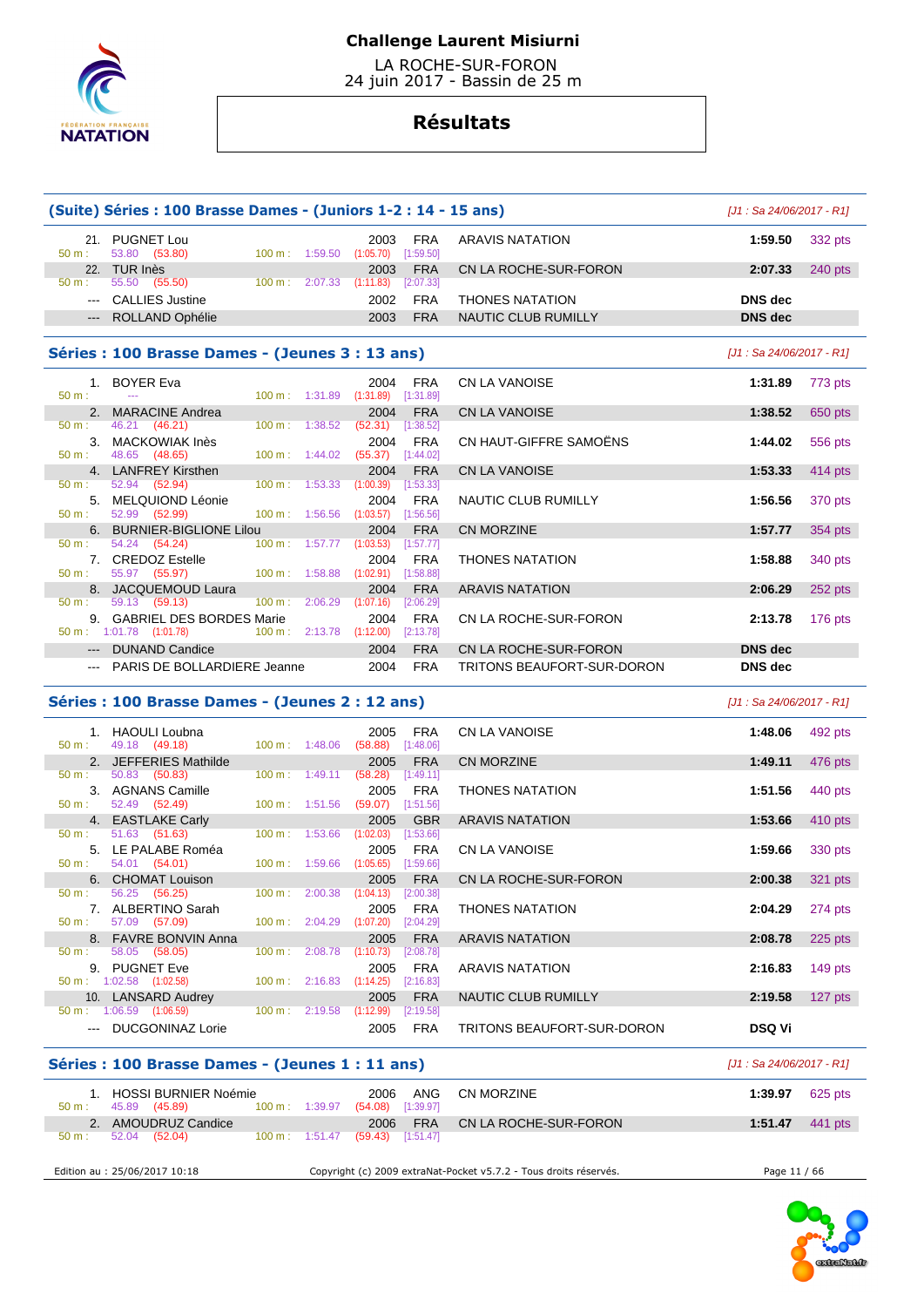

 LA ROCHE-SUR-FORON 24 juin 2017 - Bassin de 25 m

# **Résultats**

### **(Suite) Séries : 100 Brasse Dames - (Jeunes 1 : 11 ans)** [J1 : Sa 24/06/2017 - R1]

| METRAL Lou<br>3.<br>53.34 (53.34)<br>$50 \text{ m}$ :                         | 100 m: 1:57.87 | <b>FRA</b><br>2006<br>[1:57.87]<br>(1:04.53) | NAUTIC CLUB RUMILLY                 | 1:57.87 | 353 pts   |
|-------------------------------------------------------------------------------|----------------|----------------------------------------------|-------------------------------------|---------|-----------|
| 4. LAMBERT DELRIEU Anaïs                                                      |                | <b>FRA</b><br>2006                           | NAUTIC CLUB RUMILLY                 | 2:03.56 | 283 pts   |
| $100 m$ :<br>58.77 (58.77)<br>$50 m$ :                                        | 2:03.56        | (1:04.79)<br>[2:03.56]                       |                                     |         |           |
| 5. ROLLAND Tifany<br>58.65 (58.65)<br>$100 \text{ m}$ :<br>$50 m$ :           | 2:04.81        | <b>FRA</b><br>2006<br>(1:06.16)<br>[2:04.81] | NAUTIC CLUB RUMILLY                 | 2:04.81 | 268 pts   |
| 6. SIGISMEAU-THOME Zoé                                                        |                | 2006<br><b>FRA</b>                           | NAUTIC CLUB RUMILLY                 | 2:05.54 | 260 pts   |
| 100 m:<br>59.51<br>(59.51)<br>$50 m$ :                                        | 2:05.54        | (1:06.03)<br>[2:05.54]                       |                                     |         |           |
| 7. CHAPARD Melody<br>$50 \text{ m}: 1:00.48$ $(1:00.48)$<br>$100 \text{ m}$ : | 2:12.08        | <b>FRA</b><br>2006<br>(1:11.60)<br>[2:12.08] | <b>ARAVIS NATATION</b>              | 2:12.08 | $192$ pts |
|                                                                               |                |                                              |                                     |         |           |
| 8. CHEDAL Julie                                                               |                | <b>FRA</b><br>2006                           | <b>TARENTAISE NATATION LE MOREL</b> | 2:20.26 | $121$ pts |
| 100 m:<br>50 m:<br>$\cdots$                                                   | 2:20.26        | (2:20.26)<br>[2:20.26]                       |                                     |         |           |
| 9. COTTET-DUMOULIN Aurélie                                                    |                | <b>FRA</b><br>2006                           | CN MORZINE                          | 2:23.90 | 95 pts    |
| $1:02.26$ $(1:02.26)$<br>$100 \text{ m}$ :<br>50 m:                           | 2:23.90        | (1:21.64)<br>[2:23.90]                       |                                     |         |           |
| 10. FAVRE-REGUILLON Maïwenn                                                   |                | <b>FRA</b><br>2006                           | <b>THONES NATATION</b>              | 2:25.25 | 86 pts    |
| $100 \text{ m}$ :<br>1:08.27<br>(1:08.27)<br>$50 \text{ m}$ :                 | 2:25.25        | (1:16.98)<br>[2:25.25]                       |                                     |         |           |

#### **Séries : 100 Brasse Dames - (Séniors : 18 ans et plus)** [J1 : Sa 24/06/2017 - R1]

| $50 m$ : | 1. POISSON Soline<br>41.98 (41.98) | 1:29.26<br>$100 \text{ m}$ : | 1998<br><b>FRA</b><br>[1:29.26]<br>(47.28) | CN LA ROCHE-SUR-FORON      | 1:29.26 | 824 pts |
|----------|------------------------------------|------------------------------|--------------------------------------------|----------------------------|---------|---------|
|          | 2. MONTEGRE Timea                  |                              | <b>FRA</b><br>1977                         | CN LA ROCHE-SUR-FORON      | 1:29.92 | 811 pts |
| 50 m:    | 41.72 (41.72)                      | 1:29.92<br>$100 \text{ m}$ : | (48.20)<br>1:29.92]                        |                            |         |         |
|          | 3. LEFEVRE Maylis                  |                              | <b>FRA</b><br>1999                         | <b>THONES NATATION</b>     | 1:30.56 | 799 pts |
| $50 m$ : | 42.10 (42.10)                      | 1:30.56<br>$100 \text{ m}$ : | [1:30.56]<br>(48.46)                       |                            |         |         |
|          | 4. WILMOT Carrie                   |                              | <b>GBR</b><br>1967                         | CN HAUT-GIFFRE SAMOËNS     | 1:33.45 | 743 pts |
| 50 m:    | 43.90 (43.90)                      | 1:33.45<br>$100 \text{ m}$ : | (49.55)<br>[1:33.45]                       |                            |         |         |
| $5 -$    | PARIS Victoria                     |                              | 1996<br><b>FRA</b>                         | <b>THONES NATATION</b>     | 1:36.19 | 692 pts |
| $50 m$ : | 44.91 (44.91)                      | 1:36.19<br>$100 \text{ m}$ : | (51.28)<br>[1:36.19]                       |                            |         |         |
|          | 6. LEBRIS Marine                   |                              | <b>FRA</b><br>1994                         | <b>THONES NATATION</b>     | 1:37.64 | 666 pts |
| $50 m$ : | 43.25 (43.25)                      | 1:37.64<br>$100 \text{ m}$ : | (54.39)<br>[1:37.64]                       |                            |         |         |
|          | <b>MOURIER Noémie</b>              |                              | <b>FRA</b><br>1997                         | <b>THONES NATATION</b>     | 1:38.66 | 648 pts |
| $50 m$ : | 45.33 (45.33)                      | 1:38.66<br>$100 \text{ m}$ : | (53.33)<br>[1:38.66]                       |                            |         |         |
| 8.       | <b>BERDUGO Olivia</b>              |                              | <b>FRA</b><br>1998                         | TRITONS BEAUFORT-SUR-DORON | 1:39.92 | 626 pts |
| 50 m:    | 45.60 (45.60)                      | 1:39.92<br>$100 \text{ m}$ : | (54.32)<br>[1:39.92]                       |                            |         |         |
| 9.       | <b>CHARLES Nathalie</b>            |                              | <b>FRA</b><br>1969                         | <b>THONES NATATION</b>     | 1:42.81 | 576 pts |
| $50 m$ : | 48.49 (48.49)                      | $100 m$ : 1:42.81            | (54.32)<br>[1:42.81]                       |                            |         |         |
|          |                                    |                              |                                            |                            |         |         |

#### **Séries : 100 Brasse Dames - (Juniors 3-4 : 16 - 17 ans)** [J1 : Sa 24/06/2017 - R1]

 1. PILLER Virginie 2000 FRA CN LA ROCHE-SUR-FORON **1:25.98** 891 pts  $(39.21)$  2. TEILLOT Lisa 2001 FRA CN LA VANOISE **1:26.57** 879 pts 50 m : 40.22 (40.22) 100 m : 1:26.57 (46.35) [1:26.57] 3. CHEDAL Valentine 2001 FRA TARENTAISE NATATION LE MOREL **1:33.07** 750 pts 50 m : 43.92 (43.92) 100 m : 1:33.07 (49.15) [1:33.07] 4. BRAISSAND Elisa 2000 FRA CN LA ROCHE-SUR-FORON **1:34.25** 728 pts 44.35 (44.35) 100 m : 1:34.25 (49.90) [1:34.25] 5. CHAMIOT CLERC Elsa 2001 FRA TRITONS BEAUFORT-SUR-DORON **1:34.61** 721 pts<br>
50 m : 44.84 (44.84) 100 m : 1:34.61 (49.77) [1:34.61]  $[1:34.61]$  6. BUTTIN Océane 2000 FRA NAUTIC CLUB RUMILLY **1:35.09** 712 pts 44.67 (44.67) 100 m : 1:35.09 (50.42) 7. ALLESINA Lucie 2000 FRA EVIAN SPORTS NATATION **1:35.46** 705 pts 44.55 (44.55) 8. GAZZOTTI Clara 2001 FRA THONES NATATION **1:36.39** 688 pts 50 m : 45.26 (45.26) 100 m : 1:36.39 (51.13) [1:36.39] 9. FOUSSADIER Oriane 2001 FRA CN LA ROCHE-SUR-FORON **1:39.47** 633 pts<br>  $\frac{50 \text{ m}: 46.64}{46.64}$  (46.64) 100 m: 1:39.47 (52.83) [1:39.47] 46.64 (46.64) 10. NOEL Enora 2000 FRA THONES NATATION **1:42.71** 578 pts  $(53.97)$  [1:42.71] --- MICHOUD Marina 2000 FRA EVIAN SPORTS NATATION **DNS dec**  Edition au : 25/06/2017 10:18 Copyright (c) 2009 extraNat-Pocket v5.7.2 - Tous droits réservés. Page 12 / 66

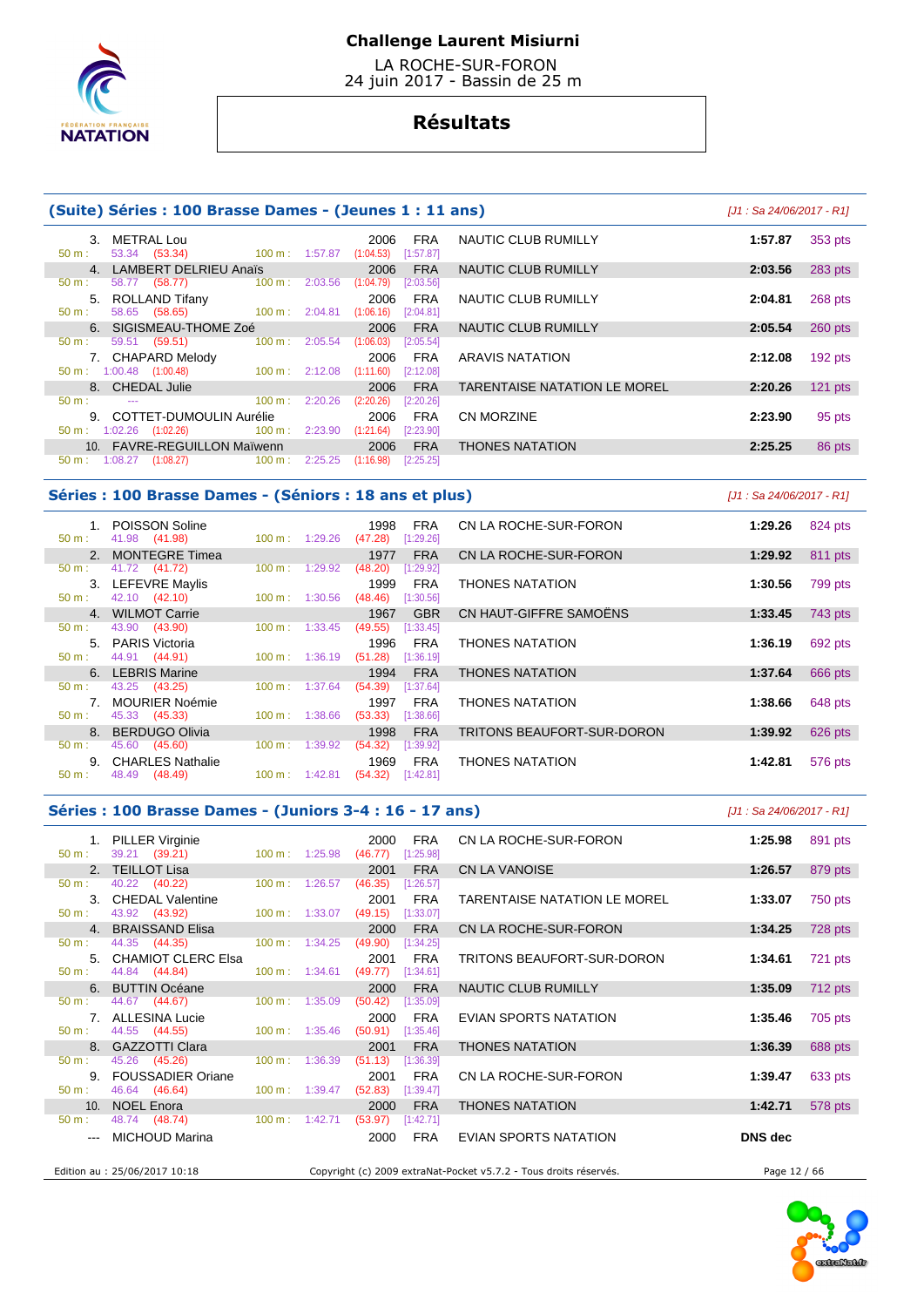

 LA ROCHE-SUR-FORON 24 juin 2017 - Bassin de 25 m

# **Résultats**

|              | Séries : 100 Brasse Dames - (Juniors 1-2 : 14 - 15 ans) |                          |                 |                           |                            | [J1 : Sa 24/06/2017 - R1] |         |
|--------------|---------------------------------------------------------|--------------------------|-----------------|---------------------------|----------------------------|---------------------------|---------|
|              | 1. ARENS Cléo                                           |                          | 2003            | <b>FRA</b>                | <b>CN MORZINE</b>          | 1:27.65                   | 857 pts |
| $50 m$ :     | 41.44 (41.44)                                           | 100 m: 1:27.65           | (46.21)         | [1:27.65]                 |                            |                           |         |
|              | 2. JEFFERIES Molly                                      |                          | 2003            | <b>FRA</b>                | <b>CN MORZINE</b>          | 1:29.24                   | 825 pts |
| $50 m$ :     | 42.01 (42.01)                                           | 1:29.24<br>100 m:        | (47.23)         | [1:29.24]                 |                            |                           |         |
|              | 3. PILLER Stéphanie                                     |                          | 2003            | <b>FRA</b>                | CN LA ROCHE-SUR-FORON      | 1:31.52                   | 780 pts |
| $50 m$ :     | 41.97 (41.97)                                           | $100 m$ :<br>1:31.52     | (49.55)         | [1:31.52]                 |                            |                           |         |
|              | 4. FLEURY Clara                                         |                          | 2002            | <b>FRA</b>                | <b>NAUTIC CLUB RUMILLY</b> | 1:32.49                   | 761 pts |
| 50 m:        | 43.65 (43.65)                                           | 1:32.49<br>100 m:        | (48.84)         | [1:32.49]                 |                            |                           |         |
|              | 5. FAVRE Jacinthe                                       |                          | 2002            | <b>FRA</b>                | <b>THONES NATATION</b>     | 1:35.74                   | 700 pts |
| $50 m$ :     | 44.86<br>(44.86)                                        | 100 m:<br>1:35.74        | (50.88)         | [1:35.74]                 |                            |                           |         |
| 50 m:        | 6. SAGE Amandine<br>45.93 (45.93)                       | 100 m:<br>1:37.45        | 2002<br>(51.52) | <b>FRA</b><br>$[1:37.45]$ | <b>NAUTIC CLUB RUMILLY</b> | 1:37.45                   | 669 pts |
|              | 7. BUTTIN Coralie                                       |                          | 2003            | <b>FRA</b>                | NAUTIC CLUB RUMILLY        | 1:44.01                   | 557 pts |
| $50 m$ :     | 49.52 (49.52)                                           | 1:44.01<br>100 m:        |                 | $(54.49)$ [1:44.01]       |                            |                           |         |
|              | 8. ANNAERT Alexane                                      |                          | 2002            | <b>FRA</b>                | <b>THONES NATATION</b>     | 1:45.68                   | 530 pts |
| 50 m:        | 49.94<br>(49.94)                                        | 1:45.68<br>100 m:        | (55.74)         | [1:45.68]                 |                            |                           |         |
|              | 9. ALBERTINO Candice                                    |                          | 2002            | <b>FRA</b>                | <b>THONES NATATION</b>     | 1:45.95                   | 525 pts |
| 50 m:        | 48.92<br>(48.92)                                        | 100 m: 1:45.95           |                 | $(57.03)$ [1:45.95]       |                            |                           |         |
|              | 10. ANGELLOZ-NICOUD Mathilde                            |                          | 2003            | <b>FRA</b>                | <b>THONES NATATION</b>     | 1:46.75                   | 513 pts |
| 50 m:        | 51.02<br>(51.02)                                        | $100 m$ : 1:46.75        | (55.73)         | [1:46.75]                 |                            |                           |         |
|              | 11. GOURDAIN Mailys                                     |                          | 2003            | <b>FRA</b>                | CN LA ROCHE-SUR-FORON      | 1:47.04                   | 508 pts |
| $50 m$ :     | 50.86<br>(50.86)                                        | $100 m$ : 1:47.04        | (56.18)         | [1:47.04]                 |                            |                           |         |
|              | 12. TISSOT Sarah                                        |                          | 2002            | <b>FRA</b>                | <b>THONES NATATION</b>     | 1:48.96                   | 479 pts |
| $50 m$ :     | 50.97 (50.97)                                           | 1:48.96<br>100 m :       | (57.99)         | [1:48.96]                 |                            |                           |         |
|              | 13. MOURIER Salomé                                      |                          | 2002            | <b>FRA</b>                | <b>THONES NATATION</b>     | 1:49.09                   | 477 pts |
| $50 m$ :     | 49.70 (49.70)                                           | $100 \text{ m}: 1:49.09$ | (59.39)         | [1:49.09]                 |                            |                           |         |
|              | 14. DUCRET Amélie                                       |                          | 2003            | <b>FRA</b>                | NAUTIC CLUB RUMILLY        | 1:49.58                   | 469 pts |
| 50 m:        | 52.12 (52.12)                                           | 100 m: 1:49.58           | (57.46)         | [1:49.58]                 |                            |                           |         |
|              | 15. OFFREDI Headwige                                    |                          | 2003            | <b>FRA</b>                | <b>THONES NATATION</b>     | 1:50.19                   | 460 pts |
| $50 m$ :     | 51.03 (51.03)                                           | 100 m: 1:50.19           | (59.16)         | [1:50.19]                 |                            |                           |         |
| 16.          | PERILLAT-BOITEUX Claire                                 |                          | 2003            | <b>FRA</b>                | <b>THONES NATATION</b>     | 1:50.48                   | 456 pts |
| $50 m$ :     | 50.51 (50.51)                                           | 100 m: 1:50.48           | (59.97)         | [1:50.48]                 |                            |                           |         |
| $50 m$ :     | 17. DE TOLDI Tara                                       |                          | 2003            | <b>FRA</b>                | <b>THONES NATATION</b>     | 1:51.70                   | 438 pts |
|              | 50.55<br>(50.55)                                        | $100 \text{ m}: 1:51.70$ | (1:01.15)       | [1:51.70]                 |                            |                           |         |
| 18.<br>50 m: | <b>LEGON Milena</b><br>52.35<br>(52.35)                 | 1:51.94<br>100 m:        | 2003<br>(59.59) | <b>FRA</b><br>[1:51.94]   | <b>ARAVIS NATATION</b>     | 1:51.94                   | 434 pts |
|              | 19. PECHOUX Méline                                      |                          | 2002            | <b>FRA</b>                |                            | 1:52.33                   | 429 pts |
| $50 m$ :     | 51.49 (51.49)                                           | 100 m: 1:52.33           | (1:00.84)       | [1:52.33]                 | <b>THONES NATATION</b>     |                           |         |
|              | 20. BERGERET Capucine                                   |                          | 2002            | <b>FRA</b>                | <b>THONES NATATION</b>     | 1:59.17                   | 336 pts |
| 50 m:        | 54.85<br>(54.85)                                        | 100 m: 1:59.17           | (1:04.32)       | [1:59.17]                 |                            |                           |         |
|              | 21. PUGNET Lou                                          |                          | 2003            | <b>FRA</b>                | <b>ARAVIS NATATION</b>     | 1:59.50                   | 332 pts |
| $50 m$ :     | 53.80<br>(53.80)                                        | 100 m: 1:59.50           | (1:05.70)       | [1:59.50]                 |                            |                           |         |
|              | 22. TUR Inès                                            |                          | 2003            | <b>FRA</b>                | CN LA ROCHE-SUR-FORON      | 2:07.33                   | 240 pts |
| $50 m$ :     | 55.50<br>(55.50)                                        | 100 m: 2:07.33           | (1:11.83)       | [2:07.33]                 |                            |                           |         |
| $- - -$      | <b>CALLIES Justine</b>                                  |                          | 2002            | <b>FRA</b>                | <b>THONES NATATION</b>     | <b>DNS</b> dec            |         |
|              | ROLLAND Ophélie                                         |                          | 2003            | <b>FRA</b>                | <b>NAUTIC CLUB RUMILLY</b> | <b>DNS</b> dec            |         |
|              |                                                         |                          |                 |                           |                            |                           |         |

# **Séries : 100 Brasse Dames - (Jeunes 3 : 13 ans)** [J1 : Sa 24/06/2017 - R1]

| 50 m:          | 1. BOYER Eva<br>---           | $100 \text{ m}$ : | 1:31.89 | 2004<br>(1:31.89) | <b>FRA</b><br>[1:31.89] | CN LA VANOISE          | 1:31.89 | 773 pts |
|----------------|-------------------------------|-------------------|---------|-------------------|-------------------------|------------------------|---------|---------|
| 2 <sub>1</sub> | <b>MARACINE Andrea</b>        |                   |         | 2004              | <b>FRA</b>              | CN LA VANOISE          | 1:38.52 | 650 pts |
| 50 m:          | 46.21<br>(46.21)              | 100 m:            | 1:38.52 | (52.31)           | [1:38.52]               |                        |         |         |
| 3.             | MACKOWIAK Inès                |                   |         | 2004              | <b>FRA</b>              | CN HAUT-GIFFRE SAMOËNS | 1:44.02 | 556 pts |
| $50 m$ :       | (48.65)<br>48.65              | 100 m:            | 1:44.02 | (55.37)           | [1:44.02]               |                        |         |         |
|                | 4. LANFREY Kirsthen           |                   |         | 2004              | <b>FRA</b>              | <b>CN LA VANOISE</b>   | 1:53.33 | 414 pts |
| 50 m:          | 52.94<br>(52.94)              | $100 \text{ m}$ : | 1:53.33 | (1:00.39)         | [1:53.33]               |                        |         |         |
| 5.             | MELQUIOND Léonie              |                   |         | 2004              | <b>FRA</b>              | NAUTIC CLUB RUMILLY    | 1:56.56 | 370 pts |
| $50 m$ :       | 52.99<br>(52.99)              | $100 \text{ m}$ : | 1:56.56 | (1:03.57)         | [1:56.56]               |                        |         |         |
| 6.             | <b>BURNIER-BIGLIONE Lilou</b> |                   |         | 2004              | <b>FRA</b>              | CN MORZINE             | 1:57.77 | 354 pts |
| $50 m$ :       | 54.24<br>(54.24)              | 100 m:            | 1:57.77 | (1:03.53)         | [1:57.77]               |                        |         |         |
|                |                               |                   |         |                   |                         |                        |         |         |

Edition au : 25/06/2017 10:18 Copyright (c) 2009 extraNat-Pocket v5.7.2 - Tous droits réservés. Page 13 / 66

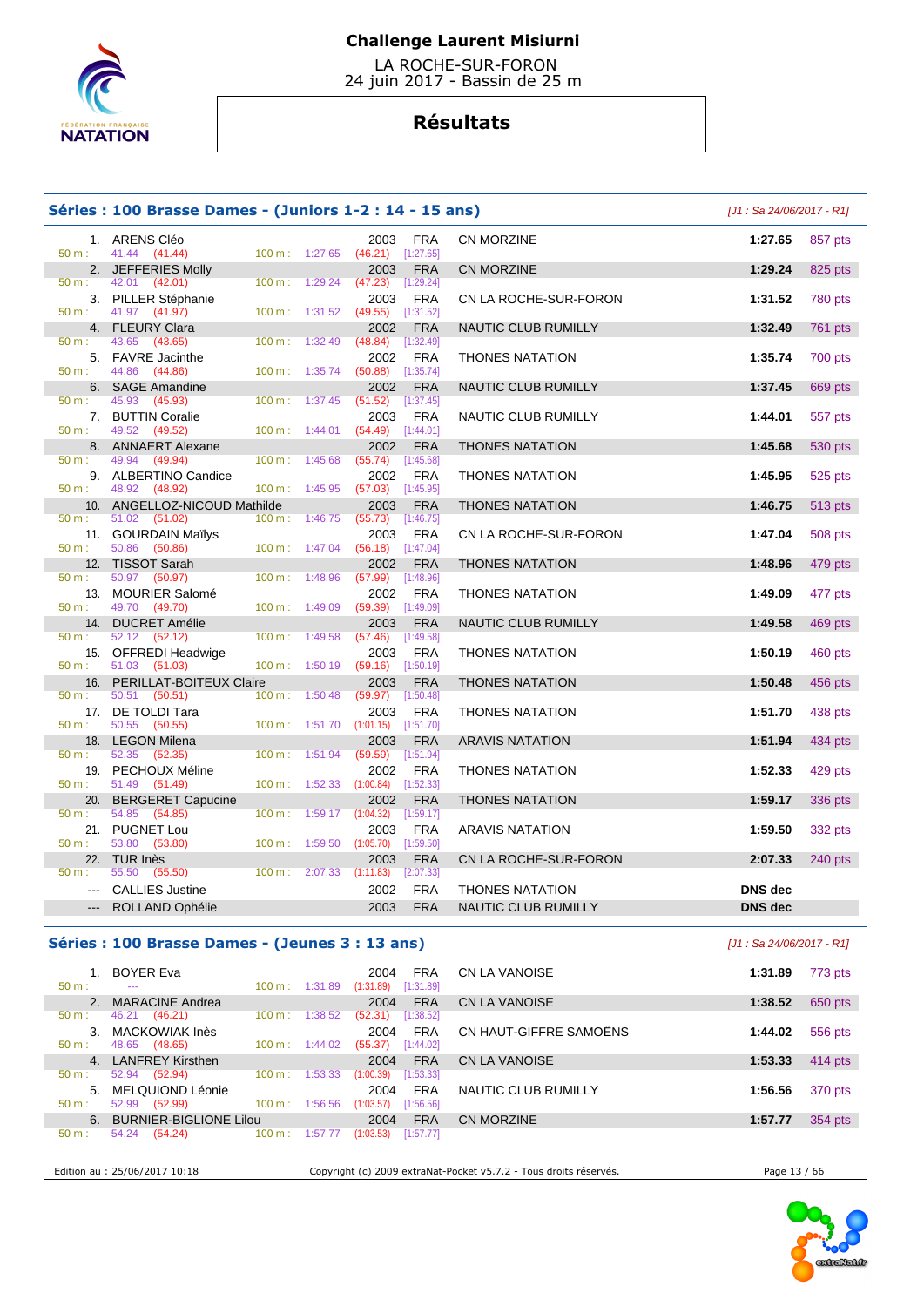

 LA ROCHE-SUR-FORON 24 juin 2017 - Bassin de 25 m

# **Résultats**

|                                                                | (Suite) Séries : 100 Brasse Dames - (Jeunes 3 : 13 ans)            |                          |         |                                              |                                     | $[J1: Sa 24/06/2017 - R1]$ |                                                                                                   |
|----------------------------------------------------------------|--------------------------------------------------------------------|--------------------------|---------|----------------------------------------------|-------------------------------------|----------------------------|---------------------------------------------------------------------------------------------------|
| 50 m:                                                          | 7. CREDOZ Estelle<br>55.97 (55.97)                                 | 100 m: 1:58.88           |         | <b>FRA</b><br>2004<br>[1:58.88]<br>(1:02.91) | <b>THONES NATATION</b>              | 1:58.88                    | 340 pts                                                                                           |
| 50 m:                                                          | 8. JACQUEMOUD Laura<br>59.13 (59.13)                               | $100 \text{ m}$ :        | 2:06.29 | <b>FRA</b><br>2004<br>(1:07.16)<br>[2:06.29] | <b>ARAVIS NATATION</b>              | 2:06.29                    | 252 pts                                                                                           |
|                                                                | 9. GABRIEL DES BORDES Marie<br>$50 \text{ m}: 1:01.78$ $(1:01.78)$ | 100 m: 2:13.78           |         | <b>FRA</b><br>2004<br>(1:12.00)<br>[2:13.78] | CN LA ROCHE-SUR-FORON               | 2:13.78                    | 176 pts                                                                                           |
|                                                                | --- DUNAND Candice                                                 |                          |         | <b>FRA</b><br>2004                           | CN LA ROCHE-SUR-FORON               | <b>DNS</b> dec             |                                                                                                   |
|                                                                | --- PARIS DE BOLLARDIERE Jeanne                                    |                          |         | 2004<br><b>FRA</b>                           | TRITONS BEAUFORT-SUR-DORON          | <b>DNS</b> dec             |                                                                                                   |
|                                                                | Séries : 100 Brasse Dames - (Jeunes 2 : 12 ans)                    |                          |         |                                              |                                     | $[J1: Sa 24/06/2017 - R1]$ |                                                                                                   |
| 50 m:                                                          | 1. HAOULI Loubna<br>49.18 (49.18)                                  | $100 \text{ m}: 1:48.06$ |         | 2005<br><b>FRA</b><br>(58.88)<br>[1:48.06]   | CN LA VANOISE                       | 1:48.06                    | 492 pts                                                                                           |
|                                                                | 2. JEFFERIES Mathilde                                              |                          |         | 2005<br><b>FRA</b>                           | CN MORZINE                          | 1:49.11                    | 476 pts                                                                                           |
| 50 m:                                                          | 50.83 (50.83)                                                      | $100 \text{ m}$ :        | 1:49.11 | (58.28)<br>[1:49.11]                         |                                     |                            |                                                                                                   |
| 50 m:                                                          | 3. AGNANS Camille<br>52.49 (52.49)                                 | $100 \text{ m}: 1:51.56$ |         | 2005<br><b>FRA</b><br>(59.07)<br>[1:51.56]   | <b>THONES NATATION</b>              | 1:51.56                    | 440 pts                                                                                           |
|                                                                | 4. EASTLAKE Carly                                                  |                          |         | 2005<br><b>GBR</b>                           | <b>ARAVIS NATATION</b>              | 1:53.66                    | 410 pts                                                                                           |
| 50 m :                                                         | 51.63 (51.63)                                                      | $100 \text{ m}: 1:53.66$ |         | (1:02.03)<br>[1:53.66]                       |                                     |                            |                                                                                                   |
| 50 m:                                                          | 5. LE PALABE Roméa<br>54.01 (54.01)                                | 100 m: 1:59.66           |         | <b>FRA</b><br>2005<br>(1:05.65)<br>[1:59.66] | CN LA VANOISE                       | 1:59.66                    | 330 pts                                                                                           |
|                                                                | 6. CHOMAT Louison                                                  |                          |         | <b>FRA</b><br>2005                           | CN LA ROCHE-SUR-FORON               | 2:00.38                    | 321 pts                                                                                           |
| 50 m:                                                          | 56.25 (56.25)                                                      | $100 \text{ m}$ :        | 2:00.38 | (1:04.13)<br>[2:00.38]                       |                                     |                            |                                                                                                   |
|                                                                | 7. ALBERTINO Sarah                                                 |                          |         | 2005<br><b>FRA</b>                           | <b>THONES NATATION</b>              | 2:04.29                    | 274 pts                                                                                           |
| 50 m:                                                          | 57.09 (57.09)                                                      | $100 \text{ m}$ :        | 2:04.29 | (1:07.20)<br>[2:04.29]                       |                                     |                            |                                                                                                   |
|                                                                | 8. FAVRE BONVIN Anna                                               |                          |         | <b>FRA</b><br>2005                           | <b>ARAVIS NATATION</b>              | 2:08.78                    | $225$ pts                                                                                         |
| $50 m$ :                                                       | 58.05 (58.05)<br>9. PUGNET Eve                                     | $100 \text{ m}$ :        | 2:08.78 | (1:10.73)<br>[2:08.78]<br><b>FRA</b><br>2005 | <b>ARAVIS NATATION</b>              | 2:16.83                    | $149$ pts                                                                                         |
|                                                                | $50 \text{ m}: 1:02.58$ $(1:02.58)$                                | $100 \text{ m}: 2:16.83$ |         | (1:14.25)<br>[2:16.83]                       |                                     |                            |                                                                                                   |
|                                                                | 10. LANSARD Audrey<br>$50 \text{ m}$ : 1:06.59 (1:06.59)           | $100 \text{ m}: 2:19.58$ |         | 2005<br><b>FRA</b><br>(1:12.99)<br>[2:19.58] | NAUTIC CLUB RUMILLY                 | 2:19.58                    | 127 pts                                                                                           |
|                                                                | --- DUCGONINAZ Lorie                                               |                          |         | 2005<br><b>FRA</b>                           | TRITONS BEAUFORT-SUR-DORON          | <b>DSQ Vi</b>              |                                                                                                   |
|                                                                | Séries : 100 Brasse Dames - (Jeunes 1 : 11 ans)                    |                          |         |                                              |                                     | $[J1: Sa 24/06/2017 - R1]$ |                                                                                                   |
|                                                                | 1. HOSSI BURNIER Noémie                                            |                          |         | 2006<br>ANG                                  | <b>CN MORZINE</b>                   | 1:39.97                    | 625 pts                                                                                           |
|                                                                | 45.89 (45.89)<br>2. AMOUDRUZ Candice                               | 100 m: 1:39.97           |         | (54.08)<br>[1:39.97]                         | CN LA ROCHE-SUR-FORON               |                            |                                                                                                   |
|                                                                |                                                                    |                          |         |                                              |                                     |                            |                                                                                                   |
|                                                                | 52.04<br>(52.04)                                                   | $100 m$ : 1:51.47        |         | 2006<br><b>FRA</b><br>[1:51.47]<br>(59.43)   |                                     | 1:51.47                    |                                                                                                   |
|                                                                | 3. METRAL Lou                                                      |                          |         | 2006<br>FRA                                  | <b>NAUTIC CLUB RUMILLY</b>          | 1:57.87                    |                                                                                                   |
|                                                                | 53.34 (53.34)                                                      | 100 m: 1:57.87           |         | (1:04.53)<br>[1:57.87]                       |                                     |                            |                                                                                                   |
|                                                                | 4. LAMBERT DELRIEU Anaïs<br>58.77 (58.77)                          | $100 \text{ m}: 2:03.56$ |         | <b>FRA</b><br>2006<br>(1:04.79)<br>[2:03.56] | NAUTIC CLUB RUMILLY                 | 2:03.56                    |                                                                                                   |
|                                                                | 5. ROLLAND Tifany                                                  |                          |         | 2006<br>FRA                                  | NAUTIC CLUB RUMILLY                 | 2:04.81                    |                                                                                                   |
|                                                                | 58.65 (58.65)                                                      | $100 \text{ m}: 2:04.81$ |         | (1:06.16)<br>[2:04.81]                       |                                     |                            |                                                                                                   |
|                                                                | 6. SIGISMEAU-THOME Zoé                                             |                          |         | <b>FRA</b><br>2006                           | NAUTIC CLUB RUMILLY                 | 2:05.54                    |                                                                                                   |
|                                                                | 59.51 (59.51)                                                      | 100 m: 2:05.54           |         | $(1:06.03)$ $[2:05.54]$                      |                                     |                            |                                                                                                   |
|                                                                | 7. CHAPARD Melody<br>$50 \text{ m}: 1:00.48$ $(1:00.48)$           | 100 m: 2:12.08           |         | <b>FRA</b><br>2006<br>[2:12.08]<br>(1:11.60) | <b>ARAVIS NATATION</b>              | 2:12.08                    |                                                                                                   |
|                                                                | 8. CHEDAL Julie                                                    |                          |         | 2006<br><b>FRA</b>                           | <b>TARENTAISE NATATION LE MOREL</b> | 2:20.26                    |                                                                                                   |
|                                                                |                                                                    | 100 m:                   | 2:20.26 | (2:20.26)<br>[2:20.26]                       |                                     |                            |                                                                                                   |
|                                                                | 9. COTTET-DUMOULIN Aurélie                                         |                          |         | 2006<br><b>FRA</b>                           | CN MORZINE                          | 2:23.90                    |                                                                                                   |
| 50 m:<br>50 m:<br>50 m:<br>50 m:<br>50 m:<br>50 m:<br>$50 m$ : | $50 \text{ m}: 1:02.26$ $(1:02.26)$<br>10. FAVRE-REGUILLON Maïwenn | 100 m: 2:23.90           |         | (1:21.64)<br>[2:23.90]<br>2006<br><b>FRA</b> | <b>THONES NATATION</b>              | 2:25.25                    | 441 pts<br>353 pts<br>283 pts<br>268 pts<br>$260$ pts<br>192 pts<br>$121$ pts<br>95 pts<br>86 pts |

| Séries : 100 Brasse Dames - (Séniors : 18 ans et plus) | [J1 : Sa 24/06/2017 - R1]                                                           |                   |
|--------------------------------------------------------|-------------------------------------------------------------------------------------|-------------------|
| 1. POISSON Soline.<br>41.98 (41.98)<br>50 m :          | FRA<br>CN LA ROCHE-SUR-FORON<br>1998<br>$100 \text{ m}$ : 1:29.26 (47.28) [1:29.26] | 1:29.26 $824$ pts |
| Edition au : 25/06/2017 10:18                          | Copyright (c) 2009 extraNat-Pocket v5.7.2 - Tous droits réservés.                   | Page 14 / 66      |

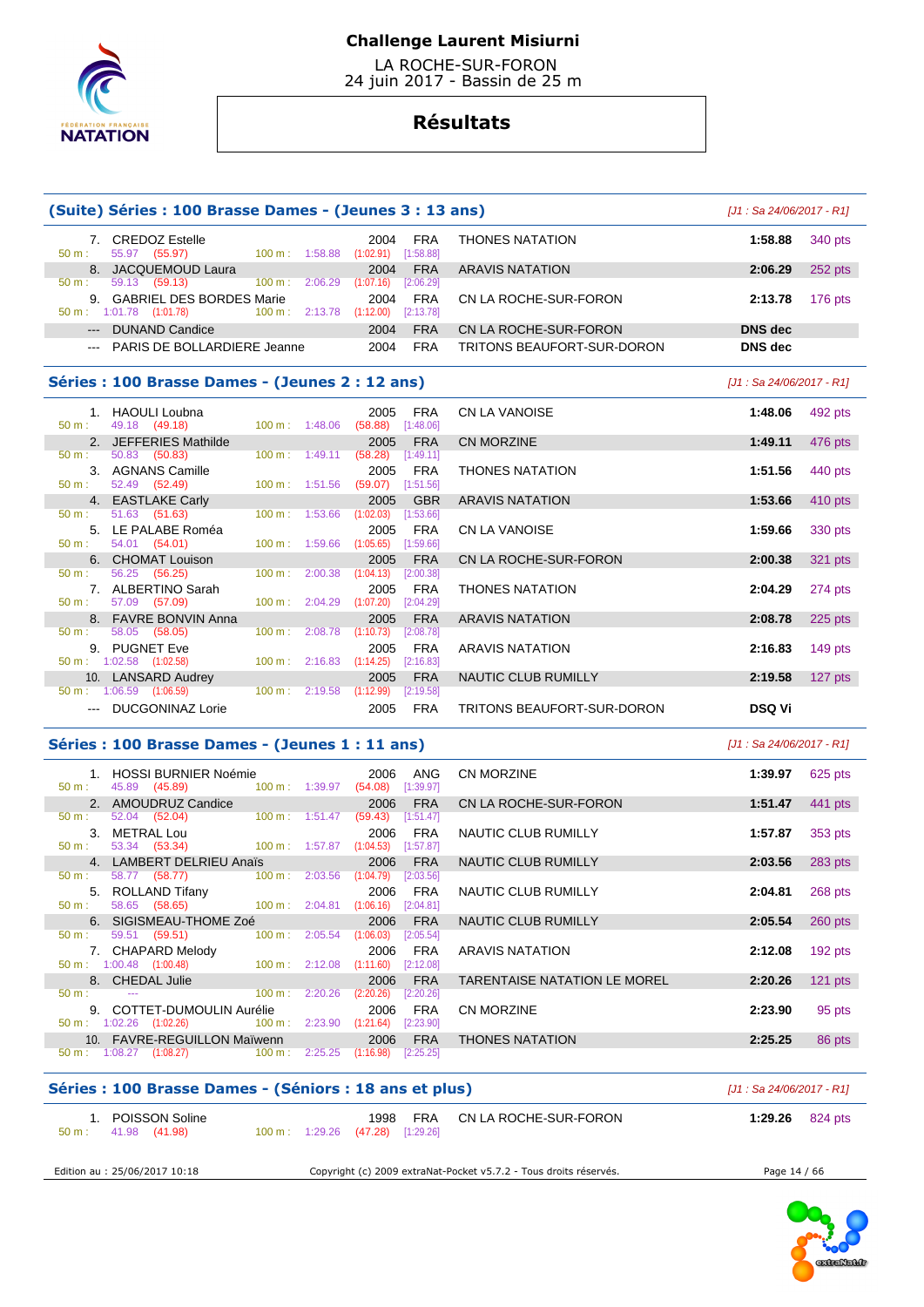

 LA ROCHE-SUR-FORON 24 juin 2017 - Bassin de 25 m

# **Résultats**

### **(Suite) Séries : 100 Brasse Dames - (Séniors : 18 ans et plus)** [J1 : Sa 24/06/2017 - R1]

| 41.72 (41.72)<br>1:29.92<br>[1:29.92]<br>100 m:<br>(48.20)<br>50 m:<br>LEFEVRE Maylis<br><b>FRA</b><br><b>THONES NATATION</b><br>3.<br>1999<br>1:30.56<br>42.10 (42.10)<br>1:30.56<br>(48.46)<br>[1:30.56]<br>$50 m$ :<br>$100 \text{ m}$ :<br>CN HAUT-GIFFRE SAMOËNS<br>4. WILMOT Carrie<br><b>GBR</b><br>1:33.45<br>1967<br>(43.90)<br>43.90<br>1:33.45<br>(49.55)<br>[1:33.45]<br>$100 m$ :<br>50 m:<br><b>PARIS Victoria</b><br>5.<br>1996<br><b>FRA</b><br><b>THONES NATATION</b><br>1:36.19<br>44.91 (44.91)<br>(51.28)<br>$50 m$ :<br>1:36.19<br>[1:36.19]<br>100 m :<br><b>LEBRIS Marine</b><br><b>FRA</b><br><b>THONES NATATION</b><br>1994<br>1:37.64<br>6<br>43.25<br>(43.25)<br>1:37.64<br>(54.39)<br>[1:37.64]<br>100 m:<br>50 m: | $\mathcal{P}$ | <b>MONTEGRE Timea</b> | 1977 | CN LA ROCHE-SUR-FORON<br><b>FRA</b> | 1:29.92 | 811 pts |
|------------------------------------------------------------------------------------------------------------------------------------------------------------------------------------------------------------------------------------------------------------------------------------------------------------------------------------------------------------------------------------------------------------------------------------------------------------------------------------------------------------------------------------------------------------------------------------------------------------------------------------------------------------------------------------------------------------------------------------------------|---------------|-----------------------|------|-------------------------------------|---------|---------|
|                                                                                                                                                                                                                                                                                                                                                                                                                                                                                                                                                                                                                                                                                                                                                |               |                       |      |                                     |         |         |
|                                                                                                                                                                                                                                                                                                                                                                                                                                                                                                                                                                                                                                                                                                                                                |               |                       |      |                                     |         | 799 pts |
|                                                                                                                                                                                                                                                                                                                                                                                                                                                                                                                                                                                                                                                                                                                                                |               |                       |      |                                     |         |         |
|                                                                                                                                                                                                                                                                                                                                                                                                                                                                                                                                                                                                                                                                                                                                                |               |                       |      |                                     |         | 743 pts |
|                                                                                                                                                                                                                                                                                                                                                                                                                                                                                                                                                                                                                                                                                                                                                |               |                       |      |                                     |         |         |
|                                                                                                                                                                                                                                                                                                                                                                                                                                                                                                                                                                                                                                                                                                                                                |               |                       |      |                                     |         | 692 pts |
|                                                                                                                                                                                                                                                                                                                                                                                                                                                                                                                                                                                                                                                                                                                                                |               |                       |      |                                     |         |         |
|                                                                                                                                                                                                                                                                                                                                                                                                                                                                                                                                                                                                                                                                                                                                                |               |                       |      |                                     |         | 666 pts |
|                                                                                                                                                                                                                                                                                                                                                                                                                                                                                                                                                                                                                                                                                                                                                |               |                       |      |                                     |         |         |
| <b>MOURIER Noémie</b><br><b>FRA</b><br><b>THONES NATATION</b><br>1997<br>1:38.66                                                                                                                                                                                                                                                                                                                                                                                                                                                                                                                                                                                                                                                               |               |                       |      |                                     |         | 648 pts |
| 45.33 (45.33)<br>(53.33)<br>$50 m$ :<br>1:38.66<br>[1:38.66]<br>$100 \text{ m}$ :                                                                                                                                                                                                                                                                                                                                                                                                                                                                                                                                                                                                                                                              |               |                       |      |                                     |         |         |
| <b>BERDUGO Olivia</b><br><b>FRA</b><br>1998<br>TRITONS BEAUFORT-SUR-DORON<br>$\mathsf{R}$<br>1:39.92                                                                                                                                                                                                                                                                                                                                                                                                                                                                                                                                                                                                                                           |               |                       |      |                                     |         | 626 pts |
| 45.60<br>1:39.92<br>(54.32)<br>100 m:<br>[1:39.92]<br>$50 m$ :<br>(45.60)                                                                                                                                                                                                                                                                                                                                                                                                                                                                                                                                                                                                                                                                      |               |                       |      |                                     |         |         |
| <b>CHARLES Nathalie</b><br><b>THONES NATATION</b><br>1969<br><b>FRA</b><br>1:42.81<br>9.                                                                                                                                                                                                                                                                                                                                                                                                                                                                                                                                                                                                                                                       |               |                       |      |                                     |         | 576 pts |
| 48.49<br>(48.49)<br>$50 m$ :<br>[1:42.81]<br>1:42.81<br>(54.32)<br>$100 \text{ m}$ :                                                                                                                                                                                                                                                                                                                                                                                                                                                                                                                                                                                                                                                           |               |                       |      |                                     |         |         |

#### Séries : 100 Brasse Dames - (Juniors 3-4 : 16 - 17 a

1. **PILLER Virginie** 2000 FRA<br>50 m <sup>2</sup> 39.21 (39.21) 100 m 1:25.98 (46.77) [1:25.98]  $(46.77)$  [1:25.98] 2. TEILLOT Lisa 2001 FRA<br>
50 m : 40.22 (40.22) 100 m : 1:26.57 (46.35) [1:26.57] 50 m : 40.22 (40.22) 100 m : 1:26.57 (46.35) [1:26.57] 3. CHEDAL Valentine 2001 FRA TARENTAISE NATATION LE MOREL **1:33.07** 750 pts 50 m : 43.92 (43.92) 100 m : 1:33.07 (49.15) [1:33.07] 4. BRAISSAND Elisa 2000 FRA CN LA ROCHE-SUR-FORON **1:34.25** 728 pts  $(49.90)$ 5. CHAMIOT CLERC Elsa 2001 FRA<br>
50 m : 44.84 (44.84) 100 m : 1:34.61 (49.77) [1:34.61]  $(49.77)$  [1:34.61] **6. BUTTIN Océane 2000 FRA**<br> **50 m**: 44.67 (44.67) 100 m: 1:35.09 (50.42) [1:35.09]  $(50.42)$  7. ALLESINA Lucie 2000 FRA EVIAN SPORTS NATATION **1:35.46** 705 pts  $100 m : 1:35.46$ 8. GAZZOTTI Clara 2001 FRA<br>  $\frac{50 \text{ m}}{2}$  100 m; 1:36.39 **(51.13)** [1:36.39] 45.26 (45.26) 100 m : 1:36.39 (51.13) 9. FOUSSADIER Oriane 2001 FRA 50 m : 46.64 (46.64) **100 m** : 1:39.47 **62.83** [1:39.47]  $(52.83)$   $[1:39.47]$ 10. NOEL Enora 2000 FRA<br>
100 m : 1:42.71 **(53.97)** [1:42.71]  $(53.97)$   $[1:42.71]$ --- MICHOUD Marina 2000 FRA EVIAN SPORTS NATATION **DNS dec** 

| ns)                          | [J1 : Sa 24/06/2017 - R1] |  |
|------------------------------|---------------------------|--|
| CN LA ROCHE-SUR-FORON        | 1:25.98<br>891 pts        |  |
| CN LA VANOISE                | 1:26.57<br>879 pts        |  |
| TARENTAISE NATATION LE MOREL | 1:33.07<br>750 pts        |  |
| CN LA ROCHE-SUR-FORON        | 1:34.25<br>728 pts        |  |
| TRITONS BEAUFORT-SUR-DORON   | 1:34.61<br>721 pts        |  |
| <b>NAUTIC CLUB RUMILLY</b>   | 1:35.09<br><b>712 pts</b> |  |
| <b>EVIAN SPORTS NATATION</b> | 1:35.46<br>705 pts        |  |
| <b>THONES NATATION</b>       | 1:36.39<br>688 pts        |  |
| CN LA ROCHE-SUR-FORON        | 1:39.47<br>633 pts        |  |
| <b>THONES NATATION</b>       | 1:42.71<br>578 pts        |  |

### **Séries : 100 Brasse Dames - (Juniors 1-2 : 14 - 15 ans)** [J1 : Sa 24/06/2017 - R1]

| 50 m:    | 1. ARENS Cléo<br>41.44 (41.44)       | $100 \text{ m}: 1:27.65$ | 2003<br>(46.21) | <b>FRA</b><br>$[1:27.65]$ | <b>CN MORZINE</b>                                                 | 1:27.65      | 857 pts |
|----------|--------------------------------------|--------------------------|-----------------|---------------------------|-------------------------------------------------------------------|--------------|---------|
|          | 2. JEFFERIES Molly                   |                          | 2003            | <b>FRA</b>                | <b>CN MORZINE</b>                                                 | 1:29.24      | 825 pts |
| 50 m:    | 42.01 (42.01)<br>3. PILLER Stéphanie | $100 \text{ m}: 1:29.24$ | (47.23)<br>2003 | [1:29.24]<br><b>FRA</b>   | CN LA ROCHE-SUR-FORON                                             | 1:31.52      | 780 pts |
| 50 m:    | 41.97 (41.97)                        | $100 \text{ m}: 1:31.52$ | (49.55)         | [1:31.52]                 |                                                                   |              |         |
|          | 4. FLEURY Clara                      |                          | 2002            | <b>FRA</b>                | NAUTIC CLUB RUMILLY                                               | 1:32.49      | 761 pts |
| 50 m:    | 43.65 (43.65)                        | $100 \text{ m}: 1:32.49$ | (48.84)         | [1:32.49]                 |                                                                   |              |         |
|          | 5. FAVRE Jacinthe                    |                          | 2002            | <b>FRA</b>                | <b>THONES NATATION</b>                                            | 1:35.74      | 700 pts |
| $50 m$ : | 44.86 (44.86)                        | 100 m: 1:35.74           | (50.88)         | [1:35.74]                 |                                                                   |              |         |
|          | 6. SAGE Amandine                     |                          | 2002            | <b>FRA</b>                | NAUTIC CLUB RUMILLY                                               | 1:37.45      | 669 pts |
| $50 m$ : | 45.93 (45.93)                        | $100 \text{ m}: 1:37.45$ | (51.52)         | [1:37.45]                 |                                                                   |              |         |
|          | 7. BUTTIN Coralie                    |                          | 2003            | <b>FRA</b>                | NAUTIC CLUB RUMILLY                                               | 1:44.01      | 557 pts |
| 50 m:    | 49.52 (49.52)                        | $100 \text{ m}: 1:44.01$ | (54.49)         | [1:44.01]                 |                                                                   |              |         |
|          | 8. ANNAERT Alexane                   |                          | 2002            | <b>FRA</b>                | <b>THONES NATATION</b>                                            | 1:45.68      | 530 pts |
| 50 m:    | 49.94 (49.94)                        | $100 \text{ m}: 1:45.68$ | (55.74)         | [1:45.68]                 |                                                                   |              |         |
|          | 9. ALBERTINO Candice                 |                          | 2002            | <b>FRA</b>                | <b>THONES NATATION</b>                                            | 1:45.95      | 525 pts |
| 50 m :   | 48.92 (48.92)                        | $100 \text{ m}: 1:45.95$ | (57.03)         | [1:45.95]                 |                                                                   |              |         |
|          | Edition au : 25/06/2017 10:18        |                          |                 |                           | Copyright (c) 2009 extraNat-Pocket v5.7.2 - Tous droits réservés. | Page 15 / 66 |         |
|          |                                      |                          |                 |                           |                                                                   |              |         |

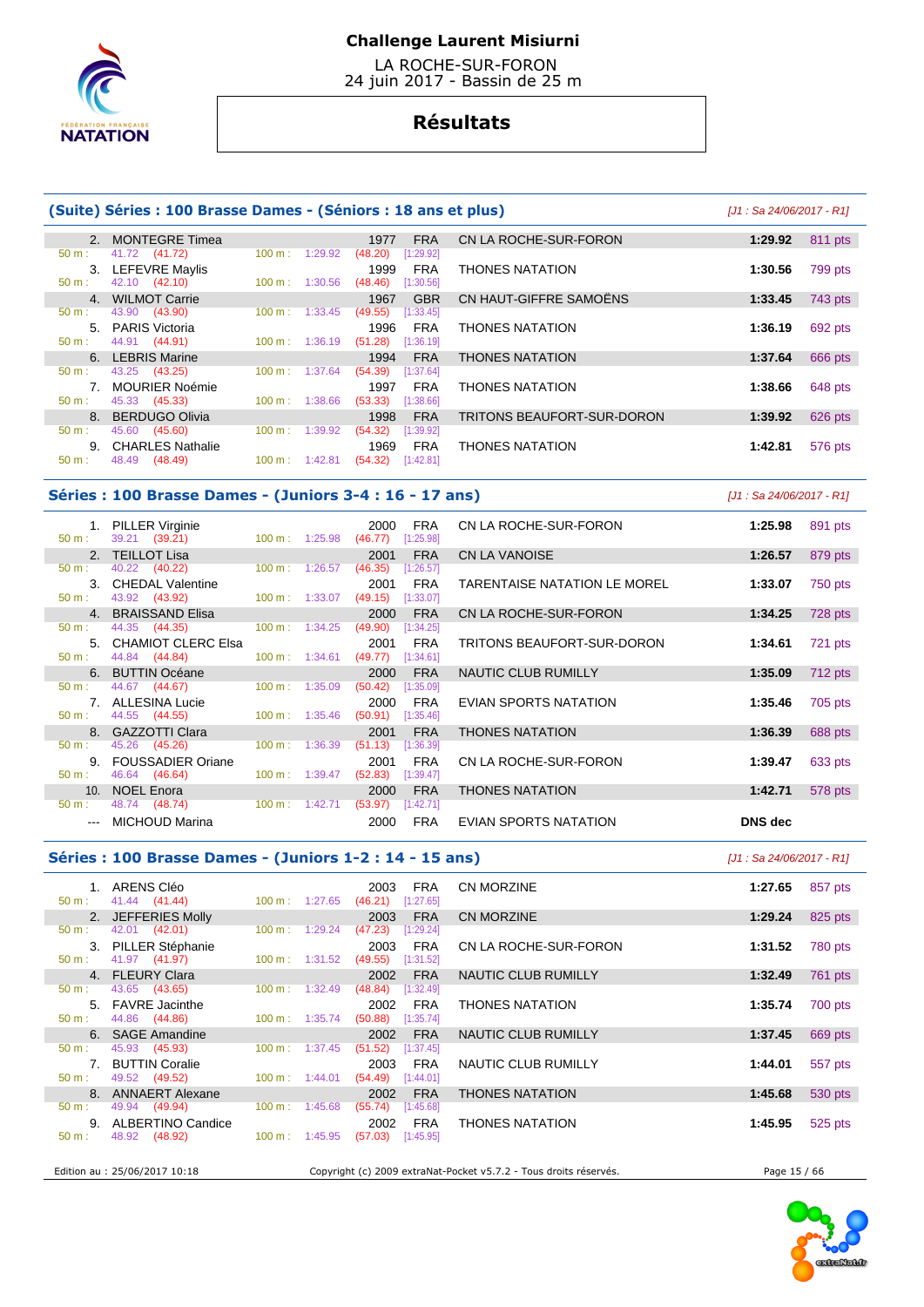

 LA ROCHE-SUR-FORON 24 juin 2017 - Bassin de 25 m

# **Résultats**

### **(Suite) Séries : 100 Brasse Dames - (Juniors 1-2 : 14 - 15 ans)** [J1 : Sa 24/06/2017 - R1]

|                  | 10. ANGELLOZ-NICOUD Mathilde 2003                     |                                      |                               |                     | <b>FRA</b> | <b>THONES NATATION</b>     | 1:46.75        |
|------------------|-------------------------------------------------------|--------------------------------------|-------------------------------|---------------------|------------|----------------------------|----------------|
| $50 \text{ m}$ : | 51.02 (51.02) 100 m : 1:46.75 (55.73) [1:46.75]       |                                      |                               |                     |            |                            |                |
|                  | 11. GOURDAIN Maïlys                                   |                                      |                               | 2003                | FRA        | CN LA ROCHE-SUR-FORON      | 1:47.04        |
| 50 m:            | 50.86 (50.86)    100 m : 1:47.04 (56.18)    [1:47.04] |                                      |                               |                     |            |                            |                |
|                  | 12. TISSOT Sarah <b>Management State State State</b>  |                                      |                               | 2002                | <b>FRA</b> | <b>THONES NATATION</b>     | 1:48.96        |
| 50 m:            | 50.97 (50.97)                                         | $100 \text{ m}$ : 1:48.96            |                               | $(57.99)$ [1:48.96] |            |                            |                |
|                  | 13. MOURIER Salomé                                    |                                      |                               | 2002                | FRA        | <b>THONES NATATION</b>     | 1:49.09        |
| $50 \text{ m}$ : | 49.70 (49.70)                                         | 100 m: 1:49.09 (59.39) [1:49.09]     |                               |                     |            |                            |                |
|                  | 14. DUCRET Amélie                                     |                                      |                               |                     | 2003 FRA   | NAUTIC CLUB RUMILLY        | 1:49.58        |
| $50 m$ :         | 52.12 (52.12) 100 m : 1:49.58 (57.46) [1:49.58]       |                                      |                               |                     |            |                            |                |
|                  | 15. OFFREDI Headwige                                  |                                      |                               | 2003                | FRA        | <b>THONES NATATION</b>     | 1:50.19        |
| $50 m$ :         | 51.03 (51.03) 100 m: 1:50.19 (59.16) [1:50.19]        |                                      |                               |                     |            |                            |                |
|                  | 16. PERILLAT-BOITEUX Claire                           |                                      | and the state of the state of |                     | 2003 FRA   | <b>THONES NATATION</b>     | 1:50.48        |
| $50 m$ :         | 50.51 (50.51) 100 m : 1:50.48 (59.97) [1:50.48]       |                                      |                               |                     |            |                            |                |
|                  | 17. DE TOLDI Tara                                     |                                      |                               |                     | 2003 FRA   | <b>THONES NATATION</b>     | 1:51.70        |
| $50 m$ :         | 50.55 (50.55) 100 m : 1:51.70 (1:01.15) [1:51.70]     |                                      |                               |                     |            |                            |                |
|                  | 18. LEGON Milena                                      |                                      |                               | 2003                | <b>FRA</b> | <b>ARAVIS NATATION</b>     | 1:51.94        |
| $50 \text{ m}$ : | 52.35 (52.35)                                         | 100 m: 1:51.94 (59.59) [1:51.94]     |                               |                     |            |                            |                |
|                  | 19. PECHOUX Méline                                    |                                      |                               | 2002                | FRA        | <b>THONES NATATION</b>     | 1:52.33        |
| 50 m:            | 51.49 (51.49) 100 m : 1:52.33 (1:00.84) [1:52.33]     |                                      |                               |                     |            |                            |                |
|                  | 20. BERGERET Capucine                                 |                                      |                               | 2002                | <b>FRA</b> | <b>THONES NATATION</b>     | 1:59.17        |
| $50 \text{ m}$ : | 54.85 (54.85)                                         | $100 \text{ m}: 1:59.17$ $(1:04.32)$ |                               |                     | [1:59.17]  |                            |                |
|                  | 21. PUGNET Lou                                        |                                      |                               | 2003                | FRA        | <b>ARAVIS NATATION</b>     | 1:59.50        |
| $50 m$ :         | 53.80 (53.80) 100 m : 1:59.50 (1:05.70) [1:59.50]     |                                      |                               |                     |            |                            |                |
|                  | 22. TUR Inès                                          |                                      |                               | 2003                | <b>FRA</b> | CN LA ROCHE-SUR-FORON      | 2:07.33        |
| 50 m:            | 55.50 (55.50) 100 m : 2:07.33 (1:11.83) [2:07.33]     |                                      |                               |                     |            |                            |                |
|                  | --- CALLIES Justine                                   |                                      |                               | 2002                | FRA        | <b>THONES NATATION</b>     | <b>DNS</b> dec |
|                  | --- ROLLAND Ophélie                                   |                                      |                               | 2003                | <b>FRA</b> | <b>NAUTIC CLUB RUMILLY</b> | <b>DNS</b> dec |

|                                                                                                                                                                                                                                                                                                                                                                                                                                                                            | $\sim$ , beings i low biasse bannes (sannois l'annois     |                                                           |                                                                        |                            |                    |
|----------------------------------------------------------------------------------------------------------------------------------------------------------------------------------------------------------------------------------------------------------------------------------------------------------------------------------------------------------------------------------------------------------------------------------------------------------------------------|-----------------------------------------------------------|-----------------------------------------------------------|------------------------------------------------------------------------|----------------------------|--------------------|
|                                                                                                                                                                                                                                                                                                                                                                                                                                                                            | 10. ANGELLOZ-NICOUD Mathilde                              |                                                           | <b>FRA</b><br>2003                                                     | <b>THONES NATATION</b>     | 1:46.75<br>513 pts |
| 11.                                                                                                                                                                                                                                                                                                                                                                                                                                                                        | 51.02 (51.02)<br><b>GOURDAIN Mailys</b><br>50.86 (50.86)  | $100 m$ : 1:46.75<br>$100 m$ : 1:47.04                    | (55.73)<br>[1:46.75]<br>2003<br><b>FRA</b><br>(56.18)<br>[1:47.04]     | CN LA ROCHE-SUR-FORON      | 508 pts<br>1:47.04 |
| 12.                                                                                                                                                                                                                                                                                                                                                                                                                                                                        | <b>TISSOT Sarah</b>                                       |                                                           | <b>FRA</b><br>2002                                                     | <b>THONES NATATION</b>     | 1:48.96<br>479 pts |
| 13.<br>÷                                                                                                                                                                                                                                                                                                                                                                                                                                                                   | 50.97 (50.97)<br><b>MOURIER Salomé</b><br>49.70 (49.70)   | 1:48.96<br>$100 \text{ m}$ :<br>$100 \text{ m}$ : 1:49.09 | (57.99)<br>[1:48.96]<br><b>FRA</b><br>2002<br>(59.39)<br>[1:49.09]     | <b>THONES NATATION</b>     | 1:49.09<br>477 pts |
| 14.                                                                                                                                                                                                                                                                                                                                                                                                                                                                        | <b>DUCRET Amélie</b>                                      |                                                           | <b>FRA</b><br>2003                                                     | NAUTIC CLUB RUMILLY        | 1:49.58<br>469 pts |
| 15.                                                                                                                                                                                                                                                                                                                                                                                                                                                                        | 52.12 (52.12)<br><b>OFFREDI Headwige</b><br>51.03 (51.03) | $100 \text{ m}: 1:49.58$<br>100 m: 1:50.19                | (57.46)<br>[1:49.58]<br><b>FRA</b><br>2003<br>(59.16)<br>[1:50.19]     | <b>THONES NATATION</b>     | 1:50.19<br>460 pts |
| 16.                                                                                                                                                                                                                                                                                                                                                                                                                                                                        | PERILLAT-BOITEUX Claire                                   |                                                           | <b>FRA</b><br>2003                                                     | <b>THONES NATATION</b>     | 1:50.48<br>456 pts |
| 17 <sub>1</sub>                                                                                                                                                                                                                                                                                                                                                                                                                                                            | 50.51 (50.51)<br>DE TOLDI Tara<br>50.55 (50.55)           | 100 m: 1:50.48<br>$100 \text{ m}$ : 1:51.70               | (59.97)<br>[1:50.48]<br><b>FRA</b><br>2003<br>(1:01.15)<br>[1:51.70]   | <b>THONES NATATION</b>     | 1:51.70<br>438 pts |
| 18.                                                                                                                                                                                                                                                                                                                                                                                                                                                                        | <b>LEGON Milena</b>                                       |                                                           | <b>FRA</b><br>2003                                                     | <b>ARAVIS NATATION</b>     | 1:51.94<br>434 pts |
| 19.                                                                                                                                                                                                                                                                                                                                                                                                                                                                        | 52.35 (52.35)<br>PECHOUX Méline<br>51.49 (51.49)          | 100 m: 1:51.94<br>100 m: 1:52.33                          | (59.59)<br>[1:51.94]<br><b>FRA</b><br>2002<br>(1:00.84)<br>[1:52.33]   | <b>THONES NATATION</b>     | 1:52.33<br>429 pts |
| 20.                                                                                                                                                                                                                                                                                                                                                                                                                                                                        | <b>BERGERET Capucine</b>                                  |                                                           | <b>FRA</b><br>2002                                                     | <b>THONES NATATION</b>     | 1:59.17<br>336 pts |
| 21.                                                                                                                                                                                                                                                                                                                                                                                                                                                                        | 54.85 (54.85)<br><b>PUGNET Lou</b><br>53.80 (53.80)       | 100 m: 1:59.17<br>100 m: 1:59.50                          | (1:04.32)<br>[1:59.17]<br><b>FRA</b><br>2003<br>(1:05.70)<br>[1:59.50] | <b>ARAVIS NATATION</b>     | 1:59.50<br>332 pts |
| 22.                                                                                                                                                                                                                                                                                                                                                                                                                                                                        | TUR Inès                                                  |                                                           | 2003<br><b>FRA</b>                                                     | CN LA ROCHE-SUR-FORON      | 2:07.33<br>240 pts |
|                                                                                                                                                                                                                                                                                                                                                                                                                                                                            | 55.50 (55.50)                                             | $100 \text{ m}$ : $2:07.33$                               | (1:11.83)<br>[2:07.33]                                                 |                            |                    |
| $\cdots$                                                                                                                                                                                                                                                                                                                                                                                                                                                                   | <b>CALLIES Justine</b>                                    |                                                           | <b>FRA</b><br>2002                                                     | <b>THONES NATATION</b>     | <b>DNS</b> dec     |
| $\frac{1}{2} \left( \frac{1}{2} \right) \left( \frac{1}{2} \right) \left( \frac{1}{2} \right) \left( \frac{1}{2} \right) \left( \frac{1}{2} \right) \left( \frac{1}{2} \right) \left( \frac{1}{2} \right) \left( \frac{1}{2} \right) \left( \frac{1}{2} \right) \left( \frac{1}{2} \right) \left( \frac{1}{2} \right) \left( \frac{1}{2} \right) \left( \frac{1}{2} \right) \left( \frac{1}{2} \right) \left( \frac{1}{2} \right) \left( \frac{1}{2} \right) \left( \frac$ | ROLLAND Ophélie                                           |                                                           | 2003<br><b>FRA</b>                                                     | <b>NAUTIC CLUB RUMILLY</b> | <b>DNS</b> dec     |

# **Séries : 100 Brasse Dames - (Jeunes 3 : 13 ans)** [J1 : Sa 24/06/2017 - R1]

| 1. BOYER Eva<br>FRA<br>CN LA VANOISE<br>2004<br>1:31.89<br>100 m: 1:31.89 (1:31.89) [1:31.89]<br>2. MARACINE Andrea<br>2004<br>FRA CN LA VANOISE<br>1:38.52<br>46.21 (46.21) 100 m : 1:38.52<br>$(52.31)$ [1:38.52]<br>50 m:<br>2004 FRA CN HAUT-GIFFRE SAMOËNS<br>3. MACKOWIAK Inès<br>1:44.02<br>50 m : 48.65 (48.65) 100 m : 1:44.02 (55.37) [1:44.02]<br>4. LANFREY Kirsthen<br>2004<br>FRA<br>CN LA VANOISE<br>1:53.33<br>52.94 (52.94) 100 m : 1:53.33 (1:00.39) [1:53.33]<br>$50 \text{ m}$ :<br>5. MELQUIOND Léonie<br>2004<br>FRA<br>NAUTIC CLUB RUMILLY<br>1:56.56<br>52.99 (52.99) 100 m : 1:56.56 (1:03.57) [1:56.56]<br>50 m:<br>2004<br>6. BURNIER-BIGLIONE Lilou<br>FRA<br>CN MORZINE<br>1:57.77<br>54.24 (54.24) 100 m : 1:57.77 (1:03.53) [1:57.77]<br>50 m:<br>7. CREDOZ Estelle<br>2004<br>FRA THONES NATATION<br>1:58.88<br>55.97 (55.97) 100 m : 1:58.88 (1:02.91) [1:58.88]<br>$50 \text{ m}$ :<br>8. JACQUEMOUD Laura<br>2004<br><b>FRA</b><br>ARAVIS NATATION<br>2:06.29<br>59.13 (59.13) 100 m : 2:06.29<br>$50 \text{ m}$ :<br>(1:07.16)<br>[2:06.29]<br>9. GABRIEL DES BORDES Marie<br>2004<br>FRA<br>CN LA ROCHE-SUR-FORON<br>2:13.78<br>50 m : 1:01.78 (1:01.78) 100 m : 2:13.78 (1:12.00)<br>[2:13.78]<br>--- DUNAND Candice<br>2004<br><b>DNS</b> dec<br><b>FRA</b><br>CN LA ROCHE-SUR-FORON |  |  |  |  |         |
|-----------------------------------------------------------------------------------------------------------------------------------------------------------------------------------------------------------------------------------------------------------------------------------------------------------------------------------------------------------------------------------------------------------------------------------------------------------------------------------------------------------------------------------------------------------------------------------------------------------------------------------------------------------------------------------------------------------------------------------------------------------------------------------------------------------------------------------------------------------------------------------------------------------------------------------------------------------------------------------------------------------------------------------------------------------------------------------------------------------------------------------------------------------------------------------------------------------------------------------------------------------------------------------------------------------------------------|--|--|--|--|---------|
|                                                                                                                                                                                                                                                                                                                                                                                                                                                                                                                                                                                                                                                                                                                                                                                                                                                                                                                                                                                                                                                                                                                                                                                                                                                                                                                             |  |  |  |  | 773 pts |
|                                                                                                                                                                                                                                                                                                                                                                                                                                                                                                                                                                                                                                                                                                                                                                                                                                                                                                                                                                                                                                                                                                                                                                                                                                                                                                                             |  |  |  |  | 650 pts |
|                                                                                                                                                                                                                                                                                                                                                                                                                                                                                                                                                                                                                                                                                                                                                                                                                                                                                                                                                                                                                                                                                                                                                                                                                                                                                                                             |  |  |  |  |         |
|                                                                                                                                                                                                                                                                                                                                                                                                                                                                                                                                                                                                                                                                                                                                                                                                                                                                                                                                                                                                                                                                                                                                                                                                                                                                                                                             |  |  |  |  | 556 pts |
|                                                                                                                                                                                                                                                                                                                                                                                                                                                                                                                                                                                                                                                                                                                                                                                                                                                                                                                                                                                                                                                                                                                                                                                                                                                                                                                             |  |  |  |  |         |
|                                                                                                                                                                                                                                                                                                                                                                                                                                                                                                                                                                                                                                                                                                                                                                                                                                                                                                                                                                                                                                                                                                                                                                                                                                                                                                                             |  |  |  |  | 414 pts |
|                                                                                                                                                                                                                                                                                                                                                                                                                                                                                                                                                                                                                                                                                                                                                                                                                                                                                                                                                                                                                                                                                                                                                                                                                                                                                                                             |  |  |  |  |         |
|                                                                                                                                                                                                                                                                                                                                                                                                                                                                                                                                                                                                                                                                                                                                                                                                                                                                                                                                                                                                                                                                                                                                                                                                                                                                                                                             |  |  |  |  | 370 pts |
|                                                                                                                                                                                                                                                                                                                                                                                                                                                                                                                                                                                                                                                                                                                                                                                                                                                                                                                                                                                                                                                                                                                                                                                                                                                                                                                             |  |  |  |  |         |
|                                                                                                                                                                                                                                                                                                                                                                                                                                                                                                                                                                                                                                                                                                                                                                                                                                                                                                                                                                                                                                                                                                                                                                                                                                                                                                                             |  |  |  |  | 354 pts |
|                                                                                                                                                                                                                                                                                                                                                                                                                                                                                                                                                                                                                                                                                                                                                                                                                                                                                                                                                                                                                                                                                                                                                                                                                                                                                                                             |  |  |  |  |         |
|                                                                                                                                                                                                                                                                                                                                                                                                                                                                                                                                                                                                                                                                                                                                                                                                                                                                                                                                                                                                                                                                                                                                                                                                                                                                                                                             |  |  |  |  | 340 pts |
|                                                                                                                                                                                                                                                                                                                                                                                                                                                                                                                                                                                                                                                                                                                                                                                                                                                                                                                                                                                                                                                                                                                                                                                                                                                                                                                             |  |  |  |  |         |
|                                                                                                                                                                                                                                                                                                                                                                                                                                                                                                                                                                                                                                                                                                                                                                                                                                                                                                                                                                                                                                                                                                                                                                                                                                                                                                                             |  |  |  |  | 252 pts |
|                                                                                                                                                                                                                                                                                                                                                                                                                                                                                                                                                                                                                                                                                                                                                                                                                                                                                                                                                                                                                                                                                                                                                                                                                                                                                                                             |  |  |  |  |         |
|                                                                                                                                                                                                                                                                                                                                                                                                                                                                                                                                                                                                                                                                                                                                                                                                                                                                                                                                                                                                                                                                                                                                                                                                                                                                                                                             |  |  |  |  | 176 pts |
|                                                                                                                                                                                                                                                                                                                                                                                                                                                                                                                                                                                                                                                                                                                                                                                                                                                                                                                                                                                                                                                                                                                                                                                                                                                                                                                             |  |  |  |  |         |
|                                                                                                                                                                                                                                                                                                                                                                                                                                                                                                                                                                                                                                                                                                                                                                                                                                                                                                                                                                                                                                                                                                                                                                                                                                                                                                                             |  |  |  |  |         |
| 2004<br><b>FRA</b><br>DNS dec<br>--- PARIS DE BOLLARDIERE Jeanne<br>TRITONS BEAUFORT-SUR-DORON                                                                                                                                                                                                                                                                                                                                                                                                                                                                                                                                                                                                                                                                                                                                                                                                                                                                                                                                                                                                                                                                                                                                                                                                                              |  |  |  |  |         |

|                            | JJ1 : Sa 24/06/2017 - R1J |  |
|----------------------------|---------------------------|--|
| CN LA VANOISE              | 1:31.89<br>773 pts        |  |
| CN LA VANOISE              | 1:38.52<br>650 pts        |  |
| CN HAUT-GIFFRE SAMOËNS     | 1:44.02<br>556 pts        |  |
| CN LA VANOISE              | 1:53.33<br>414 pts        |  |
| NAUTIC CLUB RUMILLY        | 1:56.56<br>370 pts        |  |
| CN MORZINE                 | 1:57.77<br>354 pts        |  |
| THONES NATATION            | 1:58.88<br>340 pts        |  |
| <b>ARAVIS NATATION</b>     | 2:06.29<br>252 pts        |  |
| CN LA ROCHE-SUR-FORON      | 2:13.78<br>176 pts        |  |
| CN LA ROCHE-SUR-FORON      | <b>DNS</b> dec            |  |
| TRITONS BEAUFORT-SUR-DORON | DNS dec                   |  |

### **Séries : 100 Brasse Dames - (Jeunes 2 : 12 ans)** [J1 : Sa 24/06/2017 - R1]

| 2. JEFFERIES Mathilde<br><b>FRA</b><br>1:49.11<br>476 pts<br>CN MORZINE<br>2005<br>$100 \text{ m}: 1:49.11$<br>(58.28)<br>[1:49.11]<br>50.83 (50.83)<br>$50 \text{ m}$ : |  |
|--------------------------------------------------------------------------------------------------------------------------------------------------------------------------|--|
|                                                                                                                                                                          |  |
|                                                                                                                                                                          |  |
| <b>AGNANS Camille</b><br>FRA<br><b>THONES NATATION</b><br>1:51.56<br>440 pts<br>2005<br>100 m: 1:51.56<br>(59.07)<br>[1:51.56]<br>52.49 (52.49)<br>$50 m$ :              |  |

Edition au : 25/06/2017 10:18 Copyright (c) 2009 extraNat-Pocket v5.7.2 - Tous droits réservés. Page 16 / 66

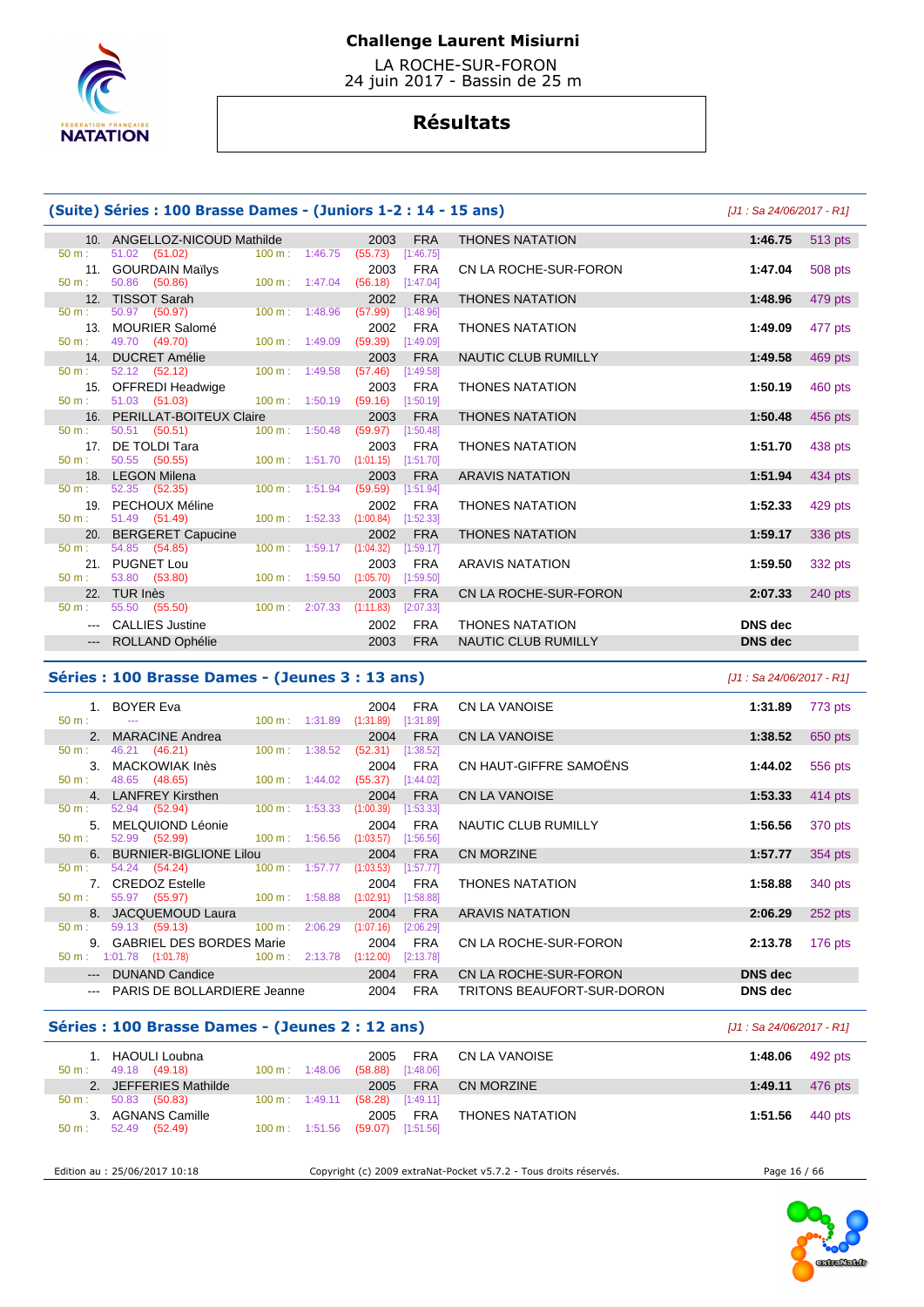

 LA ROCHE-SUR-FORON 24 juin 2017 - Bassin de 25 m

# **Résultats**

### **(Suite) Séries : 100 Brasse Dames - (Jeunes 2 : 12 ans)** [J1 : Sa 24/06/2017 - R1]

|                   | 4. EASTLAKE Carly     |                          | 2005                 | <b>GBR</b> | <b>ARAVIS NATATION</b>     | 1:53.66       | 410 pts |
|-------------------|-----------------------|--------------------------|----------------------|------------|----------------------------|---------------|---------|
| $50 m$ :          | 51.63 (51.63)         | $100 \text{ m}$ :        | 1:53.66<br>(1:02.03) | [1:53.66]  |                            |               |         |
|                   | 5. LE PALABE Roméa    |                          | 2005                 | <b>FRA</b> | CN LA VANOISE              | 1:59.66       | 330 pts |
| $50 m$ :          | 54.01 (54.01)         | $100 \text{ m}: 1:59.66$ | (1:05.65)            | [1:59.66]  |                            |               |         |
|                   | 6. CHOMAT Louison     |                          | 2005                 | <b>FRA</b> | CN LA ROCHE-SUR-FORON      | 2:00.38       | 321 pts |
| $50 m$ :          | (56.25)<br>56.25      | $100 \text{ m}$ :        | 2:00.38<br>(1:04.13) | [2:00.38]  |                            |               |         |
|                   | ALBERTINO Sarah       |                          | 2005                 | <b>FRA</b> | <b>THONES NATATION</b>     | 2:04.29       | 274 pts |
| $50 m$ :          | 57.09 (57.09)         | $100 \text{ m}$ :        | (1:07.20)<br>2:04.29 | [2:04.29]  |                            |               |         |
|                   | 8. FAVRE BONVIN Anna  |                          | 2005                 | <b>FRA</b> | <b>ARAVIS NATATION</b>     | 2:08.78       | 225 pts |
| $50 m$ :          | 58.05<br>(58.05)      | 100 m:                   | 2:08.78<br>(1:10.73) | [2:08.78]  |                            |               |         |
| 9.                | <b>PUGNET Eve</b>     |                          | 2005                 | <b>FRA</b> | ARAVIS NATATION            | 2:16.83       | 149 pts |
| 50 m:             | 1:02.58<br>(1:02.58)  | $100 \text{ m}$ :        | 2:16.83<br>(1:14.25) | [2:16.83]  |                            |               |         |
| 10.               | <b>LANSARD Audrey</b> |                          | 2005                 | <b>FRA</b> | NAUTIC CLUB RUMILLY        | 2:19.58       | 127 pts |
| $50 m$ :          | 1:06.59<br>(1:06.59)  | $100 \text{ m}$ :        | 2:19.58<br>(1:12.99) | [2:19.58]  |                            |               |         |
| $\qquad \qquad -$ | DUCGONINAZ Lorie      |                          | 2005                 | <b>FRA</b> | TRITONS BEAUFORT-SUR-DORON | <b>DSQ Vi</b> |         |

### **Séries : 100 Brasse Dames - (Jeunes 1 : 11 ans)** [J1 : Sa 24/06/2017 - R1]

 1. HOSSI BURNIER Noémie 2006 ANG CN MORZINE **1:39.97** 625 pts 45.89 (45.89) 100 m : 1:39.97 2. AMOUDRUZ Candice 2006 FRA CN LA ROCHE-SUR-FORON **1:51.47** 441 pts 50 m : 52.04 (52.04) 100 m : 1:51.47 (59.43) [1:51.47] 50 m : 52.04 (52.04) 100 m : 1:51.47 (59.43) [1:51.47] 3. METRAL Lou 2006 FRA NAUTIC CLUB RUMILLY **1:57.87** 353 pts  $\frac{1}{200}$  : 53.34 (53.34) 100 m : 1:57.87 (1:04.53) 4. LAMBERT DELRIEU Anaïs 2006 FRA NAUTIC CLUB RUMILLY **2:03.56** 283 pts 50 m : 58.77 (58.77) 100 m : 2:03.56 (1:04.79) [2:03.5 5. ROLLAND Tifany 2006 FRA NAUTIC CLUB RUMILLY **2:04.81** 268 pts  $100 m : 2:04.81$  6. SIGISMEAU-THOME Zoé 2006 FRA NAUTIC CLUB RUMILLY **2:05.54** 260 pts 50 m : 59.51 (59.51) 100 m : 2:05.54 (1:06.03) [2:05.54] 7. CHAPARD Melody 2006 FRA ARAVIS NATATION **2:12.08** 192 pts 50 m : 1:00.48 (1:00.48) 100 m : 2:12.08 (1:11.60) [2:12.08] 8. CHEDAL Julie 2006 FRA TARENTAISE NATATION LE MOREL **2:20.26** 121 pts 50 m : --- 100 m : 2:20.26 (2:20.26) [2:20.26] 9. COTTET-DUMOULIN Aurélie 2006 FRA CN MORZINE **2:23.90** 95 pts  $50 m : 1:02.26 (1:02.26)$  10. FAVRE-REGUILLON Maïwenn 2006 FRA THONES NATATION **2:25.25** 86 pts 50 m : 1:08.27 (1:08.27) 100 m : 2:25.25 (1:16.98) [2:25.25]

### **Séries : 100 Brasse Messieurs - (Séniors : 19 ans et plus)** [J1 : Sa 24/06/2017 - R1]

| $50 m$ :         | GAIDIOZ Kevin<br>(35.00)<br>35.00 | $100 \text{ m}$ :        | 1:15.44 | 1987<br>(40.44) | FRA<br>[1:15.44] | <b>THONES NATATION</b>     | 1:15.44 | 922 pts |
|------------------|-----------------------------------|--------------------------|---------|-----------------|------------------|----------------------------|---------|---------|
|                  | BERDUGO Yohann                    |                          |         | 1996            | <b>FRA</b>       | TRITONS BEAUFORT-SUR-DORON | 1:20.01 | 817 pts |
| 50 m:            | 37.09<br>(37.09)                  | $100 \text{ m}$ :        | 1:20.01 | (42.92)         | [1:20.01]        |                            |         |         |
| 3.               | <b>LEGON Nicolas</b>              |                          |         | 1992            | <b>FRA</b>       | ARAVIS NATATION            | 1:24.02 | 729 pts |
| $50 \text{ m}$ : | 38.75<br>(38.75)                  | $100 \text{ m}: 1:24.02$ |         | (45.27)         | [1:24.02]        |                            |         |         |
| 4 <sup>1</sup>   | <b>BARBIER Julian</b>             |                          |         | 1998            | <b>FRA</b>       | <b>THONES NATATION</b>     | 1:25.45 | 699 pts |
| $50 m$ :         | 38.52<br>(38.52)                  | $100 \text{ m}$ :        | 1:25.45 | (46.93)         | [1:25.45]        |                            |         |         |
| $5 -$            | <b>POTIE Felix</b>                |                          |         | 1998            | <b>FRA</b>       | <b>THONES NATATION</b>     | 1:25.46 | 699 pts |
| $50 m$ :         | 39.78<br>(39.78)                  | $100 \text{ m}$ :        | 1:25.46 | (45.68)         | [1:25.46]        |                            |         |         |
|                  | 6. FLEURY Xavier                  |                          |         | 1977            | <b>FRA</b>       | <b>NAUTIC CLUB RUMILLY</b> | 1:25.79 | 692 pts |
| $50 m$ :         | (39.55)<br>39.55                  | 100 m:                   | 1:25.79 | (46.24)         | [1:25.79]        |                            |         |         |
| $---$            | <b>WILMOT Robert</b>              |                          |         | 1971            | GBR              | CN HAUT-GIFFRE SAMOËNS     | DNS dec |         |

### **Séries : 100 Brasse Messieurs - (Juniors 3-4 : 17 - 18 ans)** [J1 : Sa 24/06/2017 - R1]

| 1. RALPH Anthony     |  |                                  | 2000 FRA THONES NATATION | 1:23.20 $747 \text{ pts}$ |  |
|----------------------|--|----------------------------------|--------------------------|---------------------------|--|
| 50 m : 39.71 (39.71) |  | 100 m: 1:23.20 (43.49) [1:23.20] |                          |                           |  |

Edition au : 25/06/2017 10:18 Copyright (c) 2009 extraNat-Pocket v5.7.2 - Tous droits réservés. Page 17 / 66

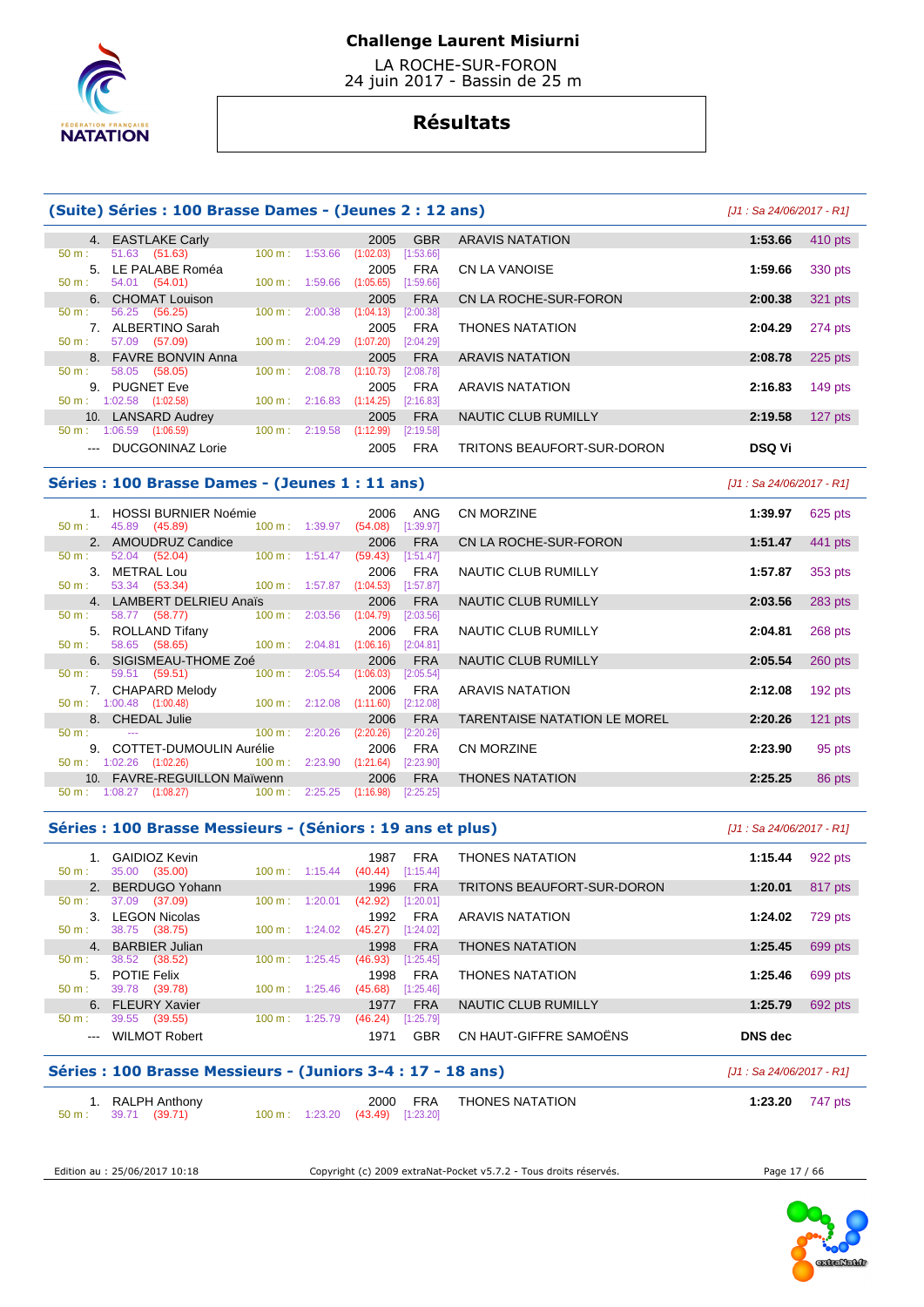

 LA ROCHE-SUR-FORON 24 juin 2017 - Bassin de 25 m

# **Résultats**

|                                                                                                                                                                                                                                                                                                                                                                                                                                                                            | (Suite) Séries : 100 Brasse Messieurs - (Juniors 3-4 : 17 - 18 ans) |                                  |                          |                                        |                           |                                     |               |         |  |  |
|----------------------------------------------------------------------------------------------------------------------------------------------------------------------------------------------------------------------------------------------------------------------------------------------------------------------------------------------------------------------------------------------------------------------------------------------------------------------------|---------------------------------------------------------------------|----------------------------------|--------------------------|----------------------------------------|---------------------------|-------------------------------------|---------------|---------|--|--|
|                                                                                                                                                                                                                                                                                                                                                                                                                                                                            | 2. COEMET Tom                                                       |                                  |                          | 2000                                   | <b>FRA</b>                | <b>THONES NATATION</b>              | 1:23.34       | 744 pts |  |  |
| 50 m:<br>50 m:                                                                                                                                                                                                                                                                                                                                                                                                                                                             | 39.52 (39.52)<br>3. SERVOZ Mathis<br>40.92 (40.92)                  | 100 m: 1:23.34<br>100 m: 1:26.44 |                          | (43.82)<br>2000<br>$(45.52)$ [1:26.44] | [1:23.34]<br><b>FRA</b>   | EVIAN SPORTS NATATION               | 1:26.44       | 679 pts |  |  |
|                                                                                                                                                                                                                                                                                                                                                                                                                                                                            | 4. SAGE Matthieu                                                    |                                  |                          | 1999                                   | <b>FRA</b>                | <b>NAUTIC CLUB RUMILLY</b>          | 1:26.75       | 673 pts |  |  |
| 50 m:                                                                                                                                                                                                                                                                                                                                                                                                                                                                      | 39.99 (39.99)<br>5. DEBARGE Paul                                    | $100 \text{ m}: 1:26.75$         |                          | (46.76)<br>2000                        | $[1:26.75]$<br><b>FRA</b> | EVIAN SPORTS NATATION               | 1:38.58       | 454 pts |  |  |
| 50 m:                                                                                                                                                                                                                                                                                                                                                                                                                                                                      | 45.14 (45.14)<br>6. CHAPARD Joachim                                 | 100 m: 1:38.58                   |                          | (53.44)<br>1999                        | [1:38.58]<br><b>FRA</b>   | <b>ARAVIS NATATION</b>              | 1:38.92       | 448 pts |  |  |
| 50 m:                                                                                                                                                                                                                                                                                                                                                                                                                                                                      | 44.36 (44.36)                                                       | 100 m: 1:38.92                   |                          | (54.56)                                | [1:38.92]                 |                                     |               |         |  |  |
| $\frac{1}{2} \left( \frac{1}{2} \right) \left( \frac{1}{2} \right) \left( \frac{1}{2} \right) \left( \frac{1}{2} \right) \left( \frac{1}{2} \right) \left( \frac{1}{2} \right) \left( \frac{1}{2} \right) \left( \frac{1}{2} \right) \left( \frac{1}{2} \right) \left( \frac{1}{2} \right) \left( \frac{1}{2} \right) \left( \frac{1}{2} \right) \left( \frac{1}{2} \right) \left( \frac{1}{2} \right) \left( \frac{1}{2} \right) \left( \frac{1}{2} \right) \left( \frac$ | <b>DELAMARRE Paul</b>                                               |                                  |                          | 2000                                   | <b>FRA</b>                | CN LA ROCHE-SUR-FORON               | DNS dec       |         |  |  |
| Séries : 100 Brasse Messieurs - (Juniors 1-2 : 15 - 16 ans)                                                                                                                                                                                                                                                                                                                                                                                                                | $[J1: Sa 24/06/2017 - R1]$                                          |                                  |                          |                                        |                           |                                     |               |         |  |  |
| 50 m:                                                                                                                                                                                                                                                                                                                                                                                                                                                                      | 1. JEFFERIES Jacques<br>37.76 (37.76)                               | $100 m$ : 1:20.80                |                          | 2002<br>$(43.04)$ [1:20.80]            | FRA                       | CN MORZINE                          | 1:20.80       | 799 pts |  |  |
|                                                                                                                                                                                                                                                                                                                                                                                                                                                                            | 2. BARONNET Enzo                                                    |                                  |                          | 2002                                   | <b>FRA</b>                | <b>CN LA VANOISE</b>                | 1:23.78       | 734 pts |  |  |
| 50 m:                                                                                                                                                                                                                                                                                                                                                                                                                                                                      | 38.65 (38.65)<br>3. JOURNET Loic                                    | 100 m: 1:23.78                   |                          | $(45.13)$ [1:23.78]<br>2001            | <b>FRA</b>                | NAUTIC CLUB RUMILLY                 | 1:23.94       | 731 pts |  |  |
| 50 m:                                                                                                                                                                                                                                                                                                                                                                                                                                                                      | 38.12 (38.12)                                                       | $100 \text{ m}: 1:23.94$         |                          | $(45.82)$ [1:23.94]                    |                           |                                     |               |         |  |  |
| 4.<br>$50 m$ :                                                                                                                                                                                                                                                                                                                                                                                                                                                             | <b>COTTET-DUMOULIN Mathis</b>                                       |                                  |                          | 2001                                   | <b>FRA</b>                | <b>CN MORZINE</b>                   | 1:25.95       | 689 pts |  |  |
|                                                                                                                                                                                                                                                                                                                                                                                                                                                                            | 40.86 (40.86)<br>5. CLIMENT Jérémy                                  | 100 m: 1:25.95                   |                          | (45.09)<br>2001                        | [1:25.95]<br><b>FRA</b>   | CN LA VANOISE                       | 1:26.98       | 668 pts |  |  |
| 50 m:                                                                                                                                                                                                                                                                                                                                                                                                                                                                      | 40.21 (40.21)                                                       | 100 m: 1:26.98                   |                          | (46.77)                                | [1:26.98]                 |                                     |               |         |  |  |
| 50 m:                                                                                                                                                                                                                                                                                                                                                                                                                                                                      | 6. STAROSTA Yvann<br>39.69<br>(39.69)                               | 100 m: 1:27.24                   |                          | 2001<br>(47.55)                        | <b>FRA</b><br>$[1:27.24]$ | <b>TARENTAISE NATATION LE MOREL</b> | 1:27.24       | 663 pts |  |  |
|                                                                                                                                                                                                                                                                                                                                                                                                                                                                            | 7. WRONA Alexandre                                                  |                                  |                          | 2001                                   | <b>FRA</b>                | NAUTIC CLUB RUMILLY                 | 1:28.41       | 640 pts |  |  |
| 50 m:                                                                                                                                                                                                                                                                                                                                                                                                                                                                      | 39.82 (39.82)<br>8. BESSIERE Victor                                 |                                  | $100 \text{ m}: 1:28.41$ | (48.59)<br>2002                        | $[1:28.41]$<br><b>FRA</b> | <b>ARAVIS NATATION</b>              | 1:28.76       | 633 pts |  |  |
| 50 m:                                                                                                                                                                                                                                                                                                                                                                                                                                                                      | 39.54 (39.54)                                                       | 100 m:                           | 1:28.76                  | (49.22)                                | [1:28.76]                 |                                     |               |         |  |  |
| 50 m:                                                                                                                                                                                                                                                                                                                                                                                                                                                                      | 9. MOREAU Adrien<br>39.92 (39.92)                                   | $100 \text{ m}: 1:29.21$         |                          | 2002<br>$(49.29)$ [1:29.21]            | <b>FRA</b>                | <b>THONES NATATION</b>              | 1:29.21       | 624 pts |  |  |
|                                                                                                                                                                                                                                                                                                                                                                                                                                                                            | 10. WRONA Tristan                                                   |                                  |                          | 2001                                   | <b>FRA</b>                | NAUTIC CLUB RUMILLY                 | 1:29.76       | 613 pts |  |  |
| 50 m:                                                                                                                                                                                                                                                                                                                                                                                                                                                                      | 41.15 (41.15)                                                       | 100 m:                           | 1:29.76                  | (48.61)                                | [1:29.76]                 |                                     |               |         |  |  |
| 50 m:                                                                                                                                                                                                                                                                                                                                                                                                                                                                      | 11. BARTHOD Matteo<br>41.63 (41.63)                                 | 100 m: 1:30.24                   |                          | 2002<br>(48.61)                        | <b>FRA</b><br>[1:30.24]   | CN LA ROCHE-SUR-FORON               | 1:30.24       | 604 pts |  |  |
|                                                                                                                                                                                                                                                                                                                                                                                                                                                                            | 12. THIENNARD Theo                                                  |                                  |                          | 2002                                   | <b>FRA</b>                | <b>ARAVIS NATATION</b>              | 1:31.14       | 587 pts |  |  |
| 50 m:                                                                                                                                                                                                                                                                                                                                                                                                                                                                      | 42.39<br>(42.39)<br>13. MOREAU Edgar                                | $100 \text{ m}: 1:31.14$         |                          | (48.75)<br>2002                        | [1:31.14]<br><b>FRA</b>   | <b>THONES NATATION</b>              | 1:31.36       | 582 pts |  |  |
| 50 m:                                                                                                                                                                                                                                                                                                                                                                                                                                                                      | 41.17 (41.17)                                                       | 100 m:                           | 1:31.36                  | (50.19)                                | [1:31.36]                 |                                     |               |         |  |  |
| 14.                                                                                                                                                                                                                                                                                                                                                                                                                                                                        | <b>QUOEX Antoine</b><br>41.89 (41.89)                               |                                  |                          | 2001                                   | <b>FRA</b>                | CN LA ROCHE-SUR-FORON               | 1:31.55       | 579 pts |  |  |
| 50 m:                                                                                                                                                                                                                                                                                                                                                                                                                                                                      | 15. PUGEAUT Maxime                                                  | 100 m: 1:31.55                   |                          | (49.66)<br>2001                        | $[1:31.55]$<br><b>FRA</b> | CN HAUT-GIFFRE SAMOENS              | 1:34.34       | 527 pts |  |  |
| 50 m:                                                                                                                                                                                                                                                                                                                                                                                                                                                                      | 43.52 (43.52)                                                       | 100 m: 1:34.34                   |                          | $(50.82)$ [1:34.34]                    |                           |                                     |               |         |  |  |
| 50 m:                                                                                                                                                                                                                                                                                                                                                                                                                                                                      | 16. CHANEL Nathan<br>43.69<br>(43.69)                               | $100 \text{ m}: 1:34.91$         |                          | 2002<br>(51.22)                        | <b>FRA</b><br>[1:34.91]   | NAUTIC CLUB RUMILLY                 | 1:34.91       | 517 pts |  |  |
|                                                                                                                                                                                                                                                                                                                                                                                                                                                                            | 17. PERILLAT-BOITEUX Paul                                           |                                  |                          | 2001                                   | <b>FRA</b>                | <b>THONES NATATION</b>              | 1:36.91       | 482 pts |  |  |
| 50 m:                                                                                                                                                                                                                                                                                                                                                                                                                                                                      | 43.59<br>(43.59)                                                    | 100 m: 1:36.91                   |                          | $(53.32)$ [1:36.91]                    |                           | CN LA ROCHE-SUR-FORON               |               | 400 pts |  |  |
| 18.<br>$50 m$ :                                                                                                                                                                                                                                                                                                                                                                                                                                                            | <b>BUISSON Noah</b><br>47.73 (47.73)                                | $100 m$ : 1:41.93                |                          | 2002<br>(54.20)                        | <b>FRA</b><br>[1:41.93]   |                                     | 1:41.93       |         |  |  |
|                                                                                                                                                                                                                                                                                                                                                                                                                                                                            | 19. VAULTIER Thomas                                                 |                                  |                          | 2001                                   | <b>FRA</b>                | CN HAUT-GIFFRE SAMOËNS              | 1:43.95       | 369 pts |  |  |
| 50 m:                                                                                                                                                                                                                                                                                                                                                                                                                                                                      | (46.56)<br>46.56<br>20. HAOULI Lounès                               | $100 \text{ m}: 1:43.95$         |                          | $(57.39)$ [1:43.95]<br>2001            | <b>FRA</b>                | CN LA VANOISE                       | 1:46.24       | 335 pts |  |  |
| 50 m:                                                                                                                                                                                                                                                                                                                                                                                                                                                                      | 48.42 (48.42)                                                       | $100 \text{ m}$ :                | 1:46.24                  | $(57.82)$ [1:46.24]                    |                           |                                     |               |         |  |  |
| 50 m:                                                                                                                                                                                                                                                                                                                                                                                                                                                                      | 21. BERTHIER Anthony<br>49.63 (49.63)                               | $100 \text{ m}$ :                | 1:49.45                  | 2002<br>$(59.82)$ [1:49.45]            | <b>FRA</b>                | CN LA ROCHE-SUR-FORON               | 1:49.45       | 291 pts |  |  |
| 22.                                                                                                                                                                                                                                                                                                                                                                                                                                                                        | <b>CHASSAGNE Jules</b>                                              |                                  |                          | 2002                                   | <b>FRA</b>                | TRITONS BEAUFORT-SUR-DORON          | 1:54.95       | 222 pts |  |  |
| $50 m$ :                                                                                                                                                                                                                                                                                                                                                                                                                                                                   | 52.51 (52.51)                                                       | 100 m: 1:54.95                   |                          | (1:02.44)                              | [1:54.95]                 |                                     |               |         |  |  |
| $\frac{1}{2} \left( \frac{1}{2} \right) \left( \frac{1}{2} \right) \left( \frac{1}{2} \right) \left( \frac{1}{2} \right) \left( \frac{1}{2} \right) \left( \frac{1}{2} \right) \left( \frac{1}{2} \right) \left( \frac{1}{2} \right) \left( \frac{1}{2} \right) \left( \frac{1}{2} \right) \left( \frac{1}{2} \right) \left( \frac{1}{2} \right) \left( \frac{1}{2} \right) \left( \frac{1}{2} \right) \left( \frac{1}{2} \right) \left( \frac{1}{2} \right) \left( \frac$ | PARIS DE BOLLARDIERE Louis                                          |                                  |                          | 2002                                   | FRA                       | TRITONS BEAUFORT-SUR-DORON          | <b>DSQ Vi</b> |         |  |  |

Edition au : 25/06/2017 10:18 Copyright (c) 2009 extraNat-Pocket v5.7.2 - Tous droits réservés. Page 18 / 66

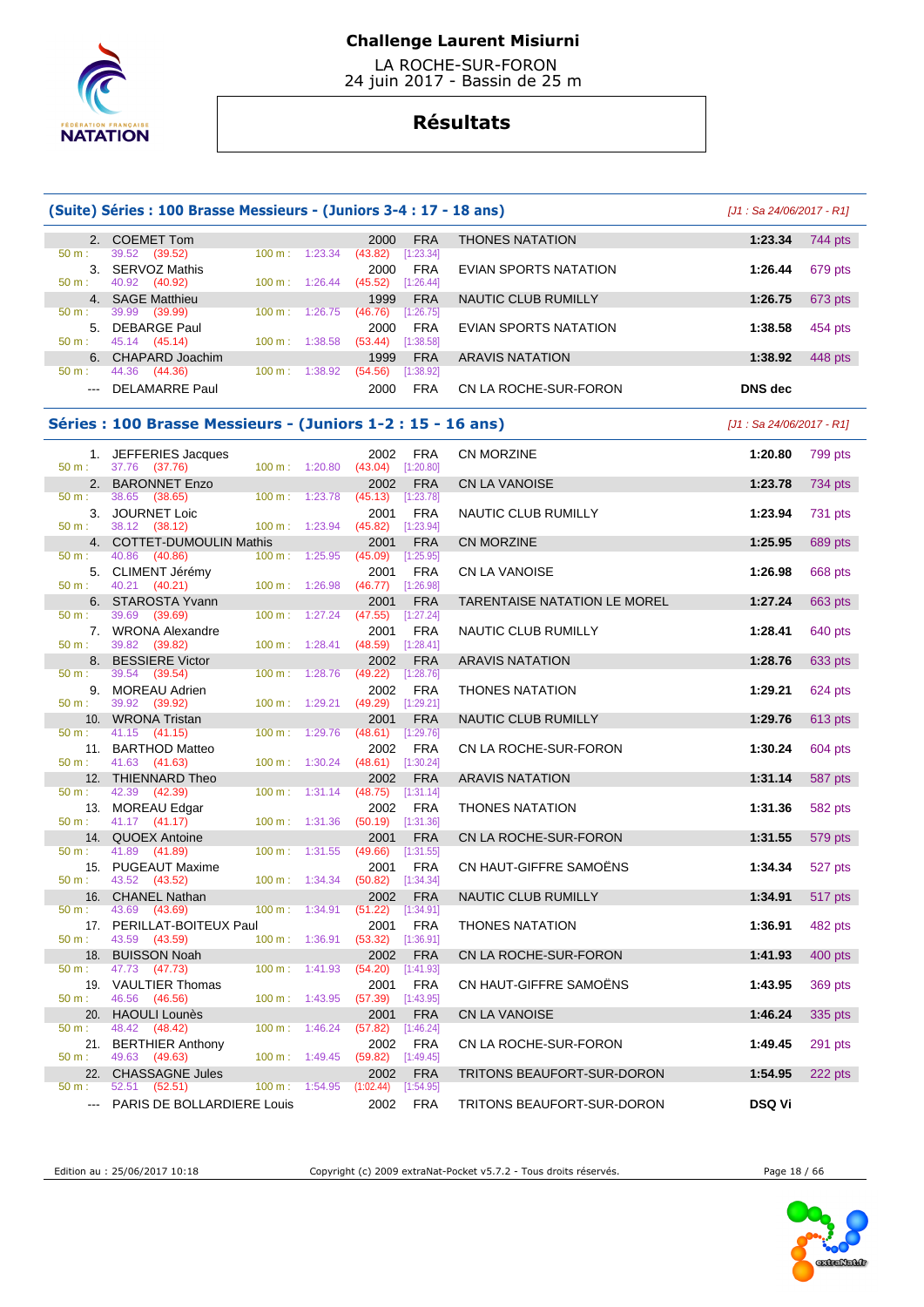

50 m : 39.42 (39.42)<br> **2. MARULIER Etienne** 

42.53 (42.53)

45.28 (45.28)

### **Challenge Laurent Misiurni**

 LA ROCHE-SUR-FORON 24 juin 2017 - Bassin de 25 m

# **Résultats**

### **Séries : 100 Brasse Messieurs - (Jeunes 3 : 14 ans)** [J1 : Sa 24/06/2017 - R1]

50 m : 40.19 (40.19) 100 m : 1:27.90 (47.71) [1:27.90]

50 m : 45.02 (45.02) 100 m : 1:34.95 (49.93) [1:34.95]

50 m : 44.16 (44.16) 100 m : 1:36.88 (52.72) [1:36.88]

50 m : 44.65 (44.65) 100 m : 1:39.55 (54.90) [1:39.55]

50 m : 46.45 (46.45) 100 m : 1:42.62 (56.17) [1:42.62]

50 m : 48.66 (48.66) 100 m : 1:44.40 (55.74) [1:44.40]

46.58 (46.58) 100 m : 1:36.43 (49.85) [1:36.43]

# 1. MOTTIER Antonin 2003 FRA THONES NATATION **1:26.97** 668 pts 2. MARULIER Etienne 2003 FRA EVIAN SPORTS NATATION **1:27.90** 650 pts 3. CHARLES Mathieu 2003 FRA THONES NATATION **1:28.86** 631 pts 4. BEYLARD OZEROFF Matthieu 2003 FRA CN LA ROCHE-SUR-FORON **1:34.95** 517 pts 5. MONET VIDONNE Roland 2003 FRA CN LA ROCHE-SUR-FORON **1:36.05** 497 pts 6. METRAL Robin 2003 FRA NAUTIC CLUB RUMILLY **1:36.43** 491 pts 7. LEBRUN Simon 2003 FRA CN LA ROCHE-SUR-FORON **1:36.88** 483 pts 8. PHILIPPE Oscar 2003 FRA CN LA ROCHE-SUR-FORON **1:39.55** 438 pts 9. BELLAHCENE Yanis 2003 FRA CN LA ROCHE-SUR-FORON **1:39.83** 433 pts 10. ROUTIN Hugo 2003 FRA CN HAUT-GIFFRE SAMOËNS **1:42.62** 389 pts 11. FOUSSADIER Lancelin 2003 FRA CN LA ROCHE-SUR-FORON 1:44.40 362 pts<br>50 m 48.66 (48.66) 100 m 1:44.40 (55.74) [1:44.40] 12. GOY Noah 2003 FRA THONES NATATION **1:47.18** 322 pts 13. AGNANS Jules 2003 FRA THONES NATATION **1:49.04** 296 pts 14. GUINET-DANNONAY Raoul 2003 FRA NAUTIC CLUB RUMILLY **1:59.40** 173 pts --- MOGENIER Maxence 2003 FRA CN HAUT-GIFFRE SAMOËNS **DNS dec**

### **Séries : 100 Brasse Messieurs - (Jeunes 2 : 13 ans)** [J1 : Sa 24/06/2017 - R1]

|                     | <b>JAQUIER Elian</b> |                           |         | 2004      | <b>FRA</b> | CN LA ROCHE-SUR-FORON      | 1:39.11        | 445 pts |
|---------------------|----------------------|---------------------------|---------|-----------|------------|----------------------------|----------------|---------|
| 50 m:               | 46.56 (46.56)        | $100 \text{ m}: 1:39.11$  |         | (52.55)   | [1:39.11]  |                            |                |         |
|                     | 2. QUOEX Pierre      |                           |         | 2004      | <b>FRA</b> | CN LA ROCHE-SUR-FORON      | 1:42.25        | 395 pts |
| $50 m$ :            | 47.61 (47.61)        | 100 m:                    | 1:42.25 | (54.64)   | [1:42.25]  |                            |                |         |
|                     | 3. CROS Arthur       |                           |         | 2004      | <b>FRA</b> | ARAVIS NATATION            | 1:43.77        | 372 pts |
| $50 m$ :            | 48.28 (48.28)        | $100 \text{ m}$ : 1:43.77 |         | (55.49)   | [1:43.77]  |                            |                |         |
|                     | 4. RADU Nicolas      |                           |         | 2004      | <b>FRA</b> | CN LA VANOISE              | 1:44.06        | 367 pts |
| $50 m$ :            | 48.97 (48.97)        | $100 \text{ m}$ :         | 1:44.06 | (55.09)   | [1:44.06]  |                            |                |         |
|                     | 5. COEMET Axel       |                           |         | 2004      | FRA        | THONES NATATION            | 1:46.46        | 332 pts |
| 50 m:               | 50.01 (50.01)        | $100 \text{ m}: 1:46.46$  |         | (56.45)   | [1:46.46]  |                            |                |         |
|                     | 6. LEVET Gaston      |                           |         | 2004      | <b>FRA</b> | CN LA ROCHE-SUR-FORON      | 1:46.68        | 329 pts |
| 50 m:               | 48.18 (48.18)        | 100 m:                    | 1:46.68 | (58.50)   | [1:46.68]  |                            |                |         |
| 7 <sup>1</sup>      | <b>DIAS Nelson</b>   |                           |         | 2004      | <b>FRA</b> | CN LA ROCHE-SUR-FORON      | 1:47.71        | 314 pts |
| 50 m:               | 51.03 (51.03)        | $100 \text{ m}$ :         | 1:47.71 | (56.68)   | [1:47.71]  |                            |                |         |
|                     | 8. TORRISI Noa       |                           |         | 2004      | <b>FRA</b> | NAUTIC CLUB RUMILLY        | 2:02.06        | 147 pts |
| $50 m$ :            | 56.49 (56.49)        | $100 \text{ m}$ :         | 2:02.06 | (1:05.57) | [2:02.06]  |                            |                |         |
|                     | --- BERNARD Mattéo   |                           |         | 2004      | <b>FRA</b> | TRITONS BEAUFORT-SUR-DORON | <b>DSQ Vi</b>  |         |
| $\qquad \qquad - -$ | <b>GUERET Thomas</b> |                           |         | 2004      | <b>FRA</b> | TRITONS BEAUFORT-SUR-DORON | <b>DNS</b> dec |         |
|                     |                      |                           |         |           |            |                            |                |         |

 $(53.31)$   $[1:39.83]$ 

 $(57.60)$   $[1:47.18]$ 

 $(58.69)$  [1:49.04]

 $(1:05.20)$   $[1:59.40]$ 

#### **Séries : 100 Brasse Messieurs - (Jeunes 1 : 12 ans) Canada Care (Series 1 : 12 ans)** [J1 : Sa 24/06/2017 - R1]

| 1. CHANEL Cyril<br>47.57<br>(47.57)<br>$50 m$ : | 1:39.70<br>$100 \text{ m}$ : | <b>FRA</b><br>2005<br>[1:39.70]<br>(52.13) | NAUTIC CLUB RUMILLY                                               | 436 pts<br>1:39.70 |  |
|-------------------------------------------------|------------------------------|--------------------------------------------|-------------------------------------------------------------------|--------------------|--|
| 2. WILMOT Toby                                  |                              | <b>GBR</b><br>2005                         | CN HAUT-GIFFRE SAMOËNS                                            | 381 pts<br>1:43.15 |  |
| 48.45<br>(48.45)<br>50 m:                       | $100 \text{ m}$ :<br>1:43.15 | [1:43.15]<br>(54.70)                       |                                                                   |                    |  |
| FOUCAULT Maé<br>$\mathbf{3}$                    |                              | <b>FRA</b><br>2005                         | CN LA ROCHE-SUR-FORON                                             | 361 pts<br>1:44.46 |  |
| 48.97<br>(48.97)<br>$50 m$ :                    | $100 \text{ m}$ :<br>1:44.46 | (55.49)<br>[1:44.46]                       |                                                                   |                    |  |
| <b>BAUR Emile</b><br>4.                         |                              | <b>FRA</b><br>2005                         | <b>ARAVIS NATATION</b>                                            | 359 pts<br>1:44.60 |  |
| (49.68)<br>49.68<br>$50 m$ :                    | $100 \text{ m}$ :<br>1:44.60 | (54.92)<br>[1:44.60]                       |                                                                   |                    |  |
|                                                 |                              |                                            |                                                                   |                    |  |
| Edition au : 25/06/2017 10:18                   |                              |                                            | Copyright (c) 2009 extraNat-Pocket v5.7.2 - Tous droits réservés. | Page 19 / 66       |  |

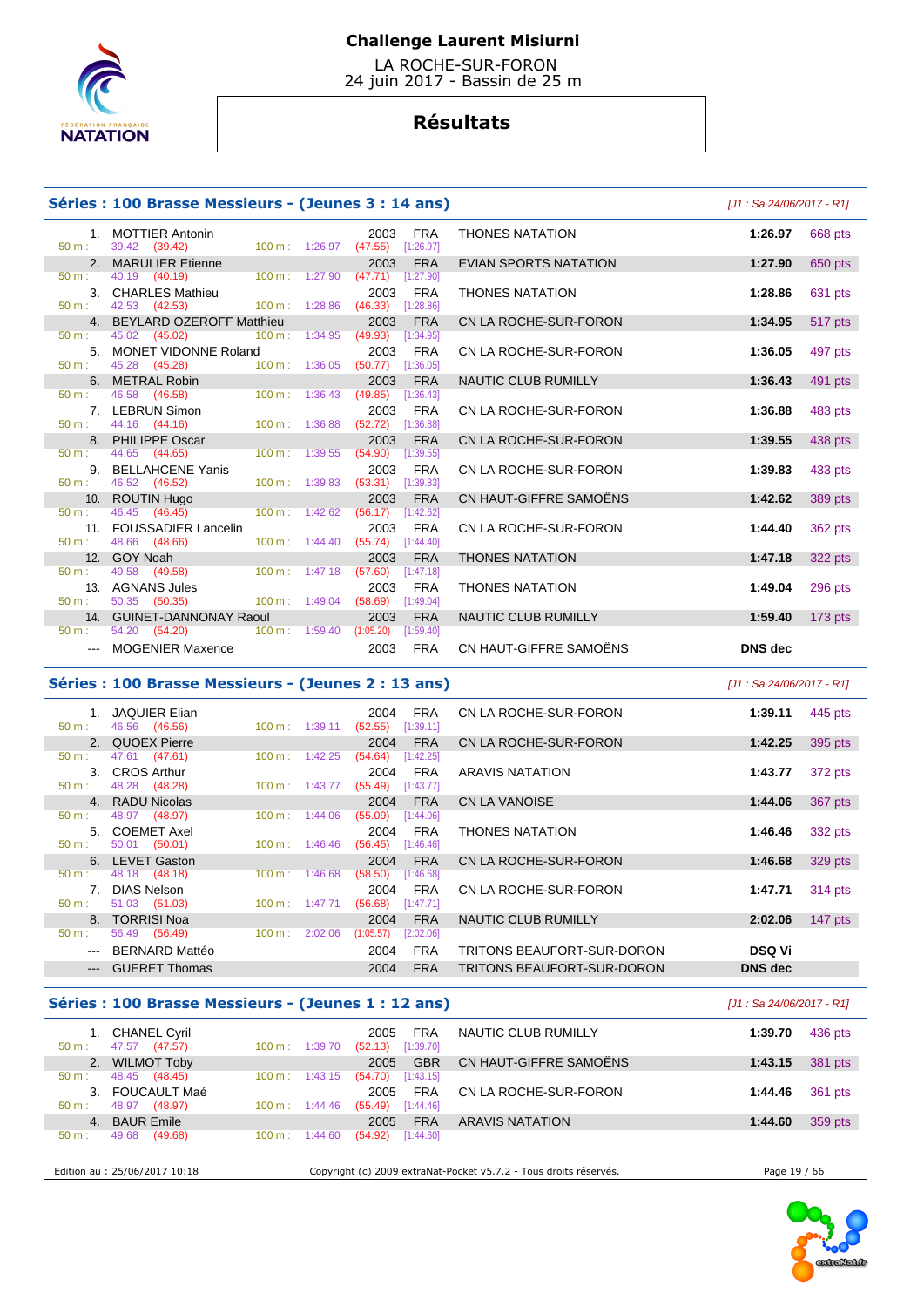

 LA ROCHE-SUR-FORON 24 juin 2017 - Bassin de 25 m

# **Résultats**

|                                                                                         | (Suite) Séries : 100 Brasse Messieurs - (Jeunes 1 : 12 ans) |                          |  |                                              |                  |                            | [J1 : Sa 24/06/2017 - R1]  |           |
|-----------------------------------------------------------------------------------------|-------------------------------------------------------------|--------------------------|--|----------------------------------------------|------------------|----------------------------|----------------------------|-----------|
| $50 m$ :                                                                                | 5. CHANTRAINE Benjamin<br>53.58 (53.58)                     |                          |  | 2005<br>$100 \text{ m}: 1:53.82$ $(1:00.24)$ | FRA<br>[1:53.82] | <b>THONES NATATION</b>     | 1:53.82                    | $235$ pts |
|                                                                                         | 6. FAVRE REGUILLON Corentin                                 |                          |  | 2005                                         | <b>FRA</b>       | <b>THONES NATATION</b>     | 1:56.01                    | $210$ pts |
| 50 m:                                                                                   | 55.30 (55.30)                                               |                          |  | $100 \text{ m}: 1:56.01 (1:00.71)$           | [1:56.01]        |                            |                            |           |
|                                                                                         | 7. THIENNARD Pierre                                         |                          |  | 2005                                         | <b>FRA</b>       | <b>ARAVIS NATATION</b>     | 1:57.91                    | 189 pts   |
| $50 m$ :                                                                                | 54.44 (54.44)                                               | 100 m: 1:57.91           |  | $(1:03.47)$ [1:57.91]                        |                  |                            |                            |           |
|                                                                                         | 8. BERTIN Léo                                               |                          |  | 2005                                         | <b>FRA</b>       | <b>THONES NATATION</b>     | 2:08.26                    | 94 pts    |
|                                                                                         | 50 m: 1:00.58 (1:00.58)                                     | 100 m: 2:08.26           |  | (1:07.68)                                    | [2:08.26]        |                            |                            |           |
|                                                                                         | 9. GOY Lucas                                                |                          |  | 2005                                         | <b>FRA</b>       | <b>THONES NATATION</b>     | 2:33.32                    | 1 pt      |
|                                                                                         | $50 \text{ m}: 1:09.45$ (1:09.45)                           | 100 m: 2:33.32           |  | (1:23.87)                                    | [2:33.32]        |                            |                            |           |
|                                                                                         | --- MAISTRE Joseph                                          |                          |  | 2005                                         | <b>FRA</b>       | ARAVIS NATATION            | <b>DSQ Ni</b>              |           |
| Séries : 100 Brasse Messieurs - (Séniors : 19 ans et plus)<br>[J1 : Sa 24/06/2017 - R1] |                                                             |                          |  |                                              |                  |                            |                            |           |
|                                                                                         | 1. GAIDIOZ Kevin                                            |                          |  | 1987                                         | <b>FRA</b>       | <b>THONES NATATION</b>     | 1:15.44                    | 922 pts   |
| 50 m:                                                                                   | 35.00 (35.00)                                               | $100 \text{ m}: 1:15.44$ |  | $(40.44)$ [1:15.44]                          |                  |                            |                            |           |
|                                                                                         | 2. BERDUGO Yohann                                           |                          |  | 1996                                         | <b>FRA</b>       | TRITONS BEAUFORT-SUR-DORON | 1:20.01                    | 817 pts   |
| 50 m:                                                                                   | 37.09 (37.09)                                               | $100 \text{ m}: 1:20.01$ |  | $(42.92)$ [1:20.01]                          |                  |                            |                            |           |
|                                                                                         | 3. LEGON Nicolas                                            |                          |  | 1992                                         | <b>FRA</b>       | <b>ARAVIS NATATION</b>     | 1:24.02                    | 729 pts   |
| 50 m:                                                                                   | 38.75 (38.75)                                               | $100 m$ : 1:24.02        |  | $(45.27)$ [1:24.02]                          |                  |                            |                            |           |
|                                                                                         | 4. BARBIER Julian                                           |                          |  | 1998                                         | <b>FRA</b>       | <b>THONES NATATION</b>     | 1:25.45                    | 699 pts   |
| 50 m:                                                                                   | 38.52 (38.52)                                               | $100 m$ : 1:25.45        |  | (46.93)                                      | [1:25.45]        |                            |                            |           |
|                                                                                         | 5. POTIE Felix                                              |                          |  | 1998                                         | <b>FRA</b>       | <b>THONES NATATION</b>     | 1:25.46                    | 699 pts   |
| $50 m$ :                                                                                | 39.78 (39.78)                                               | $100 \text{ m}: 1:25.46$ |  | (45.68)                                      | [1:25.46]        |                            |                            |           |
|                                                                                         | 6. FLEURY Xavier                                            |                          |  | 1977                                         | <b>FRA</b>       | NAUTIC CLUB RUMILLY        | 1:25.79                    | 692 pts   |
| 50 m:                                                                                   | 39.55 (39.55)                                               | 100 m: 1:25.79           |  | (46.24)                                      | [1:25.79]        |                            |                            |           |
|                                                                                         | --- WILMOT Robert                                           |                          |  | 1971                                         | <b>GBR</b>       | CN HAUT-GIFFRE SAMOËNS     | <b>DNS</b> dec             |           |
|                                                                                         | Séries : 100 Brasse Messieurs - (Juniors 3-4 : 17 - 18 ans) |                          |  |                                              |                  |                            | $[J1: Sa 24/06/2017 - R1]$ |           |
|                                                                                         | 1. RALPH Anthony                                            |                          |  | 2000                                         | <b>FRA</b>       | <b>THONES NATATION</b>     | 1:23.20                    | 747 pts   |
| 50 m:                                                                                   | 39.71 (39.71)                                               | $100 m$ : 1:23.20        |  | $(43.49)$ [1:23.20]                          |                  |                            |                            |           |
|                                                                                         | 2. COEMET Tom                                               |                          |  | 2000                                         | <b>FRA</b>       | <b>THONES NATATION</b>     | 1:23.34                    | 744 pts   |
| 50 m:                                                                                   | 39.52 (39.52)                                               | 100 m: 1:23.34           |  | (43.82)                                      | [1:23.34]        |                            |                            |           |
|                                                                                         | 3. SERVOZ Mathis                                            |                          |  | 2000                                         | <b>FRA</b>       | EVIAN SPORTS NATATION      | 1:26.44                    | 679 pts   |
| 50 m:                                                                                   | 40.92 (40.92)                                               | $100 \text{ m}: 1:26.44$ |  | (45.52)                                      | [1:26.44]        |                            |                            |           |
|                                                                                         | 4. SAGE Matthieu                                            |                          |  | 1999                                         | <b>FRA</b>       | NAUTIC CLUB RUMILLY        | 1:26.75                    | 673 pts   |
| 50 m:                                                                                   | 39.99 (39.99)                                               | 100 m: 1:26.75           |  | (46.76)                                      | [1:26.75]        |                            |                            |           |
|                                                                                         | 5. DEBARGE Paul                                             |                          |  | 2000                                         | <b>FRA</b>       | EVIAN SPORTS NATATION      | 1:38.58                    | 454 pts   |
| 50 m:                                                                                   | 45.14 (45.14)                                               | 100 m: 1:38.58           |  | $(53.44)$ [1:38.58]                          |                  |                            |                            |           |
|                                                                                         | 6. CHAPARD Joachim                                          |                          |  | 1999                                         | <b>FRA</b>       | <b>ARAVIS NATATION</b>     | 1:38.92                    | 448 pts   |
| 50 m:                                                                                   | 44.36 (44.36)                                               | 100 m: 1:38.92           |  | (54.56)                                      | [1:38.92]        |                            |                            |           |
|                                                                                         | --- DELAMARRE Paul                                          |                          |  | 2000                                         | <b>FRA</b>       | CN LA ROCHE-SUR-FORON      | <b>DNS</b> dec             |           |

### **Séries : 100 Brasse Messieurs - (Juniors 1-2 : 15 - 16 ans)** [J1 : Sa 24/06/2017 - R1]

 1. JEFFERIES Jacques 2002 FRA CN MORZINE **1:20.80** 799 pts 50 m : 37.76 (37.76) 100 m : 1:20.80 (43.04) [1:20.80] 2. BARONNET Enzo 2002 FRA CN LA VANOISE **1:23.78 1:23.78** 734 pts **1:23.78 1:23.78 1:23.78 1:23.78 1:23.78 1:23.78 1:23.78 1:23.78 1:23.78 1:23.78 1:23.78 1:23.78 1:23.78 1:23.78 1:23.78 1:2**  $(45.13)$   $[1:23.78]$  3. JOURNET Loic 2001 FRA NAUTIC CLUB RUMILLY **1:23.94** 731 pts 100 m : 1:23.94 (45.82) [1:23.94]<br>this 2001 FRA 4. COTTET-DUMOULIN Mathis 2001 FRA CN MORZINE **1:25.95** 689 pts 50:12 (12)<br>COTTET-DUMOULIN Mathis 2001 FRA<br>40.86 (40.86) 100 m : 1:25.95 (45.09) [1:25.95 5. CLIMENT Jérémy 2001 FRA CN LA VANOISE **1:26.98** 668 pts  $40.21$   $(40.21)$  6. STAROSTA Yvann 2001 FRA TARENTAISE NATATION LE MOREL **1:27.24** 663 pts 50 m : 39.69 (39.69) 100 m : 1:27.24 (47.55) [1:27.24] 7. WRONA Alexandre 2001 FRA NAUTIC CLUB RUMILLY **1:28.41** 640 pts  $(48.59)$   $[1:28.41]$ 

Edition au : 25/06/2017 10:18 Copyright (c) 2009 extraNat-Pocket v5.7.2 - Tous droits réservés. Page 20 / 66

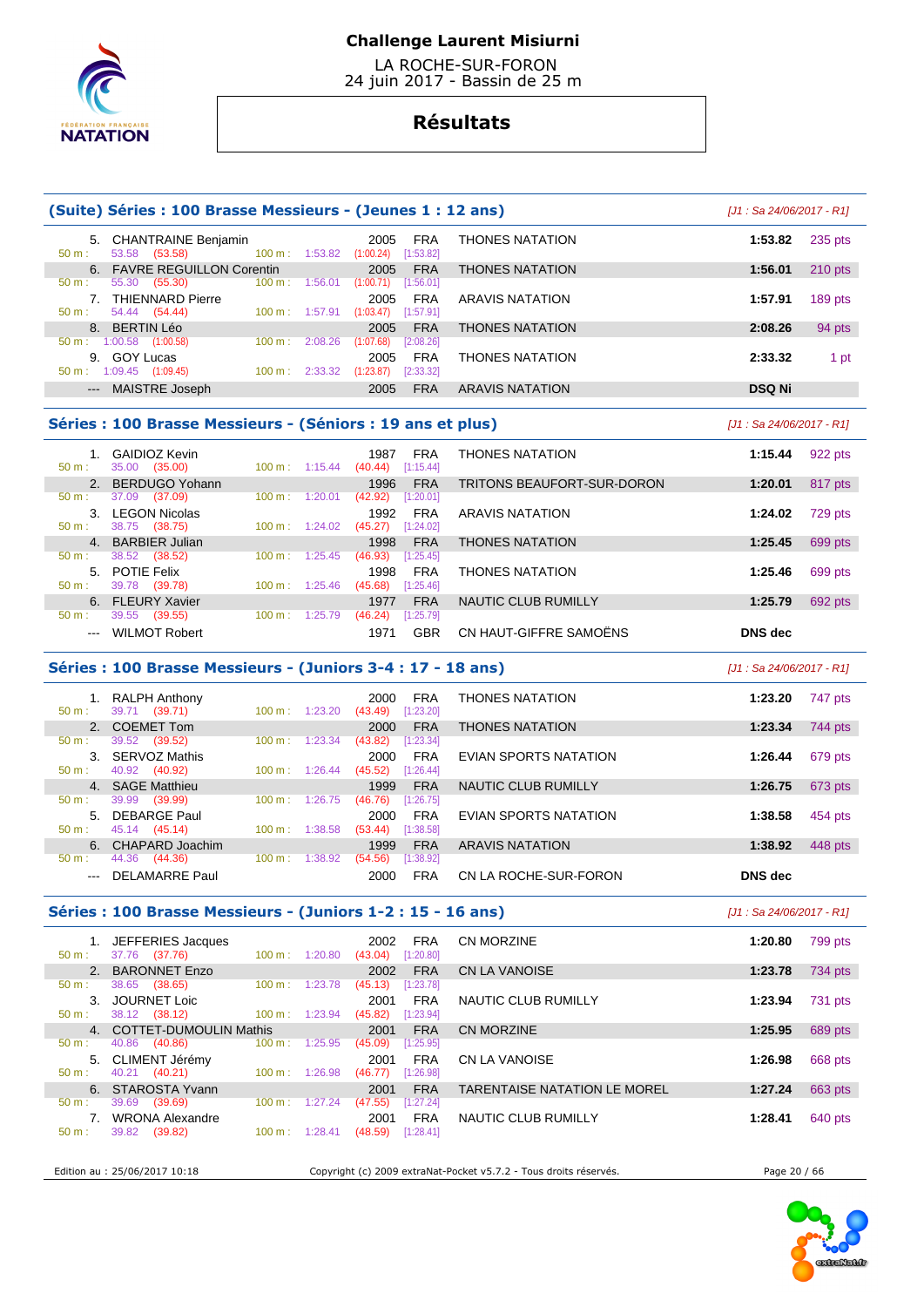

 LA ROCHE-SUR-FORON 24 juin 2017 - Bassin de 25 m

# **Résultats**

| (Suite) Séries : 100 Brasse Messieurs - (Juniors 1-2 : 15 - 16 ans) |                                    | [J1 : Sa 24/06/2017 - R1]    |                                            |                                   |               |         |
|---------------------------------------------------------------------|------------------------------------|------------------------------|--------------------------------------------|-----------------------------------|---------------|---------|
|                                                                     | 8. BESSIERE Victor                 |                              | <b>FRA</b><br>2002                         | <b>ARAVIS NATATION</b>            | 1:28.76       | 633 pts |
| 50 m:                                                               | 39.54 (39.54)                      | 100 m: 1:28.76               | (49.22)<br>[1:28.76]                       |                                   |               |         |
| 9.                                                                  | <b>MOREAU Adrien</b>               |                              | <b>FRA</b><br>2002                         | <b>THONES NATATION</b>            | 1:29.21       | 624 pts |
| 50 m:                                                               | 39.92 (39.92)                      | $100 m$ : 1:29.21            | (49.29)<br>[1:29.21]                       |                                   |               |         |
|                                                                     | 10. WRONA Tristan                  |                              | <b>FRA</b><br>2001                         | <b>NAUTIC CLUB RUMILLY</b>        | 1:29.76       | 613 pts |
| $50 \text{ m}$ :                                                    | $41.15$ $(41.15)$                  | 100 m: 1:29.76               | (48.61)<br>[1:29.76]                       |                                   |               |         |
|                                                                     | 11. BARTHOD Matteo                 |                              | <b>FRA</b><br>2002                         | CN LA ROCHE-SUR-FORON             | 1:30.24       | 604 pts |
| $50 m$ :                                                            | 41.63 (41.63)                      | $100 m$ : 1:30.24            | (48.61)<br>[1:30.24]                       |                                   |               |         |
|                                                                     | 12. THIENNARD Theo                 |                              | 2002<br><b>FRA</b>                         | <b>ARAVIS NATATION</b>            | 1:31.14       | 587 pts |
| $50 m$ :                                                            | 42.39 (42.39)                      | $100 m$ : 1:31.14            | (48.75)<br>[1:31.14]                       |                                   |               |         |
| 13.<br>$50 m$ :                                                     | <b>MOREAU Edgar</b>                | 100 m: 1:31.36               | <b>FRA</b><br>2002<br>(50.19)              | <b>THONES NATATION</b>            | 1:31.36       | 582 pts |
|                                                                     | 41.17 (41.17)                      |                              | [1:31.36]                                  |                                   |               |         |
| $50 m$ :                                                            | 14. QUOEX Antoine<br>41.89 (41.89) | $100 m$ : 1:31.55            | <b>FRA</b><br>2001<br>(49.66)<br>[1:31.55] | CN LA ROCHE-SUR-FORON             | 1:31.55       | 579 pts |
|                                                                     | 15. PUGEAUT Maxime                 |                              | <b>FRA</b><br>2001                         | CN HAUT-GIFFRE SAMOËNS            | 1:34.34       | 527 pts |
| $50 m$ :                                                            | 43.52 (43.52)                      | $100 \text{ m}: 1:34.34$     | (50.82)<br>[1:34.34]                       |                                   |               |         |
|                                                                     | 16. CHANEL Nathan                  |                              | <b>FRA</b><br>2002                         | <b>NAUTIC CLUB RUMILLY</b>        | 1:34.91       | 517 pts |
| $50 m$ :                                                            | 43.69 (43.69)                      | 100 m: 1:34.91               | (51.22)<br>[1:34.91]                       |                                   |               |         |
|                                                                     | 17. PERILLAT-BOITEUX Paul          |                              | <b>FRA</b><br>2001                         | <b>THONES NATATION</b>            | 1:36.91       | 482 pts |
| $50 m$ :                                                            | 43.59 (43.59)                      | $100 m$ : 1:36.91            | (53.32)<br>[1:36.91]                       |                                   |               |         |
|                                                                     | 18. BUISSON Noah                   |                              | 2002<br><b>FRA</b>                         | CN LA ROCHE-SUR-FORON             | 1:41.93       | 400 pts |
| $50 m$ :                                                            | 47.73 (47.73)                      | 1:41.93<br>$100 \text{ m}$ : | (54.20)<br>[1:41.93]                       |                                   |               |         |
|                                                                     | 19. VAULTIER Thomas                |                              | <b>FRA</b><br>2001                         | CN HAUT-GIFFRE SAMOËNS            | 1:43.95       | 369 pts |
| $50 m$ :                                                            | 46.56 (46.56)                      | 100 m: 1:43.95               | (57.39)<br>[1:43.95]                       |                                   |               |         |
|                                                                     | 20. HAOULI Lounès                  |                              | <b>FRA</b><br>2001                         | <b>CN LA VANOISE</b>              | 1:46.24       | 335 pts |
| $50 m$ :                                                            | 48.42 (48.42)                      | $100 m$ : 1:46.24            | (57.82)<br>[1:46.24]                       |                                   |               |         |
| 21.                                                                 | <b>BERTHIER Anthony</b>            |                              | <b>FRA</b><br>2002                         | CN LA ROCHE-SUR-FORON             | 1:49.45       | 291 pts |
| 50 m:                                                               | 49.63 (49.63)                      | $100 \text{ m}$ : 1:49.45    | (59.82)<br>[1:49.45]                       |                                   |               |         |
|                                                                     | 22. CHASSAGNE Jules                |                              | 2002<br><b>FRA</b>                         | <b>TRITONS BEAUFORT-SUR-DORON</b> | 1:54.95       | 222 pts |
| $50 m$ :                                                            | 52.51 (52.51)                      | $100 \text{ m}: 1:54.95$     | (1:02.44)<br>[1:54.95]                     |                                   |               |         |
|                                                                     | <b>PARIS DE BOLLARDIERE Louis</b>  |                              | <b>FRA</b><br>2002                         | TRITONS BEAUFORT-SUR-DORON        | <b>DSQ Vi</b> |         |

50 m : 40.19 (40.19)

**Séries : 100 Brasse Messieurs - (Jeunes 3 : 14 ans)** [J1 : Sa 24/06/2017 - R1] 1. MOTTIER Antonin 2003 FRA THONES NATATION **1:26.97** 668 pts  $(47.55)$   $[1:26.97]$  2. MARULIER Etienne 2003 FRA EVIAN SPORTS NATATION **1:27.90** 650 pts 3. CHARLES Mathieu 2003 FRA THONES NATATION **1:28.86** 631 pts  $(46.33)$   $[1:28.86]$  4. BEYLARD OZEROFF Matthieu 2003 FRA CN LA ROCHE-SUR-FORON **1:34.95** 517 pts 50 m : 45.02 (45.02) 100 m : 1:34.95 (49.93) [1:34.95] 5. MONET VIDONNE Roland 2003 FRA CN LA ROCHE-SUR-FORON **1:36.05** 497 pts  $(50.77)$  [1:36.05] 6. METRAL Robin 2003 FRA NAUTIC CLUB RUMILLY **1:36.43** 491 pts  $(49.85)$   $[1:36.43]$  7. LEBRUN Simon 2003 FRA CN LA ROCHE-SUR-FORON **1:36.88** 483 pts 8. PHILA ROCHE-SUR-FORON **1:39.55** 438 pts 9. BELLAHCENE Yanis 2003 FRA CN LA ROCHE-SUR-FORON **1:39.83** 433 pts

| $50 m$ :         | 44.16<br>(44.16)           | 1:36.88<br>100 m: | (52.72)<br>[1:36.88] |                        |                    |
|------------------|----------------------------|-------------------|----------------------|------------------------|--------------------|
| 8.               | <b>PHILIPPE Oscar</b>      |                   | <b>FRA</b><br>2003   | CN LA ROCHE-SUR-FORON  | 1:39.55<br>438 pts |
| $50 \text{ m}$ : | 44.65<br>(44.65)           | 100 m:<br>1:39.55 | [1:39.55]<br>(54.90) |                        |                    |
| 9.               | <b>BELLAHCENE Yanis</b>    |                   | <b>FRA</b><br>2003   | CN LA ROCHE-SUR-FORON  | 433 pts<br>1:39.83 |
| $50 m$ :         | 46.52 (46.52)              | 100 m:<br>1:39.83 | (53.31)<br>[1:39.83] |                        |                    |
| 10.              | <b>ROUTIN Hugo</b>         |                   | <b>FRA</b><br>2003   | CN HAUT-GIFFRE SAMOËNS | 1:42.62<br>389 pts |
| $50 m$ :         | 46.45 (46.45)              | 100 m:<br>1:42.62 | (56.17)<br>[1:42.62] |                        |                    |
| 11.              | <b>FOUSSADIER Lancelin</b> |                   | <b>FRA</b><br>2003   | CN LA ROCHE-SUR-FORON  | 362 pts<br>1:44.40 |
| $50 m$ :         | 48.66<br>(48.66)           | 100 m:<br>1:44.40 | (55.74)<br>[1:44.40] |                        |                    |
|                  | 12. GOY Noah               |                   | <b>FRA</b><br>2003   | <b>THONES NATATION</b> | 322 pts<br>1:47.18 |
| $50 m$ :         | 49.58<br>(49.58)           | 100 m:<br>1:47.18 | (57.60)<br>[1:47.18] |                        |                    |
| 13.              | <b>AGNANS Jules</b>        |                   | <b>FRA</b><br>2003   | <b>THONES NATATION</b> | 1:49.04<br>296 pts |
| $50 m$ :         | 50.35<br>(50.35)           | 100 m:<br>1:49.04 | (58.69)<br>[1:49.04] |                        |                    |



Edition au : 25/06/2017 10:18 Copyright (c) 2009 extraNat-Pocket v5.7.2 - Tous droits réservés. Page 21 / 66

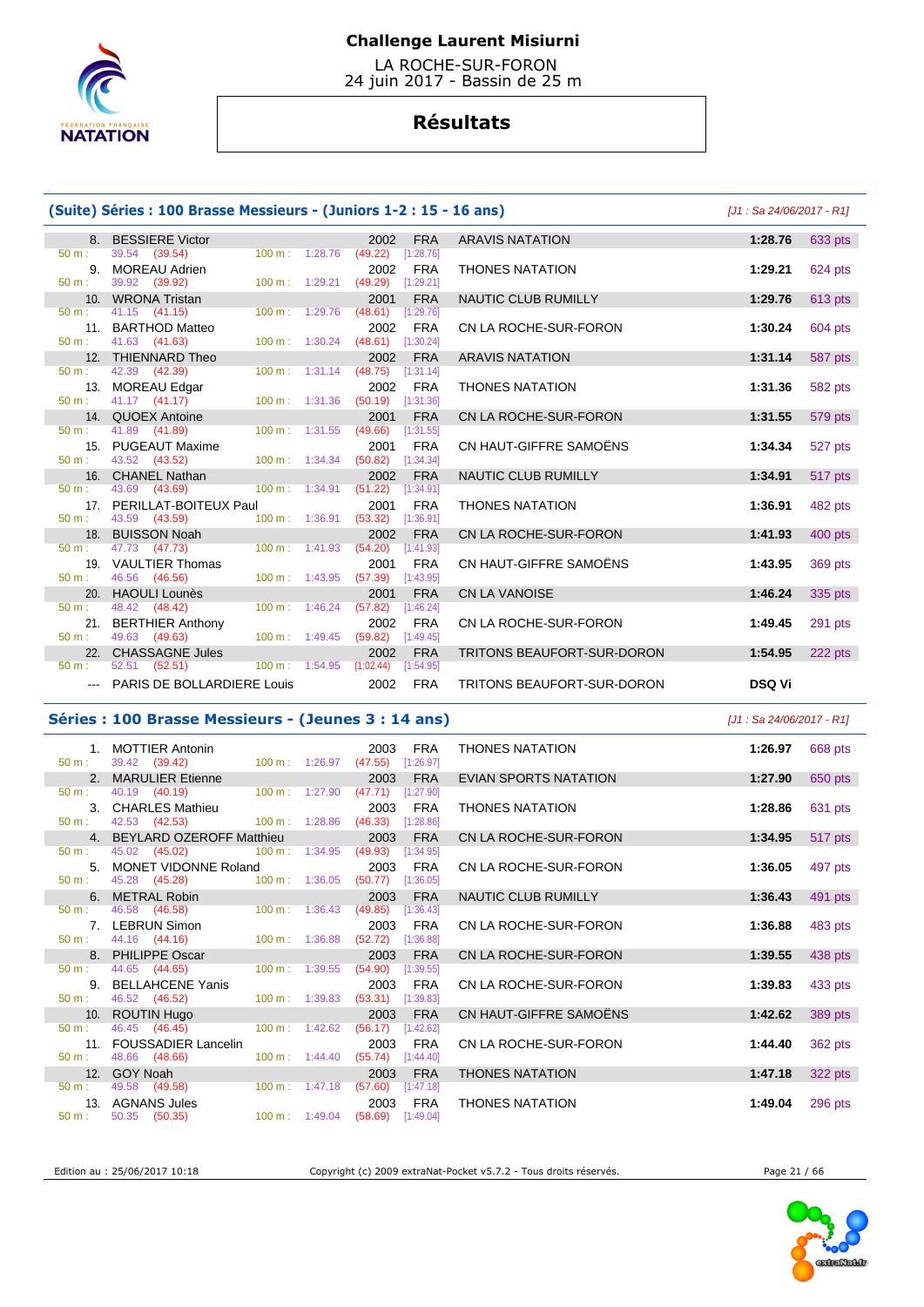

 LA ROCHE-SUR-FORON 24 juin 2017 - Bassin de 25 m

# **Résultats**

| (Suite) Séries : 100 Brasse Messieurs - (Jeunes 3 : 14 ans) |                                                     |                   |                                      |                         |            | $[J1: Sa 24/06/2017 - R1]$ |                           |           |
|-------------------------------------------------------------|-----------------------------------------------------|-------------------|--------------------------------------|-------------------------|------------|----------------------------|---------------------------|-----------|
|                                                             | 14. GUINET-DANNONAY Raoul                           |                   |                                      | 2003                    | <b>FRA</b> | <b>NAUTIC CLUB RUMILLY</b> | 1:59.40                   | $173$ pts |
| $50 m$ :                                                    | 54.20 (54.20)                                       |                   | $100 \text{ m}: 1:59.40 (1:05.20)$   |                         | [1:59.40]  |                            |                           |           |
| $---$                                                       | <b>MOGENIER Maxence</b>                             |                   |                                      | 2003                    | <b>FRA</b> | CN HAUT-GIFFRE SAMOËNS     | <b>DNS</b> dec            |           |
|                                                             | Séries : 100 Brasse Messieurs - (Jeunes 2 : 13 ans) |                   |                                      |                         |            |                            | [J1 : Sa 24/06/2017 - R1] |           |
|                                                             | 1. JAQUIER Elian                                    |                   |                                      | 2004                    | <b>FRA</b> | CN LA ROCHE-SUR-FORON      | 1:39.11                   | 445 pts   |
| $50 m$ :                                                    | 46.56 (46.56)                                       |                   | 100 m: 1:39.11                       | (52.55)                 | [1:39.11]  |                            |                           |           |
|                                                             | 2. QUOEX Pierre                                     |                   |                                      | 2004                    | <b>FRA</b> | CN LA ROCHE-SUR-FORON      | 1:42.25                   | 395 pts   |
| 50 m:                                                       | 47.61 (47.61)                                       | $100 \text{ m}$ : | 1:42.25                              | (54.64)                 | [1:42.25]  |                            |                           |           |
|                                                             | 3. CROS Arthur                                      |                   |                                      | 2004                    | <b>FRA</b> | <b>ARAVIS NATATION</b>     | 1:43.77                   | 372 pts   |
| 50 m:                                                       | 48.28<br>(48.28)                                    |                   | $100 m$ : 1:43.77                    | (55.49)                 | [1:43.77]  |                            |                           |           |
|                                                             | 4. RADU Nicolas                                     |                   |                                      | 2004                    | <b>FRA</b> | CN LA VANOISE              | 1:44.06                   | 367 pts   |
| $50 m$ :                                                    | 48.97 (48.97)                                       | 100 m:            | 1:44.06                              | (55.09)                 | [1:44.06]  |                            |                           |           |
|                                                             | 5. COEMET Axel                                      |                   |                                      | 2004                    | <b>FRA</b> | <b>THONES NATATION</b>     | 1:46.46                   | 332 pts   |
| $50 m$ :                                                    | 50.01 (50.01)                                       | $100 m$ :         | 1:46.46                              | (56.45)                 | [1:46.46]  |                            |                           |           |
|                                                             | 6. LEVET Gaston                                     |                   |                                      | 2004                    | <b>FRA</b> | CN LA ROCHE-SUR-FORON      | 1:46.68                   | 329 pts   |
| 50 m:                                                       | 48.18<br>(48.18)                                    | 100 m:            | 1:46.68                              | (58.50)                 | [1:46.68]  |                            |                           |           |
|                                                             | 7. DIAS Nelson                                      |                   |                                      | 2004                    | <b>FRA</b> | CN LA ROCHE-SUR-FORON      | 1:47.71                   | 314 pts   |
| 50 m:                                                       | 51.03 (51.03)                                       | 100 m:            | 1:47.71                              | (56.68)                 | [1:47.71]  |                            |                           |           |
|                                                             | 8. TORRISI Noa                                      |                   |                                      | 2004                    | <b>FRA</b> | <b>NAUTIC CLUB RUMILLY</b> | 2:02.06                   | 147 pts   |
| 50 m:                                                       | 56.49 (56.49)                                       | $100 \text{ m}$ : | 2:02.06                              | (1:05.57)               | [2:02.06]  |                            |                           |           |
|                                                             | --- BERNARD Mattéo                                  |                   |                                      | 2004                    | <b>FRA</b> | TRITONS BEAUFORT-SUR-DORON | <b>DSQ Vi</b>             |           |
|                                                             | <b>GUERET Thomas</b>                                |                   |                                      | 2004                    | <b>FRA</b> | TRITONS BEAUFORT-SUR-DORON | <b>DNS</b> dec            |           |
|                                                             | Séries : 100 Brasse Messieurs - (Jeunes 1 : 12 ans) |                   |                                      |                         |            |                            | [J1 : Sa 24/06/2017 - R1] |           |
|                                                             |                                                     |                   |                                      |                         |            |                            |                           |           |
|                                                             | 1. CHANEL Cyril                                     |                   |                                      | 2005                    | <b>FRA</b> | NAUTIC CLUB RUMILLY        | 1:39.70                   | 436 pts   |
| 50 m:                                                       | 47.57 (47.57)                                       |                   | 100 m: 1:39.70                       | $(52.13)$ [1:39.70]     |            |                            |                           |           |
|                                                             | 2. WILMOT Toby                                      |                   |                                      | 2005                    | <b>GBR</b> | CN HAUT-GIFFRE SAMOËNS     | 1:43.15                   | 381 pts   |
| $50 m$ :                                                    | 48.45 (48.45)                                       | $100 \text{ m}$ : | 1:43.15                              | (54.70)                 | [1:43.15]  |                            |                           |           |
|                                                             | 3. FOUCAULT Maé                                     |                   |                                      | 2005                    | <b>FRA</b> | CN LA ROCHE-SUR-FORON      | 1:44.46                   | 361 pts   |
| $50 m$ :                                                    | 48.97 (48.97)                                       |                   | $100 \text{ m}: 1:44.46$             | $(55.49)$ [1:44.46]     |            |                            |                           |           |
|                                                             | 4. BAUR Emile                                       |                   |                                      | 2005                    | <b>FRA</b> | <b>ARAVIS NATATION</b>     | 1:44.60                   | 359 pts   |
| 50 m:                                                       | 49.68<br>(49.68)                                    | 100 m:            | 1:44.60                              | (54.92)                 | [1:44.60]  |                            |                           |           |
|                                                             | 5. CHANTRAINE Benjamin                              |                   |                                      | 2005                    | FRA        | <b>THONES NATATION</b>     | 1:53.82                   | $235$ pts |
| 50 m:                                                       | 53.58 (53.58)                                       |                   | 100 m: 1:53.82                       | (1:00.24)               | [1:53.82]  |                            |                           |           |
|                                                             | 6. FAVRE REGUILLON Corentin                         |                   |                                      | 2005                    | <b>FRA</b> | <b>THONES NATATION</b>     | 1:56.01                   | $210$ pts |
| $50 m$ :                                                    | 55.30<br>(55.30)                                    |                   | $100 \text{ m}: 1:56.01$ $(1:00.71)$ |                         | [1:56.01]  |                            |                           |           |
|                                                             | 7. THIENNARD Pierre                                 |                   |                                      | 2005                    | <b>FRA</b> | <b>ARAVIS NATATION</b>     | 1:57.91                   | 189 pts   |
| $50 m$ :                                                    | 54.44 (54.44)                                       |                   | 100 m: 1:57.91                       | $(1:03.47)$ [1:57.91]   |            |                            |                           |           |
| 8.                                                          | <b>BERTIN Léo</b>                                   |                   |                                      | 2005                    | <b>FRA</b> | <b>THONES NATATION</b>     | 2:08.26                   | 94 pts    |
|                                                             | $50 \text{ m}: 1:00.58$ $(1:00.58)$                 | $100 \text{ m}$ : | 2:08.26                              | (1:07.68)               | [2:08.26]  |                            |                           |           |
|                                                             | 9. GOY Lucas                                        |                   |                                      | 2005                    | <b>FRA</b> | <b>THONES NATATION</b>     | 2:33.32                   | 1 pt      |
|                                                             | $50 \text{ m}: 1:09.45$ (1:09.45)                   |                   | 100 m: 2:33.32                       | $(1:23.87)$ $[2:33.32]$ |            |                            |                           |           |
|                                                             | --- MAISTRE Joseph                                  |                   |                                      | 2005                    | <b>FRA</b> | <b>ARAVIS NATATION</b>     | <b>DSQ Ni</b>             |           |

## **Séries : 100 Brasse Messieurs - (Séniors : 19 ans et plus)** [J1 : Sa 24/06/2017 - R1]

| 50 m:        | <b>GAIDIOZ Kevin</b><br>(35.00)<br>35.00 | 100 m: | 1:15.44 | <b>FRA</b><br>1987<br>[1:15.44]<br>(40.44) | <b>THONES NATATION</b>     | 1:15.44 | 922 pts |
|--------------|------------------------------------------|--------|---------|--------------------------------------------|----------------------------|---------|---------|
|              | BERDUGO Yohann                           |        |         | <b>FRA</b><br>1996                         | TRITONS BEAUFORT-SUR-DORON | 1:20.01 | 817 pts |
| $50 m$ :     | 37.09<br>(37.09)                         | 100 m: | 1:20.01 | (42.92)<br>[1:20.01]                       |                            |         |         |
|              | LEGON Nicolas                            |        |         | <b>FRA</b><br>1992                         | <b>ARAVIS NATATION</b>     | 1:24.02 | 729 pts |
| $50 m$ :     | 38.75<br>(38.75)                         | 100 m: | 1:24.02 | (45.27)<br>[1:24.02]                       |                            |         |         |
| $\mathbf{4}$ | <b>BARBIER Julian</b>                    |        |         | <b>FRA</b><br>1998                         | <b>THONES NATATION</b>     | 1:25.45 | 699 pts |
| 50 m:        | 38.52<br>(38.52)                         | 100 m: | 1:25.45 | [1:25.45]<br>(46.93)                       |                            |         |         |
| 5.           | <b>POTIE Felix</b>                       |        |         | <b>FRA</b><br>1998                         | <b>THONES NATATION</b>     | 1:25.46 | 699 pts |
| 50 m:        | 39.78<br>(39.78)                         | 100 m: | 1:25.46 | (45.68)<br>[1:25.46]                       |                            |         |         |

Edition au : 25/06/2017 10:18 Copyright (c) 2009 extraNat-Pocket v5.7.2 - Tous droits réservés. Page 22 / 66

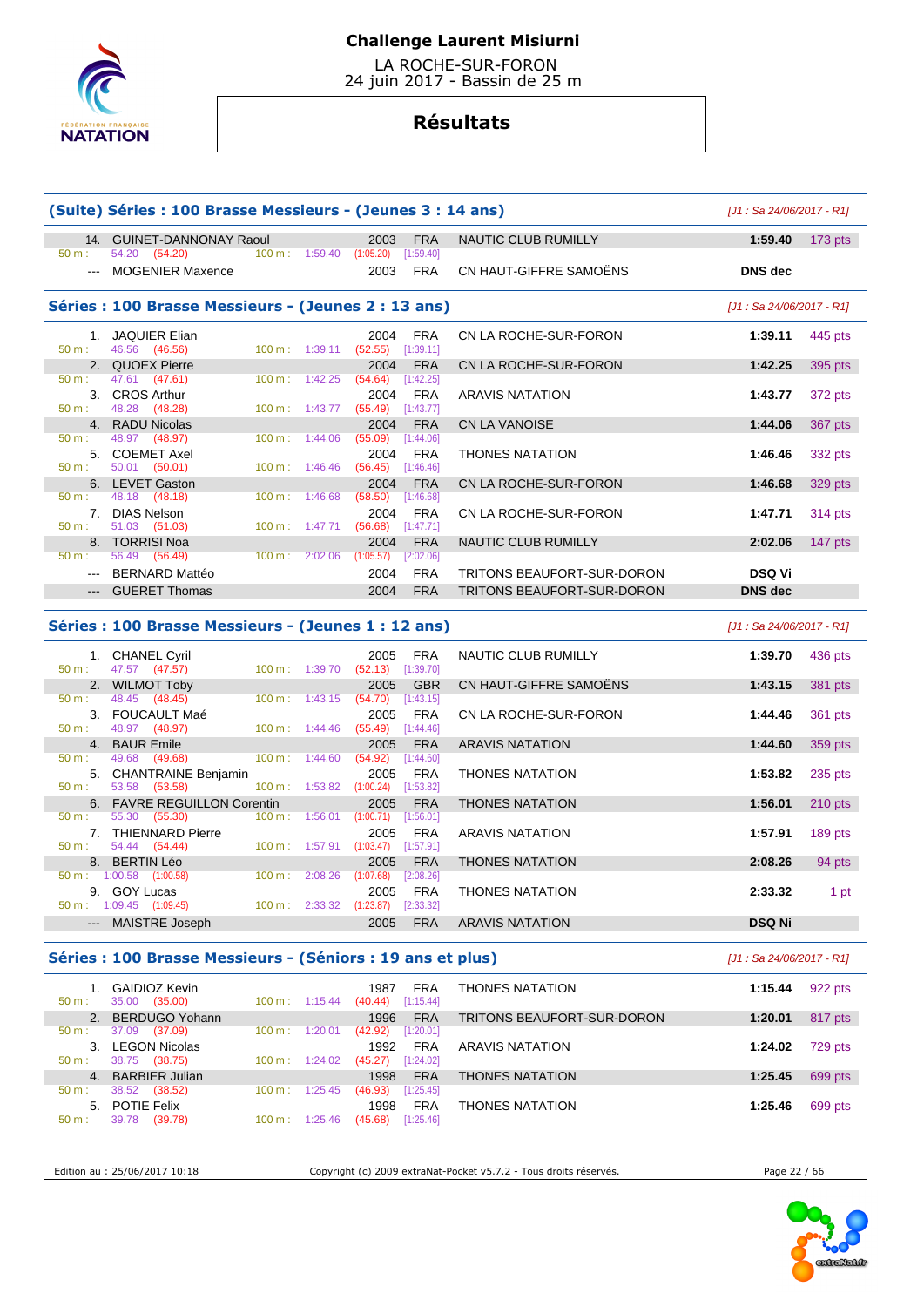

 LA ROCHE-SUR-FORON 24 juin 2017 - Bassin de 25 m

# **Résultats**

|          | (Suite) Séries : 100 Brasse Messieurs - (Séniors : 19 ans et plus) |                                  |                               |                           |                                     | $[J1: Sa 24/06/2017 - R1]$ |                |
|----------|--------------------------------------------------------------------|----------------------------------|-------------------------------|---------------------------|-------------------------------------|----------------------------|----------------|
|          | 6. FLEURY Xavier                                                   |                                  | 1977                          | <b>FRA</b>                | NAUTIC CLUB RUMILLY                 | 1:25.79                    | 692 pts        |
| 50 m:    | 39.55 (39.55)                                                      | 100 m: 1:25.79                   | (46.24)                       | [1:25.79]                 |                                     |                            |                |
|          | --- WILMOT Robert                                                  |                                  | 1971                          | <b>GBR</b>                | CN HAUT-GIFFRE SAMOËNS              | <b>DNS</b> dec             |                |
|          | Séries : 100 Brasse Messieurs - (Juniors 3-4 : 17 - 18 ans)        |                                  |                               |                           |                                     | [J1 : Sa 24/06/2017 - R1]  |                |
|          | 1. RALPH Anthony                                                   |                                  | 2000                          | FRA                       | <b>THONES NATATION</b>              | 1:23.20                    | 747 pts        |
| 50 m:    | 39.71 (39.71)<br>2. COEMET Tom                                     | 100 m: 1:23.20                   | (43.49)<br>2000               | [1:23.20]<br><b>FRA</b>   | <b>THONES NATATION</b>              | 1:23.34                    | 744 pts        |
| 50 m:    | 39.52<br>(39.52)                                                   | $100 \text{ m}: 1:23.34$         | $(43.82)$ [1:23.34]           |                           |                                     |                            |                |
| 50 m:    | 3. SERVOZ Mathis<br>40.92 (40.92)                                  | 100 m: 1:26.44                   | 2000<br>$(45.52)$ [1:26.44]   | <b>FRA</b>                | EVIAN SPORTS NATATION               | 1:26.44                    | 679 pts        |
|          | 4. SAGE Matthieu                                                   |                                  | 1999                          | <b>FRA</b>                | NAUTIC CLUB RUMILLY                 | 1:26.75                    | 673 pts        |
| 50 m:    | 39.99<br>(39.99)                                                   | 100 m: 1:26.75                   | (46.76)                       | [1:26.75]                 |                                     |                            |                |
| 50 m:    | 5. DEBARGE Paul<br>45.14 (45.14)                                   | $100 \text{ m}: 1:38.58$         | 2000<br>(53.44)               | FRA<br>[1:38.58]          | EVIAN SPORTS NATATION               | 1:38.58                    | 454 pts        |
|          | 6. CHAPARD Joachim                                                 |                                  | 1999                          | <b>FRA</b>                | <b>ARAVIS NATATION</b>              | 1:38.92                    | 448 pts        |
| 50 m:    | 44.36 (44.36)<br>--- DELAMARRE Paul                                | 100 m: 1:38.92                   | (54.56)<br>2000               | [1:38.92]<br><b>FRA</b>   | CN LA ROCHE-SUR-FORON               | <b>DNS</b> dec             |                |
|          |                                                                    |                                  |                               |                           |                                     |                            |                |
|          | Séries : 100 Brasse Messieurs - (Juniors 1-2 : 15 - 16 ans)        |                                  |                               |                           |                                     | $[J1: Sa 24/06/2017 - R1]$ |                |
|          | 1. JEFFERIES Jacques                                               |                                  | 2002                          | FRA                       | <b>CN MORZINE</b>                   | 1:20.80                    | 799 pts        |
| $50 m$ : | 37.76 (37.76)<br>2. BARONNET Enzo                                  | 100 m: 1:20.80 (43.04) [1:20.80] | 2002                          | <b>FRA</b>                | <b>CN LA VANOISE</b>                | 1:23.78                    | <b>734 pts</b> |
| 50 m:    | 38.65<br>(38.65)                                                   | $100 \text{ m}$ :<br>1:23.78     | $(45.13)$ [1:23.78]           |                           |                                     |                            |                |
| 50 m:    | 3. JOURNET Loic<br>38.12 (38.12)                                   | 100 m: 1:23.94                   | 2001<br>$(45.82)$ [1:23.94]   | <b>FRA</b>                | <b>NAUTIC CLUB RUMILLY</b>          | 1:23.94                    | 731 pts        |
|          | 4. COTTET-DUMOULIN Mathis                                          |                                  | 2001                          | <b>FRA</b>                | CN MORZINE                          | 1:25.95                    | 689 pts        |
| 50 m:    | 40.86 (40.86)                                                      | 100 m: 1:25.95                   | (45.09)                       | [1:25.95]                 |                                     |                            |                |
| 50 m:    | 5. CLIMENT Jérémy<br>40.21<br>(40.21)                              | 100 m: 1:26.98                   | 2001<br>(46.77)               | <b>FRA</b><br>[1:26.98]   | <b>CN LA VANOISE</b>                | 1:26.98                    | 668 pts        |
|          | 6. STAROSTA Yvann                                                  |                                  | 2001                          | <b>FRA</b>                | <b>TARENTAISE NATATION LE MOREL</b> | 1:27.24                    | 663 pts        |
| 50 m:    | 39.69<br>(39.69)<br>7. WRONA Alexandre                             | $100 \text{ m}: 1:27.24$         | (47.55)<br>2001               | $[1:27.24]$<br><b>FRA</b> | NAUTIC CLUB RUMILLY                 | 1:28.41                    | 640 pts        |
| $50 m$ : | 39.82 (39.82)                                                      | 100 m: 1:28.41                   | (48.59)                       | [1:28.41]                 |                                     |                            |                |
| 50 m:    | 8. BESSIERE Victor<br>39.54<br>(39.54)                             | $100 \text{ m}: 1:28.76$         | 2002<br>$(49.22)$ [1:28.76]   | <b>FRA</b>                | <b>ARAVIS NATATION</b>              | 1:28.76                    | 633 pts        |
|          | 9. MOREAU Adrien                                                   |                                  | 2002                          | <b>FRA</b>                | <b>THONES NATATION</b>              | 1:29.21                    | 624 pts        |
| 50 m:    | 39.92<br>(39.92)                                                   | $100 m$ : 1:29.21                | $(49.29)$ [1:29.21]           |                           |                                     |                            |                |
| 50 m:    | 10. WRONA Tristan<br>41.15 (41.15)                                 | 100 m: 1:29.76                   | 2001<br>(48.61)               | <b>FRA</b><br>[1:29.76]   | NAUTIC CLUB RUMILLY                 | 1:29.76                    | 613 pts        |
|          | 11. BARTHOD Matteo                                                 |                                  | 2002                          | <b>FRA</b>                | CN LA ROCHE-SUR-FORON               | 1:30.24                    | 604 pts        |
|          | $50 \text{ m}: 41.63 (41.63)$<br>12. THIENNARD Theo                | 100 m: 1:30.24 (48.61) [1:30.24] | 2002                          | <b>FRA</b>                | <b>ARAVIS NATATION</b>              | 1:31.14                    | 587 pts        |
| $50 m$ : | 42.39<br>(42.39)                                                   | $100 \text{ m}: 1:31.14$         | (48.75)                       | $[1:31.14] \label{eq:4}$  |                                     |                            |                |
| 50 m:    | 13. MOREAU Edgar<br>41.17 (41.17)                                  | $100 \text{ m}: 1:31.36$         | 2002                          | FRA                       | <b>THONES NATATION</b>              | 1:31.36                    | 582 pts        |
|          | 14. QUOEX Antoine                                                  |                                  | $(50.19)$ $[1:31.36]$<br>2001 | <b>FRA</b>                | CN LA ROCHE-SUR-FORON               | 1:31.55                    | 579 pts        |
| 50 m:    | 41.89 (41.89)                                                      | 100 m: 1:31.55                   | (49.66)                       | $[1:31.55]$               |                                     |                            |                |
| 50 m:    | 15. PUGEAUT Maxime<br>43.52 (43.52)                                | 100 m: 1:34.34                   | 2001<br>$(50.82)$ [1:34.34]   | <b>FRA</b>                | CN HAUT-GIFFRE SAMOËNS              | 1:34.34                    | 527 pts        |
|          | 16. CHANEL Nathan                                                  |                                  | 2002                          | <b>FRA</b>                | <b>NAUTIC CLUB RUMILLY</b>          | 1:34.91                    | 517 pts        |
| 50 m:    | 43.69 (43.69)                                                      | 100 m: 1:34.91                   | (51.22)                       | [1:34.91]                 |                                     |                            |                |
| 50 m:    | 17. PERILLAT-BOITEUX Paul<br>43.59<br>(43.59)                      | 100 m: 1:36.91                   | 2001<br>(53.32)               | FRA<br>[1:36.91]          | <b>THONES NATATION</b>              | 1:36.91                    | 482 pts        |
| 18.      | <b>BUISSON Noah</b>                                                |                                  | 2002                          | <b>FRA</b>                | CN LA ROCHE-SUR-FORON               | 1:41.93                    | 400 pts        |
| 50 m:    | 47.73 (47.73)<br>19. VAULTIER Thomas                               | $100 \text{ m}: 1:41.93$         | (54.20)<br>2001               | [1:41.93]<br>FRA          | CN HAUT-GIFFRE SAMOENS              | 1:43.95                    | 369 pts        |
| 50 m:    | 46.56 (46.56)                                                      | $100 \text{ m}: 1:43.95$         | $(57.39)$ [1:43.95]           |                           |                                     |                            |                |

Edition au : 25/06/2017 10:18 Copyright (c) 2009 extraNat-Pocket v5.7.2 - Tous droits réservés. Page 23 / 66

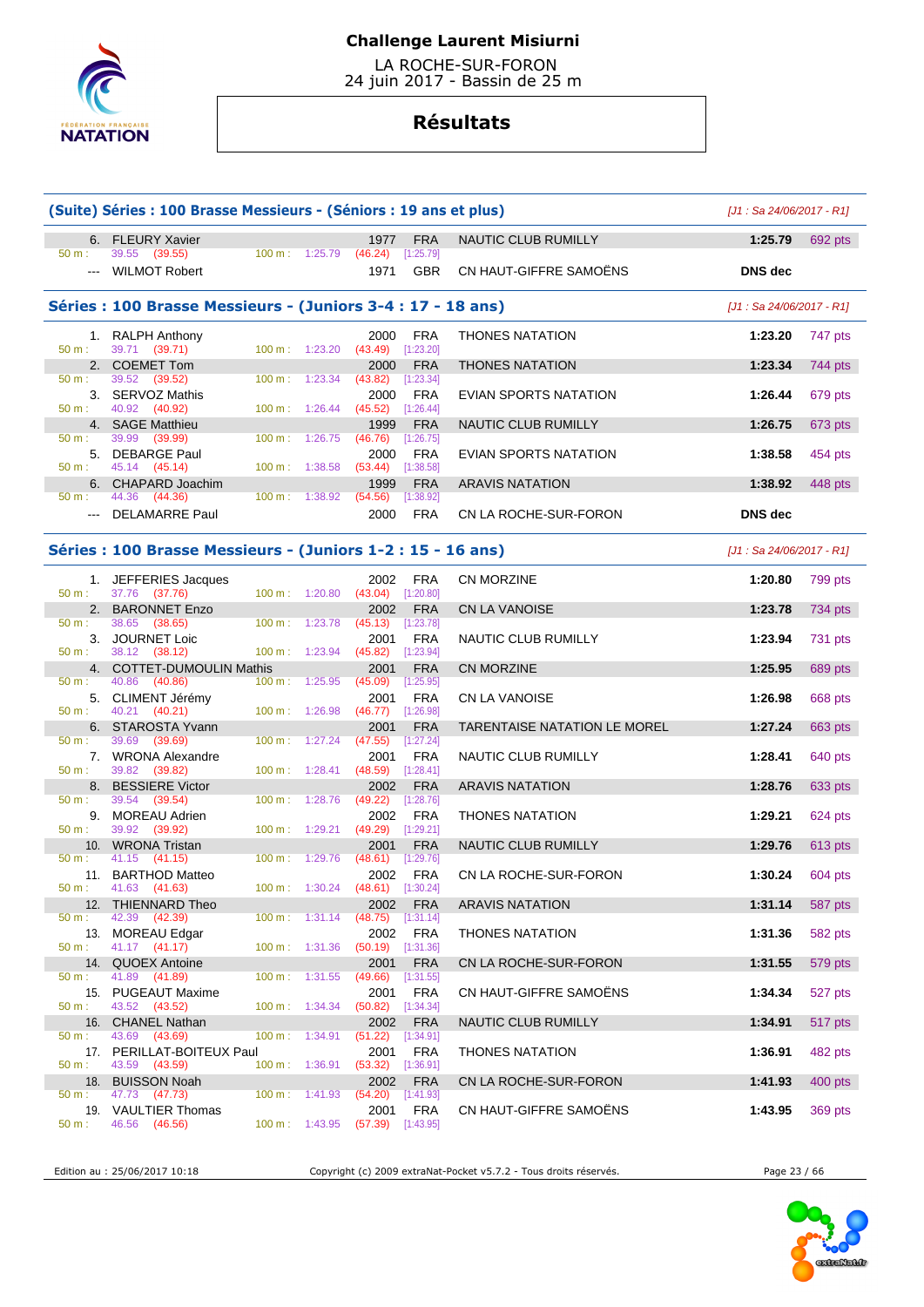

 LA ROCHE-SUR-FORON 24 juin 2017 - Bassin de 25 m

# **Résultats**

|               |                                                     |                          |         | (Suite) Séries : 100 Brasse Messieurs - (Juniors 1-2 : 15 - 16 ans) |                         |                              |                | [J1 : Sa 24/06/2017 - R1] |
|---------------|-----------------------------------------------------|--------------------------|---------|---------------------------------------------------------------------|-------------------------|------------------------------|----------------|---------------------------|
|               | 20. HAOULI Lounès                                   |                          |         | 2001                                                                | <b>FRA</b>              | <b>CN LA VANOISE</b>         | 1:46.24        | 335 pts                   |
| 50 m:         | 48.42 (48.42)                                       | 100 m: 1:46.24           |         | (57.82)                                                             | [1:46.24]               |                              |                |                           |
|               | 21. BERTHIER Anthony                                |                          |         | 2002                                                                | <b>FRA</b>              | CN LA ROCHE-SUR-FORON        | 1:49.45        | 291 pts                   |
| $50 m$ :      | 49.63 (49.63)                                       | 100 m: 1:49.45           |         | $(59.82)$ [1:49.45]                                                 |                         |                              |                |                           |
|               | 22. CHASSAGNE Jules                                 |                          |         | 2002                                                                | <b>FRA</b>              | TRITONS BEAUFORT-SUR-DORON   | 1:54.95        | 222 pts                   |
| 50 m:         | 52.51 (52.51)                                       |                          |         | 100 m: 1:54.95 (1:02.44) [1:54.95]                                  |                         |                              |                |                           |
|               | --- PARIS DE BOLLARDIERE Louis                      |                          |         | 2002                                                                | <b>FRA</b>              | TRITONS BEAUFORT-SUR-DORON   | <b>DSQ Vi</b>  |                           |
|               | Séries : 100 Brasse Messieurs - (Jeunes 3 : 14 ans) |                          |         |                                                                     |                         |                              |                | [J1 : Sa 24/06/2017 - R1] |
|               | 1. MOTTIER Antonin                                  |                          |         | 2003                                                                | <b>FRA</b>              | <b>THONES NATATION</b>       | 1:26.97        | 668 pts                   |
| 50 m:         | 39.42 (39.42)                                       | 100 m: 1:26.97           |         | (47.55)                                                             | [1:26.97]               |                              |                |                           |
|               | 2. MARULIER Etienne                                 |                          |         | 2003                                                                | <b>FRA</b>              | <b>EVIAN SPORTS NATATION</b> | 1:27.90        | 650 pts                   |
| $50 m$ :      | 40.19 (40.19)                                       | $100 m$ :                | 1:27.90 | $(47.71)$ [1:27.90]                                                 |                         |                              |                |                           |
|               | 3. CHARLES Mathieu                                  |                          |         | 2003                                                                | <b>FRA</b>              | THONES NATATION              | 1:28.86        | 631 pts                   |
| 50 m:         | 42.53 (42.53)                                       | 100 m: 1:28.86           |         | $(46.33)$ [1:28.86]                                                 |                         |                              |                |                           |
|               | 4. BEYLARD OZEROFF Matthieu                         |                          |         | 2003                                                                | <b>FRA</b>              | CN LA ROCHE-SUR-FORON        | 1:34.95        | 517 pts                   |
| 50 m:         | 45.02 (45.02)                                       | 100 m: 1:34.95           |         | (49.93)                                                             | [1:34.95]               |                              |                |                           |
|               | 5. MONET VIDONNE Roland                             |                          |         | 2003                                                                | <b>FRA</b>              | CN LA ROCHE-SUR-FORON        | 1:36.05        | 497 pts                   |
| 50 m:         | 45.28 (45.28)                                       | $100 m$ : 1:36.05        |         | $(50.77)$ [1:36.05]                                                 |                         |                              |                |                           |
|               | 6. METRAL Robin                                     |                          |         | 2003                                                                | <b>FRA</b>              | NAUTIC CLUB RUMILLY          | 1:36.43        | 491 pts                   |
| $50 m$ :      | 46.58<br>(46.58)                                    | $100 \text{ m}$ :        | 1:36.43 | (49.85)                                                             | [1:36.43]               |                              |                |                           |
|               | 7. LEBRUN Simon                                     |                          |         | 2003                                                                | <b>FRA</b>              | CN LA ROCHE-SUR-FORON        | 1:36.88        | 483 pts                   |
| 50 m:         | 44.16 (44.16)                                       | 100 m: 1:36.88           |         | (52.72)                                                             | [1:36.88]               |                              |                |                           |
|               | 8. PHILIPPE Oscar                                   |                          |         | 2003                                                                | <b>FRA</b>              | CN LA ROCHE-SUR-FORON        | 1:39.55        | 438 pts                   |
| 50 m:         | 44.65 (44.65)                                       | 100 m:                   | 1:39.55 | (54.90)                                                             | [1:39.55]               |                              |                |                           |
| $50 m$ :      | 9. BELLAHCENE Yanis<br>46.52 (46.52)                |                          |         | 2003                                                                | <b>FRA</b>              | CN LA ROCHE-SUR-FORON        | 1:39.83        | 433 pts                   |
|               |                                                     | 100 m: 1:39.83           |         | $(53.31)$ [1:39.83]                                                 |                         |                              |                |                           |
| 50 m:         | 10. ROUTIN Hugo<br>46.45<br>(46.45)                 | $100 \text{ m}: 1:42.62$ |         | 2003                                                                | <b>FRA</b><br>[1:42.62] | CN HAUT-GIFFRE SAMOËNS       | 1:42.62        | 389 pts                   |
|               |                                                     |                          |         | (56.17)                                                             |                         |                              |                |                           |
| 50 m:         | 11. FOUSSADIER Lancelin<br>48.66 (48.66)            | $100 \text{ m}$ :        | 1:44.40 | 2003<br>$(55.74)$ [1:44.40]                                         | <b>FRA</b>              | CN LA ROCHE-SUR-FORON        | 1:44.40        | 362 pts                   |
|               |                                                     |                          |         |                                                                     |                         |                              |                |                           |
| $50 m$ :      | 12. GOY Noah<br>49.58 (49.58)                       | 100 m: 1:47.18           |         | 2003<br>(57.60)                                                     | <b>FRA</b><br>[1:47.18] | <b>THONES NATATION</b>       | 1:47.18        | 322 pts                   |
|               |                                                     |                          |         |                                                                     |                         |                              |                |                           |
| $50 m$ :      | 13. AGNANS Jules<br>50.35 (50.35)                   | 100 m: 1:49.04           |         | 2003<br>(58.69)                                                     | <b>FRA</b><br>[1:49.04] | <b>THONES NATATION</b>       | 1:49.04        | 296 pts                   |
|               | 14. GUINET-DANNONAY Raoul                           |                          |         |                                                                     | <b>FRA</b>              |                              |                |                           |
| 50 m:         | 54.20 (54.20)                                       | 100 m: 1:59.40           |         | 2003<br>(1:05.20)                                                   | [1:59.40]               | NAUTIC CLUB RUMILLY          | 1:59.40        | 173 pts                   |
|               |                                                     |                          |         |                                                                     |                         |                              |                |                           |
| $\frac{1}{2}$ | <b>MOGENIER Maxence</b>                             |                          |         | 2003                                                                | <b>FRA</b>              | CN HAUT-GIFFRE SAMOËNS       | <b>DNS</b> dec |                           |

| 445 pts   |
|-----------|
|           |
| 395 pts   |
|           |
| 372 pts   |
|           |
| 367 pts   |
|           |
| 332 pts   |
|           |
| 329 pts   |
|           |
| 314 pts   |
|           |
| $147$ pts |
|           |
|           |
|           |
|           |

Edition au : 25/06/2017 10:18 Copyright (c) 2009 extraNat-Pocket v5.7.2 - Tous droits réservés. Page 24 / 66

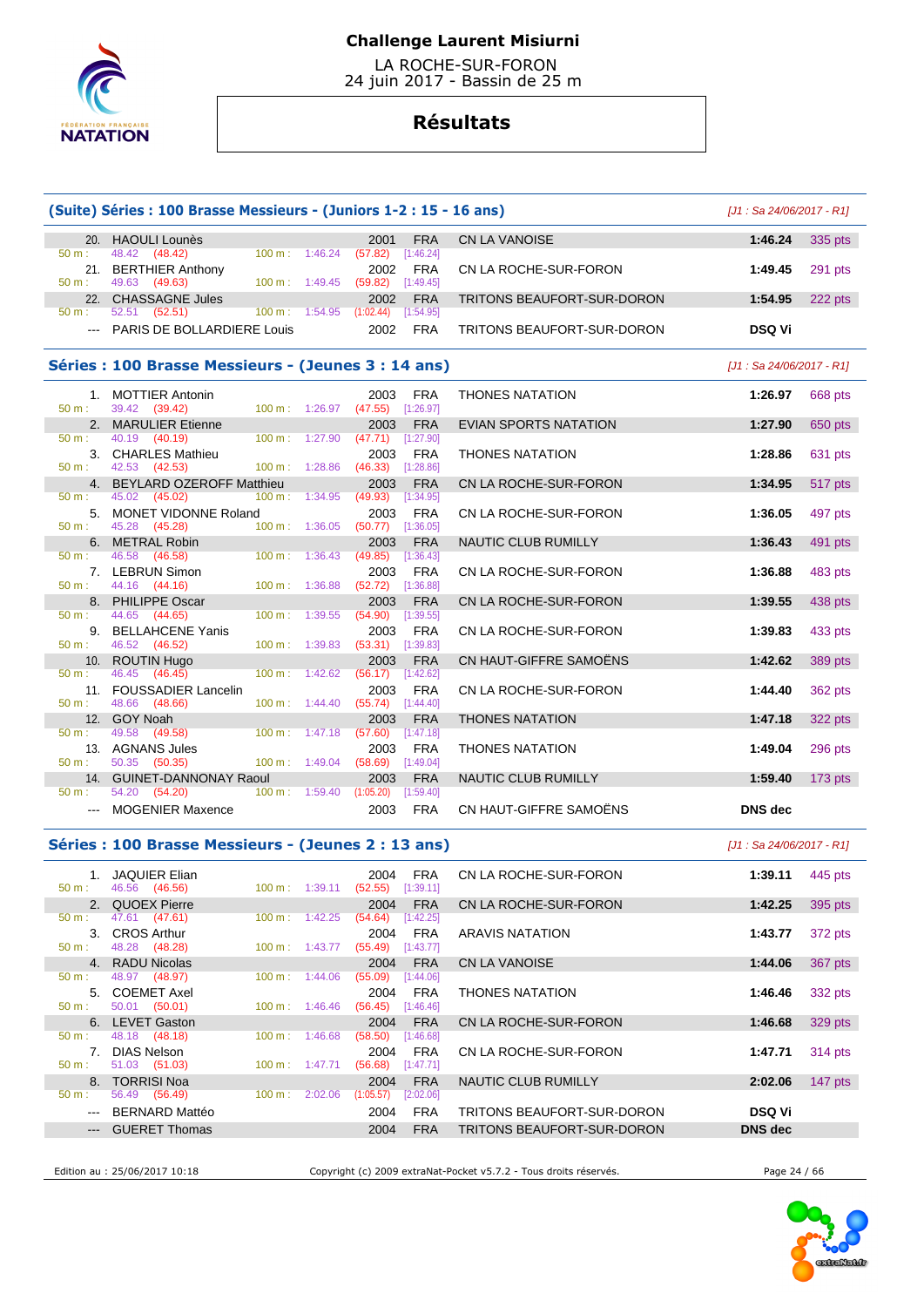

 LA ROCHE-SUR-FORON 24 juin 2017 - Bassin de 25 m

# **Résultats**

| Séries: 100 Brasse Messieurs - (Jeunes 1 : 12 ans) | $[J1: Sa 24/06/2017 - R1]$ |
|----------------------------------------------------|----------------------------|
|                                                    |                            |

| 1. CHANEL Cyril                       |                              | <b>FRA</b><br>2005     | NAUTIC CLUB RUMILLY    | 436 pts<br>1:39.70   |        |
|---------------------------------------|------------------------------|------------------------|------------------------|----------------------|--------|
| 47.57 (47.57)<br>$50 m$ :             | 100 m: 1:39.70               | (52.13)<br>[1:39.70]   |                        |                      |        |
| 2. WILMOT Toby                        |                              | <b>GBR</b><br>2005     | CN HAUT-GIFFRE SAMOËNS | 381 pts<br>1:43.15   |        |
| 48.45 (48.45)<br>$50 m$ :             | $100 \text{ m}: 1:43.15$     | (54.70)<br>[1:43.15]   |                        |                      |        |
| 3. FOUCAULT Maé                       |                              | <b>FRA</b><br>2005     | CN LA ROCHE-SUR-FORON  | 1:44.46<br>361 pts   |        |
| 48.97 (48.97)<br>$50 m$ :             | $100 \text{ m}: 1:44.46$     | (55.49)<br>[1:44.46]   |                        |                      |        |
| 4. BAUR Emile                         |                              | <b>FRA</b><br>2005     | <b>ARAVIS NATATION</b> | 359 pts<br>1:44.60   |        |
| 49.68<br>(49.68)<br>$50 m$ :          | 1:44.60<br>$100 \text{ m}$ : | (54.92)<br>[1:44.60]   |                        |                      |        |
| 5. CHANTRAINE Benjamin                |                              | <b>FRA</b><br>2005     | <b>THONES NATATION</b> | 1:53.82<br>235 pts   |        |
| 53.58 (53.58)<br>$50 m$ :             | 100 m: 1:53.82               | (1:00.24)<br>[1:53.82] |                        |                      |        |
| 6. FAVRE REGUILLON Corentin           |                              | 2005<br><b>FRA</b>     | <b>THONES NATATION</b> | $210$ pts<br>1:56.01 |        |
| 55.30 (55.30)<br>$50 m$ :             | $100 \text{ m}$ :<br>1:56.01 | (1:00.71)<br>[1:56.01] |                        |                      |        |
| 7. THIENNARD Pierre                   |                              | <b>FRA</b><br>2005     | <b>ARAVIS NATATION</b> | 1:57.91<br>189 pts   |        |
| 54.44 (54.44)<br>$50 m$ :             | $100 \text{ m}$ :<br>1:57.91 | (1:03.47)<br>[1:57.91] |                        |                      |        |
| 8. BERTIN Léo                         |                              | <b>FRA</b><br>2005     | <b>THONES NATATION</b> | 2:08.26              | 94 pts |
| $1:00.58$ $(1:00.58)$<br>$50 m$ :     | 2:08.26<br>$100 \text{ m}$ : | (1:07.68)<br>[2:08.26] |                        |                      |        |
| <b>GOY Lucas</b><br>9.                |                              | <b>FRA</b><br>2005     | <b>THONES NATATION</b> | 2:33.32              | 1 pt   |
| $1:09.45$ $(1:09.45)$<br>50 m:        | $100 \text{ m}: 2:33.32$     | (1:23.87)<br>[2:33.32] |                        |                      |        |
| MAISTRE Joseph<br>$\qquad \qquad - -$ |                              | <b>FRA</b><br>2005     | <b>ARAVIS NATATION</b> | <b>DSQ Ni</b>        |        |

### **Séries : 100 Brasse Messieurs - (Séniors : 19 ans et plus)** [J1 : Sa 24/06/2017 - R1]

| $50 m$ :                                                                                       | <b>GAIDIOZ Kevin</b><br>(35.00)<br>35.00 | $100 \text{ m}$ :<br>1:15.44 | 1987<br><b>FRA</b><br>[1:15.44]<br>(40.44) | <b>THONES NATATION</b>     | 1:15.44        | 922 pts |
|------------------------------------------------------------------------------------------------|------------------------------------------|------------------------------|--------------------------------------------|----------------------------|----------------|---------|
| $\mathcal{P}_{\cdot}$                                                                          | <b>BERDUGO Yohann</b>                    |                              | <b>FRA</b><br>1996                         | TRITONS BEAUFORT-SUR-DORON | 1:20.01        | 817 pts |
| 50 m:                                                                                          | 37.09<br>(37.09)                         | 100 m:<br>1:20.01            | [1:20.01]<br>(42.92)                       |                            |                |         |
| З.                                                                                             | <b>LEGON Nicolas</b>                     |                              | <b>FRA</b><br>1992                         | <b>ARAVIS NATATION</b>     | 1:24.02        | 729 pts |
| $50 m$ :                                                                                       | (38.75)<br>38.75                         | 100 m:<br>1:24.02            | [1:24.02]<br>(45.27)                       |                            |                |         |
| $\mathbf{4}$ .                                                                                 | <b>BARBIER Julian</b>                    |                              | <b>FRA</b><br>1998                         | <b>THONES NATATION</b>     | 1:25.45        | 699 pts |
| $50 m$ :                                                                                       | 38.52<br>(38.52)                         | $100 \text{ m}$ :<br>1:25.45 | (46.93)<br>[1:25.45]                       |                            |                |         |
| 5.                                                                                             | <b>POTIE Felix</b>                       |                              | <b>FRA</b><br>1998                         | <b>THONES NATATION</b>     | 1:25.46        | 699 pts |
| $50 m$ :                                                                                       | 39.78<br>(39.78)                         | $100 \text{ m}$ :<br>1:25.46 | [1:25.46]<br>(45.68)                       |                            |                |         |
| 6.                                                                                             | <b>FLEURY Xavier</b>                     |                              | <b>FRA</b><br>1977                         | NAUTIC CLUB RUMILLY        | 1:25.79        | 692 pts |
| $50 m$ :                                                                                       | 39.55<br>(39.55)                         | $100 \text{ m}$ :<br>1:25.79 | [1:25.79]<br>(46.24)                       |                            |                |         |
| $\frac{1}{2} \left( \frac{1}{2} \right) \left( \frac{1}{2} \right) \left( \frac{1}{2} \right)$ | <b>WILMOT Robert</b>                     |                              | GBR<br>1971                                | CN HAUT-GIFFRE SAMOENS     | <b>DNS</b> dec |         |

### **Séries : 100 Brasse Messieurs - (Juniors 3-4 : 17 - 18 ans)** [J1 : Sa 24/06/2017 - R1]

| $50 m$ :             | <b>RALPH Anthony</b><br>39.71<br>(39.71) | 100 m:            | 1:23.20 | <b>FRA</b><br>2000<br>[1:23.20]<br>(43.49) | <b>THONES NATATION</b> | 1:23.20 | 747 pts |
|----------------------|------------------------------------------|-------------------|---------|--------------------------------------------|------------------------|---------|---------|
|                      | 2. COEMET Tom                            |                   |         | <b>FRA</b><br>2000                         | <b>THONES NATATION</b> | 1:23.34 | 744 pts |
| $50 \text{ m}$ :     | (39.52)<br>39.52                         | 100 m:            | 1:23.34 | [1:23.34]<br>(43.82)                       |                        |         |         |
|                      | <b>SERVOZ Mathis</b>                     |                   |         | <b>FRA</b><br>2000                         | EVIAN SPORTS NATATION  | 1:26.44 | 679 pts |
| $50 m$ :             | (40.92)<br>40.92                         | $100 \text{ m}$ : | 1:26.44 | [1:26.44]<br>(45.52)                       |                        |         |         |
|                      | 4. SAGE Matthieu                         |                   |         | <b>FRA</b><br>1999                         | NAUTIC CLUB RUMILLY    | 1:26.75 | 673 pts |
| $50 m$ :             | (39.99)<br>39.99                         | 100 m:            | 1:26.75 | (46.76)<br>[1:26.75]                       |                        |         |         |
| $5 -$                | <b>DEBARGE Paul</b>                      |                   |         | <b>FRA</b><br>2000                         | EVIAN SPORTS NATATION  | 1:38.58 | 454 pts |
| $50 m$ :             | 45.14 (45.14)                            | 100 m:            | 1:38.58 | [1:38.58]<br>(53.44)                       |                        |         |         |
|                      | 6. CHAPARD Joachim                       |                   |         | <b>FRA</b><br>1999                         | <b>ARAVIS NATATION</b> | 1:38.92 | 448 pts |
| $50 m$ :             | 44.36<br>(44.36)                         | 100 m:            | 1:38.92 | [1:38.92]<br>(54.56)                       |                        |         |         |
| $\sim$ $\sim$ $\sim$ | <b>DELAMARRE Paul</b>                    |                   |         | <b>FRA</b><br>2000                         | CN LA ROCHE-SUR-FORON  | DNS dec |         |

# **Séries : 100 Brasse Messieurs - (Juniors 1-2 : 15 - 16 ans)** [J1 : Sa 24/06/2017 - R1]

| 1. JEFFERIES Jacques<br>37.76 (37.76)<br>$50 \text{ m}$ : | $100 \text{ m}: 1:20.80$ | 2002 FRA<br>$(43.04)$ [1:20.80] | CN MORZINE          | 1:20.80                | 799 pts |
|-----------------------------------------------------------|--------------------------|---------------------------------|---------------------|------------------------|---------|
| 2. BARONNET Enzo                                          |                          | 2002 FRA                        | CN LA VANOISE       | 1:23.78 734 pts        |         |
| 38.65 (38.65)<br>$50 \text{ m}$ :                         | $100 \text{ m}: 1:23.78$ | $(45.13)$ [1:23.78]             |                     |                        |         |
| 3. JOURNET Loic                                           |                          | <b>FRA</b><br>2001              | NAUTIC CLUB RUMILLY | <b>1:23.94</b> 731 pts |         |
| 38.12 (38.12)<br>$50 m$ :                                 | $100 \text{ m}: 1:23.94$ | $(45.82)$ [1:23.94]             |                     |                        |         |
|                                                           |                          |                                 |                     |                        |         |

Edition au : 25/06/2017 10:18 Copyright (c) 2009 extraNat-Pocket v5.7.2 - Tous droits réservés. Page 25 / 66

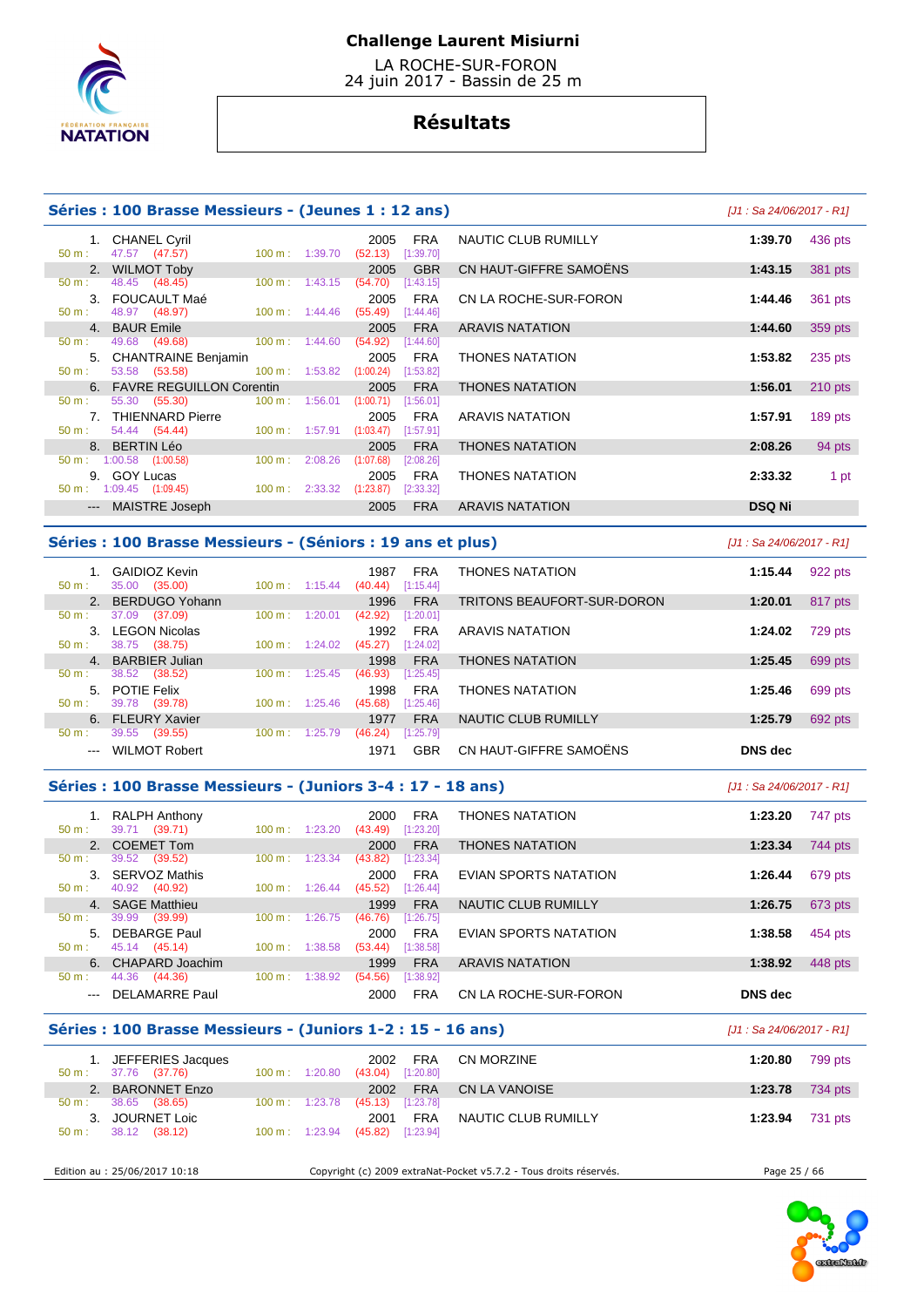

 LA ROCHE-SUR-FORON 24 juin 2017 - Bassin de 25 m

# **Résultats**

# **(Suite) Séries : 100 Brasse Messieurs - (Juniors 1-2 : 15 - 16 ans)** [J1 : Sa 24/06/2017 - R1]

|                  | 4. COTTET-DUMOULIN Mathis             |                   |                           | 2001                               | <b>FRA</b>              | <b>CN MORZINE</b>                   | 1:25.95       |
|------------------|---------------------------------------|-------------------|---------------------------|------------------------------------|-------------------------|-------------------------------------|---------------|
| 50 m :           | 40.86 (40.86)                         |                   | $100 m$ : 1:25.95         | (45.09)                            | [1:25.95]               |                                     |               |
|                  | 5. CLIMENT Jérémy                     |                   |                           | 2001                               | <b>FRA</b>              | <b>CN LA VANOISE</b>                | 1:26.98       |
| 50 m :           | 40.21 (40.21)                         |                   | $100 \text{ m}$ : 1:26.98 | $(46.77)$ [1:26.98]                |                         |                                     |               |
| $50 \text{ m}$ : | 6. STAROSTA Yvann<br>39.69 (39.69)    |                   | $100 m$ : 1:27.24         | 2001<br>(47.55)                    | <b>FRA</b><br>[1:27.24] | <b>TARENTAISE NATATION LE MOREL</b> | 1:27.24       |
|                  | 7. WRONA Alexandre                    |                   |                           | 2001                               | <b>FRA</b>              | NAUTIC CLUB RUMILLY                 | 1:28.41       |
| 50 m :           | 39.82 (39.82)                         |                   | 100 m: 1:28.41            | $(48.59)$ [1:28.41]                |                         |                                     |               |
|                  | 8. BESSIERE Victor                    |                   |                           | 2002                               | <b>FRA</b>              | <b>ARAVIS NATATION</b>              | 1:28.76       |
| $50 \text{ m}$ : | 39.54 (39.54)                         |                   | 100 m: 1:28.76            | $(49.22)$ [1:28.76]                |                         |                                     |               |
|                  | 9. MOREAU Adrien                      |                   |                           | 2002                               | <b>FRA</b>              | <b>THONES NATATION</b>              | 1:29.21       |
| 50 m:            | 39.92 (39.92)                         |                   | 100 m: 1:29.21            | $(49.29)$ [1:29.21]                |                         |                                     |               |
|                  | 10. WRONA Tristan                     |                   |                           | 2001                               | <b>FRA</b>              | NAUTIC CLUB RUMILLY                 | 1:29.76       |
|                  | $50 m$ : $41.15 (41.15)$              |                   | 100 m: 1:29.76            | $(48.61)$ [1:29.76]                |                         |                                     |               |
|                  | 11. BARTHOD Matteo                    |                   |                           | 2002                               | <b>FRA</b>              | CN LA ROCHE-SUR-FORON               | 1:30.24       |
| 50 m:            | 41.63 (41.63)                         |                   |                           | 100 m: 1:30.24 (48.61) [1:30.24]   |                         |                                     |               |
|                  | 12. THIENNARD Theo                    |                   |                           | 2002                               | <b>FRA</b>              | <b>ARAVIS NATATION</b>              | 1:31.14       |
| 50 m:            | 42.39 (42.39)                         |                   | $100 \text{ m}: 1:31.14$  | $(48.75)$ [1:31.14]                |                         |                                     |               |
| 50 m :           | 13. MOREAU Edgar<br>41.17 (41.17)     |                   | $100 \text{ m}: 1:31.36$  | 2002<br>$(50.19)$ [1:31.36]        | <b>FRA</b>              | <b>THONES NATATION</b>              | 1:31.36       |
|                  | 14. QUOEX Antoine                     |                   |                           | 2001                               | <b>FRA</b>              | CN LA ROCHE-SUR-FORON               | 1:31.55       |
| 50 m :           | 41.89 (41.89)                         |                   | 100 m: 1:31.55            | (49.66)                            | [1:31.55]               |                                     |               |
|                  | 15. PUGEAUT Maxime                    |                   |                           | 2001                               | <b>FRA</b>              | CN HAUT-GIFFRE SAMOËNS              | 1:34.34       |
| $50 \text{ m}$ : | 43.52 (43.52)                         |                   | 100 m: 1:34.34            | $(50.82)$ [1:34.34]                |                         |                                     |               |
|                  | 16. CHANEL Nathan                     |                   |                           | 2002                               | <b>FRA</b>              | <b>NAUTIC CLUB RUMILLY</b>          | 1:34.91       |
| 50 m:            | 43.69 (43.69)                         |                   | $100 \text{ m}: 1:34.91$  | $(51.22)$ [1:34.91]                |                         |                                     |               |
|                  | 17. PERILLAT-BOITEUX Paul             |                   |                           | 2001                               | <b>FRA</b>              | <b>THONES NATATION</b>              | 1:36.91       |
| $50 \text{ m}$ : | 43.59 (43.59)                         |                   | $100 \text{ m}$ : 1:36.91 | $(53.32)$ [1:36.91]                |                         |                                     |               |
|                  | 18. BUISSON Noah                      |                   |                           | 2002                               | <b>FRA</b>              | CN LA ROCHE-SUR-FORON               | 1:41.93       |
| 50 m :           | 47.73 (47.73)                         |                   | $100 m$ : 1:41.93         | (54.20)                            | [1:41.93]               |                                     |               |
|                  | 19. VAULTIER Thomas                   |                   |                           | 2001                               | <b>FRA</b>              | CN HAUT-GIFFRE SAMOËNS              | 1:43.95       |
| 50 m:            | 46.56 (46.56)                         |                   | $100 m$ : 1:43.95         | $(57.39)$ [1:43.95]                |                         |                                     |               |
|                  | 20. HAOULI Lounès                     |                   |                           | 2001                               | <b>FRA</b>              | <b>CN LA VANOISE</b>                | 1:46.24       |
| 50 m:            | 48.42 (48.42)                         | $100 \text{ m}$ : | 1:46.24                   | (57.82)                            | [1:46.24]               |                                     |               |
| $50 \text{ m}$ : | 21. BERTHIER Anthony<br>49.63 (49.63) |                   | $100 \text{ m}$ : 1:49.45 | 2002<br>$(59.82)$ [1:49.45]        | <b>FRA</b>              | CN LA ROCHE-SUR-FORON               | 1:49.45       |
|                  | 22. CHASSAGNE Jules                   |                   |                           | 2002                               | <b>FRA</b>              | TRITONS BEAUFORT-SUR-DORON          | 1:54.95       |
| 50 m:            | 52.51 (52.51)                         |                   |                           | 100 m: 1:54.95 (1:02.44) [1:54.95] |                         |                                     |               |
|                  | --- PARIS DE BOLLARDIERE Louis        |                   |                           | 2002                               | <b>FRA</b>              | TRITONS BEAUFORT-SUR-DORON          | <b>DSQ Vi</b> |
|                  |                                       |                   |                           |                                    |                         |                                     |               |

|       | 4. COTTET-DUMOULIN Mathis          |                          | 2001                               | <b>FRA</b> | CN MORZINE                   | 1:25.95       | 689 pts |
|-------|------------------------------------|--------------------------|------------------------------------|------------|------------------------------|---------------|---------|
| t in  | 40.86 (40.86)                      | $100 \text{ m}: 1:25.95$ | $(45.09)$ [1:25.95]                |            |                              |               |         |
|       | 5. CLIMENT Jérémy<br>40.21 (40.21) | $100 \text{ m}: 1:26.98$ | 2001<br>$(46.77)$ [1:26.98]        | <b>FRA</b> | <b>CN LA VANOISE</b>         | 1:26.98       | 668 pts |
|       | 6. STAROSTA Yvann                  |                          | 2001                               | <b>FRA</b> | TARENTAISE NATATION LE MOREL | 1:27.24       | 663 pts |
|       | 39.69 (39.69)                      | 100 m: 1:27.24           | $(47.55)$ [1:27.24]                |            |                              |               |         |
|       | 7. WRONA Alexandre                 |                          | 2001                               | <b>FRA</b> | NAUTIC CLUB RUMILLY          | 1:28.41       | 640 pts |
| t.    | 39.82 (39.82)                      |                          | 100 m: 1:28.41 (48.59) [1:28.41]   |            |                              |               |         |
|       | 8. BESSIERE Victor                 |                          |                                    | 2002 FRA   | <b>ARAVIS NATATION</b>       | 1:28.76       | 633 pts |
|       | 39.54 (39.54)                      | 100 m: 1:28.76           | $(49.22)$ [1:28.76]                |            |                              |               |         |
|       | 9. MOREAU Adrien                   |                          | 2002                               | <b>FRA</b> | <b>THONES NATATION</b>       | 1:29.21       | 624 pts |
|       | 39.92 (39.92)                      |                          | 100 m: 1:29.21 (49.29) [1:29.21]   |            |                              |               |         |
|       |                                    |                          |                                    |            |                              |               |         |
|       | 10. WRONA Tristan                  |                          | 2001                               | <b>FRA</b> | NAUTIC CLUB RUMILLY          | 1:29.76       | 613 pts |
|       | 41.15 (41.15)                      | 100 m: 1:29.76           | $(48.61)$ [1:29.76]                |            |                              |               |         |
|       | 11. BARTHOD Matteo                 |                          | 2002                               | <b>FRA</b> | CN LA ROCHE-SUR-FORON        | 1:30.24       | 604 pts |
| ÷     | 41.63 (41.63)                      | 100 m: 1:30.24           | $(48.61)$ [1:30.24]                |            |                              |               |         |
|       | 12. THIENNARD Theo                 |                          |                                    | 2002 FRA   | <b>ARAVIS NATATION</b>       | 1:31.14       | 587 pts |
| t.    | 42.39 (42.39)                      | $100 m$ : 1:31.14        | $(48.75)$ [1:31.14]                |            |                              |               |         |
|       | 13. MOREAU Edgar                   |                          | 2002                               | <b>FRA</b> | <b>THONES NATATION</b>       | 1:31.36       | 582 pts |
|       | 41.17 (41.17)                      |                          | 100 m: 1:31.36 (50.19) [1:31.36]   |            |                              |               |         |
|       | 14. QUOEX Antoine                  |                          | 2001                               | <b>FRA</b> | CN LA ROCHE-SUR-FORON        | 1:31.55       | 579 pts |
| ÷.    | 41.89 (41.89)                      | 100 m: 1:31.55           | $(49.66)$ [1:31.55]                |            |                              |               |         |
|       | 15. PUGEAUT Maxime                 |                          | 2001                               | <b>FRA</b> | CN HAUT-GIFFRE SAMOËNS       | 1:34.34       | 527 pts |
|       | 43.52 (43.52)                      |                          | 100 m: 1:34.34 (50.82) [1:34.34]   |            |                              |               |         |
| 16.   | <b>CHANEL Nathan</b>               |                          | 2002                               | <b>FRA</b> | NAUTIC CLUB RUMILLY          | 1:34.91       | 517 pts |
| ÷     | 43.69 (43.69)                      |                          | 100 m: 1:34.91 (51.22) [1:34.91]   |            |                              |               |         |
|       | 17. PERILLAT-BOITEUX Paul          |                          | 2001                               | <b>FRA</b> | <b>THONES NATATION</b>       | 1:36.91       | 482 pts |
| ÷.    | 43.59 (43.59)                      | 100 m: 1:36.91           | $(53.32)$ [1:36.91]                |            |                              |               |         |
|       | 18. BUISSON Noah                   |                          | 2002                               | <b>FRA</b> | CN LA ROCHE-SUR-FORON        | 1:41.93       | 400 pts |
| ÷.    | 47.73 (47.73)                      | 100 m: 1:41.93           | $(54.20)$ [1:41.93]                |            |                              |               |         |
|       | 19. VAULTIER Thomas                |                          | 2001                               | <b>FRA</b> | CN HAUT-GIFFRE SAMOËNS       | 1:43.95       | 369 pts |
|       | 46.56 (46.56)                      | $100 \text{ m}: 1:43.95$ | $(57.39)$ [1:43.95]                |            |                              |               |         |
| ÷.    |                                    |                          |                                    |            |                              |               |         |
|       | 20. HAOULI Lounès                  |                          | 2001                               | <b>FRA</b> | CN LA VANOISE                | 1:46.24       | 335 pts |
| diam. | 48.42 (48.42)                      | 100 m: 1:46.24           | $(57.82)$ [1:46.24]                |            |                              |               |         |
|       | 21. BERTHIER Anthony               |                          | 2002                               | <b>FRA</b> | CN LA ROCHE-SUR-FORON        | 1:49.45       | 291 pts |
| ÷     | 49.63 (49.63)                      |                          | 100 m: 1:49.45 (59.82) [1:49.45]   |            |                              |               |         |
|       | 22. CHASSAGNE Jules                |                          | 2002                               | <b>FRA</b> | TRITONS BEAUFORT-SUR-DORON   | 1:54.95       | 222 pts |
| ÷.    | 52.51 (52.51)                      |                          | 100 m: 1:54.95 (1:02.44) [1:54.95] |            |                              |               |         |
|       | --- PARIS DE BOLLARDIERE Louis     |                          | 2002                               | <b>FRA</b> | TRITONS BEAUFORT-SUR-DORON   | <b>DSQ Vi</b> |         |

# **Séries : 100 Brasse Messieurs - (Jeunes 3 : 14 ans)** [J1 : Sa 24/06/2017 - R1]

| $50 m$ :         | <b>MOTTIER Antonin</b><br>39.42 (39.42) | 100 m :<br>1:26.97           | <b>FRA</b><br>2003<br>(47.55)<br>[1:26.97] | <b>THONES NATATION</b> | 1:26.97 | 668 pts |
|------------------|-----------------------------------------|------------------------------|--------------------------------------------|------------------------|---------|---------|
|                  | 2. MARULIER Etienne                     |                              | <b>FRA</b><br>2003                         | EVIAN SPORTS NATATION  | 1:27.90 | 650 pts |
| 50 m:            | 40.19 (40.19)                           | 1:27.90<br>100 m :           | (47.71)<br>[1:27.90]                       |                        |         |         |
|                  | 3. CHARLES Mathieu                      |                              | <b>FRA</b><br>2003                         | <b>THONES NATATION</b> | 1:28.86 | 631 pts |
| $50 \text{ m}$ : | 42.53 (42.53)                           | $100 \text{ m}$ :<br>1:28.86 | (46.33)<br>[1:28.86]                       |                        |         |         |
|                  | 4. BEYLARD OZEROFF Matthieu             |                              | <b>FRA</b><br>2003                         | CN LA ROCHE-SUR-FORON  | 1:34.95 | 517 pts |
| $50 \text{ m}$ : | $100 \text{ m}$ :<br>45.02 (45.02)      | 1:34.95                      | (49.93)<br>[1:34.95]                       |                        |         |         |
| 5.               | MONET VIDONNE Roland                    |                              | <b>FRA</b><br>2003                         | CN LA ROCHE-SUR-FORON  | 1:36.05 | 497 pts |
| 50 m:            | 45.28 (45.28)                           | 100 m :<br>1:36.05           | (50.77)<br>[1:36.05]                       |                        |         |         |
|                  | 6. METRAL Robin                         |                              | <b>FRA</b><br>2003                         | NAUTIC CLUB RUMILLY    | 1:36.43 | 491 pts |
| 50 m:            | 46.58 (46.58)                           | $100 \text{ m}$ :<br>1:36.43 | (49.85)<br>[1:36.43]                       |                        |         |         |
|                  | 7. LEBRUN Simon                         |                              | <b>FRA</b><br>2003                         | CN LA ROCHE-SUR-FORON  | 1:36.88 | 483 pts |
| $50 \text{ m}$ : | 44.16 (44.16)                           | 100 m :<br>1:36.88           | (52.72)<br>[1:36.88]                       |                        |         |         |
|                  | 8. PHILIPPE Oscar                       |                              | <b>FRA</b><br>2003                         | CN LA ROCHE-SUR-FORON  | 1:39.55 | 438 pts |
| $50 \text{ m}$ : | 44.65 (44.65)                           | 100 m :<br>1:39.55           | (54.90)<br>[1:39.55]                       |                        |         |         |
|                  | 9. BELLAHCENE Yanis                     |                              | <b>FRA</b><br>2003                         | CN LA ROCHE-SUR-FORON  | 1:39.83 | 433 pts |
| $50 \text{ m}$ : | 46.52 (46.52)                           | $100 \text{ m}: 1:39.83$     | (53.31)<br>[1:39.83]                       |                        |         |         |

Edition au : 25/06/2017 10:18 Copyright (c) 2009 extraNat-Pocket v5.7.2 - Tous droits réservés. Page 26 / 66

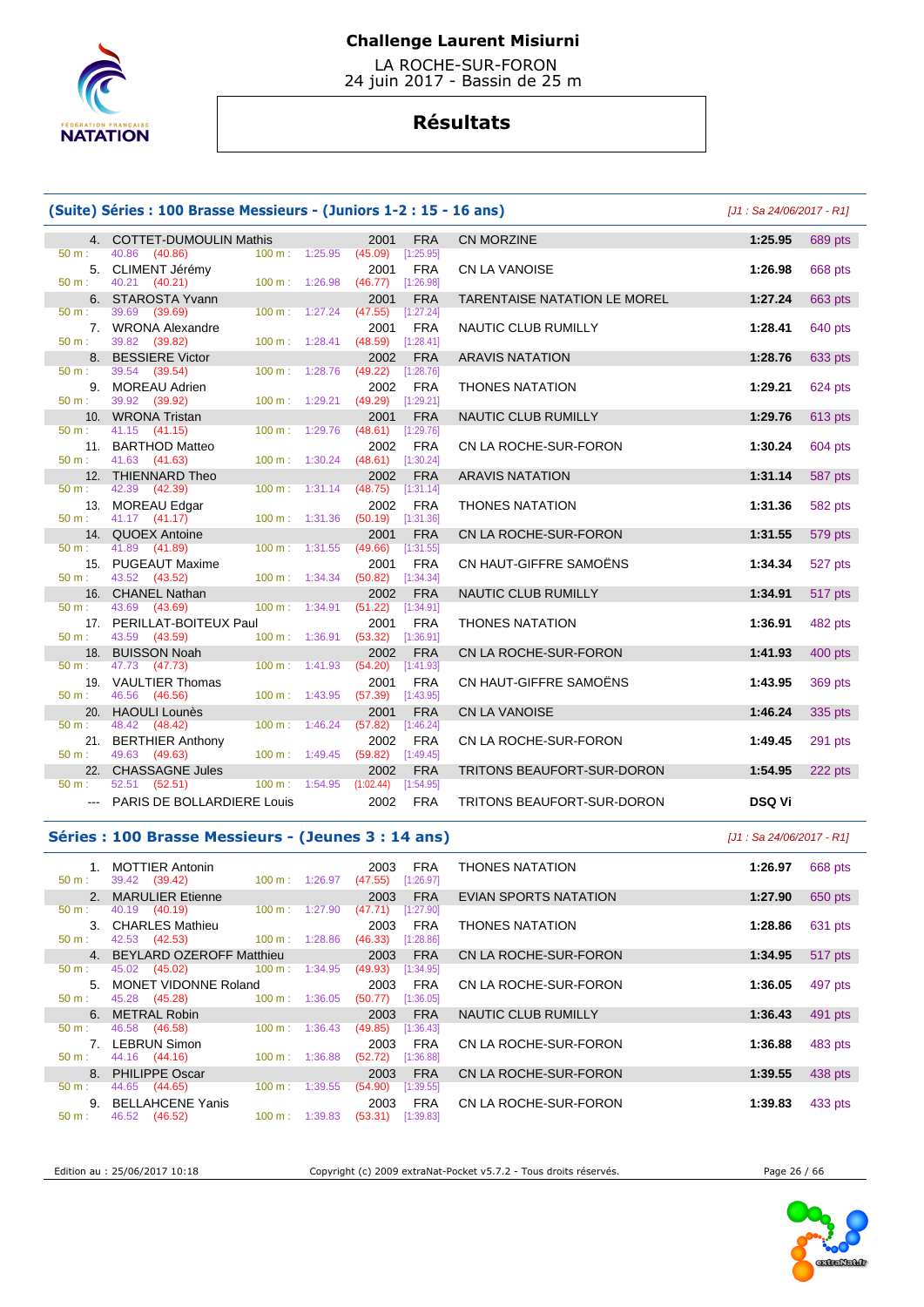

 LA ROCHE-SUR-FORON 24 juin 2017 - Bassin de 25 m

# **Résultats**

|                                                                                                                                                                                                                                                                                                                                                                                                                                                                            | (Suite) Séries : 100 Brasse Messieurs - (Jeunes 3 : 14 ans) |        |                           |                                                   |                            | [J1 : Sa 24/06/2017 - R1] |           |
|----------------------------------------------------------------------------------------------------------------------------------------------------------------------------------------------------------------------------------------------------------------------------------------------------------------------------------------------------------------------------------------------------------------------------------------------------------------------------|-------------------------------------------------------------|--------|---------------------------|---------------------------------------------------|----------------------------|---------------------------|-----------|
|                                                                                                                                                                                                                                                                                                                                                                                                                                                                            | 10. ROUTIN Hugo                                             |        |                           | <b>FRA</b><br>2003                                | CN HAUT-GIFFRE SAMOËNS     | 1:42.62                   | 389 pts   |
| 50 m:                                                                                                                                                                                                                                                                                                                                                                                                                                                                      | 46.45 (46.45)                                               |        | $100 \text{ m}: 1:42.62$  | (56.17)<br>[1:42.62]                              |                            |                           |           |
| $50 m$ :                                                                                                                                                                                                                                                                                                                                                                                                                                                                   | 11. FOUSSADIER Lancelin<br>48.66<br>(48.66)                 |        | $100 m$ : $1:44.40$       | <b>FRA</b><br>2003<br>[1:44.40]<br>(55.74)        | CN LA ROCHE-SUR-FORON      | 1:44.40                   | 362 pts   |
| 12.                                                                                                                                                                                                                                                                                                                                                                                                                                                                        | <b>GOY Noah</b>                                             |        |                           | 2003<br><b>FRA</b>                                | <b>THONES NATATION</b>     | 1:47.18                   | 322 pts   |
| $50 m$ :                                                                                                                                                                                                                                                                                                                                                                                                                                                                   | 49.58 (49.58)                                               |        | $100 m$ : 1:47.18         | (57.60)<br>[1:47.18]                              |                            |                           |           |
| 13.                                                                                                                                                                                                                                                                                                                                                                                                                                                                        | <b>AGNANS Jules</b>                                         |        |                           | <b>FRA</b><br>2003                                | <b>THONES NATATION</b>     | 1:49.04                   | 296 pts   |
| $50 m$ :                                                                                                                                                                                                                                                                                                                                                                                                                                                                   | 50.35 (50.35)                                               |        | $100 \text{ m}: 1:49.04$  | (58.69)<br>[1:49.04]                              |                            |                           |           |
|                                                                                                                                                                                                                                                                                                                                                                                                                                                                            | 14. GUINET-DANNONAY Raoul                                   |        |                           | <b>FRA</b><br>2003                                | NAUTIC CLUB RUMILLY        | 1:59.40                   | $173$ pts |
| 50 m:                                                                                                                                                                                                                                                                                                                                                                                                                                                                      | 54.20 (54.20)                                               |        | $100 \text{ m}: 1:59.40$  | [1:59.40]<br>(1:05.20)                            |                            |                           |           |
| $\frac{1}{2} \left( \frac{1}{2} \right) \left( \frac{1}{2} \right) \left( \frac{1}{2} \right) \left( \frac{1}{2} \right) \left( \frac{1}{2} \right) \left( \frac{1}{2} \right) \left( \frac{1}{2} \right) \left( \frac{1}{2} \right) \left( \frac{1}{2} \right) \left( \frac{1}{2} \right) \left( \frac{1}{2} \right) \left( \frac{1}{2} \right) \left( \frac{1}{2} \right) \left( \frac{1}{2} \right) \left( \frac{1}{2} \right) \left( \frac{1}{2} \right) \left( \frac$ | <b>MOGENIER Maxence</b>                                     |        |                           | <b>FRA</b><br>2003                                | CN HAUT-GIFFRE SAMOËNS     | <b>DNS</b> dec            |           |
|                                                                                                                                                                                                                                                                                                                                                                                                                                                                            | Séries : 100 Brasse Messieurs - (Jeunes 2 : 13 ans)         |        |                           |                                                   |                            | [J1 : Sa 24/06/2017 - R1] |           |
|                                                                                                                                                                                                                                                                                                                                                                                                                                                                            | 1. JAQUIER Elian                                            |        |                           | 2004<br><b>FRA</b>                                | CN LA ROCHE-SUR-FORON      | 1:39.11                   | 445 pts   |
| 50 m:                                                                                                                                                                                                                                                                                                                                                                                                                                                                      | 46.56 (46.56)                                               |        | $100 \text{ m}: 1:39.11$  | (52.55)<br>[1:39.11]                              |                            |                           |           |
|                                                                                                                                                                                                                                                                                                                                                                                                                                                                            | 2. QUOEX Pierre                                             |        |                           | <b>FRA</b><br>2004                                | CN LA ROCHE-SUR-FORON      | 1:42.25                   | 395 pts   |
| $50 m$ :                                                                                                                                                                                                                                                                                                                                                                                                                                                                   | 47.61 (47.61)                                               |        | $100 \text{ m}: 1:42.25$  | (54.64)<br>[1:42.25]                              |                            |                           |           |
|                                                                                                                                                                                                                                                                                                                                                                                                                                                                            | 3. CROS Arthur                                              |        |                           | <b>FRA</b><br>2004                                | <b>ARAVIS NATATION</b>     | 1:43.77                   | 372 pts   |
| 50 m:                                                                                                                                                                                                                                                                                                                                                                                                                                                                      | 48.28 (48.28)                                               |        | $100 m$ : 1:43.77         | (55.49)<br>[1:43.77]                              |                            |                           |           |
|                                                                                                                                                                                                                                                                                                                                                                                                                                                                            | 4. RADU Nicolas                                             |        |                           | <b>FRA</b><br>2004                                | <b>CN LA VANOISE</b>       | 1:44.06                   | 367 pts   |
| 50 m:                                                                                                                                                                                                                                                                                                                                                                                                                                                                      | 48.97 (48.97)                                               | 100 m: | 1:44.06                   | (55.09)<br>[1:44.06]                              |                            |                           |           |
| 5.<br>$50 m$ :                                                                                                                                                                                                                                                                                                                                                                                                                                                             | <b>COEMET Axel</b><br>50.01 (50.01)                         |        | $100 \text{ m}$ : 1:46.46 | 2004<br><b>FRA</b><br>(56.45)<br>[1:46.46]        | <b>THONES NATATION</b>     | 1:46.46                   | 332 pts   |
| 6.                                                                                                                                                                                                                                                                                                                                                                                                                                                                         | <b>LEVET Gaston</b>                                         |        |                           | 2004<br><b>FRA</b>                                | CN LA ROCHE-SUR-FORON      | 1:46.68                   |           |
| $50 m$ :                                                                                                                                                                                                                                                                                                                                                                                                                                                                   | 48.18 (48.18)                                               | 100 m: | 1:46.68                   | (58.50)<br>[1:46.68]                              |                            |                           | 329 pts   |
| 7.                                                                                                                                                                                                                                                                                                                                                                                                                                                                         | <b>DIAS Nelson</b>                                          |        |                           | 2004<br><b>FRA</b>                                | CN LA ROCHE-SUR-FORON      | 1:47.71                   | 314 pts   |
| 50 m:                                                                                                                                                                                                                                                                                                                                                                                                                                                                      | 51.03 (51.03)                                               |        | $100 m$ : 1:47.71         | (56.68)<br>[1:47.71]                              |                            |                           |           |
|                                                                                                                                                                                                                                                                                                                                                                                                                                                                            | 8. TORRISI Noa                                              |        |                           | <b>FRA</b><br>2004                                | NAUTIC CLUB RUMILLY        | 2:02.06                   | 147 $pts$ |
| 50 m:                                                                                                                                                                                                                                                                                                                                                                                                                                                                      | 56.49 (56.49)                                               |        | 100 m: 2:02.06            | (1:05.57)<br>[2:02.06]                            |                            |                           |           |
| $\frac{1}{2} \left( \frac{1}{2} \right) \left( \frac{1}{2} \right) \left( \frac{1}{2} \right) \left( \frac{1}{2} \right) \left( \frac{1}{2} \right) \left( \frac{1}{2} \right) \left( \frac{1}{2} \right) \left( \frac{1}{2} \right) \left( \frac{1}{2} \right) \left( \frac{1}{2} \right) \left( \frac{1}{2} \right) \left( \frac{1}{2} \right) \left( \frac{1}{2} \right) \left( \frac{1}{2} \right) \left( \frac{1}{2} \right) \left( \frac{1}{2} \right) \left( \frac$ | <b>BERNARD Mattéo</b>                                       |        |                           | <b>FRA</b><br>2004                                | TRITONS BEAUFORT-SUR-DORON | <b>DSQ Vi</b>             |           |
|                                                                                                                                                                                                                                                                                                                                                                                                                                                                            | <b>GUERET Thomas</b>                                        |        |                           | <b>FRA</b><br>2004                                | TRITONS BEAUFORT-SUR-DORON | <b>DNS</b> dec            |           |
|                                                                                                                                                                                                                                                                                                                                                                                                                                                                            | Séries : 100 Brasse Messieurs - (Jeunes 1 : 12 ans)         |        |                           |                                                   |                            | [J1 : Sa 24/06/2017 - R1] |           |
|                                                                                                                                                                                                                                                                                                                                                                                                                                                                            | 1. CHANEL Cyril                                             |        |                           | 2005 FRA                                          | NAUTIC CLUB RUMILLY        | 1:39.70                   | 436 pts   |
| $E \cap \mathbb{R}$                                                                                                                                                                                                                                                                                                                                                                                                                                                        | $17.77$ $117.77$                                            |        |                           | $(100 \text{ m} + 4.20770)$ $(50.42)$ $(4.20720)$ |                            |                           |           |

|                           | <b>CHANEL Cyril</b>         |                          | 2005                 | <b>FRA</b> | NAUTIC CLUB RUMILLY    | 1:39.70       | 436 pts   |
|---------------------------|-----------------------------|--------------------------|----------------------|------------|------------------------|---------------|-----------|
| 50 m:                     | 47.57 (47.57)               | $100 \text{ m}: 1:39.70$ | (52.13)              | [1:39.70]  |                        |               |           |
|                           | 2. WILMOT Toby              |                          | 2005                 | <b>GBR</b> | CN HAUT-GIFFRE SAMOËNS | 1:43.15       | 381 pts   |
| 50 m:                     | 48.45 (48.45)               | 100 m:                   | 1:43.15<br>(54.70)   | [1:43.15]  |                        |               |           |
|                           | 3. FOUCAULT Maé             |                          | 2005                 | <b>FRA</b> | CN LA ROCHE-SUR-FORON  | 1:44.46       | 361 pts   |
| 50 m:                     | 48.97 (48.97)               | $100 \text{ m}$ :        | (55.49)<br>1:44.46   | [1:44.46]  |                        |               |           |
|                           | 4. BAUR Emile               |                          | 2005                 | <b>FRA</b> | <b>ARAVIS NATATION</b> | 1:44.60       | 359 pts   |
| $50 m$ :                  | 49.68<br>(49.68)            | $100 \text{ m}$ :        | 1:44.60<br>(54.92)   | [1:44.60]  |                        |               |           |
|                           | 5. CHANTRAINE Benjamin      |                          | 2005                 | <b>FRA</b> | <b>THONES NATATION</b> | 1:53.82       | 235 pts   |
| $50 m$ :                  | 53.58 (53.58)               | $100 \text{ m}$ :        | 1:53.82<br>(1:00.24) | [1:53.82]  |                        |               |           |
|                           | 6. FAVRE REGUILLON Corentin |                          | 2005                 | <b>FRA</b> | <b>THONES NATATION</b> | 1:56.01       | $210$ pts |
| 50 m:                     | 55.30 (55.30)               | $100 \text{ m}$ :        | 1:56.01<br>(1:00.71) | [1:56.01]  |                        |               |           |
| 7.                        | <b>THIENNARD Pierre</b>     |                          | 2005                 | <b>FRA</b> | ARAVIS NATATION        | 1:57.91       | 189 pts   |
| 50 m:                     | 54.44 (54.44)               | $100 \text{ m}$ :        | 1:57.91<br>(1:03.47) | [1:57.91]  |                        |               |           |
|                           | 8. BERTIN Léo               |                          | 2005                 | <b>FRA</b> | <b>THONES NATATION</b> | 2:08.26       | 94 pts    |
| $50 m$ :                  | $1:00.58$ $(1:00.58)$       | 100 m:                   | 2:08.26<br>(1:07.68) | [2:08.26]  |                        |               |           |
|                           | 9. GOY Lucas                |                          | 2005                 | <b>FRA</b> | <b>THONES NATATION</b> | 2:33.32       | 1 pt      |
| $50 m$ :                  | $1:09.45$ $(1:09.45)$       | $100 \text{ m}$ :        | 2:33.32<br>(1:23.87) | [2:33.32]  |                        |               |           |
| $\qquad \qquad -\qquad -$ | <b>MAISTRE Joseph</b>       |                          | 2005                 | <b>FRA</b> | <b>ARAVIS NATATION</b> | <b>DSQ Ni</b> |           |
|                           |                             |                          |                      |            |                        |               |           |

### **Séries : 100 Brasse Messieurs - (Séniors : 19 ans et plus)** [J1 : Sa 24/06/2017 - R1]

| 50 m : 35.00 (35.00)<br>100 m : 1:15.44 (40.44) [1:15.44] |  | ' GAIDIOZ Kevin |  | 1987 | <b>FRA</b> | <b>THONES NATATION</b> | 1:15.44 | 922 pts |
|-----------------------------------------------------------|--|-----------------|--|------|------------|------------------------|---------|---------|
|-----------------------------------------------------------|--|-----------------|--|------|------------|------------------------|---------|---------|

Edition au : 25/06/2017 10:18 Copyright (c) 2009 extraNat-Pocket v5.7.2 - Tous droits réservés. Page 27 / 66

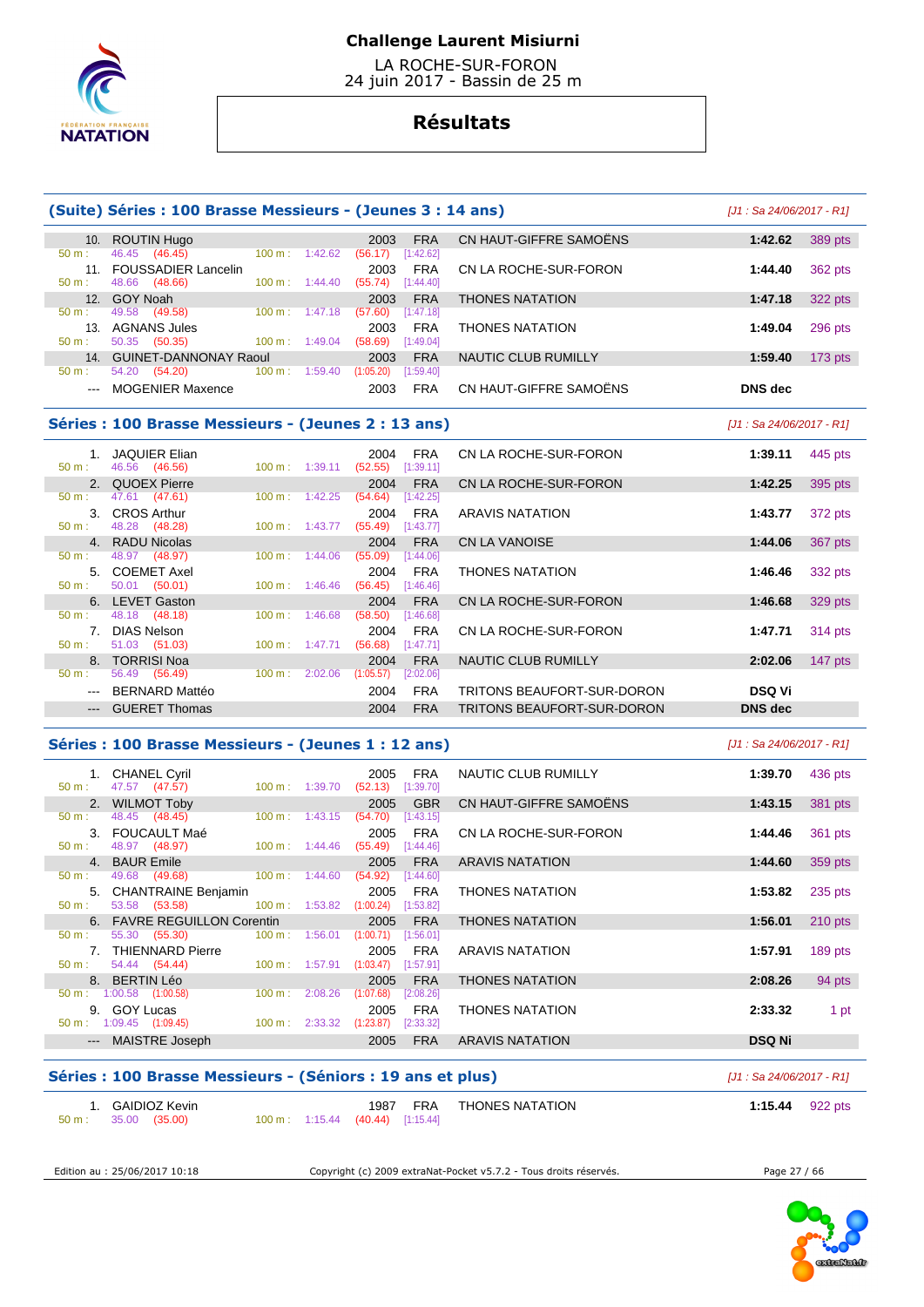

 LA ROCHE-SUR-FORON 24 juin 2017 - Bassin de 25 m

# **Résultats**

|                                                                                                         | (Suite) Séries : 100 Brasse Messieurs - (Séniors : 19 ans et plus) |                          |         |                             |                           |                                     | [J1 : Sa 24/06/2017 - R1]  |                                                     |
|---------------------------------------------------------------------------------------------------------|--------------------------------------------------------------------|--------------------------|---------|-----------------------------|---------------------------|-------------------------------------|----------------------------|-----------------------------------------------------|
|                                                                                                         | 2. BERDUGO Yohann                                                  |                          |         | 1996                        | <b>FRA</b>                | <b>TRITONS BEAUFORT-SUR-DORON</b>   | 1:20.01                    | 817 pts                                             |
| 50 m:                                                                                                   | 37.09 (37.09)<br>3. LEGON Nicolas                                  | 100 m:                   | 1:20.01 | (42.92)<br>1992             | [1:20.01]<br><b>FRA</b>   | ARAVIS NATATION                     | 1:24.02                    | 729 pts                                             |
| 50 m:                                                                                                   | 38.75 (38.75)                                                      | $100 m$ : 1:24.02        |         | $(45.27)$ [1:24.02]         |                           |                                     | 1:25.45                    |                                                     |
| 50 m :                                                                                                  | 4. BARBIER Julian<br>38.52<br>(38.52)                              | $100 \text{ m}$ :        | 1:25.45 | 1998<br>(46.93)             | <b>FRA</b><br>[1:25.45]   | <b>THONES NATATION</b>              |                            | 699 pts                                             |
| 50 m:                                                                                                   | 5. POTIE Felix<br>39.78 (39.78)                                    | $100 \text{ m}: 1:25.46$ |         | 1998<br>(45.68)             | <b>FRA</b><br>[1:25.46]   | <b>THONES NATATION</b>              | 1:25.46                    | 699 pts                                             |
|                                                                                                         | 6. FLEURY Xavier                                                   |                          |         | 1977                        | <b>FRA</b>                | NAUTIC CLUB RUMILLY                 | 1:25.79                    | 692 pts                                             |
| $50 m$ :<br>$\qquad \qquad \text{---}$                                                                  | 39.55 (39.55)<br><b>WILMOT Robert</b>                              | 100 m:                   | 1:25.79 | (46.24)<br>1971             | [1:25.79]<br><b>GBR</b>   | CN HAUT-GIFFRE SAMOENS              | <b>DNS</b> dec             |                                                     |
|                                                                                                         |                                                                    |                          |         |                             |                           |                                     |                            |                                                     |
|                                                                                                         | Séries : 100 Brasse Messieurs - (Juniors 3-4 : 17 - 18 ans)        |                          |         |                             |                           |                                     | $[J1: Sa 24/06/2017 - R1]$ |                                                     |
| 50 m:                                                                                                   | 1. RALPH Anthony<br>39.71 (39.71)                                  | $100 m$ : 1:23.20        |         | 2000<br>$(43.49)$ [1:23.20] | <b>FRA</b>                | <b>THONES NATATION</b>              | 1:23.20                    | 747 pts                                             |
|                                                                                                         | 2. COEMET Tom                                                      |                          |         | 2000                        | <b>FRA</b>                | <b>THONES NATATION</b>              | 1:23.34                    | 744 pts                                             |
| $50 m$ :                                                                                                | 39.52 (39.52)<br>3. SERVOZ Mathis                                  | 100 m:                   | 1:23.34 | (43.82)<br>2000             | [1:23.34]<br><b>FRA</b>   | EVIAN SPORTS NATATION               | 1:26.44                    | 679 pts                                             |
| 50 m:                                                                                                   | 40.92 (40.92)                                                      | $100 \text{ m}: 1:26.44$ |         | (45.52)                     | [1:26.44]                 |                                     |                            |                                                     |
| 50 m:                                                                                                   | 4. SAGE Matthieu<br>39.99 (39.99)                                  | 100 m:                   | 1:26.75 | 1999<br>(46.76)             | <b>FRA</b><br>[1:26.75]   | <b>NAUTIC CLUB RUMILLY</b>          | 1:26.75                    | 673 pts                                             |
| 50 m:                                                                                                   | 5. DEBARGE Paul<br>45.14 (45.14)                                   | 100 m: 1:38.58           |         | 2000<br>$(53.44)$ [1:38.58] | FRA                       | EVIAN SPORTS NATATION               | 1:38.58                    | 454 pts                                             |
|                                                                                                         | 6. CHAPARD Joachim                                                 |                          |         | 1999                        | <b>FRA</b>                | <b>ARAVIS NATATION</b>              | 1:38.92                    | 448 pts                                             |
| 50 m:<br>$\frac{1}{2} \left( \frac{1}{2} \right) \left( \frac{1}{2} \right) \left( \frac{1}{2} \right)$ | 44.36 (44.36)<br><b>DELAMARRE Paul</b>                             | $100 \text{ m}$ :        | 1:38.92 | (54.56)<br>2000             | [1:38.92]<br><b>FRA</b>   | CN LA ROCHE-SUR-FORON               | <b>DNS</b> dec             |                                                     |
|                                                                                                         | Séries : 100 Brasse Messieurs - (Juniors 1-2 : 15 - 16 ans)        |                          |         |                             |                           |                                     | $[J1: Sa 24/06/2017 - R1]$ |                                                     |
|                                                                                                         | 1. JEFFERIES Jacques                                               |                          |         |                             |                           |                                     |                            |                                                     |
| 50 m:                                                                                                   |                                                                    |                          |         |                             |                           |                                     |                            |                                                     |
|                                                                                                         | 37.76 (37.76)                                                      | 100 m: 1:20.80           |         | 2002<br>$(43.04)$ [1:20.80] | FRA                       | <b>CN MORZINE</b>                   | 1:20.80                    | 799 pts                                             |
| 50 m:                                                                                                   | 2. BARONNET Enzo<br>38.65<br>(38.65)                               | 100 m:                   | 1:23.78 | 2002<br>(45.13)             | <b>FRA</b><br>[1:23.78]   | <b>CN LA VANOISE</b>                | 1:23.78                    | 734 pts                                             |
|                                                                                                         | 3. JOURNET Loic                                                    |                          |         | 2001                        | <b>FRA</b>                | NAUTIC CLUB RUMILLY                 | 1:23.94                    | 731 pts                                             |
| 50 m:                                                                                                   | 38.12 (38.12)<br>4. COTTET-DUMOULIN Mathis                         | $100 \text{ m}: 1:23.94$ |         | (45.82)<br>2001             | [1:23.94]<br><b>FRA</b>   | <b>CN MORZINE</b>                   | 1:25.95                    | 689 pts                                             |
| 50 m:                                                                                                   | 40.86 (40.86)                                                      | 100 m:                   | 1:25.95 | (45.09)                     | [1:25.95]                 |                                     |                            |                                                     |
| 50 m:                                                                                                   | 5. CLIMENT Jérémy<br>40.21 (40.21)                                 | 100 m: 1:26.98           |         | 2001<br>$(46.77)$ [1:26.98] | <b>FRA</b>                | CN LA VANOISE                       | 1:26.98                    | 668 pts                                             |
| 50 m:                                                                                                   | 6. STAROSTA Yvann<br>39.69 (39.69)                                 | $100 \text{ m}: 1:27.24$ |         | 2001<br>(47.55)             | <b>FRA</b><br>$[1:27.24]$ | <b>TARENTAISE NATATION LE MOREL</b> | 1:27.24                    | 663 pts                                             |
|                                                                                                         | 7. WRONA Alexandre                                                 |                          |         | 2001                        | <b>FRA</b>                | NAUTIC CLUB RUMILLY                 | 1:28.41                    | 640 pts                                             |
| 50 m:<br>8.                                                                                             | 39.82 (39.82)<br><b>BESSIERE Victor</b>                            | $100 \text{ m}: 1:28.41$ |         | $(48.59)$ [1:28.41]<br>2002 | <b>FRA</b>                | <b>ARAVIS NATATION</b>              | 1:28.76                    |                                                     |
| $50 m$ :                                                                                                | 39.54<br>(39.54)                                                   | 100 m: 1:28.76           |         | (49.22)                     | [1:28.76]                 |                                     |                            |                                                     |
| 9.<br>50 m:                                                                                             | MOREAU Adrien<br>39.92 (39.92)                                     | 100 m: 1:29.21           |         | 2002<br>(49.29)             | <b>FRA</b><br>[1:29.21]   | THONES NATATION                     | 1:29.21                    | 624 pts                                             |
| 10.                                                                                                     | <b>WRONA Tristan</b>                                               |                          |         | 2001                        | <b>FRA</b>                | NAUTIC CLUB RUMILLY                 | 1:29.76                    |                                                     |
| 50 m:<br>11.                                                                                            | 41.15 (41.15)<br><b>BARTHOD Matteo</b>                             | 100 m:                   | 1:29.76 | (48.61)<br>2002             | [1:29.76]<br>FRA          | CN LA ROCHE-SUR-FORON               | 1:30.24                    | 604 pts                                             |
| 50 m:                                                                                                   | 41.63 (41.63)                                                      | 100 m: 1:30.24           |         | $(48.61)$ [1:30.24]         |                           |                                     |                            |                                                     |
| 50 m:                                                                                                   | 12. THIENNARD Theo<br>42.39 (42.39)                                | 100 m:                   | 1:31.14 | 2002<br>$(48.75)$ [1:31.14] | <b>FRA</b>                | <b>ARAVIS NATATION</b>              | 1:31.14                    |                                                     |
| 50 m:                                                                                                   | 13. MOREAU Edgar<br>41.17 (41.17)                                  | $100 \text{ m}: 1:31.36$ |         | 2002<br>$(50.19)$ [1:31.36] | FRA                       | <b>THONES NATATION</b>              | 1:31.36                    | 582 pts                                             |
|                                                                                                         | 14. QUOEX Antoine                                                  |                          |         | 2001                        | <b>FRA</b>                | CN LA ROCHE-SUR-FORON               | 1:31.55                    |                                                     |
| 50 m:<br>15.                                                                                            | 41.89 (41.89)<br><b>PUGEAUT Maxime</b>                             | $100 \text{ m}: 1:31.55$ |         | (49.66)<br>2001             | [1:31.55]<br><b>FRA</b>   | CN HAUT-GIFFRE SAMOËNS              | 1:34.34                    | 633 pts<br>613 pts<br>587 pts<br>579 pts<br>527 pts |

Edition au : 25/06/2017 10:18 Copyright (c) 2009 extraNat-Pocket v5.7.2 - Tous droits réservés. Page 28 / 66

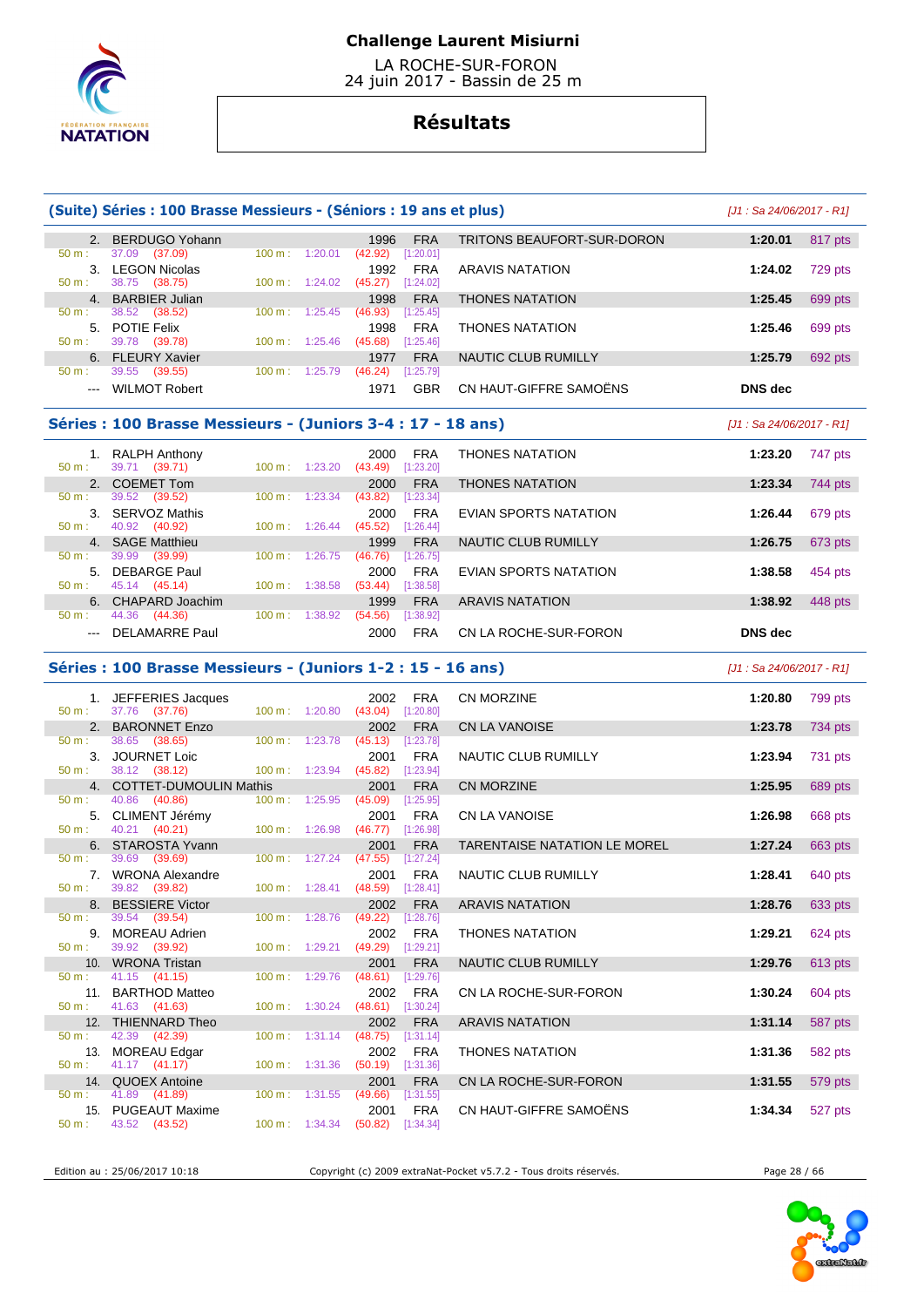

 LA ROCHE-SUR-FORON 24 juin 2017 - Bassin de 25 m

# **Résultats**

| 16.             | <b>CHANEL Nathan</b>                       |         | <b>FRA</b><br>2002     | NAUTIC CLUB RUMILLY        | 1:34.91       | 517 pts |
|-----------------|--------------------------------------------|---------|------------------------|----------------------------|---------------|---------|
| $50 m$ :        | (43.69)<br>100 m:<br>43.69                 | 1:34.91 | (51.22)<br>[1:34.91]   |                            |               |         |
| 17 <sub>1</sub> | PERILLAT-BOITEUX Paul                      |         | <b>FRA</b><br>2001     | <b>THONES NATATION</b>     | 1:36.91       | 482 pts |
| $50 m$ :        | 43.59 (43.59)<br>100 m:                    | 1:36.91 | (53.32)<br>[1:36.91]   |                            |               |         |
| 18 <sub>1</sub> | <b>BUISSON Noah</b>                        |         | <b>FRA</b><br>2002     | CN LA ROCHE-SUR-FORON      | 1:41.93       | 400 pts |
| $50 m$ :        | 47.73<br>100 m:<br>(47.73)                 | 1:41.93 | (54.20)<br>[1:41.93]   |                            |               |         |
| 19              | <b>VAULTIER Thomas</b>                     |         | <b>FRA</b><br>2001     | CN HAUT-GIFFRE SAMOËNS     | 1:43.95       | 369 pts |
| $50 m$ :        | 46.56 (46.56)<br>$100 \text{ m}$ :         | 1:43.95 | (57.39)<br>[1:43.95]   |                            |               |         |
|                 | 20. HAOULI Lounès                          |         | <b>FRA</b><br>2001     | CN LA VANOISE              | 1:46.24       | 335 pts |
| $50 m$ :        | 48.42 (48.42)<br>100 m:                    | 1:46.24 | (57.82)<br>[1:46.24]   |                            |               |         |
| 21.             | <b>BERTHIER Anthony</b>                    |         | <b>FRA</b><br>2002     | CN LA ROCHE-SUR-FORON      | 1:49.45       | 291 pts |
| $50 m$ :        | 49.63 (49.63)<br>$100 \text{ m}$ : 1:49.45 |         | (59.82)<br>[1:49.45]   |                            |               |         |
| 22 <sub>1</sub> | <b>CHASSAGNE Jules</b>                     |         | <b>FRA</b><br>2002     | TRITONS BEAUFORT-SUR-DORON | 1:54.95       | 222 pts |
| $50 m$ :        | (52.51)<br>$100 \text{ m}$ :<br>52.51      | 1:54.95 | (1:02.44)<br>[1:54.95] |                            |               |         |
|                 | PARIS DE BOLLARDIERE Louis                 |         | <b>FRA</b><br>2002     | TRITONS BEAUFORT-SUR-DORON | <b>DSQ Vi</b> |         |

### **Séries : 100 Brasse Messieurs - (Jeunes 3 : 14 ans)** [J1 : Sa 24/06/2017 - R1]

 1. MOTTIER Antonin 2003 FRA THONES NATATION **1:26.97** 668 pts 50 m : 39.42 (39.42) 100 m : 1:26.97 (47.55) [1:26.97] 2. MARULIER Etienne 2003 FRA EVIAN SPORTS NATATION **1:27.90** 650 pts 50 m : 40.19 (40.19) 100 m : 1:27.90 (47.71) [1:27.90] 3. CHARLES Mathieu 2003 FRA THONES NATATION **1:28.86** 631 pts  $42.53$   $(42.53)$  4. BEYLARD OZEROFF Matthieu 2003 FRA CN LA ROCHE-SUR-FORON **1:34.95** 517 pts 50 m : 45.02 (45.02) 100 m : 1:34.95 (49.93) [1:34.95] 5. MONET VIDONNE Roland 2003 FRA CN LA ROCHE-SUR-FORON **1:36.05** 497 pts  $(45.28)$  6. METRAL Robin 2003 FRA NAUTIC CLUB RUMILLY **1:36.43** 491 pts 50 m : 46.58 (46.58) 100 m : 1:36.43 (49.85) [1:36.43] 7. LEBRUN Simon 2003 FRA CN LA ROCHE-SUR-FORON **1:36.88** 483 pts 50 m : 44.16 (44.16) 100 m : 1:36.88 (52.72) [1:36.88] 8. PHILIPPE Oscar 2003 FRA CN LA ROCHE-SUR-FORON **1:39.55** 438 pts 50 m : 44.65 (44.65) 100 m : 1:39.55 (54.90) [1:39.55] 9. BELLAHCENE Yanis 2003 FRA CN LA ROCHE-SUR-FORON **1:39.83** 433 pts 46.52 (46.52) 10. ROUTIN Hugo 2003 FRA CN HAUT-GIFFRE SAMOËNS **1:42.62** 389 pts 46.45 (46.45) 100 m : 1:42.62 (56.17) [1:42.62] 11. FOUSSADIER Lancelin 2003 FRA CN LA ROCHE-SUR-FORON **1:44.40** 362 pts  $(55.74)$  12. GOY Noah 2003 FRA THONES NATATION **1:47.18** 322 pts 50 m : 49.58 (49.58) 100 m : 1:47.18 (57.60) [1:47.18] 13. AGNANS Jules 2003 FRA THONES NATATION **1:49.04** 296 pts 50 m : 50.35 (50.35) 100 m : 1:49.04 (58.69) [1:49.04] 14. GUINET-DANNONAY Raoul 2003 FRA NAUTIC CLUB RUMILLY **1:59.40** 173 pts  $(1:05.20)$  [1:59.40] --- MOGENIER Maxence 2003 FRA CN HAUT-GIFFRE SAMOËNS **DNS dec** 

### **Séries : 100 Brasse Messieurs - (Jeunes 2 : 13 ans)** [J1 : Sa 24/06/2017 - R1]

| <b>FRA</b><br>CN LA ROCHE-SUR-FORON<br><b>JAQUIER Elian</b><br>445 pts<br>2004<br>1:39.11<br>46.56<br>(46.56)<br>[1:39.11]<br>1:39.11<br>(52.55)<br>$100 \text{ m}$ :<br>$50 m$ :<br>2. QUOEX Pierre<br><b>FRA</b><br>CN LA ROCHE-SUR-FORON<br>2004<br>395 pts<br>1:42.25<br>(47.61)<br>47.61<br>(54.64)<br>100 m:<br>[1:42.25]<br>1:42.25<br>$50 \text{ m}$ :<br><b>CROS Arthur</b><br><b>FRA</b><br>2004<br>ARAVIS NATATION<br>3.<br>372 pts<br>1:43.77<br>48.28<br>(48.28)<br>(55.49)<br>[1:43.77]<br>$50 m$ :<br>100 m:<br>1:43.77<br><b>RADU Nicolas</b><br><b>FRA</b><br>CN LA VANOISE<br>367 pts<br>2004<br>1:44.06<br>4.<br>48.97<br>(48.97)<br>(55.09)<br>[1:44.06]<br>1:44.06<br>$50 m$ :<br>$100 \text{ m}$ :<br><b>FRA</b><br><b>COEMET Axel</b><br><b>THONES NATATION</b><br>332 pts<br>2004<br>5.<br>1:46.46<br>50.01<br>(50.01)<br>$50 m$ :<br>(56.45)<br>[1:46.46]<br>100 m:<br>1:46.46 |  |  |  |  |
|---------------------------------------------------------------------------------------------------------------------------------------------------------------------------------------------------------------------------------------------------------------------------------------------------------------------------------------------------------------------------------------------------------------------------------------------------------------------------------------------------------------------------------------------------------------------------------------------------------------------------------------------------------------------------------------------------------------------------------------------------------------------------------------------------------------------------------------------------------------------------------------------------------|--|--|--|--|
|                                                                                                                                                                                                                                                                                                                                                                                                                                                                                                                                                                                                                                                                                                                                                                                                                                                                                                         |  |  |  |  |
|                                                                                                                                                                                                                                                                                                                                                                                                                                                                                                                                                                                                                                                                                                                                                                                                                                                                                                         |  |  |  |  |
|                                                                                                                                                                                                                                                                                                                                                                                                                                                                                                                                                                                                                                                                                                                                                                                                                                                                                                         |  |  |  |  |
|                                                                                                                                                                                                                                                                                                                                                                                                                                                                                                                                                                                                                                                                                                                                                                                                                                                                                                         |  |  |  |  |
|                                                                                                                                                                                                                                                                                                                                                                                                                                                                                                                                                                                                                                                                                                                                                                                                                                                                                                         |  |  |  |  |
|                                                                                                                                                                                                                                                                                                                                                                                                                                                                                                                                                                                                                                                                                                                                                                                                                                                                                                         |  |  |  |  |
|                                                                                                                                                                                                                                                                                                                                                                                                                                                                                                                                                                                                                                                                                                                                                                                                                                                                                                         |  |  |  |  |
|                                                                                                                                                                                                                                                                                                                                                                                                                                                                                                                                                                                                                                                                                                                                                                                                                                                                                                         |  |  |  |  |
|                                                                                                                                                                                                                                                                                                                                                                                                                                                                                                                                                                                                                                                                                                                                                                                                                                                                                                         |  |  |  |  |

Edition au : 25/06/2017 10:18 Copyright (c) 2009 extraNat-Pocket v5.7.2 - Tous droits réservés. Page 29 / 66

**(Suite) Séries : 100 Brasse Messieurs - (Juniors 1-2 : 15 - 16 ans)** [J1 : Sa 24/06/2017 - R1]

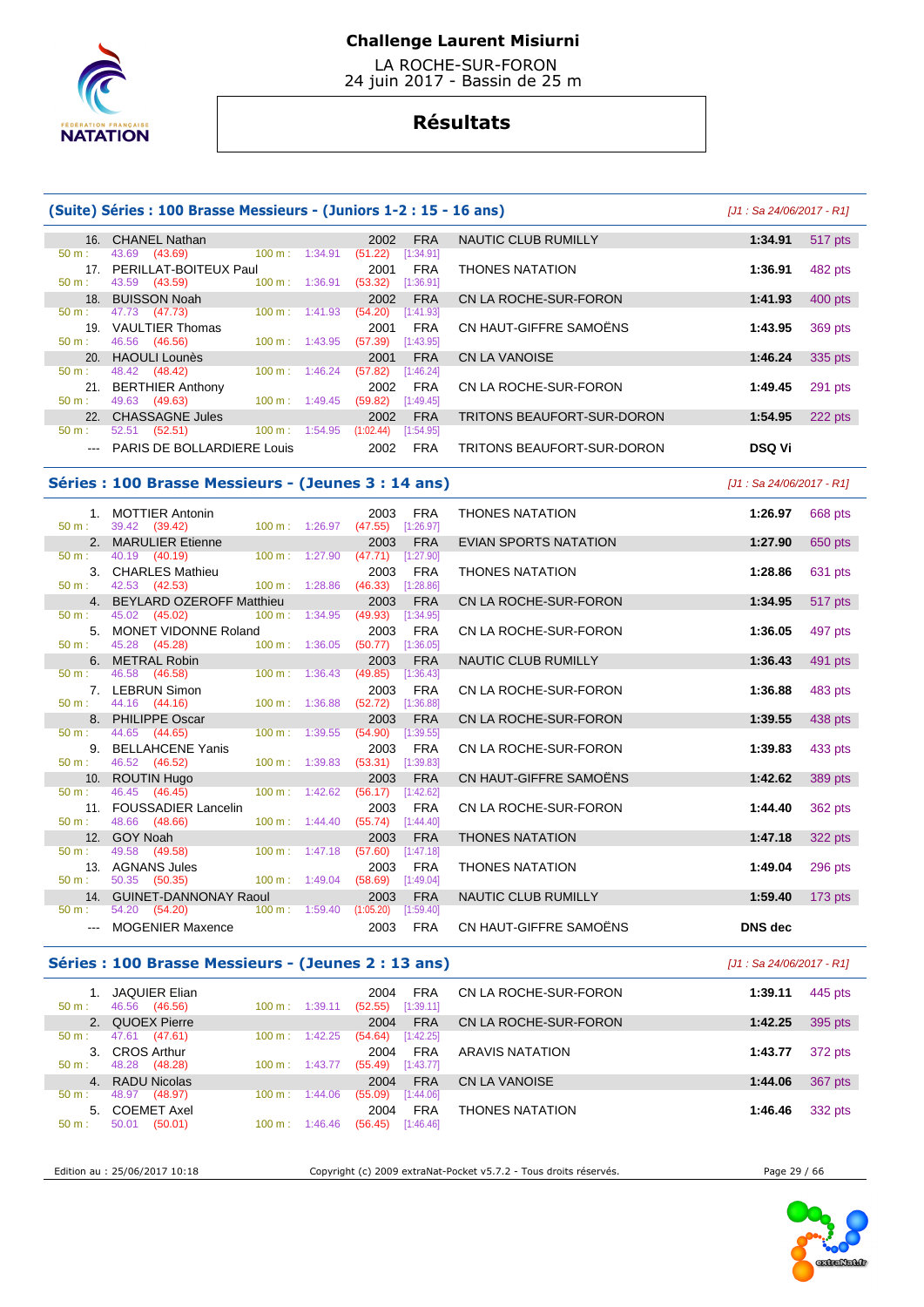

 LA ROCHE-SUR-FORON 24 juin 2017 - Bassin de 25 m

# **Résultats**

|                                                                                                                                                                                                                                                                                                                                                                                                                                                                                     | (Suite) Séries : 100 Brasse Messieurs - (Jeunes 2 : 13 ans) |                   |                          |                                          |                           |                                                                   | $[J1: Sa 24/06/2017 - R1]$ |                                                                                                 |
|-------------------------------------------------------------------------------------------------------------------------------------------------------------------------------------------------------------------------------------------------------------------------------------------------------------------------------------------------------------------------------------------------------------------------------------------------------------------------------------|-------------------------------------------------------------|-------------------|--------------------------|------------------------------------------|---------------------------|-------------------------------------------------------------------|----------------------------|-------------------------------------------------------------------------------------------------|
|                                                                                                                                                                                                                                                                                                                                                                                                                                                                                     | 6. LEVET Gaston                                             |                   |                          | 2004                                     | <b>FRA</b>                | CN LA ROCHE-SUR-FORON                                             | 1:46.68                    | 329 pts                                                                                         |
| 50 m:                                                                                                                                                                                                                                                                                                                                                                                                                                                                               | 48.18<br>(48.18)<br>7. DIAS Nelson                          |                   | 100 m: 1:46.68           | (58.50)<br>2004                          | [1:46.68]<br><b>FRA</b>   | CN LA ROCHE-SUR-FORON                                             | 1:47.71                    | 314 pts                                                                                         |
| $50 m$ :<br>8.                                                                                                                                                                                                                                                                                                                                                                                                                                                                      | 51.03<br>(51.03)<br><b>TORRISI Noa</b>                      |                   | 100 m: 1:47.71           | (56.68)<br>2004                          | [1:47.71]<br><b>FRA</b>   | NAUTIC CLUB RUMILLY                                               | 2:02.06                    | 147 pts                                                                                         |
| 50 m:<br>---                                                                                                                                                                                                                                                                                                                                                                                                                                                                        | 56.49 (56.49)<br><b>BERNARD Mattéo</b>                      |                   | 100 m: 2:02.06           | (1:05.57)<br>2004                        | [2:02.06]<br><b>FRA</b>   | TRITONS BEAUFORT-SUR-DORON                                        | <b>DSQ Vi</b>              |                                                                                                 |
| $\cdots$                                                                                                                                                                                                                                                                                                                                                                                                                                                                            | <b>GUERET Thomas</b>                                        |                   |                          | 2004                                     | <b>FRA</b>                | <b>TRITONS BEAUFORT-SUR-DORON</b>                                 | <b>DNS</b> dec             |                                                                                                 |
|                                                                                                                                                                                                                                                                                                                                                                                                                                                                                     | Séries : 100 Brasse Messieurs - (Jeunes 1 : 12 ans)         |                   |                          |                                          |                           |                                                                   | $[J1: Sa 24/06/2017 - R1]$ |                                                                                                 |
| 50 m:                                                                                                                                                                                                                                                                                                                                                                                                                                                                               | 1. CHANEL Cyril<br>47.57 (47.57)                            |                   | 100 m: 1:39.70           | 2005<br>$(52.13)$ [1:39.70]              | <b>FRA</b>                | NAUTIC CLUB RUMILLY                                               | 1:39.70                    | 436 pts                                                                                         |
|                                                                                                                                                                                                                                                                                                                                                                                                                                                                                     | 2. WILMOT Toby                                              |                   |                          | 2005                                     | <b>GBR</b>                | CN HAUT-GIFFRE SAMOENS                                            | 1:43.15                    | 381 pts                                                                                         |
| 50 m:                                                                                                                                                                                                                                                                                                                                                                                                                                                                               | 48.45 (48.45)<br>3. FOUCAULT Maé                            |                   | $100 \text{ m}: 1:43.15$ | (54.70)<br>2005                          | [1:43.15]<br><b>FRA</b>   | CN LA ROCHE-SUR-FORON                                             | 1:44.46                    | 361 pts                                                                                         |
| 50 m:                                                                                                                                                                                                                                                                                                                                                                                                                                                                               | 48.97 (48.97)<br>4. BAUR Emile                              |                   | $100 \text{ m}: 1:44.46$ | (55.49)<br>2005                          | $[1:44.46]$<br><b>FRA</b> | <b>ARAVIS NATATION</b>                                            | 1:44.60                    | 359 pts                                                                                         |
| 50 m:                                                                                                                                                                                                                                                                                                                                                                                                                                                                               | 49.68 (49.68)                                               |                   | $100 m$ : 1:44.60        | (54.92)                                  | [1:44.60]                 |                                                                   |                            |                                                                                                 |
| $50 m$ :                                                                                                                                                                                                                                                                                                                                                                                                                                                                            | 5. CHANTRAINE Benjamin<br>53.58 (53.58)                     |                   | 100 m: 1:53.82           | 2005<br>(1:00.24)                        | <b>FRA</b><br>[1:53.82]   | <b>THONES NATATION</b>                                            | 1:53.82                    | $235$ pts                                                                                       |
| 50 m:                                                                                                                                                                                                                                                                                                                                                                                                                                                                               | 6. FAVRE REGUILLON Corentin<br>55.30<br>(55.30)             | 100 m:            | 1:56.01                  | 2005<br>(1:00.71)                        | <b>FRA</b><br>[1:56.01]   | <b>THONES NATATION</b>                                            | 1:56.01                    | $210$ pts                                                                                       |
|                                                                                                                                                                                                                                                                                                                                                                                                                                                                                     | 7. THIENNARD Pierre                                         |                   |                          | 2005                                     | FRA                       | <b>ARAVIS NATATION</b>                                            | 1:57.91                    | 189 pts                                                                                         |
| 50 m:                                                                                                                                                                                                                                                                                                                                                                                                                                                                               | 54.44 (54.44)<br>8. BERTIN Léo                              |                   | 100 m: 1:57.91           | (1:03.47)<br>2005                        | $[1:57.91]$<br><b>FRA</b> | <b>THONES NATATION</b>                                            | 2:08.26                    | 94 pts                                                                                          |
|                                                                                                                                                                                                                                                                                                                                                                                                                                                                                     | $50 \text{ m}: 1:00.58$ $(1:00.58)$<br>9. GOY Lucas         | $100 \text{ m}$ : | 2:08.26                  | (1:07.68)<br>2005                        | [2:08.26]<br><b>FRA</b>   | <b>THONES NATATION</b>                                            | 2:33.32                    | 1 pt                                                                                            |
|                                                                                                                                                                                                                                                                                                                                                                                                                                                                                     | $50 \text{ m}: 1:09.45$ (1:09.45)                           |                   | $100 \text{ m}: 2:33.32$ | $(1:23.87)$ $[2:33.32]$                  |                           |                                                                   |                            |                                                                                                 |
|                                                                                                                                                                                                                                                                                                                                                                                                                                                                                     | --- MAISTRE Joseph                                          |                   |                          | 2005                                     |                           |                                                                   | <b>DSQ Ni</b>              |                                                                                                 |
|                                                                                                                                                                                                                                                                                                                                                                                                                                                                                     |                                                             |                   |                          |                                          | <b>FRA</b>                | <b>ARAVIS NATATION</b>                                            |                            |                                                                                                 |
|                                                                                                                                                                                                                                                                                                                                                                                                                                                                                     | Séries : 100 Brasse Messieurs - (Séniors : 19 ans et plus)  |                   |                          |                                          |                           |                                                                   | $[J1: Sa 24/06/2017 - R1]$ |                                                                                                 |
|                                                                                                                                                                                                                                                                                                                                                                                                                                                                                     | 1. GAIDIOZ Kevin                                            |                   |                          | 1987                                     | <b>FRA</b>                | <b>THONES NATATION</b>                                            | 1:15.44                    |                                                                                                 |
| 50 m:<br>2.                                                                                                                                                                                                                                                                                                                                                                                                                                                                         | 35.00 (35.00)<br><b>BERDUGO Yohann</b>                      |                   | 100 m: 1:15.44           | (40.44)<br>1996                          | [1:15.44]<br><b>FRA</b>   | TRITONS BEAUFORT-SUR-DORON                                        | 1:20.01                    |                                                                                                 |
| $50 m$ :                                                                                                                                                                                                                                                                                                                                                                                                                                                                            | 37.09<br>(37.09)<br>3. LEGON Nicolas                        | $100 \text{ m}$ : | 1:20.01                  | (42.92)<br>1992                          | [1:20.01]<br><b>FRA</b>   | <b>ARAVIS NATATION</b>                                            | 1:24.02                    |                                                                                                 |
| 50 m:                                                                                                                                                                                                                                                                                                                                                                                                                                                                               | 38.75 (38.75)                                               | 100 m:            | 1:24.02                  | (45.27)                                  | [1:24.02]                 |                                                                   |                            |                                                                                                 |
| $50 m$ :                                                                                                                                                                                                                                                                                                                                                                                                                                                                            | 4. BARBIER Julian<br>38.52 (38.52)                          |                   | 100 m: 1:25.45           | 1998<br>(46.93)                          | <b>FRA</b><br>$[1:25.45]$ | <b>THONES NATATION</b>                                            | 1:25.45                    |                                                                                                 |
|                                                                                                                                                                                                                                                                                                                                                                                                                                                                                     | 5. POTIE Felix                                              |                   |                          | 1998                                     | <b>FRA</b>                | <b>THONES NATATION</b>                                            | 1:25.46                    |                                                                                                 |
| $50 m$ :                                                                                                                                                                                                                                                                                                                                                                                                                                                                            | 39.78 (39.78)<br>6. FLEURY Xavier                           |                   |                          | 100 m: 1:25.46 (45.68) [1:25.46]<br>1977 | <b>FRA</b>                | NAUTIC CLUB RUMILLY                                               | 1:25.79                    |                                                                                                 |
| 50 m:<br>$\frac{1}{2} \left( \frac{1}{2} \right) \left( \frac{1}{2} \right) \left( \frac{1}{2} \right) \left( \frac{1}{2} \right) \left( \frac{1}{2} \right) \left( \frac{1}{2} \right) \left( \frac{1}{2} \right) \left( \frac{1}{2} \right) \left( \frac{1}{2} \right) \left( \frac{1}{2} \right) \left( \frac{1}{2} \right) \left( \frac{1}{2} \right) \left( \frac{1}{2} \right) \left( \frac{1}{2} \right) \left( \frac{1}{2} \right) \left( \frac{1}{2} \right) \left( \frac$ | 39.55 (39.55)<br><b>WILMOT Robert</b>                       |                   | 100 m: 1:25.79           | (46.24)<br>1971                          | [1:25.79]<br><b>GBR</b>   | CN HAUT-GIFFRE SAMOËNS                                            | <b>DNS</b> dec             |                                                                                                 |
|                                                                                                                                                                                                                                                                                                                                                                                                                                                                                     | Séries: 100 Brasse Messieurs - (Juniors 3-4 : 17 - 18 ans)  |                   |                          |                                          |                           |                                                                   | [J1 : Sa 24/06/2017 - R1]  |                                                                                                 |
|                                                                                                                                                                                                                                                                                                                                                                                                                                                                                     | 1. RALPH Anthony                                            |                   |                          | 2000                                     | <b>FRA</b>                | <b>THONES NATATION</b>                                            | 1:23.20                    |                                                                                                 |
| 50 m:                                                                                                                                                                                                                                                                                                                                                                                                                                                                               | 39.71 (39.71)<br>2. COEMET Tom                              |                   | 100 m: 1:23.20           | $(43.49)$ $[1:23.20]$<br>2000            | <b>FRA</b>                | <b>THONES NATATION</b>                                            | 1:23.34                    |                                                                                                 |
| $50 m$ :                                                                                                                                                                                                                                                                                                                                                                                                                                                                            | 39.52 (39.52)<br>3. SERVOZ Mathis                           | 100 m:            | 1:23.34                  | $(43.82)$ [1:23.34]<br>2000              | FRA                       |                                                                   | 1:26.44                    | 922 pts<br>817 pts<br>729 pts<br>699 pts<br>699 pts<br>692 pts<br>747 pts<br>744 pts<br>679 pts |
| $50 m$ :                                                                                                                                                                                                                                                                                                                                                                                                                                                                            | 40.92 (40.92)                                               |                   | $100 \text{ m}: 1:26.44$ | $(45.52)$ [1:26.44]                      |                           | EVIAN SPORTS NATATION                                             |                            |                                                                                                 |
| 50 m:                                                                                                                                                                                                                                                                                                                                                                                                                                                                               | 4. SAGE Matthieu<br>39.99 (39.99)                           |                   | $100 \text{ m}: 1:26.75$ | 1999<br>$(46.76)$ [1:26.75]              | <b>FRA</b>                | NAUTIC CLUB RUMILLY                                               | 1:26.75                    |                                                                                                 |
| 50 m:                                                                                                                                                                                                                                                                                                                                                                                                                                                                               | 5. DEBARGE Paul<br>45.14 (45.14)                            |                   | $100 \text{ m}: 1:38.58$ | 2000<br>$(53.44)$ [1:38.58]              | <b>FRA</b>                | EVIAN SPORTS NATATION                                             | 1:38.58                    | 673 pts<br>454 pts                                                                              |
|                                                                                                                                                                                                                                                                                                                                                                                                                                                                                     | Edition au : 25/06/2017 10:18                               |                   |                          |                                          |                           | Copyright (c) 2009 extraNat-Pocket v5.7.2 - Tous droits réservés. | Page 30 / 66               |                                                                                                 |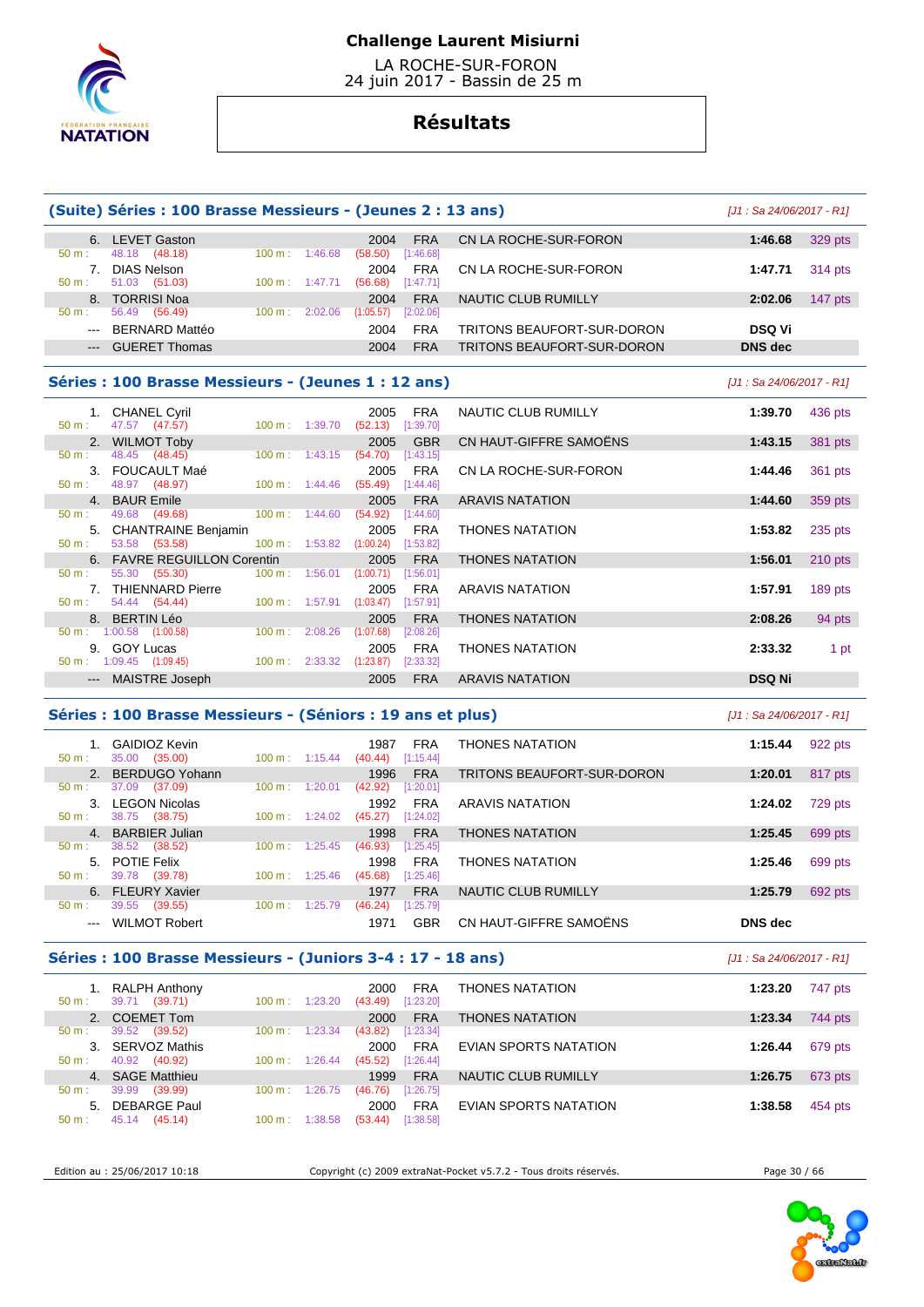

 LA ROCHE-SUR-FORON 24 juin 2017 - Bassin de 25 m

# **Résultats**

|                          | (Suite) Séries: 100 Brasse Messieurs - (Juniors 3-4: 17 - 18 ans) |                                     |                    |                            |                                      |                                     | $[J1: Sa 24/06/2017 - R1]$ |           |  |
|--------------------------|-------------------------------------------------------------------|-------------------------------------|--------------------|----------------------------|--------------------------------------|-------------------------------------|----------------------------|-----------|--|
| 6.                       | CHAPARD Joachim                                                   |                                     |                    | 1999                       | <b>FRA</b>                           | <b>ARAVIS NATATION</b>              | 1:38.92                    | 448 pts   |  |
| 50 m:<br>$---$           | 44.36 (44.36)<br>DELAMARRE Paul                                   | $100 \text{ m}$ :                   | 1:38.92            | (54.56)<br>2000            | [1:38.92]<br><b>FRA</b>              | CN LA ROCHE-SUR-FORON               | <b>DNS</b> dec             |           |  |
|                          | Séries: 100 Brasse Messieurs - (Juniors 1-2 : 15 - 16 ans)        |                                     |                    |                            |                                      |                                     | [J1 : Sa 24/06/2017 - R1]  |           |  |
| 50 m:                    | 1. JEFFERIES Jacques<br>37.76<br>(37.76)                          | 100 m:                              | 1:20.80            | 2002<br>(43.04)            | <b>FRA</b><br>[1:20.80]              | CN MORZINE                          | 1:20.80                    | 799 pts   |  |
| 2.                       | <b>BARONNET Enzo</b>                                              |                                     |                    | 2002                       | <b>FRA</b>                           | <b>CN LA VANOISE</b>                | 1:23.78                    | 734 pts   |  |
| 50 m:<br>3.<br>50 m:     | 38.65<br>(38.65)<br>JOURNET Loic<br>38.12<br>(38.12)              | 100 m:<br>100 m: 1:23.94            | 1:23.78            | (45.13)<br>2001<br>(45.82) | [1:23.78]<br><b>FRA</b><br>[1:23.94] | NAUTIC CLUB RUMILLY                 | 1:23.94                    | 731 pts   |  |
| 4.                       | <b>COTTET-DUMOULIN Mathis</b>                                     |                                     |                    | 2001                       | <b>FRA</b>                           | <b>CN MORZINE</b>                   | 1:25.95                    | 689 pts   |  |
| 50 m:<br>5.<br>50 m:     | 40.86<br>(40.86)<br>CLIMENT Jérémy<br>40.21<br>(40.21)            | 100 m:<br>100 m: 1:26.98            | 1:25.95            | (45.09)<br>2001<br>(46.77) | [1:25.95]<br><b>FRA</b><br>[1:26.98] | CN LA VANOISE                       | 1:26.98                    | 668 pts   |  |
|                          | 6. STAROSTA Yvann                                                 |                                     |                    | 2001                       | <b>FRA</b>                           | <b>TARENTAISE NATATION LE MOREL</b> | 1:27.24                    | 663 pts   |  |
| 50 m:<br>7.<br>50 m:     | 39.69<br>(39.69)<br><b>WRONA Alexandre</b><br>39.82<br>(39.82)    | 100 m:<br>100 m: 1:28.41            | 1:27.24            | (47.55)<br>2001<br>(48.59) | [1:27.24]<br><b>FRA</b><br>[1:28.41] | NAUTIC CLUB RUMILLY                 | 1:28.41                    | 640 pts   |  |
| 8.                       | <b>BESSIERE Victor</b>                                            |                                     |                    | 2002                       | <b>FRA</b>                           | <b>ARAVIS NATATION</b>              | 1:28.76                    | 633 pts   |  |
| 50 m:<br>9.<br>50 m:     | 39.54<br>(39.54)<br><b>MOREAU Adrien</b><br>39.92                 | 100 m:                              | 1:28.76<br>1:29.21 | (49.22)<br>2002<br>(49.29) | [1:28.76]<br><b>FRA</b>              | <b>THONES NATATION</b>              | 1:29.21                    | 624 pts   |  |
| 10 <sub>1</sub>          | (39.92)<br><b>WRONA Tristan</b>                                   | 100 m:                              |                    | 2001                       | [1:29.21]<br><b>FRA</b>              | NAUTIC CLUB RUMILLY                 | 1:29.76                    | 613 pts   |  |
| 50 m:<br>11.<br>$50 m$ : | 41.15<br>(41.15)<br><b>BARTHOD Matteo</b><br>41.63<br>(41.63)     | 100 m:<br>100 m: 1:30.24            | 1:29.76            | (48.61)<br>2002<br>(48.61) | [1:29.76]<br><b>FRA</b><br>[1:30.24] | CN LA ROCHE-SUR-FORON               | 1:30.24                    | 604 pts   |  |
| 12.                      | THIENNARD Theo                                                    |                                     |                    | 2002                       | <b>FRA</b>                           | <b>ARAVIS NATATION</b>              | 1:31.14                    | 587 pts   |  |
| 50 m:<br>13.<br>$50 m$ : | 42.39<br>(42.39)<br><b>MOREAU Edgar</b>                           | 100 m:                              | 1:31.14            | (48.75)<br>2002            | [1:31.14]<br><b>FRA</b>              | <b>THONES NATATION</b>              | 1:31.36                    | 582 pts   |  |
| 14.                      | 41.17 (41.17)<br><b>QUOEX Antoine</b>                             | 100 m: 1:31.36                      |                    | (50.19)<br>2001            | [1:31.36]<br><b>FRA</b>              | CN LA ROCHE-SUR-FORON               | 1:31.55                    | 579 pts   |  |
| 50 m:                    | 41.89<br>(41.89)<br>15. PUGEAUT Maxime                            | $100 \text{ m}$ :                   | 1:31.55            | (49.66)<br>2001            | [1:31.55]<br><b>FRA</b>              | CN HAUT-GIFFRE SAMOËNS              | 1:34.34                    | 527 pts   |  |
| $50 m$ :<br>16.          | 43.52<br>(43.52)<br><b>CHANEL Nathan</b>                          | 100 m: 1:34.34                      |                    | (50.82)<br>2002            | [1:34.34]<br><b>FRA</b>              | NAUTIC CLUB RUMILLY                 | 1:34.91                    | 517 pts   |  |
| $50 m$ :<br>17.          | 43.69<br>(43.69)<br>PERILLAT-BOITEUX Paul                         | $100 \text{ m}$ :                   | 1:34.91            | (51.22)<br>2001            | [1:34.91]<br><b>FRA</b>              | <b>THONES NATATION</b>              | 1:36.91                    | 482 pts   |  |
| $50 m$ :<br>18.          | 43.59<br>(43.59)<br><b>BUISSON Noah</b>                           | 100 m:                              | 1:36.91            | (53.32)<br>2002            | [1:36.91]<br><b>FRA</b>              | CN LA ROCHE-SUR-FORON               | 1:41.93                    | $400$ pts |  |
| $50 m$ :                 | 47.73<br>(47.73)                                                  | $100 \text{ m}$ :                   | 1:41.93            | (54.20)                    | [1:41.93]                            |                                     |                            |           |  |
| 19.<br>$50 m$ :          | <b>VAULTIER Thomas</b><br>46.56<br>(46.56)                        | 100 m: 1:43.95                      |                    | 2001<br>(57.39)            | <b>FRA</b><br>[1:43.95]              | CN HAUT-GIFFRE SAMOENS              | 1:43.95                    | 369 pts   |  |
| 20.                      | <b>HAOULI Lounès</b>                                              |                                     |                    | 2001                       | <b>FRA</b>                           | <b>CN LA VANOISE</b>                | 1:46.24                    | 335 pts   |  |
| 50 m:<br>21.<br>$50 m$ : | 48.42<br>(48.42)<br><b>BERTHIER Anthony</b><br>49.63<br>(49.63)   | 100 m:<br>$100 \text{ m}$ : 1:49.45 | 1:46.24            | (57.82)<br>2002<br>(59.82) | [1:46.24]<br><b>FRA</b><br>[1:49.45] | CN LA ROCHE-SUR-FORON               | 1:49.45                    | 291 pts   |  |
| 22.                      | <b>CHASSAGNE Jules</b>                                            |                                     |                    | 2002                       | <b>FRA</b>                           | TRITONS BEAUFORT-SUR-DORON          | 1:54.95                    | 222 pts   |  |
| $50 m$ :                 | 52.51<br>(52.51)<br>PARIS DE BOLLARDIERE Louis                    | $100 m$ :                           | 1:54.95            | (1:02.44)<br>2002          | [1:54.95]<br><b>FRA</b>              | TRITONS BEAUFORT-SUR-DORON          | <b>DSQ Vi</b>              |           |  |

### **Séries : 100 Brasse Messieurs - (Jeunes 3 : 14 ans)** [J1 : Sa 24/06/2017 - R1]

| 50 m: | MOTTIER Antonin<br>39.42 (39.42) | 100 m: 1:26.97           | <b>FRA</b><br>2003<br>(47.55)<br>[1:26.97] | THONES NATATION        | 1:26.97 | 668 pts |
|-------|----------------------------------|--------------------------|--------------------------------------------|------------------------|---------|---------|
|       | <b>MARULIER Etienne</b>          |                          | <b>FRA</b><br>2003                         | EVIAN SPORTS NATATION  | 1:27.90 | 650 pts |
| 50 m: | 40.19 (40.19)                    | $100 \text{ m}: 1:27.90$ | $(47.71)$ [1:27.90]                        |                        |         |         |
| 3.    | CHARLES Mathieu                  |                          | <b>FRA</b><br>2003                         | <b>THONES NATATION</b> | 1:28.86 | 631 pts |
| 50 m: | (42.53)<br>42.53                 | $100 \text{ m}: 1:28.86$ | (46.33)<br>[1:28.86]                       |                        |         |         |

Edition au : 25/06/2017 10:18 Copyright (c) 2009 extraNat-Pocket v5.7.2 - Tous droits réservés. Page 31 / 66

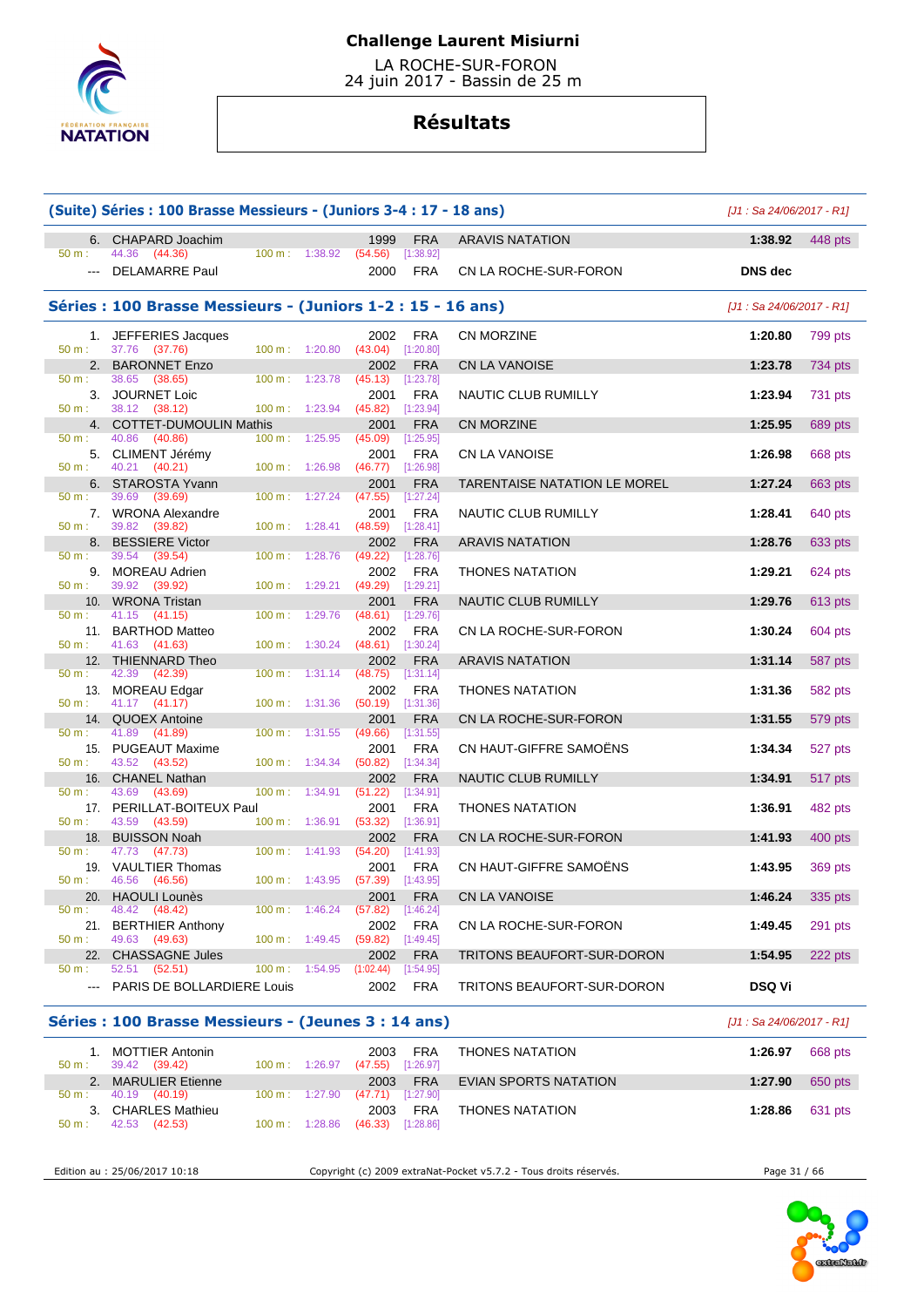

 LA ROCHE-SUR-FORON 24 juin 2017 - Bassin de 25 m

# **Résultats**

### **(Suite) Séries : 100 Brasse Messieurs - (Jeunes 3 : 14 ans)** [J1 : Sa 24/06/2017 - R1]

|                  | 4. BEYLARD OZEROFF Matthieu                                                                                                                                                                                                    | 2003<br><b>FRA</b>     | CN LA ROCHE-SUR-FORON  | 1:34.95 517 pts      |
|------------------|--------------------------------------------------------------------------------------------------------------------------------------------------------------------------------------------------------------------------------|------------------------|------------------------|----------------------|
| $50 \text{ m}$ : | 45.02 (45.02) 100 m : 1:34.95                                                                                                                                                                                                  | (49.93)<br>[1:34.95]   |                        |                      |
| $5 -$            | MONET VIDONNE Roland                                                                                                                                                                                                           | FRA<br>2003            | CN LA ROCHE-SUR-FORON  | 1:36.05<br>497 pts   |
| $50 \text{ m}$ : | 45.28 (45.28) 100 m : 1:36.05                                                                                                                                                                                                  | (50.77)<br>[1:36.05]   |                        |                      |
|                  | 6. METRAL Robin                                                                                                                                                                                                                | <b>FRA</b><br>2003     | NAUTIC CLUB RUMILLY    | 1:36.43<br>491 pts   |
| $50 \text{ m}$ : | 46.58 (46.58) 100 m : 1:36.43                                                                                                                                                                                                  | (49.85)<br>[1:36.43]   |                        |                      |
|                  | 7. LEBRUN Simon                                                                                                                                                                                                                | FRA<br>2003            | CN LA ROCHE-SUR-FORON  | 483 pts<br>1:36.88   |
| 50 m:            | 44.16 (44.16) 100 m : 1:36.88                                                                                                                                                                                                  | (52.72)<br>[1:36.88]   |                        |                      |
|                  | 8. PHILIPPE Oscar                                                                                                                                                                                                              | <b>FRA</b><br>2003     | CN LA ROCHE-SUR-FORON  | 1:39.55<br>438 pts   |
| 50 m:            | 44.65 (44.65) 100 m : 1:39.55                                                                                                                                                                                                  | (54.90)<br>[1:39.55]   |                        |                      |
|                  | 9. BELLAHCENE Yanis                                                                                                                                                                                                            | FRA<br>2003            | CN LA ROCHE-SUR-FORON  | 433 pts<br>1:39.83   |
| $50 \text{ m}$ : | 46.52 (46.52) 100 m : 1:39.83                                                                                                                                                                                                  | (53.31)<br>[1:39.83]   |                        |                      |
|                  | 10. ROUTIN Hugo and the control of the control of the control of the control of the control of the control of the control of the control of the control of the control of the control of the control of the control of the con | <b>FRA</b><br>2003     | CN HAUT-GIFFRE SAMOËNS | 1:42.62<br>389 pts   |
| $50 \text{ m}$ : | 46.45 (46.45) 100 m : 1:42.62                                                                                                                                                                                                  | (56.17)<br>[1:42.62]   |                        |                      |
|                  | 11. FOUSSADIER Lancelin                                                                                                                                                                                                        | 2003<br>FRA            | CN LA ROCHE-SUR-FORON  | 1:44.40<br>362 pts   |
| 50 m:            | 48.66 (48.66)<br>$100 \text{ m}: 1:44.40$                                                                                                                                                                                      | (55.74)<br>[1:44.40]   |                        |                      |
|                  | 12. GOY Noah                                                                                                                                                                                                                   | <b>FRA</b><br>2003     | <b>THONES NATATION</b> | 322 pts<br>1:47.18   |
| 50 m:            | 49.58 (49.58) 100 m : 1:47.18                                                                                                                                                                                                  | (57.60)<br>[1:47.18]   |                        |                      |
|                  | 13. AGNANS Jules                                                                                                                                                                                                               | FRA<br>2003            | <b>THONES NATATION</b> | 1:49.04<br>296 pts   |
| $50 \text{ m}$ : | 50.35 (50.35) 100 m : 1:49.04                                                                                                                                                                                                  | (58.69)<br>[1:49.04]   |                        |                      |
|                  | 14. GUINET-DANNONAY Raoul                                                                                                                                                                                                      | 2003<br><b>FRA</b>     | NAUTIC CLUB RUMILLY    | $173$ pts<br>1:59.40 |
| $50 m$ :         | 54.20 (54.20) 100 m : 1:59.40                                                                                                                                                                                                  | (1:05.20)<br>[1:59.40] |                        |                      |
|                  | --- MOGENIER Maxence <b>Maxement</b>                                                                                                                                                                                           | FRA<br>2003            | CN HAUT-GIFFRE SAMOËNS | DNS dec              |

### **Séries : 100 Brasse Messieurs - (Jeunes 2 : 13 ans)** [J1 : Sa 24/06/2017 - R1]

| $50 m$ : | 1. JAQUIER Elian<br>46.56 (46.56) | $100 \text{ m}: 1:39.11$  |         | 2004<br>(52.55) | <b>FRA</b><br>[1:39.11] | CN LA ROCHE-SUR-FORON      | 1:39.11        | 445 pts   |
|----------|-----------------------------------|---------------------------|---------|-----------------|-------------------------|----------------------------|----------------|-----------|
|          | 2. QUOEX Pierre                   |                           |         | 2004            | <b>FRA</b>              | CN LA ROCHE-SUR-FORON      | 1:42.25        | 395 pts   |
| 50 m:    | 47.61 (47.61)<br>3. CROS Arthur   | $100 \text{ m}$ :         | 1:42.25 | (54.64)<br>2004 | [1:42.25]<br><b>FRA</b> | <b>ARAVIS NATATION</b>     | 1:43.77        | 372 pts   |
| $50 m$ : | 48.28 (48.28)                     | $100 \text{ m}$ : 1:43.77 |         | (55.49)         | [1:43.77]               |                            |                |           |
| $50 m$ : | 4. RADU Nicolas<br>48.97 (48.97)  | $100 \text{ m}$ :         | 1:44.06 | 2004<br>(55.09) | <b>FRA</b><br>[1:44.06] | CN LA VANOISE              | 1:44.06        | 367 pts   |
| $50 m$ : | 5. COEMET Axel<br>50.01 (50.01)   | $100 \text{ m}: 1:46.46$  |         | 2004<br>(56.45) | <b>FRA</b><br>[1:46.46] | <b>THONES NATATION</b>     | 1:46.46        | 332 pts   |
|          | 6. LEVET Gaston                   |                           |         | 2004            | <b>FRA</b>              | CN LA ROCHE-SUR-FORON      | 1:46.68        | 329 pts   |
| $50 m$ : | 48.18 (48.18)<br>7. DIAS Nelson   | $100 \text{ m}$ :         | 1:46.68 | (58.50)<br>2004 | [1:46.68]<br><b>FRA</b> | CN LA ROCHE-SUR-FORON      | 1:47.71        | 314 pts   |
| $50 m$ : | 51.03 (51.03)                     | $100 \text{ m}: 1:47.71$  |         | (56.68)         | [1:47.71]               |                            |                |           |
|          | 8. TORRISI Noa                    |                           |         | 2004            | <b>FRA</b>              | NAUTIC CLUB RUMILLY        | 2:02.06        | 147 $pts$ |
| $50 m$ : | 56.49 (56.49)                     | $100 \text{ m}$ :         | 2:02.06 | (1:05.57)       | [2:02.06]               |                            |                |           |
|          | --- BERNARD Mattéo                |                           |         | 2004            | <b>FRA</b>              | TRITONS BEAUFORT-SUR-DORON | <b>DSQ Vi</b>  |           |
| $---$    | <b>GUERET Thomas</b>              |                           |         | 2004            | <b>FRA</b>              | TRITONS BEAUFORT-SUR-DORON | <b>DNS</b> dec |           |
|          |                                   |                           |         |                 |                         |                            |                |           |

### **Séries : 100 Brasse Messieurs - (Jeunes 1 : 12 ans)** [J1 : Sa 24/06/2017 - R1]

| $50 m$ : | <b>CHANEL Cyril</b><br>47.57 (47.57) | $100 \text{ m}$ : | 1:39.70 | 2005<br>(52.13) | <b>FRA</b><br>[1:39.70] | NAUTIC CLUB RUMILLY                                               | 1:39.70      | 436 pts   |
|----------|--------------------------------------|-------------------|---------|-----------------|-------------------------|-------------------------------------------------------------------|--------------|-----------|
|          | 2. WILMOT Toby                       |                   |         | 2005            | <b>GBR</b>              | CN HAUT-GIFFRE SAMOËNS                                            | 1:43.15      | 381 pts   |
| $50 m$ : | 48.45 (48.45)                        | $100 \text{ m}$ : | 1:43.15 | (54.70)         | [1:43.15]               |                                                                   |              |           |
|          | 3. FOUCAULT Maé                      |                   |         | 2005            | <b>FRA</b>              | CN LA ROCHE-SUR-FORON                                             | 1:44.46      | 361 pts   |
| $50 m$ : | (48.97)<br>48.97                     | $100 \text{ m}$ : | 1:44.46 | (55.49)         | [1:44.46]               |                                                                   |              |           |
|          | 4. BAUR Emile                        |                   |         | 2005            | <b>FRA</b>              | <b>ARAVIS NATATION</b>                                            | 1:44.60      | 359 pts   |
| 50 m:    | 49.68<br>(49.68)                     | $100 \text{ m}$ : | 1:44.60 | (54.92)         | [1:44.60]               |                                                                   |              |           |
| 5.       | <b>CHANTRAINE Benjamin</b>           |                   |         | 2005            | <b>FRA</b>              | <b>THONES NATATION</b>                                            | 1:53.82      | 235 pts   |
| $50 m$ : | (53.58)<br>53.58                     | 100 m:            | 1:53.82 | (1:00.24)       | [1:53.82]               |                                                                   |              |           |
| 6.       | <b>FAVRE REGUILLON Corentin</b>      |                   |         | 2005            | <b>FRA</b>              | <b>THONES NATATION</b>                                            | 1:56.01      | $210$ pts |
| 50 m:    | 55.30<br>(55.30)                     | 100 m:            | 1:56.01 | (1:00.71)       | [1:56.01]               |                                                                   |              |           |
|          | <b>THIENNARD Pierre</b>              |                   |         | 2005            | <b>FRA</b>              | ARAVIS NATATION                                                   | 1:57.91      | 189 pts   |
| $50 m$ : | 54.44 (54.44)                        | $100 \text{ m}$ : | 1:57.91 | (1:03.47)       | [1:57.91]               |                                                                   |              |           |
|          |                                      |                   |         |                 |                         |                                                                   |              |           |
|          | Edition au: 25/06/2017 10:18         |                   |         |                 |                         | Copyright (c) 2009 extraNat-Pocket v5.7.2 - Tous droits réservés. | Page 32 / 66 |           |

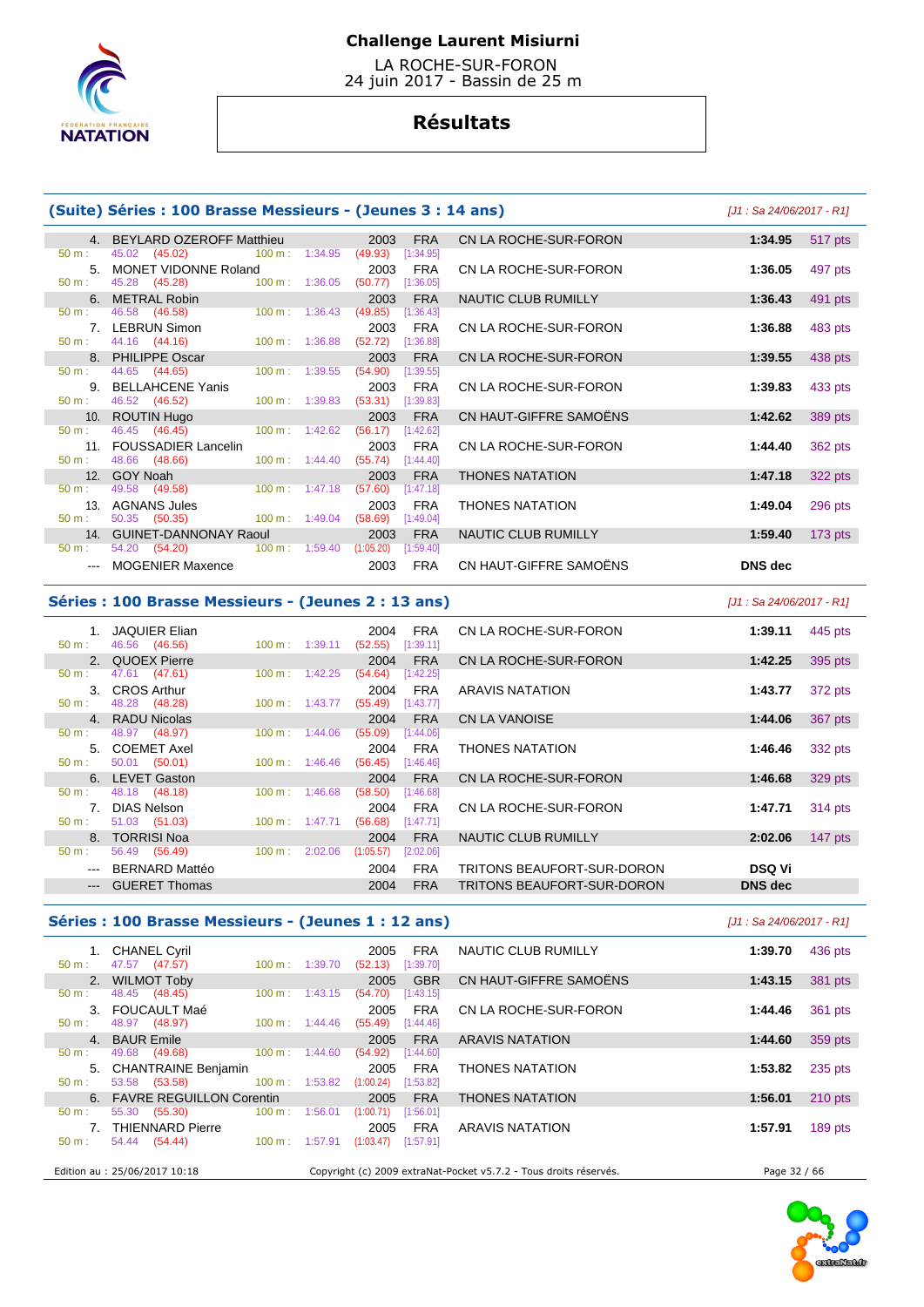

 LA ROCHE-SUR-FORON 24 juin 2017 - Bassin de 25 m

# **Résultats**

| (Suite) Séries : 100 Brasse Messieurs - (Jeunes 1 : 12 ans)                                                                                                                                                                                                                                                                                                                                                                                                                |                                                                                          |                          |                          |                                                     |                         | $[J1: Sa 24/06/2017 - R1]$          |                            |         |
|----------------------------------------------------------------------------------------------------------------------------------------------------------------------------------------------------------------------------------------------------------------------------------------------------------------------------------------------------------------------------------------------------------------------------------------------------------------------------|------------------------------------------------------------------------------------------|--------------------------|--------------------------|-----------------------------------------------------|-------------------------|-------------------------------------|----------------------------|---------|
|                                                                                                                                                                                                                                                                                                                                                                                                                                                                            | 8. BERTIN Léo                                                                            | 100 m:                   |                          | 2005                                                | <b>FRA</b><br>[2:08.26] | <b>THONES NATATION</b>              | 2:08.26                    | 94 pts  |
|                                                                                                                                                                                                                                                                                                                                                                                                                                                                            | $50 \text{ m}: 1:00.58$ $(1:00.58)$<br>9. GOY Lucas<br>$50 \text{ m}: 1:09.45$ (1:09.45) | $100 \text{ m}: 2:33.32$ | 2:08.26                  | (1:07.68)<br>2005<br>(1:23.87)                      | <b>FRA</b><br>[2:33.32] | <b>THONES NATATION</b>              | 2:33.32                    | 1 pt    |
|                                                                                                                                                                                                                                                                                                                                                                                                                                                                            | --- MAISTRE Joseph                                                                       |                          |                          | 2005                                                | <b>FRA</b>              | <b>ARAVIS NATATION</b>              | <b>DSQ Ni</b>              |         |
|                                                                                                                                                                                                                                                                                                                                                                                                                                                                            | Séries : 50 Dos Dames - (Avenirs : 9 - 10 ans)                                           |                          |                          |                                                     |                         |                                     | [J1 : Sa 24/06/2017 - R1]  |         |
|                                                                                                                                                                                                                                                                                                                                                                                                                                                                            | 1. THIENNARD Lena                                                                        |                          |                          | 2007                                                | <b>FRA</b>              | <b>ARAVIS NATATION</b>              | 55.95                      | 173 pts |
|                                                                                                                                                                                                                                                                                                                                                                                                                                                                            | 2. GIRERD Marine                                                                         |                          |                          | 2007                                                | <b>FRA</b>              | <b>TARENTAISE NATATION LE MOREL</b> | 57.46                      | 142 pts |
|                                                                                                                                                                                                                                                                                                                                                                                                                                                                            | 3. CHAFFARD Clémence                                                                     |                          |                          | 2007                                                | <b>FRA</b>              | <b>THONES NATATION</b>              | 58.30                      | 126 pts |
|                                                                                                                                                                                                                                                                                                                                                                                                                                                                            | 4. EASTLAKE Yasmin                                                                       |                          |                          | 2007                                                | <b>GBR</b>              | <b>ARAVIS NATATION</b>              | 59.02                      | 113 pts |
|                                                                                                                                                                                                                                                                                                                                                                                                                                                                            | 5. MOTTIER Lison                                                                         |                          |                          | 2007                                                | <b>FRA</b>              | <b>THONES NATATION</b>              | 59.95                      | 98 pts  |
|                                                                                                                                                                                                                                                                                                                                                                                                                                                                            | 6. BERTIN Lylou                                                                          |                          |                          | 2007                                                | <b>FRA</b>              | <b>THONES NATATION</b>              | 1:10.96                    | 1 pt    |
|                                                                                                                                                                                                                                                                                                                                                                                                                                                                            | Séries : 50 Dos Messieurs - (Avenirs : 9 - 11 ans)                                       |                          |                          |                                                     |                         |                                     | [J1 : Sa 24/06/2017 - R1]  |         |
|                                                                                                                                                                                                                                                                                                                                                                                                                                                                            | 1. RICOIS Hadrien                                                                        |                          |                          | 2007                                                | <b>FRA</b>              | CN LA VANOISE                       | 42.24                      | 434 pts |
| 2.                                                                                                                                                                                                                                                                                                                                                                                                                                                                         | <b>DHAUSSY Anil</b>                                                                      |                          |                          | 2006                                                | <b>FRA</b>              | <b>ARAVIS NATATION</b>              | 47.46                      | 264 pts |
|                                                                                                                                                                                                                                                                                                                                                                                                                                                                            | 3. GAILLOT Victor                                                                        |                          |                          | 2006                                                | <b>FRA</b>              | CN LA ROCHE-SUR-FORON               | 48.60                      | 233 pts |
|                                                                                                                                                                                                                                                                                                                                                                                                                                                                            | 4. CROS Paul                                                                             |                          |                          | 2008                                                | <b>FRA</b>              | <b>ARAVIS NATATION</b>              | 48.98                      | 223 pts |
|                                                                                                                                                                                                                                                                                                                                                                                                                                                                            | 5. BLONDEAU Basile                                                                       |                          |                          | 2006                                                | <b>FRA</b>              | <b>THONES NATATION</b>              | 50.47                      | 185 pts |
|                                                                                                                                                                                                                                                                                                                                                                                                                                                                            | 6. SCHRAM Ties                                                                           |                          |                          | 2006                                                | <b>NED</b>              | <b>ARAVIS NATATION</b>              | 50.97                      | 174 pts |
|                                                                                                                                                                                                                                                                                                                                                                                                                                                                            | 7. HUDRY Valentin                                                                        |                          |                          | 2006                                                | <b>FRA</b>              | <b>ARAVIS NATATION</b>              | 52.20                      | 146 pts |
|                                                                                                                                                                                                                                                                                                                                                                                                                                                                            | 8. SVEJENTSEV Romain                                                                     |                          |                          | 2007                                                | <b>FRA</b>              | <b>THONES NATATION</b>              | 53.26                      | 125 pts |
|                                                                                                                                                                                                                                                                                                                                                                                                                                                                            | 9. CHOMAT Leopold                                                                        |                          |                          | 2006                                                | <b>FRA</b>              | CN LA ROCHE-SUR-FORON               | 55.19                      | 90 pts  |
|                                                                                                                                                                                                                                                                                                                                                                                                                                                                            | 10. JACQUEMOUD Ivan                                                                      |                          |                          | 2006                                                | <b>FRA</b>              | <b>ARAVIS NATATION</b>              | 57.94                      | 50 pts  |
|                                                                                                                                                                                                                                                                                                                                                                                                                                                                            | 11. TISSOT Esteban                                                                       |                          |                          | 2007                                                | <b>FRA</b>              | <b>THONES NATATION</b>              | 1:06.35                    | 1 pt    |
|                                                                                                                                                                                                                                                                                                                                                                                                                                                                            | 12. CARTIER Paul                                                                         |                          |                          | 2006                                                | <b>FRA</b>              | <b>THONES NATATION</b>              | 1:12.39                    | 1 pt    |
| $\frac{1}{2} \left( \frac{1}{2} \right) \left( \frac{1}{2} \right) \left( \frac{1}{2} \right) \left( \frac{1}{2} \right) \left( \frac{1}{2} \right) \left( \frac{1}{2} \right) \left( \frac{1}{2} \right) \left( \frac{1}{2} \right) \left( \frac{1}{2} \right) \left( \frac{1}{2} \right) \left( \frac{1}{2} \right) \left( \frac{1}{2} \right) \left( \frac{1}{2} \right) \left( \frac{1}{2} \right) \left( \frac{1}{2} \right) \left( \frac{1}{2} \right) \left( \frac$ | <b>CORDONNIER Théo</b>                                                                   |                          |                          | 2006                                                | <b>FRA</b>              | CN LA ROCHE-SUR-FORON               | DNS dec                    |         |
|                                                                                                                                                                                                                                                                                                                                                                                                                                                                            | Séries : 100 Nage Libre Dames - (Séniors : 18 ans et plus)                               |                          |                          |                                                     |                         |                                     | $[J1: Sa 24/06/2017 - R1]$ |         |
| 50 m:                                                                                                                                                                                                                                                                                                                                                                                                                                                                      | 1. POISSON Soline                                                                        |                          |                          | 1998                                                | <b>FRA</b>              | CN LA ROCHE-SUR-FORON               | 1:10.23                    | 783 pts |
|                                                                                                                                                                                                                                                                                                                                                                                                                                                                            | 33.14 (33.14)<br>2. MOURIER Noémie                                                       | $100 m$ : 1:10.23        |                          | $(37.09)$ [1:10.23]<br>1997                         | <b>FRA</b>              | <b>THONES NATATION</b>              | 1:11.15                    | 756 pts |
| $50 m$ :                                                                                                                                                                                                                                                                                                                                                                                                                                                                   | 33.57 (33.57)                                                                            | $100 \text{ m}: 1:11.15$ |                          | (37.58)                                             | [1:11.15]               |                                     |                            |         |
| 50 m:                                                                                                                                                                                                                                                                                                                                                                                                                                                                      | 3. PARIS Victoria<br>34.45 (34.45)                                                       | 100 m: 1:12.78           |                          | 1996<br>(38.33)                                     | <b>FRA</b><br>[1:12.78] | THONES NATATION                     | 1:12.78                    | 710 pts |
|                                                                                                                                                                                                                                                                                                                                                                                                                                                                            | 4. LEFEVRE Maylis                                                                        |                          |                          | 1999                                                | <b>FRA</b>              | <b>THONES NATATION</b>              | 1:14.61                    | 660 pts |
| 50 m:                                                                                                                                                                                                                                                                                                                                                                                                                                                                      | 34.82 (34.82)<br>5. CONTAT Florence                                                      | 100 m: 1:14.61           |                          | (39.79)<br>1999                                     | [1:14.61]<br><b>FRA</b> | CN LA ROCHE-SUR-FORON               | 1:15.03                    | 649 pts |
| $50 m$ :                                                                                                                                                                                                                                                                                                                                                                                                                                                                   | 35.82 (35.82)                                                                            |                          |                          | 100 m: 1:15.03 (39.21) [1:15.03]                    |                         |                                     |                            |         |
|                                                                                                                                                                                                                                                                                                                                                                                                                                                                            | 6. BERDUGO Olivia                                                                        |                          | $100 \text{ m}: 1:15.09$ | 1998                                                | <b>FRA</b>              | TRITONS BEAUFORT-SUR-DORON          | 1:15.09                    | 647 pts |
| 50 m :                                                                                                                                                                                                                                                                                                                                                                                                                                                                     | 34.88<br>(34.88)<br>7. CHAZALVIEL Gratiane                                               |                          |                          | $(40.21)$ $[1:15.09]$<br>1983                       | <b>FRA</b>              | CN LA ROCHE-SUR-FORON               | 1:16.64                    | 607 pts |
| 50 m:                                                                                                                                                                                                                                                                                                                                                                                                                                                                      | 35.38 (35.38)                                                                            |                          |                          | 100 m: 1:16.64 (41.26) [1:16.64]                    |                         |                                     |                            |         |
| $50 m$ :                                                                                                                                                                                                                                                                                                                                                                                                                                                                   | 8. MELQUIOND Héloïse<br>37.39 (37.39)                                                    |                          | $100 \text{ m}: 1:19.12$ | 1999<br>(41.73)                                     | <b>FRA</b><br>[1:19.12] | NAUTIC CLUB RUMILLY                 | 1:19.12                    | 545 pts |
|                                                                                                                                                                                                                                                                                                                                                                                                                                                                            | --- LEBRIS Marine                                                                        |                          |                          | 1994                                                | <b>FRA</b>              | <b>THONES NATATION</b>              | DNS dec                    |         |
|                                                                                                                                                                                                                                                                                                                                                                                                                                                                            | Séries : 100 Nage Libre Dames - (Juniors 3-4 : 16 - 17 ans)                              |                          |                          |                                                     |                         |                                     | $[J1: Sa 24/06/2017 - R1]$ |         |
|                                                                                                                                                                                                                                                                                                                                                                                                                                                                            |                                                                                          |                          |                          |                                                     |                         |                                     |                            |         |
| 50 m:                                                                                                                                                                                                                                                                                                                                                                                                                                                                      | 1. CHAMIOT CLERC Elsa<br>32.45 (32.45)                                                   |                          | $100 \text{ m}: 1:08.33$ | 2001<br>$(35.88)$ [1:08.33]                         | <b>FRA</b>              | TRITONS BEAUFORT-SUR-DORON          | 1:08.33                    | 839 pts |
|                                                                                                                                                                                                                                                                                                                                                                                                                                                                            | 2. GAZZOTTI Clara                                                                        |                          |                          | 2001                                                | <b>FRA</b>              | <b>THONES NATATION</b>              | 1:13.42                    | 692 pts |
| 50 m:                                                                                                                                                                                                                                                                                                                                                                                                                                                                      | 34.62 (34.62)                                                                            | $100 \text{ m}: 1:13.42$ |                          | (38.80)                                             | [1:13.42]               |                                     |                            |         |
| 50 m:                                                                                                                                                                                                                                                                                                                                                                                                                                                                      | 3. FOUSSADIER Oriane<br>34.78 (34.78)                                                    |                          |                          | 2001<br>$100 \text{ m}$ : 1:13.91 (39.13) [1:13.91] | FRA                     | CN LA ROCHE-SUR-FORON               | 1:13.91                    | 679 pts |
|                                                                                                                                                                                                                                                                                                                                                                                                                                                                            |                                                                                          |                          |                          |                                                     |                         |                                     |                            |         |

Edition au : 25/06/2017 10:18 Copyright (c) 2009 extraNat-Pocket v5.7.2 - Tous droits réservés. Page 33 / 66

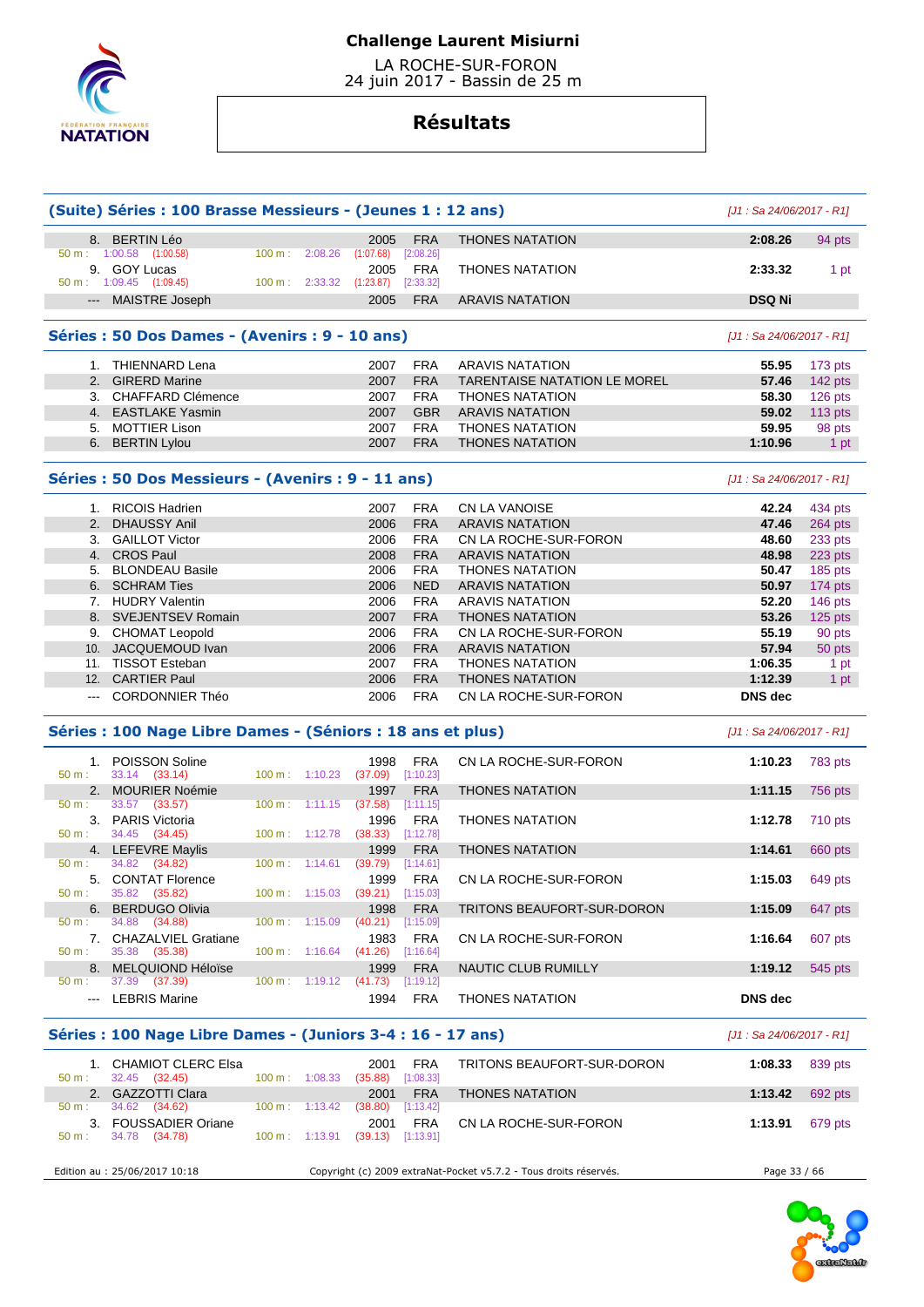

 LA ROCHE-SUR-FORON 24 juin 2017 - Bassin de 25 m

# **Résultats**

|  |  | (Suite) Séries : 100 Nage Libre Dames - (Juniors 3-4 : 16 - 17 ans) |
|--|--|---------------------------------------------------------------------|
|  |  |                                                                     |

|                 | 4. TEILLOT Lisa                      |                              | <b>FRA</b><br>2001                         | <b>CN LA VANOISE</b>                | 1:13.96        | 678 pts |
|-----------------|--------------------------------------|------------------------------|--------------------------------------------|-------------------------------------|----------------|---------|
| $50 m$ :        | 34.45 (34.45)                        | 1:13.96<br>100 m:            | (39.51)<br>[1:13.96]                       |                                     |                |         |
| $50 m$ :        | 5. CHEDAL Valentine<br>36.91 (36.91) | $100 \text{ m}$ :<br>1:15.65 | <b>FRA</b><br>2001<br>(38.74)<br>[1:15.65] | <b>TARENTAISE NATATION LE MOREL</b> | 1:15.65        | 633 pts |
|                 | 6. ALLESINA Lucie                    |                              | <b>FRA</b>                                 |                                     |                |         |
|                 |                                      |                              | 2000                                       | EVIAN SPORTS NATATION               | 1:16.03        | 623 pts |
| $50 m$ :        | 35.10 (35.10)                        | 100 m:<br>1:16.03            | (40.93)<br>[1:16.03]                       |                                     |                |         |
|                 | <b>BUTTIN Océane</b>                 |                              | <b>FRA</b><br>2000                         | NAUTIC CLUB RUMILLY                 | 1:16.04        | 622 pts |
| $50 m$ :        | 35.21 (35.21)                        | 1:16.04<br>$100 \text{ m}$ : | (40.83)<br>[1:16.04]                       |                                     |                |         |
|                 | 8. BRAISSAND Elisa                   |                              | <b>FRA</b><br>2000                         | CN LA ROCHE-SUR-FORON               | 1:16.86        | 601 pts |
| $50 m$ :        | 35.36<br>(35.36)                     | 1:16.86<br>100 m:            | (41.50)<br>[1:16.86]                       |                                     |                |         |
| 9.              | <b>PILLER Virginie</b>               |                              | <b>FRA</b><br>2000                         | CN LA ROCHE-SUR-FORON               | 1:18.33        | 564 pts |
| 50 m:           | 35.91 (35.91)                        | $100 \text{ m}: 1:18.33$     | (42.42)<br>[1:18.33]                       |                                     |                |         |
| 10 <sub>1</sub> | <b>NOEL Enora</b>                    |                              | <b>FRA</b><br>2000                         | <b>THONES NATATION</b>              | 1:24.14        | 430 pts |
| $50 m$ :        | 39.02<br>(39.02)                     | 1:24.14<br>100 m:            | (45.12)<br>[1:24.14]                       |                                     |                |         |
| 11.             | <b>DUTT Constance</b>                |                              | <b>FRA</b><br>2001                         | CN HAUT-GIFFRE SAMOËNS              | 1:28.47        | 341 pts |
| $50 m$ :        | $31.01$ (31.01)                      | $100 \text{ m}$ :<br>1:28.47 | [1:28.47]<br>(57.46)                       |                                     |                |         |
|                 | --- MICHOUD Marina                   |                              | <b>FRA</b><br>2000                         | <b>EVIAN SPORTS NATATION</b>        | <b>DNS</b> dec |         |

### **Séries : 100 Nage Libre Dames - (Juniors 1-2 : 14 - 15 ans)** [J1 : Sa 24/06/2017 - R1]

| 50 m:            | 1. PILLER Stéphanie<br>31.40 (31.40)          | $100 m$ : $1:08.20$         | 2003<br><b>FRA</b><br>(36.80)<br>[1:08.20] | CN LA ROCHE-SUR-FORON      | 1:08.20 | 843 pts |
|------------------|-----------------------------------------------|-----------------------------|--------------------------------------------|----------------------------|---------|---------|
|                  | 2. ARENS Cléo                                 |                             | 2003<br><b>FRA</b>                         | <b>CN MORZINE</b>          | 1:10.20 | 783 pts |
| 50 m:            | 33.94 (33.94)                                 | $100 m$ : 1:10.20           | (36.26)<br>[1:10.20]                       |                            |         |         |
|                  | 3. FLEURY Clara                               |                             | <b>FRA</b><br>2002                         | NAUTIC CLUB RUMILLY        | 1:12.20 | 726 pts |
| 50 m:            | 34.14 (34.14)                                 | 100 m: 1:12.20              | (38.06)<br>[1:12.20]                       |                            |         |         |
|                  | 4. JEFFERIES Molly                            |                             | 2003<br><b>FRA</b>                         | <b>CN MORZINE</b>          | 1:12.85 | 708 pts |
| $50 \text{ m}$ : | 34.44 (34.44)                                 | 100 m: 1:12.85              | (38.41)<br>[1:12.85]                       |                            |         |         |
| $50 m$ :         | 5. FAVRE Jacinthe<br>35.11 (35.11)            | $100 m$ : 1:13.53           | <b>FRA</b><br>2002<br>(38.42)<br>[1:13.53] | <b>THONES NATATION</b>     | 1:13.53 | 689 pts |
|                  | 6. SAGE Amandine                              |                             | <b>FRA</b><br>2002                         | <b>NAUTIC CLUB RUMILLY</b> | 1:18.43 | 562 pts |
| 50 m :           | 36.79 (36.79)                                 | 100 m: 1:18.43              | (41.64)<br>[1:18.43]                       |                            |         |         |
|                  | 7. BUTTIN Coralie                             |                             | 2003<br><b>FRA</b>                         | NAUTIC CLUB RUMILLY        | 1:19.58 | 534 pts |
| 50 m:            | 37.22 (37.22)                                 |                             | 100 m: 1:19.58 (42.36) [1:19.58]           |                            |         |         |
|                  | 8. PLAGNAT Marion                             |                             | 2003<br><b>FRA</b>                         | <b>CN MORZINE</b>          | 1:21.33 | 493 pts |
| 50 m:            | 37.75 (37.75)                                 | $100 m$ : 1:21.33           | (43.58)<br>[1:21.33]                       |                            |         |         |
|                  | 9. ALBERTINO Candice                          |                             | <b>FRA</b><br>2002                         | <b>THONES NATATION</b>     | 1:21.42 | 491 pts |
| 50 m:            | 37.92 (37.92)                                 | 100 m: 1:21.42              | (43.50)<br>[1:21.42]                       |                            |         |         |
|                  | 10. GOURDAIN Maïlys                           |                             | 2003<br><b>FRA</b>                         | CN LA ROCHE-SUR-FORON      | 1:23.54 | 443 pts |
| 50 m:            | 39.49 (39.49)                                 | 100 m: 1:23.54              | (44.05)<br>[1:23.54]                       |                            |         |         |
|                  | 11. TISSOT Sarah                              |                             | 2002<br><b>FRA</b>                         | <b>THONES NATATION</b>     | 1:26.04 | 390 pts |
| 50 m:            | 40.27 (40.27)                                 | $100 m$ : 1:26.04           | (45.77)<br>[1:26.04]                       |                            |         |         |
|                  | 12. BERGERET Capucine<br>37.40 (37.40)        | 100 m: 1:26.41              | <b>FRA</b><br>2002<br>(49.01)<br>[1:26.41] | <b>THONES NATATION</b>     | 1:26.41 | 382 pts |
| 50 m:            | 13. OFFREDI Headwige                          |                             | 2003<br><b>FRA</b>                         | <b>THONES NATATION</b>     | 1:27.27 |         |
| 50 m:            | 40.96 (40.96)                                 | $100 m$ : 1:27.27           | $(46.31)$ [1:27.27]                        |                            |         | 365 pts |
|                  | 14. PECHOUX Méline                            |                             | 2002<br><b>FRA</b>                         | <b>THONES NATATION</b>     | 1:28.89 | 333 pts |
| 50 m:            | 41.29 (41.29)                                 | 100 m: 1:28.89              | (47.60)<br>[1:28.89]                       |                            |         |         |
|                  | 15. DE TOLDI Tara                             |                             | <b>FRA</b><br>2003                         | <b>THONES NATATION</b>     | 1:28.94 | 332 pts |
| $50 \text{ m}$ : | 42.58 (42.58)                                 | 100 m: 1:28.94              | (46.36)<br>[1:28.94]                       |                            |         |         |
|                  | 16. MOURIER Salomé                            |                             | 2002<br><b>FRA</b>                         | <b>THONES NATATION</b>     | 1:29.42 | 323 pts |
| $50 m$ :         | 41.40 (41.40)                                 | 100 m: 1:29.42              | (48.02)<br>[1:29.42]                       |                            |         |         |
|                  | 17. ANNAERT Alexane                           |                             | 2002<br><b>FRA</b>                         | <b>THONES NATATION</b>     | 1:30.42 | 305 pts |
| $50 m$ :         | 42.26 (42.26)                                 | 100 m: 1:30.42              | (48.16)<br>[1:30.42]                       |                            |         |         |
|                  | 18. PERILLAT-BOITEUX Claire                   |                             | 2003<br><b>FRA</b>                         | <b>THONES NATATION</b>     | 1:32.71 | 265 pts |
| 50 m:            | 45.77 (45.77)                                 | 100 m: 1:32.71              | (46.94)<br>[1:32.71]                       |                            |         |         |
|                  | 19. BONTEMPS Marie                            |                             | <b>FRA</b><br>2003                         | CN LA ROCHE-SUR-FORON      | 1:32.97 | 260 pts |
| 50 m:            | 45.68 (45.68)                                 | 100 m: 1:32.97              | $(47.29)$ [1:32.97]                        |                            |         |         |
| 50 m:            | 20. ANGELLOZ-NICOUD Mathilde<br>43.32 (43.32) | $100 \text{ m}$ : $1:33.08$ | <b>FRA</b><br>2003<br>$(49.76)$ [1:33.08]  | <b>THONES NATATION</b>     | 1:33.08 | 258 pts |
|                  |                                               |                             |                                            |                            |         |         |

Edition au : 25/06/2017 10:18 Copyright (c) 2009 extraNat-Pocket v5.7.2 - Tous droits réservés. Page 34 / 66

**(J1: Sa 24/06/2017 - R1]** 

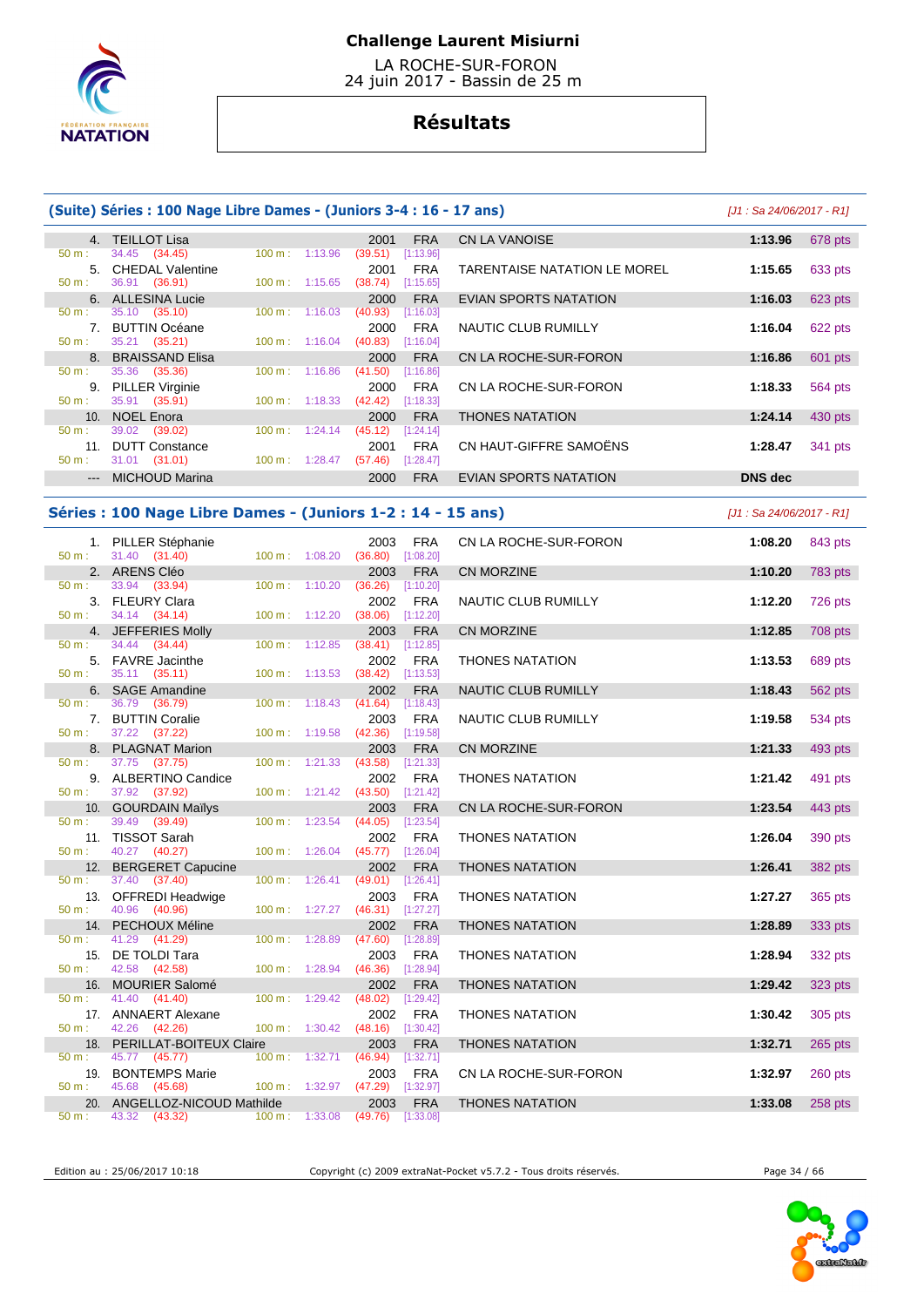

 LA ROCHE-SUR-FORON 24 juin 2017 - Bassin de 25 m

# **Résultats**

|                                                                                                                                                                                                                                                                                                                                                                                              | (Suite) Séries : 100 Nage Libre Dames - (Juniors 1-2 : 14 - 15 ans) | [J1 : Sa 24/06/2017 - R1]                  |                                   |                |         |  |  |  |
|----------------------------------------------------------------------------------------------------------------------------------------------------------------------------------------------------------------------------------------------------------------------------------------------------------------------------------------------------------------------------------------------|---------------------------------------------------------------------|--------------------------------------------|-----------------------------------|----------------|---------|--|--|--|
| $50 m$ :                                                                                                                                                                                                                                                                                                                                                                                     | 21. PUGNET Lou<br>42.02 (42.02)<br>100 m: 1:33.39                   | 2003<br><b>FRA</b><br>(51.37)<br>[1:33.39] | <b>ARAVIS NATATION</b>            | 1:33.39        | 253 pts |  |  |  |
|                                                                                                                                                                                                                                                                                                                                                                                              | 22. DUCRET Amélie                                                   | <b>FRA</b><br>2003                         | <b>NAUTIC CLUB RUMILLY</b>        | 1:34.32        | 238 pts |  |  |  |
| $50 m$ :                                                                                                                                                                                                                                                                                                                                                                                     | 43.89 (43.89)<br>$100 \text{ m}: 1:34.32$                           | (50.43)<br>[1:34.32]                       |                                   |                |         |  |  |  |
|                                                                                                                                                                                                                                                                                                                                                                                              | 23. LEGON Milena                                                    | <b>FRA</b><br>2003                         | <b>ARAVIS NATATION</b>            | 1:48.03        | 69 pts  |  |  |  |
| 50 m:                                                                                                                                                                                                                                                                                                                                                                                        | $100 \text{ m}$ : 1:48.03<br>47.63 (47.63)                          | (1:00.40)<br>[1:48.03]                     |                                   |                |         |  |  |  |
|                                                                                                                                                                                                                                                                                                                                                                                              | --- CALLIES Justine                                                 | 2002<br><b>FRA</b>                         | <b>THONES NATATION</b>            | <b>DNS</b> dec |         |  |  |  |
| $\frac{1}{2} \frac{1}{2} \frac{1}{2} \frac{1}{2} \frac{1}{2} \frac{1}{2} \frac{1}{2} \frac{1}{2} \frac{1}{2} \frac{1}{2} \frac{1}{2} \frac{1}{2} \frac{1}{2} \frac{1}{2} \frac{1}{2} \frac{1}{2} \frac{1}{2} \frac{1}{2} \frac{1}{2} \frac{1}{2} \frac{1}{2} \frac{1}{2} \frac{1}{2} \frac{1}{2} \frac{1}{2} \frac{1}{2} \frac{1}{2} \frac{1}{2} \frac{1}{2} \frac{1}{2} \frac{1}{2} \frac{$ | ROLLAND Ophélie                                                     | 2003<br><b>FRA</b>                         | <b>NAUTIC CLUB RUMILLY</b>        | <b>DNS</b> dec |         |  |  |  |
| Séries : 100 Nage Libre Dames - (Jeunes 3 : 13 ans)<br>$J1:$ Sa 24/06/2017 - R11                                                                                                                                                                                                                                                                                                             |                                                                     |                                            |                                   |                |         |  |  |  |
|                                                                                                                                                                                                                                                                                                                                                                                              | 1. MARACINE Andrea                                                  | 2004<br><b>FRA</b>                         | <b>CN LA VANOISE</b>              | 1:13.57        | 688 pts |  |  |  |
| 50 m:                                                                                                                                                                                                                                                                                                                                                                                        | 34.71 (34.71)<br>$100 \text{ m}: 1:13.57$ (38.86)                   | [1:13.57]                                  |                                   |                |         |  |  |  |
|                                                                                                                                                                                                                                                                                                                                                                                              | 2. DILLIES Salomé                                                   | 2004<br><b>FRA</b>                         | <b>CN MORZINE</b>                 | 1:18.93        | 550 pts |  |  |  |
| 50 m:                                                                                                                                                                                                                                                                                                                                                                                        | 36.15 (36.15)<br>$100 m$ : 1:18.93                                  | (42.78)<br>[1:18.93]                       |                                   |                |         |  |  |  |
|                                                                                                                                                                                                                                                                                                                                                                                              | 3. MELQUIOND Léonie                                                 | 2004<br><b>FRA</b>                         | NAUTIC CLUB RUMILLY               | 1:22.88        | 457 pts |  |  |  |
| 50 m:                                                                                                                                                                                                                                                                                                                                                                                        | 39.89 (39.89)<br>100 m: 1:22.88                                     | (42.99)<br>[1:22.88]                       |                                   |                |         |  |  |  |
|                                                                                                                                                                                                                                                                                                                                                                                              | 4. LANFREY Kirsthen                                                 | 2004<br><b>FRA</b>                         | <b>CN LA VANOISE</b>              | 1:27.66        | 357 pts |  |  |  |
| 50 m:                                                                                                                                                                                                                                                                                                                                                                                        | 40.94 (40.94)<br>100 m: 1:27.66                                     | (46.72)<br>[1:27.66]                       |                                   |                |         |  |  |  |
|                                                                                                                                                                                                                                                                                                                                                                                              | 5. MACKOWIAK Inès                                                   | <b>FRA</b><br>2004                         | CN HAUT-GIFFRE SAMOËNS            | 1:28.69        | 337 pts |  |  |  |
| 50 m:                                                                                                                                                                                                                                                                                                                                                                                        | 42.49 (42.49)<br>$100 \text{ m}: 1:28.69$                           | $(46.20)$ [1:28.69]                        |                                   |                |         |  |  |  |
|                                                                                                                                                                                                                                                                                                                                                                                              | 6. CREDOZ Estelle                                                   | <b>FRA</b><br>2004                         | <b>THONES NATATION</b>            | 1:30.57        | 302 pts |  |  |  |
| 50 m:                                                                                                                                                                                                                                                                                                                                                                                        | 41.77 (41.77)<br>100 m: 1:30.57                                     | (48.80)<br>[1:30.57]                       |                                   |                |         |  |  |  |
|                                                                                                                                                                                                                                                                                                                                                                                              | 7. GABRIEL DES BORDES Marie                                         | <b>FRA</b><br>2004                         | CN LA ROCHE-SUR-FORON             | 1:34.11        | 242 pts |  |  |  |
| 50 m:                                                                                                                                                                                                                                                                                                                                                                                        | 44.06 (44.06)<br>$100 \text{ m}: 1:34.11$                           | (50.05)<br>[1:34.11]                       |                                   |                |         |  |  |  |
| 50 m:                                                                                                                                                                                                                                                                                                                                                                                        | 8. BURNIER-BIGLIONE Lilou<br>100 m: 1:36.26<br>43.95 (43.95)        | <b>FRA</b><br>2004<br>(52.31)<br>[1:36.26] | <b>CN MORZINE</b>                 | 1:36.26        | 208 pts |  |  |  |
| 9.                                                                                                                                                                                                                                                                                                                                                                                           | JACQUEMOUD Laura                                                    | <b>FRA</b><br>2004                         | <b>ARAVIS NATATION</b>            | 1:41.89        |         |  |  |  |
| $50 m$ :                                                                                                                                                                                                                                                                                                                                                                                     | 46.08 (46.08)<br>$100 \text{ m}: 1:41.89$                           | (55.81)<br>[1:41.89]                       |                                   |                | 132 pts |  |  |  |
| $\qquad \qquad - -$                                                                                                                                                                                                                                                                                                                                                                          | <b>BOYER Eva</b>                                                    | <b>FRA</b><br>2004                         | <b>CN LA VANOISE</b>              | <b>DSQ Da</b>  |         |  |  |  |
| $\sim$ $\sim$                                                                                                                                                                                                                                                                                                                                                                                | <b>DUNAND Candice</b>                                               | 2004<br><b>FRA</b>                         | CN LA ROCHE-SUR-FORON             | <b>DNS</b> dec |         |  |  |  |
|                                                                                                                                                                                                                                                                                                                                                                                              | --- PARIS DE BOLLARDIERE Jeanne                                     | 2004<br><b>FRA</b>                         | <b>TRITONS BEAUFORT-SUR-DORON</b> | <b>DNS</b> dec |         |  |  |  |

### **Séries : 100 Nage Libre Dames - (Jeunes 2 : 12 ans)** [J1 : Sa 24/06/2017 - R1]

| $50 m$ :         | 1. HAOULI Loubna<br>37.57 (37.57) | $100 \text{ m}: 1:22.93$     | FRA<br>2005<br>[1:22.93]<br>(45.36) | CN LA VANOISE              | 1:22.93 | 456 pts   |
|------------------|-----------------------------------|------------------------------|-------------------------------------|----------------------------|---------|-----------|
|                  | 2. JEFFERIES Mathilde             |                              | <b>FRA</b><br>2005                  | CN MORZINE                 | 1:30.90 | 296 pts   |
| $50 m$ :         | 41.65 (41.65)                     | $100 \text{ m}$ :<br>1:30.90 | (49.25)<br>[1:30.90]                |                            |         |           |
|                  | 3. EASTLAKE Carly                 |                              | <b>GBR</b><br>2005                  | ARAVIS NATATION            | 1:32.52 | 268 pts   |
| $50 \text{ m}$ : | 40.88 (40.88)                     | $100 \text{ m}: 1:32.52$     | (51.64)<br>[1:32.52]                |                            |         |           |
|                  | 4. CHOMAT Louison                 |                              | <b>FRA</b><br>2005                  | CN LA ROCHE-SUR-FORON      | 1:33.30 | 255 pts   |
| $50 m$ :         | 41.55 (41.55)                     | $100 \text{ m}$ : 1:33.30    | (51.75)<br>[1:33.30]                |                            |         |           |
|                  | 5. DUCGONINAZ Lorie               |                              | FRA<br>2005                         | TRITONS BEAUFORT-SUR-DORON | 1:39.82 | $158$ pts |
| $50 \text{ m}$ : | 46.89 (46.89)                     | $100 \text{ m}: 1:39.82$     | (52.93)<br>[1:39.82]                |                            |         |           |
|                  | 6. ALBERTINO Sarah                |                              | <b>FRA</b><br>2005                  | <b>THONES NATATION</b>     | 1:41.08 | $142$ pts |
| 50 m:            | 44.32 (44.32)                     | $100 \text{ m}: 1:41.08$     | (56.76)<br>[1:41.08]                |                            |         |           |
|                  | 7. LE PALABE Roméa                |                              | <b>FRA</b><br>2005                  | CN LA VANOISE              | 1:43.11 | 118 $pts$ |
| $50 \text{ m}$ : | 45.85 (45.85)                     | $100 \text{ m}: 1:43.11$     | (57.26)<br>[1:43.11]                |                            |         |           |
|                  | 8. AGNANS Camille                 |                              | <b>FRA</b><br>2005                  | <b>THONES NATATION</b>     | 1:46.36 | 84 pts    |
| 50 m:            | 49.26 (49.26)                     | $100 \text{ m}: 1:46.36$     | (57.10)<br>[1:46.36]                |                            |         |           |
|                  | 9. PUGNET Eve                     |                              | FRA<br>2005                         | ARAVIS NATATION            | 1:54.06 | 27 pts    |
| $50 m$ :         | 49.79 (49.79)                     | $100 \text{ m}: 1:54.06$     | (1:04.27)<br>[1:54.06]              |                            |         |           |
|                  |                                   |                              |                                     |                            |         |           |

# **Séries : 100 Nage Libre Dames - (Jeunes 1 : 11 ans)** [J1 : Sa 24/06/2017 - R1]

| 1. HOSSI BURNIER Noémie |                  |                           |                 | 2006                | ANG       | CN MORZINE                | 1:20.71 | 507 pts                   |
|-------------------------|------------------|---------------------------|-----------------|---------------------|-----------|---------------------------|---------|---------------------------|
| $50 \text{ m}$ :        | 36.53 (36.53)    |                           | 100 m : 1:20.71 | $(44.18)$ [1:20.71] |           |                           |         |                           |
| 2.                      | AMOUDRUZ Candice |                           |                 | 2006                |           | FRA CN LA ROCHE-SUR-FORON |         | 1:32.22 $273 \text{ pts}$ |
| 50 m:                   | $\sim$ $\sim$    | $100 \text{ m}$ : 1:32.22 |                 | (1:32.22)           | [1:32.22] |                           |         |                           |
|                         |                  |                           |                 |                     |           |                           |         |                           |

Edition au : 25/06/2017 10:18 Copyright (c) 2009 extraNat-Pocket v5.7.2 - Tous droits réservés. Page 35 / 66

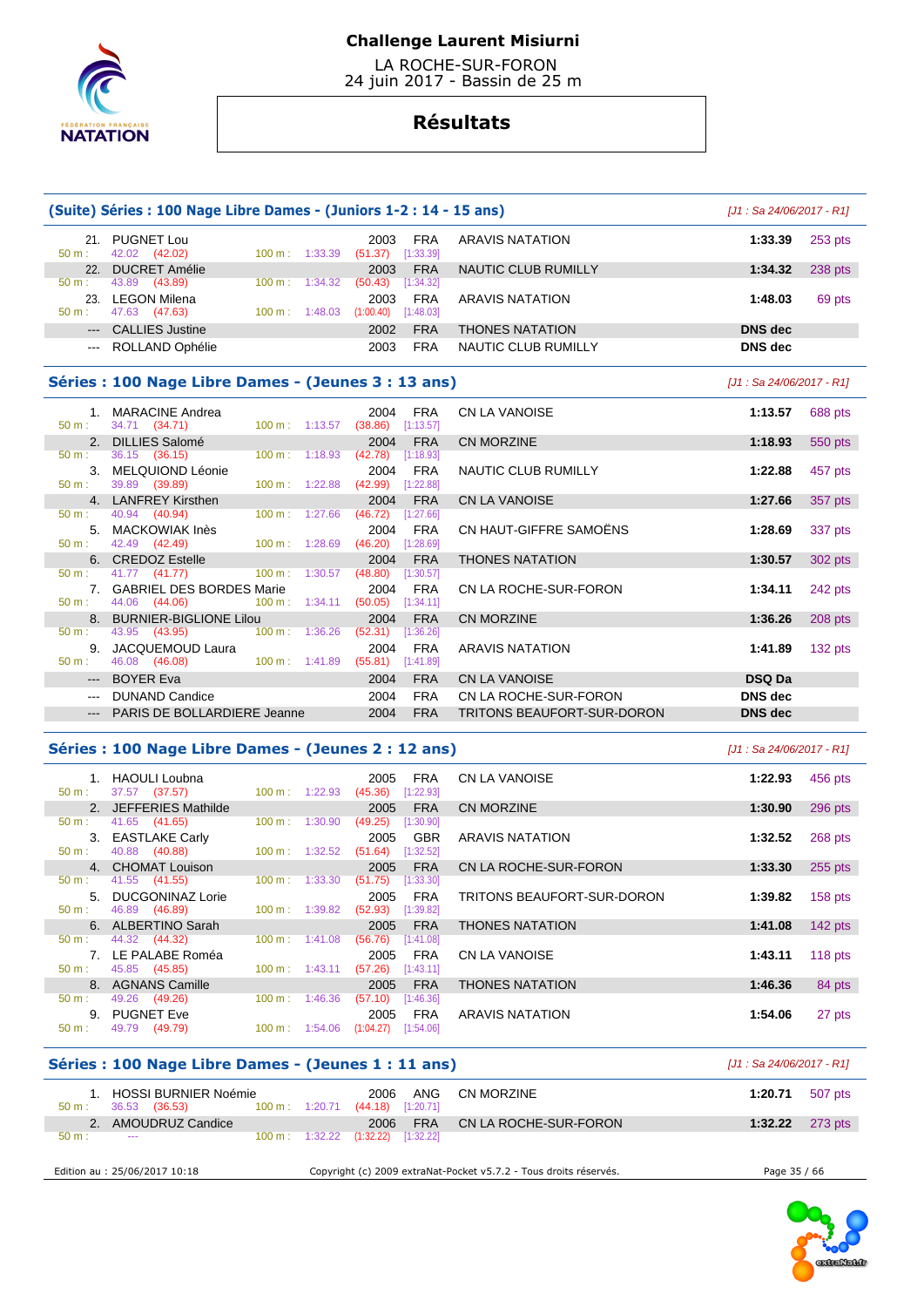

 LA ROCHE-SUR-FORON 24 juin 2017 - Bassin de 25 m

# **Résultats**

|                  | (Suite) Séries : 100 Nage Libre Dames - (Jeunes 1 : 11 ans) |                          |                                            |                              | $J1:$ Sa 24/06/2017 - R11 |           |
|------------------|-------------------------------------------------------------|--------------------------|--------------------------------------------|------------------------------|---------------------------|-----------|
| $50 \text{ m}$ : | 3. CHEDAL Julie<br>42.06 (42.06)                            | $100 \text{ m}: 1:32.38$ | 2006<br>FRA<br>[1:32.38]<br>(50.32)        | TARENTAISE NATATION LE MOREL | 1:32.38                   | 270 pts   |
| $50 \text{ m}$ : | 4. METRAL Lou<br>42.92 (42.92)                              | $100 \text{ m}: 1:36.95$ | <b>FRA</b><br>2006<br>(54.03)<br>[1:36.95] | NAUTIC CLUB RUMILLY          | 1:36.95                   | 198 pts   |
| $50 \text{ m}$ : | 5. FRANCIS Léane<br>46.12 (46.12) 100 m : 1:38.64           |                          | FRA<br>2006<br>[1:38.64]<br>(52.52)        | CN LA ROCHE-SUR-FORON        | 1:38.64                   | 174 $pts$ |
|                  | 6. LAMBERT DELRIEU Anaïs                                    |                          | <b>FRA</b><br>2006                         | NAUTIC CLUB RUMILLY          | 1:46.80                   | 80 pts    |
| $50 \text{ m}$ : | 50.05 (50.05)                                               | $100 \text{ m}: 1:46.80$ | (56.75)<br>[1:46.80]                       |                              |                           |           |
| 50 m:            | 7. SIGISMEAU-THOME Zoé<br>54.03 (54.03) 100 m : 1:55.13     |                          | 2006<br>FRA<br>$(1:01.10)$ [1:55.13]       | NAUTIC CLUB RUMILLY          | 1:55.13                   | 21 pts    |
|                  | 8. CHAPARD Melody                                           |                          | <b>FRA</b><br>2006                         | <b>ARAVIS NATATION</b>       | 1:55.85                   | 18 pts    |
| $50 \text{ m}$ : | 52.54 (52.54) 100 m : 1:55.85                               |                          | (1:03.31)<br>[1:55.85]                     |                              |                           |           |
| 9.<br>$50 m$ :   | ROLLAND Tifany<br>55.41 (55.41) 100 m : 1:57.50             |                          | FRA<br>2006<br>(1:02.09)<br>[1:57.50]      | NAUTIC CLUB RUMILLY          | 1:57.50                   | 11 pts    |
|                  | 10. FAVRE-REGUILLON Maïwenn                                 |                          | <b>FRA</b><br>2006                         | <b>THONES NATATION</b>       | 2:04.71                   | 1 pt      |
| $50 \text{ m}$ : | $100 \text{ m}$ : 2:04.71<br>57.83 (57.83)                  |                          | (1:06.88)<br>[2:04.71]                     |                              |                           |           |
|                  | 11. COTTET-DUMOULIN Aurélie 2006                            |                          | FRA                                        | <b>CN MORZINE</b>            | 2:09.95                   | 1 pt      |
| $50 \text{ m}$ : | $100 \text{ m}$ : 2:09.95<br>58.07 (58.07)                  |                          | (1:11.88)<br>[2:09.95]                     |                              |                           |           |

### **Séries : 100 Nage Libre Dames - (Séniors : 18 ans et plus)** [J1 : Sa 24/06/2017 - R1]

 1. POISSON Soline 1998 FRA CN LA ROCHE-SUR-FORON **1:10.23** 783 pts 50 m : 33.14 (33.14) 100 m : 1:10.23 (37.09) [1:10.23] 2. MOURIER Noémie 1997 FRA THONES NATATION **1:11.15** 756 pts 50 m : 33.57 (33.57) 100 m : 1:11.15 (37.58) [1:11.15] 3. PARIS Victoria 1996 FRA THONES NATATION **1:12.78** 710 pts 34.45 (34.45) 4. LEFEVRE Maylis 1999 FRA THONES NATATION **1:14.61** 660 pts 50 m : 34.82 (34.82) 100 m : 1:14.61 (39.79) [1:14.61] 5. CONTAT Florence 1999 FRA CN LA ROCHE-SUR-FORON **1:15.03** 649 pts 35.82 (35.82) 6. BERDUGO Olivia 1998 FRA TRITONS BEAUFORT-SUR-DORON **1:15.09** 647 pts 34.88 (34.88) 100 m : 1:15.09 (40.21) [1:15.09 7. CHAZALVIEL Gratiane 1983 FRA CN LA ROCHE-SUR-FORON **1:16.64** 607 pts 50 m : 35.38 (35.38) 100 m : 1:16.64 (41.26) [1:16.64] 8. MELQUIOND Héloïse 1999 FRA NAUTIC CLUB RUMILLY **1:19.12** 545 pts 37.39 (37.39) --- LEBRIS Marine 1994 FRA THONES NATATION **DNS dec** 

### **Séries : 100 Nage Libre Dames - (Juniors 3-4 : 16 - 17 ans)** [J1 : Sa 24/06/2017 - R1]

 1. CHAMIOT CLERC Elsa 2001 FRA TRITONS BEAUFORT-SUR-DORON **1:08.33** 839 pts 32.45 (32.45) 2. GAZZOTTI Clara **2001 FRA THONES NATATION 1:13.42** 692 pts **1:13.42** 692 pts **1:13.42 1:13.42 1:13.42 1:13.42 1:13.42 1:13.42 1:13.42 1:13.42 1:13.42 1:13.42 1:13.42 1:13.42 1:13.42 1:13.42** 50 m : 34.62 (34.62) 100 m : 1:13.42 (38.80) [1:13.42] 3. FOUSSADIER Oriane 2001 FRA CN LA ROCHE-SUR-FORON **1:13.91** 679 pts 34.78 (34.78) 4. TEILLOT Lisa 2001 FRA CN LA VANOISE **1:13.96** 678 pts 50 m : 34.45 (34.45) 100 m : 1:13.96 (39.51) [1:13.96] 5. CHEDAL Valentine 2001 FRA TARENTAISE NATATION LE MOREL **1:15.65** 633 pts 50 m : 36.91 (36.91) 100 m : 1:15.65 (38.74) [1:15.65] 6. ALLESINA Lucie 2000 FRA EVIAN SPORTS NATATION **1:16.03** 623 pts 50 m : 35.10 (35.10) 100 m : 1:16.03 (40.93) [1:16.03] 7. BUTTIN Océane 2000 FRA NAUTIC CLUB RUMILLY **1:16.04** 622 pts 50 m : 35.21 (35.21) 100 m : 1:16.04 (40.83) [1:16.04] 8. BRAISSAND Elisa 2000 FRA CN LA ROCHE-SUR-FORON **1:16.86** 601 pts 50 m : 35.36 (35.36) 100 m : 1:16.86 (41.50) [1:16.86] 9. PILLER Virginie 2000 FRA CN LA ROCHE-SUR-FORON **1:18.33** 564 pts 50 m : 35.91 (35.91) 100 m : 1:18.33 (42.42) [1:18.33] 10. NOEL Enora 2000 FRA THONES NATATION **1:24.14** 430 pts  $[1:24.14]$ 

Edition au : 25/06/2017 10:18 Copyright (c) 2009 extraNat-Pocket v5.7.2 - Tous droits réservés. Page 36 / 66

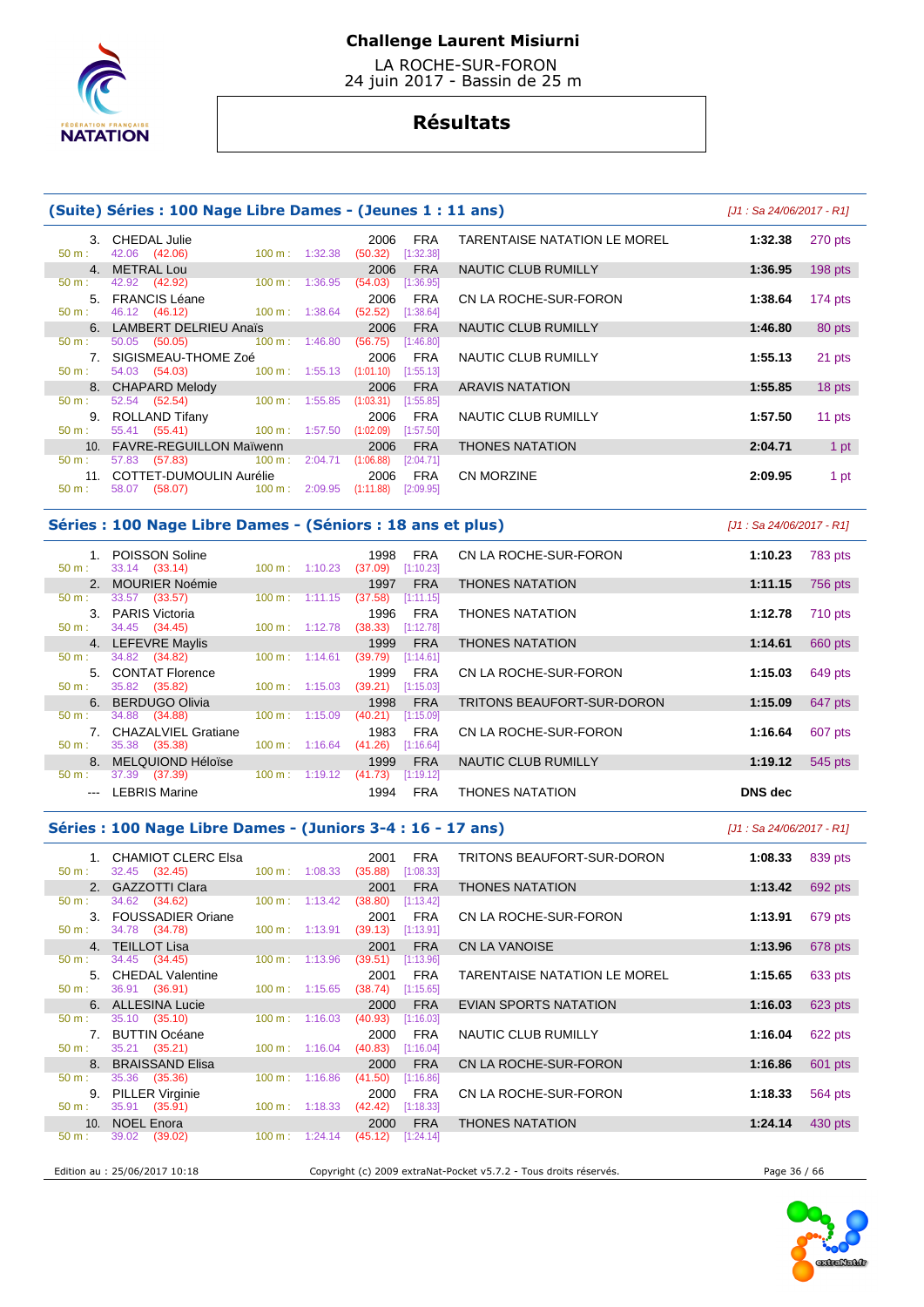

 LA ROCHE-SUR-FORON 24 juin 2017 - Bassin de 25 m

# **Résultats**

|                        | (Suite) Séries : 100 Nage Libre Dames - (Juniors 3-4 : 16 - 17 ans) |                             |                          |                             |                           |                        | $[J1: Sa 24/06/2017 - R1]$ |                |
|------------------------|---------------------------------------------------------------------|-----------------------------|--------------------------|-----------------------------|---------------------------|------------------------|----------------------------|----------------|
| 50 m:                  | 11. DUTT Constance<br>31.01 (31.01)                                 | 100 m: 1:28.47              |                          | 2001<br>$(57.46)$ [1:28.47] | <b>FRA</b>                | CN HAUT-GIFFRE SAMOËNS | 1:28.47                    | 341 pts        |
|                        | --- MICHOUD Marina                                                  |                             |                          | 2000                        | <b>FRA</b>                | EVIAN SPORTS NATATION  | <b>DNS</b> dec             |                |
|                        | Séries : 100 Nage Libre Dames - (Juniors 1-2 : 14 - 15 ans)         |                             |                          |                             |                           |                        | [J1 : Sa 24/06/2017 - R1]  |                |
| 50 m:                  | 1. PILLER Stéphanie<br>31.40 (31.40)                                | $100 \text{ m}$ : $1:08.20$ |                          | 2003<br>(36.80)             | <b>FRA</b><br>[1:08.20]   | CN LA ROCHE-SUR-FORON  | 1:08.20                    | 843 pts        |
|                        | 2. ARENS Cléo                                                       |                             |                          | 2003                        | <b>FRA</b>                | <b>CN MORZINE</b>      | 1:10.20                    | <b>783 pts</b> |
| $50 m$ :<br>50 m:      | 33.94<br>(33.94)<br>3. FLEURY Clara<br>34.14 (34.14)                | 100 m: 1:10.20              |                          | (36.26)<br>2002<br>(38.06)  | [1:10.20]<br><b>FRA</b>   | NAUTIC CLUB RUMILLY    | 1:12.20                    | 726 pts        |
|                        | 4. JEFFERIES Molly                                                  | 100 m: 1:12.20              |                          | 2003                        | [1:12.20]<br><b>FRA</b>   | <b>CN MORZINE</b>      | 1:12.85                    | 708 pts        |
| 50 m:                  | 34.44<br>(34.44)                                                    | 100 m:                      | 1:12.85                  | (38.41)                     | [1:12.85]                 |                        |                            |                |
| 50 m:                  | 5. FAVRE Jacinthe<br>35.11 (35.11)                                  | 100 m: 1:13.53              |                          | 2002<br>$(38.42)$ [1:13.53] | <b>FRA</b>                | <b>THONES NATATION</b> | 1:13.53                    | 689 pts        |
| 50 m:                  | 6. SAGE Amandine<br>36.79<br>(36.79)                                | $100 \text{ m}: 1:18.43$    |                          | 2002<br>(41.64)             | <b>FRA</b><br>[1:18.43]   | NAUTIC CLUB RUMILLY    | 1:18.43                    | 562 pts        |
| 50 m:                  | 7. BUTTIN Coralie<br>37.22 (37.22)                                  | 100 m: 1:19.58              |                          | 2003<br>(42.36)             | <b>FRA</b><br>[1:19.58]   | NAUTIC CLUB RUMILLY    | 1:19.58                    | 534 pts        |
|                        | 8. PLAGNAT Marion                                                   |                             |                          | 2003                        | <b>FRA</b>                | <b>CN MORZINE</b>      | 1:21.33                    | 493 pts        |
| 50 m:                  | 37.75 (37.75)<br>9. ALBERTINO Candice                               | $100 \text{ m}: 1:21.33$    |                          | (43.58)<br>2002             | [1:21.33]<br><b>FRA</b>   | <b>THONES NATATION</b> | 1:21.42                    | 491 pts        |
| 50 m:                  | 37.92 (37.92)                                                       | $100 m$ : $1:21.42$         |                          | (43.50)                     | [1:21.42]                 |                        |                            |                |
| 50 m:                  | 10. GOURDAIN Maïlys<br>39.49<br>(39.49)                             | $100 \text{ m}$ :           | 1:23.54                  | 2003<br>(44.05)             | <b>FRA</b><br>[1:23.54]   | CN LA ROCHE-SUR-FORON  | 1:23.54                    | 443 pts        |
| $50 m$ :               | 11. TISSOT Sarah<br>40.27 (40.27)                                   | $100 \text{ m}: 1:26.04$    |                          | 2002<br>$(45.77)$ [1:26.04] | <b>FRA</b>                | <b>THONES NATATION</b> | 1:26.04                    | 390 pts        |
|                        | 12. BERGERET Capucine                                               |                             |                          | 2002                        | <b>FRA</b>                | <b>THONES NATATION</b> | 1:26.41                    | <b>382 pts</b> |
| 50 m:                  | 37.40<br>(37.40)<br>13. OFFREDI Headwige                            | 100 m: 1:26.41              |                          | (49.01)<br>2003             | [1:26.41]<br><b>FRA</b>   | <b>THONES NATATION</b> | 1:27.27                    | 365 pts        |
| 50 m:                  | 40.96<br>(40.96)                                                    | 100 m: 1:27.27              |                          | $(46.31)$ [1:27.27]         |                           |                        |                            |                |
| 50 m:                  | 14. PECHOUX Méline<br>41.29 (41.29)                                 | $100 \text{ m}$ :           | 1:28.89                  | 2002<br>(47.60)             | <b>FRA</b><br>[1:28.89]   | <b>THONES NATATION</b> | 1:28.89                    | 333 pts        |
| 50 m:                  | 15. DE TOLDI Tara<br>42.58 (42.58)                                  | $100 m$ : 1:28.94           |                          | 2003<br>(46.36)             | <b>FRA</b><br>[1:28.94]   | <b>THONES NATATION</b> | 1:28.94                    | 332 pts        |
|                        | 16. MOURIER Salomé                                                  |                             |                          | 2002                        | <b>FRA</b>                | <b>THONES NATATION</b> | 1:29.42                    | $323$ pts      |
| 50 m:                  | 41.40<br>(41.40)<br>17. ANNAERT Alexane                             | $100 \text{ m}$ :           | 1:29.42                  | (48.02)<br>2002             | $[1:29.42]$<br><b>FRA</b> | <b>THONES NATATION</b> | 1:30.42                    | 305 pts        |
| 50 m:                  | 42.26 (42.26)                                                       | 100 m: 1:30.42              |                          | $(48.16)$ [1:30.42]         |                           |                        |                            |                |
| 50 m:                  | 18. PERILLAT-BOITEUX Claire<br>45.77 (45.77)                        | $100 m$ : 1:32.71           |                          | 2003<br>(46.94)             | <b>FRA</b><br>[1:32.71]   | <b>THONES NATATION</b> | 1:32.71                    | $265$ pts      |
| 19.                    | <b>BONTEMPS Marie</b>                                               |                             |                          | 2003                        | <b>FRA</b>                | CN LA ROCHE-SUR-FORON  | 1:32.97                    | 260 pts        |
| 50 m:<br>20.           | 45.68<br>(45.68)<br>ANGELLOZ-NICOUD Mathilde                        |                             | $100 \text{ m}: 1:32.97$ | (47.29)<br>2003             | [1:32.97]<br><b>FRA</b>   | <b>THONES NATATION</b> | 1:33.08                    |                |
| 50 m:                  | 43.32<br>(43.32)                                                    | 100 m: 1:33.08              |                          | (49.76)                     | [1:33.08]                 |                        |                            | 258 pts        |
| 21.<br>50 m:           | PUGNET Lou<br>42.02 (42.02)                                         | 100 m: 1:33.39              |                          | 2003<br>(51.37)             | <b>FRA</b><br>[1:33.39]   | <b>ARAVIS NATATION</b> | 1:33.39                    | 253 pts        |
| 22.                    | <b>DUCRET Amélie</b>                                                |                             |                          | 2003                        | <b>FRA</b>                | NAUTIC CLUB RUMILLY    | 1:34.32                    | 238 pts        |
| 50 m:                  | 43.89 (43.89)<br><b>LEGON Milena</b>                                | 100 m:                      | 1:34.32                  | (50.43)                     | [1:34.32]<br><b>FRA</b>   |                        | 1:48.03                    | 69 pts         |
| 23.<br>50 m:           | 47.63 (47.63)                                                       | 100 m: 1:48.03              |                          | 2003<br>(1:00.40)           | [1:48.03]                 | <b>ARAVIS NATATION</b> |                            |                |
| $\qquad \qquad \cdots$ | <b>CALLIES Justine</b>                                              |                             |                          | 2002                        | <b>FRA</b>                | <b>THONES NATATION</b> | <b>DNS</b> dec             |                |
| $---$                  | ROLLAND Ophélie                                                     |                             |                          | 2003                        | <b>FRA</b>                | NAUTIC CLUB RUMILLY    | <b>DNS</b> dec             |                |
|                        |                                                                     |                             |                          |                             |                           |                        |                            |                |

# **Séries : 100 Nage Libre Dames - (Jeunes 3 : 13 ans)** [J1 : Sa 24/06/2017 - R1]

| MARACINE Andrea<br>34.71 (34.71)<br>$50 m$ : | <b>FRA</b><br>CN LA VANOISE<br>2004<br>[1:13.57]<br>(38.86)<br>100 m: 1:13.57 | 1:13.57<br>688 pts |
|----------------------------------------------|-------------------------------------------------------------------------------|--------------------|
| DILLIES Salomé<br>2.                         | <b>FRA</b><br>CN MORZINE<br>2004                                              | 1:18.93<br>550 pts |
| 36.15 (36.15)<br>50 m:                       | $100 \text{ m}: 1:18.93$<br>[1:18.93]<br>(42.78)                              |                    |
| Edition au : 25/06/2017 10:18                | Copyright (c) 2009 extraNat-Pocket v5.7.2 - Tous droits réservés.             | Page 37 / 66       |

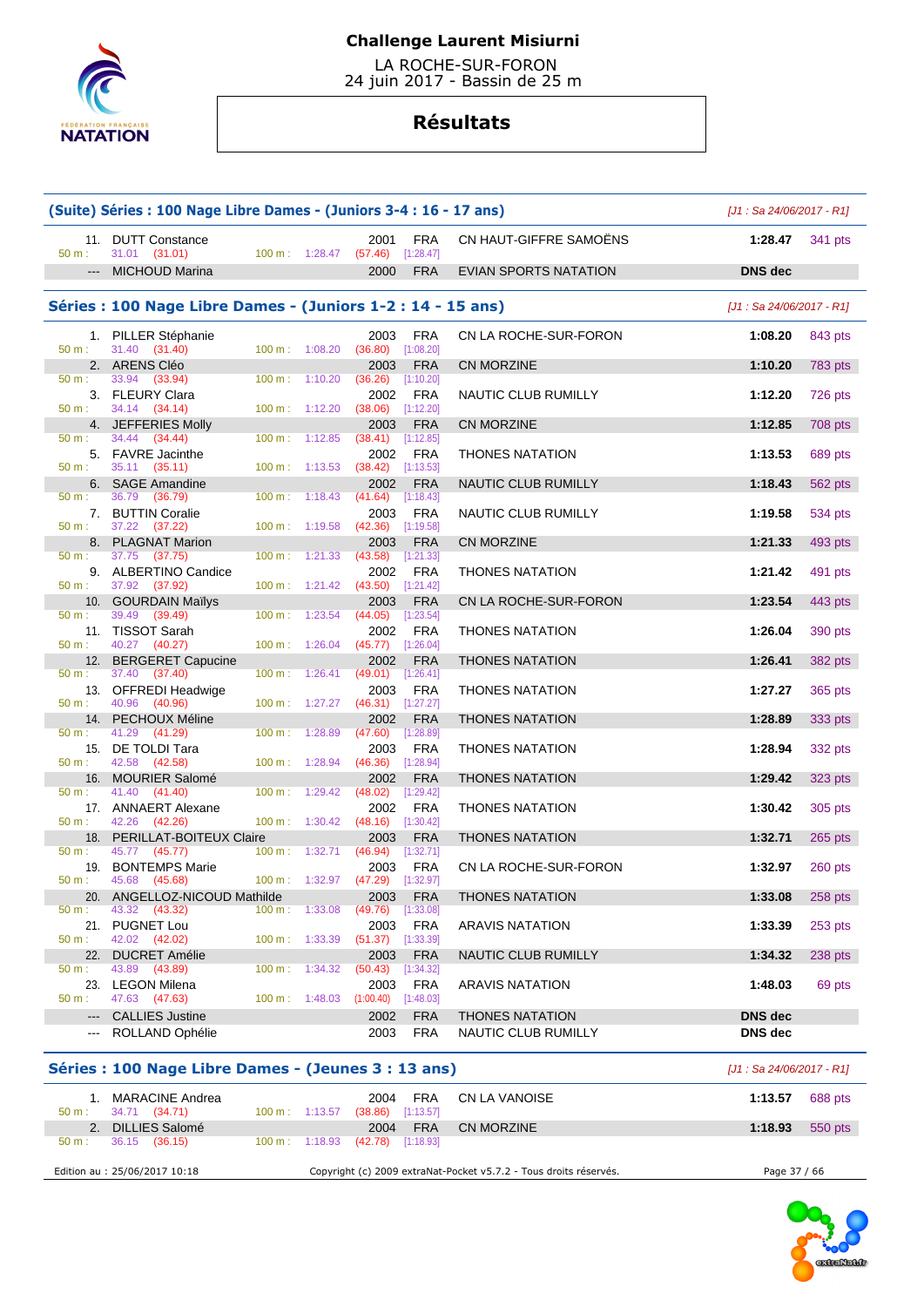

 LA ROCHE-SUR-FORON 24 juin 2017 - Bassin de 25 m

# **Résultats**

### **(Suite) Séries : 100 Nage Libre Dames - (Jeunes 3 : 13 ans)** [J1 : Sa 24/06/2017 - R1]

| 39.89 (39.89)<br>50 m:<br>(42.99)<br>[1:22.88]<br>1:22.88<br>$100 \text{ m}$ :<br>4. LANFREY Kirsthen<br><b>FRA</b><br>CN LA VANOISE<br>2004<br>1:27.66<br>357 pts<br>40.94 (40.94)<br>(46.72)<br>[1:27.66]<br>$50 m$ :<br>1:27.66<br>$100 \text{ m}$ : | 457 pts |
|---------------------------------------------------------------------------------------------------------------------------------------------------------------------------------------------------------------------------------------------------------|---------|
|                                                                                                                                                                                                                                                         |         |
|                                                                                                                                                                                                                                                         |         |
| CN HAUT-GIFFRE SAMOËNS<br>5. MACKOWIAK Inès<br><b>FRA</b><br>2004<br>1:28.69                                                                                                                                                                            | 337 pts |
| 42.49 (42.49)<br>$50 m$ :<br>100 m:<br>1:28.69<br>(46.20)<br>[1:28.69]                                                                                                                                                                                  |         |
| 6. CREDOZ Estelle<br><b>FRA</b><br><b>THONES NATATION</b><br>2004<br>302 pts<br>1:30.57                                                                                                                                                                 |         |
| 41.77 (41.77)<br>100 m:<br>$50 m$ :<br>1:30.57<br>(48.80)<br>[1:30.57]                                                                                                                                                                                  |         |
| 7. GABRIEL DES BORDES Marie<br>2004<br>CN LA ROCHE-SUR-FORON<br>FRA<br>1:34.11<br>242 pts                                                                                                                                                               |         |
| 44.06 (44.06)<br>$100 \text{ m}$ :<br>1:34.11<br>$50 m$ :<br>(50.05)<br>[1:34.11]                                                                                                                                                                       |         |
| 8. BURNIER-BIGLIONE Lilou<br>CN MORZINE<br><b>FRA</b><br>1:36.26<br>208 pts<br>2004                                                                                                                                                                     |         |
| $100 \text{ m}$ :<br>1:36.26<br>$50 m$ :<br>43.95 (43.95)<br>(52.31)<br>[1:36.26]                                                                                                                                                                       |         |
| 9. JACQUEMOUD Laura<br><b>FRA</b><br>ARAVIS NATATION<br>1:41.89<br>132 pts<br>2004                                                                                                                                                                      |         |
| 46.08 (46.08)<br>$50 m$ :<br>$100 \text{ m}: 1:41.89$<br>(55.81)<br>[1:41.89]                                                                                                                                                                           |         |
| --- BOYER Eva<br><b>FRA</b><br>CN LA VANOISE<br><b>DSQ Da</b><br>2004                                                                                                                                                                                   |         |
| DUNAND Candice<br><b>FRA</b><br><b>DNS</b> dec<br>CN LA ROCHE-SUR-FORON<br>2004<br>$  -$                                                                                                                                                                |         |
| <b>DNS</b> dec<br><b>PARIS DE BOLLARDIERE Jeanne</b><br>2004<br><b>FRA</b><br>TRITONS BEAUFORT-SUR-DORON<br>$\cdots$                                                                                                                                    |         |

#### **Séries : 100 Nage Libre Dames - (Jeunes 2 : 12 ans)** [J1 : Sa 24/06/2017 - R1]

 1. HAOULI Loubna 2005 FRA CN LA VANOISE **1:22.93** 456 pts  $(37.57)$  2. JEFFERIES Mathilde 2005 FRA CN MORZINE **1:30.90** 296 pts 50 m : 41.65 (41.65) 100 m : 1:30.90 (49.25) [1:30.90] 3. EASTLAKE Carly 2005 GBR ARAVIS NATATION **1:32.52** 268 pts 50 m : 40.88 (40.88) 100 m : 1:32.52 (51.64) [1:32.52] 4. CHOMAT Louison 2005 FRA CN LA ROCHE-SUR-FORON **1:33.30** 255 pts 50 m : 41.55 (41.55) 100 m : 1:33.30 (51.75) [1:33.30] 5. DUCGONINAZ Lorie 2005 FRA TRITONS BEAUFORT-SUR-DORON **1:39.82** 158 pts 46.89 (46.89) 6. ALBERTINO Sarah 2005 FRA THONES NATATION **1:41.08** 142 pts 50 m : 44.32 (44.32) 100 m : 1:41.08 (56.76) [1:41.08] 7. LE PALABE Roméa 2005 FRA CN LA VANOISE **1:43.11** 118 pts 45.85 (45.85) 8. AGNANS Camille 2005 FRA THONES NATATION **1:46.36** 84 pts 50 m : 49.26 (49.26) 100 m : 1:46.36 (57.10) [1:46.36] 9. PUGNET Eve 2005 FRA ARAVIS NATATION **1:54.06** 27 pts 50 m : 49.79 (49.79) 100 m : 1:54.06 (1:04.27) [1:54.06]

### **Séries : 100 Nage Libre Dames - (Jeunes 1 : 11 ans)** [J1 : Sa 24/06/2017 - R1]

1. HOSSI BURNIER Noémie 2006 ANG CN MORZINE **1:20.71** 507 pts<br>
50 m : 36.53 (36.53) 100 m : 1:20.71 (44.18) [1:20.71] 36.53 (36.53) 2. AMOUDRUZ Candice 2006 FRA CN LA ROCHE-SUR-FORON 1:32.22 273 pts 50 m :  $\frac{1}{2}$  50 m : --- 100 m : 1:32.22 (1:32.22) [1:32.22] 3. CHEDAL Julie 2006 FRA TARENTAISE NATATION LE MOREL **1:32.38** 270 pts  $42.06$   $(42.06)$  4. METRAL Lou 2006 FRA NAUTIC CLUB RUMILLY **1:36.95** 198 pts 50 m : 42.92 (42.92) 100 m : 1:36.95 (54.03) [1:36.95] 5. FRANCIS Léane 2006 FRA CN LA ROCHE-SUR-FORON **1:38.64** 174 pts 46.12 (46.12) 6. LAMBERT DELRIEU Anaïs 2006 FRA NAUTIC CLUB RUMILLY **1:46.80** 80 pts 50 m : 50.05 (50.05) 100 m : 1:46.80 (56.75) [1:46.80] 7. SIGISMEAU-THOME Zoé 2006 FRA NAUTIC CLUB RUMILLY **1:55.13** 21 pts 50 m : 54.03 (54.03) 100 m : 1:55.13 (1:01.10) [1:55.13] 8. CHAPARD Melody 2006 FRA ARAVIS NATATION **1:55.85** 18 pts 50 m : 52.54 (52.54) 100 m : 1:55.85 (1:03.31) [1:55.85] 9. ROLLAND Tifany 2006 FRA NAUTIC CLUB RUMILLY **1:57.50** 11 pts 50 m : 55.41 (55.41) 100 m : 1:57.50 (1:02.09) [1:57.50] 10. FAVRE-REGUILLON Maïwenn 2006 FRA THONES NATATION **2:04.71** 1 pt 50 m : 57.83 (57.83) 100 m : 2:04.71 (1:06.88) [2:04.71] Edition au : 25/06/2017 10:18 Copyright (c) 2009 extraNat-Pocket v5.7.2 - Tous droits réservés. Page 38 / 66

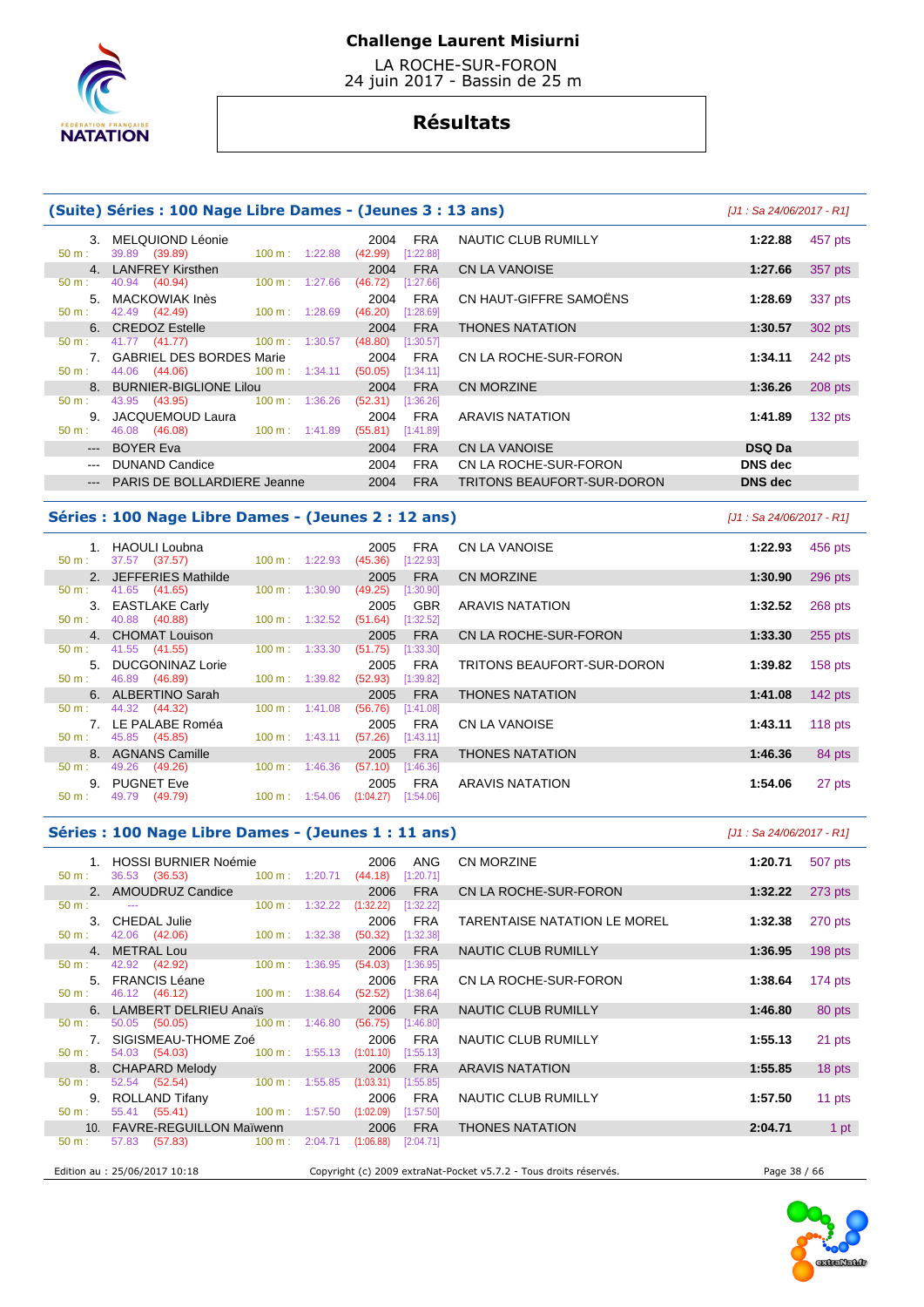

 LA ROCHE-SUR-FORON 24 juin 2017 - Bassin de 25 m

# **Résultats**

| 50 m:  | 58.07 (58.07)                                                                                                                                                                                                                                                                                                                                                                                                                                                                                                                                                                                                                                                                                                                                                                                                                                                                                                                                                                                                                                                                                                                                                                                                                                                                                                                                                                                                                                                                                                                                                                                                                                                                                                                                                                                                                                                                                                                                                                                                                                                                                                                                                                                                                                                                                                                                                                                                                                                                                                                                                                                                                                                                                                                                                                                                                                                                                                                                                                                                 |  |  | 2006<br>FRA                               | CN MORZINE                   | 2:09.95        | 1 pt    |
|--------|---------------------------------------------------------------------------------------------------------------------------------------------------------------------------------------------------------------------------------------------------------------------------------------------------------------------------------------------------------------------------------------------------------------------------------------------------------------------------------------------------------------------------------------------------------------------------------------------------------------------------------------------------------------------------------------------------------------------------------------------------------------------------------------------------------------------------------------------------------------------------------------------------------------------------------------------------------------------------------------------------------------------------------------------------------------------------------------------------------------------------------------------------------------------------------------------------------------------------------------------------------------------------------------------------------------------------------------------------------------------------------------------------------------------------------------------------------------------------------------------------------------------------------------------------------------------------------------------------------------------------------------------------------------------------------------------------------------------------------------------------------------------------------------------------------------------------------------------------------------------------------------------------------------------------------------------------------------------------------------------------------------------------------------------------------------------------------------------------------------------------------------------------------------------------------------------------------------------------------------------------------------------------------------------------------------------------------------------------------------------------------------------------------------------------------------------------------------------------------------------------------------------------------------------------------------------------------------------------------------------------------------------------------------------------------------------------------------------------------------------------------------------------------------------------------------------------------------------------------------------------------------------------------------------------------------------------------------------------------------------------------------|--|--|-------------------------------------------|------------------------------|----------------|---------|
|        |                                                                                                                                                                                                                                                                                                                                                                                                                                                                                                                                                                                                                                                                                                                                                                                                                                                                                                                                                                                                                                                                                                                                                                                                                                                                                                                                                                                                                                                                                                                                                                                                                                                                                                                                                                                                                                                                                                                                                                                                                                                                                                                                                                                                                                                                                                                                                                                                                                                                                                                                                                                                                                                                                                                                                                                                                                                                                                                                                                                                               |  |  |                                           |                              |                |         |
| 50 m:  | 33.14 (33.14)                                                                                                                                                                                                                                                                                                                                                                                                                                                                                                                                                                                                                                                                                                                                                                                                                                                                                                                                                                                                                                                                                                                                                                                                                                                                                                                                                                                                                                                                                                                                                                                                                                                                                                                                                                                                                                                                                                                                                                                                                                                                                                                                                                                                                                                                                                                                                                                                                                                                                                                                                                                                                                                                                                                                                                                                                                                                                                                                                                                                 |  |  | <b>FRA</b><br>1998<br>$(37.09)$ [1:10.23] | CN LA ROCHE-SUR-FORON        | 1:10.23        | 783 pts |
|        |                                                                                                                                                                                                                                                                                                                                                                                                                                                                                                                                                                                                                                                                                                                                                                                                                                                                                                                                                                                                                                                                                                                                                                                                                                                                                                                                                                                                                                                                                                                                                                                                                                                                                                                                                                                                                                                                                                                                                                                                                                                                                                                                                                                                                                                                                                                                                                                                                                                                                                                                                                                                                                                                                                                                                                                                                                                                                                                                                                                                               |  |  | <b>FRA</b><br>1997                        | <b>THONES NATATION</b>       | 1:11.15        | 756 pts |
|        |                                                                                                                                                                                                                                                                                                                                                                                                                                                                                                                                                                                                                                                                                                                                                                                                                                                                                                                                                                                                                                                                                                                                                                                                                                                                                                                                                                                                                                                                                                                                                                                                                                                                                                                                                                                                                                                                                                                                                                                                                                                                                                                                                                                                                                                                                                                                                                                                                                                                                                                                                                                                                                                                                                                                                                                                                                                                                                                                                                                                               |  |  | <b>FRA</b><br>1996                        | <b>THONES NATATION</b>       | 1:12.78        | 710 pts |
|        |                                                                                                                                                                                                                                                                                                                                                                                                                                                                                                                                                                                                                                                                                                                                                                                                                                                                                                                                                                                                                                                                                                                                                                                                                                                                                                                                                                                                                                                                                                                                                                                                                                                                                                                                                                                                                                                                                                                                                                                                                                                                                                                                                                                                                                                                                                                                                                                                                                                                                                                                                                                                                                                                                                                                                                                                                                                                                                                                                                                                               |  |  |                                           |                              |                |         |
| 50 m:  | 34.82<br>(34.82)                                                                                                                                                                                                                                                                                                                                                                                                                                                                                                                                                                                                                                                                                                                                                                                                                                                                                                                                                                                                                                                                                                                                                                                                                                                                                                                                                                                                                                                                                                                                                                                                                                                                                                                                                                                                                                                                                                                                                                                                                                                                                                                                                                                                                                                                                                                                                                                                                                                                                                                                                                                                                                                                                                                                                                                                                                                                                                                                                                                              |  |  | (39.79)<br>[1:14.61]                      |                              |                |         |
|        |                                                                                                                                                                                                                                                                                                                                                                                                                                                                                                                                                                                                                                                                                                                                                                                                                                                                                                                                                                                                                                                                                                                                                                                                                                                                                                                                                                                                                                                                                                                                                                                                                                                                                                                                                                                                                                                                                                                                                                                                                                                                                                                                                                                                                                                                                                                                                                                                                                                                                                                                                                                                                                                                                                                                                                                                                                                                                                                                                                                                               |  |  | <b>FRA</b><br>1999                        | CN LA ROCHE-SUR-FORON        | 1:15.03        | 649 pts |
|        |                                                                                                                                                                                                                                                                                                                                                                                                                                                                                                                                                                                                                                                                                                                                                                                                                                                                                                                                                                                                                                                                                                                                                                                                                                                                                                                                                                                                                                                                                                                                                                                                                                                                                                                                                                                                                                                                                                                                                                                                                                                                                                                                                                                                                                                                                                                                                                                                                                                                                                                                                                                                                                                                                                                                                                                                                                                                                                                                                                                                               |  |  | 1998<br><b>FRA</b>                        | TRITONS BEAUFORT-SUR-DORON   | 1:15.09        | 647 pts |
| 50 m:  | 34.88 (34.88)                                                                                                                                                                                                                                                                                                                                                                                                                                                                                                                                                                                                                                                                                                                                                                                                                                                                                                                                                                                                                                                                                                                                                                                                                                                                                                                                                                                                                                                                                                                                                                                                                                                                                                                                                                                                                                                                                                                                                                                                                                                                                                                                                                                                                                                                                                                                                                                                                                                                                                                                                                                                                                                                                                                                                                                                                                                                                                                                                                                                 |  |  | (40.21)<br>[1:15.09]                      |                              |                |         |
| 50 m:  | 35.38 (35.38)                                                                                                                                                                                                                                                                                                                                                                                                                                                                                                                                                                                                                                                                                                                                                                                                                                                                                                                                                                                                                                                                                                                                                                                                                                                                                                                                                                                                                                                                                                                                                                                                                                                                                                                                                                                                                                                                                                                                                                                                                                                                                                                                                                                                                                                                                                                                                                                                                                                                                                                                                                                                                                                                                                                                                                                                                                                                                                                                                                                                 |  |  | $(41.26)$ [1:16.64]                       |                              |                |         |
|        |                                                                                                                                                                                                                                                                                                                                                                                                                                                                                                                                                                                                                                                                                                                                                                                                                                                                                                                                                                                                                                                                                                                                                                                                                                                                                                                                                                                                                                                                                                                                                                                                                                                                                                                                                                                                                                                                                                                                                                                                                                                                                                                                                                                                                                                                                                                                                                                                                                                                                                                                                                                                                                                                                                                                                                                                                                                                                                                                                                                                               |  |  | <b>FRA</b><br>1999                        | NAUTIC CLUB RUMILLY          | 1:19.12        | 545 pts |
|        |                                                                                                                                                                                                                                                                                                                                                                                                                                                                                                                                                                                                                                                                                                                                                                                                                                                                                                                                                                                                                                                                                                                                                                                                                                                                                                                                                                                                                                                                                                                                                                                                                                                                                                                                                                                                                                                                                                                                                                                                                                                                                                                                                                                                                                                                                                                                                                                                                                                                                                                                                                                                                                                                                                                                                                                                                                                                                                                                                                                                               |  |  | 1994<br>FRA                               | <b>THONES NATATION</b>       | <b>DNS</b> dec |         |
|        |                                                                                                                                                                                                                                                                                                                                                                                                                                                                                                                                                                                                                                                                                                                                                                                                                                                                                                                                                                                                                                                                                                                                                                                                                                                                                                                                                                                                                                                                                                                                                                                                                                                                                                                                                                                                                                                                                                                                                                                                                                                                                                                                                                                                                                                                                                                                                                                                                                                                                                                                                                                                                                                                                                                                                                                                                                                                                                                                                                                                               |  |  |                                           |                              |                |         |
|        |                                                                                                                                                                                                                                                                                                                                                                                                                                                                                                                                                                                                                                                                                                                                                                                                                                                                                                                                                                                                                                                                                                                                                                                                                                                                                                                                                                                                                                                                                                                                                                                                                                                                                                                                                                                                                                                                                                                                                                                                                                                                                                                                                                                                                                                                                                                                                                                                                                                                                                                                                                                                                                                                                                                                                                                                                                                                                                                                                                                                               |  |  |                                           |                              |                |         |
|        |                                                                                                                                                                                                                                                                                                                                                                                                                                                                                                                                                                                                                                                                                                                                                                                                                                                                                                                                                                                                                                                                                                                                                                                                                                                                                                                                                                                                                                                                                                                                                                                                                                                                                                                                                                                                                                                                                                                                                                                                                                                                                                                                                                                                                                                                                                                                                                                                                                                                                                                                                                                                                                                                                                                                                                                                                                                                                                                                                                                                               |  |  |                                           |                              |                |         |
|        |                                                                                                                                                                                                                                                                                                                                                                                                                                                                                                                                                                                                                                                                                                                                                                                                                                                                                                                                                                                                                                                                                                                                                                                                                                                                                                                                                                                                                                                                                                                                                                                                                                                                                                                                                                                                                                                                                                                                                                                                                                                                                                                                                                                                                                                                                                                                                                                                                                                                                                                                                                                                                                                                                                                                                                                                                                                                                                                                                                                                               |  |  | 2001<br><b>FRA</b>                        | <b>THONES NATATION</b>       | 1:13.42        | 692 pts |
|        |                                                                                                                                                                                                                                                                                                                                                                                                                                                                                                                                                                                                                                                                                                                                                                                                                                                                                                                                                                                                                                                                                                                                                                                                                                                                                                                                                                                                                                                                                                                                                                                                                                                                                                                                                                                                                                                                                                                                                                                                                                                                                                                                                                                                                                                                                                                                                                                                                                                                                                                                                                                                                                                                                                                                                                                                                                                                                                                                                                                                               |  |  | 2001<br><b>FRA</b>                        | CN LA ROCHE-SUR-FORON        | 1:13.91        | 679 pts |
|        |                                                                                                                                                                                                                                                                                                                                                                                                                                                                                                                                                                                                                                                                                                                                                                                                                                                                                                                                                                                                                                                                                                                                                                                                                                                                                                                                                                                                                                                                                                                                                                                                                                                                                                                                                                                                                                                                                                                                                                                                                                                                                                                                                                                                                                                                                                                                                                                                                                                                                                                                                                                                                                                                                                                                                                                                                                                                                                                                                                                                               |  |  |                                           |                              |                |         |
| 50 m : | 34.45 (34.45)                                                                                                                                                                                                                                                                                                                                                                                                                                                                                                                                                                                                                                                                                                                                                                                                                                                                                                                                                                                                                                                                                                                                                                                                                                                                                                                                                                                                                                                                                                                                                                                                                                                                                                                                                                                                                                                                                                                                                                                                                                                                                                                                                                                                                                                                                                                                                                                                                                                                                                                                                                                                                                                                                                                                                                                                                                                                                                                                                                                                 |  |  | $(39.51)$ [1:13.96]                       |                              |                |         |
| 50 m:  | 36.91 (36.91)                                                                                                                                                                                                                                                                                                                                                                                                                                                                                                                                                                                                                                                                                                                                                                                                                                                                                                                                                                                                                                                                                                                                                                                                                                                                                                                                                                                                                                                                                                                                                                                                                                                                                                                                                                                                                                                                                                                                                                                                                                                                                                                                                                                                                                                                                                                                                                                                                                                                                                                                                                                                                                                                                                                                                                                                                                                                                                                                                                                                 |  |  | 2001<br>FRA<br>$(38.74)$ [1:15.65]        | TARENTAISE NATATION LE MOREL | 1:15.65        | 633 pts |
|        |                                                                                                                                                                                                                                                                                                                                                                                                                                                                                                                                                                                                                                                                                                                                                                                                                                                                                                                                                                                                                                                                                                                                                                                                                                                                                                                                                                                                                                                                                                                                                                                                                                                                                                                                                                                                                                                                                                                                                                                                                                                                                                                                                                                                                                                                                                                                                                                                                                                                                                                                                                                                                                                                                                                                                                                                                                                                                                                                                                                                               |  |  | <b>FRA</b><br>2000                        | EVIAN SPORTS NATATION        | 1:16.03        | 623 pts |
|        |                                                                                                                                                                                                                                                                                                                                                                                                                                                                                                                                                                                                                                                                                                                                                                                                                                                                                                                                                                                                                                                                                                                                                                                                                                                                                                                                                                                                                                                                                                                                                                                                                                                                                                                                                                                                                                                                                                                                                                                                                                                                                                                                                                                                                                                                                                                                                                                                                                                                                                                                                                                                                                                                                                                                                                                                                                                                                                                                                                                                               |  |  |                                           |                              |                |         |
| 50 m:  | 35.21 (35.21)                                                                                                                                                                                                                                                                                                                                                                                                                                                                                                                                                                                                                                                                                                                                                                                                                                                                                                                                                                                                                                                                                                                                                                                                                                                                                                                                                                                                                                                                                                                                                                                                                                                                                                                                                                                                                                                                                                                                                                                                                                                                                                                                                                                                                                                                                                                                                                                                                                                                                                                                                                                                                                                                                                                                                                                                                                                                                                                                                                                                 |  |  | $(40.83)$ [1:16.04]                       |                              |                |         |
|        |                                                                                                                                                                                                                                                                                                                                                                                                                                                                                                                                                                                                                                                                                                                                                                                                                                                                                                                                                                                                                                                                                                                                                                                                                                                                                                                                                                                                                                                                                                                                                                                                                                                                                                                                                                                                                                                                                                                                                                                                                                                                                                                                                                                                                                                                                                                                                                                                                                                                                                                                                                                                                                                                                                                                                                                                                                                                                                                                                                                                               |  |  |                                           |                              |                |         |
|        |                                                                                                                                                                                                                                                                                                                                                                                                                                                                                                                                                                                                                                                                                                                                                                                                                                                                                                                                                                                                                                                                                                                                                                                                                                                                                                                                                                                                                                                                                                                                                                                                                                                                                                                                                                                                                                                                                                                                                                                                                                                                                                                                                                                                                                                                                                                                                                                                                                                                                                                                                                                                                                                                                                                                                                                                                                                                                                                                                                                                               |  |  | 2000<br><b>FRA</b>                        | CN LA ROCHE-SUR-FORON        | 1:18.33        | 564 pts |
|        |                                                                                                                                                                                                                                                                                                                                                                                                                                                                                                                                                                                                                                                                                                                                                                                                                                                                                                                                                                                                                                                                                                                                                                                                                                                                                                                                                                                                                                                                                                                                                                                                                                                                                                                                                                                                                                                                                                                                                                                                                                                                                                                                                                                                                                                                                                                                                                                                                                                                                                                                                                                                                                                                                                                                                                                                                                                                                                                                                                                                               |  |  |                                           |                              |                |         |
| 50 m:  | 39.02 (39.02)                                                                                                                                                                                                                                                                                                                                                                                                                                                                                                                                                                                                                                                                                                                                                                                                                                                                                                                                                                                                                                                                                                                                                                                                                                                                                                                                                                                                                                                                                                                                                                                                                                                                                                                                                                                                                                                                                                                                                                                                                                                                                                                                                                                                                                                                                                                                                                                                                                                                                                                                                                                                                                                                                                                                                                                                                                                                                                                                                                                                 |  |  |                                           |                              |                |         |
|        |                                                                                                                                                                                                                                                                                                                                                                                                                                                                                                                                                                                                                                                                                                                                                                                                                                                                                                                                                                                                                                                                                                                                                                                                                                                                                                                                                                                                                                                                                                                                                                                                                                                                                                                                                                                                                                                                                                                                                                                                                                                                                                                                                                                                                                                                                                                                                                                                                                                                                                                                                                                                                                                                                                                                                                                                                                                                                                                                                                                                               |  |  | <b>FRA</b><br>2001                        |                              | 1:28.47        | 341 pts |
|        |                                                                                                                                                                                                                                                                                                                                                                                                                                                                                                                                                                                                                                                                                                                                                                                                                                                                                                                                                                                                                                                                                                                                                                                                                                                                                                                                                                                                                                                                                                                                                                                                                                                                                                                                                                                                                                                                                                                                                                                                                                                                                                                                                                                                                                                                                                                                                                                                                                                                                                                                                                                                                                                                                                                                                                                                                                                                                                                                                                                                               |  |  | <b>FRA</b><br>2000                        | <b>EVIAN SPORTS NATATION</b> | DNS dec        |         |
|        |                                                                                                                                                                                                                                                                                                                                                                                                                                                                                                                                                                                                                                                                                                                                                                                                                                                                                                                                                                                                                                                                                                                                                                                                                                                                                                                                                                                                                                                                                                                                                                                                                                                                                                                                                                                                                                                                                                                                                                                                                                                                                                                                                                                                                                                                                                                                                                                                                                                                                                                                                                                                                                                                                                                                                                                                                                                                                                                                                                                                               |  |  |                                           |                              |                |         |
|        |                                                                                                                                                                                                                                                                                                                                                                                                                                                                                                                                                                                                                                                                                                                                                                                                                                                                                                                                                                                                                                                                                                                                                                                                                                                                                                                                                                                                                                                                                                                                                                                                                                                                                                                                                                                                                                                                                                                                                                                                                                                                                                                                                                                                                                                                                                                                                                                                                                                                                                                                                                                                                                                                                                                                                                                                                                                                                                                                                                                                               |  |  |                                           |                              |                |         |
| 50 m:  | (Suite) Séries : 100 Nage Libre Dames - (Jeunes 1 : 11 ans)<br>$[J1: Sa 24/06/2017 - R1]$<br>11. COTTET-DUMOULIN Aurélie<br>100 m: 2:09.95 (1:11.88) [2:09.95]<br>Séries : 100 Nage Libre Dames - (Séniors : 18 ans et plus)<br>$[J1: Sa 24/06/2017 - R1]$<br>1. POISSON Soline<br>$100 \text{ m}: 1:10.23$<br>2. MOURIER Noémie<br>33.57 (33.57)<br>50 m:<br>$100 \text{ m}: 1:11.15$<br>(37.58)<br>[1:11.15]<br>3. PARIS Victoria<br>34.45 (34.45)<br>$(38.33)$ [1:12.78]<br>$50 \text{ m}$ :<br>100 m: 1:12.78<br><b>FRA</b><br>1:14.61<br>660 pts<br>4. LEFEVRE Maylis<br>1999<br><b>THONES NATATION</b><br>$100 \text{ m}: 1:14.61$<br>5. CONTAT Florence<br>35.82 (35.82)<br>50 m:<br>$100 \text{ m}: 1:15.03$<br>$(39.21)$ [1:15.03]<br>6. BERDUGO Olivia<br>100 m: 1:15.09<br>7. CHAZALVIEL Gratiane<br><b>FRA</b><br>607 pts<br>1983<br>CN LA ROCHE-SUR-FORON<br>1:16.64<br>$100 \text{ m}: 1:16.64$<br>8. MELQUIOND Héloïse<br>37.39 (37.39)<br>$100 \text{ m}: 1:19.12$<br>50 m:<br>$(41.73)$ [1:19.12]<br>--- LEBRIS Marine<br>Séries : 100 Nage Libre Dames - (Juniors 3-4 : 16 - 17 ans)<br>[J1 : Sa 24/06/2017 - R1]<br><b>FRA</b><br>TRITONS BEAUFORT-SUR-DORON<br>1. CHAMIOT CLERC Elsa<br>2001<br>1:08.33<br>839 pts<br>32.45 (32.45)<br>$100 \text{ m}: 1:08.33$<br>50 m:<br>(35.88)<br>[1:08.33]<br>2. GAZZOTTI Clara<br>34.62 (34.62)<br>$100 \text{ m}: 1:13.42$<br>(38.80)<br>$[1:13.42]$<br>50 m :<br>3. FOUSSADIER Oriane<br>34.78 (34.78)<br>50 m:<br>$100 \text{ m}: 1:13.91$<br>$(39.13)$ [1:13.91]<br>4. TEILLOT Lisa<br><b>FRA</b><br>CN LA VANOISE<br>1:13.96<br>2001<br>678 pts<br>$100 \text{ m}: 1:13.96$<br>5. CHEDAL Valentine<br>100 m: 1:15.65<br>6. ALLESINA Lucie<br>35.10 (35.10)<br>[1:16.03]<br>50 m:<br>$100 \text{ m}: 1:16.03$<br>(40.93)<br><b>FRA</b><br>622 pts<br>7. BUTTIN Océane<br>2000<br>NAUTIC CLUB RUMILLY<br>1:16.04<br>$100 \text{ m}: 1:16.04$<br>8. BRAISSAND Elisa<br>2000<br><b>FRA</b><br>CN LA ROCHE-SUR-FORON<br>1:16.86<br>601 pts<br>35.36 (35.36)<br>$100 \text{ m}: 1:16.86$<br>$(41.50)$ [1:16.86]<br>$50 m$ :<br>9. PILLER Virginie<br>35.91 (35.91)<br>$(42.42)$ [1:18.33]<br>50 m:<br>$100 \text{ m}: 1:18.33$<br>10. NOEL Enora<br>2000 FRA<br>THONES NATATION<br>1:24.14 430 pts<br>$100 \text{ m}: 1:24.14 (45.12) [1:24.14]$<br>CN HAUT-GIFFRE SAMOËNS<br>11. DUTT Constance<br>31.01 (31.01)<br>100 m: 1:28.47 (57.46) [1:28.47]<br>50 m:<br>--- MICHOUD Marina<br>Séries : 100 Nage Libre Dames - (Juniors 1-2 : 14 - 15 ans)<br>$[J1: Sa 24/06/2017 - R1]$<br>1. PILLER Stéphanie<br><b>FRA</b><br>CN LA ROCHE-SUR-FORON<br>1:08.20<br>843 pts<br>2003<br>31.40 (31.40)<br>100 m: 1:08.20<br>(36.80)<br>[1:08.20]<br>2. ARENS Cléo<br>CN MORZINE<br>1:10.20<br>2003<br><b>FRA</b><br><b>783 pts</b><br>33.94 (33.94)<br>100 m: 1:10.20<br>$(36.26)$ [1:10.20]<br>50 m :<br>3. FLEURY Clara<br>NAUTIC CLUB RUMILLY<br>1:12.20<br>726 pts<br>2002<br><b>FRA</b><br>34.14 (34.14)<br>100 m: 1:12.20 (38.06) [1:12.20]<br>50 m : |  |  |                                           |                              |                |         |
|        |                                                                                                                                                                                                                                                                                                                                                                                                                                                                                                                                                                                                                                                                                                                                                                                                                                                                                                                                                                                                                                                                                                                                                                                                                                                                                                                                                                                                                                                                                                                                                                                                                                                                                                                                                                                                                                                                                                                                                                                                                                                                                                                                                                                                                                                                                                                                                                                                                                                                                                                                                                                                                                                                                                                                                                                                                                                                                                                                                                                                               |  |  |                                           |                              |                |         |
|        |                                                                                                                                                                                                                                                                                                                                                                                                                                                                                                                                                                                                                                                                                                                                                                                                                                                                                                                                                                                                                                                                                                                                                                                                                                                                                                                                                                                                                                                                                                                                                                                                                                                                                                                                                                                                                                                                                                                                                                                                                                                                                                                                                                                                                                                                                                                                                                                                                                                                                                                                                                                                                                                                                                                                                                                                                                                                                                                                                                                                               |  |  |                                           |                              |                |         |
|        |                                                                                                                                                                                                                                                                                                                                                                                                                                                                                                                                                                                                                                                                                                                                                                                                                                                                                                                                                                                                                                                                                                                                                                                                                                                                                                                                                                                                                                                                                                                                                                                                                                                                                                                                                                                                                                                                                                                                                                                                                                                                                                                                                                                                                                                                                                                                                                                                                                                                                                                                                                                                                                                                                                                                                                                                                                                                                                                                                                                                               |  |  |                                           |                              |                |         |

 $\frac{34.14}{4} \cdot \frac{(34.14)}{(34.44)}$ <br>50 m : 34.44 (34.44)

Edition au : 25/06/2017 10:18 Copyright (c) 2009 extraNat-Pocket v5.7.2 - Tous droits réservés. Page 39 / 66

2003 FRA CN MORZINE **1.12.26 1.12.26** (38.41) [1.12.265]<br>100 m: 1:12.85 (38.41) [1:12.85]

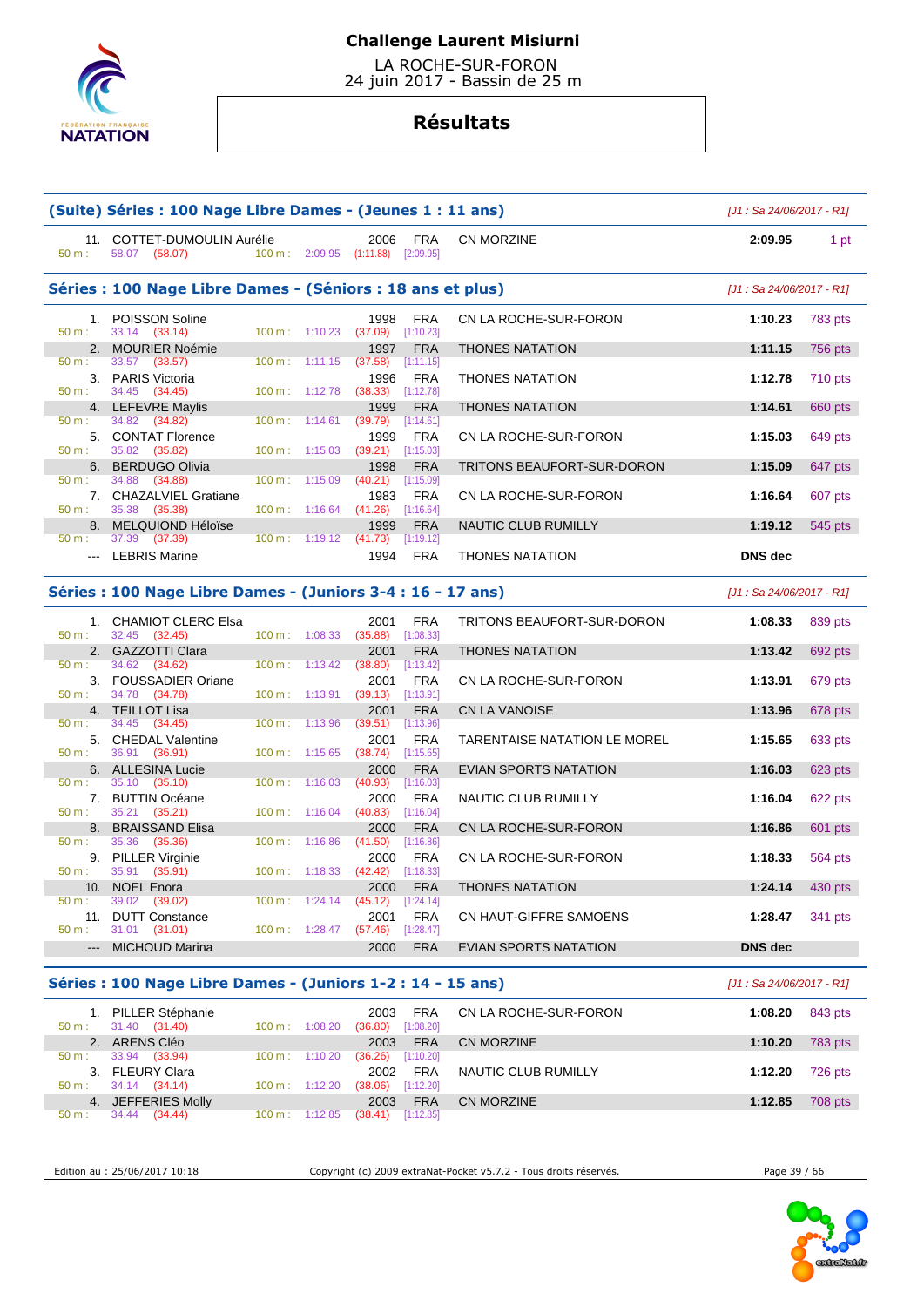

 LA ROCHE-SUR-FORON 24 juin 2017 - Bassin de 25 m

# **Résultats**

|               | (Suite) Séries : 100 Nage Libre Dames - (Juniors 1-2 : 14 - 15 ans) |                          |         |                                    |                            | [J1 : Sa 24/06/2017 - R1] |         |
|---------------|---------------------------------------------------------------------|--------------------------|---------|------------------------------------|----------------------------|---------------------------|---------|
|               | 5. FAVRE Jacinthe                                                   |                          |         | 2002<br><b>FRA</b>                 | <b>THONES NATATION</b>     | 1:13.53                   | 689 pts |
| 50 m:         | 35.11 (35.11)                                                       | $100 \text{ m}: 1:13.53$ |         | $(38.42)$ [1:13.53]                |                            |                           |         |
|               | 6. SAGE Amandine                                                    |                          |         | <b>FRA</b><br>2002                 | NAUTIC CLUB RUMILLY        | 1:18.43                   | 562 pts |
| 50 m:         | 36.79<br>(36.79)                                                    | 100 m: 1:18.43           |         | (41.64)<br>[1:18.43]               |                            |                           |         |
|               | 7. BUTTIN Coralie                                                   |                          |         | <b>FRA</b><br>2003                 | <b>NAUTIC CLUB RUMILLY</b> | 1:19.58                   | 534 pts |
| 50 m:         | 37.22 (37.22)                                                       | 100 m: 1:19.58           |         | $(42.36)$ [1:19.58]                |                            |                           |         |
|               | 8. PLAGNAT Marion                                                   |                          |         | <b>FRA</b><br>2003                 | <b>CN MORZINE</b>          | 1:21.33                   | 493 pts |
| $50 m$ :      | 37.75 (37.75)                                                       | $100 m$ :                | 1:21.33 | $(43.58)$ [1:21.33]                |                            |                           |         |
|               | 9. ALBERTINO Candice                                                |                          |         | 2002<br><b>FRA</b>                 | <b>THONES NATATION</b>     | 1:21.42                   | 491 pts |
| 50 m:         | 37.92 (37.92)                                                       | 100 m: 1:21.42           |         | (43.50)<br>[1:21.42]               |                            |                           |         |
|               | 10. GOURDAIN Mailys                                                 |                          |         | 2003<br><b>FRA</b>                 | CN LA ROCHE-SUR-FORON      | 1:23.54                   | 443 pts |
| 50 m:         | 39.49 (39.49)                                                       | 100 m:                   | 1:23.54 | (44.05)<br>$[1:23.54]$             |                            |                           |         |
|               | 11. TISSOT Sarah                                                    |                          |         | <b>FRA</b><br>2002                 | <b>THONES NATATION</b>     | 1:26.04                   | 390 pts |
| $50 m$ :      | 40.27 (40.27)                                                       | 100 m:                   | 1:26.04 | $(45.77)$ [1:26.04]                |                            |                           |         |
|               | 12. BERGERET Capucine                                               |                          |         | 2002<br><b>FRA</b>                 | <b>THONES NATATION</b>     | 1:26.41                   | 382 pts |
| 50 m:         | 37.40 (37.40)                                                       | $100 \text{ m}$ :        | 1:26.41 | $(49.01)$ [1:26.41]                |                            |                           |         |
|               | 13. OFFREDI Headwige                                                |                          |         | <b>FRA</b><br>2003                 | <b>THONES NATATION</b>     | 1:27.27                   | 365 pts |
| 50 m:         | 40.96 (40.96)                                                       | $100 m$ : 1:27.27        |         | $(46.31)$ [1:27.27]                |                            |                           |         |
|               | 14. PECHOUX Méline                                                  |                          |         | <b>FRA</b><br>2002                 | <b>THONES NATATION</b>     | 1:28.89                   | 333 pts |
| 50 m:         | 41.29 (41.29)                                                       | 100 m:                   | 1:28.89 | (47.60)<br>[1:28.89]               |                            |                           |         |
|               | 15. DE TOLDI Tara                                                   |                          |         | 2003<br><b>FRA</b>                 | <b>THONES NATATION</b>     | 1:28.94                   | 332 pts |
| $50 m$ :      | 42.58 (42.58)                                                       | 100 m: 1:28.94           |         | $(46.36)$ [1:28.94]                |                            |                           |         |
| 16.           | MOURIER Salomé                                                      |                          |         | <b>FRA</b><br>2002                 | <b>THONES NATATION</b>     | 1:29.42                   | 323 pts |
| 50 m:         | 41.40 (41.40)                                                       | 100 m: 1:29.42           |         | (48.02)<br>[1:29.42]               |                            |                           |         |
|               | 17. ANNAERT Alexane                                                 |                          |         | 2002<br><b>FRA</b>                 | <b>THONES NATATION</b>     | 1:30.42                   | 305 pts |
| $50 m$ :      | 42.26 (42.26)                                                       | 100 m: 1:30.42           |         | $(48.16)$ [1:30.42]                |                            |                           |         |
|               | 18. PERILLAT-BOITEUX Claire                                         |                          |         | 2003<br><b>FRA</b>                 | <b>THONES NATATION</b>     | 1:32.71                   | 265 pts |
| 50 m:         | 45.77 (45.77)                                                       | 100 m:                   | 1:32.71 | (46.94)<br>[1:32.71]               |                            |                           |         |
| 19.           | <b>BONTEMPS Marie</b>                                               |                          |         | 2003<br><b>FRA</b>                 | CN LA ROCHE-SUR-FORON      | 1:32.97                   | 260 pts |
| 50 m:         | 45.68 (45.68)                                                       | 100 m: 1:32.97           |         | $(47.29)$ [1:32.97]                |                            |                           |         |
|               | 20. ANGELLOZ-NICOUD Mathilde                                        |                          |         | 2003<br><b>FRA</b>                 | <b>THONES NATATION</b>     | 1:33.08                   | 258 pts |
| $50 m$ :      | 43.32 (43.32)                                                       | 100 m: 1:33.08           |         | (49.76)<br>[1:33.08]               |                            |                           |         |
|               | 21. PUGNET Lou                                                      |                          |         | <b>FRA</b><br>2003                 | <b>ARAVIS NATATION</b>     | 1:33.39                   | 253 pts |
| 50 m:         | 42.02 (42.02)                                                       | 100 m:                   | 1:33.39 | (51.37)<br>[1:33.39]               |                            |                           |         |
|               | 22. DUCRET Amélie                                                   |                          |         | <b>FRA</b><br>2003                 | <b>NAUTIC CLUB RUMILLY</b> | 1:34.32                   | 238 pts |
| 50 m:         | 43.89 (43.89)                                                       | 100 m:                   | 1:34.32 | (50.43)<br>[1:34.32]               |                            |                           |         |
|               | 23. LEGON Milena                                                    |                          |         | <b>FRA</b><br>2003                 | <b>ARAVIS NATATION</b>     | 1:48.03                   | 69 pts  |
| 50 m:         | 47.63 (47.63)                                                       |                          |         | 100 m: 1:48.03 (1:00.40) [1:48.03] |                            |                           |         |
| $---$         | <b>CALLIES Justine</b>                                              |                          |         | <b>FRA</b><br>2002                 | <b>THONES NATATION</b>     | <b>DNS</b> dec            |         |
|               |                                                                     |                          |         |                                    |                            |                           |         |
| $\sim$ $\sim$ | ROLLAND Ophélie                                                     |                          |         | <b>FRA</b><br>2003                 | <b>NAUTIC CLUB RUMILLY</b> | <b>DNS</b> dec            |         |

### **Séries : 100 Nage Libre Dames - (Jeunes 3 : 13 ans)** [J1 : Sa 24/06/2017 - R1]

| 50 m:            | 1. MARACINE Andrea<br>34.71 (34.71)           | $100 \text{ m}: 1:13.57$  | FRA<br>2004<br>(38.86)<br>[1:13.57] | CN LA VANOISE          | 1:13.57 | 688 pts   |
|------------------|-----------------------------------------------|---------------------------|-------------------------------------|------------------------|---------|-----------|
|                  | 2. DILLIES Salomé                             |                           | <b>FRA</b><br>2004                  | CN MORZINE             | 1:18.93 | 550 pts   |
| $50 \text{ m}$ : | 36.15 (36.15)                                 | 100 m : 1:18.93           | (42.78)<br>[1:18.93]                |                        |         |           |
|                  | 3. MELQUIOND Léonie                           |                           | <b>FRA</b><br>2004                  | NAUTIC CLUB RUMILLY    | 1:22.88 | 457 pts   |
| 50 m:            | 39.89 ( <b>39.89</b> )                        | $100 \text{ m}: 1:22.88$  | (42.99)<br>[1:22.88]                |                        |         |           |
|                  | 4. LANFREY Kirsthen                           |                           | <b>FRA</b><br>2004                  | <b>CN LA VANOISE</b>   | 1:27.66 | 357 pts   |
| 50 m:            | 40.94 (40.94)                                 | 100 m : 1:27.66           | (46.72)<br>[1:27.66]                |                        |         |           |
|                  | 5. MACKOWIAK Inès                             |                           | <b>FRA</b><br>2004                  | CN HAUT-GIFFRE SAMOËNS | 1:28.69 | 337 pts   |
| $50 \text{ m}$ : | 42.49 (42.49) 100 m : 1:28.69                 |                           | [1:28.69]<br>(46.20)                |                        |         |           |
|                  | 6. CREDOZ Estelle                             |                           | 2004<br><b>FRA</b>                  | <b>THONES NATATION</b> | 1:30.57 | 302 pts   |
|                  | $50 \text{ m}:$ 41.77 (41.77) 100 m : 1:30.57 |                           | (48.80)<br>[1:30.57]                |                        |         |           |
|                  | 7. GABRIEL DES BORDES Marie                   |                           | 2004<br><b>FRA</b>                  | CN LA ROCHE-SUR-FORON  | 1:34.11 | 242 pts   |
| $50 \text{ m}$ : | 44.06 (44.06)                                 | $100 \text{ m}$ : 1:34.11 | (50.05)<br>[1:34.11]                |                        |         |           |
|                  | 8. BURNIER-BIGLIONE Lilou                     |                           | <b>FRA</b><br>2004                  | CN MORZINE             | 1:36.26 | 208 pts   |
| 50 m:            | 43.95 (43.95) 100 m : 1:36.26                 |                           | [1:36.26]<br>(52.31)                |                        |         |           |
|                  | 9. JACQUEMOUD Laura                           |                           | 2004<br>FRA                         | <b>ARAVIS NATATION</b> | 1:41.89 | $132$ pts |
| $50 \text{ m}$ : | (46.08)<br>46.08                              | $100 \text{ m}$ : 1:41.89 | (55.81)<br>[1:41.89]                |                        |         |           |
|                  |                                               |                           |                                     |                        |         |           |

Edition au : 25/06/2017 10:18 Copyright (c) 2009 extraNat-Pocket v5.7.2 - Tous droits réservés. Page 40 / 66

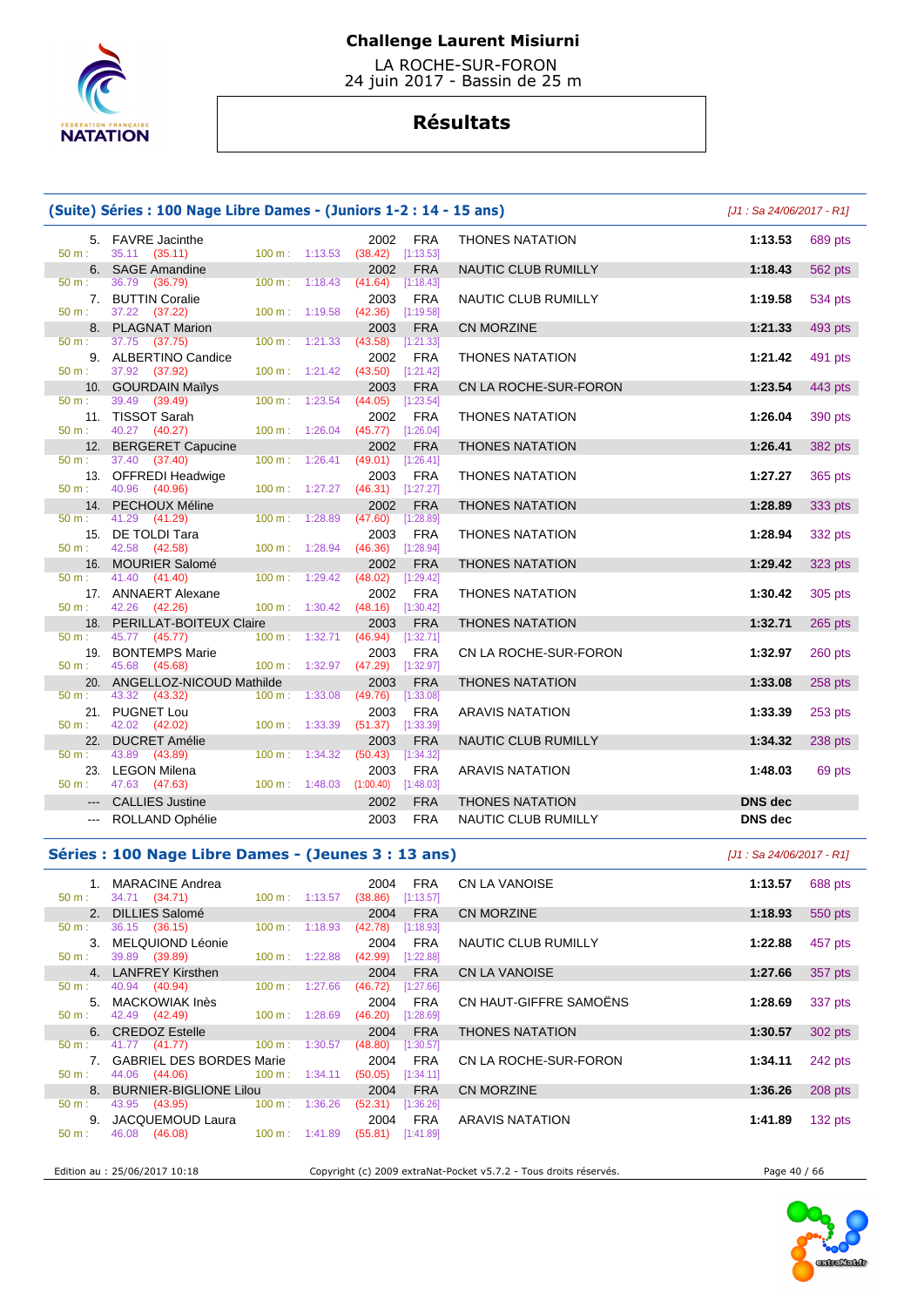

 LA ROCHE-SUR-FORON 24 juin 2017 - Bassin de 25 m

# **Résultats**

### **(Suite) Séries : 100 Nage Libre Dames - (Jeunes 3 : 13 ans)** [J1 : Sa 24/06/2017 - R1]

# --- BOYER Eva 2004 FRA CN LA VANOISE **DSQ Da**  --- DUNAND Candice 2004 FRA CN LA ROCHE-SUR-FORON **DNS dec**  --- PARIS DE BOLLARDIERE Jeanne 2004 FRA TRITONS BEAUFORT-SUR-DORON **DNS dec**

### Séries : 100 Nage Libre Dames - (Jeunes 2 : 12 ans)

|                  | 1. HAOULI Loubna        |                           |         | 2005      | <b>FRA</b> |  |
|------------------|-------------------------|---------------------------|---------|-----------|------------|--|
| 50 m:            | 37.57 (37.57)           | $100 \text{ m}$ : 1:22.93 |         | (45.36)   | [1:22.93]  |  |
| 2.               | JEFFERIES Mathilde      |                           |         | 2005      | <b>FRA</b> |  |
| $50 \text{ m}$ : | 41.65 (41.65)           | 100 m:                    | 1:30.90 | (49.25)   | [1:30.90]  |  |
| 3.               | <b>EASTLAKE Carly</b>   |                           |         | 2005      | <b>GBR</b> |  |
| $50 m$ :         | 40.88 (40.88)           | 100 m:                    | 1:32.52 | (51.64)   | [1:32.52]  |  |
| 4.               | <b>CHOMAT Louison</b>   |                           |         | 2005      | <b>FRA</b> |  |
| $50 \text{ m}$ : | 41.55 (41.55)           | 100 m:                    | 1:33.30 | (51.75)   | [1:33.30]  |  |
| 5.               | <b>DUCGONINAZ Lorie</b> |                           |         | 2005      | <b>FRA</b> |  |
| $50 \text{ m}$ : | 46.89 (46.89)           | 100 m:                    | 1:39.82 | (52.93)   | [1:39.82]  |  |
| 6.               | <b>ALBERTINO Sarah</b>  |                           |         | 2005      | <b>FRA</b> |  |
| $50 \text{ m}$ : | 44.32 (44.32)           | 100 m:                    | 1:41.08 | (56.76)   | [1:41.08]  |  |
| 7 <sub>1</sub>   | LE PALABE Roméa         |                           |         | 2005      | <b>FRA</b> |  |
| 50 m:            | 45.85 (45.85)           | 100 m:                    | 1:43.11 | (57.26)   | [1:43.11]  |  |
| 8.               | <b>AGNANS Camille</b>   |                           |         | 2005      | <b>FRA</b> |  |
| $50 \text{ m}$ : | 49.26 (49.26)           | 100 m:                    | 1:46.36 | (57.10)   | [1:46.36]  |  |
| 9.               | <b>PUGNET Eve</b>       |                           |         | 2005      | <b>FRA</b> |  |
| 50 m:            | 49.79 (49.79)           | 100 m:                    | 1:54.06 | (1:04.27) | [1:54.06]  |  |

| s : 100 Nage Libre Dames - (Jeunes 2 : 12 ans) |                                  |                                            |                            | [J1 : Sa 24/06/2017 - R1] |           |
|------------------------------------------------|----------------------------------|--------------------------------------------|----------------------------|---------------------------|-----------|
| 1. HAOULI Loubna<br>37.57 (37.57)              | 1:22.93<br>$100 \text{ m}$ :     | <b>FRA</b><br>2005<br>(45.36)<br>[1:22.93] | CN LA VANOISE              | 1:22.93                   | 456 pts   |
| 2. JEFFERIES Mathilde                          |                                  | <b>FRA</b><br>2005                         | <b>CN MORZINE</b>          | 1:30.90                   | $296$ pts |
| 41.65 (41.65)                                  | 1:30.90<br>$100 \text{ m}$ :     | (49.25)<br>[1:30.90]                       |                            |                           |           |
| 3. EASTLAKE Carly                              |                                  | <b>GBR</b><br>2005                         | ARAVIS NATATION            | 1:32.52                   | 268 pts   |
| 40.88 (40.88)                                  | 1:32.52<br>$100 \text{ m}$ :     | [1:32.52]<br>(51.64)                       |                            |                           |           |
| 4. CHOMAT Louison                              |                                  | <b>FRA</b><br>2005                         | CN LA ROCHE-SUR-FORON      | 1:33.30                   | $255$ pts |
| 41.55 (41.55)                                  | 1:33.30<br>100 m:                | (51.75)<br>[1:33.30]                       |                            |                           |           |
| 5. DUCGONINAZ Lorie                            |                                  | <b>FRA</b><br>2005                         | TRITONS BEAUFORT-SUR-DORON | 1:39.82                   | $158$ pts |
| 46.89 (46.89)                                  | 1:39.82<br>$100 \text{ m}$ :     | (52.93)<br>[1:39.82]                       |                            |                           |           |
| 6. ALBERTINO Sarah                             |                                  | <b>FRA</b><br>2005                         | <b>THONES NATATION</b>     | 1:41.08                   | 142 $pts$ |
| 44.32 (44.32)                                  | 1:41.08<br>100 m:                | (56.76)<br>$[1:41.08]$                     |                            |                           |           |
| 7. LE PALABE Roméa                             |                                  | <b>FRA</b><br>2005                         | <b>CN LA VANOISE</b>       | 1:43.11                   | $118$ pts |
| 45.85 (45.85)                                  | $100 \text{ m}: 1:43.11$         | (57.26)<br>[1:43.11]                       |                            |                           |           |
| 8. AGNANS Camille                              |                                  | <b>FRA</b><br>2005                         | <b>THONES NATATION</b>     | 1:46.36                   | 84 pts    |
| 49.26 (49.26)                                  | 1:46.36<br>$100 \text{ m}$ :     | (57.10)<br>[1:46.36]                       |                            |                           |           |
| 9. PUGNET Eve                                  |                                  | FRA<br>2005                                | <b>ARAVIS NATATION</b>     | 1:54.06                   | 27 pts    |
|                                                | $\sim$ $\sim$ $\sim$<br>$\cdots$ |                                            |                            |                           |           |

# **Séries : 100 Nage Libre Dames - (Jeunes 1 : 11 ans)** [J1 : Sa 24/06/2017 - R1]

| 1. HOSSI BURNIER Noémie<br>36.53 (36.53) 100 m : 1:20.71 (44.18) [1:20.71]<br>50 m:                                                                                                                                            | 2006<br><b>ANG</b>     | <b>CN MORZINE</b>                                   | 1:20.71 | 507 pts   |
|--------------------------------------------------------------------------------------------------------------------------------------------------------------------------------------------------------------------------------|------------------------|-----------------------------------------------------|---------|-----------|
| 2. AMOUDRUZ Candice                                                                                                                                                                                                            | <b>FRA</b><br>2006     | CN LA ROCHE-SUR-FORON DELLETION CONTROL DELL'UNIONE | 1:32.22 | 273 pts   |
| $100 \text{ m}: 1:32.22$<br>$50 \text{ m}$ :<br>see the contract of the contract of the                                                                                                                                        | (1:32.22)<br>[1:32.22] |                                                     |         |           |
| 3. CHEDAL Julie                                                                                                                                                                                                                | 2006<br>FRA            | TARENTAISE NATATION LE MOREL                        | 1:32.38 | 270 pts   |
| 50 m : 42.06 (42.06) 100 m : 1:32.38                                                                                                                                                                                           | (50.32)<br>[1:32.38]   |                                                     |         |           |
| 4. METRAL Lou                                                                                                                                                                                                                  | <b>FRA</b><br>2006     | NAUTIC CLUB RUMILLY                                 | 1:36.95 | $198$ pts |
| 50 m : 42.92 (42.92) 100 m : 1:36.95                                                                                                                                                                                           | $(54.03)$ [1:36.95]    |                                                     |         |           |
| 5. FRANCIS Léane                                                                                                                                                                                                               | FRA<br>2006            | CN LA ROCHE-SUR-FORON                               | 1:38.64 | 174 $pts$ |
| 46.12 (46.12) 100 m : 1:38.64<br>50 m:                                                                                                                                                                                         | $(52.52)$ [1:38.64]    |                                                     |         |           |
| 6. LAMBERT DELRIEU Anaïs                                                                                                                                                                                                       | 2006<br><b>FRA</b>     | NAUTIC CLUB RUMILLY                                 | 1:46.80 | 80 pts    |
| 50.05 (50.05) 100 m : 1:46.80<br>50 m:                                                                                                                                                                                         | (56.75)<br>[1:46.80]   |                                                     |         |           |
| 7. SIGISMEAU-THOME Zoé                                                                                                                                                                                                         | <b>FRA</b><br>2006     | NAUTIC CLUB RUMILLY                                 | 1:55.13 | 21 pts    |
| 50 m : 54.03 (54.03) 100 m : 1:55.13 (1:01.10) [1:55.13]                                                                                                                                                                       |                        |                                                     |         |           |
| 8. CHAPARD Melody and the control of the control of the control of the control of the control of the control of the control of the control of the control of the control of the control of the control of the control of the c | <b>FRA</b><br>2006     | ARAVIS NATATION                                     | 1:55.85 | 18 pts    |
| $52.54$ $(52.54)$ $100 \text{ m}$ : 1:55.85<br>50 m:                                                                                                                                                                           | (1:03.31)<br>[1:55.85] |                                                     |         |           |
| 9. ROLLAND Tifany                                                                                                                                                                                                              | 2006<br>FRA            | NAUTIC CLUB RUMILLY                                 | 1:57.50 | 11 pts    |
| 55.41 (55.41) 100 m : 1:57.50 (1:02.09)<br>50 m:                                                                                                                                                                               | [1:57.50]              |                                                     |         |           |
| 10. FAVRE-REGUILLON Maïwenn                                                                                                                                                                                                    | <b>FRA</b><br>2006     | <b>THONES NATATION</b>                              | 2:04.71 | 1 pt      |
| 57.83 (57.83) 100 m : 2:04.71<br>50 m:                                                                                                                                                                                         | (1:06.88)<br>[2:04.71] |                                                     |         |           |
| 11. COTTET-DUMOULIN Aurélie                                                                                                                                                                                                    | 2006<br><b>FRA</b>     | <b>CN MORZINE</b>                                   | 2:09.95 | 1 pt      |
| 58.07 (58.07) 100 m : 2:09.95 (1:11.88)<br>50 m:                                                                                                                                                                               | [2:09.95]              |                                                     |         |           |

### **Séries : 100 Nage Libre Dames - (Séniors : 18 ans et plus)** [J1 : Sa 24/06/2017 - R1]

| $50 m$ :    | POISSON Soline<br>33.14 (33.14) | $100 \text{ m}$ : 1:10.23    | <b>FRA</b><br>1998<br>[1:10.23]<br>(37.09) | CN LA ROCHE-SUR-FORON  | 1:10.23<br><b>783 pts</b> |
|-------------|---------------------------------|------------------------------|--------------------------------------------|------------------------|---------------------------|
|             | <b>MOURIER Noémie</b>           |                              | <b>FRA</b><br>1997                         | <b>THONES NATATION</b> | 1:11.15<br>756 pts        |
| $50 m$ :    | 33.57<br>(33.57)                | $100 \text{ m}: 1:11.15$     | [1:11.15]<br>(37.58)                       |                        |                           |
| $3^{\circ}$ | PARIS Victoria                  |                              | <b>FRA</b><br>1996                         | <b>THONES NATATION</b> | 710 pts<br>1:12.78        |
| $50 m$ :    | 34.45 (34.45)                   | $100 \text{ m}: 1:12.78$     | [1:12.78]<br>(38.33)                       |                        |                           |
|             | 4. LEFEVRE Maylis               |                              | <b>FRA</b><br>1999                         | <b>THONES NATATION</b> | 660 pts<br>1:14.61        |
| $50 m$ :    | 34.82<br>(34.82)                | $100 \text{ m}$ :<br>1:14.61 | [1:14.61]<br>(39.79)                       |                        |                           |

Edition au : 25/06/2017 10:18 Copyright (c) 2009 extraNat-Pocket v5.7.2 - Tous droits réservés. Page 41 / 66

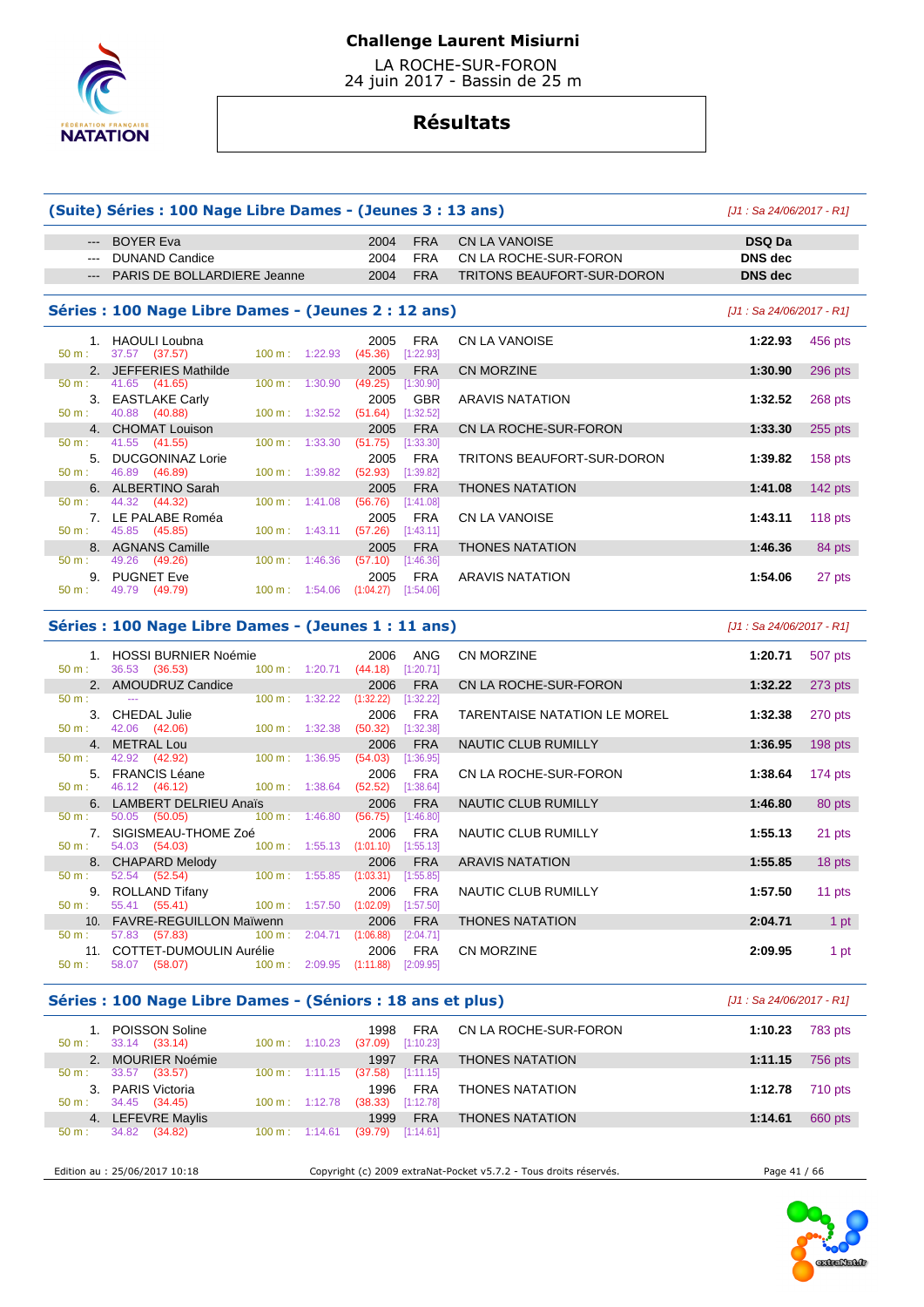

 LA ROCHE-SUR-FORON 24 juin 2017 - Bassin de 25 m

# **Résultats**

|                                                                                                                                                                                                                                                                                                                                                                                                                                                                            | (Suite) Séries : 100 Nage Libre Dames - (Séniors : 18 ans et plus) |                   |                           |                                             |                         |                                     | $[J1: Sa 24/06/2017 - R1]$ |                |
|----------------------------------------------------------------------------------------------------------------------------------------------------------------------------------------------------------------------------------------------------------------------------------------------------------------------------------------------------------------------------------------------------------------------------------------------------------------------------|--------------------------------------------------------------------|-------------------|---------------------------|---------------------------------------------|-------------------------|-------------------------------------|----------------------------|----------------|
| 50 m:                                                                                                                                                                                                                                                                                                                                                                                                                                                                      | 5. CONTAT Florence<br>35.82 (35.82)                                |                   | 100 m: 1:15.03            | 1999<br>$(39.21)$ [1:15.03]                 | <b>FRA</b>              | CN LA ROCHE-SUR-FORON               | 1:15.03                    | 649 pts        |
| 6.                                                                                                                                                                                                                                                                                                                                                                                                                                                                         | <b>BERDUGO Olivia</b>                                              |                   |                           | 1998                                        | <b>FRA</b>              | TRITONS BEAUFORT-SUR-DORON          | 1:15.09                    | 647 pts        |
| 50 m:                                                                                                                                                                                                                                                                                                                                                                                                                                                                      | 34.88<br>(34.88)                                                   |                   | $100 \text{ m}: 1:15.09$  | $(40.21)$ [1:15.09]                         |                         |                                     |                            |                |
| $50 m$ :                                                                                                                                                                                                                                                                                                                                                                                                                                                                   | 7. CHAZALVIEL Gratiane<br>35.38 (35.38)                            |                   |                           | 1983                                        | FRA                     | CN LA ROCHE-SUR-FORON               | 1:16.64                    | 607 pts        |
|                                                                                                                                                                                                                                                                                                                                                                                                                                                                            | 8. MELQUIOND Héloïse                                               |                   | $100 \text{ m}: 1:16.64$  | (41.26)<br>1999                             | [1:16.64]<br><b>FRA</b> | NAUTIC CLUB RUMILLY                 | 1:19.12                    | 545 pts        |
| 50 m:                                                                                                                                                                                                                                                                                                                                                                                                                                                                      | 37.39 (37.39)                                                      |                   | $100 \text{ m}: 1:19.12$  | (41.73)                                     | [1:19.12]               |                                     |                            |                |
| $\frac{1}{2} \left( \frac{1}{2} \right) \left( \frac{1}{2} \right) \left( \frac{1}{2} \right) \left( \frac{1}{2} \right) \left( \frac{1}{2} \right) \left( \frac{1}{2} \right) \left( \frac{1}{2} \right) \left( \frac{1}{2} \right) \left( \frac{1}{2} \right) \left( \frac{1}{2} \right) \left( \frac{1}{2} \right) \left( \frac{1}{2} \right) \left( \frac{1}{2} \right) \left( \frac{1}{2} \right) \left( \frac{1}{2} \right) \left( \frac{1}{2} \right) \left( \frac$ | <b>LEBRIS Marine</b>                                               |                   |                           | 1994                                        | <b>FRA</b>              | <b>THONES NATATION</b>              | <b>DNS</b> dec             |                |
|                                                                                                                                                                                                                                                                                                                                                                                                                                                                            | Séries : 100 Nage Libre Dames - (Juniors 3-4 : 16 - 17 ans)        |                   |                           |                                             |                         |                                     | $[J1: Sa 24/06/2017 - R1]$ |                |
| 50 m:                                                                                                                                                                                                                                                                                                                                                                                                                                                                      | 1. CHAMIOT CLERC Elsa<br>32.45 (32.45)                             |                   | $100 \text{ m}: 1:08.33$  | 2001<br>(35.88)                             | FRA<br>[1:08.33]        | TRITONS BEAUFORT-SUR-DORON          | 1:08.33                    | 839 pts        |
|                                                                                                                                                                                                                                                                                                                                                                                                                                                                            | 2. GAZZOTTI Clara                                                  |                   |                           | 2001                                        | <b>FRA</b>              | <b>THONES NATATION</b>              | 1:13.42                    | 692 pts        |
| 50 m:                                                                                                                                                                                                                                                                                                                                                                                                                                                                      | 34.62 (34.62)                                                      |                   | $100 \text{ m}: 1:13.42$  | (38.80)                                     | [1:13.42]               |                                     |                            |                |
| 50 m:                                                                                                                                                                                                                                                                                                                                                                                                                                                                      | 3. FOUSSADIER Oriane<br>34.78 (34.78)                              |                   | $100 \text{ m}: 1:13.91$  | 2001<br>(39.13)                             | <b>FRA</b><br>[1:13.91] | CN LA ROCHE-SUR-FORON               | 1:13.91                    | 679 pts        |
|                                                                                                                                                                                                                                                                                                                                                                                                                                                                            | 4. TEILLOT Lisa                                                    |                   |                           | 2001                                        | <b>FRA</b>              | CN LA VANOISE                       | 1:13.96                    | 678 pts        |
| 50 m:                                                                                                                                                                                                                                                                                                                                                                                                                                                                      | 34.45 (34.45)<br>5. CHEDAL Valentine                               |                   | $100 \text{ m}: 1:13.96$  | (39.51)<br>2001                             | [1:13.96]<br><b>FRA</b> | <b>TARENTAISE NATATION LE MOREL</b> | 1:15.65                    | 633 pts        |
| 50 m:                                                                                                                                                                                                                                                                                                                                                                                                                                                                      | 36.91 (36.91)                                                      |                   | $100 \text{ m}: 1:15.65$  | (38.74)                                     | [1:15.65]               |                                     |                            |                |
|                                                                                                                                                                                                                                                                                                                                                                                                                                                                            | 6. ALLESINA Lucie                                                  |                   | $100 \text{ m}$ : 1:16.03 | 2000                                        | <b>FRA</b>              | EVIAN SPORTS NATATION               | 1:16.03                    | 623 pts        |
| 50 m:                                                                                                                                                                                                                                                                                                                                                                                                                                                                      | 35.10 (35.10)<br>7. BUTTIN Océane                                  |                   |                           | (40.93)<br>2000                             | [1:16.03]<br><b>FRA</b> | NAUTIC CLUB RUMILLY                 | 1:16.04                    | 622 pts        |
| 50 m:                                                                                                                                                                                                                                                                                                                                                                                                                                                                      | 35.21 (35.21)                                                      |                   | $100 \text{ m}: 1:16.04$  | $(40.83)$ [1:16.04]                         |                         |                                     |                            |                |
| 50 m:                                                                                                                                                                                                                                                                                                                                                                                                                                                                      | 8. BRAISSAND Elisa<br>35.36<br>(35.36)                             | $100 \text{ m}$ : | 1:16.86                   | 2000<br>(41.50)                             | <b>FRA</b><br>[1:16.86] | CN LA ROCHE-SUR-FORON               | 1:16.86                    | 601 pts        |
| 50 m:                                                                                                                                                                                                                                                                                                                                                                                                                                                                      | 9. PILLER Virginie<br>35.91 (35.91)                                |                   | $100 \text{ m}: 1:18.33$  | 2000<br>(42.42)                             | <b>FRA</b><br>[1:18.33] | CN LA ROCHE-SUR-FORON               | 1:18.33                    | 564 pts        |
|                                                                                                                                                                                                                                                                                                                                                                                                                                                                            | 10. NOEL Enora                                                     |                   |                           | 2000                                        | <b>FRA</b>              | <b>THONES NATATION</b>              | 1:24.14                    | 430 pts        |
| 50 m:                                                                                                                                                                                                                                                                                                                                                                                                                                                                      | 39.02 (39.02)<br>11. DUTT Constance                                |                   | $100 \text{ m}: 1:24.14$  | (45.12)<br>2001                             | [1:24.14]<br><b>FRA</b> | CN HAUT-GIFFRE SAMOENS              | 1:28.47                    | 341 pts        |
| 50 m:                                                                                                                                                                                                                                                                                                                                                                                                                                                                      | 31.01 (31.01)                                                      |                   | 100 m: 1:28.47            | (57.46)                                     | [1:28.47]               |                                     |                            |                |
| $\frac{1}{2} \left( \frac{1}{2} \right) \left( \frac{1}{2} \right) \left( \frac{1}{2} \right) \left( \frac{1}{2} \right) \left( \frac{1}{2} \right) \left( \frac{1}{2} \right) \left( \frac{1}{2} \right) \left( \frac{1}{2} \right) \left( \frac{1}{2} \right) \left( \frac{1}{2} \right) \left( \frac{1}{2} \right) \left( \frac{1}{2} \right) \left( \frac{1}{2} \right) \left( \frac{1}{2} \right) \left( \frac{1}{2} \right) \left( \frac{1}{2} \right) \left( \frac$ | <b>MICHOUD Marina</b>                                              |                   |                           | 2000                                        | <b>FRA</b>              | EVIAN SPORTS NATATION               | <b>DNS</b> dec             |                |
|                                                                                                                                                                                                                                                                                                                                                                                                                                                                            | Séries : 100 Nage Libre Dames - (Juniors 1-2 : 14 - 15 ans)        |                   |                           |                                             |                         |                                     | $[J1: Sa 24/06/2017 - R1]$ |                |
| 50 m:                                                                                                                                                                                                                                                                                                                                                                                                                                                                      | 1. PILLER Stéphanie<br>31.40 (31.40)                               |                   | 100 m: 1:08.20            | 2003<br>$(36.80)$ [1:08.20]                 | FRA                     | CN LA ROCHE-SUR-FORON               | 1:08.20                    | 843 pts        |
|                                                                                                                                                                                                                                                                                                                                                                                                                                                                            | 2. ARENS Cléo                                                      |                   |                           | 2003                                        | <b>FRA</b>              | <b>CN MORZINE</b>                   | 1:10.20                    | <b>783 pts</b> |
| 50 m:                                                                                                                                                                                                                                                                                                                                                                                                                                                                      | 33.94 (33.94)<br>3. FLEURY Clara                                   |                   | $100 \text{ m}$ : 1:10.20 | $(36.26)$ [1:10.20]                         | 2002 FRA                | NAUTIC CLUB RUMILLY                 | 1:12.20 726 pts            |                |
| 50 m:                                                                                                                                                                                                                                                                                                                                                                                                                                                                      | 34.14 (34.14)                                                      |                   |                           | $100 \text{ m}$ : 1:12.20 (38.06) [1:12.20] |                         |                                     |                            |                |
|                                                                                                                                                                                                                                                                                                                                                                                                                                                                            | 4. JEFFERIES Molly                                                 |                   |                           | 2003                                        | <b>FRA</b>              | CN MORZINE                          | 1:12.85                    | 708 pts        |
| 50 m:                                                                                                                                                                                                                                                                                                                                                                                                                                                                      | 34.44 (34.44)<br>5. FAVRE Jacinthe                                 |                   | $100 \text{ m}: 1:12.85$  | $(38.41)$ [1:12.85]<br>2002                 | <b>FRA</b>              | <b>THONES NATATION</b>              | 1:13.53                    | 689 pts        |
| 50 m:                                                                                                                                                                                                                                                                                                                                                                                                                                                                      | 35.11 (35.11)                                                      |                   | $100 \text{ m}: 1:13.53$  | $(38.42)$ [1:13.53]                         |                         |                                     |                            |                |
| 6.<br>50 m:                                                                                                                                                                                                                                                                                                                                                                                                                                                                | <b>SAGE Amandine</b><br>36.79 (36.79)                              |                   | $100 \text{ m}: 1:18.43$  | 2002                                        | <b>FRA</b>              | NAUTIC CLUB RUMILLY                 | 1:18.43                    | 562 pts        |
|                                                                                                                                                                                                                                                                                                                                                                                                                                                                            | 7. BUTTIN Coralie                                                  |                   |                           | (41.64)<br>2003                             | [1:18.43]<br><b>FRA</b> | NAUTIC CLUB RUMILLY                 | 1:19.58                    | 534 pts        |
| $50 m$ :                                                                                                                                                                                                                                                                                                                                                                                                                                                                   | 37.22 (37.22)                                                      |                   |                           | 100 m: 1:19.58 (42.36) [1:19.58]            |                         |                                     |                            |                |
|                                                                                                                                                                                                                                                                                                                                                                                                                                                                            | 8. PLAGNAT Marion                                                  |                   | $100 \text{ m}: 1:21.33$  | 2003<br>$(43.58)$ [1:21.33]                 | <b>FRA</b>              | CN MORZINE                          | 1:21.33                    | 493 pts        |
|                                                                                                                                                                                                                                                                                                                                                                                                                                                                            |                                                                    |                   |                           | 2002                                        | <b>FRA</b>              | <b>THONES NATATION</b>              | 1:21.42                    | 491 pts        |
| 50 m:                                                                                                                                                                                                                                                                                                                                                                                                                                                                      | 37.75 (37.75)<br>9. ALBERTINO Candice                              |                   |                           |                                             |                         |                                     |                            |                |
| 50 m:                                                                                                                                                                                                                                                                                                                                                                                                                                                                      | 37.92 (37.92)                                                      |                   |                           | 100 m : 1:21.42 (43.50) [1:21.42]           |                         |                                     |                            |                |
|                                                                                                                                                                                                                                                                                                                                                                                                                                                                            | 10. GOURDAIN Mailys                                                |                   |                           | 2003                                        | <b>FRA</b>              | CN LA ROCHE-SUR-FORON               | 1:23.54                    | 443 pts        |
| $50 m$ :                                                                                                                                                                                                                                                                                                                                                                                                                                                                   | 39.49 (39.49)<br>11. TISSOT Sarah                                  |                   | $100 \text{ m}: 1:23.54$  | $(44.05)$ [1:23.54]<br>2002                 | <b>FRA</b>              | <b>THONES NATATION</b>              | 1:26.04                    | 390 pts        |

Edition au : 25/06/2017 10:18 Copyright (c) 2009 extraNat-Pocket v5.7.2 - Tous droits réservés. Page 42 / 66

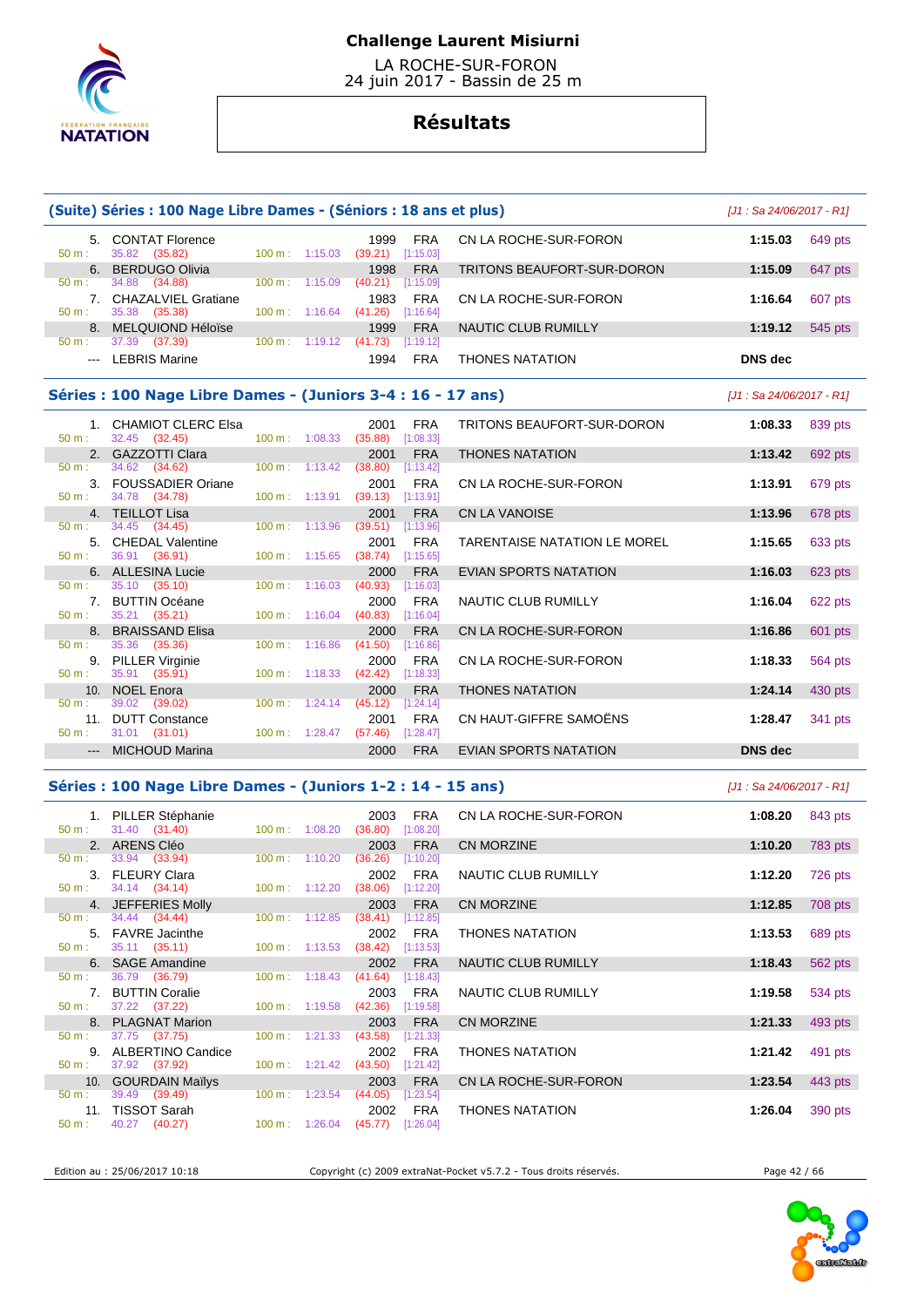

 LA ROCHE-SUR-FORON 24 juin 2017 - Bassin de 25 m

# **Résultats**

### **(Suite) Séries : 100 Nage Libre Dames - (Juniors 1-2 : 14 - 15 ans)** [J1 : Sa 24/06/2017 - R1]

|                  | 12. BERGERET Capucine                           |                                  | 2002                             | <b>FRA</b>          | <b>THONES NATATION</b>     | 1:26.41        | 382 pts |
|------------------|-------------------------------------------------|----------------------------------|----------------------------------|---------------------|----------------------------|----------------|---------|
| $50 \text{ m}$ : | 37.40 (37.40)                                   |                                  | 100 m: 1:26.41 (49.01) [1:26.41] |                     |                            |                |         |
|                  | 13. OFFREDI Headwige                            |                                  | 2003                             | <b>FRA</b>          | <b>THONES NATATION</b>     | 1:27.27        | 365 pts |
| $50 m$ :         | 40.96 (40.96) 100 m : 1:27.27                   |                                  |                                  | $(46.31)$ [1:27.27] |                            |                |         |
|                  | 14. PECHOUX Méline                              |                                  | 2002                             | <b>FRA</b>          | <b>THONES NATATION</b>     | 1:28.89        | 333 pts |
| $50 \text{ m}$ : | 41.29 (41.29)                                   | $100 \text{ m}$ : 1:28.89        | (47.60)                          | [1:28.89]           |                            |                |         |
|                  | 15. DE TOLDI Tara                               |                                  | 2003                             | FRA                 | <b>THONES NATATION</b>     | 1:28.94        | 332 pts |
| $50 \text{ m}$ : | 42.58 (42.58) 100 m : 1:28.94                   |                                  | (46.36)                          | [1:28.94]           |                            |                |         |
|                  | 16. MOURIER Salomé                              |                                  | 2002                             | <b>FRA</b>          | <b>THONES NATATION</b>     | 1:29.42        | 323 pts |
| $50 m$ :         | 41.40 (41.40)                                   | $100 \text{ m}: 1:29.42$ (48.02) |                                  | [1:29.42]           |                            |                |         |
|                  | 17. ANNAERT Alexane                             |                                  | 2002                             | FRA                 | <b>THONES NATATION</b>     | 1:30.42        | 305 pts |
| $50 m$ :         | 42.26 (42.26) 100 m : 1:30.42 (48.16) [1:30.42] |                                  |                                  |                     |                            |                |         |
|                  | 18. PERILLAT-BOITEUX Claire                     |                                  | 2003                             | <b>FRA</b>          | <b>THONES NATATION</b>     | 1:32.71        | 265 pts |
| $50 \text{ m}$ : | 45.77 (45.77) 100 m : 1:32.71                   |                                  | (46.94)                          | [1:32.71]           |                            |                |         |
|                  | 19. BONTEMPS Marie                              |                                  | 2003                             | FRA                 | CN LA ROCHE-SUR-FORON      | 1:32.97        | 260 pts |
| $50 \text{ m}$ : | 45.68 (45.68) 100 m : 1:32.97 (47.29)           |                                  |                                  | [1:32.97]           |                            |                |         |
|                  | 20. ANGELLOZ-NICOUD Mathilde                    |                                  | 2003                             | <b>FRA</b>          | <b>THONES NATATION</b>     | 1:33.08        | 258 pts |
| $50 m$ :         | 43.32 (43.32)                                   | 100 m: 1:33.08                   | (49.76)                          | [1:33.08]           |                            |                |         |
|                  | 21. PUGNET Lou                                  |                                  | 2003                             | FRA                 | <b>ARAVIS NATATION</b>     | 1:33.39        | 253 pts |
| 50 m:            | 42.02 (42.02) 100 m : 1:33.39 (51.37)           |                                  |                                  | [1:33.39]           |                            |                |         |
| 22.              | <b>DUCRET Amélie</b>                            |                                  | 2003                             | <b>FRA</b>          | NAUTIC CLUB RUMILLY        | 1:34.32        | 238 pts |
| 50 m:            | 43.89 (43.89)                                   | $100 \text{ m}: 1:34.32$         | (50.43)                          | [1:34.32]           |                            |                |         |
|                  | 23. LEGON Milena                                |                                  | 2003                             | FRA                 | <b>ARAVIS NATATION</b>     | 1:48.03        | 69 pts  |
| $50 m$ :         | 47.63 (47.63) 100 m : 1:48.03 (1:00.40)         |                                  |                                  | [1:48.03]           |                            |                |         |
|                  | --- CALLIES Justine                             |                                  | 2002                             | <b>FRA</b>          | <b>THONES NATATION</b>     | <b>DNS</b> dec |         |
|                  | --- ROLLAND Ophélie                             |                                  | 2003                             | <b>FRA</b>          | <b>NAUTIC CLUB RUMILLY</b> | DNS dec        |         |

#### **Séries : 100 Nage Libre Dames - (Jeunes 3 : 13 ans)** [J1 : Sa 24/06/2017 - R1]

| 50 m:            | 1. MARACINE Andrea<br>34.71 (34.71) | 100 m : 1:13.57 (38.86)  | 2004                | <b>FRA</b><br>[1:13.57] | <b>CN LA VANOISE</b>       | 1:13.57        | 688 pts   |
|------------------|-------------------------------------|--------------------------|---------------------|-------------------------|----------------------------|----------------|-----------|
|                  | 2. DILLIES Salomé                   |                          | 2004                | <b>FRA</b>              | <b>CN MORZINE</b>          | 1:18.93        | 550 pts   |
| 50 m:            | 36.15 (36.15)                       | $100 \text{ m}: 1:18.93$ | (42.78)             | [1:18.93]               |                            |                |           |
|                  | 3. MELQUIOND Léonie                 |                          | 2004                | FRA                     | NAUTIC CLUB RUMILLY        | 1:22.88        | 457 pts   |
| 50 m:            | 39.89 (39.89) 100 m : 1:22.88       |                          | (42.99)             | [1:22.88]               |                            |                |           |
|                  | 4. LANFREY Kirsthen                 |                          | 2004                | <b>FRA</b>              | <b>CN LA VANOISE</b>       | 1:27.66        | 357 pts   |
| 50 m:            | 40.94 (40.94)                       | $100 \text{ m}: 1:27.66$ | (46.72)             | [1:27.66]               |                            |                |           |
|                  | 5. MACKOWIAK Inès                   |                          | 2004                | <b>FRA</b>              | CN HAUT-GIFFRE SAMOËNS     | 1:28.69        | 337 pts   |
| $50 \text{ m}$ : | 42.49 (42.49) 100 m : 1:28.69       |                          | (46.20)             | [1:28.69]               |                            |                |           |
|                  | 6. CREDOZ Estelle                   |                          | 2004                | <b>FRA</b>              | <b>THONES NATATION</b>     | 1:30.57        | 302 pts   |
| 50 m:            | 41.77 (41.77) 100 m : 1:30.57       |                          | (48.80)             | [1:30.57]               |                            |                |           |
|                  | 7. GABRIEL DES BORDES Marie         |                          | 2004                | <b>FRA</b>              | CN LA ROCHE-SUR-FORON      | 1:34.11        | 242 pts   |
| 50 m:            | 44.06 (44.06) 100 m : 1:34.11       |                          | $(50.05)$ [1:34.11] |                         |                            |                |           |
|                  | 8. BURNIER-BIGLIONE Lilou           |                          | 2004                | <b>FRA</b>              | <b>CN MORZINE</b>          | 1:36.26        | $208$ pts |
| 50 m:            | 43.95 (43.95) 100 m : 1:36.26       |                          | (52.31)             | [1:36.26]               |                            |                |           |
|                  | 9. JACQUEMOUD Laura                 |                          | 2004                | <b>FRA</b>              | ARAVIS NATATION            | 1:41.89        | $132$ pts |
| 50 m:            | 46.08 (46.08) 100 m : 1:41.89       |                          | $(55.81)$ [1:41.89] |                         |                            |                |           |
|                  | --- BOYER Eva                       |                          | 2004                | <b>FRA</b>              | <b>CN LA VANOISE</b>       | <b>DSQ Da</b>  |           |
|                  | DUNAND Candice                      |                          | 2004                | <b>FRA</b>              | CN LA ROCHE-SUR-FORON      | <b>DNS</b> dec |           |
|                  | <b>PARIS DE BOLLARDIERE Jeanne</b>  |                          | 2004                | <b>FRA</b>              | TRITONS BEAUFORT-SUR-DORON | <b>DNS</b> dec |           |
|                  |                                     |                          |                     |                         |                            |                |           |

### **Séries : 100 Nage Libre Dames - (Jeunes 2 : 12 ans)** [J1 : Sa 24/06/2017 - R1]

| HAOULI Loubna<br>37.57 (37.57)<br>50 m: | $100 \text{ m}: 1:22.93$  | 2005<br>$(45.36)$ [1:22.93] | FRA CN LA VANOISE | 1:22.93 | 456 pts |
|-----------------------------------------|---------------------------|-----------------------------|-------------------|---------|---------|
| 2. JEFFERIES Mathilde                   |                           | <b>FRA</b><br>2005          | CN MORZINE        | 1:30.90 | 296 pts |
| $50 \text{ m}: 41.65 (41.65)$           | $100 \text{ m}$ : 1:30.90 | $(49.25)$ [1:30.90]         |                   |         |         |
| 3. EASTLAKE Carly                       |                           | GBR<br>2005                 | ARAVIS NATATION   | 1:32.52 | 268 pts |
| 40.88<br>(40.88)<br>50 m:               | $100 \text{ m}: 1:32.52$  | (51.64)<br>[1:32.52]        |                   |         |         |

Edition au : 25/06/2017 10:18 Copyright (c) 2009 extraNat-Pocket v5.7.2 - Tous droits réservés. Page 43 / 66

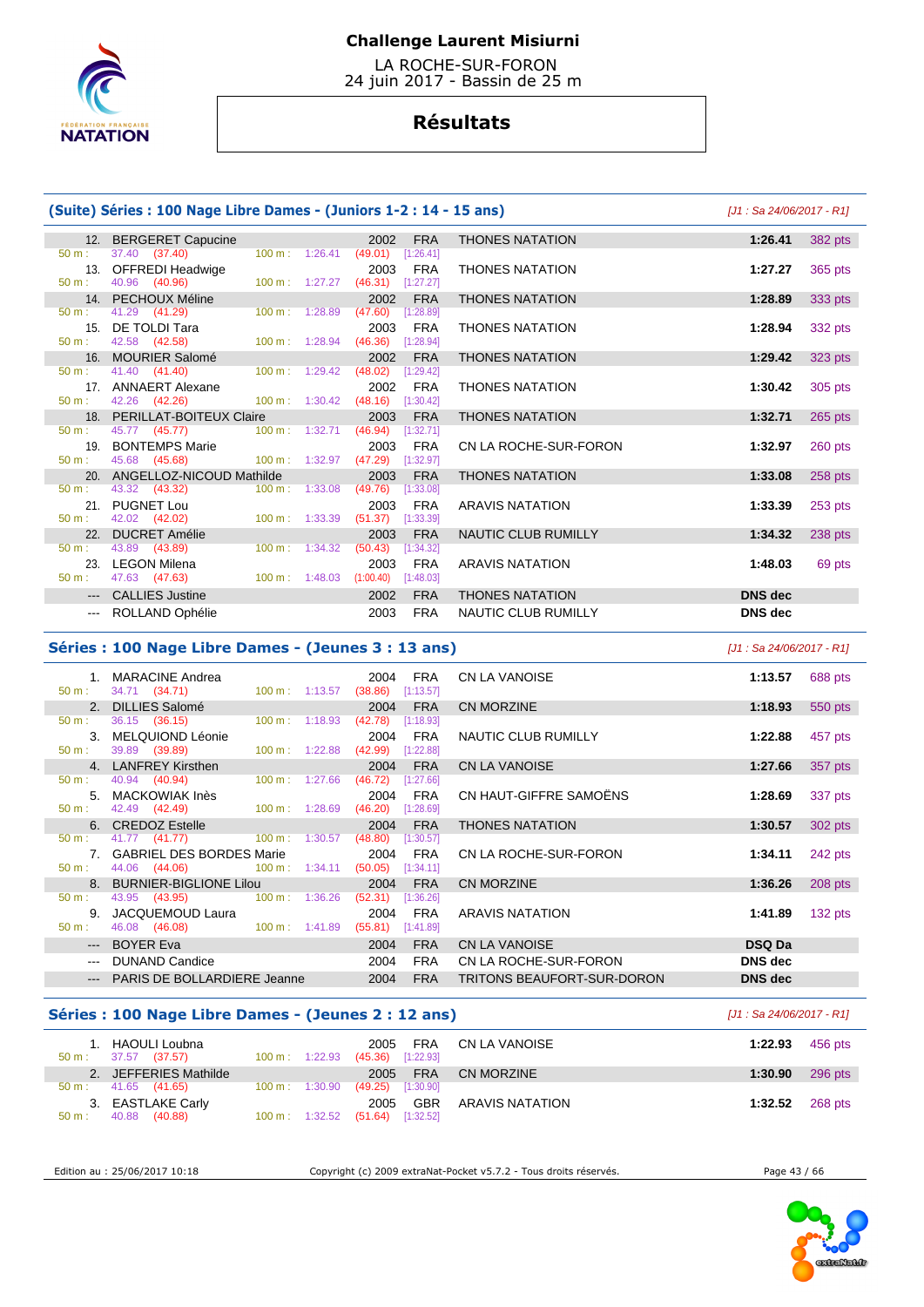

 LA ROCHE-SUR-FORON 24 juin 2017 - Bassin de 25 m

# **Résultats**

### **(Suite) Séries : 100 Nage Libre Dames - (Jeunes 2 : 12 ans)** [J1 : Sa 24/06/2017 - R1]

|                  | 4. CHOMAT Louison   |        |         | FRA<br>2005            |  |
|------------------|---------------------|--------|---------|------------------------|--|
| 50 m:            | 41.55 (41.55)       | 100 m: | 1:33.30 | (51.75)<br>[1:33.30]   |  |
|                  | 5. DUCGONINAZ Lorie |        |         | <b>FRA</b><br>2005     |  |
| $50 \text{ m}$ : | 46.89 (46.89)       | 100 m: | 1:39.82 | $(52.93)$ [1:39.82]    |  |
|                  | 6. ALBERTINO Sarah  |        |         | <b>FRA</b><br>2005     |  |
| $50 m$ :         | 44.32 (44.32)       | 100 m: | 1:41.08 | $(56.76)$ [1:41.08]    |  |
|                  |                     |        |         |                        |  |
|                  | 7. LE PALABE Roméa  |        |         | <b>FRA</b><br>2005     |  |
| 50 m:            | 45.85 (45.85)       | 100 m: | 1:43.11 | $(57.26)$ [1:43.11]    |  |
|                  | 8. AGNANS Camille   |        |         | <b>FRA</b><br>2005     |  |
| $50 m$ :         | 49.26 (49.26)       | 100 m: | 1:46.36 | (57.10)<br>[1:46.36]   |  |
| 9.               | <b>PUGNET Eve</b>   |        |         | <b>FRA</b><br>2005     |  |
| 50 m :           | 49.79 (49.79)       | 100 m: | 1:54.06 | (1:04.27)<br>[1:54.06] |  |

| 4. CHOMAT Louison                                        |                                                          | <b>FRA</b><br>2005                                                 | CN LA ROCHE-SUR-FORON      | 1:33.30 | 255 pts   |
|----------------------------------------------------------|----------------------------------------------------------|--------------------------------------------------------------------|----------------------------|---------|-----------|
| 41.55 (41.55)<br>5. DUCGONINAZ Lorie<br>46.89<br>(46.89) | 1:33.30<br>$100 \text{ m}$ :<br>$100 \text{ m}: 1:39.82$ | (51.75)<br>[1:33.30]<br><b>FRA</b><br>2005<br>(52.93)<br>[1:39.82] | TRITONS BEAUFORT-SUR-DORON | 1:39.82 | $158$ pts |
| 6. ALBERTINO Sarah                                       |                                                          | <b>FRA</b><br>2005                                                 | <b>THONES NATATION</b>     | 1:41.08 | $142$ pts |
| 44.32 (44.32)<br>7. LE PALABE Roméa<br>45.85 (45.85)     | 1:41.08<br>$100 \text{ m}$ :<br>$100 \text{ m}: 1:43.11$ | (56.76)<br>[1:41.08]<br><b>FRA</b><br>2005<br>(57.26)<br>[1:43.11] | CN LA VANOISE              | 1:43.11 | 118 $pts$ |
| 8. AGNANS Camille                                        |                                                          | <b>FRA</b><br>2005                                                 | <b>THONES NATATION</b>     | 1:46.36 | 84 pts    |
| 49.26<br>(49.26)<br>9. PUGNET Eve                        | $100 \text{ m}$ :<br>1:46.36                             | (57.10)<br>[1:46.36]<br><b>FRA</b><br>2005                         | <b>ARAVIS NATATION</b>     | 1:54.06 | 27 pts    |

### **Séries : 100 Nage Libre Dames - (Jeunes 1 : 11 ans)** [J1 : Sa 24/06/2017 - R1]

|          | 1. HOSSI BURNIER Noémie                                                                                        | 2006                     | ANG                    | <b>CN MORZINE</b>            | 1:20.71 | 507 pts   |
|----------|----------------------------------------------------------------------------------------------------------------|--------------------------|------------------------|------------------------------|---------|-----------|
| $50 m$ : | $100 \text{ m}$ : 1:20.71<br>36.53 (36.53)                                                                     |                          | (44.18)<br>[1:20.71]   |                              |         |           |
|          | 2. AMOUDRUZ Candice                                                                                            |                          | <b>FRA</b><br>2006     | CN LA ROCHE-SUR-FORON        | 1:32.22 | 273 pts   |
| $50 m$ : | $\sim$ $\sim$                                                                                                  | $100 \text{ m}: 1:32.22$ | (1:32.22)<br>[1:32.22] |                              |         |           |
|          | 3. CHEDAL Julie                                                                                                |                          | 2006<br><b>FRA</b>     | TARENTAISE NATATION LE MOREL | 1:32.38 | 270 pts   |
| 50 m:    | 42.06 (42.06)                                                                                                  | $100 \text{ m}: 1:32.38$ | (50.32)<br>[1:32.38]   |                              |         |           |
|          | 4. METRAL Lou                                                                                                  |                          | <b>FRA</b><br>2006     | NAUTIC CLUB RUMILLY          | 1:36.95 | $198$ pts |
| $50 m$ : | 42.92 (42.92) 100 m : 1:36.95                                                                                  |                          | $(54.03)$ [1:36.95]    |                              |         |           |
|          | 5. FRANCIS Léane                                                                                               |                          | FRA<br>2006            | CN LA ROCHE-SUR-FORON        | 1:38.64 | $174$ pts |
| 50 m:    | 46.12 (46.12) 100 m : 1:38.64                                                                                  |                          | (52.52)<br>[1:38.64]   |                              |         |           |
|          | 6. LAMBERT DELRIEU Anaïs                                                                                       |                          | 2006<br><b>FRA</b>     | NAUTIC CLUB RUMILLY          | 1:46.80 | 80 pts    |
| 50 m:    | 50.05 (50.05) 100 m : 1:46.80                                                                                  |                          | $(56.75)$ [1:46.80]    |                              |         |           |
|          | 7. SIGISMEAU-THOME Zoé                                                                                         |                          | 2006<br><b>FRA</b>     | NAUTIC CLUB RUMILLY          | 1:55.13 | 21 pts    |
| $50 m$ : | 54.03 (54.03) 100 m : 1:55.13 (1:01.10) [1:55.13]                                                              |                          |                        |                              |         |           |
|          | 8. CHAPARD Melody and the control of the control of the control of the control of the control of the control o |                          | <b>FRA</b><br>2006     | <b>ARAVIS NATATION</b>       | 1:55.85 | 18 pts    |
| 50 m:    | 52.54 (52.54) 100 m : 1:55.85                                                                                  |                          | (1:03.31)<br>[1:55.85] |                              |         |           |
|          | 9. ROLLAND Tifany                                                                                              |                          | 2006<br>FRA            | NAUTIC CLUB RUMILLY          | 1:57.50 | 11 pts    |
| 50 m:    | 55.41 (55.41) 100 m : 1:57.50                                                                                  |                          | (1:02.09)<br>[1:57.50] |                              |         |           |
|          | 10. FAVRE-REGUILLON Maïwenn                                                                                    |                          | <b>FRA</b><br>2006     | <b>THONES NATATION</b>       | 2:04.71 | 1 pt      |
| $50 m$ : | 57.83 (57.83) 100 m : 2:04.71 (1:06.88)                                                                        |                          | [2:04.71]              |                              |         |           |
|          | 11. COTTET-DUMOULIN Aurélie                                                                                    |                          | FRA<br>2006            | <b>CN MORZINE</b>            | 2:09.95 | 1 pt      |
| $50 m$ : | 58.07 (58.07) 100 m : 2:09.95 (1:11.88)                                                                        |                          | [2:09.95]              |                              |         |           |

### **Séries : 100 Nage Libre Dames - (Séniors : 18 ans et plus)** [J1 : Sa 24/06/2017 - R1]

| $50 m$ :         | 1. POISSON Soline<br>33.14 (33.14) | $100 \text{ m}: 1:10.23$     | <b>FRA</b><br>1998<br>(37.09)<br>[1:10.23] | CN LA ROCHE-SUR-FORON      | 1:10.23<br>783 pts |
|------------------|------------------------------------|------------------------------|--------------------------------------------|----------------------------|--------------------|
|                  | 2. MOURIER Noémie                  |                              | <b>FRA</b><br>1997                         | <b>THONES NATATION</b>     | 756 pts<br>1:11.15 |
| 50 m:            | 33.57 (33.57)                      | $100 \text{ m}$ :<br>1:11.15 | (37.58)<br>[1:11.15]                       |                            |                    |
|                  | PARIS Victoria<br>$3_{-}$          |                              | <b>FRA</b><br>1996                         | <b>THONES NATATION</b>     | 710 pts<br>1:12.78 |
| $50 \text{ m}$ : | 34.45 (34.45)                      | $100 \text{ m}$ : 1:12.78    | (38.33)<br>[1:12.78]                       |                            |                    |
|                  | 4. LEFEVRE Maylis                  |                              | <b>FRA</b><br>1999                         | <b>THONES NATATION</b>     | 660 pts<br>1:14.61 |
| $50 m$ :         | 34.82 (34.82)                      | $100 \text{ m}$ :<br>1:14.61 | (39.79)<br>[1:14.61]                       |                            |                    |
|                  | 5. CONTAT Florence                 |                              | <b>FRA</b><br>1999                         | CN LA ROCHE-SUR-FORON      | 1:15.03<br>649 pts |
| $50 m$ :         | 35.82 (35.82)                      | 1:15.03<br>$100 \text{ m}$ : | (39.21)<br>[1:15.03]                       |                            |                    |
|                  | 6. BERDUGO Olivia                  |                              | <b>FRA</b><br>1998                         | TRITONS BEAUFORT-SUR-DORON | 1:15.09<br>647 pts |
| 50 m:            | 34.88 (34.88)                      | $100 \text{ m}$ :<br>1:15.09 | (40.21)<br>[1:15.09]                       |                            |                    |
|                  | 7. CHAZALVIEL Gratiane             |                              | <b>FRA</b><br>1983                         | CN LA ROCHE-SUR-FORON      | 1:16.64<br>607 pts |
| 50 m:            | 35.38 (35.38)                      | 1:16.64<br>$100 \text{ m}$ : | (41.26)<br>[1:16.64]                       |                            |                    |
|                  | 8. MELQUIOND Héloïse               |                              | <b>FRA</b><br>1999                         | NAUTIC CLUB RUMILLY        | 1:19.12<br>545 pts |
| $50 m$ :         | 37.39<br>(37.39)                   | $100 \text{ m}$ :<br>1:19.12 | (41.73)<br>[1:19.12]                       |                            |                    |
|                  | LEBRIS Marine<br>$\sim$ $\sim$     |                              | <b>FRA</b><br>1994                         | <b>THONES NATATION</b>     | <b>DNS</b> dec     |

Edition au : 25/06/2017 10:18 Copyright (c) 2009 extraNat-Pocket v5.7.2 - Tous droits réservés. Page 44 / 66

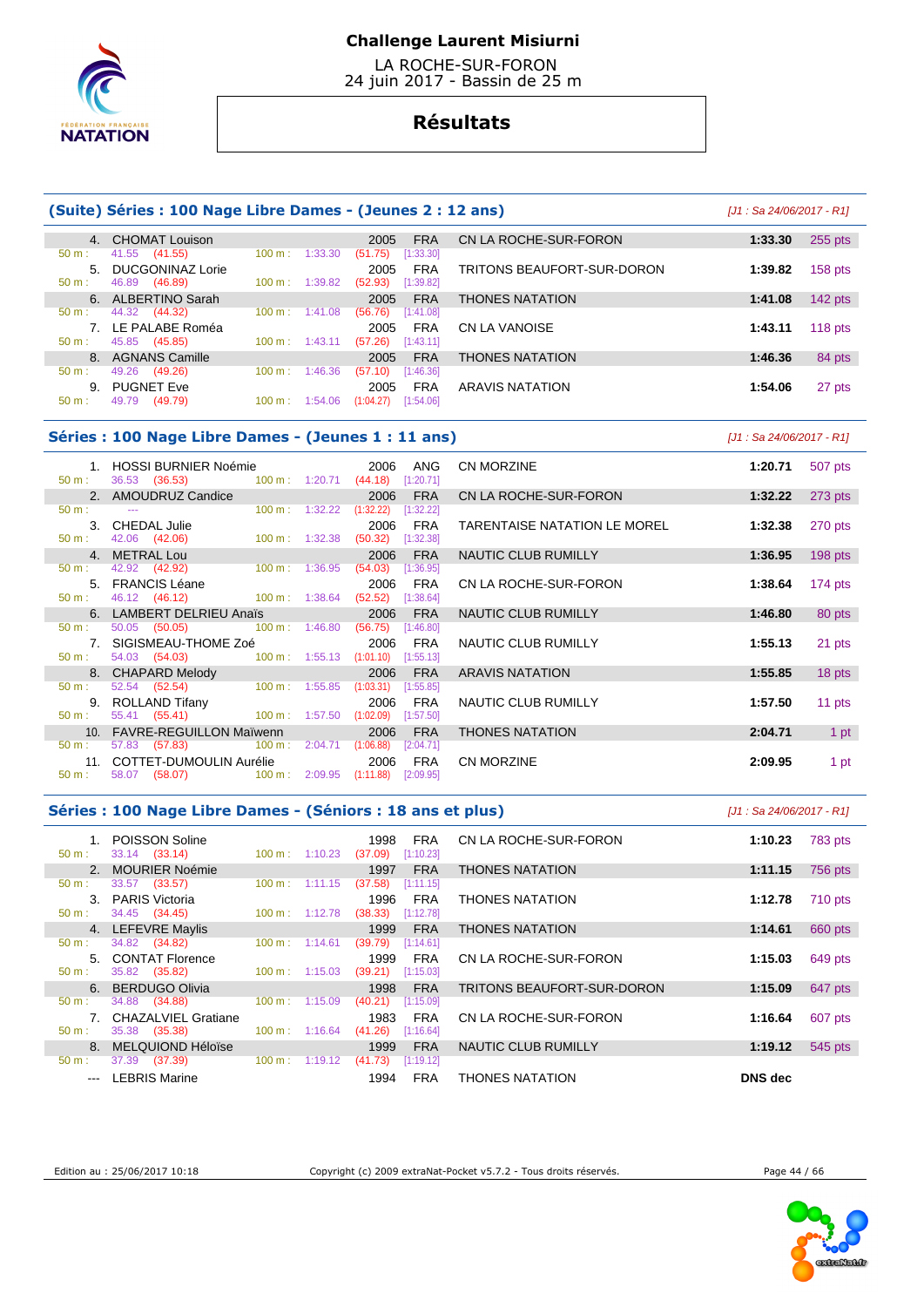

 LA ROCHE-SUR-FORON 24 juin 2017 - Bassin de 25 m

# **Résultats**

### **Séries : 100 Nage Libre Dames - (Juniors 3-4 : 16 - 17 ans)** [J1 : Sa 24/06/2017 - R1]

1. CHAMIOT CLERC Elsa 2001 FRA **50 m**: 32.45 (32.45) **1:08.33 1:08.33 1:08.33**  50 m : 32.45 (32.45) 100 m : 1:08.33 (35.88) [1:08.33] 2. GAZZOTTI Clara 2001 FRA<br>  $\frac{2001}{50 \text{ m}}$ : 34.62 (34.62) pts 100 m; 1:13.42 (38.80) [1:13.42] 50 m : 34.62 (34.62) 100 m : 1:13.42 (38.80) [1:13.42] **3. FOUSSADIER Oriane** 2001 FRA **50 m**: 34.78 **(34.78) 1:00 m:** 1:13.91 **(39.13) 1:13.91** 34.78 (34.78) 50 m : 34.45 (34.45) 100 m : 1:13.96 (39.51) [1:13.96] 5. CHEDAL Valentine 2001 FRA<br>  $\frac{50 \text{ m}}{2001}$  36.91 (36.91) 100 m: 1:15.65 (38.74) [1:15.65] 50 m : 36.91 (36.91) 100 m : 1:15.65 (38.74) [1:15.65] **6. ALLESINA Lucie 2000 FRA**<br>2000 **FRA EVIAN SPORTS 100 m**: 1:16.03 (40.93) pt:16.031 50 m : 35.10 (35.10) 100 m : 1:16.03 (40.93) 7. BUTTIN Océane 2000 FRA 50 m : 35.21 (35.21) 100 m : 1:16.04 (40.83) [1:16.04] 8. BRAISSAND Elisa 2000 FRA CN LA ROCHE-SUR-FORON **1:16.86** 601 pts 50 m : 35.36 (35.36) 100 m : 1:16.86 (41.50) [1:16.86] 9. PILLER Virginie 2000 FRA CN LA ROCHE-SUR-FORON **1:18.33** 564 pts 35.91 (35.91) 50 m : 39.02 (39.02) 100 m : 1:24.14 (45.12) [1:24.14] 11. **DUTT Constance** 2001 FRA 50 m : 31.01 (31.01) 100 m : 1:28.47 (57.46) [1:28.47] 31.01 (31.01) --- MICHOUD Marina 2000 FRA EVIAN SPORTS NATATION **DNS dec** 

|                 | <b>CHAMIOT CLERC Elsa</b><br>32.45 (32.45) | $100 \text{ m}$ : $1:08.33$ | 2001<br>(35.88) | <b>FRA</b><br>[1:08.33] | TRITONS BEAUFORT-SUR-DORON          | 1:08.33 | 839 pts |
|-----------------|--------------------------------------------|-----------------------------|-----------------|-------------------------|-------------------------------------|---------|---------|
| 2.              | <b>GAZZOTTI Clara</b>                      |                             | 2001            | <b>FRA</b>              | <b>THONES NATATION</b>              | 1:13.42 | 692 pts |
|                 | 34.62 (34.62)                              | $100 m$ : 1:13.42           | (38.80)         | [1:13.42]               |                                     |         |         |
| 3.              | <b>FOUSSADIER Oriane</b>                   |                             | 2001            | <b>FRA</b>              | CN LA ROCHE-SUR-FORON               | 1:13.91 | 679 pts |
|                 | 34.78 (34.78)                              | $100 m$ : 1:13.91           | (39.13)         | [1:13.91]               |                                     |         |         |
| 4 <sup>1</sup>  | <b>TEILLOT Lisa</b>                        |                             | 2001            | <b>FRA</b>              | <b>CN LA VANOISE</b>                | 1:13.96 | 678 pts |
|                 | 34.45 (34.45)                              | 100 m: 1:13.96              | (39.51)         | [1:13.96]               |                                     |         |         |
| 5.              | <b>CHEDAL Valentine</b>                    |                             | 2001            | <b>FRA</b>              | <b>TARENTAISE NATATION LE MOREL</b> | 1:15.65 | 633 pts |
|                 | 36.91 (36.91)                              | $100 \text{ m}: 1:15.65$    | (38.74)         | [1:15.65]               |                                     |         |         |
| 6.              | <b>ALLESINA Lucie</b>                      |                             | 2000            | <b>FRA</b>              | EVIAN SPORTS NATATION               | 1:16.03 | 623 pts |
|                 | 35.10 (35.10)                              | $100 \text{ m}: 1:16.03$    | (40.93)         | [1:16.03]               |                                     |         |         |
| 7.              | <b>BUTTIN Océane</b>                       |                             | 2000            | <b>FRA</b>              | NAUTIC CLUB RUMILLY                 | 1:16.04 | 622 pts |
|                 | 35.21 (35.21)                              | 100 m: 1:16.04              | (40.83)         | [1:16.04]               |                                     |         |         |
| 8.              | <b>BRAISSAND Elisa</b>                     |                             | 2000            | <b>FRA</b>              | CN LA ROCHE-SUR-FORON               | 1:16.86 | 601 pts |
|                 | 35.36 (35.36)                              | 100 m: 1:16.86              | (41.50)         | [1:16.86]               |                                     |         |         |
| 9.              | <b>PILLER Virginie</b>                     |                             | 2000            | <b>FRA</b>              | CN LA ROCHE-SUR-FORON               | 1:18.33 | 564 pts |
|                 | 35.91 (35.91)                              | $100 \text{ m}: 1:18.33$    | (42.42)         | [1:18.33]               |                                     |         |         |
| 10 <sub>1</sub> | <b>NOEL Enora</b>                          |                             | 2000            | <b>FRA</b>              | <b>THONES NATATION</b>              | 1:24.14 | 430 pts |
|                 | 39.02 (39.02)                              | $100 \text{ m}: 1:24.14$    | (45.12)         | [1:24.14]               |                                     |         |         |
| 11.             | <b>DUTT Constance</b>                      |                             | 2001            | <b>FRA</b>              | CN HAUT-GIFFRE SAMOËNS              | 1:28.47 | 341 pts |
|                 | $31.01$ (31.01)                            | 100 m: 1:28.47              | (57.46)         | [1:28.47]               |                                     |         |         |
|                 | --- MICHOLID Marina                        |                             | 2000.           | $FR \Delta$             | EVIAN SPORTS NATATION               | DNS dec |         |

### **Séries : 100 Nage Libre Dames - (Juniors 1-2 : 14 - 15 ans)** [J1 : Sa 24/06/2017 - R1]

 1. PILLER Stéphanie 2003 FRA CN LA ROCHE-SUR-FORON **1:08.20** 843 pts 50 m : 31.40 (31.40) 100 m : 1:08.20 (36.80) [1:08.20] 2. ARENS Cléo 2003 FRA CN MORZINE **1:10.20** 783 pts 50 m : 33.94 (33.94) 100 m : 1:10.20 (36.26) [1:10.20] 3. FLEURY Clara 2002 FRA NAUTIC CLUB RUMILLY **1:12.20** 726 pts 34.14 (34.14) 4. JEFFERIES Molly 2003 FRA CN MORZINE **1:12.85** 708 pts 50 m : 34.44 (34.44) 100 m : 1:12.85 (38.41) [1:12.85] 5. FAVRE Jacinthe 2002 FRA THONES NATATION **1:13.53** 689 pts 50 m : 35.11 (35.11) 100 m : 1:13.53 (38.42) [1:13.53] 6. SAGE Amandine 2002 FRA NAUTIC CLUB RUMILLY **1:18.43** 562 pts 50 m : 36.79 (36.79) 100 m : 1:18.43 (41.64) [1:18.43] 7. BUTTIN Coralie 2003 FRA NAUTIC CLUB RUMILLY **1:19.58** 534 pts 50 m : 37.22 (37.22) 100 m : 1:19.58 (42.36) [1:19.58] 8. PLAGNAT Marion 2003 FRA CN MORZINE **1:21.33** 493 pts 50 m : 37.75 (37.75) 9. ALBERTINO Candice 2002 FRA THONES NATATION **1:21.42** 491 pts 37.92 (37.92) 10. GOURDAIN Maïlys 2003 FRA CN LA ROCHE-SUR-FORON **1:23.54** 443 pts 50 m : 39.49 (39.49) 100 m : 1:23.54 (44.05) [1:23.54] 11. TISSOT Sarah 2002 FRA THONES NATATION **1:26.04** 390 pts 50 m : 40.27 (40.27) 100 m : 1:26.04 (45.77) [1:26.04] 12. BERGERET Capucine 2002 FRA THONES NATATION **1:26.41** 382 pts 50 m : 37.40 (37.40) 100 m : 1:26.41 (49.01) [1:26.41] 13. OFFREDI Headwige 2003 FRA THONES NATATION **1:27.27** 365 pts 40.96 (40.96) 14. PECHOUX Méline 2002 FRA THONES NATATION **1:28.89** 333 pts 50 m : 41.29 (41.29) 100 m : 1:28.89 (47.60) 15. DE TOLDI Tara 2003 FRA THONES NATATION **1:28.94** 332 pts 50 m : 42.58 (42.58) 100 m : 1:28.94 (46.36) [1:28.94] 16. MOURIER Salomé 2002 FRA THONES NATATION **1:29.42** 323 pts 50 m : 41.40 (41.40) 100 m : 1:29.42 (48.02) [1:29.42] 17. ANNAERT Alexane 2002 FRA THONES NATATION **1:30.42** 305 pts 42.26 (42.26) 18. PERILLAT-BOITEUX Claire 2003 FRA THONES NATATION **1:32.71** 265 pts 50 m : 45.77 (45.77) 100 m : 1:32.71 (46.94) [1:32.71] Edition au : 25/06/2017 10:18 Copyright (c) 2009 extraNat-Pocket v5.7.2 - Tous droits réservés. Page 45 / 66

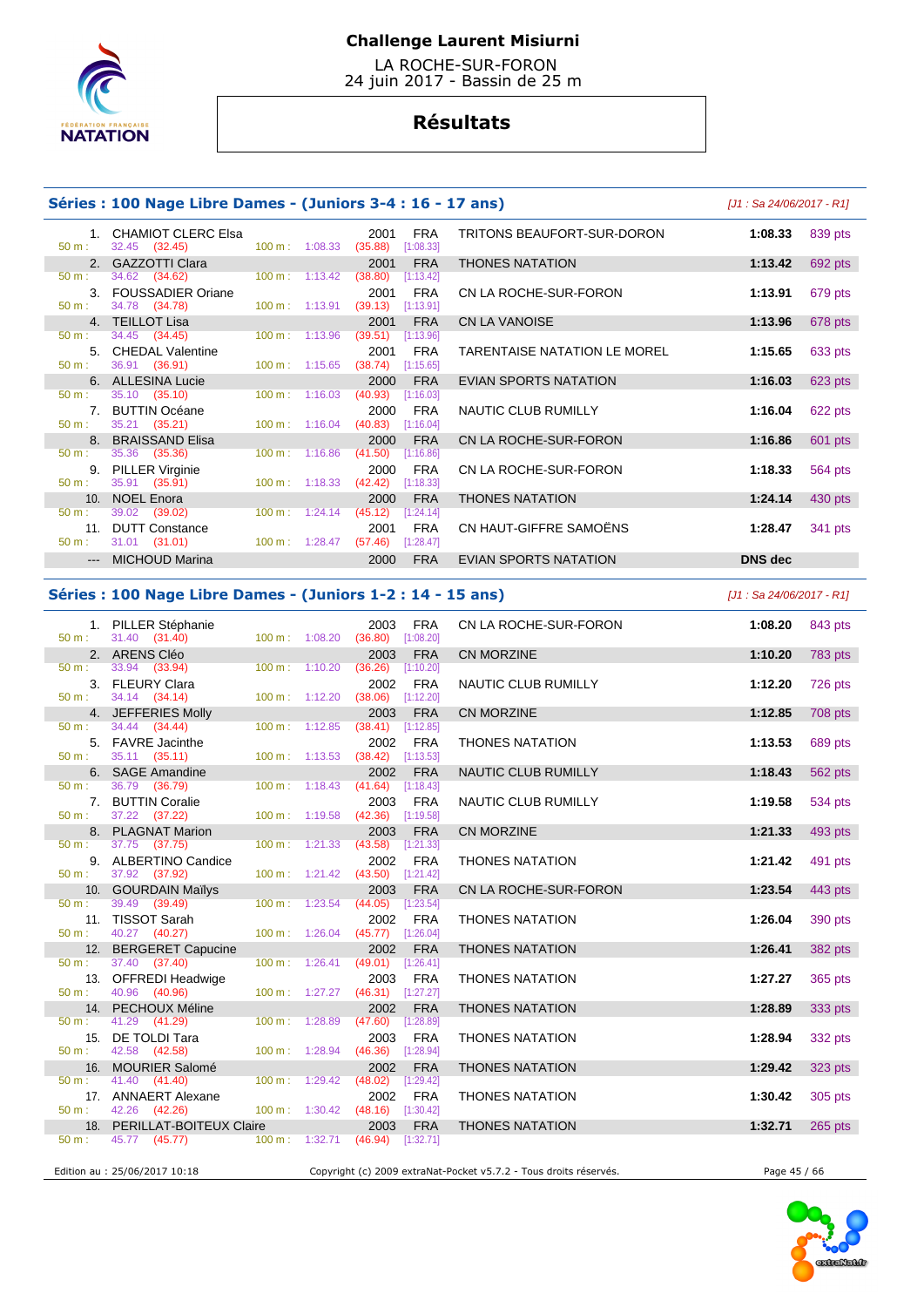

 LA ROCHE-SUR-FORON 24 juin 2017 - Bassin de 25 m

# **Résultats**

### **(Suite) Séries : 100 Nage Libre Dames - (Juniors 1-2 : 14 - 15 ans)** [J1 : Sa 24/06/2017 - R1] 19. BONTEMPS Marie 2003 FRA CN LA ROCHE-SUR-FORON **1:32.97** 260 pts  $100 m : 1:32.97$  20. ANGELLOZ-NICOUD Mathilde 2003 FRA THONES NATATION **1:33.08** 258 pts  $(49.76)$   $[1:33.08]$  21. PUGNET Lou 2003 FRA ARAVIS NATATION **1:33.39** 253 pts 100 m : 1:33.39 22. DUCRET Amélie 2003 FRA NAUTIC CLUB RUMILLY **1:34.32** 238 pts 50 m : 43.89 (43.89) 100 m : 1:34.32 (50.43) [1:34.32] 23. LEGON Milena 2003 FRA ARAVIS NATATION **1:48.03** 69 pts 50 m : 47.63 (47.63) 100 m : 1:48.03 (1:00.40) [1:48.03] --- CALLIES Justine 2002 FRA THONES NATATION **DNS dec**  --- ROLLAND Ophélie 2003 FRA NAUTIC CLUB RUMILLY **DNS dec**

### **Séries : 100 Nage Libre Dames - (Jeunes 3 : 13 ans)** [J1 : Sa 24/06/2017 - R1]

|                  | 1. MARACINE Andrea                                                     |                 |                     | 2004 FRA                | CN LA VANOISE              | 1:13.57        | 688 pts   |
|------------------|------------------------------------------------------------------------|-----------------|---------------------|-------------------------|----------------------------|----------------|-----------|
| 50 m:            | 34.71 (34.71)<br>$100 \text{ m}: 1:13.57$ (38.86)<br>2. DILLIES Salomé |                 | 2004                | [1:13.57]<br><b>FRA</b> | <b>CN MORZINE</b>          | 1:18.93        | 550 pts   |
| $50 m$ :         | 36.15 (36.15) 100 m : 1:18.93                                          |                 | (42.78)             | [1:18.93]               |                            |                |           |
|                  | 3. MELQUIOND Léonie                                                    |                 | 2004                | FRA                     | NAUTIC CLUB RUMILLY        | 1:22.88        | 457 pts   |
| 50 m:            | 39.89 (39.89)                                                          | 100 m : 1:22.88 | $(42.99)$ [1:22.88] |                         |                            |                |           |
|                  | 4. LANFREY Kirsthen                                                    |                 | 2004                | <b>FRA</b>              | CN LA VANOISE              | 1:27.66        | 357 pts   |
| 50 m:            | 40.94 (40.94) 100 m : 1:27.66                                          |                 | (46.72)             | [1:27.66]               |                            |                |           |
|                  | 5. MACKOWIAK Inès                                                      |                 | 2004                | FRA                     | CN HAUT-GIFFRE SAMOËNS     | 1:28.69        | 337 pts   |
|                  | 50 m : 42.49 (42.49) 100 m : 1:28.69 (46.20) [1:28.69]                 |                 |                     |                         |                            |                |           |
|                  | 6. CREDOZ Estelle                                                      |                 | 2004                | <b>FRA</b>              | <b>THONES NATATION</b>     | 1:30.57        | 302 pts   |
|                  | 50 m : 41.77 (41.77) 100 m : 1:30.57                                   |                 | (48.80)             | [1:30.57]               |                            |                |           |
|                  | 7. GABRIEL DES BORDES Marie                                            |                 |                     | 2004 FRA                | CN LA ROCHE-SUR-FORON      | 1:34.11        | 242 pts   |
| $50 \text{ m}$ : | 44.06 (44.06) 100 m : 1:34.11 (50.05) [1:34.11]                        |                 |                     |                         |                            |                |           |
|                  | 8. BURNIER-BIGLIONE Lilou                                              |                 | 2004                | <b>FRA</b>              | CN MORZINE                 | 1:36.26        | 208 pts   |
| $50 m$ :         | 43.95 (43.95) 100 m : 1:36.26                                          |                 | (52.31)             | [1:36.26]               |                            |                |           |
|                  | 9. JACQUEMOUD Laura                                                    |                 | 2004                | FRA                     | ARAVIS NATATION            | 1:41.89        | 132 $pts$ |
| $50 \text{ m}$ : | 46.08 (46.08) 100 m: 1:41.89 (55.81) [1:41.89]                         |                 |                     |                         |                            |                |           |
|                  | --- BOYER Eva                                                          |                 | 2004                | <b>FRA</b>              | <b>CN LA VANOISE</b>       | <b>DSQ Da</b>  |           |
|                  | --- DUNAND Candice                                                     |                 | 2004                | <b>FRA</b>              | CN LA ROCHE-SUR-FORON      | <b>DNS</b> dec |           |
|                  | --- PARIS DE BOLLARDIERE Jeanne                                        |                 | 2004                | <b>FRA</b>              | TRITONS BEAUFORT-SUR-DORON | <b>DNS</b> dec |           |
|                  |                                                                        |                 |                     |                         |                            |                |           |

|     | 34.71 (34.71)                   | 100 m: 1:13.57           | (38.86)             | [1:13.57]  |                            |                | $\sim$  |
|-----|---------------------------------|--------------------------|---------------------|------------|----------------------------|----------------|---------|
|     | 2. DILLIES Salomé               |                          | 2004                | <b>FRA</b> | CN MORZINE                 | 1:18.93        | 550 pts |
| Ε.  | 36.15 (36.15)                   | $100 \text{ m}: 1:18.93$ | (42.78)             | [1:18.93]  |                            |                |         |
|     | 3. MELQUIOND Léonie             |                          | 2004                | FRA        | NAUTIC CLUB RUMILLY        | 1:22.88        | 457 pts |
|     | 39.89 (39.89)                   | $100 \text{ m}: 1:22.88$ | $(42.99)$ [1:22.88] |            |                            |                |         |
|     | 4. LANFREY Kirsthen             |                          | 2004                | <b>FRA</b> | <b>CN LA VANOISE</b>       | 1:27.66        | 357 pts |
|     | 40.94 (40.94)                   | $100 \text{ m}: 1:27.66$ | (46.72)             | [1:27.66]  |                            |                |         |
|     | 5. MACKOWIAK Inès               |                          | 2004                | <b>FRA</b> | CN HAUT-GIFFRE SAMOËNS     | 1:28.69        | 337 pts |
|     | : 42.49 <b>(42.49)</b>          | $100 \text{ m}: 1:28.69$ | $(46.20)$ [1:28.69] |            |                            |                |         |
|     | 6. CREDOZ Estelle               |                          | 2004                | <b>FRA</b> | <b>THONES NATATION</b>     | 1:30.57        | 302 pts |
| t - | 41.77 (41.77) 100 m : 1:30.57   |                          | $(48.80)$ [1:30.57] |            |                            |                |         |
|     | 7. GABRIEL DES BORDES Marie     |                          | 2004                | <b>FRA</b> | CN LA ROCHE-SUR-FORON      | 1:34.11        | 242 pts |
| t - | 44.06 (44.06)                   | $100 \text{ m}: 1:34.11$ | (50.05)             | [1:34.11]  |                            |                |         |
|     | 8. BURNIER-BIGLIONE Lilou       |                          | 2004                | <b>FRA</b> | <b>CN MORZINE</b>          | 1:36.26        | 208 pts |
| t.  | 43.95 (43.95) 100 m : 1:36.26   |                          | (52.31)             | [1:36.26]  |                            |                |         |
|     | 9. JACQUEMOUD Laura             |                          | 2004                | <b>FRA</b> | ARAVIS NATATION            | 1:41.89        | 132 pts |
| Ε.  | 46.08 (46.08)                   | 100 m : 1:41.89          | $(55.81)$ [1:41.89] |            |                            |                |         |
|     | --- BOYER Eva                   |                          | 2004                | <b>FRA</b> | <b>CN LA VANOISE</b>       | <b>DSQ Da</b>  |         |
|     | --- DUNAND Candice              |                          | 2004                | <b>FRA</b> | CN LA ROCHE-SUR-FORON      | <b>DNS</b> dec |         |
|     | --- PARIS DE BOLLARDIERE Jeanne |                          | 2004                | <b>FRA</b> | TRITONS BEAUFORT-SUR-DORON | <b>DNS</b> dec |         |

### **Séries : 100 Nage Libre Dames - (Jeunes 2 : 12 ans)** [J1 : Sa 24/06/2017 - R1]

|                  | 1. HAOULI Loubna      |                              | FRA<br>2005            | CN LA VANOISE              | 1:22.93 | 456 pts   |
|------------------|-----------------------|------------------------------|------------------------|----------------------------|---------|-----------|
| $50 m$ :         | 37.57 (37.57)         | $100 \text{ m}: 1:22.93$     | (45.36)<br>[1:22.93]   |                            |         |           |
|                  | 2. JEFFERIES Mathilde |                              | <b>FRA</b><br>2005     | CN MORZINE                 | 1:30.90 | 296 pts   |
| $50 \text{ m}$ : | 41.65 (41.65)         | $100 \text{ m}$ :<br>1:30.90 | (49.25)<br>[1:30.90]   |                            |         |           |
|                  | 3. EASTLAKE Carly     |                              | <b>GBR</b><br>2005     | ARAVIS NATATION            | 1:32.52 | 268 pts   |
| $50 m$ :         | 40.88 (40.88)         | $100 \text{ m}: 1:32.52$     | (51.64)<br>[1:32.52]   |                            |         |           |
|                  | 4. CHOMAT Louison     |                              | <b>FRA</b><br>2005     | CN LA ROCHE-SUR-FORON      | 1:33.30 | 255 pts   |
| $50 m$ :         | 41.55 (41.55)         | 1:33.30<br>$100 \text{ m}$ : | (51.75)<br>[1:33.30]   |                            |         |           |
| 5 <sub>1</sub>   | DUCGONINAZ Lorie      |                              | <b>FRA</b><br>2005     | TRITONS BEAUFORT-SUR-DORON | 1:39.82 | $158$ pts |
| $50 m$ :         | 46.89 (46.89)         | $100 \text{ m}: 1:39.82$     | (52.93)<br>[1:39.82]   |                            |         |           |
|                  | 6. ALBERTINO Sarah    |                              | <b>FRA</b><br>2005     | <b>THONES NATATION</b>     | 1:41.08 | $142$ pts |
| $50 m$ :         | 44.32 (44.32)         | $100 \text{ m}: 1:41.08$     | (56.76)<br>[1:41.08]   |                            |         |           |
|                  | 7. LE PALABE Roméa    |                              | <b>FRA</b><br>2005     | CN LA VANOISE              | 1:43.11 | 118 $pts$ |
| $50 m$ :         | 45.85 (45.85)         | $100 \text{ m}: 1:43.11$     | (57.26)<br>[1:43.11]   |                            |         |           |
|                  | 8. AGNANS Camille     |                              | <b>FRA</b><br>2005     | <b>THONES NATATION</b>     | 1:46.36 | 84 pts    |
| $50 m$ :         | 49.26<br>(49.26)      | $100 \text{ m}$ :<br>1:46.36 | (57.10)<br>[1:46.36]   |                            |         |           |
|                  | 9. PUGNET Eve         |                              | <b>FRA</b><br>2005     | ARAVIS NATATION            | 1:54.06 | 27 pts    |
| $50 m$ :         | 49.79<br>(49.79)      | $100 \text{ m}: 1:54.06$     | (1:04.27)<br>[1:54.06] |                            |         |           |

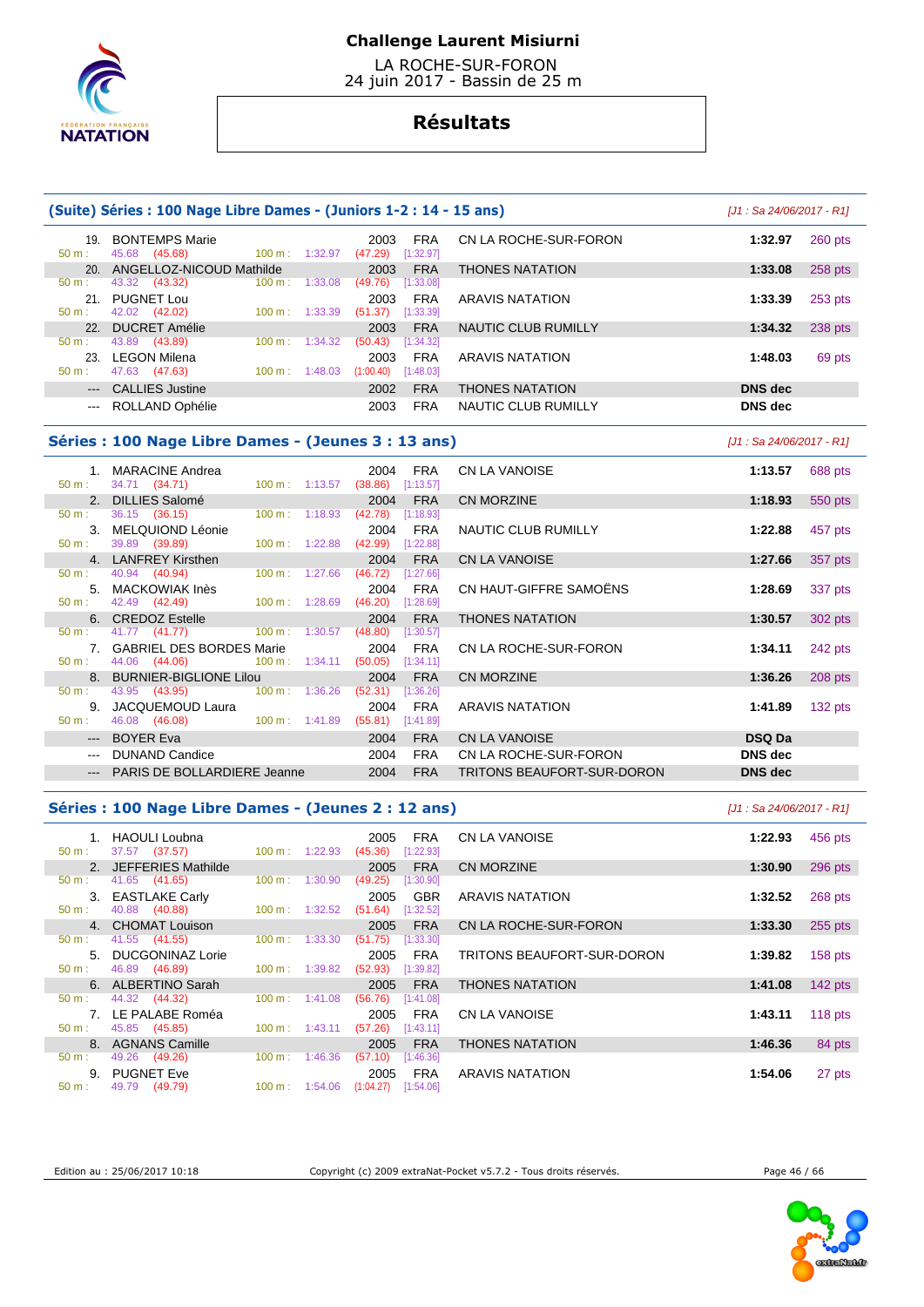

 LA ROCHE-SUR-FORON 24 juin 2017 - Bassin de 25 m

# **Résultats**

### **Séries : 100 Nage Libre Dames - (Jeunes 1 : 11 ans)** [J1 : Sa 24/06/2017 - R1]

| 1.               | HOSSI BURNIER Noémie                                                              |                          | 2006                    | ANG        |  |
|------------------|-----------------------------------------------------------------------------------|--------------------------|-------------------------|------------|--|
| 50 m:            | 36.53 (36.53) 100 m : 1:20.71 (44.18) [1:20.71]                                   |                          |                         |            |  |
|                  | 2. AMOUDRUZ Candice                                                               |                          |                         | 2006 FRA   |  |
| 50 m:            |                                                                                   | $100 \text{ m}: 1:32.22$ | $(1:32.22)$ [1:32.22]   |            |  |
|                  | 3. CHEDAL Julie                                                                   |                          | 2006                    | <b>FRA</b> |  |
| 50 m:            | 42.06 (42.06)<br>$100 \text{ m}$ : 1:32.38                                        |                          | $(50.32)$ [1:32.38]     |            |  |
|                  | 4. METRAL Lou                                                                     |                          |                         | 2006 FRA   |  |
|                  | 50 m : 42.92 (42.92) 100 m : 1:36.95                                              |                          | $(54.03)$ [1:36.95]     |            |  |
|                  | 5. FRANCIS Léane                                                                  |                          |                         | 2006 FRA   |  |
| $50 \text{ m}$ : | 46.12 (46.12) 100 m : 1:38.64                                                     |                          | $(52.52)$ [1:38.64]     |            |  |
|                  | 6. LAMBERT DELRIEU Anaïs 2006 FRA                                                 |                          |                         |            |  |
| $50 \text{ m}$ : | 50.05 (50.05) 100 m : 1:46.80 (56.75)                                             |                          |                         | [1:46.80]  |  |
|                  | 7. SIGISMEAU-THOME Zoé                                                            |                          |                         | 2006 FRA   |  |
| 50 m:            | 54.03 (54.03) 100 m : 1:55.13 (1:01.10) [1:55.13]                                 |                          |                         |            |  |
|                  | 8. CHAPARD Melody<br>: 52.54 (52.54) 100 m : 1:55.85                              |                          |                         | 2006 FRA   |  |
| 50 m:            |                                                                                   |                          | $(1:03.31)$ $[1:55.85]$ |            |  |
|                  |                                                                                   |                          |                         |            |  |
| 50 m:            | 9. ROLLAND Tifany 2006 FRA<br>: 55.41 (55.41) 100 m : 1:57.50 (1:02.09) [1:57.50] |                          |                         |            |  |
|                  | 10. FAVRE-REGUILLON Maïwenn 2006 FRA                                              |                          |                         |            |  |
| 50 m:            | 57.83 (57.83) 100 m : 2:04.71 (1:06.88) [2:04.71]                                 |                          |                         |            |  |
|                  | 11. COTTET-DUMOULIN Aurélie 2006 FRA                                              |                          |                         |            |  |
| 50 m:            | 58.07 (58.07) 100 m : 2:09.95 (1:11.88)                                           |                          |                         | [2:09.95]  |  |
|                  |                                                                                   |                          |                         |            |  |

| 1. HOSSI BURNIER Noémie<br>36.53 (36.53)                        | 100 m: 1:20.71            | 2006<br>(44.18) | ANG<br>[1:20.71] | <b>CN MORZINE</b>            | 1:20.71 | 507 pts   |
|-----------------------------------------------------------------|---------------------------|-----------------|------------------|------------------------------|---------|-----------|
| 2. AMOUDRUZ Candice                                             |                           | 2006            | <b>FRA</b>       | CN LA ROCHE-SUR-FORON        | 1:32.22 | 273 pts   |
| $\sim$ $\sim$                                                   | 100 m: 1:32.22            | (1:32.22)       | [1:32.22]        |                              |         |           |
| 3. CHEDAL Julie                                                 |                           | 2006            | <b>FRA</b>       | TARENTAISE NATATION LE MOREL | 1:32.38 | 270 pts   |
| 42.06 (42.06)                                                   | $100 \text{ m}: 1:32.38$  | (50.32)         | [1:32.38]        |                              |         |           |
| 4. METRAL Lou                                                   |                           | 2006            | <b>FRA</b>       | NAUTIC CLUB RUMILLY          | 1:36.95 | 198 pts   |
| 42.92 (42.92)                                                   | $100 \text{ m}: 1:36.95$  | (54.03)         | [1:36.95]        |                              |         |           |
| 5. FRANCIS Léane                                                |                           | 2006            | FRA              | CN LA ROCHE-SUR-FORON        | 1:38.64 | $174$ pts |
| 46.12 (46.12)                                                   | 100 m : 1:38.64           | (52.52)         | [1:38.64]        |                              |         |           |
| 6. LAMBERT DELRIEU Anaïs                                        |                           | 2006            | <b>FRA</b>       | NAUTIC CLUB RUMILLY          | 1:46.80 | 80 pts    |
| 50.05 (50.05)                                                   | $100 \text{ m}$ : 1:46.80 | (56.75)         | [1:46.80]        |                              |         |           |
| 7. SIGISMEAU-THOME Zoé                                          |                           | 2006            | <b>FRA</b>       | NAUTIC CLUB RUMILLY          | 1:55.13 | 21 pts    |
| 54.03 (54.03) 100 m : 1:55.13                                   |                           | (1:01.10)       | [1:55.13]        |                              |         |           |
| 8. CHAPARD Melody                                               |                           | 2006            | <b>FRA</b>       | <b>ARAVIS NATATION</b>       | 1:55.85 | 18 pts    |
| 52.54 (52.54) 100 m : 1:55.85                                   |                           | (1:03.31)       | [1:55.85]        |                              |         |           |
| 9. ROLLAND Tifany                                               |                           | 2006            | <b>FRA</b>       | NAUTIC CLUB RUMILLY          | 1:57.50 | 11 pts    |
| 55.41 (55.41) 100 m : 1:57.50                                   |                           | (1:02.09)       | [1:57.50]        |                              |         |           |
| 10. FAVRE-REGUILLON Maïwenn                                     |                           | 2006            | <b>FRA</b>       | <b>THONES NATATION</b>       | 2:04.71 | 1 pt      |
| 57.83 (57.83)<br>$100 \text{ m}: 2:04.71$                       |                           | (1:06.88)       | [2:04.71]        |                              |         |           |
| 11. COTTET-DUMOULIN Aurélie 2006                                |                           |                 | FRA              | <b>CN MORZINE</b>            | 2:09.95 | 1 pt      |
| $58.07$ (58.07) $100 \text{ m}$ $2.09.95$ (1.11.88) $[2.09.95]$ |                           |                 |                  |                              |         |           |

### **Séries : 100 Nage Libre Dames - (Séniors : 18 ans et plus)** [J1 : Sa 24/06/2017 - R1]

 1. POISSON Soline 1998 FRA CN LA ROCHE-SUR-FORON **1:10.23** 783 pts 33.14 (33.14) 2. MOURIER Noémie 1997 FRA THONES NATATION **1:11.15** 756 pts 50 m : 33.57 (33.57) 100 m : 1:11.15 (37.58) [1:11.15] 3. PARIS Victoria 1996 FRA THONES NATATION **1:12.78** 710 pts 50 m : 34.45 (34.45) 100 m : 1:12.78 (38.33) [1:12.78] 4. LEFEVRE Maylis 1999 FRA THONES NATATION **1:14.61** 660 pts  $[1:14.61]$  5. CONTAT Florence 1999 FRA CN LA ROCHE-SUR-FORON **1:15.03** 649 pts  $(39.21)$   $[1:15.03]$  6. BERDUGO Olivia 1998 FRA TRITONS BEAUFORT-SUR-DORON **1:15.09** 647 pts 34.88 (34.88) 100 m : 1:15.09 (40.21) [1:15.09 7. CHAZALVIEL Gratiane **1983** FRA CN LA ROCHE-SUR-FORON **1:16.64** 607 pts<br>
50 m : 35.38 (35.38) 100 m : 1:16.64 (41.26) [1:16.64]  $(41.26)$   $[1:16.64]$  8. MELQUIOND Héloïse 1999 FRA NAUTIC CLUB RUMILLY **1:19.12** 545 pts 37.39 (37.39) --- LEBRIS Marine 1994 FRA THONES NATATION **DNS dec** 

# **Séries : 100 Nage Libre Dames - (Juniors 3-4 : 16 - 17 ans)** [J1 : Sa 24/06/2017 - R1]

| $50 m$ :         | 1. CHAMIOT CLERC Elsa<br>32.45 (32.45) | $100 \text{ m}$ :        | 1:08.33 | 2001<br>(35.88) | <b>FRA</b><br>[1:08.33] | TRITONS BEAUFORT-SUR-DORON   | 1:08.33 | 839 pts |
|------------------|----------------------------------------|--------------------------|---------|-----------------|-------------------------|------------------------------|---------|---------|
|                  | 2. GAZZOTTI Clara                      |                          |         | 2001            | <b>FRA</b>              | <b>THONES NATATION</b>       | 1:13.42 | 692 pts |
| $50 \text{ m}$ : | 34.62 (34.62)                          | $100 \text{ m}: 1:13.42$ |         | (38.80)         | [1:13.42]               |                              |         |         |
|                  | 3. FOUSSADIER Oriane                   |                          |         | 2001            | <b>FRA</b>              | CN LA ROCHE-SUR-FORON        | 1:13.91 | 679 pts |
| $50 \text{ m}$ : | 34.78 (34.78)                          | $100 \text{ m}$ :        | 1:13.91 | (39.13)         | [1:13.91]               |                              |         |         |
|                  | 4. TEILLOT Lisa                        |                          |         | 2001            | <b>FRA</b>              | CN LA VANOISE                | 1:13.96 | 678 pts |
| $50 \text{ m}$ : | 34.45 (34.45)                          | $100 \text{ m}$ :        | 1:13.96 | (39.51)         | [1:13.96]               |                              |         |         |
|                  | 5. CHEDAL Valentine                    |                          |         | 2001            | <b>FRA</b>              | TARENTAISE NATATION LE MOREL | 1:15.65 | 633 pts |
| $50 \text{ m}$ : | 36.91 (36.91)                          | $100 \text{ m}$ :        | 1:15.65 | (38.74)         | [1:15.65]               |                              |         |         |
|                  | 6. ALLESINA Lucie                      |                          |         | 2000            | <b>FRA</b>              | EVIAN SPORTS NATATION        | 1:16.03 | 623 pts |
| $50 \text{ m}$ : | 35.10 (35.10)                          | $100 \text{ m}$ :        | 1:16.03 | (40.93)         | [1:16.03]               |                              |         |         |
|                  | 7. BUTTIN Océane                       |                          |         | 2000            | <b>FRA</b>              | NAUTIC CLUB RUMILLY          | 1:16.04 | 622 pts |
| 50 m:            | 35.21<br>(35.21)                       | $100 \text{ m}$ :        | 1:16.04 | (40.83)         | [1:16.04]               |                              |         |         |
|                  | 8. BRAISSAND Elisa                     |                          |         | 2000            | <b>FRA</b>              | CN LA ROCHE-SUR-FORON        | 1:16.86 | 601 pts |
| $50 \text{ m}$ : | 35.36<br>(35.36)                       | $100 \text{ m}$ :        | 1:16.86 | (41.50)         | [1:16.86]               |                              |         |         |
|                  |                                        |                          |         |                 |                         |                              |         |         |

Edition au : 25/06/2017 10:18 Copyright (c) 2009 extraNat-Pocket v5.7.2 - Tous droits réservés. Page 47 / 66

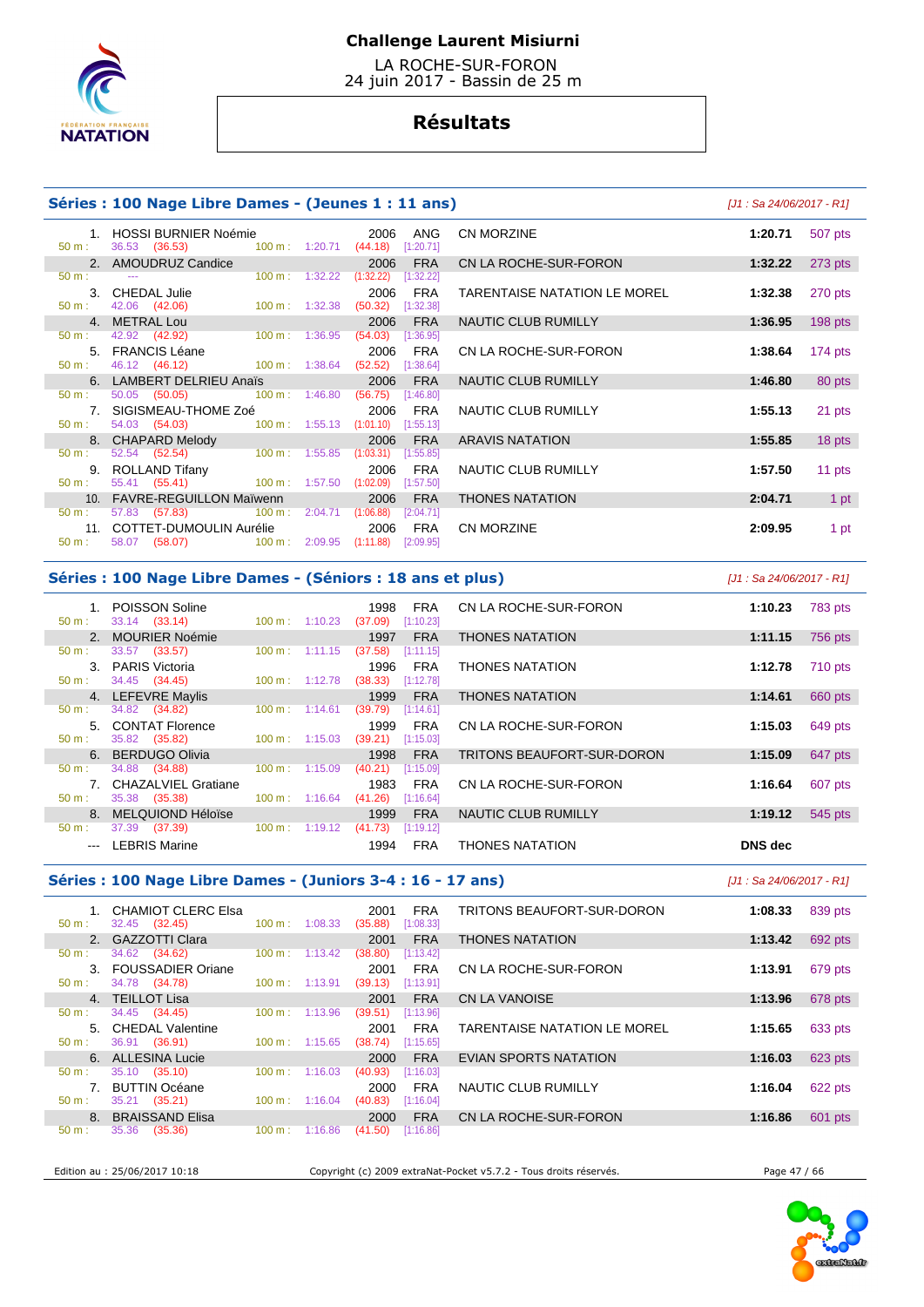

 LA ROCHE-SUR-FORON 24 juin 2017 - Bassin de 25 m

# **Résultats**

| (Suite) Séries : 100 Nage Libre Dames - (Juniors 3-4 : 16 - 17 ans)<br>$[J1: Sa 24/06/2017 - R1]$ |                                                             |                                     |         |                             |                                      |                        |                            |                |  |  |
|---------------------------------------------------------------------------------------------------|-------------------------------------------------------------|-------------------------------------|---------|-----------------------------|--------------------------------------|------------------------|----------------------------|----------------|--|--|
| 50 m:                                                                                             | 9. PILLER Virginie<br>35.91 (35.91)                         | 100 m: 1:18.33                      |         | 2000<br>(42.42)             | <b>FRA</b><br>[1:18.33]              | CN LA ROCHE-SUR-FORON  | 1:18.33                    | 564 pts        |  |  |
| 10.                                                                                               | <b>NOEL Enora</b>                                           |                                     |         | 2000                        | <b>FRA</b>                           | <b>THONES NATATION</b> | 1:24.14                    | 430 pts        |  |  |
| $50 m$ :<br>50 m:                                                                                 | 39.02<br>(39.02)<br>11. DUTT Constance<br>31.01 (31.01)     | 100 m: 1:24.14<br>$100 m$ : 1:28.47 |         | (45.12)<br>2001<br>(57.46)  | [1:24.14]<br><b>FRA</b><br>[1:28.47] | CN HAUT-GIFFRE SAMOËNS | 1:28.47                    | 341 pts        |  |  |
| $\cdots$                                                                                          | <b>MICHOUD Marina</b>                                       |                                     |         | 2000                        | <b>FRA</b>                           | EVIAN SPORTS NATATION  | <b>DNS</b> dec             |                |  |  |
|                                                                                                   | Séries : 100 Nage Libre Dames - (Juniors 1-2 : 14 - 15 ans) |                                     |         |                             |                                      |                        | $[J1: Sa 24/06/2017 - R1]$ |                |  |  |
| 50 m:                                                                                             | 1. PILLER Stéphanie<br>31.40 (31.40)                        | 100 m: 1:08.20                      |         | 2003<br>(36.80)             | <b>FRA</b><br>[1:08.20]              | CN LA ROCHE-SUR-FORON  | 1:08.20                    | 843 pts        |  |  |
|                                                                                                   | 2. ARENS Cléo                                               |                                     |         | 2003                        | <b>FRA</b>                           | CN MORZINE             | 1:10.20                    | <b>783 pts</b> |  |  |
| 50 m:<br>50 m:                                                                                    | 33.94 (33.94)<br>3. FLEURY Clara<br>34.14 (34.14)           | 100 m:<br>$100 m$ : 1:12.20         | 1:10.20 | (36.26)<br>2002<br>(38.06)  | [1:10.20]<br><b>FRA</b><br>[1:12.20] | NAUTIC CLUB RUMILLY    | 1:12.20                    | 726 pts        |  |  |
|                                                                                                   | 4. JEFFERIES Molly                                          |                                     |         | 2003                        | <b>FRA</b>                           | <b>CN MORZINE</b>      | 1:12.85                    | 708 pts        |  |  |
| 50 m:<br>50 m:                                                                                    | 34.44<br>(34.44)<br>5. FAVRE Jacinthe                       | $100 m$ :<br>100 m:                 | 1:12.85 | (38.41)<br>2002             | $[1:12.85]$<br><b>FRA</b>            | <b>THONES NATATION</b> | 1:13.53                    | 689 pts        |  |  |
|                                                                                                   | 35.11 (35.11)<br>6. SAGE Amandine                           |                                     | 1:13.53 | (38.42)<br>2002             | [1:13.53]<br><b>FRA</b>              | NAUTIC CLUB RUMILLY    | 1:18.43                    | 562 pts        |  |  |
| 50 m:                                                                                             | 36.79 (36.79)<br>7. BUTTIN Coralie                          | 100 m:                              | 1:18.43 | (41.64)<br>2003             | [1:18.43]<br><b>FRA</b>              | NAUTIC CLUB RUMILLY    | 1:19.58                    | 534 pts        |  |  |
| 50 m:<br>8.                                                                                       | 37.22 (37.22)<br><b>PLAGNAT Marion</b>                      | 100 m:                              | 1:19.58 | (42.36)<br>2003             | $[1:19.58]$<br><b>FRA</b>            | CN MORZINE             | 1:21.33                    | 493 pts        |  |  |
| 50 m:                                                                                             | 37.75 (37.75)                                               | 100 m:                              | 1:21.33 | (43.58)                     | [1:21.33]                            |                        |                            |                |  |  |
| 50 m:                                                                                             | 9. ALBERTINO Candice<br>37.92 (37.92)                       | $100 m$ : $1:21.42$                 |         | 2002<br>(43.50)             | <b>FRA</b><br>[1:21.42]              | <b>THONES NATATION</b> | 1:21.42                    | 491 pts        |  |  |
| 50 m:                                                                                             | 10. GOURDAIN Maïlys<br>39.49<br>(39.49)                     | 100 m:                              | 1:23.54 | 2003<br>(44.05)             | <b>FRA</b><br>[1:23.54]              | CN LA ROCHE-SUR-FORON  | 1:23.54                    | 443 pts        |  |  |
| 50 m:                                                                                             | 11. TISSOT Sarah<br>40.27 (40.27)                           | $100 \text{ m}: 1:26.04$            |         | 2002<br>(45.77)             | <b>FRA</b><br>[1:26.04]              | <b>THONES NATATION</b> | 1:26.04                    | 390 pts        |  |  |
|                                                                                                   | 12. BERGERET Capucine                                       |                                     |         | 2002                        | <b>FRA</b>                           | <b>THONES NATATION</b> | 1:26.41                    | 382 pts        |  |  |
| $50 m$ :                                                                                          | 37.40 (37.40)<br>13. OFFREDI Headwige                       | 100 m:                              | 1:26.41 | (49.01)<br>2003             | [1:26.41]<br><b>FRA</b>              | <b>THONES NATATION</b> | 1:27.27                    | 365 pts        |  |  |
| 50 m:                                                                                             | 40.96 (40.96)                                               | 100 m:                              | 1:27.27 | $(46.31)$ [1:27.27]         |                                      |                        |                            |                |  |  |
| 14.<br>50 m:                                                                                      | PECHOUX Méline<br>41.29<br>(41.29)                          | 100 m:                              | 1:28.89 | 2002<br>(47.60)             | <b>FRA</b><br>[1:28.89]              | <b>THONES NATATION</b> | 1:28.89                    | 333 pts        |  |  |
| 50 m:                                                                                             | 15. DE TOLDI Tara<br>42.58 (42.58)                          | 100 m:                              | 1:28.94 | 2003<br>(46.36)             | <b>FRA</b><br>[1:28.94]              | <b>THONES NATATION</b> | 1:28.94                    | 332 pts        |  |  |
| 16.                                                                                               | <b>MOURIER Salomé</b>                                       |                                     |         | 2002                        | <b>FRA</b>                           | <b>THONES NATATION</b> | 1:29.42                    | 323 pts        |  |  |
| $50 m$ :                                                                                          | 41.40<br>(41.40)<br>17. ANNAERT Alexane                     | 100 m:                              | 1:29.42 | (48.02)<br>2002             | [1:29.42]<br><b>FRA</b>              | <b>THONES NATATION</b> | 1:30.42                    | 305 pts        |  |  |
| 50 m:                                                                                             | 42.26 (42.26)<br>18. PERILLAT-BOITEUX Claire                | 100 m: 1:30.42                      |         | $(48.16)$ [1:30.42]<br>2003 | <b>FRA</b>                           | <b>THONES NATATION</b> | 1:32.71                    | 265 pts        |  |  |
| 50 m:                                                                                             | 45.77 (45.77)                                               | $100 m$ :                           | 1:32.71 | (46.94)                     | [1:32.71]                            |                        |                            |                |  |  |
| 19.<br>50 m:                                                                                      | <b>BONTEMPS Marie</b><br>45.68 (45.68)                      | 100 m: 1:32.97                      |         | 2003<br>$(47.29)$ [1:32.97] | <b>FRA</b>                           | CN LA ROCHE-SUR-FORON  | 1:32.97                    | 260 pts        |  |  |
| 20.                                                                                               | ANGELLOZ-NICOUD Mathilde                                    |                                     |         | 2003                        | <b>FRA</b>                           | <b>THONES NATATION</b> | 1:33.08                    | 258 pts        |  |  |
| 50 m:<br>50 m:                                                                                    | 43.32 (43.32)<br>21. PUGNET Lou<br>42.02 (42.02)            | 100 m:<br>100 m: 1:33.39            | 1:33.08 | (49.76)<br>2003<br>(51.37)  | [1:33.08]<br><b>FRA</b><br>[1:33.39] | <b>ARAVIS NATATION</b> | 1:33.39                    | 253 pts        |  |  |
| 22.                                                                                               | <b>DUCRET Amélie</b>                                        |                                     |         | 2003                        | <b>FRA</b>                           | NAUTIC CLUB RUMILLY    | 1:34.32                    | 238 pts        |  |  |
| 50 m:<br>23.                                                                                      | 43.89<br>(43.89)<br><b>LEGON Milena</b>                     | $100 m$ :                           | 1:34.32 | (50.43)<br>2003             | [1:34.32]<br><b>FRA</b>              |                        | 1:48.03                    | 69 pts         |  |  |
| 50 m:                                                                                             | 47.63 (47.63)                                               | 100 m: 1:48.03                      |         | $(1:00.40)$ [1:48.03]       |                                      | <b>ARAVIS NATATION</b> |                            |                |  |  |
| $\qquad \qquad \cdots$                                                                            | <b>CALLIES Justine</b>                                      |                                     |         | 2002                        | <b>FRA</b>                           | <b>THONES NATATION</b> | <b>DNS</b> dec             |                |  |  |
| $\sim$ $\sim$                                                                                     | ROLLAND Ophélie                                             |                                     |         | 2003                        | <b>FRA</b>                           | NAUTIC CLUB RUMILLY    | DNS dec                    |                |  |  |

Edition au : 25/06/2017 10:18 Copyright (c) 2009 extraNat-Pocket v5.7.2 - Tous droits réservés. Page 48 / 66

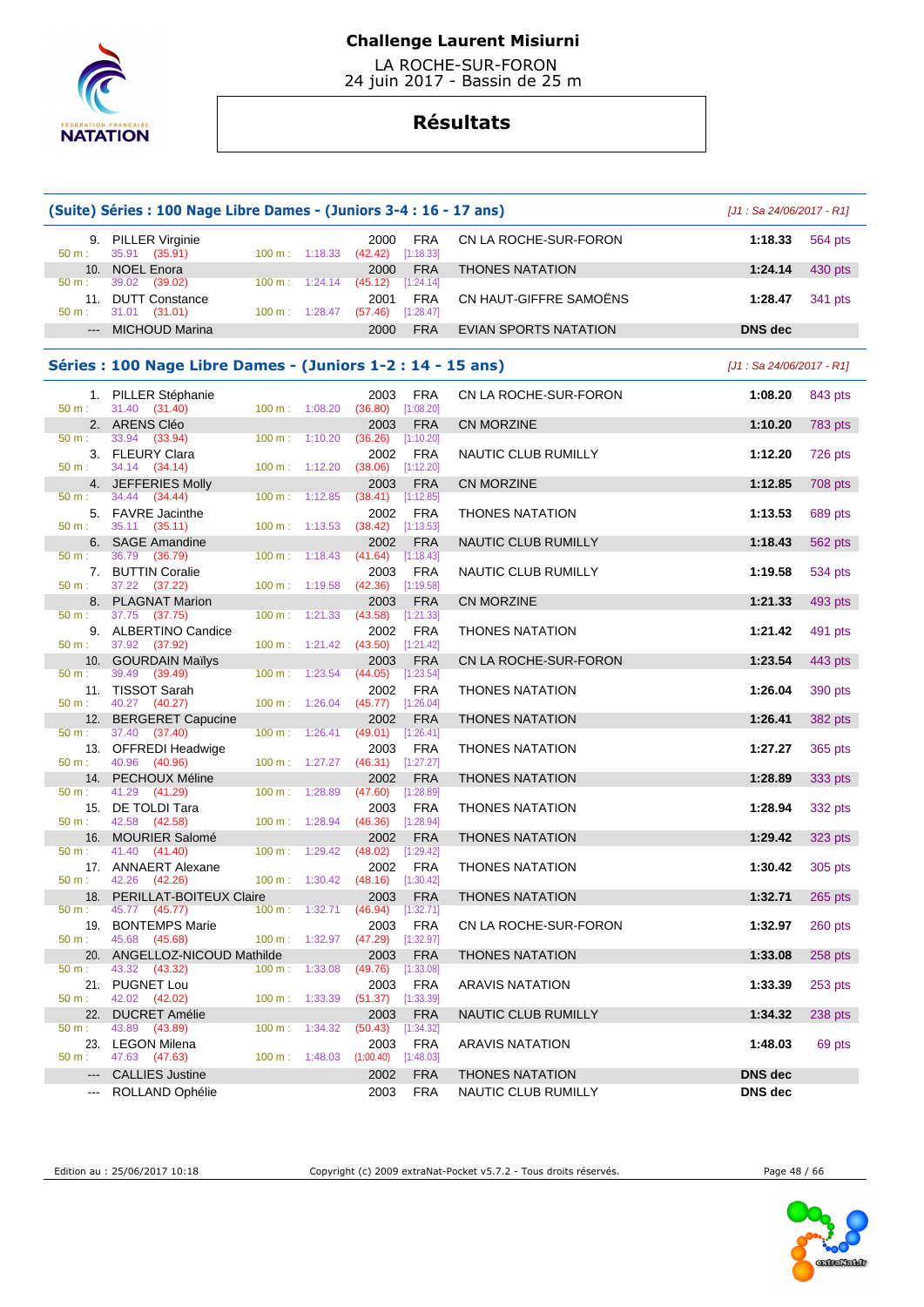

 LA ROCHE-SUR-FORON 24 juin 2017 - Bassin de 25 m

# **Résultats**

### **Séries : 100 Nage Libre Dames - (Jeunes 3 : 13 ans)** [J1 : Sa 24/06/2017 - R1]

#### 1. MARACINE Andrea 2004 FRA 2004 **FRA**<br>50 m : 34.71 **(34.71)** 100 m : 1:13.57 **(38.86)** [1:13.57] 34.71 (34.71) 2. DILLIES Salomé 2004 FRA<br>  $\frac{2004}{50 \text{ m}}$ : 36.15 (36.15) **100 m**: 1:18.93 (42.78) [1:18.93] 50 m : 36.15 (36.15) 100 m : 1:18.93 (42.78) [1:18.93] 3. MELQUIOND Léonie 2004 FRA<br>  $50 \text{ m}: 39.89 (39.89)$   $(39.89) (132.88)$  pt:22.88  $(42.99)$   $[1:22.88]$ 39.89 (39.89) 4. LANFREY Kirsthen 2004 FRA<br>
50 m : 40.94 (40.94) 100 m : 1:27.66 (46.72) [1:27.66] 50 m : 40.94 (40.94) 100 m : 1:27.66 (46.72) [1:27.66] 5. MACKOWIAK Inès 2004 FRA CN HAUT-GIFFRE SAMOËNS **1:28.69** 337 pts 42.49 (42.49) **6. CREDOZ Estelle 2004 FRA**<br> **50 m**: 41.77 (41.77) 100 m: 1:30.57 (48.80) [1:30.57] 50 m : 41.77 (41.77) 100 m : 1:30.57 (48.80) [1:30.57] 7. GABRIEL DES BORDES Marie 2004 FRA<br>2004 **FRA CN LA ROCHE-SUR-FORON 1:34.11 2004** FRA 50 m : 44.06 (44.06) 100 m : 1:34.11 8. BURNIER-BIGLIONE Lilou 2004 FRA<br>
50 m : 43.95 (43.95) 100 m : 1:36.26 (52.31) [1:36.26] 50 m : 43.95 (43.95) 100 m : 1:36.26 (52.31) [1:36.26] 9. JACQUEMOUD Laura 2004 FRA<br>
50 m : 46.08 (46.08) 100 m : 1:41.89 (55.81) [1:41.89]  $(55.81)$   $[1:41.89]$ --- BOYER Eva 2004 FRA --- DUNAND Candice 2004 FRA --- PARIS DE BOLLARDIERE Jeanne 2004 FRA

| CN LA VANOISE              | 1:13.57        | 688 pts   |
|----------------------------|----------------|-----------|
| CN MORZINE                 | 1:18.93        | 550 pts   |
| NAUTIC CLUB RUMILLY        | 1:22.88        | 457 pts   |
| <b>CN LA VANOISE</b>       | 1:27.66        | 357 pts   |
| CN HAUT-GIFFRE SAMOËNS     | 1:28.69        | 337 pts   |
| THONES NATATION            | 1:30.57        | 302 pts   |
| CN LA ROCHE-SUR-FORON      | 1:34.11        | 242 pts   |
| <b>CN MORZINE</b>          | 1:36.26        | $208$ pts |
| <b>ARAVIS NATATION</b>     | 1:41.89        | 132 pts   |
| <b>CN LA VANOISE</b>       | <b>DSQ Da</b>  |           |
| CN LA ROCHE-SUR-FORON      | <b>DNS</b> dec |           |
| TRITONS BEAUFORT-SUR-DORON | <b>DNS</b> dec |           |

### **Séries : 100 Nage Libre Dames - (Jeunes 2 : 12 ans)** [J1 : Sa 24/06/2017 - R1]

| $50 m$ : | <b>HAOULI Loubna</b><br>37.57 (37.57) | $100 \text{ m}$ :<br>1:22.93 | 2005<br><b>FRA</b><br>[1:22.93]<br>(45.36) | CN LA VANOISE              | 1:22.93 | 456 pts   |
|----------|---------------------------------------|------------------------------|--------------------------------------------|----------------------------|---------|-----------|
|          | 2. JEFFERIES Mathilde                 |                              | <b>FRA</b><br>2005                         | <b>CN MORZINE</b>          | 1:30.90 | 296 pts   |
| 50 m:    | 41.65 (41.65)                         | 1:30.90<br>$100 \text{ m}$ : | (49.25)<br>[1:30.90]                       |                            |         |           |
|          | 3. EASTLAKE Carly                     |                              | <b>GBR</b><br>2005                         | <b>ARAVIS NATATION</b>     | 1:32.52 | 268 pts   |
| $50 m$ : | 40.88 (40.88)                         | 100 m: 1:32.52               | (51.64)<br>[1:32.52]                       |                            |         |           |
|          | 4. CHOMAT Louison                     |                              | <b>FRA</b><br>2005                         | CN LA ROCHE-SUR-FORON      | 1:33.30 | 255 pts   |
| $50 m$ : | 41.55 (41.55)                         | 1:33.30<br>$100 \text{ m}$ : | (51.75)<br>[1:33.30]                       |                            |         |           |
| $5 -$    | DUCGONINAZ Lorie                      |                              | <b>FRA</b><br>2005                         | TRITONS BEAUFORT-SUR-DORON | 1:39.82 | $158$ pts |
| $50 m$ : | 46.89 (46.89)                         | $100 \text{ m}: 1:39.82$     | (52.93)<br>[1:39.82]                       |                            |         |           |
|          | 6. ALBERTINO Sarah                    |                              | <b>FRA</b><br>2005                         | <b>THONES NATATION</b>     | 1:41.08 | $142$ pts |
| $50 m$ : | 44.32 (44.32)                         | $100 m$ : 1:41.08            | (56.76)<br>[1:41.08]                       |                            |         |           |
|          | 7. LE PALABE Roméa                    |                              | <b>FRA</b><br>2005                         | CN LA VANOISE              | 1:43.11 | $118$ pts |
| $50 m$ : | 45.85 (45.85)                         | $100 \text{ m}: 1:43.11$     | (57.26)<br>[1:43.11]                       |                            |         |           |
|          | 8. AGNANS Camille                     |                              | <b>FRA</b><br>2005                         | <b>THONES NATATION</b>     | 1:46.36 | 84 pts    |
| $50 m$ : | 49.26 (49.26)                         | 1:46.36<br>$100 \text{ m}$ : | (57.10)<br>[1:46.36]                       |                            |         |           |
| 9.       | <b>PUGNET Eve</b>                     |                              | <b>FRA</b><br>2005                         | <b>ARAVIS NATATION</b>     | 1:54.06 | 27 pts    |
| $50 m$ : | 49.79 (49.79)                         | $100 \text{ m}: 1:54.06$     | (1:04.27)<br>[1:54.06]                     |                            |         |           |

#### **Séries : 100 Nage Libre Dames - (Jeunes 1 : 11 ans)** [J1 : Sa 24/06/2017 - R1]

| $50 m$ :         | <b>HOSSI BURNIER Noémie</b><br>36.53 (36.53)                                                   | $100 \text{ m}$ :<br>1:20.71 | <b>ANG</b><br>2006<br>(44.18)<br>[1:20.71] | CN MORZINE                                                        | 1:20.71      | 507 pts   |
|------------------|------------------------------------------------------------------------------------------------|------------------------------|--------------------------------------------|-------------------------------------------------------------------|--------------|-----------|
|                  | 2. AMOUDRUZ Candice                                                                            |                              | <b>FRA</b><br>2006                         | CN LA ROCHE-SUR-FORON                                             | 1:32.22      | $273$ pts |
| $50 m$ :         | $\frac{1}{2} \left( \frac{1}{2} \right) \left( \frac{1}{2} \right) \left( \frac{1}{2} \right)$ | 100 m:<br>1:32.22            | (1:32.22)<br>[1:32.22]                     |                                                                   |              |           |
|                  | 3. CHEDAL Julie                                                                                |                              | <b>FRA</b><br>2006                         | TARENTAISE NATATION LE MOREL                                      | 1:32.38      | 270 pts   |
| $50 m$ :         | 42.06 (42.06)                                                                                  | 1:32.38<br>$100 \text{ m}$ : | (50.32)<br>[1:32.38]                       |                                                                   |              |           |
| 4 <sup>1</sup>   | <b>METRAL Lou</b>                                                                              |                              | <b>FRA</b><br>2006                         | NAUTIC CLUB RUMILLY                                               | 1:36.95      | 198 pts   |
| $50 m$ :         | 42.92 (42.92)                                                                                  | 1:36.95<br>$100 \text{ m}$ : | (54.03)<br>[1:36.95]                       |                                                                   |              |           |
|                  | 5. FRANCIS Léane                                                                               |                              | <b>FRA</b><br>2006                         | CN LA ROCHE-SUR-FORON                                             | 1:38.64      | 174 pts   |
| $50 m$ :         | 46.12 (46.12)                                                                                  | $100 \text{ m}: 1:38.64$     | (52.52)<br>[1:38.64]                       |                                                                   |              |           |
|                  | 6. LAMBERT DELRIEU Anaïs                                                                       |                              | 2006<br><b>FRA</b>                         | NAUTIC CLUB RUMILLY                                               | 1:46.80      | 80 pts    |
| $50 m$ :         | 50.05<br>(50.05)                                                                               | $100 \text{ m}$ :<br>1:46.80 | (56.75)<br>[1:46.80]                       |                                                                   |              |           |
|                  | 7. SIGISMEAU-THOME Zoé                                                                         |                              | <b>FRA</b><br>2006                         | NAUTIC CLUB RUMILLY                                               | 1:55.13      | 21 pts    |
| $50 \text{ m}$ : | 54.03 (54.03)                                                                                  | $100 \text{ m}$ :<br>1:55.13 | (1:01.10)<br>[1:55.13]                     |                                                                   |              |           |
|                  | 8. CHAPARD Melody                                                                              |                              | <b>FRA</b><br>2006                         | <b>ARAVIS NATATION</b>                                            | 1:55.85      | 18 pts    |
| 50 m:            | (52.54)<br>52.54                                                                               | $100 \text{ m}$ :<br>1:55.85 | (1:03.31)<br>[1:55.85]                     |                                                                   |              |           |
|                  |                                                                                                |                              |                                            |                                                                   |              |           |
|                  | Edition au : 25/06/2017 10:18                                                                  |                              |                                            | Copyright (c) 2009 extraNat-Pocket v5.7.2 - Tous droits réservés. | Page 49 / 66 |           |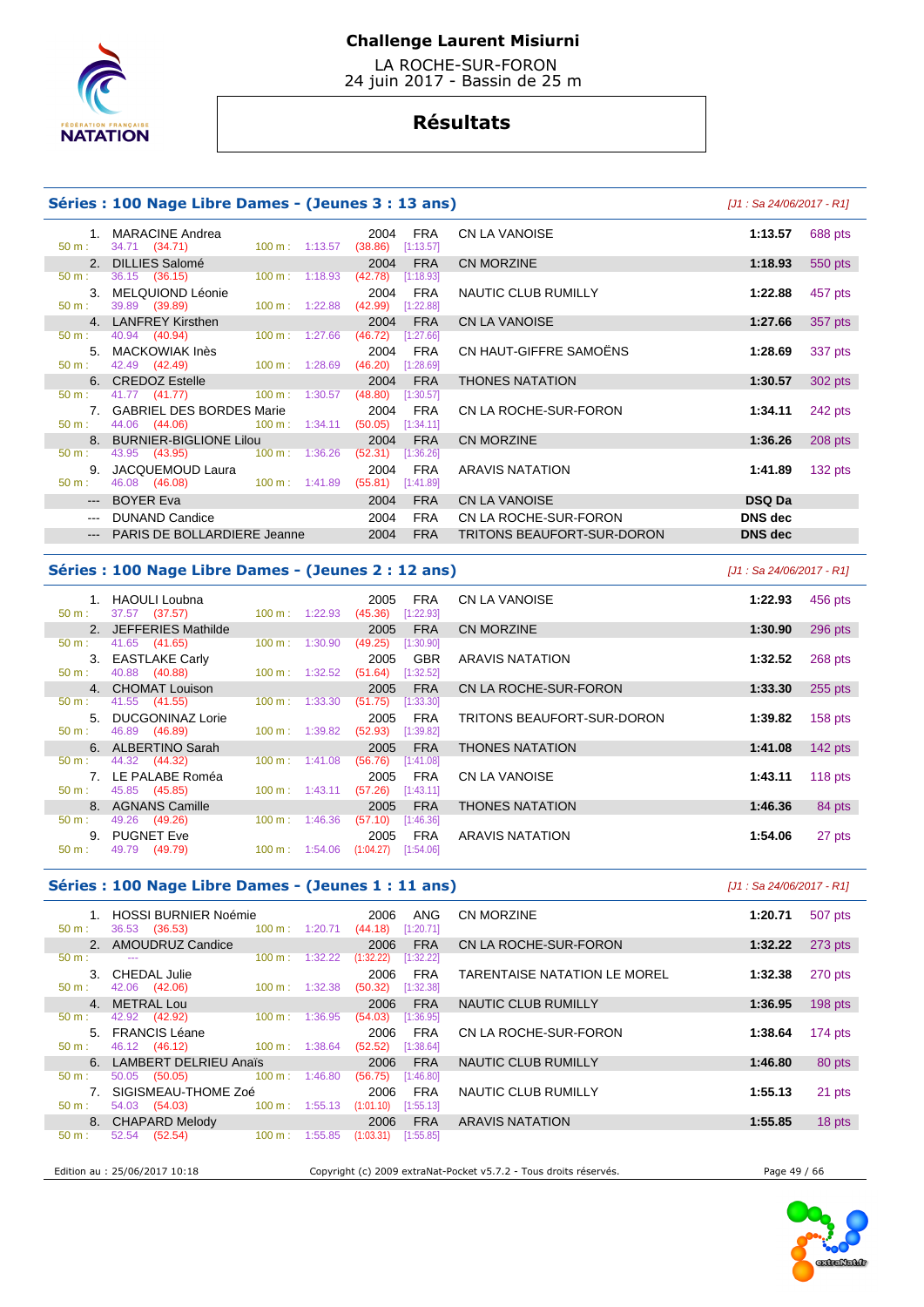

 LA ROCHE-SUR-FORON 24 juin 2017 - Bassin de 25 m

# **Résultats**

|                     | (Suite) Séries : 100 Nage Libre Dames - (Jeunes 1 : 11 ans)     |                                     |                                          |                                        |                              | $[J1: Sa 24/06/2017 - R1]$ |                |
|---------------------|-----------------------------------------------------------------|-------------------------------------|------------------------------------------|----------------------------------------|------------------------------|----------------------------|----------------|
| 50 m:               | 9. ROLLAND Tifany<br>55.41 (55.41)                              | 100 m: 1:57.50                      | 2006<br>(1:02.09)                        | <b>FRA</b><br>[1:57.50]                | NAUTIC CLUB RUMILLY          | 1:57.50                    | 11 pts         |
|                     | 10. FAVRE-REGUILLON Maïwenn                                     |                                     | 2006                                     | <b>FRA</b>                             | <b>THONES NATATION</b>       | 2:04.71                    | 1 pt           |
| 50 m:               | 57.83 (57.83)                                                   | $100 m$ : 2:04.71                   | (1:06.88)                                | [2:04.71]                              |                              |                            |                |
| 50 m:               | 11. COTTET-DUMOULIN Aurélie<br>58.07 (58.07)                    | $100 \text{ m}: 2:09.95$            | 2006<br>(1:11.88)                        | <b>FRA</b><br>[2:09.95]                | <b>CN MORZINE</b>            | 2:09.95                    | 1 pt           |
|                     | Séries : 100 Nage Libre Messieurs - (Séniors : 19 ans et plus)  |                                     |                                          |                                        |                              | [J1 : Sa 24/06/2017 - R1]  |                |
| 50 m:               | 1. BERDUGO Yohann<br>28.95 (28.95)                              | 100 m: 1:01.18                      | 1996<br>(32.23)                          | <b>FRA</b><br>[1:01.18]                | TRITONS BEAUFORT-SUR-DORON   | 1:01.18                    | 894 pts        |
|                     | 2. GAIDIOZ Kevin                                                |                                     | 1987                                     | <b>FRA</b>                             | <b>THONES NATATION</b>       | 1:01.57                    | 882 pts        |
| 50 m:               | 28.56 (28.56)                                                   | 100 m: 1:01.57                      | (33.01)                                  | [1:01.57]                              |                              |                            |                |
| $50 m$ :            | 3. LEGON Nicolas<br>29.83 (29.83)                               | 100 m: 1:03.33                      | 1992<br>(33.50)                          | <b>FRA</b><br>[1:03.33]                | <b>ARAVIS NATATION</b>       | 1:03.33                    | 831 pts        |
|                     | 4. FLEURY Xavier                                                |                                     | 1977                                     | <b>FRA</b>                             | <b>NAUTIC CLUB RUMILLY</b>   | 1:06.13                    | 752 pts        |
| 50 m:               | 31.65<br>(31.65)                                                | $100 \text{ m}$ :                   | (34.48)<br>1:06.13                       | [1:06.13]                              |                              |                            |                |
|                     | 5. POTIE Felix                                                  |                                     | 1998                                     | <b>FRA</b>                             | <b>THONES NATATION</b>       | 1:06.21                    | 750 pts        |
| $50 m$ :            | 29.85<br>(29.85)<br>6. BARBIER Julian                           | 100 m: 1:06.21                      | (36.36)<br>1998                          | [1:06.21]<br><b>FRA</b>                | <b>THONES NATATION</b>       | 1:10.52                    | 637 pts        |
| 50 m:               | 32.80 (32.80)                                                   | $100 m$ : 1:10.52                   | (37.72)                                  | [1:10.52]                              |                              |                            |                |
|                     | --- BUISSON Killyan                                             |                                     | 1998                                     | <b>FRA</b>                             | CN LA ROCHE-SUR-FORON        | <b>DNS</b> dec             |                |
| $\qquad \qquad - -$ | <b>WILMOT Robert</b>                                            |                                     | 1971                                     | <b>GBR</b>                             | CN HAUT-GIFFRE SAMOENS       | <b>DNS</b> dec             |                |
|                     | Séries : 100 Nage Libre Messieurs - (Juniors 3-4 : 17 - 18 ans) |                                     |                                          |                                        |                              | $[J1: Sa 24/06/2017 - R1]$ |                |
| 50 m:               | 1. LOMBARD Théo<br>27.71 (27.71)                                | 100 m:                              | 2000<br>59.35<br>(31.64)                 | <b>FRA</b><br>[59.35]                  | CN LA ROCHE-SUR-FORON        | 59.35                      | 950 pts        |
| 50 m:               | 2. COEMET Tom<br>28.76<br>(28.76)                               | $100 \text{ m}$ :                   | 2000<br>1:01.71<br>(32.95)               | <b>FRA</b><br>[1:01.71]                | <b>THONES NATATION</b>       | 1:01.71                    | 878 pts        |
| $50 m$ :            | 3. SAGE Matthieu<br>32.23 (32.23)                               | 100 m: 1:08.89                      | 1999<br>(36.66)                          | <b>FRA</b><br>[1:08.89]                | NAUTIC CLUB RUMILLY          | 1:08.89                    | 678 pts        |
|                     | 4. RALPH Anthony                                                |                                     | 2000                                     | <b>FRA</b>                             | <b>THONES NATATION</b>       | 1:11.76                    | 606 pts        |
| 50 m:<br>$50 m$ :   | 32.84<br>(32.84)<br>5. SERVOZ Mathis<br>34.26<br>(34.26)        | $100 \text{ m}$ :<br>100 m: 1:12.67 | 1:11.76<br>(38.92)<br>2000<br>(38.41)    | [1:11.76]<br><b>FRA</b><br>[1:12.67]   | EVIAN SPORTS NATATION        | 1:12.67                    | 584 pts        |
| $50 m$ :            | 6. ASSIE Antoine<br>31.85 (31.85)                               | 100 m:                              | 2000<br>1:13.02<br>(41.17)               | <b>FRA</b><br>[1:13.02]                | CN LA ROCHE-SUR-FORON        | 1:13.02                    | 575 pts        |
| 50 m:               | 7. DEBARGE Paul<br>$\sim$                                       | 100 m: 1:19.07                      | 2000<br>(1:19.07)                        | <b>FRA</b><br>[1:19.07]                | EVIAN SPORTS NATATION        | 1:19.07                    | 439 pts        |
| 8.<br>50 m:         | <b>CHAPARD Joachim</b><br>36.08<br>(36.08)                      |                                     | 1999<br>$100 \text{ m}: 1:19.47$ (43.39) | <b>FRA</b><br>[1:19.47]                | <b>ARAVIS NATATION</b>       | 1:19.47                    | 431 pts        |
|                     | Séries : 100 Nage Libre Messieurs - (Juniors 1-2 : 15 - 16 ans) |                                     |                                          |                                        |                              | $[J1: Sa 24/06/2017 - R1]$ |                |
| 50 m:               | 1. COTTET-DUMOULIN Mathis<br>28.96 (28.96)                      | 100 m: 1:01.59                      | 2001<br>(32.63)                          | <b>FRA</b><br>[1:01.59]                | CN MORZINE                   | 1:01.59                    | 882 pts        |
|                     | 2. BARONNET Enzo                                                |                                     | 2002                                     | <b>FRA</b>                             | CN LA VANOISE                | 1:02.40                    | 858 pts        |
| 50 m:               | 29.14 (29.14)                                                   | 100 m:                              | 1:02.40<br>(33.26)                       | [1:02.40]                              |                              |                            |                |
| 50 m:               | 3. VAULTIER Thomas<br>30.10 (30.10)                             | $100 \text{ m}: 1:03.32$            | 2001<br>(33.22)                          | <b>FRA</b><br>[1:03.32]                | CN HAUT-GIFFRE SAMOËNS       | 1:03.32                    | 831 pts        |
| 4.                  | STAROSTA Yvann                                                  |                                     | 2001                                     | <b>FRA</b>                             | TARENTAISE NATATION LE MOREL | 1:04.07                    | 810 pts        |
| 50 m:<br>50 m:      | 29.95 (29.95)<br>5. LEBRUN Paul<br>29.03 (29.03)                | 100 m: 1:04.07<br>100 m: 1:04.70    | (34.12)<br>2001<br>(35.67)               | [1:04.07]<br><b>FRA</b><br>$[1:04.70]$ | CN LA ROCHE-SUR-FORON        | 1:04.70                    | 792 pts        |
|                     | 6. BARTHOD Matteo                                               |                                     | 2002                                     | <b>FRA</b>                             | CN LA ROCHE-SUR-FORON        | 1:05.02                    | <b>783 pts</b> |
| 50 m:               | 30.76<br>(30.76)                                                | 100 m: 1:05.02                      | (34.26)                                  | [1:05.02]                              |                              |                            |                |
| 7.<br>50 m:         | <b>MOREAU Adrien</b><br>31.12 (31.12)                           | 100 m: 1:07.98                      | 2002<br>(36.86)                          | <b>FRA</b><br>[1:07.98]                | <b>THONES NATATION</b>       | 1:07.98                    | 702 pts        |

Edition au : 25/06/2017 10:18 Copyright (c) 2009 extraNat-Pocket v5.7.2 - Tous droits réservés. Page 50 / 66



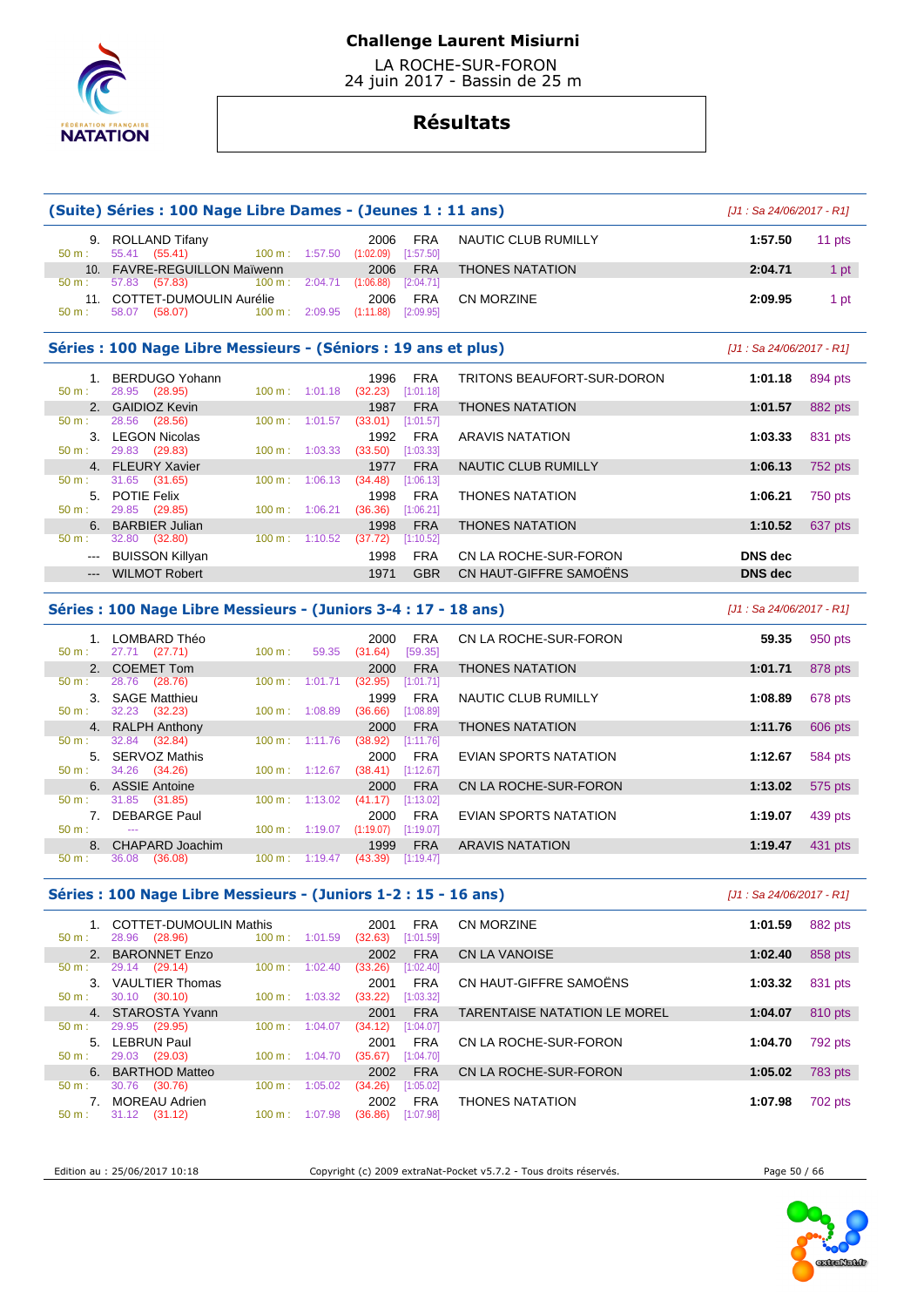

 LA ROCHE-SUR-FORON 24 juin 2017 - Bassin de 25 m

# **Résultats**

# **(Suite) Séries : 100 Nage Libre Messieurs - (Juniors 1-2 : 15 - 16 ans)** [J1 : Sa 24/06/2017 - R1]

|                  | 8. JOURNET Loic                                 |                                             |                          | 2001                                       | <b>FRA</b> | NAUTIC CLUB RUMILLY        | 1:08.59       |
|------------------|-------------------------------------------------|---------------------------------------------|--------------------------|--------------------------------------------|------------|----------------------------|---------------|
| 50 m:            | 31.26 (31.26) 100 m : 1:08.59                   |                                             |                          | (37.33)                                    | [1:08.59]  |                            |               |
|                  | 9. PARIS DE BOLLARDIERE Louis                   |                                             |                          | 2002                                       | <b>FRA</b> | TRITONS BEAUFORT-SUR-DORON | 1:08.63       |
| $50 m$ :         | 32.72 (32.72)                                   |                                             |                          | 100 m: 1:08.63 (35.91) [1:08.63]           |            |                            |               |
|                  | 10. WRONA Alexandre                             |                                             |                          | 2001                                       | <b>FRA</b> | NAUTIC CLUB RUMILLY        | 1:10.59       |
| $50 \text{ m}$ : | $32.41$ $(32.41)$                               | $100 \text{ m}$ : 1:10.59                   |                          | (38.18)                                    | [1:10.59]  |                            |               |
|                  | 11. CLIMENT Jérémy                              |                                             |                          | 2001                                       | <b>FRA</b> | <b>CN LA VANOISE</b>       | 1:11.16       |
| 50 m:            | 33.21 (33.21)                                   |                                             |                          | $100 \text{ m}: 1:11.16$ (37.95) [1:11.16] |            |                            |               |
|                  | 12. JEFFERIES Jacques                           |                                             |                          | 2002                                       | <b>FRA</b> | <b>CN MORZINE</b>          | 1:11.34       |
| 50 m:            | 32.56 (32.56) 100 m : 1:11.34 (38.78) [1:11.34] |                                             |                          |                                            |            |                            |               |
|                  | 13. PERRISSIN FABERT Marceau                    |                                             |                          | 2002                                       | <b>FRA</b> | <b>ARAVIS NATATION</b>     | 1:12.75       |
| $50 m$ :         | 32.97 (32.97)                                   |                                             |                          | 100 m: 1:12.75 (39.78) [1:12.75]           |            |                            |               |
|                  | 14. WRONA Tristan                               |                                             |                          | 2001                                       | <b>FRA</b> | NAUTIC CLUB RUMILLY        | 1:12.94       |
| 50 m:            | 33.26 (33.26)                                   | $100 \text{ m}: 1:12.94$                    |                          | (39.68)                                    | [1:12.94]  |                            |               |
|                  | 15. QUOEX Antoine                               |                                             |                          | 2001                                       | <b>FRA</b> | CN LA ROCHE-SUR-FORON      | 1:13.65       |
| 50 m:            | 34.46 (34.46)                                   | 100 m: 1:13.65                              |                          | $(39.19)$ [1:13.65]                        |            |                            |               |
|                  | 16. MOREAU Edgar                                |                                             |                          | 2002                                       | <b>FRA</b> | <b>THONES NATATION</b>     | 1:13.79       |
| 50 m:            | 33.78 (33.78)                                   | $100 \text{ m}: 1:13.79$                    |                          | (40.01)                                    | [1:13.79]  |                            |               |
|                  | 17. CHASSAGNE Jules                             |                                             |                          | 2002                                       | <b>FRA</b> | TRITONS BEAUFORT-SUR-DORON | 1:15.26       |
| $50 \text{ m}$ : | 32.19 (32.19)                                   | $100 \text{ m}$ : 1:15.26                   |                          | $(43.07)$ [1:15.26]                        |            |                            |               |
|                  | 18. BUISSON Noah                                |                                             |                          | 2002                                       | <b>FRA</b> | CN LA ROCHE-SUR-FORON      | 1:17.26       |
| 50 m:            | 35.70 (35.70)                                   |                                             |                          | 100 m: 1:17.26 (41.56) [1:17.26]           |            |                            |               |
|                  | 19. PERILLAT-BOITEUX Paul                       |                                             |                          | 2001                                       | <b>FRA</b> | <b>THONES NATATION</b>     | 1:17.40       |
| 50 m:            | 33.89 (33.89)                                   |                                             |                          | 100 m: 1:17.40 (43.51) [1:17.40]           |            |                            |               |
|                  | 20. PUGEAUT Maxime                              | <u> 1999 - Johann Barnett, fransk konge</u> |                          | 2001                                       | <b>FRA</b> | CN HAUT-GIFFRE SAMOËNS     | 1:17.50       |
| $50 m$ :         | 35.72 (35.72)                                   | 100 m: 1:17.50                              |                          | (41.78)                                    | [1:17.50]  |                            |               |
|                  | 21. HAOULI Lounès                               |                                             |                          | 2001                                       | <b>FRA</b> | <b>CN LA VANOISE</b>       | 1:18.70       |
| $50 m$ :         | 36.53 (36.53)                                   |                                             | $100 \text{ m}: 1:18.70$ | (42.17)                                    | [1:18.70]  |                            |               |
|                  | 22. THIENNARD Theo                              |                                             |                          | 2002                                       | <b>FRA</b> | <b>ARAVIS NATATION</b>     | 1:19.16       |
| 50 m:            | 36.78 (36.78)                                   |                                             |                          | $100 \text{ m}: 1:19.16$ (42.38)           | [1:19.16]  |                            |               |
|                  | 23. CHANEL Nathan                               |                                             |                          | 2002                                       | <b>FRA</b> | <b>NAUTIC CLUB RUMILLY</b> | 1:20.70       |
| 50 m:            | 37.48 (37.48)                                   |                                             |                          | 100 m: 1:20.70 (43.22) [1:20.70]           |            |                            |               |
|                  | 24. BERTHOD Arthur                              |                                             |                          | 2002                                       | <b>FRA</b> | <b>NAUTIC CLUB RUMILLY</b> | 1:20.82       |
| 50 m:            | 37.21 (37.21)<br>$100 \text{ m}$ : 1:20.82      |                                             |                          | (43.61)                                    | [1:20.82]  |                            |               |
|                  | --- BERTHIER Anthony                            |                                             |                          | 2002                                       | <b>FRA</b> | CN LA ROCHE-SUR-FORON      | <b>DSQ Da</b> |

|     | e) Series : 100 nage Libre messieurs - (Juniors 1-2 : 15 - 16 ans) |                           |                                            |                                   | <u> 191 : Sa 24/06/2017 - R11</u> |         |
|-----|--------------------------------------------------------------------|---------------------------|--------------------------------------------|-----------------------------------|-----------------------------------|---------|
|     | 8. JOURNET Loic                                                    |                           | <b>FRA</b><br>2001                         | NAUTIC CLUB RUMILLY               | 1:08.59                           | 686 pts |
|     | 31.26 (31.26)                                                      | 100 m: 1:08.59            | $(37.33)$ [1:08.59]                        |                                   |                                   |         |
|     | 9. PARIS DE BOLLARDIERE Louis                                      |                           | 2002<br><b>FRA</b>                         | <b>TRITONS BEAUFORT-SUR-DORON</b> | 1:08.63                           | 685 pts |
|     | 32.72 (32.72)                                                      | 100 m: 1:08.63            | $(35.91)$ [1:08.63]                        |                                   |                                   |         |
|     | 10. WRONA Alexandre                                                |                           | <b>FRA</b><br>2001                         | <b>NAUTIC CLUB RUMILLY</b>        | 1:10.59                           | 635 pts |
| ÷.  | 32.41 (32.41)                                                      | $100 \text{ m}$ : 1:10.59 | (38.18)<br>[1:10.59]                       |                                   |                                   |         |
|     | 11. CLIMENT Jérémy                                                 |                           | 2001<br><b>FRA</b>                         | <b>CN LA VANOISE</b>              | 1:11.16                           | 621 pts |
| ÷   | 33.21 (33.21)                                                      | $100 m$ : 1:11.16         | $(37.95)$ $[1:11.16]$                      |                                   |                                   |         |
|     | 12. JEFFERIES Jacques                                              |                           | <b>FRA</b><br>2002                         | <b>CN MORZINE</b>                 | 1:11.34                           | 616 pts |
| ÷.  | 32.56 (32.56)                                                      | $100 m$ : 1:11.34         | (38.78)<br>[1:11.34]                       |                                   |                                   |         |
|     | 13. PERRISSIN FABERT Marceau                                       |                           | <b>FRA</b><br>2002                         | <b>ARAVIS NATATION</b>            | 1:12.75                           | 582 pts |
| ÷   | 32.97 (32.97)                                                      | 100 m: 1:12.75            | $(39.78)$ [1:12.75]                        |                                   |                                   |         |
|     | 14. WRONA Tristan                                                  |                           | <b>FRA</b><br>2001                         | NAUTIC CLUB RUMILLY               | 1:12.94                           | 577 pts |
| ÷.  | 33.26 (33.26)                                                      | 100 m: 1:12.94            | $(39.68)$ [1:12.94]                        |                                   |                                   |         |
|     | 15. QUOEX Antoine                                                  |                           | 2001<br><b>FRA</b>                         | CN LA ROCHE-SUR-FORON             | 1:13.65                           | 560 pts |
|     | 34.46 (34.46)                                                      | $100 \text{ m}: 1:13.65$  | $(39.19)$ [1:13.65]                        |                                   |                                   |         |
|     | 16. MOREAU Edgar                                                   | 100 m: 1:13.79            | <b>FRA</b><br>2002                         | <b>THONES NATATION</b>            | 1:13.79                           | 557 pts |
| ÷.  | 33.78 (33.78)                                                      |                           | $(40.01)$ [1:13.79]                        |                                   |                                   |         |
| 17. | <b>CHASSAGNE Jules</b>                                             | 100 m: 1:15.26            | 2002<br><b>FRA</b><br>$(43.07)$ [1:15.26]  | TRITONS BEAUFORT-SUR-DORON        | 1:15.26                           | 523 pts |
|     | 32.19 (32.19)                                                      |                           |                                            |                                   |                                   |         |
| 18. | <b>BUISSON Noah</b><br>35.70 (35.70)                               | 100 m: 1:17.26            | 2002<br><b>FRA</b><br>(41.56)<br>[1:17.26] | CN LA ROCHE-SUR-FORON             | 1:17.26                           | 478 pts |
|     | 19. PERILLAT-BOITEUX Paul                                          |                           | 2001<br><b>FRA</b>                         | <b>THONES NATATION</b>            | 1:17.40                           | 475 pts |
|     | 33.89 (33.89)                                                      | $100 \text{ m}: 1:17.40$  | $(43.51)$ [1:17.40]                        |                                   |                                   |         |
| 20. | <b>PUGEAUT Maxime</b>                                              |                           | <b>FRA</b><br>2001                         | CN HAUT-GIFFRE SAMOËNS            | 1:17.50                           | 473 pts |
|     | 35.72 (35.72)                                                      | 100 m: 1:17.50            | (41.78)<br>[1:17.50]                       |                                   |                                   |         |
|     | 21. HAOULI Lounès                                                  |                           | <b>FRA</b><br>2001                         | <b>CN LA VANOISE</b>              | 1:18.70                           | 447 pts |
|     | 36.53 (36.53)                                                      | 100 m: 1:18.70            | $(42.17)$ [1:18.70]                        |                                   |                                   |         |
|     | 22. THIENNARD Theo                                                 |                           | 2002<br><b>FRA</b>                         | <b>ARAVIS NATATION</b>            | 1:19.16                           | 437 pts |
| ÷.  | 36.78 (36.78)                                                      | $100 m$ : 1:19.16         | $(42.38)$ [1:19.16]                        |                                   |                                   |         |
|     | 23. CHANEL Nathan                                                  |                           | <b>FRA</b><br>2002                         | NAUTIC CLUB RUMILLY               | 1:20.70                           | 406 pts |
| ÷   | 37.48 (37.48)                                                      | $100 m$ : 1:20.70         | $(43.22)$ [1:20.70]                        |                                   |                                   |         |
|     | 24. BERTHOD Arthur                                                 |                           | 2002<br><b>FRA</b>                         | NAUTIC CLUB RUMILLY               | 1:20.82                           | 403 pts |
| ÷.  | $37.21$ $(37.21)$                                                  | 100 m: 1:20.82            | $(43.61)$ [1:20.82]                        |                                   |                                   |         |
|     | --- BERTHIER Anthony                                               |                           | <b>FRA</b><br>2002                         | CN LA ROCHE-SUR-FORON             | <b>DSQ Da</b>                     |         |
|     |                                                                    |                           |                                            |                                   |                                   |         |

### **Séries : 100 Nage Libre Messieurs - (Jeunes 3 : 14 ans)** [J1 : Sa 24/06/2017 - R1]

 1. METRAL Robin 2003 FRA NAUTIC CLUB RUMILLY **1:09.95** 651 pts 32.66 (32.66) 2. BEYLARD OZEROFF Matthieu 2003 FRA CN LA ROCHE-SUR-FORON **1:12.07** 598 pts 50 m : 34.98 (34.98) 100 m : 1:12.07 (37.09) [1:12.07] 3. FOUSSADIER Lancelin 2003 FRA CN LA ROCHE-SUR-FORON **1:12.25** 594 pts 50 m : 33.77 (33.77) 100 m : 1:12.25 (38.48) [1:12.25] 4. MONET VIDONNE Roland 2003 FRA CN LA ROCHE-SUR-FORON **1:12.46** 589 pts  $50 \text{ m}$  :  $34.64 \text{ (34.64)}$  5. BELLAHCENE Yanis 2003 FRA CN LA ROCHE-SUR-FORON **1:13.80** 557 pts  $(39.40)$  [1:13.80] 6. MOTTIER Antonin 2003 FRA THONES NATATION **1:14.55** 539 pts 35.02 (35.02) 100 m : 1:14.55 (39.53) [1:14.5 7. WILMOT Jack 2003 GBR CN HAUT-GIFFRE SAMOËNS **1:15.77** 511 pts  $(40.20)$  [1:15.77] 8. MARULIER Etienne 2003 FRA EVIAN SPORTS NATATION **1:17.38** 475 pts 50 m : 35.85 (35.85) 100 m : 1:17.38 (41.53) [1:17.38] 9. ROUTIN Hugo 2003 FRA CN HAUT-GIFFRE SAMOËNS **1:23.89** 344 pts 50 m : 37.24 (37.24) 100 m : 1:23.89 (46.65) [1:23.89] 10. PHILIPPE Oscar 2003 FRA CN LA ROCHE-SUR-FORON **1:24.54** 332 pts 50 m : 38.65 (38.65) 100 m : 1:24.54 (45.89) [1:24.54] 11. CHARLES Mathieu 2003 FRA THONES NATATION **1:25.58** 314 pts 40.32 (40.32) 100 m : 1:25.58 (45.26) [1:25.58]

Edition au : 25/06/2017 10:18 Copyright (c) 2009 extraNat-Pocket v5.7.2 - Tous droits réservés. Page 51 / 66

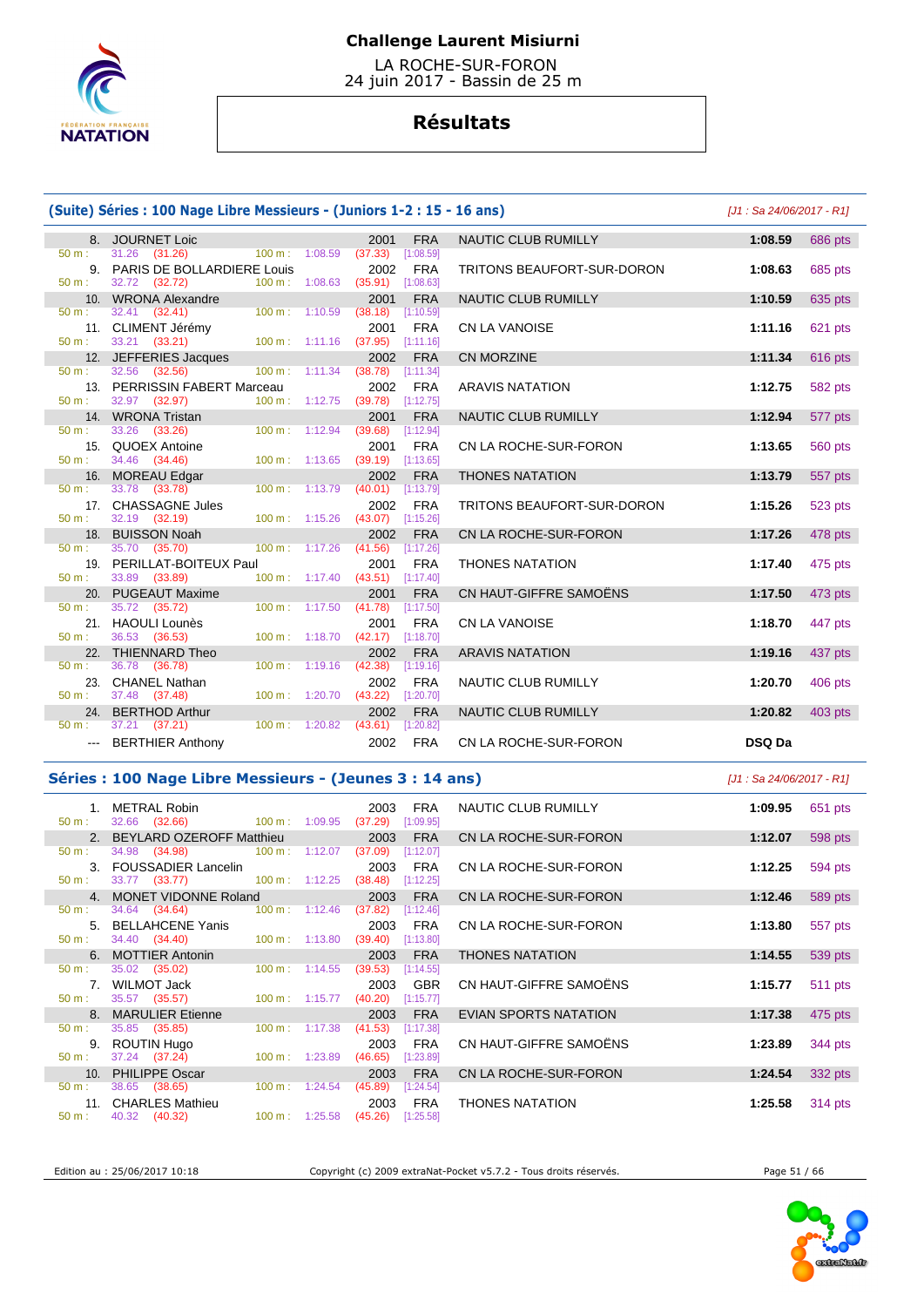

 LA ROCHE-SUR-FORON 24 juin 2017 - Bassin de 25 m

# **Résultats**

|                                                                                                                                                                                                                                                                                                                                                                                                                                                                            | (Suite) Séries : 100 Nage Libre Messieurs - (Jeunes 3 : 14 ans) |                           |                                            |                                   | [J1: Sa 24/06/2017 - R1]   |           |  |  |  |  |
|----------------------------------------------------------------------------------------------------------------------------------------------------------------------------------------------------------------------------------------------------------------------------------------------------------------------------------------------------------------------------------------------------------------------------------------------------------------------------|-----------------------------------------------------------------|---------------------------|--------------------------------------------|-----------------------------------|----------------------------|-----------|--|--|--|--|
|                                                                                                                                                                                                                                                                                                                                                                                                                                                                            | 12. GOY Noah                                                    |                           | <b>FRA</b><br>2003                         | <b>THONES NATATION</b>            | 1:28.41                    | 265 pts   |  |  |  |  |
| $50 m$ :                                                                                                                                                                                                                                                                                                                                                                                                                                                                   | 41.01 (41.01)<br>$100 m$ : 1:28.41                              |                           | (47.40)<br>[1:28.41]                       |                                   |                            |           |  |  |  |  |
| 50 m:                                                                                                                                                                                                                                                                                                                                                                                                                                                                      | 13. AGNANS Jules<br>43.49 (43.49)<br>$100 m$ : 1:34.25          |                           | <b>FRA</b><br>2003<br>(50.76)<br>[1:34.25] | <b>THONES NATATION</b>            | 1:34.25                    | 179 pts   |  |  |  |  |
|                                                                                                                                                                                                                                                                                                                                                                                                                                                                            | 14. CHARCUSET Theo                                              |                           | <b>FRA</b><br>2003                         | CN LA ROCHE-SUR-FORON             | 1:38.13                    | $131$ pts |  |  |  |  |
| $50 \text{ m}$ :                                                                                                                                                                                                                                                                                                                                                                                                                                                           | 42.03 (42.03)                                                   | $100 \text{ m}: 1:38.13$  | (56.10)<br>[1:38.13]                       |                                   |                            |           |  |  |  |  |
|                                                                                                                                                                                                                                                                                                                                                                                                                                                                            | 15. GUINET-DANNONAY Raoul                                       |                           | 2003<br><b>FRA</b>                         | NAUTIC CLUB RUMILLY               | 1:38.55                    | 126 pts   |  |  |  |  |
| 50 m:                                                                                                                                                                                                                                                                                                                                                                                                                                                                      | 43.76 (43.76)<br>100 m: 1:38.55                                 |                           | (54.79)<br>[1:38.55]                       |                                   |                            |           |  |  |  |  |
|                                                                                                                                                                                                                                                                                                                                                                                                                                                                            | 16. JULLIARD Jeremy                                             |                           | <b>FRA</b><br>2003                         | CN LA ROCHE-SUR-FORON             | 1:39.76                    | 113 $pts$ |  |  |  |  |
| $50 m$ :                                                                                                                                                                                                                                                                                                                                                                                                                                                                   | 45.29 (45.29)<br>100 m: 1:39.76                                 |                           | (54.47)<br>$[1:39.76]$                     |                                   |                            |           |  |  |  |  |
| $\frac{1}{2} \left( \frac{1}{2} \right) \left( \frac{1}{2} \right) \left( \frac{1}{2} \right) \left( \frac{1}{2} \right) \left( \frac{1}{2} \right) \left( \frac{1}{2} \right) \left( \frac{1}{2} \right) \left( \frac{1}{2} \right) \left( \frac{1}{2} \right) \left( \frac{1}{2} \right) \left( \frac{1}{2} \right) \left( \frac{1}{2} \right) \left( \frac{1}{2} \right) \left( \frac{1}{2} \right) \left( \frac{1}{2} \right) \left( \frac{1}{2} \right) \left( \frac$ | <b>MOGENIER Maxence</b>                                         |                           | 2003<br><b>FRA</b>                         | CN HAUT-GIFFRE SAMOËNS            | <b>DNS</b> dec             |           |  |  |  |  |
| Séries : 100 Nage Libre Messieurs - (Jeunes 2 : 13 ans)<br>$J1:$ Sa 24/06/2017 - R11                                                                                                                                                                                                                                                                                                                                                                                       |                                                                 |                           |                                            |                                   |                            |           |  |  |  |  |
| 1.                                                                                                                                                                                                                                                                                                                                                                                                                                                                         | <b>BERNARD Mattéo</b>                                           |                           | <b>FRA</b><br>2004                         | <b>TRITONS BEAUFORT-SUR-DORON</b> | 1:08.79                    | 681 pts   |  |  |  |  |
| $50 m$ :                                                                                                                                                                                                                                                                                                                                                                                                                                                                   | 32.54 (32.54)<br>100 m: 1:08.79                                 |                           | (36.25)<br>[1:08.79]                       |                                   |                            |           |  |  |  |  |
| 2.                                                                                                                                                                                                                                                                                                                                                                                                                                                                         | <b>COEMET Axel</b>                                              |                           | 2004<br><b>FRA</b>                         | <b>THONES NATATION</b>            | 1:20.90                    | 402 pts   |  |  |  |  |
| $50 m$ :                                                                                                                                                                                                                                                                                                                                                                                                                                                                   | 40.00 (40.00)<br>$100 \text{ m}$ :                              | 1:20.90                   | (40.90)<br>[1:20.90]                       |                                   |                            |           |  |  |  |  |
|                                                                                                                                                                                                                                                                                                                                                                                                                                                                            | 3. JAQUIER Elian                                                |                           | <b>FRA</b><br>2004                         | CN LA ROCHE-SUR-FORON             | 1:23.58                    | 350 pts   |  |  |  |  |
| $50 m$ :                                                                                                                                                                                                                                                                                                                                                                                                                                                                   | 40.62 (40.62)<br>100 m: 1:23.58                                 |                           | (42.96)<br>[1:23.58]                       |                                   |                            |           |  |  |  |  |
|                                                                                                                                                                                                                                                                                                                                                                                                                                                                            | 4. CROS Arthur                                                  |                           | <b>FRA</b><br>2004                         | <b>ARAVIS NATATION</b>            | 1:24.97                    | 324 pts   |  |  |  |  |
| 50 m:                                                                                                                                                                                                                                                                                                                                                                                                                                                                      | 39.69 (39.69)<br>$100 m$ :                                      | 1:24.97                   | (45.28)<br>[1:24.97]                       |                                   |                            |           |  |  |  |  |
|                                                                                                                                                                                                                                                                                                                                                                                                                                                                            | 5. RADU Nicolas                                                 |                           | <b>FRA</b><br>2004                         | <b>CN LA VANOISE</b>              | 1:25.32                    | 318 pts   |  |  |  |  |
| $50 m$ :                                                                                                                                                                                                                                                                                                                                                                                                                                                                   | 40.03 (40.03)<br>100 m: 1:25.32                                 |                           | (45.29)<br>[1:25.32]                       |                                   |                            |           |  |  |  |  |
| 6.                                                                                                                                                                                                                                                                                                                                                                                                                                                                         | <b>DIAS Nelson</b>                                              |                           | 2004<br><b>FRA</b>                         | CN LA ROCHE-SUR-FORON             | 1:28.79                    | 259 pts   |  |  |  |  |
| 50 m:                                                                                                                                                                                                                                                                                                                                                                                                                                                                      | 40.65 (40.65)<br>$100 \text{ m}$ :                              | 1:28.79                   | (48.14)<br>[1:28.79]                       |                                   |                            |           |  |  |  |  |
|                                                                                                                                                                                                                                                                                                                                                                                                                                                                            | 7. TORRISI Noa                                                  |                           | <b>FRA</b><br>2004                         | NAUTIC CLUB RUMILLY               | 1:48.38                    | 40 pts    |  |  |  |  |
| $50 m$ :                                                                                                                                                                                                                                                                                                                                                                                                                                                                   | 47.82 (47.82)                                                   | $100 \text{ m}$ : 1:48.38 | (1:00.56)<br>[1:48.38]                     |                                   |                            |           |  |  |  |  |
| $\frac{1}{2} \left( \frac{1}{2} \right) \left( \frac{1}{2} \right) \left( \frac{1}{2} \right) \left( \frac{1}{2} \right) \left( \frac{1}{2} \right) \left( \frac{1}{2} \right) \left( \frac{1}{2} \right) \left( \frac{1}{2} \right) \left( \frac{1}{2} \right) \left( \frac{1}{2} \right) \left( \frac{1}{2} \right) \left( \frac{1}{2} \right) \left( \frac{1}{2} \right) \left( \frac{1}{2} \right) \left( \frac{1}{2} \right) \left( \frac{1}{2} \right) \left( \frac$ | <b>QUOEX Pierre</b>                                             |                           | <b>FRA</b><br>2004                         | CN LA ROCHE-SUR-FORON             | <b>DSQ Da</b>              |           |  |  |  |  |
| $\frac{1}{2} \frac{1}{2} \frac{1}{2} \frac{1}{2} \frac{1}{2} \frac{1}{2} \frac{1}{2} \frac{1}{2} \frac{1}{2} \frac{1}{2} \frac{1}{2} \frac{1}{2} \frac{1}{2} \frac{1}{2} \frac{1}{2} \frac{1}{2} \frac{1}{2} \frac{1}{2} \frac{1}{2} \frac{1}{2} \frac{1}{2} \frac{1}{2} \frac{1}{2} \frac{1}{2} \frac{1}{2} \frac{1}{2} \frac{1}{2} \frac{1}{2} \frac{1}{2} \frac{1}{2} \frac{1}{2} \frac{$                                                                               | <b>GUERET Thomas</b>                                            |                           | <b>FRA</b><br>2004                         | <b>TRITONS BEAUFORT-SUR-DORON</b> | <b>DNS</b> dec             |           |  |  |  |  |
|                                                                                                                                                                                                                                                                                                                                                                                                                                                                            | Séries : 100 Nage Libre Messieurs - (Jeunes 1 : 12 ans)         |                           |                                            |                                   | $[J1: Sa 24/06/2017 - R1]$ |           |  |  |  |  |
|                                                                                                                                                                                                                                                                                                                                                                                                                                                                            | 1. CHANEL Cyril                                                 |                           | <b>FRA</b><br>2005                         | NAUTIC CLUB RUMILLY               | 1:20.91                    | 402 pts   |  |  |  |  |
| $50 m$ :                                                                                                                                                                                                                                                                                                                                                                                                                                                                   | 37.71 (37.71)                                                   | $100 m$ : 1:20.91         | $(43.20)$ [1:20.91]                        |                                   |                            |           |  |  |  |  |
| 2.                                                                                                                                                                                                                                                                                                                                                                                                                                                                         | <b>BAUR Emile</b>                                               |                           | <b>FRA</b><br>2005                         | <b>ARAVIS NATATION</b>            | 1:26.51                    | 297 pts   |  |  |  |  |
| 50 m:                                                                                                                                                                                                                                                                                                                                                                                                                                                                      | 100 m: 1:26.51<br>39.93 (39.93)                                 |                           | (46.58)<br>[1:26.51]                       |                                   |                            |           |  |  |  |  |
|                                                                                                                                                                                                                                                                                                                                                                                                                                                                            | 3. ESPANA JIMENEZ Vincent                                       |                           | <b>FRA</b><br>2005                         | CN LA ROCHE-SUR-FORON             | 1:29.40                    | $250$ pts |  |  |  |  |

| 1:33.16                           | 194 pts   |
|-----------------------------------|-----------|
|                                   |           |
|                                   |           |
|                                   |           |
| 1:33.36                           | $191$ pts |
|                                   |           |
| CN HAUT-GIFFRE SAMOËNS<br>1:35.12 | 167 pts   |
|                                   |           |
| 1:45.57                           | 60 pts    |
|                                   |           |
| 1:46.84                           | 50 pts    |
|                                   |           |
| 2:01.70                           | 1 pt      |
|                                   |           |
| 2:03.78                           | 1 pt      |
|                                   |           |
| 2:11.56                           | 1 pt      |
|                                   |           |
| <b>DNS</b> dec                    |           |
|                                   |           |

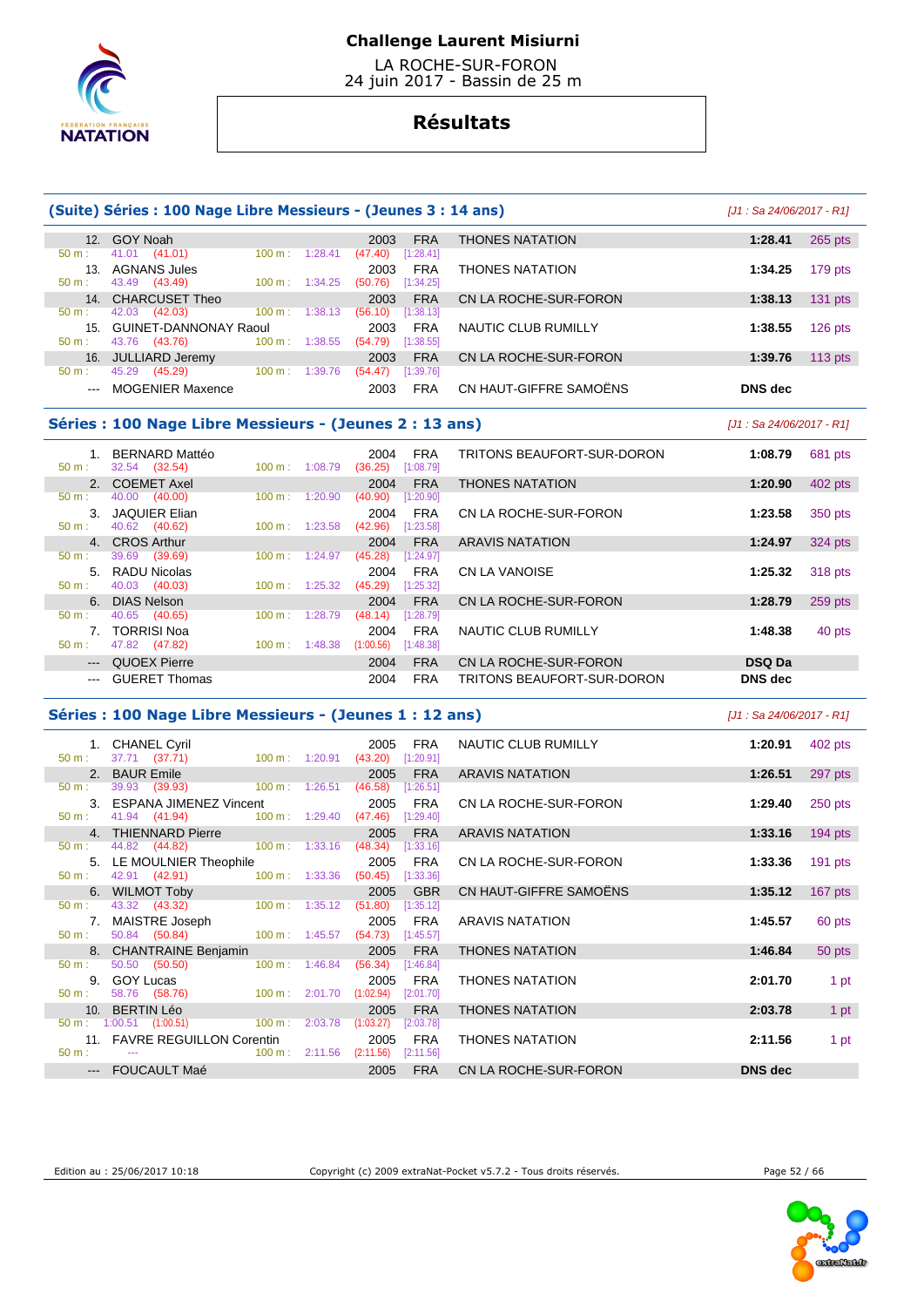

 LA ROCHE-SUR-FORON 24 juin 2017 - Bassin de 25 m

# **Résultats**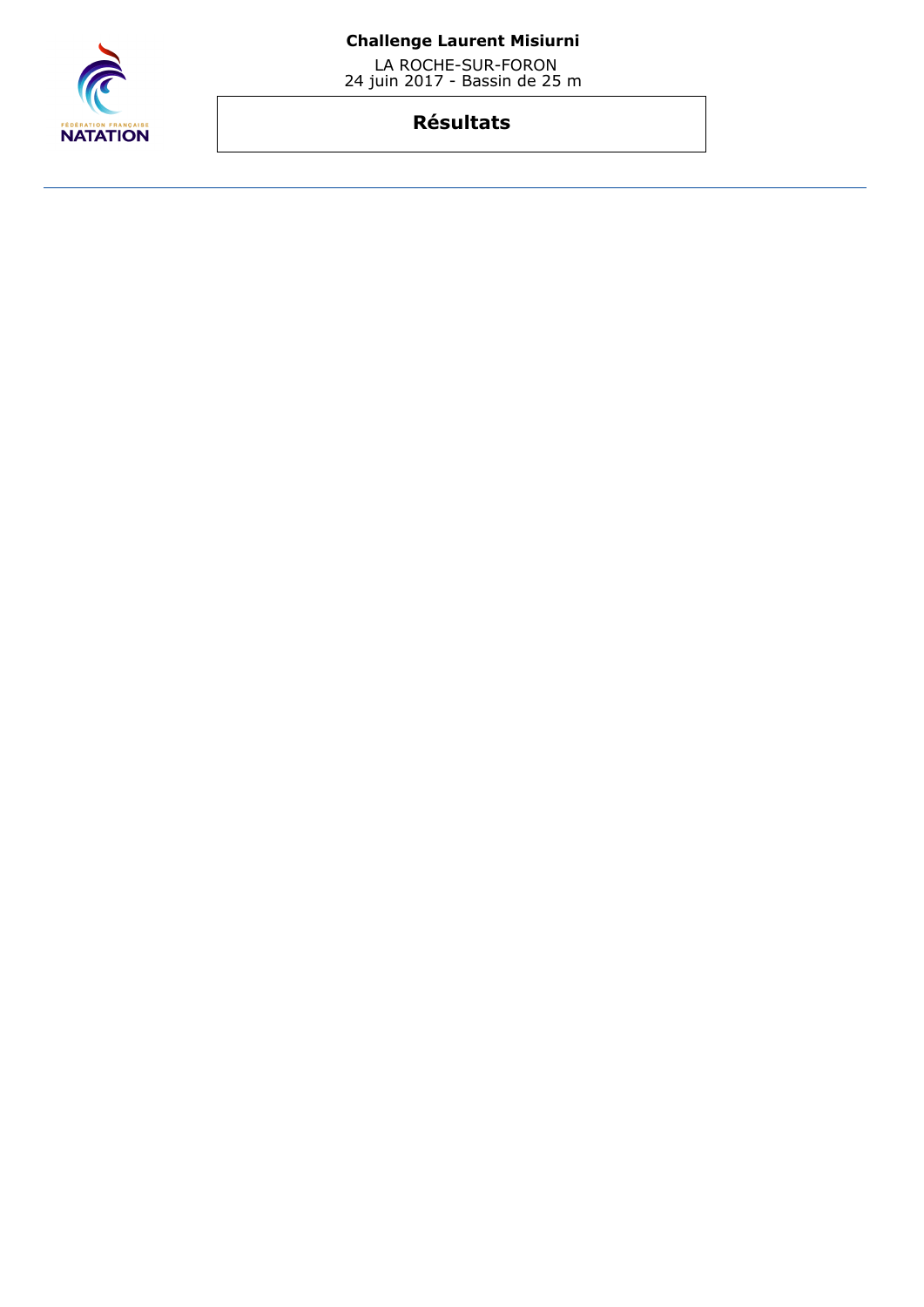

 LA ROCHE-SUR-FORON 24 juin 2017 - Bassin de 25 m

# **Résultats**

### **(Suite) Séries : 100 Nage Libre Messieurs - (Juniors 1-2 : 15 - 16 ans)** [J1 : Sa 24/06/2017 - R1]

| $50 \text{ m}$ : | 13. PERRISSIN FABERT Marceau 2002 FRA<br>32.97 (32.97) 100 m : 1:12.75 (39.78) [1:12.75]                                                                                                                                      |  |                                  |            | <b>ARAVIS NATATION</b>     | 1:12.75       |
|------------------|-------------------------------------------------------------------------------------------------------------------------------------------------------------------------------------------------------------------------------|--|----------------------------------|------------|----------------------------|---------------|
|                  | 14. WRONA Tristan<br>1: 33.26 (33.26) 100 m: 1:12.94                                                                                                                                                                          |  | 2001                             | FRA        | NAUTIC CLUB RUMILLY        | 1:12.94       |
| $50 m$ :         |                                                                                                                                                                                                                               |  | (39.68)                          | [1:12.94]  |                            |               |
|                  | 15. QUOEX Antoine                                                                                                                                                                                                             |  | 2001                             | FRA        | CN LA ROCHE-SUR-FORON      | 1:13.65       |
| $50 \text{ m}$ : | 34.46 (34.46) 100 m : 1:13.65 (39.19) [1:13.65]                                                                                                                                                                               |  |                                  |            |                            |               |
|                  | 16. MOREAU Edgar <b>Martin Company Act 10.</b>                                                                                                                                                                                |  |                                  | 2002 FRA   | <b>THONES NATATION</b>     | 1:13.79       |
| $50 \text{ m}$ : | 33.78 (33.78) 100 m : 1:13.79 (40.01) [1:13.79]                                                                                                                                                                               |  |                                  |            |                            |               |
|                  | 17. CHASSAGNE Jules                                                                                                                                                                                                           |  |                                  | 2002 FRA   | TRITONS BEAUFORT-SUR-DORON | 1:15.26       |
| $50 \text{ m}$ : | 32.19 (32.19) 100 m : 1:15.26 (43.07) [1:15.26]                                                                                                                                                                               |  |                                  |            |                            |               |
|                  | 18. BUISSON Noah and the control of the control of the control of the control of the control of the control of                                                                                                                |  |                                  | 2002 FRA   | CN LA ROCHE-SUR-FORON      | 1:17.26       |
| $50 \text{ m}$ : | 35.70 (35.70) 100 m : 1:17.26 (41.56) [1:17.26]                                                                                                                                                                               |  |                                  |            |                            |               |
|                  | 19. PERILLAT-BOITEUX Paul                                                                                                                                                                                                     |  |                                  | 2001 FRA   | <b>THONES NATATION</b>     | 1:17.40       |
| $50 m$ :         | 33.89 (33.89) 100 m : 1:17.40 (43.51) [1:17.40]                                                                                                                                                                               |  |                                  |            |                            |               |
|                  | 20. PUGEAUT Maxime and the control of the control of the control of the control of the control of the control of the control of the control of the control of the control of the control of the control of the control of the |  |                                  | 2001 FRA   | CN HAUT-GIFFRE SAMOËNS     | 1:17.50       |
| 50 m:            | 35.72 (35.72)                                                                                                                                                                                                                 |  | 100 m: 1:17.50 (41.78) [1:17.50] |            |                            |               |
|                  | 21. HAOULI Lounès                                                                                                                                                                                                             |  | 2001                             | FRA        | <b>CN LA VANOISE</b>       | 1:18.70       |
| 50 m:            | 36.53 (36.53) 100 m : 1:18.70 (42.17) [1:18.70]                                                                                                                                                                               |  |                                  |            |                            |               |
|                  | 22. THIENNARD Theo                                                                                                                                                                                                            |  | 2002                             | <b>FRA</b> | <b>ARAVIS NATATION</b>     | 1:19.16       |
| $50 \text{ m}$ : | 36.78 (36.78) 100 m : 1:19.16 (42.38) [1:19.16]                                                                                                                                                                               |  |                                  |            |                            |               |
|                  | 23. CHANEL Nathan                                                                                                                                                                                                             |  | 2002                             | FRA        | NAUTIC CLUB RUMILLY        | 1:20.70       |
| $50 \text{ m}$ : | 37.48 (37.48) 100 m : 1:20.70 (43.22) [1:20.70]                                                                                                                                                                               |  |                                  |            |                            |               |
|                  | 24. BERTHOD Arthur                                                                                                                                                                                                            |  | 2002                             | FRA        | NAUTIC CLUB RUMILLY        | 1:20.82       |
| 50 m:            | 37.21 (37.21) 100 m : 1:20.82 (43.61) [1:20.82]                                                                                                                                                                               |  |                                  |            |                            |               |
|                  | --- BERTHIER Anthony                                                                                                                                                                                                          |  | 2002                             | <b>FRA</b> | CN LA ROCHE-SUR-FORON      | <b>DSQ Da</b> |

|                 | $\epsilon$ ) Series . Too nage Libre Piessiculs - (Juliiols 1-2 . 15 - 16 ans) |                           |                           |                     |            |                            | $101.002$ 27/00/2011 - 1111 |         |
|-----------------|--------------------------------------------------------------------------------|---------------------------|---------------------------|---------------------|------------|----------------------------|-----------------------------|---------|
|                 | 13. PERRISSIN FABERT Marceau                                                   |                           |                           | 2002                | FRA        | ARAVIS NATATION            | 1:12.75                     | 582 pts |
|                 | 32.97 (32.97)                                                                  |                           | $100 \text{ m}: 1:12.75$  | (39.78)             | [1:12.75]  |                            |                             |         |
| 14.             | <b>WRONA Tristan</b>                                                           |                           |                           | 2001                | <b>FRA</b> | NAUTIC CLUB RUMILLY        | 1:12.94                     | 577 pts |
|                 | 33.26 (33.26)                                                                  |                           | $100 \text{ m}$ : 1:12.94 | (39.68)             | [1:12.94]  |                            |                             |         |
| 15.             | QUOEX Antoine                                                                  |                           |                           | 2001                | <b>FRA</b> | CN LA ROCHE-SUR-FORON      | 1:13.65                     | 560 pts |
|                 | 34.46 (34.46)                                                                  |                           | $100 \text{ m}: 1:13.65$  | (39.19)             | [1:13.65]  |                            |                             |         |
| 16.             | <b>MOREAU Edgar</b>                                                            |                           |                           | 2002                | <b>FRA</b> | <b>THONES NATATION</b>     | 1:13.79                     | 557 pts |
|                 | 33.78 (33.78)                                                                  |                           | $100 \text{ m}$ : 1:13.79 | (40.01)             | [1:13.79]  |                            |                             |         |
| 17 <sub>1</sub> | <b>CHASSAGNE Jules</b>                                                         |                           |                           | 2002                | <b>FRA</b> | TRITONS BEAUFORT-SUR-DORON | 1:15.26                     | 523 pts |
|                 | 32.19 (32.19)                                                                  |                           | $100 \text{ m}: 1:15.26$  | (43.07)             | [1:15.26]  |                            |                             |         |
| 18.             | <b>BUISSON Noah</b>                                                            |                           |                           | 2002                | <b>FRA</b> | CN LA ROCHE-SUR-FORON      | 1:17.26                     | 478 pts |
| ÷               | 35.70 (35.70)                                                                  | $100 \text{ m}$ : 1:17.26 |                           | (41.56)             | [1:17.26]  |                            |                             |         |
|                 | 19. PERILLAT-BOITEUX Paul                                                      |                           |                           | 2001                | <b>FRA</b> | <b>THONES NATATION</b>     | 1:17.40                     | 475 pts |
|                 | 33.89 (33.89)                                                                  |                           | 100 m: 1:17.40            | $(43.51)$ [1:17.40] |            |                            |                             |         |
|                 | 20. PUGEAUT Maxime                                                             |                           |                           | 2001                | <b>FRA</b> | CN HAUT-GIFFRE SAMOËNS     | 1:17.50                     | 473 pts |
|                 | 35.72 (35.72)                                                                  |                           | $100 \text{ m}$ : 1:17.50 | (41.78)             | [1:17.50]  |                            |                             |         |
| 21.             | <b>HAOULI Lounès</b>                                                           |                           |                           | 2001                | <b>FRA</b> | <b>CN LA VANOISE</b>       | 1:18.70                     | 447 pts |
|                 | 36.53 (36.53)                                                                  |                           | 100 m: 1:18.70            | (42.17)             | [1:18.70]  |                            |                             |         |
| 22.             | THIENNARD Theo                                                                 |                           |                           | 2002                | <b>FRA</b> | <b>ARAVIS NATATION</b>     | 1:19.16                     | 437 pts |
|                 | 36.78 (36.78)                                                                  | $100 \text{ m}$ : 1:19.16 |                           | (42.38)             | [1:19.16]  |                            |                             |         |
| 23.             | <b>CHANEL Nathan</b>                                                           |                           |                           | 2002                | <b>FRA</b> | NAUTIC CLUB RUMILLY        | 1:20.70                     | 406 pts |
| ÷               | 37.48 (37.48)                                                                  |                           | 100 m: 1:20.70            | (43.22)             | [1:20.70]  |                            |                             |         |
|                 | 24. BERTHOD Arthur                                                             |                           |                           | 2002                | <b>FRA</b> | NAUTIC CLUB RUMILLY        | 1:20.82                     | 403 pts |
|                 | 37.21 (37.21)                                                                  |                           | $100 \text{ m}$ : 1:20.82 | (43.61)             | [1:20.82]  |                            |                             |         |
|                 | --- BERTHIER Anthony                                                           |                           |                           | 2002                | <b>FRA</b> | CN LA ROCHE-SUR-FORON      | <b>DSQ Da</b>               |         |

### **Séries : 100 Nage Libre Messieurs - (Jeunes 3 : 14 ans)** [J1 : Sa 24/06/2017 - R1]

| 50 m:            | 1. METRAL Robin<br>32.66 (32.66)                         |                                  | 2003<br><b>FRA</b><br>100 m: 1:09.95 (37.29) [1:09.95] | NAUTIC CLUB RUMILLY                                               | 1:09.95        | 651 pts   |
|------------------|----------------------------------------------------------|----------------------------------|--------------------------------------------------------|-------------------------------------------------------------------|----------------|-----------|
|                  | 2. BEYLARD OZEROFF Matthieu                              |                                  | <b>FRA</b><br>2003                                     | CN LA ROCHE-SUR-FORON                                             | 1:12.07        | 598 pts   |
| 50 m:            | 34.98 (34.98)                                            |                                  | 100 m: 1:12.07 (37.09) [1:12.07]                       |                                                                   |                |           |
|                  | 3. FOUSSADIER Lancelin                                   |                                  | <b>FRA</b><br>2003                                     | CN LA ROCHE-SUR-FORON                                             | 1:12.25        | 594 pts   |
| $50 m$ :         | 33.77 (33.77)                                            |                                  | 100 m: 1:12.25 (38.48) [1:12.25]                       |                                                                   |                |           |
|                  | 4. MONET VIDONNE Roland                                  |                                  | <b>FRA</b><br>2003                                     | CN LA ROCHE-SUR-FORON                                             | 1:12.46        | 589 pts   |
| 50 m:            | 34.64 (34.64)<br>$100 \text{ m}$ : 1:12.46               |                                  | (37.82)<br>[1:12.46]                                   |                                                                   |                |           |
|                  | 5. BELLAHCENE Yanis                                      |                                  | <b>FRA</b><br>2003                                     | CN LA ROCHE-SUR-FORON                                             | 1:13.80        | 557 pts   |
| $50 m$ :         | 34.40 (34.40)<br>$100 \text{ m}$ : 1:13.80               |                                  | [1:13.80]<br>(39.40)                                   |                                                                   |                |           |
| 50 m:            | 6. MOTTIER Antonin<br>35.02 (35.02)<br>$100 m$ : 1:14.55 |                                  | 2003<br><b>FRA</b>                                     | <b>THONES NATATION</b>                                            | 1:14.55        | 539 pts   |
|                  | 7. WILMOT Jack                                           |                                  | (39.53)<br>[1:14.55]<br><b>GBR</b><br>2003             | CN HAUT-GIFFRE SAMOËNS                                            | 1:15.77        |           |
| $50 m$ :         | 35.57 (35.57)<br>$100 m$ : 1:15.77                       |                                  | (40.20)<br>[1:15.77]                                   |                                                                   |                | 511 pts   |
|                  | 8. MARULIER Etienne                                      |                                  | 2003<br><b>FRA</b>                                     | <b>EVIAN SPORTS NATATION</b>                                      | 1:17.38        | 475 pts   |
| $50 \text{ m}$ : | 35.85 (35.85)                                            | $100 \text{ m}: 1:17.38$ (41.53) | [1:17.38]                                              |                                                                   |                |           |
|                  | 9. ROUTIN Hugo                                           |                                  | 2003<br><b>FRA</b>                                     | CN HAUT-GIFFRE SAMOËNS                                            | 1:23.89        | 344 pts   |
| $50 m$ :         | 37.24 (37.24)<br>100 m: 1:23.89                          |                                  | [1:23.89]<br>(46.65)                                   |                                                                   |                |           |
|                  | 10. PHILIPPE Oscar                                       |                                  | <b>FRA</b><br>2003                                     | CN LA ROCHE-SUR-FORON                                             | 1:24.54        | 332 pts   |
| $50 m$ :         | 38.65 (38.65)<br>$100 \text{ m}: 1:24.54$                |                                  | (45.89)<br>[1:24.54]                                   |                                                                   |                |           |
|                  | 11. CHARLES Mathieu                                      |                                  | 2003<br><b>FRA</b>                                     | <b>THONES NATATION</b>                                            | 1:25.58        | 314 pts   |
| $50 m$ :         | 40.32 (40.32)                                            | $100 \text{ m}: 1:25.58$ (45.26) | [1:25.58]                                              |                                                                   |                |           |
|                  | 12. GOY Noah                                             |                                  | <b>FRA</b><br>2003                                     | <b>THONES NATATION</b>                                            | 1:28.41        | 265 pts   |
| 50 m:            | 41.01 (41.01)<br>100 m: 1:28.41                          |                                  | (47.40)<br>[1:28.41]                                   |                                                                   |                |           |
| $50 m$ :         | 13. AGNANS Jules<br>43.49 (43.49)<br>$100 m$ : 1:34.25   |                                  | 2003<br><b>FRA</b><br>(50.76)<br>[1:34.25]             | <b>THONES NATATION</b>                                            | 1:34.25        | 179 pts   |
|                  | 14. CHARCUSET Theo                                       |                                  | 2003<br><b>FRA</b>                                     | CN LA ROCHE-SUR-FORON                                             | 1:38.13        | $131$ pts |
| 50 m:            | 42.03 (42.03)<br>$100 \text{ m}$ : 1:38.13               |                                  | (56.10)<br>[1:38.13]                                   |                                                                   |                |           |
|                  | 15. GUINET-DANNONAY Raoul                                |                                  | <b>FRA</b><br>2003                                     | NAUTIC CLUB RUMILLY                                               | 1:38.55        | $126$ pts |
| 50 m:            | 43.76 (43.76)<br>100 m: 1:38.55                          |                                  | (54.79)<br>[1:38.55]                                   |                                                                   |                |           |
|                  | 16. JULLIARD Jeremy                                      |                                  | <b>FRA</b><br>2003                                     | CN LA ROCHE-SUR-FORON                                             | 1:39.76        | $113$ pts |
| $50 \text{ m}$ : | 45.29 (45.29) 100 m : 1:39.76 (54.47) [1:39.76]          |                                  |                                                        |                                                                   |                |           |
|                  | <b>MOGENIER Maxence</b>                                  |                                  | 2003<br><b>FRA</b>                                     | CN HAUT-GIFFRE SAMOËNS                                            | <b>DNS</b> dec |           |
|                  |                                                          |                                  |                                                        |                                                                   |                |           |
|                  | Edition au : 25/06/2017 10:18                            |                                  |                                                        | Copyright (c) 2009 extraNat-Pocket v5.7.2 - Tous droits réservés. | Page 54 / 66   |           |
|                  |                                                          |                                  |                                                        |                                                                   |                |           |

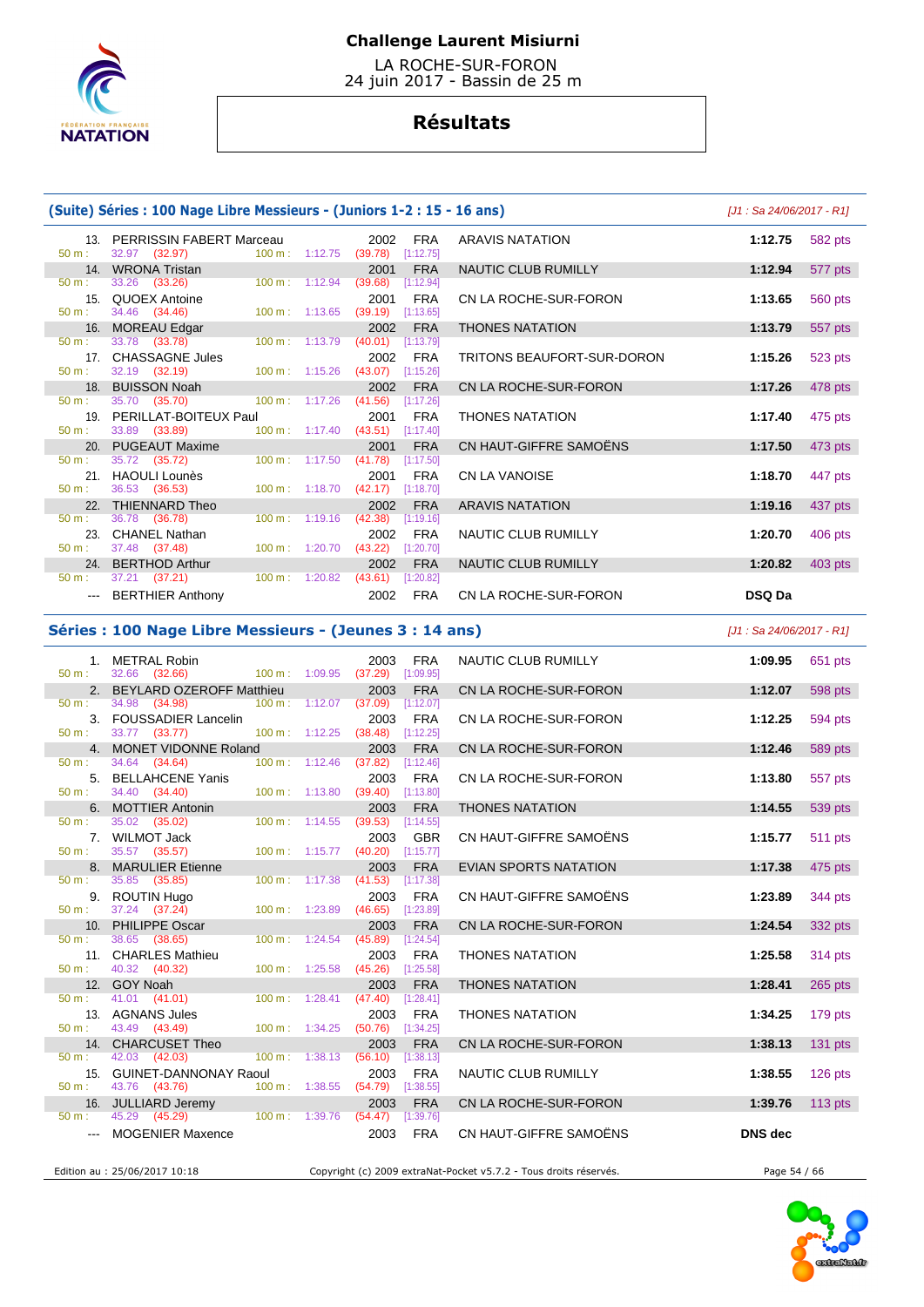

 LA ROCHE-SUR-FORON 24 juin 2017 - Bassin de 25 m

# **Résultats**

| Séries : 100 Nage Libre Messieurs - (Jeunes 2 : 13 ans) |                                 | [J1 : Sa 24/06/2017 - R1] |         |                 |                         |                            |                |         |
|---------------------------------------------------------|---------------------------------|---------------------------|---------|-----------------|-------------------------|----------------------------|----------------|---------|
| 1 <sup>1</sup><br>$50 m$ :                              | BERNARD Mattéo<br>32.54 (32.54) | $100 \text{ m}$ :         | 1:08.79 | 2004<br>(36.25) | <b>FRA</b><br>[1:08.79] | TRITONS BEAUFORT-SUR-DORON | 1:08.79        | 681 pts |
|                                                         | 2. COEMET Axel                  |                           |         | 2004            | <b>FRA</b>              | <b>THONES NATATION</b>     | 1:20.90        | 402 pts |
| $50 m$ :                                                | 40.00 (40.00)                   | $100 \text{ m}$ :         | 1:20.90 | (40.90)         | [1:20.90]               |                            |                |         |
| 3 <sub>1</sub>                                          | <b>JAQUIER Elian</b>            |                           |         | 2004            | <b>FRA</b>              | CN LA ROCHE-SUR-FORON      | 1:23.58        | 350 pts |
| $50 \text{ m}$ :                                        | 40.62 (40.62)                   | $100 \text{ m}: 1:23.58$  |         | (42.96)         | [1:23.58]               |                            |                |         |
|                                                         | 4. CROS Arthur                  |                           |         | 2004            | <b>FRA</b>              | <b>ARAVIS NATATION</b>     | 1:24.97        | 324 pts |
| 50 m:                                                   | 39.69 (39.69)                   | $100 \text{ m}$ :         | 1:24.97 | (45.28)         | [1:24.97]               |                            |                |         |
| 5 <sub>1</sub>                                          | RADU Nicolas                    |                           |         | 2004            | FRA                     | CN LA VANOISE              | 1:25.32        | 318 pts |
| $50 m$ :                                                | 40.03 (40.03)                   | 100 m :                   | 1:25.32 | (45.29)         | [1:25.32]               |                            |                |         |
|                                                         | 6. DIAS Nelson                  |                           |         | 2004            | <b>FRA</b>              | CN LA ROCHE-SUR-FORON      | 1:28.79        | 259 pts |
| $50 m$ :                                                | 40.65 (40.65)                   | $100 \text{ m}$ :         | 1:28.79 | (48.14)         | [1:28.79]               |                            |                |         |
| 7 <sup>1</sup>                                          | <b>TORRISI Noa</b>              |                           |         | 2004            | <b>FRA</b>              | NAUTIC CLUB RUMILLY        | 1:48.38        | 40 pts  |
| $50 m$ :                                                | 47.82 (47.82)                   | $100 \text{ m}$ :         | 1:48.38 | (1:00.56)       | [1:48.38]               |                            |                |         |
| $\qquad \qquad - -$                                     | <b>QUOEX Pierre</b>             |                           |         | 2004            | <b>FRA</b>              | CN LA ROCHE-SUR-FORON      | <b>DSQ Da</b>  |         |
| $---$                                                   | <b>GUERET Thomas</b>            |                           |         | 2004            | <b>FRA</b>              | TRITONS BEAUFORT-SUR-DORON | <b>DNS</b> dec |         |

### **Séries : 100 Nage Libre Messieurs - (Jeunes 1 : 12 ans)** [J1 : Sa 24/06/2017 - R1]

 1. CHANEL Cyril 2005 FRA NAUTIC CLUB RUMILLY **1:20.91** 402 pts 37.71 (37.71) 2. BAUR Emile 2005 FRA ARAVIS NATATION **1:26.51** 297 pts 50 m : 39.93 (39.93) 100 m : 1:26.51 (46.58) [1:26.51] 3. ESPANA JIMENEZ Vincent 2005 FRA CN LA ROCHE-SUR-FORON **1:29.40** 250 pts<br>
50 m : 41.94 (41.94) 100 m : 1:29.40 (47.46) [1:29.40] 41.94 (41.94) 4. THIENNARD Pierre 2005 FRA ARAVIS NATATION **1:33.16** 194 pts  $(44.82)$  5. LE MOULNIER Theophile 2005 FRA CN LA ROCHE-SUR-FORON **1:33.36** 191 pts 42.91 (42.91) 6. WILMOT Toby 2005 GBR CN HAUT-GIFFRE SAMOËNS **1:35.12** 167 pts 50 m : 43.32 (43.32) 100 m : 1:35.12 (51.80) [1:35.12] 7. MAISTRE Joseph 2005 FRA ARAVIS NATATION **1:45.57** 60 pts  $(54.73)$   $[1:45.57]$ 8. CHANTRAINE Benjamin 2005 FRA THONES NATATION **1:46.84** 50 pts<br>
50 m : 50.50 (50.50) **100 m : 1:46.84** (56.34) [1:46.84] 50 m : 50.50 (50.50) 100 m : 1:46.84 (56.34) [1:46.84] 9. GOY Lucas 2005 FRA THONES NATATION **2:01.70** 1 pt 50 m : 58.76 (58.76) 100 m : 2:01.70 (1:02.94) [2:01.70] 10. BERTIN Léo 2005 FRA THONES NATATION **2:03.78** 1 pt  $1:00.51$   $(1:00.51)$  11. FAVRE REGUILLON Corentin 2005 FRA THONES NATATION **2:11.56** 1 pt 50 m : --- 100 m : 2:11.56 (2:11.56) [2:11.56] --- FOUCAULT Maé 2005 FRA CN LA ROCHE-SUR-FORON **DNS dec** 

### **Séries : 100 Nage Libre Messieurs - (Séniors : 19 ans et plus)** [J1 : Sa 24/06/2017 - R1]

| $50 m$ :                  | BERDUGO Yohann<br>28.95 (28.95) | 100 m:<br>1:01.18            | <b>FRA</b><br>1996<br>[1:01.18]<br>(32.23) | TRITONS BEAUFORT-SUR-DORON | 894 pts<br>1:01.18 |
|---------------------------|---------------------------------|------------------------------|--------------------------------------------|----------------------------|--------------------|
|                           | 2. GAIDIOZ Kevin                |                              | <b>FRA</b><br>1987                         | <b>THONES NATATION</b>     | 882 pts<br>1:01.57 |
| $50 m$ :                  | 28.56<br>(28.56)                | 100 m:<br>1:01.57            | (33.01)<br>[1:01.57]                       |                            |                    |
|                           | 3. LEGON Nicolas                |                              | <b>FRA</b><br>1992                         | ARAVIS NATATION            | 831 pts<br>1:03.33 |
| $50 m$ :                  | (29.83)<br>29.83                | 100 m :<br>1:03.33           | [1:03.33]<br>(33.50)                       |                            |                    |
|                           | 4. FLEURY Xavier                |                              | <b>FRA</b><br>1977                         | NAUTIC CLUB RUMILLY        | 1:06.13<br>752 pts |
| $50 m$ :                  | (31.65)<br>31.65                | 100 m:<br>1:06.13            | (34.48)<br>[1:06.13]                       |                            |                    |
|                           | 5. POTIE Felix                  |                              | 1998<br><b>FRA</b>                         | <b>THONES NATATION</b>     | 1:06.21<br>750 pts |
| $50 m$ :                  | 29.85<br>(29.85)                | 1:06.21<br>$100 \text{ m}$ : | (36.36)<br>[1:06.21]                       |                            |                    |
| 6.                        | <b>BARBIER Julian</b>           |                              | <b>FRA</b><br>1998                         | <b>THONES NATATION</b>     | 1:10.52<br>637 pts |
| $50 m$ :                  | 32.80<br>(32.80)                | 100 m:<br>1:10.52            | (37.72)<br>[1:10.52]                       |                            |                    |
| $\scriptstyle \cdots$     | <b>BUISSON Killyan</b>          |                              | 1998<br><b>FRA</b>                         | CN LA ROCHE-SUR-FORON      | DNS dec            |
| $\qquad \qquad -\qquad -$ | <b>WILMOT Robert</b>            |                              | <b>GBR</b><br>1971                         | CN HAUT-GIFFRE SAMOËNS     | <b>DNS</b> dec     |
|                           |                                 |                              |                                            |                            |                    |

Edition au : 25/06/2017 10:18 Copyright (c) 2009 extraNat-Pocket v5.7.2 - Tous droits réservés. Page 55 / 66

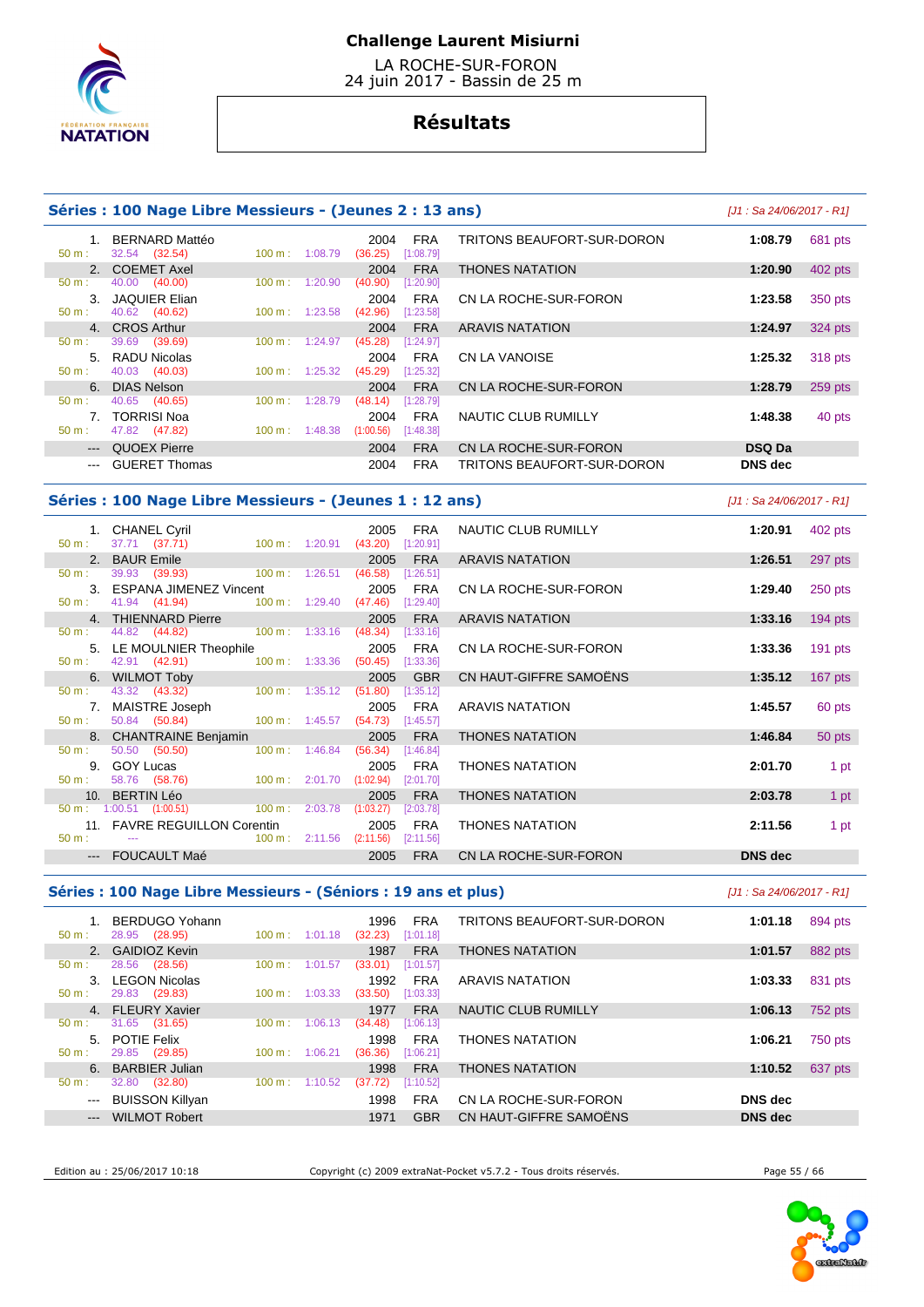

 LA ROCHE-SUR-FORON 24 juin 2017 - Bassin de 25 m

# **Résultats**

|                          | Séries : 100 Nage Libre Messieurs - (Juniors 3-4 : 17 - 18 ans) |                             |                          |                             |                         |                              | [J1 : Sa 24/06/2017 - R1] |                |
|--------------------------|-----------------------------------------------------------------|-----------------------------|--------------------------|-----------------------------|-------------------------|------------------------------|---------------------------|----------------|
| 50 m:                    | 1. LOMBARD Théo<br>27.71 (27.71)                                | 100 m:                      | 59.35                    | 2000<br>(31.64)             | <b>FRA</b><br>[59.35]   | CN LA ROCHE-SUR-FORON        | 59.35                     | 950 pts        |
| 2.                       | <b>COEMET Tom</b>                                               |                             |                          | 2000                        | <b>FRA</b>              | <b>THONES NATATION</b>       | 1:01.71                   | 878 pts        |
| 50 m:                    | 28.76<br>(28.76)                                                | 100 m:                      | 1:01.71                  | (32.95)                     | [1:01.71]               |                              |                           |                |
|                          | 3. SAGE Matthieu                                                |                             |                          | 1999                        | <b>FRA</b>              | NAUTIC CLUB RUMILLY          | 1:08.89                   | 678 pts        |
| $50 m$ :                 | 32.23 (32.23)                                                   | 100 m: 1:08.89              |                          | (36.66)                     | [1:08.89]               |                              |                           |                |
|                          | 4. RALPH Anthony                                                |                             |                          | 2000                        | <b>FRA</b>              | <b>THONES NATATION</b>       | 1:11.76                   | 606 pts        |
| 50 m:                    | 32.84 (32.84)                                                   | 100 m:                      | 1:11.76                  | (38.92)                     | [1:11.76]               |                              |                           |                |
|                          | 5. SERVOZ Mathis                                                |                             |                          | 2000                        | <b>FRA</b>              | EVIAN SPORTS NATATION        | 1:12.67                   | 584 pts        |
| 50 m:                    | 34.26<br>(34.26)                                                | 100 m: 1:12.67              |                          | $(38.41)$ [1:12.67]         |                         |                              |                           |                |
|                          | 6. ASSIE Antoine                                                |                             |                          | 2000                        | <b>FRA</b>              | CN LA ROCHE-SUR-FORON        | 1:13.02                   | 575 pts        |
| 50 m:                    | 31.85 (31.85)                                                   | $100 \text{ m}: 1:13.02$    |                          | (41.17)                     | [1:13.02]               |                              |                           |                |
|                          | 7. DEBARGE Paul                                                 |                             |                          | 2000                        | <b>FRA</b>              | EVIAN SPORTS NATATION        | 1:19.07                   | 439 pts        |
| $50 m$ :                 | $\mathbb{Z} \to \mathbb{Z}$                                     |                             | $100 \text{ m}: 1:19.07$ | $(1:19.07)$ [1:19.07]       |                         |                              |                           |                |
|                          | 8. CHAPARD Joachim                                              |                             |                          | 1999                        | <b>FRA</b>              | <b>ARAVIS NATATION</b>       | 1:19.47                   | 431 pts        |
| $50 m$ :                 | 36.08<br>(36.08)                                                |                             | 100 m: 1:19.47           | (43.39)                     | [1:19.47]               |                              |                           |                |
|                          | Séries : 100 Nage Libre Messieurs - (Juniors 1-2 : 15 - 16 ans) |                             |                          |                             |                         |                              | [J1 : Sa 24/06/2017 - R1] |                |
|                          | 1. COTTET-DUMOULIN Mathis                                       |                             |                          | 2001                        | <b>FRA</b>              | CN MORZINE                   | 1:01.59                   | 882 pts        |
| $50 m$ :                 | 28.96 (28.96)                                                   | $100 \text{ m}$ : $1:01.59$ |                          | (32.63)                     | [1:01.59]               |                              |                           |                |
|                          | 2. BARONNET Enzo                                                |                             |                          | 2002                        | <b>FRA</b>              | CN LA VANOISE                | 1:02.40                   | 858 pts        |
| 50 m:                    | 29.14 (29.14)                                                   | $100 \text{ m}$ :           | 1:02.40                  | (33.26)                     | [1:02.40]               |                              |                           |                |
|                          | 3. VAULTIER Thomas                                              |                             |                          | 2001                        | <b>FRA</b>              | CN HAUT-GIFFRE SAMOËNS       | 1:03.32                   | 831 pts        |
| 50 m:                    | 30.10 (30.10)                                                   | 100 m: 1:03.32              |                          | (33.22)                     | [1:03.32]               |                              |                           |                |
|                          | 4. STAROSTA Yvann                                               |                             |                          | 2001                        | <b>FRA</b>              | TARENTAISE NATATION LE MOREL | 1:04.07                   | 810 pts        |
| $50 m$ :                 | 29.95 (29.95)                                                   | $100 m$ :                   | 1:04.07                  | (34.12)                     | [1:04.07]               |                              |                           |                |
| $50 m$ :                 | 5. LEBRUN Paul<br>29.03 (29.03)                                 | $100 m$ : $1:04.70$         |                          | 2001<br>$(35.67)$ [1:04.70] | <b>FRA</b>              | CN LA ROCHE-SUR-FORON        | 1:04.70                   | 792 pts        |
| 6.                       | <b>BARTHOD Matteo</b>                                           |                             |                          |                             |                         |                              |                           |                |
|                          |                                                                 |                             |                          |                             |                         |                              |                           |                |
|                          |                                                                 |                             |                          | 2002                        | <b>FRA</b>              | CN LA ROCHE-SUR-FORON        | 1:05.02                   | <b>783 pts</b> |
| $50 m$ :                 | 30.76 (30.76)                                                   | $100 \text{ m}$ :           | 1:05.02                  | (34.26)                     | [1:05.02]               |                              |                           |                |
|                          | 7. MOREAU Adrien                                                |                             |                          | 2002                        | <b>FRA</b>              | <b>THONES NATATION</b>       | 1:07.98                   | 702 pts        |
| 50 m:                    | 31.12 (31.12)                                                   | 100 m: 1:07.98              |                          | (36.86)                     | [1:07.98]               |                              |                           |                |
| $50 m$ :                 | 8. JOURNET Loic                                                 |                             |                          | 2001                        | <b>FRA</b>              | NAUTIC CLUB RUMILLY          | 1:08.59                   | 686 pts        |
|                          | 31.26<br>(31.26)                                                | $100 \text{ m}$ :           | 1:08.59                  | (37.33)                     | [1:08.59]               |                              |                           |                |
|                          | 9. PARIS DE BOLLARDIERE Louis                                   |                             |                          | 2002                        | <b>FRA</b>              | TRITONS BEAUFORT-SUR-DORON   | 1:08.63                   | 685 pts        |
| 50 m:                    | 32.72 (32.72)                                                   | 100 m: 1:08.63              |                          | (35.91)                     | [1:08.63]               |                              |                           |                |
| 10 <sub>1</sub><br>50 m: | <b>WRONA Alexandre</b><br>32.41                                 | $100 \text{ m}: 1:10.59$    |                          | 2001                        | <b>FRA</b>              | <b>NAUTIC CLUB RUMILLY</b>   | 1:10.59                   | 635 pts        |
|                          | (32.41)                                                         |                             |                          | (38.18)                     | [1:10.59]               |                              |                           |                |
| 50 m:                    | 11. CLIMENT Jérémy<br>33.21<br>(33.21)                          | 100 m: 1:11.16              |                          | 2001<br>(37.95)             | <b>FRA</b><br>[1:11.16] | CN LA VANOISE                | 1:11.16                   | 621 pts        |
|                          |                                                                 |                             |                          | 2002                        | <b>FRA</b>              | CN MORZINE                   | 1:11.34                   |                |
| 50 m:                    | 12. JEFFERIES Jacques<br>32.56<br>(32.56)                       | 100 m:                      | 1:11.34                  | (38.78)                     | [1:11.34]               |                              |                           | 616 pts        |
|                          | 13. PERRISSIN FABERT Marceau                                    |                             |                          | 2002                        | <b>FRA</b>              | <b>ARAVIS NATATION</b>       | 1:12.75                   | 582 pts        |

34.46 (34.46)

33.78 (33.78)

32.19 (32.19)

Edition au : 25/06/2017 10:18 Copyright (c) 2009 extraNat-Pocket v5.7.2 - Tous droits réservés. Page 56 / 66

14. WRONA Tristan 2001 FRA NAUTIC CLUB RUMILLY **1:12.94** 577 pts

15. QUOEX Antoine 2001 FRA CN LA ROCHE-SUR-FORON **1:13.65** 560 pts

16. MOREAU Edgar 2002 FRA THONES NATATION **1:13.79** 557 pts

17. CHASSAGNE Jules 2002 FRA TRITONS BEAUFORT-SUR-DORON **1:15.26** 523 pts

18. BUISSON Noah 2002 FRA CN LA ROCHE-SUR-FORON **1:17.26** 478 pts

20. PUGEAUT Maxime 2001 FRA CN HAUT-GIFFRE SAMOËNS **1:17.50** 473 pts

21. HAOULI Lounès 2001 FRA CN LA VANOISE **1:18.70** 447 pts

19. PERILLAT-BOITEUX Paul 2001 FRA THONES NATATION **1:17.40** 475 pts

 $(41.56)$   $[1:17.26]$ 

 $(42.17)$  [1:18.70]

50 m : 33.26 (33.26) 100 m : 1:12.94 (39.68) [1:12.94]

50 m : 33.89 (33.89) 100 m : 1:17.40 (43.51) [1:17.40]

50 m : 35.72 (35.72) 100 m : 1:17.50 (41.78) [1:17.50]

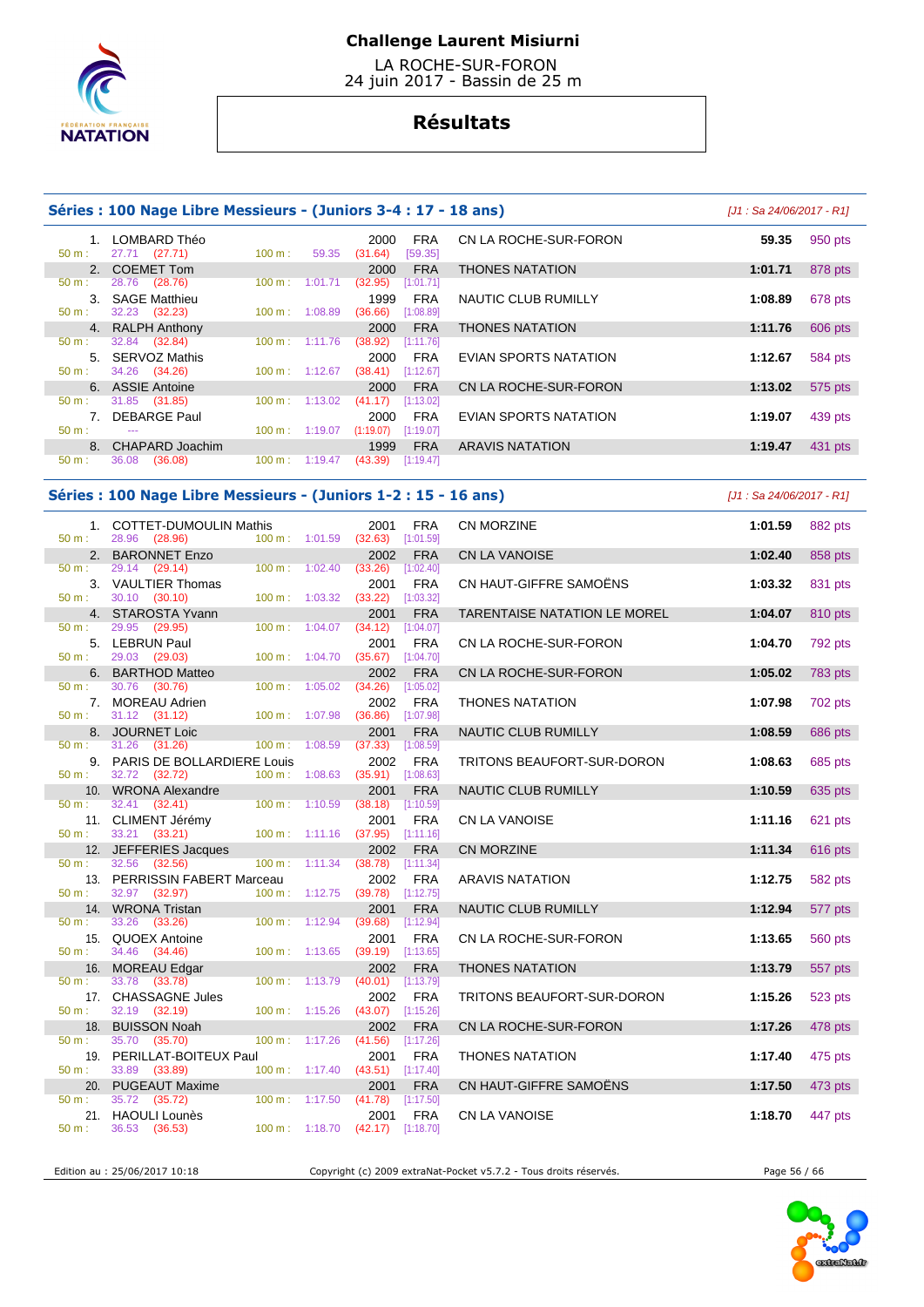

 LA ROCHE-SUR-FORON 24 juin 2017 - Bassin de 25 m

# **Résultats**

| (Suite) Séries : 100 Nage Libre Messieurs - (Juniors 1-2 : 15 - 16 ans) | $[J1: Sa 24/06/2017 - R1]$                              |                          |                          |                                |            |                              |                            |                |  |  |  |
|-------------------------------------------------------------------------|---------------------------------------------------------|--------------------------|--------------------------|--------------------------------|------------|------------------------------|----------------------------|----------------|--|--|--|
|                                                                         | 22. THIENNARD Theo                                      |                          |                          | 2002                           | <b>FRA</b> | <b>ARAVIS NATATION</b>       | 1:19.16                    | 437 pts        |  |  |  |
| 50 m:                                                                   | 36.78 (36.78)                                           | 100 m:                   | 1:19.16                  | (42.38)<br>[1:19.16]           |            |                              |                            |                |  |  |  |
| 50 m:                                                                   | 23. CHANEL Nathan<br>37.48 (37.48)                      | 100 m:                   | 1:20.70                  | 2002<br>(43.22)<br>[1:20.70]   | <b>FRA</b> | NAUTIC CLUB RUMILLY          | 1:20.70                    | 406 pts        |  |  |  |
|                                                                         | 24. BERTHOD Arthur                                      |                          |                          | 2002                           | <b>FRA</b> | NAUTIC CLUB RUMILLY          | 1:20.82                    | 403 pts        |  |  |  |
| 50 m:<br>$\qquad \qquad -$                                              | 37.21 (37.21)<br><b>BERTHIER Anthony</b>                | $100 \text{ m}$ :        | 1:20.82                  | $(43.61)$ [1:20.82]<br>2002    | <b>FRA</b> | CN LA ROCHE-SUR-FORON        | <b>DSQ Da</b>              |                |  |  |  |
|                                                                         |                                                         |                          |                          |                                |            |                              |                            |                |  |  |  |
|                                                                         | Séries : 100 Nage Libre Messieurs - (Jeunes 3 : 14 ans) |                          |                          |                                |            |                              | $[J1: Sa 24/06/2017 - R1]$ |                |  |  |  |
|                                                                         | 1. METRAL Robin                                         |                          |                          | 2003                           | FRA        | NAUTIC CLUB RUMILLY          | 1:09.95                    | 651 pts        |  |  |  |
| 50 m:                                                                   | 32.66<br>(32.66)                                        | 100 m:                   | 1:09.95                  | (37.29)<br>[1:09.95]           |            |                              |                            |                |  |  |  |
| 2.<br>50 m:                                                             | BEYLARD OZEROFF Matthieu<br>34.98<br>(34.98)            | 100 m:                   | 1:12.07                  | 2003<br>(37.09)<br>$[1:12.07]$ | <b>FRA</b> | CN LA ROCHE-SUR-FORON        | 1:12.07                    | 598 pts        |  |  |  |
|                                                                         | 3. FOUSSADIER Lancelin                                  |                          |                          | 2003                           | <b>FRA</b> | CN LA ROCHE-SUR-FORON        | 1:12.25                    | 594 pts        |  |  |  |
| 50 m:                                                                   | 33.77 (33.77)                                           | 100 m:                   | 1:12.25                  | (38.48)<br>$[1:12.25]$         |            |                              | 1:12.46                    |                |  |  |  |
| 50 m:                                                                   | 4. MONET VIDONNE Roland<br>34.64 (34.64)                | $100 \text{ m}: 1:12.46$ |                          | 2003<br>(37.82)<br>$[1:12.46]$ | <b>FRA</b> | CN LA ROCHE-SUR-FORON        |                            | 589 pts        |  |  |  |
|                                                                         | 5. BELLAHCENE Yanis                                     |                          |                          | 2003                           | <b>FRA</b> | CN LA ROCHE-SUR-FORON        | 1:13.80                    | 557 pts        |  |  |  |
| $50 m$ :                                                                | 34.40 (34.40)<br>6. MOTTIER Antonin                     |                          | 100 m: 1:13.80           | (39.40)<br>[1:13.80]<br>2003   | <b>FRA</b> | <b>THONES NATATION</b>       | 1:14.55                    | 539 pts        |  |  |  |
| 50 m:                                                                   | 35.02 (35.02)                                           | 100 m:                   | 1:14.55                  | (39.53)<br>[1:14.55]           |            |                              |                            |                |  |  |  |
| $50 m$ :                                                                | 7. WILMOT Jack<br>35.57 (35.57)                         | 100 m:                   | 1:15.77                  | 2003<br>(40.20)<br>[1:15.77]   | GBR        | CN HAUT-GIFFRE SAMOENS       | 1:15.77                    | <b>511 pts</b> |  |  |  |
| 8.                                                                      | <b>MARULIER Etienne</b>                                 |                          |                          | 2003                           | <b>FRA</b> | <b>EVIAN SPORTS NATATION</b> | 1:17.38                    | 475 pts        |  |  |  |
| 50 m:                                                                   | 35.85<br>(35.85)                                        | 100 m:                   | 1:17.38                  | [1:17.38]<br>(41.53)           |            |                              |                            |                |  |  |  |
| 50 m:                                                                   | 9. ROUTIN Hugo<br>37.24 (37.24)                         | 100 m:                   | 1:23.89                  | 2003<br>(46.65)<br>[1:23.89]   | FRA        | CN HAUT-GIFFRE SAMOENS       | 1:23.89                    | 344 pts        |  |  |  |
|                                                                         | 10. PHILIPPE Oscar                                      |                          |                          | 2003                           | <b>FRA</b> | CN LA ROCHE-SUR-FORON        | 1:24.54                    | 332 pts        |  |  |  |
| $50 m$ :                                                                | 38.65 (38.65)<br>11. CHARLES Mathieu                    | 100 m:                   | 1:24.54                  | (45.89)<br>[1:24.54]<br>2003   | <b>FRA</b> | <b>THONES NATATION</b>       | 1:25.58                    | 314 pts        |  |  |  |
| $50 m$ :                                                                | 40.32<br>(40.32)                                        | 100 m:                   | 1:25.58                  | [1:25.58]<br>(45.26)           |            |                              |                            |                |  |  |  |
| 50 m:                                                                   | 12. GOY Noah<br>41.01<br>(41.01)                        | 100 m:                   | 1:28.41                  | 2003<br>(47.40)<br>[1:28.41]   | <b>FRA</b> | <b>THONES NATATION</b>       | 1:28.41                    | $265$ pts      |  |  |  |
|                                                                         | 13. AGNANS Jules                                        |                          |                          | 2003                           | <b>FRA</b> | <b>THONES NATATION</b>       | 1:34.25                    | 179 pts        |  |  |  |
| 50 m:                                                                   | 43.49 (43.49)                                           | 100 m:                   | 1:34.25                  | (50.76)<br>[1:34.25]           |            |                              |                            |                |  |  |  |
| 50 m:                                                                   | 14. CHARCUSET Theo<br>42.03 (42.03)                     | 100 m:                   | 1:38.13                  | 2003<br>(56.10)<br>[1:38.13]   | <b>FRA</b> | CN LA ROCHE-SUR-FORON        | 1:38.13                    | $131$ pts      |  |  |  |
|                                                                         | 15. GUINET-DANNONAY Raoul                               |                          |                          | 2003                           | <b>FRA</b> | NAUTIC CLUB RUMILLY          | 1:38.55                    | $126$ pts      |  |  |  |
| 50 m:                                                                   | 43.76 (43.76)                                           | 100 m:                   | 1:38.55                  | (54.79)<br>[1:38.55]           |            |                              |                            |                |  |  |  |
| $50 m$ :                                                                | 16. JULLIARD Jeremy<br>45.29 (45.29)                    | 100 m: 1:39.76           |                          | 2003<br>(54.47)<br>[1:39.76]   | <b>FRA</b> | CN LA ROCHE-SUR-FORON        | 1:39.76                    | 113 $pts$      |  |  |  |
| $\qquad \qquad -$                                                       | <b>MOGENIER Maxence</b>                                 |                          |                          | 2003                           | <b>FRA</b> | CN HAUT-GIFFRE SAMOENS       | <b>DNS</b> dec             |                |  |  |  |
|                                                                         |                                                         |                          |                          |                                |            |                              |                            |                |  |  |  |
|                                                                         | Séries : 100 Nage Libre Messieurs - (Jeunes 2 : 13 ans) |                          |                          |                                |            |                              | $[J1: Sa 24/06/2017 - R1]$ |                |  |  |  |
|                                                                         | 1. BERNARD Mattéo                                       |                          |                          | 2004                           | <b>FRA</b> | TRITONS BEAUFORT-SUR-DORON   | 1:08.79                    | 681 pts        |  |  |  |
| 50 m:                                                                   | 32.54 (32.54)<br>2. COEMET Axel                         |                          | 100 m: 1:08.79           | (36.25)<br>[1:08.79]<br>2004   | <b>FRA</b> | <b>THONES NATATION</b>       | 1:20.90                    | 402 pts        |  |  |  |
| 50 m:                                                                   | 40.00<br>(40.00)                                        | 100 m:                   | 1:20.90                  | (40.90)<br>[1:20.90]           |            |                              |                            |                |  |  |  |
| 50 m:                                                                   | 3. JAQUIER Elian<br>40.62 (40.62)                       |                          | 100 m: 1:23.58           | 2004<br>(42.96)<br>[1:23.58]   | <b>FRA</b> | CN LA ROCHE-SUR-FORON        | 1:23.58                    | 350 pts        |  |  |  |
|                                                                         | 4. CROS Arthur                                          |                          |                          | 2004                           | <b>FRA</b> | <b>ARAVIS NATATION</b>       | 1:24.97                    | $324$ pts      |  |  |  |
| $50 m$ :                                                                | 39.69 (39.69)                                           | 100 m:                   | 1:24.97                  | (45.28)<br>[1:24.97]           |            |                              |                            |                |  |  |  |
| 50 m:                                                                   | 5. RADU Nicolas<br>40.03 (40.03)                        |                          | 100 m: 1:25.32           | 2004<br>$(45.29)$ [1:25.32]    | FRA        | CN LA VANOISE                | 1:25.32                    | 318 pts        |  |  |  |
| 6.                                                                      | <b>DIAS Nelson</b>                                      |                          |                          | 2004                           | <b>FRA</b> | CN LA ROCHE-SUR-FORON        | 1:28.79                    | 259 pts        |  |  |  |
| 50 m:                                                                   | 40.65 (40.65)<br>7. TORRISI Noa                         | 100 m:                   | 1:28.79                  | (48.14)<br>[1:28.79]<br>2004   | <b>FRA</b> | NAUTIC CLUB RUMILLY          | 1:48.38                    | 40 pts         |  |  |  |
| 50 m:                                                                   | 47.82 (47.82)                                           |                          | $100 \text{ m}: 1:48.38$ | (1:00.56)<br>[1:48.38]         |            |                              |                            |                |  |  |  |
| ---                                                                     | <b>QUOEX Pierre</b>                                     |                          |                          | 2004                           | <b>FRA</b> | CN LA ROCHE-SUR-FORON        | DSQ Da                     |                |  |  |  |

Edition au : 25/06/2017 10:18 Copyright (c) 2009 extraNat-Pocket v5.7.2 - Tous droits réservés. Page 57 / 66

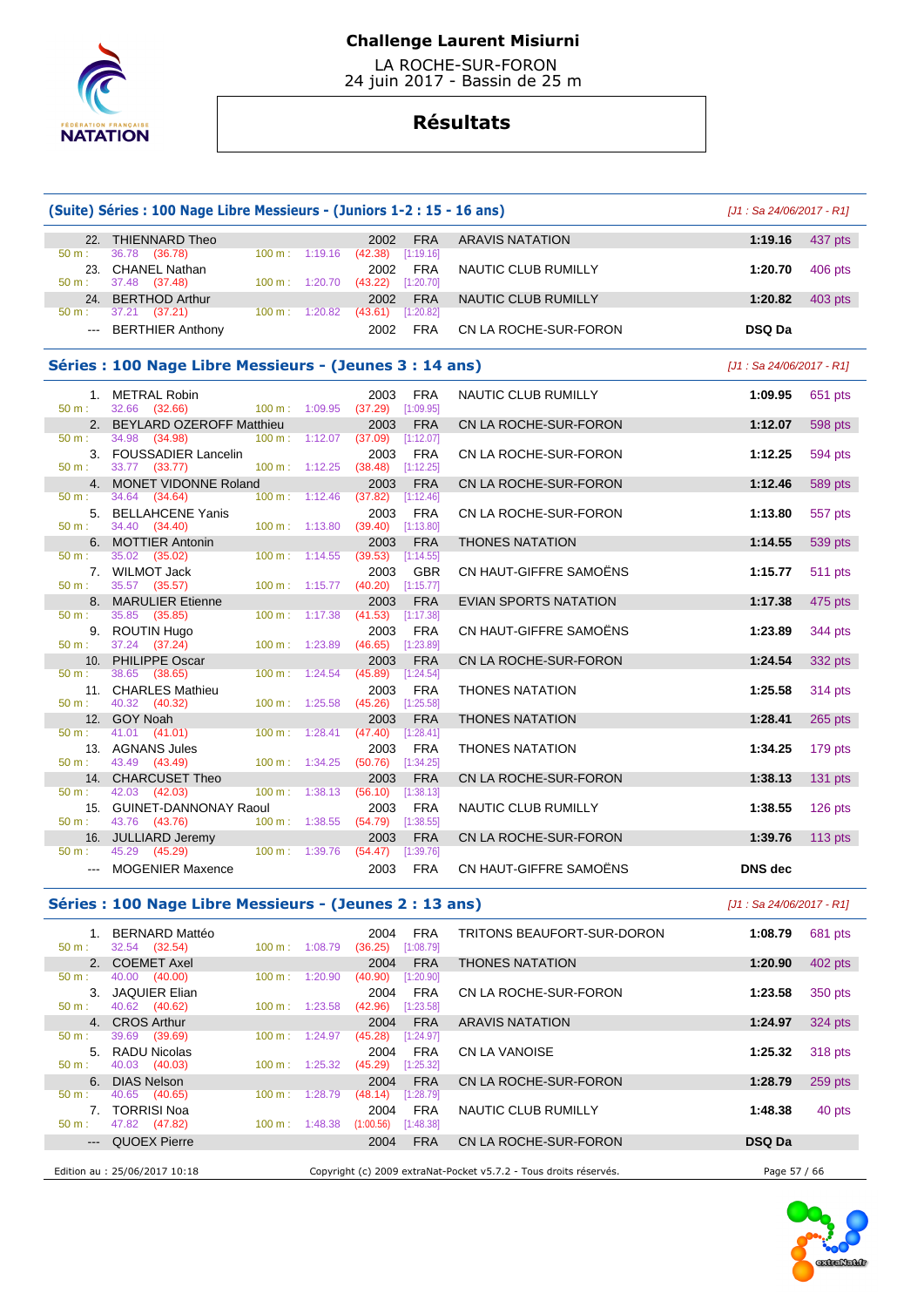

 LA ROCHE-SUR-FORON 24 juin 2017 - Bassin de 25 m

# **Résultats**

|                                                         | (Suite) Séries : 100 Nage Libre Messieurs - (Jeunes 2 : 13 ans)                                          | [J1 : Sa 24/06/2017 - R1]                                |                              |                                      |                            |                |           |
|---------------------------------------------------------|----------------------------------------------------------------------------------------------------------|----------------------------------------------------------|------------------------------|--------------------------------------|----------------------------|----------------|-----------|
|                                                         | --- GUERET Thomas                                                                                        |                                                          | 2004                         | <b>FRA</b>                           | TRITONS BEAUFORT-SUR-DORON | DNS dec        |           |
| Séries : 100 Nage Libre Messieurs - (Jeunes 1 : 12 ans) | [J1 : Sa 24/06/2017 - R1]                                                                                |                                                          |                              |                                      |                            |                |           |
| $50 m$ :                                                | 1. CHANEL Cyril<br>37.71 (37.71)                                                                         | $100 \text{ m}$ : 1:20.91                                | 2005<br>(43.20)              | <b>FRA</b><br>[1:20.91]              | NAUTIC CLUB RUMILLY        | 1:20.91        | 402 pts   |
|                                                         | 2. BAUR Emile                                                                                            |                                                          | 2005                         | <b>FRA</b>                           | <b>ARAVIS NATATION</b>     | 1:26.51        | 297 pts   |
| $50 m$ :<br>$50 m$ :                                    | 39.93 (39.93)<br>3. ESPANA JIMENEZ Vincent<br>41.94 (41.94)                                              | 100 m: 1:26.51<br>$100 m$ : 1:29.40                      | (46.58)<br>2005<br>(47.46)   | [1:26.51]<br><b>FRA</b><br>[1:29.40] | CN LA ROCHE-SUR-FORON      | 1:29.40        | 250 pts   |
|                                                         | 4. THIENNARD Pierre                                                                                      |                                                          | 2005                         | <b>FRA</b>                           | <b>ARAVIS NATATION</b>     | 1:33.16        | $194$ pts |
| $50 \text{ m}$ :<br>5.<br>$50 \text{ m}$ :              | 44.82 (44.82)<br>LE MOULNIER Theophile<br>42.91 (42.91)                                                  | 100 m: 1:33.16<br>$100 \text{ m}$ : 1:33.36              | (48.34)<br>2005<br>(50.45)   | [1:33.16]<br>FRA<br>[1:33.36]        | CN LA ROCHE-SUR-FORON      | 1:33.36        | $191$ pts |
|                                                         | 6. WILMOT Toby                                                                                           |                                                          | 2005                         | <b>GBR</b>                           | CN HAUT-GIFFRE SAMOËNS     | 1:35.12        | $167$ pts |
| 50 m:<br>$50 m$ :                                       | 43.32 (43.32)<br>7. MAISTRE Joseph<br>50.84 (50.84)                                                      | 100 m: 1:35.12<br>$100 m$ : 1:45.57                      | (51.80)<br>2005<br>(54.73)   | [1:35.12]<br>FRA<br>[1:45.57]        | <b>ARAVIS NATATION</b>     | 1:45.57        | 60 pts    |
|                                                         | 8. CHANTRAINE Benjamin                                                                                   |                                                          | 2005                         | <b>FRA</b>                           | <b>THONES NATATION</b>     | 1:46.84        | 50 pts    |
| $50 m$ :<br>$50 m$ :                                    | 50.50 (50.50)<br>9. GOY Lucas<br>58.76 (58.76)                                                           | $100 \text{ m}$ : 1:46.84<br>$100 \text{ m}$ : $2:01.70$ | (56.34)<br>2005<br>(1:02.94) | [1:46.84]<br><b>FRA</b><br>[2:01.70] | <b>THONES NATATION</b>     | 2:01.70        | 1 pt      |
| 10 <sub>1</sub>                                         | <b>BERTIN Léo</b>                                                                                        |                                                          | 2005                         | <b>FRA</b>                           | <b>THONES NATATION</b>     | 2:03.78        | 1 pt      |
| $50 m$ :                                                | $50 \text{ m}$ : 1:00.51 (1:00.51)<br>$100 \text{ m}$ :<br>11. FAVRE REGUILLON Corentin<br>$\sim$ $\sim$ | 2:03.78<br>$100 \text{ m}: 2:11.56$ (2:11.56)            | (1:03.27)<br>2005            | [2:03.78]<br><b>FRA</b><br>[2:11.56] | <b>THONES NATATION</b>     | 2:11.56        | 1 pt      |
|                                                         | --- FOUCAULT Maé                                                                                         |                                                          | 2005                         | <b>FRA</b>                           | CN LA ROCHE-SUR-FORON      | <b>DNS</b> dec |           |

### **Séries : 100 Nage Libre Messieurs - (Séniors : 19 ans et plus)** [J1 : Sa 24/06/2017 - R1]

| 50 m:                  | BERDUGO Yohann<br>28.95 (28.95) | $100 \text{ m}$ :<br>1:01.18 | 1996<br>(32.23) | <b>FRA</b><br>[1:01.18] | TRITONS BEAUFORT-SUR-DORON | 1:01.18        | 894 pts |
|------------------------|---------------------------------|------------------------------|-----------------|-------------------------|----------------------------|----------------|---------|
|                        | 2. GAIDIOZ Kevin                |                              | 1987            | <b>FRA</b>              | <b>THONES NATATION</b>     | 1:01.57        | 882 pts |
| 50 m:                  | 28.56<br>(28.56)                | 100 m:<br>1:01.57            | (33.01)         | [1:01.57]               |                            |                |         |
| 3.                     | <b>LEGON Nicolas</b>            |                              | 1992            | <b>FRA</b>              | ARAVIS NATATION            | 1:03.33        | 831 pts |
| 50 m:                  | (29.83)<br>29.83                | 100 m :<br>1:03.33           | (33.50)         | [1:03.33]               |                            |                |         |
|                        | 4. FLEURY Xavier                |                              | 1977            | <b>FRA</b>              | <b>NAUTIC CLUB RUMILLY</b> | 1:06.13        | 752 pts |
| 50 m:                  | (31.65)<br>31.65                | $100 \text{ m}$ :<br>1:06.13 | (34.48)         | [1:06.13]               |                            |                |         |
|                        | 5. POTIE Felix                  |                              | 1998            | <b>FRA</b>              | <b>THONES NATATION</b>     | 1:06.21        | 750 pts |
| 50 m:                  | 29.85 (29.85)                   | $100 \text{ m}$ :<br>1:06.21 | (36.36)         | [1:06.21]               |                            |                |         |
| 6.                     | <b>BARBIER Julian</b>           |                              | 1998            | <b>FRA</b>              | <b>THONES NATATION</b>     | 1:10.52        | 637 pts |
| $50 m$ :               | 32.80<br>(32.80)                | 100 m:<br>1:10.52            | (37.72)         | [1:10.52]               |                            |                |         |
| $\qquad \qquad \cdots$ | BUISSON Killyan                 |                              | 1998            | <b>FRA</b>              | CN LA ROCHE-SUR-FORON      | DNS dec        |         |
| $---$                  | <b>WILMOT Robert</b>            |                              | 1971            | <b>GBR</b>              | CN HAUT-GIFFRE SAMOËNS     | <b>DNS</b> dec |         |
|                        |                                 |                              |                 |                         |                            |                |         |

### **Séries : 100 Nage Libre Messieurs - (Juniors 3-4 : 17 - 18 ans)** [J1 : Sa 24/06/2017 - R1]

| $50 m$ : | LOMBARD Théo<br>27.71<br>(27.71) | 100 m:            | 59.35   | 2000<br>(31.64) | <b>FRA</b><br>[59.35] | CN LA ROCHE-SUR-FORON  | 59.35   | 950 pts |
|----------|----------------------------------|-------------------|---------|-----------------|-----------------------|------------------------|---------|---------|
|          | 2. COEMET Tom                    |                   |         | 2000            | <b>FRA</b>            | <b>THONES NATATION</b> | 1:01.71 | 878 pts |
| $50 m$ : | 28.76<br>(28.76)                 | 100 m:            | 1:01.71 | (32.95)         | [1:01.71]             |                        |         |         |
| 3.       | <b>SAGE Matthieu</b>             |                   |         | 1999            | <b>FRA</b>            | NAUTIC CLUB RUMILLY    | 1:08.89 | 678 pts |
| 50 m:    | (32.23)<br>32.23                 | 100 m:            | 1:08.89 | (36.66)         | [1:08.89]             |                        |         |         |
|          | 4. RALPH Anthony                 |                   |         | 2000            | <b>FRA</b>            | <b>THONES NATATION</b> | 1:11.76 | 606 pts |
| $50 m$ : | (32.84)<br>32.84                 | 100 m:            | 1:11.76 | (38.92)         | [1:11.76]             |                        |         |         |
| 5.       | SERVOZ Mathis                    |                   |         | 2000            | <b>FRA</b>            | EVIAN SPORTS NATATION  | 1:12.67 | 584 pts |
| $50 m$ : | 34.26<br>(34.26)                 | $100 \text{ m}$ : | 1:12.67 | (38.41)         | [1:12.67]             |                        |         |         |
| 6.       | <b>ASSIE Antoine</b>             |                   |         | 2000            | <b>FRA</b>            | CN LA ROCHE-SUR-FORON  | 1:13.02 | 575 pts |
| $50 m$ : | (31.85)<br>31.85                 | 100 m:            | 1:13.02 | (41.17)         | [1:13.02]             |                        |         |         |
|          |                                  |                   |         |                 |                       |                        |         |         |

Edition au : 25/06/2017 10:18 Copyright (c) 2009 extraNat-Pocket v5.7.2 - Tous droits réservés. Page 58 / 66

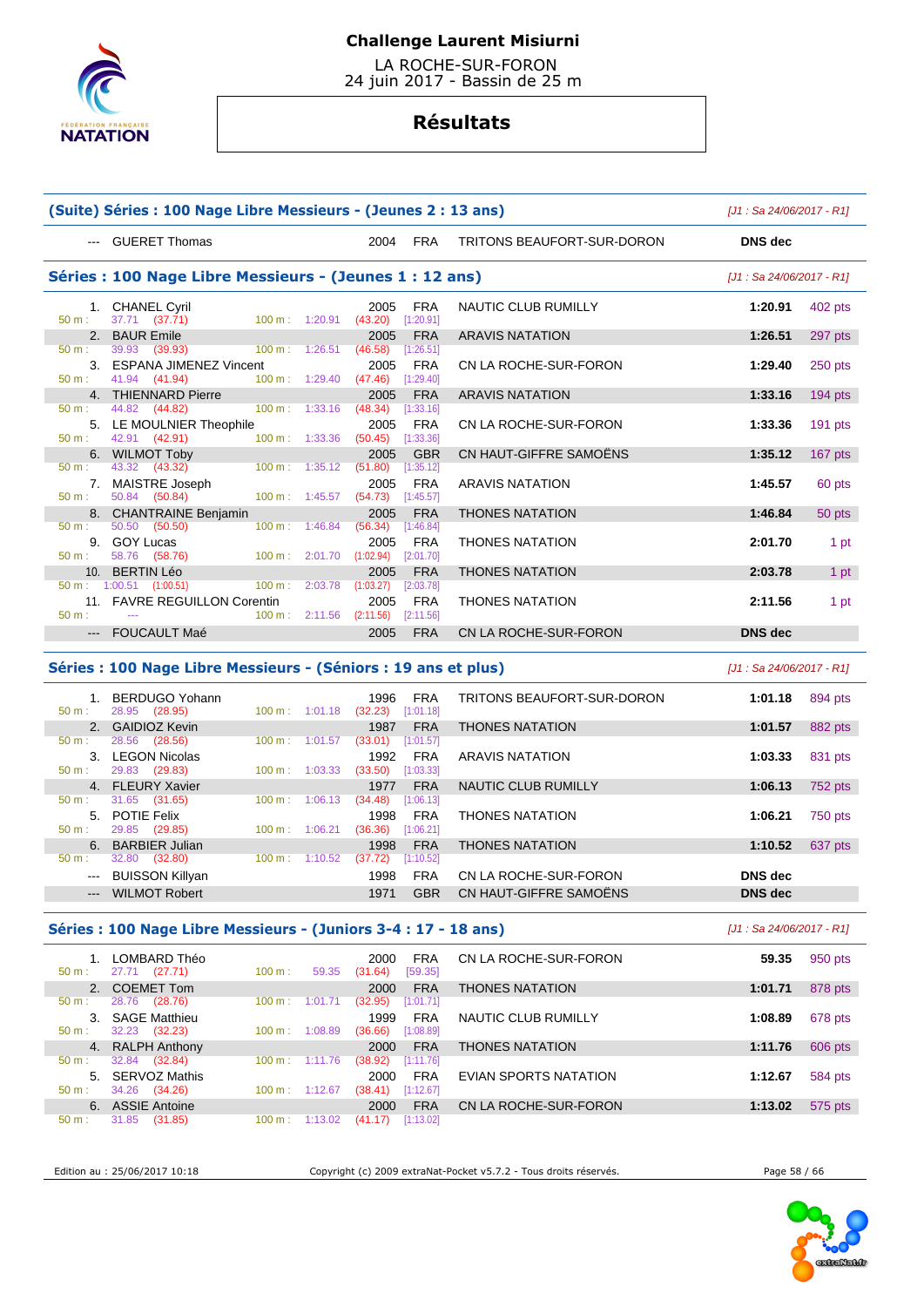

 LA ROCHE-SUR-FORON 24 juin 2017 - Bassin de 25 m

# **Résultats**

|                        | (Suite) Séries: 100 Nage Libre Messieurs - (Juniors 3-4: 17 - 18 ans) |                                                         |                                  |                                                                    |                                                                   | $[J1: Sa 24/06/2017 - R1]$ |                |
|------------------------|-----------------------------------------------------------------------|---------------------------------------------------------|----------------------------------|--------------------------------------------------------------------|-------------------------------------------------------------------|----------------------------|----------------|
| $50 m$ :               | 7. DEBARGE Paul<br>---                                                |                                                         |                                  | 2000<br>FRA<br>100 m: 1:19.07 (1:19.07) [1:19.07]                  | EVIAN SPORTS NATATION                                             | 1:19.07                    | 439 pts        |
| 8.                     | CHAPARD Joachim                                                       |                                                         |                                  | 1999<br><b>FRA</b>                                                 | <b>ARAVIS NATATION</b>                                            | 1:19.47                    | 431 pts        |
| 50 m:                  | 36.08<br>(36.08)                                                      |                                                         | 100 m: 1:19.47                   | (43.39)<br>[1:19.47]                                               |                                                                   |                            |                |
|                        | Séries : 100 Nage Libre Messieurs - (Juniors 1-2 : 15 - 16 ans)       |                                                         |                                  |                                                                    |                                                                   | $[J1: Sa 24/06/2017 - R1]$ |                |
| 50 m:                  | 1. COTTET-DUMOULIN Mathis<br>28.96 (28.96)                            | 100 m: 1:01.59                                          |                                  | <b>FRA</b><br>2001<br>(32.63)<br>[1:01.59]                         | CN MORZINE                                                        | 1:01.59                    | 882 pts        |
|                        | 2. BARONNET Enzo                                                      |                                                         |                                  | <b>FRA</b><br>2002                                                 | <b>CN LA VANOISE</b>                                              | 1:02.40                    | 858 pts        |
| 50 m:<br>50 m:         | 29.14<br>(29.14)<br>3. VAULTIER Thomas<br>30.10 (30.10)               | $100 \text{ m}$ : $1:02.40$<br>$100 \text{ m}: 1:03.32$ |                                  | (33.26)<br>[1:02.40]<br><b>FRA</b><br>2001<br>(33.22)<br>[1:03.32] | CN HAUT-GIFFRE SAMOËNS                                            | 1:03.32                    | 831 pts        |
|                        | 4. STAROSTA Yvann                                                     |                                                         |                                  | 2001<br><b>FRA</b>                                                 | TARENTAISE NATATION LE MOREL                                      | 1:04.07                    | 810 pts        |
| 50 m:<br>50 m:         | 29.95 (29.95)<br>5. LEBRUN Paul<br>29.03 (29.03)                      | 100 m:                                                  | 1:04.07                          | (34.12)<br>[1:04.07]<br>2001<br>FRA                                | CN LA ROCHE-SUR-FORON                                             | 1:04.70                    | 792 pts        |
| 6.<br>50 m:            | <b>BARTHOD Matteo</b><br>30.76<br>(30.76)                             | 100 m: 1:04.70<br>100 m:                                | 1:05.02                          | [1:04.70]<br>(35.67)<br>2002<br><b>FRA</b><br>(34.26)<br>[1:05.02] | CN LA ROCHE-SUR-FORON                                             | 1:05.02                    | <b>783 pts</b> |
| $50 m$ :               | 7. MOREAU Adrien<br>31.12 (31.12)                                     | 100 m: 1:07.98                                          |                                  | 2002<br><b>FRA</b><br>(36.86)<br>[1:07.98]                         | <b>THONES NATATION</b>                                            | 1:07.98                    | 702 pts        |
| 50 m:                  | 8. JOURNET Loic<br>31.26<br>(31.26)                                   | $100 m$ :                                               | 1:08.59                          | <b>FRA</b><br>2001<br>(37.33)<br>[1:08.59]                         | NAUTIC CLUB RUMILLY                                               | 1:08.59                    | 686 pts        |
| 50 m:                  | 9. PARIS DE BOLLARDIERE Louis<br>32.72 (32.72)                        | 100 m: 1:08.63                                          |                                  | 2002<br><b>FRA</b><br>(35.91)<br>[1:08.63]                         | TRITONS BEAUFORT-SUR-DORON                                        | 1:08.63                    | 685 pts        |
|                        | 10. WRONA Alexandre                                                   |                                                         |                                  | 2001<br><b>FRA</b>                                                 | <b>NAUTIC CLUB RUMILLY</b>                                        | 1:10.59                    | 635 pts        |
| 50 m:<br>50 m:         | 32.41 (32.41)<br>11. CLIMENT Jérémy<br>33.21 (33.21)                  | $100 \text{ m}$ :<br>100 m:                             | 1:10.59<br>1:11.16               | [1:10.59]<br>(38.18)<br>2001<br><b>FRA</b><br>$(37.95)$ [1:11.16]  | <b>CN LA VANOISE</b>                                              | 1:11.16                    | 621 pts        |
|                        | 12. JEFFERIES Jacques                                                 |                                                         |                                  | <b>FRA</b><br>2002                                                 | <b>CN MORZINE</b>                                                 | 1:11.34                    | 616 pts        |
| 50 m:                  | 32.56<br>(32.56)<br>13. PERRISSIN FABERT Marceau                      | 100 m:                                                  | 1:11.34                          | [1:11.34]<br>(38.78)<br><b>FRA</b><br>2002                         | <b>ARAVIS NATATION</b>                                            | 1:12.75                    | 582 pts        |
| 50 m:<br>14.           | 32.97<br>(32.97)<br><b>WRONA Tristan</b>                              | 100 m: 1:12.75                                          |                                  | (39.78)<br>[1:12.75]<br><b>FRA</b><br>2001                         | NAUTIC CLUB RUMILLY                                               | 1:12.94                    | 577 pts        |
| 50 m:<br>15.           | 33.26<br>(33.26)<br><b>QUOEX Antoine</b>                              | $100 \text{ m}$ :                                       | 1:12.94                          | (39.68)<br>[1:12.94]<br><b>FRA</b><br>2001                         | CN LA ROCHE-SUR-FORON                                             | 1:13.65                    | 560 pts        |
| 50 m:                  | 34.46 (34.46)<br>16. MOREAU Edgar                                     | 100 m: 1:13.65                                          |                                  | (39.19)<br>$[1:13.65]$<br>2002<br><b>FRA</b>                       | <b>THONES NATATION</b>                                            | 1:13.79                    | 557 pts        |
| 50 m:<br>50 m:         | 33.78<br>(33.78)<br>17. CHASSAGNE Jules<br>32.19 (32.19)              | 100 m:<br>100 m: 1:15.26                                | 1:13.79                          | (40.01)<br>[1:13.79]<br>2002<br><b>FRA</b><br>$(43.07)$ [1:15.26]  | TRITONS BEAUFORT-SUR-DORON                                        | 1:15.26                    | 523 pts        |
| 18.                    | <b>BUISSON Noah</b>                                                   |                                                         |                                  | 2002<br><b>FRA</b>                                                 | CN LA ROCHE-SUR-FORON                                             | 1:17.26                    | 478 pts        |
| 50 m:                  | 35.70 (35.70)<br>19. PERILLAT-BOITEUX Paul                            | 100 m: 1:17.26                                          |                                  | (41.56)<br>[1:17.26]<br>2001<br><b>FRA</b>                         | <b>THONES NATATION</b>                                            | 1:17.40                    | 475 pts        |
| 50 m:<br>20.           | 33.89 (33.89)<br><b>PUGEAUT Maxime</b>                                | $100 \text{ m}: 1:17.40$                                |                                  | $(43.51)$ [1:17.40]<br><b>FRA</b><br>2001                          | CN HAUT-GIFFRE SAMOËNS                                            | 1:17.50                    | 473 pts        |
| 50 m:                  | 35.72<br>(35.72)<br>21. HAOULI Lounès                                 | $100 \text{ m}: 1:17.50$                                |                                  | (41.78)<br>[1:17.50]<br>2001<br><b>FRA</b>                         | CN LA VANOISE                                                     | 1:18.70                    | 447 pts        |
| 50 m:                  | 36.53 (36.53)<br>22. THIENNARD Theo                                   |                                                         | $100 \text{ m}: 1:18.70 (42.17)$ | [1:18.70]<br>2002<br><b>FRA</b>                                    | <b>ARAVIS NATATION</b>                                            | 1:19.16                    | 437 pts        |
| 50 m:                  | 36.78 (36.78)<br>23. CHANEL Nathan                                    | 100 m:                                                  | 1:19.16                          | (42.38)<br>[1:19.16]<br>2002<br>FRA                                | NAUTIC CLUB RUMILLY                                               | 1:20.70                    | 406 pts        |
| 50 m:                  | 37.48 (37.48)                                                         | $100 m$ : 1:20.70                                       |                                  | $(43.22)$ [1:20.70]                                                |                                                                   |                            |                |
| 24.<br>$50 m$ :        | <b>BERTHOD Arthur</b><br>37.21 (37.21)                                | 100 m: 1:20.82                                          |                                  | 2002<br><b>FRA</b><br>$(43.61)$ [1:20.82]                          | NAUTIC CLUB RUMILLY                                               | 1:20.82                    | 403 pts        |
| $\qquad \qquad \cdots$ | <b>BERTHIER Anthony</b>                                               |                                                         |                                  | <b>FRA</b><br>2002                                                 | CN LA ROCHE-SUR-FORON                                             | <b>DSQ Da</b>              |                |
|                        | Séries : 100 Nage Libre Messieurs - (Jeunes 3 : 14 ans)               |                                                         |                                  |                                                                    |                                                                   | $[J1: Sa 24/06/2017 - R1]$ |                |
| 50 m:                  | 1. METRAL Robin<br>32.66 (32.66)                                      | 100 m: 1:09.95                                          |                                  | <b>FRA</b><br>2003<br>(37.29)<br>[1:09.95]                         | NAUTIC CLUB RUMILLY                                               | 1:09.95                    | 651 pts        |
|                        | Edition au : 25/06/2017 10:18                                         |                                                         |                                  |                                                                    | Copyright (c) 2009 extraNat-Pocket v5.7.2 - Tous droits réservés. | Page 59 / 66               |                |

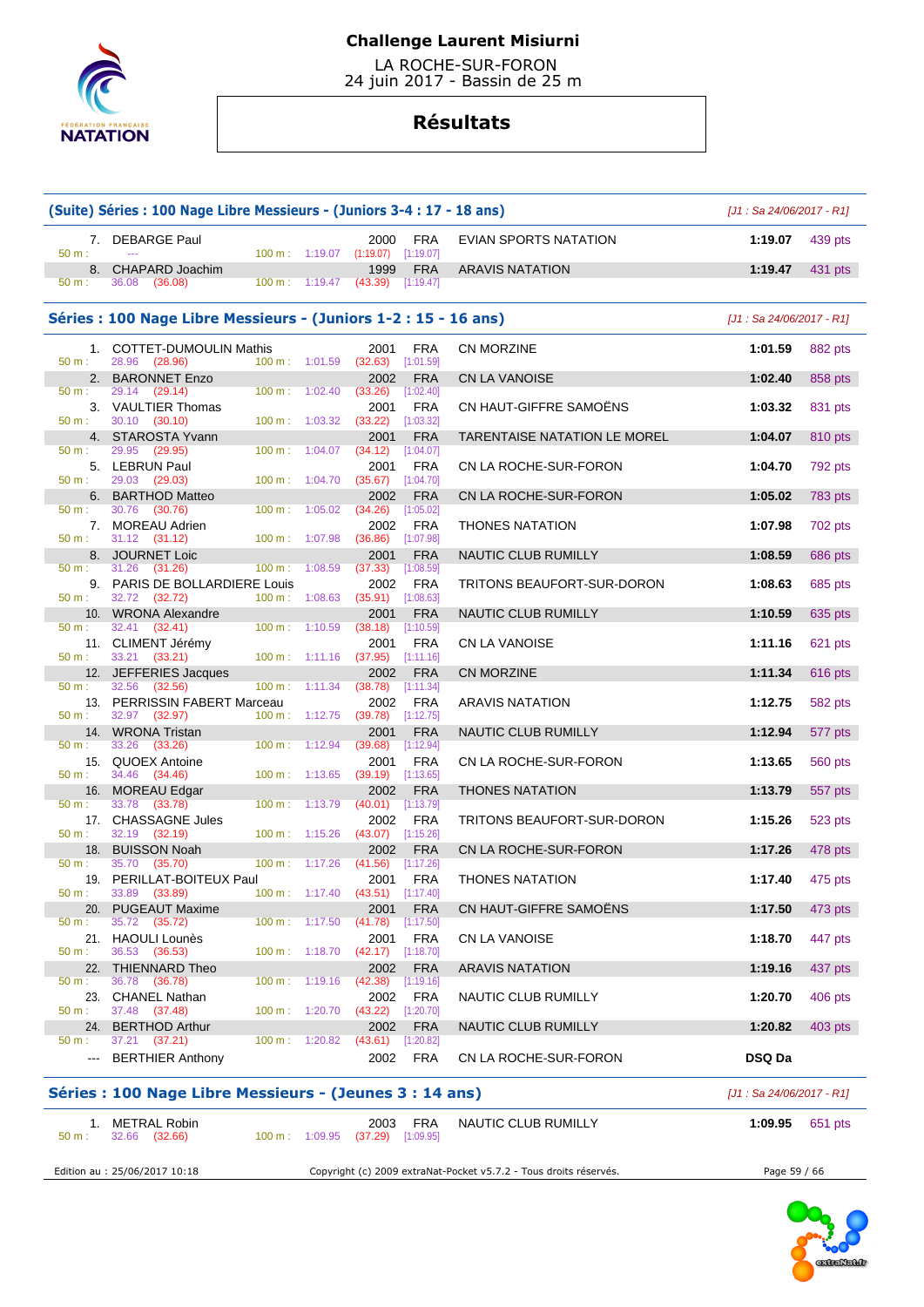

 LA ROCHE-SUR-FORON 24 juin 2017 - Bassin de 25 m

# **Résultats**

# **(Suite) Séries : 100 Nage Libre Messieurs - (Jeunes 3 : 14 ans)** [J1 : Sa 24/06/2017 - R1]

| 2. BEYLARD OZEROFF Matthieu<br>2003<br><b>FRA</b><br>CN LA ROCHE-SUR-FORON<br>1:12.07<br>$100 \text{ m}: 1:12.07$ (37.09)<br>50 m:<br>34.98 (34.98)<br>[1:12.07]<br>3. FOUSSADIER Lancelin<br>2003<br><b>FRA</b><br>CN LA ROCHE-SUR-FORON<br>1:12.25<br>33.77 (33.77) 100 m : 1:12.25 (38.48) [1:12.25]<br>50 m:<br>4. MONET VIDONNE Roland<br>CN LA ROCHE-SUR-FORON<br>1:12.46<br>2003<br><b>FRA</b><br>34.64 (34.64)<br>$100 \text{ m}$ : 1:12.46<br>(37.82)<br>50 m:<br>[1:12.46]<br>5. BELLAHCENE Yanis<br><b>FRA</b><br>CN LA ROCHE-SUR-FORON<br>2003<br>1:13.80<br>34.40 (34.40)<br>50 m:<br>$100 \text{ m}: 1:13.80$<br>(39.40)<br>[1:13.80]<br>6. MOTTIER Antonin<br><b>THONES NATATION</b><br><b>FRA</b><br>1:14.55<br>2003<br>35.02 (35.02)<br>$100 \text{ m}: 1:14.55$ (39.53)<br>[1:14.55]<br>50 m:<br>CN HAUT-GIFFRE SAMOËNS<br>7. WILMOT Jack<br>2003<br><b>GBR</b><br>1:15.77<br>(40.20)<br>50 m:<br>35.57 (35.57)<br>$100 m$ : 1:15.77<br>[1:15.77]<br>8. MARULIER Etienne<br><b>FRA</b><br><b>EVIAN SPORTS NATATION</b><br>1:17.38<br>2003<br>35.85 (35.85)<br>100 m: 1:17.38<br>(41.53)<br>[1:17.38]<br>$50 \text{ m}$ :<br>CN HAUT-GIFFRE SAMOËNS<br><b>FRA</b><br>9. ROUTIN Hugo<br>2003<br>1:23.89<br>37.24 (37.24)<br>100 m: 1:23.89 (46.65) [1:23.89]<br>$50 m$ :<br>10. PHILIPPE Oscar<br>CN LA ROCHE-SUR-FORON<br>2003<br><b>FRA</b><br>1:24.54<br>38.65 (38.65)<br>$100 \text{ m}: 1:24.54$<br>(45.89)<br>[1:24.54]<br>50 m:<br>11. CHARLES Mathieu<br><b>THONES NATATION</b><br>2003<br><b>FRA</b><br>1:25.58<br>40.32 (40.32)<br>$100 \text{ m}: 1:25.58$ (45.26)<br>$50 m$ :<br>[1:25.58]<br>12. GOY Noah<br>2003<br><b>FRA</b><br><b>THONES NATATION</b><br>1:28.41<br>41.01 (41.01)<br>$100 \text{ m}$ : 1:28.41<br>(47.40)<br>$50 \text{ m}$ :<br>[1:28.41]<br>13. AGNANS Jules<br>2003<br><b>FRA</b><br><b>THONES NATATION</b><br>1:34.25<br>43.49 (43.49)<br>100 m: 1:34.25<br>$(50.76)$ [1:34.25]<br>$50 m$ :<br>CN LA ROCHE-SUR-FORON<br>14. CHARCUSET Theo<br>2003<br><b>FRA</b><br>1:38.13<br>$100 \text{ m}$ : 1:38.13<br>42.03 (42.03)<br>(56.10)<br>50 m:<br>[1:38.13]<br>15. GUINET-DANNONAY Raoul<br><b>FRA</b><br>2003<br>NAUTIC CLUB RUMILLY<br>1:38.55<br>100 m: 1:38.55 (54.79)<br>$50 m$ :<br>43.76 (43.76)<br>[1:38.55]<br>CN LA ROCHE-SUR-FORON<br>16. JULLIARD Jeremy<br><b>FRA</b><br>1:39.76<br>2003<br>45.29 (45.29) 100 m : 1:39.76<br>50 m:<br>(54.47)<br>[1:39.76] |           |
|-----------------------------------------------------------------------------------------------------------------------------------------------------------------------------------------------------------------------------------------------------------------------------------------------------------------------------------------------------------------------------------------------------------------------------------------------------------------------------------------------------------------------------------------------------------------------------------------------------------------------------------------------------------------------------------------------------------------------------------------------------------------------------------------------------------------------------------------------------------------------------------------------------------------------------------------------------------------------------------------------------------------------------------------------------------------------------------------------------------------------------------------------------------------------------------------------------------------------------------------------------------------------------------------------------------------------------------------------------------------------------------------------------------------------------------------------------------------------------------------------------------------------------------------------------------------------------------------------------------------------------------------------------------------------------------------------------------------------------------------------------------------------------------------------------------------------------------------------------------------------------------------------------------------------------------------------------------------------------------------------------------------------------------------------------------------------------------------------------------------------------------------------------------------------------------------------------------------------------------------------------------------------------------------------------------------------------------------------------------------------------------------------------------------------------|-----------|
|                                                                                                                                                                                                                                                                                                                                                                                                                                                                                                                                                                                                                                                                                                                                                                                                                                                                                                                                                                                                                                                                                                                                                                                                                                                                                                                                                                                                                                                                                                                                                                                                                                                                                                                                                                                                                                                                                                                                                                                                                                                                                                                                                                                                                                                                                                                                                                                                                             | 598 pts   |
|                                                                                                                                                                                                                                                                                                                                                                                                                                                                                                                                                                                                                                                                                                                                                                                                                                                                                                                                                                                                                                                                                                                                                                                                                                                                                                                                                                                                                                                                                                                                                                                                                                                                                                                                                                                                                                                                                                                                                                                                                                                                                                                                                                                                                                                                                                                                                                                                                             |           |
|                                                                                                                                                                                                                                                                                                                                                                                                                                                                                                                                                                                                                                                                                                                                                                                                                                                                                                                                                                                                                                                                                                                                                                                                                                                                                                                                                                                                                                                                                                                                                                                                                                                                                                                                                                                                                                                                                                                                                                                                                                                                                                                                                                                                                                                                                                                                                                                                                             | 594 pts   |
|                                                                                                                                                                                                                                                                                                                                                                                                                                                                                                                                                                                                                                                                                                                                                                                                                                                                                                                                                                                                                                                                                                                                                                                                                                                                                                                                                                                                                                                                                                                                                                                                                                                                                                                                                                                                                                                                                                                                                                                                                                                                                                                                                                                                                                                                                                                                                                                                                             |           |
|                                                                                                                                                                                                                                                                                                                                                                                                                                                                                                                                                                                                                                                                                                                                                                                                                                                                                                                                                                                                                                                                                                                                                                                                                                                                                                                                                                                                                                                                                                                                                                                                                                                                                                                                                                                                                                                                                                                                                                                                                                                                                                                                                                                                                                                                                                                                                                                                                             | 589 pts   |
|                                                                                                                                                                                                                                                                                                                                                                                                                                                                                                                                                                                                                                                                                                                                                                                                                                                                                                                                                                                                                                                                                                                                                                                                                                                                                                                                                                                                                                                                                                                                                                                                                                                                                                                                                                                                                                                                                                                                                                                                                                                                                                                                                                                                                                                                                                                                                                                                                             |           |
|                                                                                                                                                                                                                                                                                                                                                                                                                                                                                                                                                                                                                                                                                                                                                                                                                                                                                                                                                                                                                                                                                                                                                                                                                                                                                                                                                                                                                                                                                                                                                                                                                                                                                                                                                                                                                                                                                                                                                                                                                                                                                                                                                                                                                                                                                                                                                                                                                             | 557 pts   |
|                                                                                                                                                                                                                                                                                                                                                                                                                                                                                                                                                                                                                                                                                                                                                                                                                                                                                                                                                                                                                                                                                                                                                                                                                                                                                                                                                                                                                                                                                                                                                                                                                                                                                                                                                                                                                                                                                                                                                                                                                                                                                                                                                                                                                                                                                                                                                                                                                             |           |
|                                                                                                                                                                                                                                                                                                                                                                                                                                                                                                                                                                                                                                                                                                                                                                                                                                                                                                                                                                                                                                                                                                                                                                                                                                                                                                                                                                                                                                                                                                                                                                                                                                                                                                                                                                                                                                                                                                                                                                                                                                                                                                                                                                                                                                                                                                                                                                                                                             | 539 pts   |
|                                                                                                                                                                                                                                                                                                                                                                                                                                                                                                                                                                                                                                                                                                                                                                                                                                                                                                                                                                                                                                                                                                                                                                                                                                                                                                                                                                                                                                                                                                                                                                                                                                                                                                                                                                                                                                                                                                                                                                                                                                                                                                                                                                                                                                                                                                                                                                                                                             |           |
|                                                                                                                                                                                                                                                                                                                                                                                                                                                                                                                                                                                                                                                                                                                                                                                                                                                                                                                                                                                                                                                                                                                                                                                                                                                                                                                                                                                                                                                                                                                                                                                                                                                                                                                                                                                                                                                                                                                                                                                                                                                                                                                                                                                                                                                                                                                                                                                                                             | 511 pts   |
|                                                                                                                                                                                                                                                                                                                                                                                                                                                                                                                                                                                                                                                                                                                                                                                                                                                                                                                                                                                                                                                                                                                                                                                                                                                                                                                                                                                                                                                                                                                                                                                                                                                                                                                                                                                                                                                                                                                                                                                                                                                                                                                                                                                                                                                                                                                                                                                                                             |           |
|                                                                                                                                                                                                                                                                                                                                                                                                                                                                                                                                                                                                                                                                                                                                                                                                                                                                                                                                                                                                                                                                                                                                                                                                                                                                                                                                                                                                                                                                                                                                                                                                                                                                                                                                                                                                                                                                                                                                                                                                                                                                                                                                                                                                                                                                                                                                                                                                                             | 475 pts   |
|                                                                                                                                                                                                                                                                                                                                                                                                                                                                                                                                                                                                                                                                                                                                                                                                                                                                                                                                                                                                                                                                                                                                                                                                                                                                                                                                                                                                                                                                                                                                                                                                                                                                                                                                                                                                                                                                                                                                                                                                                                                                                                                                                                                                                                                                                                                                                                                                                             |           |
|                                                                                                                                                                                                                                                                                                                                                                                                                                                                                                                                                                                                                                                                                                                                                                                                                                                                                                                                                                                                                                                                                                                                                                                                                                                                                                                                                                                                                                                                                                                                                                                                                                                                                                                                                                                                                                                                                                                                                                                                                                                                                                                                                                                                                                                                                                                                                                                                                             | 344 pts   |
|                                                                                                                                                                                                                                                                                                                                                                                                                                                                                                                                                                                                                                                                                                                                                                                                                                                                                                                                                                                                                                                                                                                                                                                                                                                                                                                                                                                                                                                                                                                                                                                                                                                                                                                                                                                                                                                                                                                                                                                                                                                                                                                                                                                                                                                                                                                                                                                                                             |           |
|                                                                                                                                                                                                                                                                                                                                                                                                                                                                                                                                                                                                                                                                                                                                                                                                                                                                                                                                                                                                                                                                                                                                                                                                                                                                                                                                                                                                                                                                                                                                                                                                                                                                                                                                                                                                                                                                                                                                                                                                                                                                                                                                                                                                                                                                                                                                                                                                                             | 332 pts   |
|                                                                                                                                                                                                                                                                                                                                                                                                                                                                                                                                                                                                                                                                                                                                                                                                                                                                                                                                                                                                                                                                                                                                                                                                                                                                                                                                                                                                                                                                                                                                                                                                                                                                                                                                                                                                                                                                                                                                                                                                                                                                                                                                                                                                                                                                                                                                                                                                                             |           |
|                                                                                                                                                                                                                                                                                                                                                                                                                                                                                                                                                                                                                                                                                                                                                                                                                                                                                                                                                                                                                                                                                                                                                                                                                                                                                                                                                                                                                                                                                                                                                                                                                                                                                                                                                                                                                                                                                                                                                                                                                                                                                                                                                                                                                                                                                                                                                                                                                             | 314 pts   |
|                                                                                                                                                                                                                                                                                                                                                                                                                                                                                                                                                                                                                                                                                                                                                                                                                                                                                                                                                                                                                                                                                                                                                                                                                                                                                                                                                                                                                                                                                                                                                                                                                                                                                                                                                                                                                                                                                                                                                                                                                                                                                                                                                                                                                                                                                                                                                                                                                             |           |
|                                                                                                                                                                                                                                                                                                                                                                                                                                                                                                                                                                                                                                                                                                                                                                                                                                                                                                                                                                                                                                                                                                                                                                                                                                                                                                                                                                                                                                                                                                                                                                                                                                                                                                                                                                                                                                                                                                                                                                                                                                                                                                                                                                                                                                                                                                                                                                                                                             | 265 pts   |
|                                                                                                                                                                                                                                                                                                                                                                                                                                                                                                                                                                                                                                                                                                                                                                                                                                                                                                                                                                                                                                                                                                                                                                                                                                                                                                                                                                                                                                                                                                                                                                                                                                                                                                                                                                                                                                                                                                                                                                                                                                                                                                                                                                                                                                                                                                                                                                                                                             |           |
|                                                                                                                                                                                                                                                                                                                                                                                                                                                                                                                                                                                                                                                                                                                                                                                                                                                                                                                                                                                                                                                                                                                                                                                                                                                                                                                                                                                                                                                                                                                                                                                                                                                                                                                                                                                                                                                                                                                                                                                                                                                                                                                                                                                                                                                                                                                                                                                                                             | 179 pts   |
|                                                                                                                                                                                                                                                                                                                                                                                                                                                                                                                                                                                                                                                                                                                                                                                                                                                                                                                                                                                                                                                                                                                                                                                                                                                                                                                                                                                                                                                                                                                                                                                                                                                                                                                                                                                                                                                                                                                                                                                                                                                                                                                                                                                                                                                                                                                                                                                                                             |           |
|                                                                                                                                                                                                                                                                                                                                                                                                                                                                                                                                                                                                                                                                                                                                                                                                                                                                                                                                                                                                                                                                                                                                                                                                                                                                                                                                                                                                                                                                                                                                                                                                                                                                                                                                                                                                                                                                                                                                                                                                                                                                                                                                                                                                                                                                                                                                                                                                                             | $131$ pts |
|                                                                                                                                                                                                                                                                                                                                                                                                                                                                                                                                                                                                                                                                                                                                                                                                                                                                                                                                                                                                                                                                                                                                                                                                                                                                                                                                                                                                                                                                                                                                                                                                                                                                                                                                                                                                                                                                                                                                                                                                                                                                                                                                                                                                                                                                                                                                                                                                                             |           |
|                                                                                                                                                                                                                                                                                                                                                                                                                                                                                                                                                                                                                                                                                                                                                                                                                                                                                                                                                                                                                                                                                                                                                                                                                                                                                                                                                                                                                                                                                                                                                                                                                                                                                                                                                                                                                                                                                                                                                                                                                                                                                                                                                                                                                                                                                                                                                                                                                             | $126$ pts |
|                                                                                                                                                                                                                                                                                                                                                                                                                                                                                                                                                                                                                                                                                                                                                                                                                                                                                                                                                                                                                                                                                                                                                                                                                                                                                                                                                                                                                                                                                                                                                                                                                                                                                                                                                                                                                                                                                                                                                                                                                                                                                                                                                                                                                                                                                                                                                                                                                             |           |
|                                                                                                                                                                                                                                                                                                                                                                                                                                                                                                                                                                                                                                                                                                                                                                                                                                                                                                                                                                                                                                                                                                                                                                                                                                                                                                                                                                                                                                                                                                                                                                                                                                                                                                                                                                                                                                                                                                                                                                                                                                                                                                                                                                                                                                                                                                                                                                                                                             | $113$ pts |
|                                                                                                                                                                                                                                                                                                                                                                                                                                                                                                                                                                                                                                                                                                                                                                                                                                                                                                                                                                                                                                                                                                                                                                                                                                                                                                                                                                                                                                                                                                                                                                                                                                                                                                                                                                                                                                                                                                                                                                                                                                                                                                                                                                                                                                                                                                                                                                                                                             |           |
| CN HAUT-GIFFRE SAMOËNS<br><b>MOGENIER Maxence</b><br><b>DNS</b> dec<br>2003<br><b>FRA</b>                                                                                                                                                                                                                                                                                                                                                                                                                                                                                                                                                                                                                                                                                                                                                                                                                                                                                                                                                                                                                                                                                                                                                                                                                                                                                                                                                                                                                                                                                                                                                                                                                                                                                                                                                                                                                                                                                                                                                                                                                                                                                                                                                                                                                                                                                                                                   |           |

### **Séries : 100 Nage Libre Messieurs - (Jeunes 2 : 13 ans)** [J1 : Sa 24/06/2017 - R1]

| $50 m$ :               | BERNARD Mattéo<br>32.54 (32.54) | $100 \text{ m}$ : | 1:08.79 | 2004<br>(36.25) | <b>FRA</b><br>[1:08.79] | TRITONS BEAUFORT-SUR-DORON | 1:08.79        | 681 pts |
|------------------------|---------------------------------|-------------------|---------|-----------------|-------------------------|----------------------------|----------------|---------|
|                        | 2. COEMET Axel                  |                   |         | 2004            | <b>FRA</b>              | <b>THONES NATATION</b>     | 1:20.90        | 402 pts |
| $50 m$ :               | 40.00<br>(40.00)                | 100 m:            | 1:20.90 | (40.90)         | [1:20.90]               |                            |                |         |
| 3.                     | <b>JAQUIER Elian</b>            |                   |         | 2004            | FRA                     | CN LA ROCHE-SUR-FORON      | 1:23.58        | 350 pts |
| $50 m$ :               | 40.62 (40.62)                   | $100 \text{ m}$ : | 1:23.58 | (42.96)         | [1:23.58]               |                            |                |         |
|                        | 4. CROS Arthur                  |                   |         | 2004            | <b>FRA</b>              | <b>ARAVIS NATATION</b>     | 1:24.97        | 324 pts |
| $50 m$ :               | (39.69)<br>39.69                | 100 m:            | 1:24.97 | (45.28)         | [1:24.97]               |                            |                |         |
|                        | 5. RADU Nicolas                 |                   |         | 2004            | <b>FRA</b>              | CN LA VANOISE              | 1:25.32        | 318 pts |
| $50 m$ :               | 40.03 (40.03)                   | $100 \text{ m}$ : | 1:25.32 | (45.29)         | [1:25.32]               |                            |                |         |
|                        | 6. DIAS Nelson                  |                   |         | 2004            | <b>FRA</b>              | CN LA ROCHE-SUR-FORON      | 1:28.79        | 259 pts |
| $50 m$ :               | 40.65<br>(40.65)                | 100 m:            | 1:28.79 | (48.14)         | [1:28.79]               |                            |                |         |
| $7_{\circ}$            | <b>TORRISI Noa</b>              |                   |         | 2004            | <b>FRA</b>              | NAUTIC CLUB RUMILLY        | 1:48.38        | 40 pts  |
| $50 m$ :               | 47.82 (47.82)                   | 100 m:            | 1:48.38 | (1:00.56)       | [1:48.38]               |                            |                |         |
| $\cdots$               | QUOEX Pierre                    |                   |         | 2004            | <b>FRA</b>              | CN LA ROCHE-SUR-FORON      | <b>DSQ Da</b>  |         |
| $\qquad \qquad \cdots$ | <b>GUERET Thomas</b>            |                   |         | 2004            | <b>FRA</b>              | TRITONS BEAUFORT-SUR-DORON | <b>DNS</b> dec |         |

# **Séries : 100 Nage Libre Messieurs - (Jeunes 1 : 12 ans)** [J1 : Sa 24/06/2017 - R1]

| 1. CHANEL Cyril<br>37.71 (37.71)<br>$50 m$ : | 1:20.91<br>$100 \text{ m}$ : | <b>FRA</b><br>2005<br>[1:20.91]<br>(43.20) | NAUTIC CLUB RUMILLY                                               | 1:20.91      | 402 pts   |
|----------------------------------------------|------------------------------|--------------------------------------------|-------------------------------------------------------------------|--------------|-----------|
| 2. BAUR Emile                                |                              | <b>FRA</b><br>2005                         | <b>ARAVIS NATATION</b>                                            | 1:26.51      | 297 pts   |
| 39.93<br>(39.93)<br>$50 m$ :                 | $100 \text{ m}$ :<br>1:26.51 | [1:26.51]<br>(46.58)                       |                                                                   |              |           |
| 3. ESPANA JIMENEZ Vincent                    |                              | <b>FRA</b><br>2005                         | CN LA ROCHE-SUR-FORON                                             | 1:29.40      | 250 pts   |
| 41.94 (41.94)<br>$50 \text{ m}$ :            | $100 \text{ m}$ : 1:29.40    | (47.46)<br>[1:29.40]                       |                                                                   |              |           |
| <b>THIENNARD Pierre</b><br>4 <sup>1</sup>    |                              | <b>FRA</b><br>2005                         | <b>ARAVIS NATATION</b>                                            | 1:33.16      | $194$ pts |
| 44.82<br>(44.82)<br>$50 m$ :                 | $100 \text{ m}$ :<br>1:33.16 | (48.34)<br>[1:33.16]                       |                                                                   |              |           |
| Edition au : 25/06/2017 10:18                |                              |                                            | Copyright (c) 2009 extraNat-Pocket v5.7.2 - Tous droits réservés. | Page 60 / 66 |           |

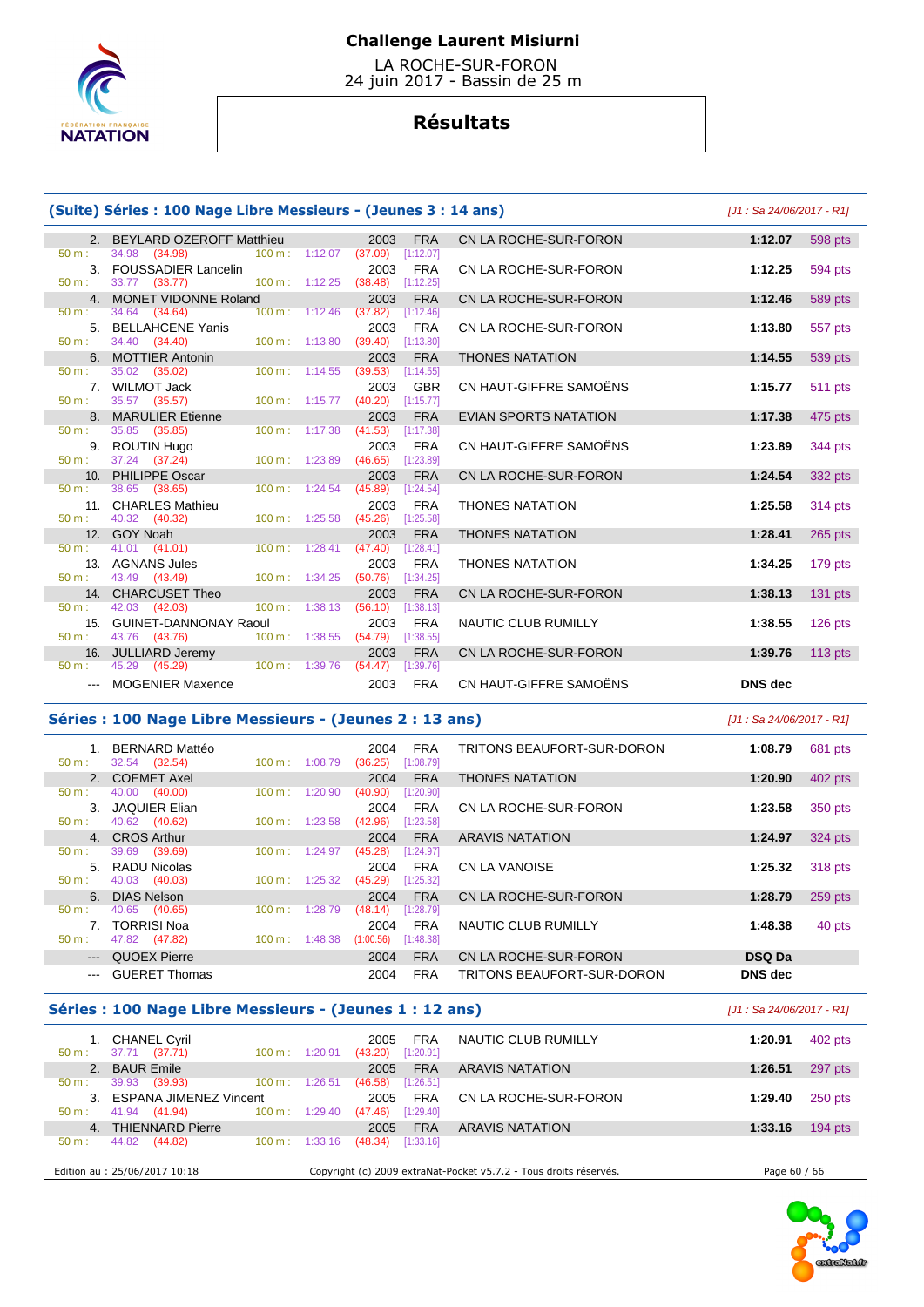

 LA ROCHE-SUR-FORON 24 juin 2017 - Bassin de 25 m

# **Résultats**

|                             | (Suite) Séries : 100 Nage Libre Messieurs - (Jeunes 1 : 12 ans) |         |                                              |                        |                |           |  |  |  |  |  |
|-----------------------------|-----------------------------------------------------------------|---------|----------------------------------------------|------------------------|----------------|-----------|--|--|--|--|--|
| 5.<br>$50 m$ :              | LE MOULNIER Theophile<br>42.91 (42.91)<br>100 m:                | 1:33.36 | 2005<br>FRA<br>[1:33.36]<br>(50.45)          | CN LA ROCHE-SUR-FORON  | 1:33.36        | $191$ pts |  |  |  |  |  |
| 6.<br>$50 m$ :              | <b>WILMOT Toby</b><br>43.32 (43.32)<br>$100 \text{ m}$ :        | 1:35.12 | <b>GBR</b><br>2005<br>(51.80)<br>[1:35.12]   | CN HAUT-GIFFRE SAMOËNS | 1:35.12        | $167$ pts |  |  |  |  |  |
| 7.<br>$50 m$ :              | MAISTRE Joseph<br>50.84 (50.84)<br>$100 \text{ m}$ :            | 1:45.57 | <b>FRA</b><br>2005<br>(54.73)<br>[1:45.57]   | <b>ARAVIS NATATION</b> | 1:45.57        | 60 pts    |  |  |  |  |  |
| $50 m$ :                    | 8. CHANTRAINE Benjamin<br>50.50 (50.50)<br>100 m:               | 1:46.84 | <b>FRA</b><br>2005<br>(56.34)<br>[1:46.84]   | <b>THONES NATATION</b> | 1:46.84        | 50 pts    |  |  |  |  |  |
| 9.<br>$50 m$ :              | <b>GOY Lucas</b><br>58.76 (58.76)<br>$100 \text{ m}$ :          | 2:01.70 | <b>FRA</b><br>2005<br>(1:02.94)<br>[2:01.70] | THONES NATATION        | 2:01.70        | 1 pt      |  |  |  |  |  |
| 10 <sub>1</sub><br>$50 m$ : | <b>BERTIN Léo</b><br>$1:00.51$ $(1:00.51)$<br>100 m:            | 2:03.78 | <b>FRA</b><br>2005<br>(1:03.27)<br>[2:03.78] | <b>THONES NATATION</b> | 2:03.78        | 1 pt      |  |  |  |  |  |
| $50 m$ :                    | <b>FAVRE REGUILLON Corentin</b><br>100 m:<br>$- - -$            | 2:11.56 | <b>FRA</b><br>2005<br>(2:11.56)<br>[2:11.56] | <b>THONES NATATION</b> | 2:11.56        | 1 pt      |  |  |  |  |  |
| $\qquad \qquad -\qquad -$   | <b>FOUCAULT Maé</b>                                             |         | <b>FRA</b><br>2005                           | CN LA ROCHE-SUR-FORON  | <b>DNS</b> dec |           |  |  |  |  |  |

### **Séries : 100 Nage Libre Messieurs - (Séniors : 19 ans et plus)** [J1 : Sa 24/06/2017 - R1]

 1. BERDUGO Yohann 1996 FRA TRITONS BEAUFORT-SUR-DORON **1:01.18** 894 pts 50 m : 28.95 (28.95) 100 m : 1:01.18 (32.23) [1:01.18] 2. GAIDIOZ Kevin **1987 FRA THONES NATATION 1:01.57 1:01.57 882 pts 1:01.57 1:01.57 1:01.57 1:01.57 1:01.57 1:01.57 1:01.57 1:01.57 1:01.57 1:01.57 1:01.57 1:01.57 1:01.57 1:01.57 1:01.57** 50 m : 28.56 (28.56) 100 m : 1:01.57 (33.01) [1:01.57] 3. LEGON Nicolas 1992 FRA ARAVIS NATATION **1:03.33** 831 pts 29.83 (29.83) 4. FLEURY Xavier 1977 FRA NAUTIC CLUB RUMILLY **1:06.13** 752 pts 50 m : 31.65 (31.65) 100 m : 1:06.13 (34.48) [1:06.13] 5. POTIE Felix 1998 FRA THONES NATATION **1:06.21** 750 pts 50 m : 29.85 (29.85) 100 m : 1:06.21 (36.36) [1:06.21] 6. BARBIER Julian 1998 FRA THONES NATATION **1:10.52** 637 pts 32.80 (32.80) --- BUISSON Killyan 1998 FRA CN LA ROCHE-SUR-FORON **DNS dec**  --- WILMOT Robert 1971 GBR CN HAUT-GIFFRE SAMOËNS **DNS dec** 

### **Séries : 100 Nage Libre Messieurs - (Juniors 3-4 : 17 - 18 ans)** [J1 : Sa 24/06/2017 - R1]

 1. LOMBARD Théo 2000 FRA CN LA ROCHE-SUR-FORON **59.35** 950 pts 27.71 (27.71) 2. COEMET Tom 2000 FRA THONES NATATION **1:01.71** 878 pts **1:01.71** 878 pts **1:01.71 1:01.71 1:01.71 1:01.71 1:01.71 1:01.71 1:01.71 1:01.71 1:01.71 1:01.71 1:01.71 1:01.71 1:01.71 1:01.71 1:01.7** 50 m : 28.76 (28.76) 100 m : 1:01.71 (32.95) [1:01.71] 3. SAGE Matthieu 1999 FRA NAUTIC CLUB RUMILLY **1:08.89** 678 pts 50 m : 32.23 (32.23) 100 m : 1:08.89 (36.66) [1:08.89] 4. RALPH Anthony 2000 FRA THONES NATATION **1:11.76** 606 pts 50 m : 32.84 (32.84) 100 m : 1:11.76 (38.92) [1:11.76] 5. SERVOZ Mathis 2000 FRA EVIAN SPORTS NATATION **1:12.67** 584 pts  $1:12.67$  6. ASSIE Antoine 2000 FRA CN LA ROCHE-SUR-FORON **1:13.02** 575 pts 50 m : 31.85 (31.85) 100 m : 1:13.02 (41.17) [1:13.02] 7. DEBARGE Paul 2000 FRA EVIAN SPORTS NATATION **1:19.07** 439 pts 50 m : --- 100 m : 1:19.07 (1:19.07) [1:19.07] 8. CHAPARD Joachim 1999 FRA ARAVIS NATATION **1:19.47 1:19.47** 431 pts **1:09 1:19.47 1:19.47 1:19.47 1:19.47 1:19.47 1:19.47 1:19.47 1:19.47 1:19.47 1:19.47 1:19.47 1:19.47 1:19.47 1:19.47 1:19** 36.08 (36.08) 100 m : 1:19.47 (43.39)

### **Séries : 100 Nage Libre Messieurs - (Juniors 1-2 : 15 - 16 ans)** [J1 : Sa 24/06/2017 - R1]

| 50 m:            | 1. COTTET-DUMOULIN Mathis<br>28.96 (28.96) |                          | $100 \text{ m}: 1:01.59$ (32.63) | 2001    | FRA<br>[1:01.59] | CN MORZINE             | 1:01.59 | 882 pts |
|------------------|--------------------------------------------|--------------------------|----------------------------------|---------|------------------|------------------------|---------|---------|
|                  | 2. BARONNET Enzo                           |                          |                                  | 2002    | <b>FRA</b>       | CN LA VANOISE          | 1:02.40 | 858 pts |
| $50 \text{ m}$ : | 29.14 (29.14)                              | $100 \text{ m}: 1:02.40$ |                                  | (33.26) | [1:02.40]        |                        |         |         |
|                  | 3. VAULTIER Thomas                         |                          |                                  | 2001    | FRA              | CN HAUT-GIFFRE SAMOËNS | 1:03.32 | 831 pts |
| $50 m$ :         | 30.10 (30.10)                              |                          | $100 \text{ m}: 1:03.32$         | (33.22) | [1:03.32]        |                        |         |         |
|                  |                                            |                          |                                  |         |                  |                        |         |         |

Edition au : 25/06/2017 10:18 Copyright (c) 2009 extraNat-Pocket v5.7.2 - Tous droits réservés. Page 61 / 66

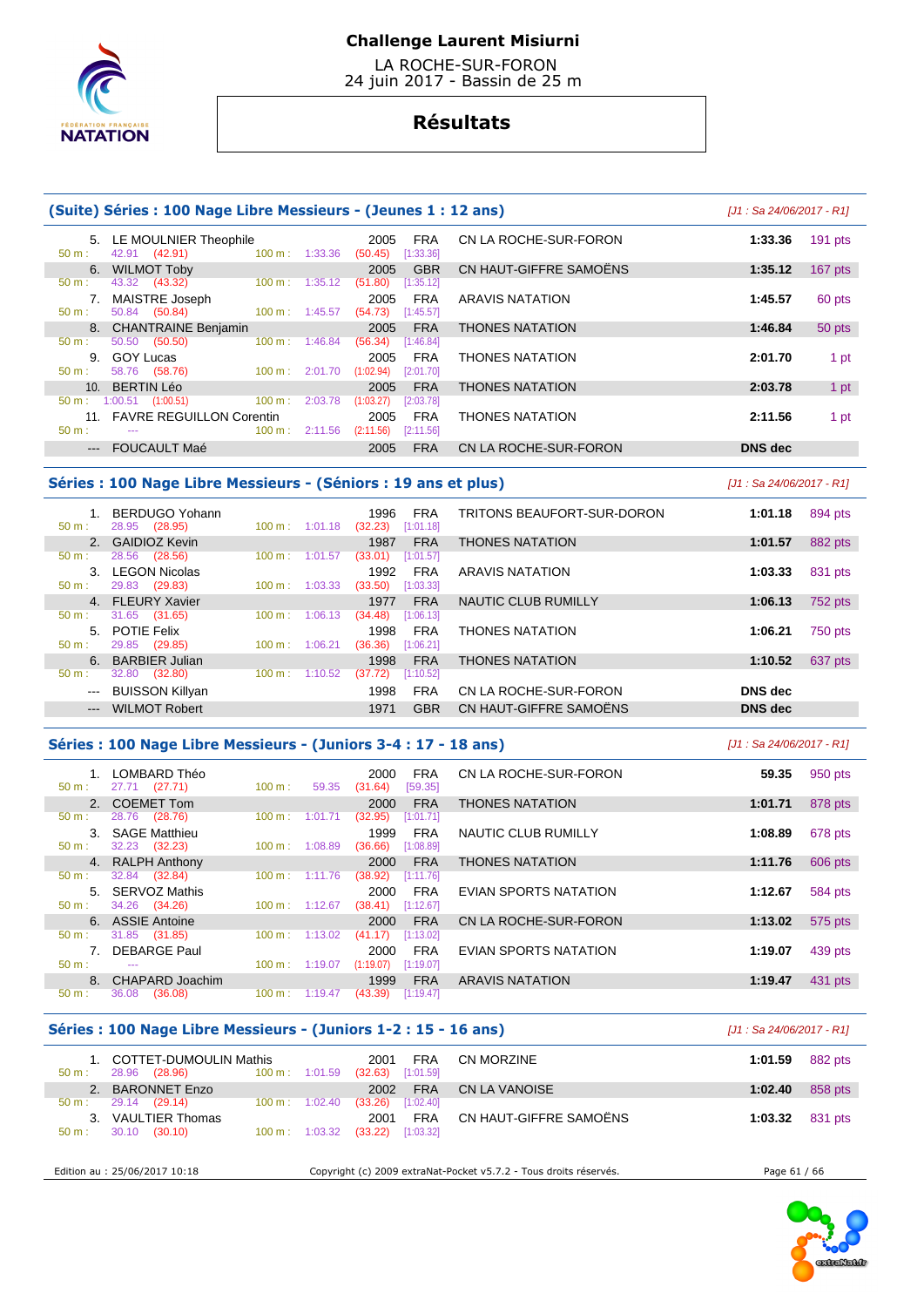

 LA ROCHE-SUR-FORON 24 juin 2017 - Bassin de 25 m

# **Résultats**

|                                                                                                                                                                                                                                                                                                                                                                                                                                                                            | (Suite) Séries : 100 Nage Libre Messieurs - (Juniors 1-2 : 15 - 16 ans) |                           |                                            |                              |                           |         |  |  |  |
|----------------------------------------------------------------------------------------------------------------------------------------------------------------------------------------------------------------------------------------------------------------------------------------------------------------------------------------------------------------------------------------------------------------------------------------------------------------------------|-------------------------------------------------------------------------|---------------------------|--------------------------------------------|------------------------------|---------------------------|---------|--|--|--|
|                                                                                                                                                                                                                                                                                                                                                                                                                                                                            | 4. STAROSTA Yvann                                                       |                           | <b>FRA</b><br>2001                         | TARENTAISE NATATION LE MOREL | 1:04.07                   | 810 pts |  |  |  |
| $50 m$ :                                                                                                                                                                                                                                                                                                                                                                                                                                                                   | 29.95 (29.95)<br>$100 \text{ m}$ :                                      | 1:04.07                   | (34.12)<br>[1:04.07]                       |                              |                           |         |  |  |  |
|                                                                                                                                                                                                                                                                                                                                                                                                                                                                            | 5. LEBRUN Paul                                                          |                           | 2001<br><b>FRA</b>                         | CN LA ROCHE-SUR-FORON        | 1:04.70                   | 792 pts |  |  |  |
| 50 m:                                                                                                                                                                                                                                                                                                                                                                                                                                                                      | 29.03 (29.03)                                                           | 100 m: 1:04.70            | $(35.67)$ [1:04.70]                        |                              |                           |         |  |  |  |
| 6.                                                                                                                                                                                                                                                                                                                                                                                                                                                                         | <b>BARTHOD Matteo</b>                                                   |                           | 2002<br><b>FRA</b>                         | CN LA ROCHE-SUR-FORON        | 1:05.02                   | 783 pts |  |  |  |
| 50 m:                                                                                                                                                                                                                                                                                                                                                                                                                                                                      | 30.76<br>(30.76)<br>$100 \text{ m}$ :                                   | 1:05.02                   | (34.26)<br>[1:05.02]                       |                              |                           |         |  |  |  |
| 50 m:                                                                                                                                                                                                                                                                                                                                                                                                                                                                      | 7. MOREAU Adrien                                                        | 100 m: 1:07.98            | 2002<br><b>FRA</b><br>(36.86)              | <b>THONES NATATION</b>       | 1:07.98                   | 702 pts |  |  |  |
| 8.                                                                                                                                                                                                                                                                                                                                                                                                                                                                         | 31.12 (31.12)<br><b>JOURNET Loic</b>                                    |                           | [1:07.98]<br>2001<br><b>FRA</b>            | NAUTIC CLUB RUMILLY          | 1:08.59                   | 686 pts |  |  |  |
| 50 m:                                                                                                                                                                                                                                                                                                                                                                                                                                                                      | 31.26<br>(31.26)<br>100 m:                                              | 1:08.59                   | (37.33)<br>[1:08.59]                       |                              |                           |         |  |  |  |
|                                                                                                                                                                                                                                                                                                                                                                                                                                                                            | 9. PARIS DE BOLLARDIERE Louis                                           |                           | 2002<br><b>FRA</b>                         | TRITONS BEAUFORT-SUR-DORON   | 1:08.63                   | 685 pts |  |  |  |
| 50 m:                                                                                                                                                                                                                                                                                                                                                                                                                                                                      | 32.72 (32.72)                                                           | $100 \text{ m}$ : 1:08.63 | $(35.91)$ [1:08.63]                        |                              |                           |         |  |  |  |
| 10.                                                                                                                                                                                                                                                                                                                                                                                                                                                                        | <b>WRONA Alexandre</b>                                                  |                           | <b>FRA</b><br>2001                         | NAUTIC CLUB RUMILLY          | 1:10.59                   | 635 pts |  |  |  |
| 50 m:                                                                                                                                                                                                                                                                                                                                                                                                                                                                      | 32.41<br>(32.41)<br>$100 \text{ m}$ :                                   | 1:10.59                   | [1:10.59]<br>(38.18)                       |                              |                           |         |  |  |  |
|                                                                                                                                                                                                                                                                                                                                                                                                                                                                            | 11. CLIMENT Jérémy                                                      |                           | 2001<br><b>FRA</b>                         | <b>CN LA VANOISE</b>         | 1:11.16                   | 621 pts |  |  |  |
| $50 m$ :                                                                                                                                                                                                                                                                                                                                                                                                                                                                   | 33.21 (33.21)                                                           | $100 \text{ m}: 1:11.16$  | $(37.95)$ [1:11.16]                        |                              |                           |         |  |  |  |
|                                                                                                                                                                                                                                                                                                                                                                                                                                                                            | 12. JEFFERIES Jacques                                                   |                           | <b>FRA</b><br>2002                         | <b>CN MORZINE</b>            | 1:11.34                   | 616 pts |  |  |  |
| $50 m$ :                                                                                                                                                                                                                                                                                                                                                                                                                                                                   | 32.56<br>(32.56)<br>$100 \text{ m}$ :                                   | 1:11.34                   | [1:11.34]<br>(38.78)                       |                              |                           |         |  |  |  |
|                                                                                                                                                                                                                                                                                                                                                                                                                                                                            | 13. PERRISSIN FABERT Marceau                                            |                           | 2002<br><b>FRA</b>                         | <b>ARAVIS NATATION</b>       | 1:12.75                   | 582 pts |  |  |  |
| 50 m:                                                                                                                                                                                                                                                                                                                                                                                                                                                                      | 32.97 (32.97)                                                           | 100 m: 1:12.75            | $(39.78)$ [1:12.75]                        |                              |                           |         |  |  |  |
| 50 m:                                                                                                                                                                                                                                                                                                                                                                                                                                                                      | 14. WRONA Tristan<br>33.26<br>(33.26)                                   | $100 m$ : 1:12.94         | <b>FRA</b><br>2001<br>(39.68)<br>[1:12.94] | NAUTIC CLUB RUMILLY          | 1:12.94                   | 577 pts |  |  |  |
|                                                                                                                                                                                                                                                                                                                                                                                                                                                                            | 15. QUOEX Antoine                                                       |                           | 2001<br><b>FRA</b>                         | CN LA ROCHE-SUR-FORON        | 1:13.65                   | 560 pts |  |  |  |
| $50 m$ :                                                                                                                                                                                                                                                                                                                                                                                                                                                                   | 34.46 (34.46)                                                           | $100 \text{ m}: 1:13.65$  | $(39.19)$ [1:13.65]                        |                              |                           |         |  |  |  |
| 16.                                                                                                                                                                                                                                                                                                                                                                                                                                                                        | <b>MOREAU Edgar</b>                                                     |                           | <b>FRA</b><br>2002                         | <b>THONES NATATION</b>       | 1:13.79                   | 557 pts |  |  |  |
| 50 m:                                                                                                                                                                                                                                                                                                                                                                                                                                                                      | 33.78 (33.78)                                                           | 100 m: 1:13.79            | (40.01)<br>[1:13.79]                       |                              |                           |         |  |  |  |
|                                                                                                                                                                                                                                                                                                                                                                                                                                                                            | 17. CHASSAGNE Jules                                                     |                           | <b>FRA</b><br>2002                         | TRITONS BEAUFORT-SUR-DORON   | 1:15.26                   | 523 pts |  |  |  |
| 50 m:                                                                                                                                                                                                                                                                                                                                                                                                                                                                      | 32.19 (32.19)                                                           | 100 m: 1:15.26            | [1:15.26]<br>(43.07)                       |                              |                           |         |  |  |  |
| 18.                                                                                                                                                                                                                                                                                                                                                                                                                                                                        | <b>BUISSON Noah</b>                                                     |                           | <b>FRA</b><br>2002                         | CN LA ROCHE-SUR-FORON        | 1:17.26                   | 478 pts |  |  |  |
| 50 m:                                                                                                                                                                                                                                                                                                                                                                                                                                                                      | 35.70 (35.70)                                                           | 100 m: 1:17.26            | [1:17.26]<br>(41.56)                       |                              |                           |         |  |  |  |
|                                                                                                                                                                                                                                                                                                                                                                                                                                                                            | 19. PERILLAT-BOITEUX Paul                                               |                           | <b>FRA</b><br>2001                         | <b>THONES NATATION</b>       | 1:17.40                   | 475 pts |  |  |  |
| 50 m:                                                                                                                                                                                                                                                                                                                                                                                                                                                                      | 33.89 (33.89)                                                           | 100 m: 1:17.40            | (43.51)<br>[1:17.40]                       |                              |                           |         |  |  |  |
| 20.                                                                                                                                                                                                                                                                                                                                                                                                                                                                        | <b>PUGEAUT Maxime</b>                                                   |                           | <b>FRA</b><br>2001                         | CN HAUT-GIFFRE SAMOËNS       | 1:17.50                   | 473 pts |  |  |  |
| 50 m:                                                                                                                                                                                                                                                                                                                                                                                                                                                                      | 35.72 (35.72)<br>21. HAOULI Lounès                                      | 100 m: 1:17.50            | (41.78)<br>[1:17.50]<br><b>FRA</b><br>2001 | <b>CN LA VANOISE</b>         | 1:18.70                   | 447 pts |  |  |  |
| $50 m$ :                                                                                                                                                                                                                                                                                                                                                                                                                                                                   | 36.53<br>(36.53)                                                        | 100 m: 1:18.70            | [1:18.70]<br>(42.17)                       |                              |                           |         |  |  |  |
|                                                                                                                                                                                                                                                                                                                                                                                                                                                                            | 22. THIENNARD Theo                                                      |                           | <b>FRA</b><br>2002                         | <b>ARAVIS NATATION</b>       | 1:19.16                   | 437 pts |  |  |  |
| 50 m:                                                                                                                                                                                                                                                                                                                                                                                                                                                                      | 36.78<br>(36.78)                                                        | $100 \text{ m}: 1:19.16$  | (42.38)<br>[1:19.16]                       |                              |                           |         |  |  |  |
|                                                                                                                                                                                                                                                                                                                                                                                                                                                                            | 23. CHANEL Nathan                                                       |                           | <b>FRA</b><br>2002                         | NAUTIC CLUB RUMILLY          | 1:20.70                   | 406 pts |  |  |  |
| 50 m:                                                                                                                                                                                                                                                                                                                                                                                                                                                                      | 37.48<br>(37.48)                                                        | 100 m: 1:20.70            | (43.22)<br>[1:20.70]                       |                              |                           |         |  |  |  |
| 24.                                                                                                                                                                                                                                                                                                                                                                                                                                                                        | <b>BERTHOD Arthur</b>                                                   |                           | 2002<br><b>FRA</b>                         | <b>NAUTIC CLUB RUMILLY</b>   | 1:20.82                   | 403 pts |  |  |  |
| 50 m:                                                                                                                                                                                                                                                                                                                                                                                                                                                                      | 37.21 (37.21)                                                           | 100 m: 1:20.82            | $(43.61)$ [1:20.82]                        |                              |                           |         |  |  |  |
| $\frac{1}{2} \left( \frac{1}{2} \right) \left( \frac{1}{2} \right) \left( \frac{1}{2} \right) \left( \frac{1}{2} \right) \left( \frac{1}{2} \right) \left( \frac{1}{2} \right) \left( \frac{1}{2} \right) \left( \frac{1}{2} \right) \left( \frac{1}{2} \right) \left( \frac{1}{2} \right) \left( \frac{1}{2} \right) \left( \frac{1}{2} \right) \left( \frac{1}{2} \right) \left( \frac{1}{2} \right) \left( \frac{1}{2} \right) \left( \frac{1}{2} \right) \left( \frac$ | <b>BERTHIER Anthony</b>                                                 |                           | <b>FRA</b><br>2002                         | CN LA ROCHE-SUR-FORON        | DSQ Da                    |         |  |  |  |
|                                                                                                                                                                                                                                                                                                                                                                                                                                                                            | Séries : 100 Nage Libre Messieurs - (Jeunes 3 : 14 ans)                 |                           |                                            |                              | [J1 : Sa 24/06/2017 - R1] |         |  |  |  |
|                                                                                                                                                                                                                                                                                                                                                                                                                                                                            |                                                                         |                           |                                            | $\cdots$                     |                           |         |  |  |  |

| $50 \text{ m}$ : | <b>METRAL Robin</b><br>$100 \text{ m}$ :<br>32.66<br>(32.66) | 1:09.95                   | <b>FRA</b><br>2003<br>[1:09.95]<br>(37.29) | NAUTIC CLUB RUMILLY    | 1:09.95 | 651 pts |
|------------------|--------------------------------------------------------------|---------------------------|--------------------------------------------|------------------------|---------|---------|
|                  | 2. BEYLARD OZEROFF Matthieu                                  |                           | 2003<br><b>FRA</b>                         | CN LA ROCHE-SUR-FORON  | 1:12.07 | 598 pts |
| $50 m$ :         | 34.98<br>(34.98)                                             | $100 \text{ m}$ : 1:12.07 | [1:12.07]<br>(37.09)                       |                        |         |         |
|                  | 3. FOUSSADIER Lancelin                                       |                           | <b>FRA</b><br>2003                         | CN LA ROCHE-SUR-FORON  | 1:12.25 | 594 pts |
| $50 m$ :         | (33.77)<br>33.77                                             | $100 \text{ m}$ : 1:12.25 | (38.48)<br>[1:12.25]                       |                        |         |         |
|                  | 4. MONET VIDONNE Roland                                      |                           | <b>FRA</b><br>2003                         | CN LA ROCHE-SUR-FORON  | 1:12.46 | 589 pts |
| $50 m$ :         | 100 m:<br>34.64 (34.64)                                      | 1:12.46                   | (37.82)<br>[1:12.46]                       |                        |         |         |
|                  | 5. BELLAHCENE Yanis                                          |                           | <b>FRA</b><br>2003                         | CN LA ROCHE-SUR-FORON  | 1:13.80 | 557 pts |
| $50 m$ :         | 34.40 (34.40)<br>$100 \text{ m}$ :                           | 1:13.80                   | (39.40)<br>[1:13.80]                       |                        |         |         |
|                  | 6. MOTTIER Antonin                                           |                           | <b>FRA</b><br>2003                         | <b>THONES NATATION</b> | 1:14.55 | 539 pts |
| $50 m$ :         | 35.02<br>(35.02)<br>100 m:                                   | 1:14.55                   | (39.53)<br>[1:14.55]                       |                        |         |         |
|                  | WILMOT Jack                                                  |                           | <b>GBR</b><br>2003                         | CN HAUT-GIFFRE SAMOËNS | 1:15.77 | 511 pts |
| $50 m$ :         | 35.57<br>(35.57)<br>$100 \text{ m}$ :                        | 1:15.77                   | (40.20)<br>[1:15.77]                       |                        |         |         |

Edition au : 25/06/2017 10:18 Copyright (c) 2009 extraNat-Pocket v5.7.2 - Tous droits réservés. Page 62 / 66

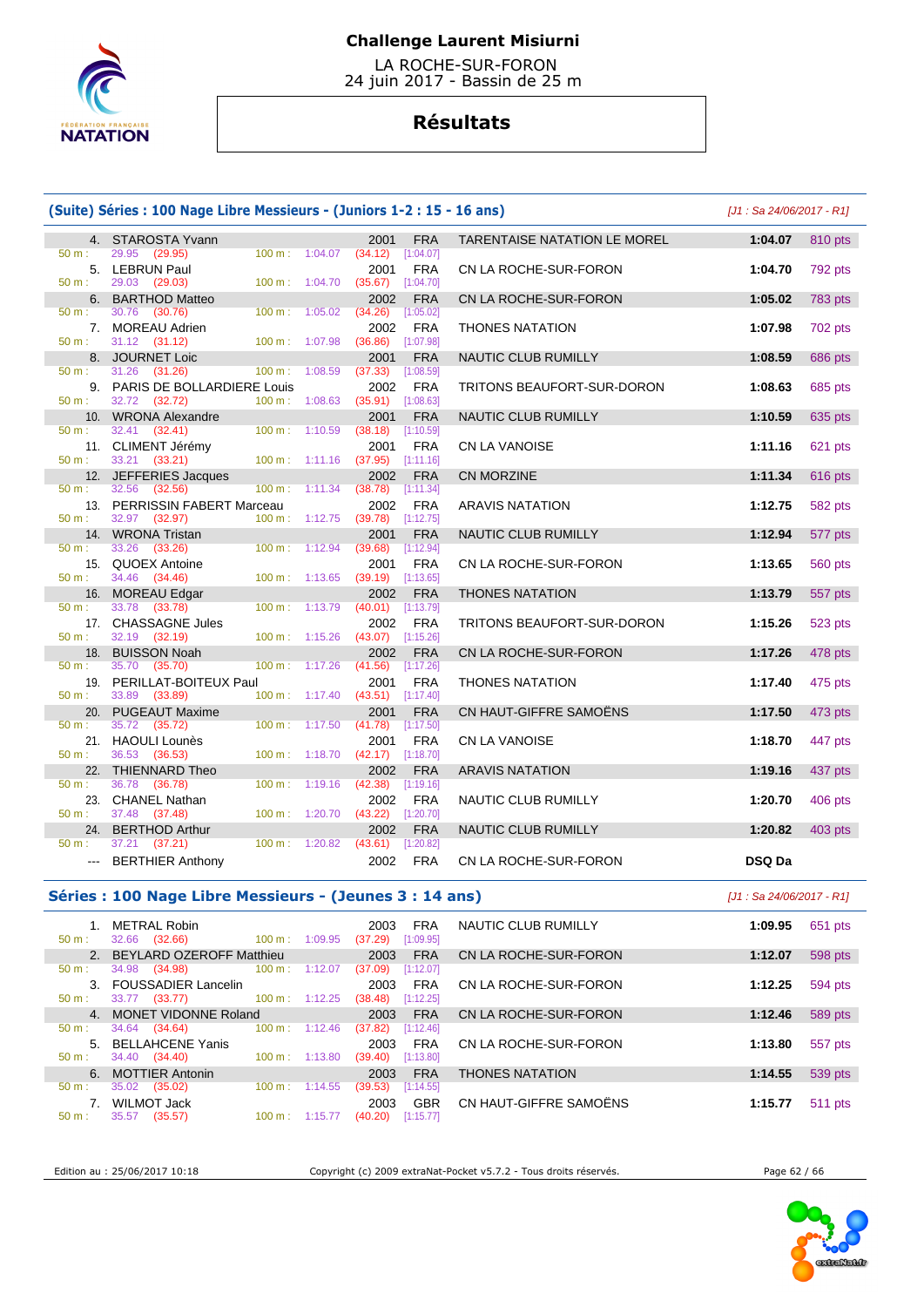

 LA ROCHE-SUR-FORON 24 juin 2017 - Bassin de 25 m

# **Résultats**

### **(Suite) Séries : 100 Nage Libre Messieurs - (Jeunes 3 : 14 ans)** [J1 : Sa 24/06/2017 - R1]

|                 | 8. MARULIER Etienne          |                              | 2003<br><b>FRA</b>   | EVIAN SPORTS NATATION  | 1:17.38<br>475 pts   |
|-----------------|------------------------------|------------------------------|----------------------|------------------------|----------------------|
| $50 m$ :        | 35.85 (35.85)                | 1:17.38<br>$100 \text{ m}$ : | (41.53)<br>[1:17.38] |                        |                      |
| 9.              | ROUTIN Hugo                  |                              | <b>FRA</b><br>2003   | CN HAUT-GIFFRE SAMOËNS | 344 pts<br>1:23.89   |
| $50 m$ :        | 37.24 (37.24)                | $100 \text{ m}: 1:23.89$     | (46.65)<br>[1:23.89] |                        |                      |
|                 | 10. PHILIPPE Oscar           |                              | <b>FRA</b><br>2003   | CN LA ROCHE-SUR-FORON  | 1:24.54<br>332 pts   |
| $50 m$ :        | 38.65 (38.65)                | 1:24.54<br>$100 \text{ m}$ : | (45.89)<br>[1:24.54] |                        |                      |
|                 | 11. CHARLES Mathieu          |                              | <b>FRA</b><br>2003   | <b>THONES NATATION</b> | 1:25.58<br>314 pts   |
| $50 m$ :        | 40.32 (40.32)                | 1:25.58<br>$100 \text{ m}$ : | [1:25.58]<br>(45.26) |                        |                      |
|                 | 12. GOY Noah                 |                              | <b>FRA</b><br>2003   | <b>THONES NATATION</b> | 1:28.41<br>265 pts   |
| $50 m$ :        | 41.01 (41.01)                | 1:28.41<br>$100 \text{ m}$ : | (47.40)<br>[1:28.41] |                        |                      |
|                 | 13. AGNANS Jules             |                              | <b>FRA</b><br>2003   | <b>THONES NATATION</b> | 1:34.25<br>179 pts   |
| $50 m$ :        | 43.49 (43.49)                | $100 \text{ m}: 1:34.25$     | (50.76)<br>[1:34.25] |                        |                      |
|                 | 14. CHARCUSET Theo           |                              | <b>FRA</b><br>2003   | CN LA ROCHE-SUR-FORON  | 1:38.13<br>$131$ pts |
| $50 m$ :        | 42.03 (42.03)                | 100 m:<br>1:38.13            | (56.10)<br>[1:38.13] |                        |                      |
| 15 <sub>1</sub> | <b>GUINET-DANNONAY Raoul</b> |                              | <b>FRA</b><br>2003   | NAUTIC CLUB RUMILLY    | 1:38.55<br>126 pts   |
| $50 m$ :        | 43.76 (43.76)                | $100 \text{ m}: 1:38.55$     | (54.79)<br>[1:38.55] |                        |                      |
| 16.             | JULLIARD Jeremy              |                              | <b>FRA</b><br>2003   | CN LA ROCHE-SUR-FORON  | 113 $pts$<br>1:39.76 |
| $50 m$ :        | 45.29 (45.29)                | 100 m: 1:39.76               | (54.47)<br>[1:39.76] |                        |                      |
|                 | <b>MOGENIER Maxence</b>      |                              | 2003<br><b>FRA</b>   | CN HAUT-GIFFRE SAMOËNS | DNS dec              |

### **Séries : 100 Nage Libre Messieurs - (Jeunes 2 : 13 ans)** [J1 : Sa 24/06/2017 - R1]

| BERNARD Mattéo                         |                              | <b>FRA</b><br>2004     | TRITONS BEAUFORT-SUR-DORON | 1:08.79       | 681 pts |
|----------------------------------------|------------------------------|------------------------|----------------------------|---------------|---------|
| 32.54 (32.54)<br>$50 m$ :              | 100 m:<br>1:08.79            | [1:08.79]<br>(36.25)   |                            |               |         |
| 2. COEMET Axel                         |                              | <b>FRA</b><br>2004     | <b>THONES NATATION</b>     | 1:20.90       | 402 pts |
| (40.00)<br>40.00<br>50 m:              | 1:20.90<br>100 m:            | [1:20.90]<br>(40.90)   |                            |               |         |
| JAQUIER Elian<br>3.                    |                              | <b>FRA</b><br>2004     | CN LA ROCHE-SUR-FORON      | 1:23.58       | 350 pts |
| (40.62)<br>40.62<br>$50 m$ :           | 1:23.58<br>100 m:            | [1:23.58]<br>(42.96)   |                            |               |         |
| 4. CROS Arthur                         |                              | <b>FRA</b><br>2004     | <b>ARAVIS NATATION</b>     | 1:24.97       | 324 pts |
| 39.69<br>(39.69)<br>50 m:              | 1:24.97<br>100 m :           | (45.28)<br>[1:24.97]   |                            |               |         |
| 5. RADU Nicolas                        |                              | <b>FRA</b><br>2004     | CN LA VANOISE              | 1:25.32       | 318 pts |
| (40.03)<br>40.03<br>$50 m$ :           | $100 \text{ m}$ :<br>1:25.32 | (45.29)<br>[1:25.32]   |                            |               |         |
| <b>DIAS Nelson</b><br>6 I              |                              | <b>FRA</b><br>2004     | CN LA ROCHE-SUR-FORON      | 1:28.79       | 259 pts |
| 40.65<br>$50 m$ :<br>(40.65)           | 1:28.79<br>100 m:            | (48.14)<br>[1:28.79]   |                            |               |         |
| 7. TORRISI Noa                         |                              | <b>FRA</b><br>2004     | NAUTIC CLUB RUMILLY        | 1:48.38       | 40 pts  |
| $50 m$ :<br>47.82<br>(47.82)           | 1:48.38<br>$100 \text{ m}$ : | (1:00.56)<br>[1:48.38] |                            |               |         |
| QUOEX Pierre<br>$\qquad \qquad \cdots$ |                              | <b>FRA</b><br>2004     | CN LA ROCHE-SUR-FORON      | <b>DSQ Da</b> |         |
| <b>GUERET Thomas</b><br>$---$          |                              | <b>FRA</b><br>2004     | TRITONS BEAUFORT-SUR-DORON | DNS dec       |         |

### **Séries : 100 Nage Libre Messieurs - (Jeunes 1 : 12 ans)** [J1 : Sa 24/06/2017 - R1]

|          | 1. CHANEL Cyril                                 |                          | 2005                                       | FRA        | NAUTIC CLUB RUMILLY                                               | 1:20.91      | 402 pts   |
|----------|-------------------------------------------------|--------------------------|--------------------------------------------|------------|-------------------------------------------------------------------|--------------|-----------|
| 50 m:    | 37.71 (37.71)                                   |                          | 100 m: 1:20.91 (43.20) [1:20.91]           |            |                                                                   |              |           |
|          | 2. BAUR Emile                                   |                          | 2005                                       | <b>FRA</b> | <b>ARAVIS NATATION</b>                                            | 1:26.51      | 297 pts   |
| 50 m:    | 39.93 (39.93) 100 m : 1:26.51                   |                          | (46.58)                                    | [1:26.51]  |                                                                   |              |           |
|          | 3. ESPANA JIMENEZ Vincent                       |                          | 2005                                       | <b>FRA</b> | CN LA ROCHE-SUR-FORON                                             | 1:29.40      | $250$ pts |
| 50 m:    | 41.94 (41.94)                                   |                          | $100 \text{ m}: 1:29.40$ (47.46)           | [1:29.40]  |                                                                   |              |           |
|          | 4. THIENNARD Pierre                             |                          | 2005                                       | <b>FRA</b> | <b>ARAVIS NATATION</b>                                            | 1:33.16      | 194 pts   |
| $50 m$ : | 44.82 (44.82) 100 m : 1:33.16 (48.34) [1:33.16] |                          |                                            |            |                                                                   |              |           |
|          | 5. LE MOULNIER Theophile                        |                          | 2005                                       | <b>FRA</b> | CN LA ROCHE-SUR-FORON                                             | 1:33.36      | $191$ pts |
| 50 m:    | 42.91 (42.91)                                   |                          | $100 \text{ m}: 1:33.36$ (50.45) [1:33.36] |            |                                                                   |              |           |
|          | 6. WILMOT Toby                                  |                          | 2005                                       | <b>GBR</b> | CN HAUT-GIFFRE SAMOËNS                                            | 1:35.12      | 167 pts   |
| 50 m:    | 43.32 (43.32) 100 m : 1:35.12                   |                          | (51.80)                                    | [1:35.12]  |                                                                   |              |           |
|          | 7. MAISTRE Joseph                               |                          | 2005                                       | FRA        | <b>ARAVIS NATATION</b>                                            | 1:45.57      | 60 pts    |
| 50 m:    | 50.84 (50.84) 100 m : 1:45.57 (54.73) [1:45.57] |                          |                                            |            |                                                                   |              |           |
|          | 8. CHANTRAINE Benjamin                          |                          | 2005                                       | <b>FRA</b> | <b>THONES NATATION</b>                                            | 1:46.84      | 50 pts    |
| 50 m:    | 50.50 (50.50)                                   | $100 \text{ m}: 1:46.84$ | $(56.34)$ [1:46.84]                        |            |                                                                   |              |           |
|          | 9. GOY Lucas                                    |                          | 2005                                       | <b>FRA</b> | <b>THONES NATATION</b>                                            | 2:01.70      | 1 pt      |
| 50 m:    | 58.76 (58.76)                                   | 100 m: 2:01.70           | $(1:02.94)$ [2:01.70]                      |            |                                                                   |              |           |
|          | 10. BERTIN Léo                                  |                          | 2005                                       | <b>FRA</b> | <b>THONES NATATION</b>                                            | 2:03.78      | 1 pt      |
|          | $50 \text{ m}: 1:00.51$ (1:00.51)               | 100 m: 2:03.78           | $(1:03.27)$ [2:03.78]                      |            |                                                                   |              |           |
|          |                                                 |                          |                                            |            |                                                                   |              |           |
|          | Edition au : 25/06/2017 10:18                   |                          |                                            |            | Copyright (c) 2009 extraNat-Pocket v5.7.2 - Tous droits réservés. | Page 63 / 66 |           |

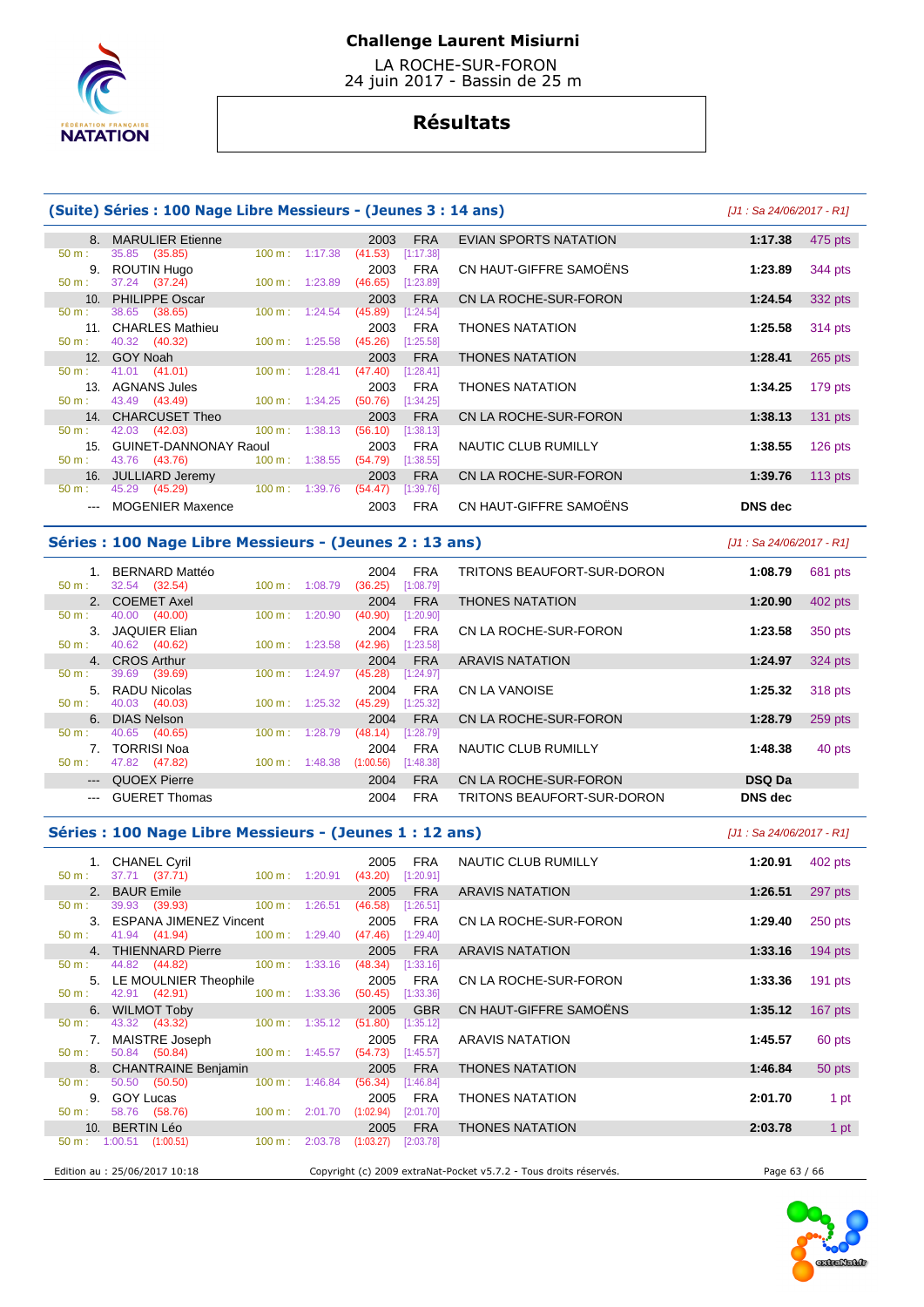

 LA ROCHE-SUR-FORON 24 juin 2017 - Bassin de 25 m

# **Résultats**

|                                                                                                                                                                                                                                                                                                                                                                                                                                                                            | (Suite) Séries : 100 Nage Libre Messieurs - (Jeunes 1 : 12 ans) |                   |                             |                                            |                         |                            | $[J1: Sa 24/06/2017 - R1]$ |                |
|----------------------------------------------------------------------------------------------------------------------------------------------------------------------------------------------------------------------------------------------------------------------------------------------------------------------------------------------------------------------------------------------------------------------------------------------------------------------------|-----------------------------------------------------------------|-------------------|-----------------------------|--------------------------------------------|-------------------------|----------------------------|----------------------------|----------------|
| 50 m:                                                                                                                                                                                                                                                                                                                                                                                                                                                                      | 11. FAVRE REGUILLON Corentin                                    |                   |                             | 2005<br>100 m: 2:11.56 (2:11.56) [2:11.56] | <b>FRA</b>              | <b>THONES NATATION</b>     | 2:11.56                    | 1 pt           |
|                                                                                                                                                                                                                                                                                                                                                                                                                                                                            | --- FOUCAULT Maé                                                |                   |                             | 2005                                       | <b>FRA</b>              | CN LA ROCHE-SUR-FORON      | <b>DNS</b> dec             |                |
|                                                                                                                                                                                                                                                                                                                                                                                                                                                                            | Séries : 100 Nage Libre Messieurs - (Séniors : 19 ans et plus)  |                   |                             |                                            |                         |                            | $[J1: Sa 24/06/2017 - R1]$ |                |
|                                                                                                                                                                                                                                                                                                                                                                                                                                                                            | 1. BERDUGO Yohann                                               |                   |                             | 1996                                       | <b>FRA</b>              | TRITONS BEAUFORT-SUR-DORON | 1:01.18                    | 894 pts        |
| 50 m:                                                                                                                                                                                                                                                                                                                                                                                                                                                                      | 28.95 (28.95)                                                   |                   | 100 m: 1:01.18              | (32.23)                                    | [1:01.18]               |                            |                            |                |
| 50 m:                                                                                                                                                                                                                                                                                                                                                                                                                                                                      | 2. GAIDIOZ Kevin<br>28.56 (28.56)                               | $100 \text{ m}$ : | 1:01.57                     | 1987<br>(33.01)                            | <b>FRA</b><br>[1:01.57] | <b>THONES NATATION</b>     | 1:01.57                    | 882 pts        |
|                                                                                                                                                                                                                                                                                                                                                                                                                                                                            | 3. LEGON Nicolas                                                |                   |                             | 1992                                       | <b>FRA</b>              | <b>ARAVIS NATATION</b>     | 1:03.33                    | 831 pts        |
| 50 m:                                                                                                                                                                                                                                                                                                                                                                                                                                                                      | 29.83 (29.83)                                                   | $100 \text{ m}$ : | 1:03.33                     | (33.50)                                    | [1:03.33]               |                            |                            |                |
|                                                                                                                                                                                                                                                                                                                                                                                                                                                                            | 4. FLEURY Xavier                                                |                   |                             | 1977                                       | <b>FRA</b>              | <b>NAUTIC CLUB RUMILLY</b> | 1:06.13                    | 752 pts        |
| 50 m:                                                                                                                                                                                                                                                                                                                                                                                                                                                                      | 31.65 (31.65)                                                   | 100 m:            | 1:06.13                     | (34.48)                                    | [1:06.13]               |                            |                            |                |
|                                                                                                                                                                                                                                                                                                                                                                                                                                                                            | 5. POTIE Felix                                                  |                   |                             | 1998                                       | <b>FRA</b>              | <b>THONES NATATION</b>     | 1:06.21                    | <b>750 pts</b> |
| 50 m:                                                                                                                                                                                                                                                                                                                                                                                                                                                                      | 29.85 (29.85)                                                   |                   | 100 m: 1:06.21              | (36.36)                                    | [1:06.21]               |                            |                            |                |
|                                                                                                                                                                                                                                                                                                                                                                                                                                                                            | 6. BARBIER Julian                                               |                   |                             | 1998                                       | <b>FRA</b>              | <b>THONES NATATION</b>     | 1:10.52                    | 637 pts        |
| 50 m:                                                                                                                                                                                                                                                                                                                                                                                                                                                                      | 32.80 (32.80)                                                   |                   | 100 m: 1:10.52              | (37.72)                                    | [1:10.52]               |                            |                            |                |
| $\frac{1}{2} \left( \frac{1}{2} \right) \left( \frac{1}{2} \right) \left( \frac{1}{2} \right) \left( \frac{1}{2} \right) \left( \frac{1}{2} \right) \left( \frac{1}{2} \right) \left( \frac{1}{2} \right) \left( \frac{1}{2} \right) \left( \frac{1}{2} \right) \left( \frac{1}{2} \right) \left( \frac{1}{2} \right) \left( \frac{1}{2} \right) \left( \frac{1}{2} \right) \left( \frac{1}{2} \right) \left( \frac{1}{2} \right) \left( \frac{1}{2} \right) \left( \frac$ | <b>BUISSON Killyan</b>                                          |                   |                             | 1998                                       | <b>FRA</b>              | CN LA ROCHE-SUR-FORON      | <b>DNS</b> dec             |                |
| $---$                                                                                                                                                                                                                                                                                                                                                                                                                                                                      | <b>WILMOT Robert</b>                                            |                   |                             | 1971                                       | <b>GBR</b>              | CN HAUT-GIFFRE SAMOËNS     | <b>DNS</b> dec             |                |
|                                                                                                                                                                                                                                                                                                                                                                                                                                                                            | 1. LOMBARD Théo                                                 |                   |                             | 2000                                       | <b>FRA</b>              | CN LA ROCHE-SUR-FORON      | 59.35                      | 950 pts        |
| 50 m:                                                                                                                                                                                                                                                                                                                                                                                                                                                                      | 27.71 (27.71)                                                   | 100 m:            | 59.35                       | (31.64)                                    | [59.35]                 |                            |                            |                |
|                                                                                                                                                                                                                                                                                                                                                                                                                                                                            | 2. COEMET Tom                                                   |                   |                             | 2000                                       | <b>FRA</b>              | <b>THONES NATATION</b>     | 1:01.71                    | 878 pts        |
| 50 m:                                                                                                                                                                                                                                                                                                                                                                                                                                                                      | 28.76 (28.76)                                                   | 100 m:            | 1:01.71                     | (32.95)                                    | [1:01.71]               |                            |                            |                |
| $50 m$ :                                                                                                                                                                                                                                                                                                                                                                                                                                                                   | 3. SAGE Matthieu<br>32.23 (32.23)                               |                   | 100 m: 1:08.89              | 1999<br>(36.66)                            | <b>FRA</b><br>[1:08.89] | NAUTIC CLUB RUMILLY        | 1:08.89                    | 678 pts        |
|                                                                                                                                                                                                                                                                                                                                                                                                                                                                            | 4. RALPH Anthony                                                |                   |                             | 2000                                       | <b>FRA</b>              | <b>THONES NATATION</b>     | 1:11.76                    | 606 pts        |
| 50 m:                                                                                                                                                                                                                                                                                                                                                                                                                                                                      | 32.84 (32.84)                                                   | 100 m:            | 1:11.76                     | (38.92)                                    | [1:11.76]               |                            |                            |                |
|                                                                                                                                                                                                                                                                                                                                                                                                                                                                            | 5. SERVOZ Mathis                                                |                   |                             | 2000                                       | <b>FRA</b>              | EVIAN SPORTS NATATION      | 1:12.67                    | 584 pts        |
| 50 m:                                                                                                                                                                                                                                                                                                                                                                                                                                                                      | 34.26<br>(34.26)                                                |                   | 100 m: 1:12.67              | (38.41)                                    | [1:12.67]               |                            |                            |                |
|                                                                                                                                                                                                                                                                                                                                                                                                                                                                            | 6. ASSIE Antoine                                                |                   |                             | 2000                                       | <b>FRA</b>              | CN LA ROCHE-SUR-FORON      | 1:13.02                    | 575 pts        |
| 50 m:                                                                                                                                                                                                                                                                                                                                                                                                                                                                      | 31.85 (31.85)                                                   | $100 \text{ m}$ : | 1:13.02                     | (41.17)                                    | [1:13.02]               |                            |                            |                |
|                                                                                                                                                                                                                                                                                                                                                                                                                                                                            | 7. DEBARGE Paul                                                 |                   |                             | 2000                                       | <b>FRA</b>              | EVIAN SPORTS NATATION      | 1:19.07                    | 439 pts        |
| 50 m:                                                                                                                                                                                                                                                                                                                                                                                                                                                                      | $\sim$                                                          |                   | 100 m: 1:19.07              | (1:19.07)                                  | [1:19.07]               |                            |                            |                |
| 8.                                                                                                                                                                                                                                                                                                                                                                                                                                                                         | CHAPARD Joachim                                                 |                   |                             | 1999                                       | <b>FRA</b>              | <b>ARAVIS NATATION</b>     | 1:19.47                    | 431 pts        |
| 50 m:                                                                                                                                                                                                                                                                                                                                                                                                                                                                      | 36.08 (36.08)                                                   |                   | $100 \text{ m}: 1:19.47$    | $(43.39)$ [1:19.47]                        |                         |                            |                            |                |
|                                                                                                                                                                                                                                                                                                                                                                                                                                                                            | Séries : 100 Nage Libre Messieurs - (Juniors 1-2 : 15 - 16 ans) |                   |                             |                                            |                         |                            | [J1 : Sa 24/06/2017 - R1]  |                |
|                                                                                                                                                                                                                                                                                                                                                                                                                                                                            | 1. COTTET-DUMOULIN Mathis                                       |                   |                             | 2001                                       | <b>FRA</b>              | CN MORZINE                 | 1:01.59                    | 882 pts        |
| $50 m$ :                                                                                                                                                                                                                                                                                                                                                                                                                                                                   | 28.96 (28.96)                                                   |                   | $100 \text{ m}$ : $1:01.59$ | $(32.63)$ [1:01.59]                        |                         |                            |                            |                |
|                                                                                                                                                                                                                                                                                                                                                                                                                                                                            | 2. BARONNET Enzo                                                |                   |                             | 2002                                       | <b>FRA</b>              | <b>CN LA VANOISE</b>       | 1:02.40                    | 858 pts        |
| 50 m:                                                                                                                                                                                                                                                                                                                                                                                                                                                                      | 29.14 (29.14)                                                   |                   | $100 \text{ m}: 1:02.40$    | (33.26)                                    | [1:02.40]               |                            |                            |                |

|                  |                                    | 3. VAULTIER Thomas            |                             |         | 2001                        | <b>FRA</b> | CI |  |  |  |
|------------------|------------------------------------|-------------------------------|-----------------------------|---------|-----------------------------|------------|----|--|--|--|
| $50 m$ :         |                                    | 30.10 (30.10)                 | $100 \text{ m}$ :           |         | $1:03.32$ (33.22) [1:03.32] |            |    |  |  |  |
|                  |                                    | 4. STAROSTA Yvann             |                             |         |                             | 2001 FRA   | T/ |  |  |  |
| $50 \text{ m}$ : |                                    | 29.95 (29.95)                 | $100 \text{ m}$ :           | 1:04.07 | $(34.12)$ [1:04.07]         |            |    |  |  |  |
|                  |                                    | 5. LEBRUN Paul                |                             |         |                             | 2001 FRA   | CI |  |  |  |
|                  |                                    | $50 \text{ m}: 29.03 (29.03)$ | $100 \text{ m}$ : $1:04.70$ |         | $(35.67)$ [1:04.70]         |            |    |  |  |  |
|                  |                                    | 6. BARTHOD Matteo             |                             |         |                             | 2002 FRA   | CI |  |  |  |
|                  |                                    | $50 \text{ m}: 30.76 (30.76)$ | $100 \text{ m}$ :           | 1:05.02 | $(34.26)$ [1:05.02]         |            |    |  |  |  |
|                  |                                    | 7. MOREAU Adrien              |                             |         |                             | 2002 FRA   | Τŀ |  |  |  |
|                  |                                    | $50 \text{ m}: 31.12 (31.12)$ | $100 \text{ m}$ : 1:07.98   |         | $(36.86)$ [1:07.98]         |            |    |  |  |  |
|                  |                                    | 8. JOURNET Loic               |                             |         |                             | 2001 FRA   | N  |  |  |  |
| $50 \text{ m}$ : |                                    | $31.26$ (31.26) 100 m :       |                             | 1:08.59 | $(37.33)$ [1:08.59]         |            |    |  |  |  |
|                  | 9. PARIS DE BOLLARDIERE Louis 2002 |                               |                             |         |                             |            |    |  |  |  |
| $50 m$ :         |                                    | 32.72 (32.72) 100 m : 1:08.63 |                             |         | (35.91)                     | [1:08.63]  |    |  |  |  |

|                | <b>COTTET-DUMOULIN Mathis</b><br>(28.96)<br>28.96 | 100 m:            | 1:01.59 | 2001<br>(32.63) | <b>FRA</b><br>[1:01.59] | <b>CN MORZINE</b>                   | 1:01.59 | 882 pts |
|----------------|---------------------------------------------------|-------------------|---------|-----------------|-------------------------|-------------------------------------|---------|---------|
|                | 2. BARONNET Enzo                                  |                   |         | 2002            | <b>FRA</b>              | <b>CN LA VANOISE</b>                | 1:02.40 | 858 pts |
|                | (29.14)<br>29.14                                  | 100 m:            | 1:02.40 | (33.26)         | [1:02.40]               |                                     |         |         |
| 3.             | <b>VAULTIER Thomas</b>                            |                   |         | 2001            | <b>FRA</b>              | CN HAUT-GIFFRE SAMOËNS              | 1:03.32 | 831 pts |
|                | 30.10 (30.10)                                     | 100 m:            | 1:03.32 | (33.22)         | [1:03.32]               |                                     |         |         |
|                | 4. STAROSTA Yvann                                 |                   |         | 2001            | <b>FRA</b>              | <b>TARENTAISE NATATION LE MOREL</b> | 1:04.07 | 810 pts |
|                | 29.95<br>(29.95)                                  | $100 \text{ m}$ : | 1:04.07 | (34.12)         | i1:04.071               |                                     |         |         |
|                | 5. LEBRUN Paul                                    |                   |         | 2001            | <b>FRA</b>              | CN LA ROCHE-SUR-FORON               | 1:04.70 | 792 pts |
|                | (29.03)<br>29.03                                  | $100 \text{ m}$ : | 1:04.70 | (35.67)         | [1:04.70]               |                                     |         |         |
|                | 6. BARTHOD Matteo                                 |                   |         | 2002            | <b>FRA</b>              | CN LA ROCHE-SUR-FORON               | 1:05.02 | 783 pts |
|                | (30.76)<br>30.76                                  | 100 m:            | 1:05.02 | (34.26)         | (1:05.02)               |                                     |         |         |
| 7 <sup>1</sup> | MOREAU Adrien                                     |                   |         | 2002            | <b>FRA</b>              | <b>THONES NATATION</b>              | 1:07.98 | 702 pts |
|                | $31.12$ $(31.12)$                                 | 100 m:            | 1:07.98 | (36.86)         | [1:07.98]               |                                     |         |         |
|                | 8. JOURNET Loic                                   |                   |         | 2001            | <b>FRA</b>              | NAUTIC CLUB RUMILLY                 | 1:08.59 | 686 pts |
|                | 31.26<br>(31.26)                                  | 100 m:            | 1:08.59 | (37.33)         | [1:08.59]               |                                     |         |         |
|                | 9. PARIS DE BOLLARDIERE Louis                     |                   |         | 2002            | <b>FRA</b>              | TRITONS BEAUFORT-SUR-DORON          | 1:08.63 | 685 pts |

Edition au : 25/06/2017 10:18 Copyright (c) 2009 extraNat-Pocket v5.7.2 - Tous droits réservés. Page 64 / 66

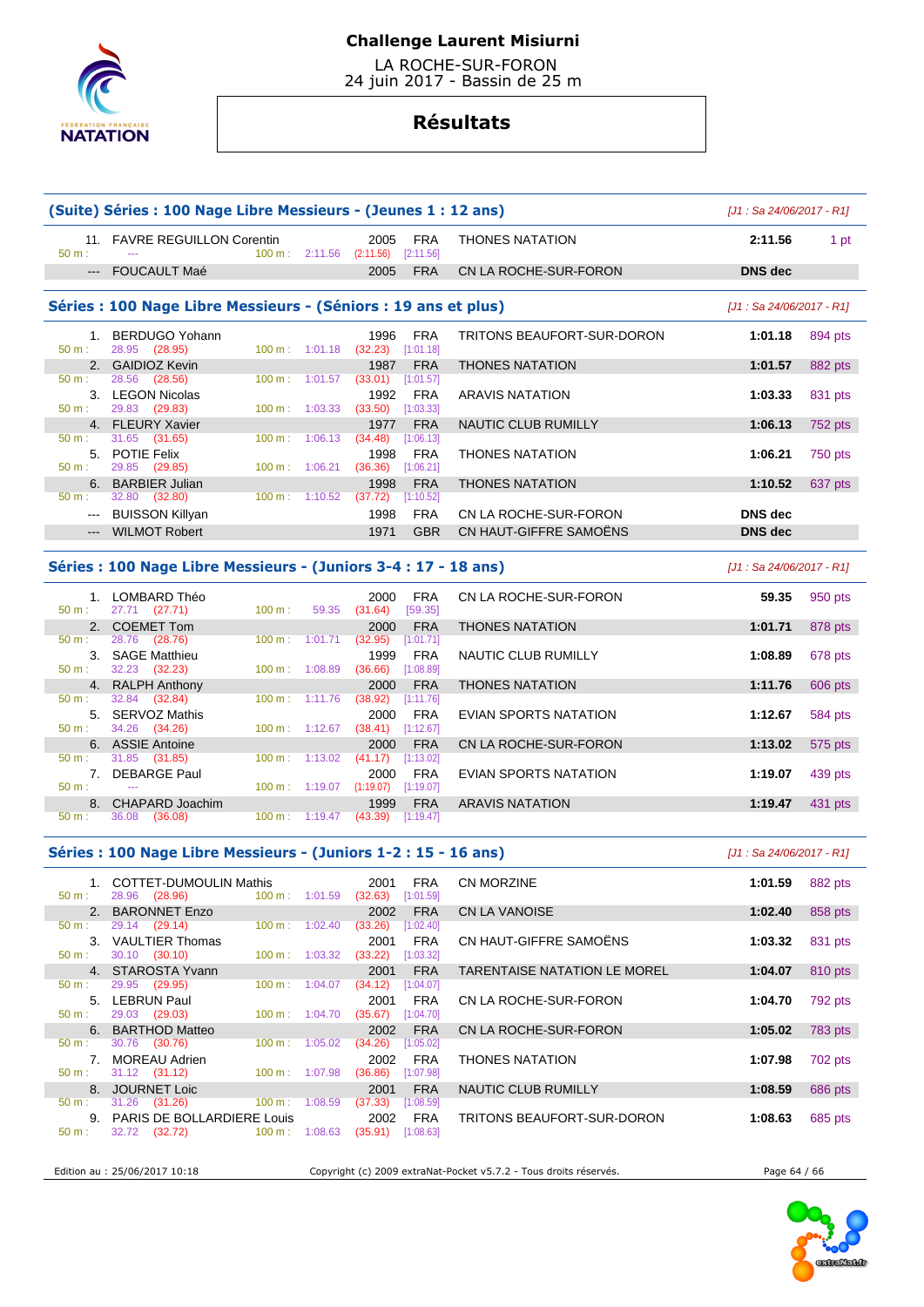

 LA ROCHE-SUR-FORON 24 juin 2017 - Bassin de 25 m

# **Résultats**

| (Suite) Séries : 100 Nage Libre Messieurs - (Juniors 1-2 : 15 - 16 ans) |                                                       |                             |         |                                            |                            |                           | [J1 : Sa 24/06/2017 - R1] |  |
|-------------------------------------------------------------------------|-------------------------------------------------------|-----------------------------|---------|--------------------------------------------|----------------------------|---------------------------|---------------------------|--|
|                                                                         | 10. WRONA Alexandre                                   |                             |         | 2001<br><b>FRA</b>                         | NAUTIC CLUB RUMILLY        | 1:10.59                   | 635 pts                   |  |
| 50 m:                                                                   | $32.41$ $(32.41)$                                     | $100 \text{ m}$ : $1:10.59$ |         | (38.18)<br>[1:10.59]                       |                            |                           |                           |  |
| $50 m$ :                                                                | 11. CLIMENT Jérémy<br>33.21 (33.21)                   | $100 m$ : 1:11.16           |         | <b>FRA</b><br>2001<br>(37.95)<br>[1:11.16] | CN LA VANOISE              | 1:11.16                   | 621 pts                   |  |
|                                                                         | 12. JEFFERIES Jacques                                 |                             |         | 2002<br><b>FRA</b>                         | <b>CN MORZINE</b>          | 1:11.34                   | 616 pts                   |  |
| 50 m:                                                                   | 32.56 (32.56)                                         | $100 \text{ m}$ :           | 1:11.34 | (38.78)<br>[1:11.34]                       |                            |                           |                           |  |
|                                                                         | 13. PERRISSIN FABERT Marceau                          |                             |         | <b>FRA</b><br>2002                         | <b>ARAVIS NATATION</b>     | 1:12.75                   | 582 pts                   |  |
| $50 m$ :                                                                | 32.97 (32.97)                                         | 100 m: 1:12.75              |         | (39.78)<br>[1:12.75]                       |                            |                           |                           |  |
|                                                                         | 14. WRONA Tristan                                     |                             |         | 2001<br><b>FRA</b>                         | NAUTIC CLUB RUMILLY        | 1:12.94                   | 577 pts                   |  |
| $50 m$ :                                                                | 33.26 (33.26)                                         | $100 m$ : 1:12.94           |         | (39.68)<br>[1:12.94]                       |                            |                           |                           |  |
| $50 m$ :                                                                | 15. QUOEX Antoine<br>34.46 (34.46)                    | 100 m: 1:13.65              |         | <b>FRA</b><br>2001<br>(39.19)<br>[1:13.65] | CN LA ROCHE-SUR-FORON      | 1:13.65                   | 560 pts                   |  |
|                                                                         | 16. MOREAU Edgar                                      |                             |         | 2002<br><b>FRA</b>                         | <b>THONES NATATION</b>     | 1:13.79                   | 557 pts                   |  |
| $50 \text{ m}$ :                                                        | 33.78 (33.78)                                         | 100 m: 1:13.79              |         | (40.01)<br>[1:13.79]                       |                            |                           |                           |  |
|                                                                         | 17. CHASSAGNE Jules                                   |                             |         | <b>FRA</b><br>2002                         | TRITONS BEAUFORT-SUR-DORON | 1:15.26                   | 523 pts                   |  |
| 50 m:                                                                   | 32.19 (32.19)                                         | $100 m$ : 1:15.26           |         | (43.07)<br>[1:15.26]                       |                            |                           |                           |  |
|                                                                         | 18. BUISSON Noah                                      |                             |         | <b>FRA</b><br>2002                         | CN LA ROCHE-SUR-FORON      | 1:17.26                   | 478 pts                   |  |
| $50 m$ :                                                                | 35.70 (35.70)                                         | 100 m: 1:17.26              |         | (41.56)<br>[1:17.26]                       |                            |                           |                           |  |
| 19.<br>$50 m$ :                                                         | PERILLAT-BOITEUX Paul                                 | $100 \text{ m}: 1:17.40$    |         | 2001<br><b>FRA</b>                         | <b>THONES NATATION</b>     | 1:17.40                   | 475 pts                   |  |
|                                                                         | 33.89 (33.89)<br>20. PUGEAUT Maxime                   |                             |         | (43.51)<br>[1:17.40]<br>2001<br><b>FRA</b> | CN HAUT-GIFFRE SAMOËNS     | 1:17.50                   | 473 pts                   |  |
| $50 m$ :                                                                | 35.72 (35.72)                                         | $100 m$ : 1:17.50           |         | (41.78)<br>[1:17.50]                       |                            |                           |                           |  |
|                                                                         | 21. HAOULI Lounès                                     |                             |         | 2001<br><b>FRA</b>                         | <b>CN LA VANOISE</b>       | 1:18.70                   | 447 pts                   |  |
| $50 m$ :                                                                | 36.53 (36.53)                                         | 100 m: 1:18.70              |         | (42.17)<br>[1:18.70]                       |                            |                           |                           |  |
|                                                                         | 22. THIENNARD Theo                                    |                             |         | <b>FRA</b><br>2002                         | <b>ARAVIS NATATION</b>     | 1:19.16                   | 437 pts                   |  |
| $50 m$ :                                                                | 36.78 (36.78)                                         | $100 m$ : 1:19.16           |         | (42.38)<br>[1:19.16]                       |                            |                           |                           |  |
|                                                                         | 23. CHANEL Nathan                                     |                             |         | <b>FRA</b><br>2002                         | NAUTIC CLUB RUMILLY        | 1:20.70                   | 406 pts                   |  |
| $50 m$ :                                                                | 37.48 (37.48)                                         | 100 m: 1:20.70              |         | (43.22)<br>[1:20.70]                       |                            |                           |                           |  |
| $50 m$ :                                                                | 24. BERTHOD Arthur<br>37.21 (37.21)                   | 100 m: 1:20.82              |         | <b>FRA</b><br>2002<br>(43.61)<br>[1:20.82] | NAUTIC CLUB RUMILLY        | 1:20.82                   | 403 pts                   |  |
| $\sim$ $\sim$ $\sim$                                                    | <b>BERTHIER Anthony</b>                               |                             |         | <b>FRA</b><br>2002                         | CN LA ROCHE-SUR-FORON      | <b>DSQ Da</b>             |                           |  |
|                                                                         |                                                       |                             |         |                                            |                            |                           |                           |  |
|                                                                         | Séries: 100 Nage Libre Messieurs - (Jeunes 3: 14 ans) |                             |         |                                            |                            | JJ1 : Sa 24/06/2017 - R11 |                           |  |

#### s : 100 Nage Libre Messieurs - (Jeunes 3 : 14 ans)

| 50 m:            | 1. METRAL Robin<br>32.66 (32.66) 100 m : 1:09.95 |                           | FRA<br>2003<br>[1:09.95]<br>(37.29) | NAUTIC CLUB RUMILLY    | 1:09.95 | 651 pts |
|------------------|--------------------------------------------------|---------------------------|-------------------------------------|------------------------|---------|---------|
|                  | 2. BEYLARD OZEROFF Matthieu                      |                           | 2003<br><b>FRA</b>                  | CN LA ROCHE-SUR-FORON  | 1:12.07 | 598 pts |
| 50 m:            | 34.98 (34.98) 100 m : 1:12.07                    |                           | (37.09)<br>[1:12.07]                |                        |         |         |
|                  | 3. FOUSSADIER Lancelin                           |                           | 2003<br>FRA                         | CN LA ROCHE-SUR-FORON  | 1:12.25 | 594 pts |
| 50 m:            | 33.77 (33.77)                                    |                           | 100 m: 1:12.25 (38.48) [1:12.25]    |                        |         |         |
|                  | 4. MONET VIDONNE Roland                          |                           | 2003<br><b>FRA</b>                  | CN LA ROCHE-SUR-FORON  | 1:12.46 | 589 pts |
| $50 \text{ m}$ : | 34.64 (34.64)                                    | $100 \text{ m}$ : 1:12.46 | (37.82)<br>[1:12.46]                |                        |         |         |
|                  | 5. BELLAHCENE Yanis                              |                           | <b>FRA</b><br>2003                  | CN LA ROCHE-SUR-FORON  | 1:13.80 | 557 pts |
| 50 m:            | 34.40 (34.40) 100 m : 1:13.80                    |                           | (39.40)<br>[1:13.80]                |                        |         |         |
|                  | 6. MOTTIER Antonin                               |                           | 2003<br><b>FRA</b>                  | <b>THONES NATATION</b> | 1:14.55 | 539 pts |
| 50 m:            | 35.02 (35.02)                                    | $100 \text{ m}: 1:14.55$  | (39.53)<br>[1:14.55]                |                        |         |         |
|                  | 7. WILMOT Jack                                   |                           | <b>GBR</b><br>2003                  | CN HAUT-GIFFRE SAMOËNS | 1:15.77 | 511 pts |
| 50 m:            | 35.57 (35.57)                                    | $100 \text{ m}$ : 1:15.77 | (40.20)<br>[1:15.77]                |                        |         |         |
|                  | 8. MARULIER Etienne                              |                           | <b>FRA</b><br>2003                  | EVIAN SPORTS NATATION  | 1:17.38 | 475 pts |
| $50 \text{ m}$ : | 35.85 (35.85)                                    | $100 \text{ m}$ : 1:17.38 | (41.53)<br>[1:17.38]                |                        |         |         |
|                  | 9. ROUTIN Hugo                                   |                           | FRA<br>2003                         | CN HAUT-GIFFRE SAMOËNS | 1:23.89 | 344 pts |
| $50 \text{ m}$ : | 37.24 (37.24) 100 m : 1:23.89                    |                           | $(46.65)$ [1:23.89]                 |                        |         |         |
|                  | 10. PHILIPPE Oscar                               |                           | 2003<br><b>FRA</b>                  | CN LA ROCHE-SUR-FORON  | 1:24.54 | 332 pts |
| 50 m:            | 38.65 (38.65)                                    | $100 \text{ m}$ : 1:24.54 | (45.89)<br>[1:24.54]                |                        |         |         |
|                  | 11. CHARLES Mathieu                              |                           | FRA<br>2003                         | <b>THONES NATATION</b> | 1:25.58 | 314 pts |
| $50 m$ :         | 40.32 (40.32) 100 m : 1:25.58                    |                           | (45.26)<br>[1:25.58]                |                        |         |         |
|                  | 12. GOY Noah                                     |                           | 2003<br><b>FRA</b>                  | <b>THONES NATATION</b> | 1:28.41 | 265 pts |
| 50 m:            | 41.01 (41.01)                                    | $100 \text{ m}$ : 1:28.41 | (47.40)<br>[1:28.41]                |                        |         |         |
|                  | 13. AGNANS Jules                                 |                           | <b>FRA</b><br>2003                  | <b>THONES NATATION</b> | 1:34.25 | 179 pts |
|                  | $50 \text{ m}: 43.49 (43.49)$                    |                           | 100 m: 1:34.25 (50.76) [1:34.25]    |                        |         |         |
|                  |                                                  |                           |                                     |                        |         |         |

Edition au : 25/06/2017 10:18 Copyright (c) 2009 extraNat-Pocket v5.7.2 - Tous droits réservés. Page 65 / 66